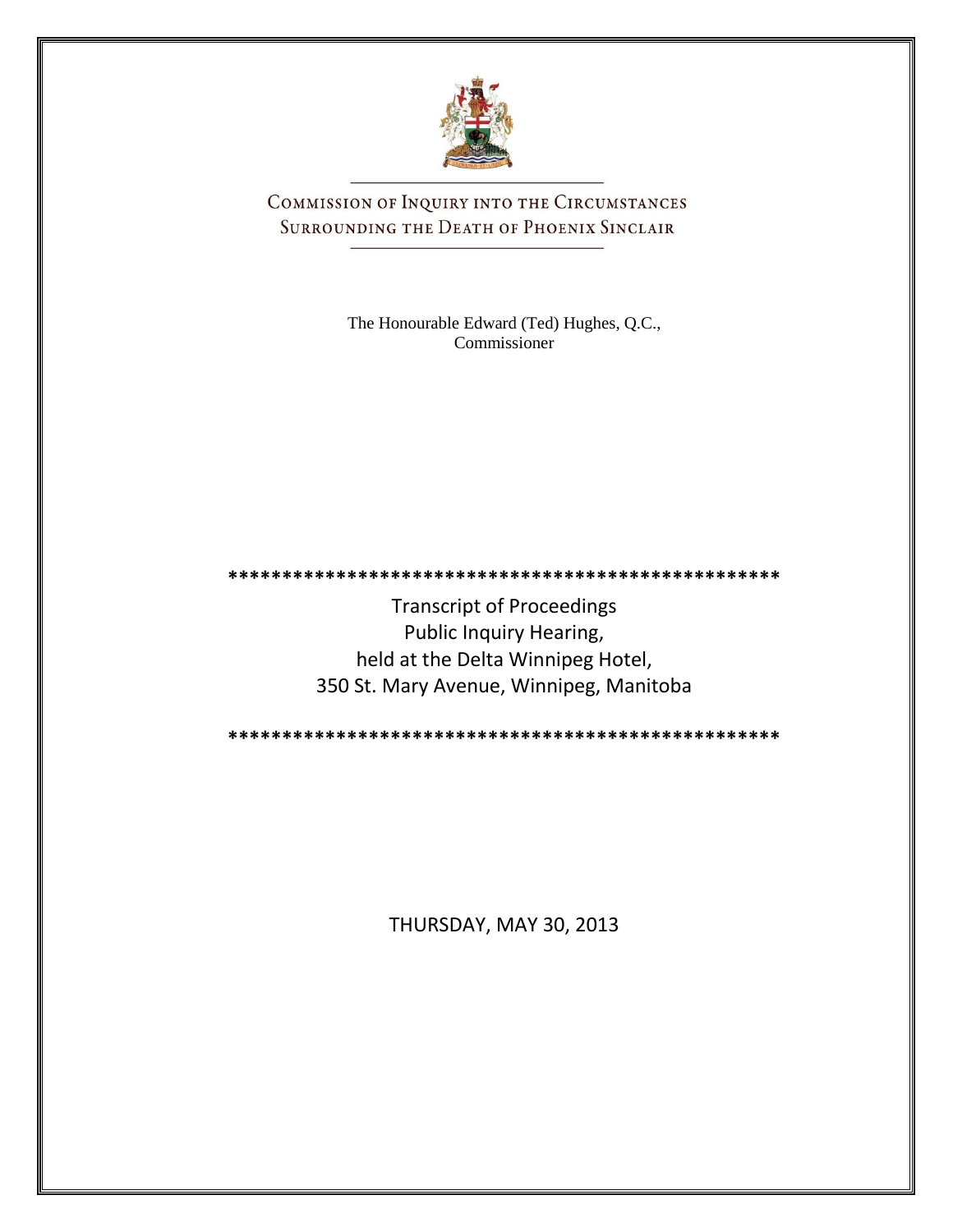# **APPEARANCES**

**MS. S. WALSH,** Commission Counsel **MR. D. OLSON,** Senior Associate Counsel **MS. K. MCCANDLESS,** Associate Commission Counsel **MR. N. GLOBERMAN,** Associate Commission Counsel **MR. R. MASCARENHAS,** Associate Commission Counsel **MS. K. DYCK,** Associate Commission Counsel

**MR. G. MCKINNON,** Department of Family Services and Labour

**MR. T. RAY,** Manitoba Government and General Employees Union

**MS. L. HARRIS,** General Child and Family Services Authority

**MR. S. SCARCELLO,** First Nations of Northern Manitoba Child and Family Services Authority First Nations of Southern Manitoba Child and Family Services Authority Child and Family All Nation Coordinated Response Network

**MR. H. KHAN** and **MR. J. BENSON,** Intertribal Child and Family Services

**MR. J. GINDIN** and **MR. D. IRELAND,** Mr. Nelson Draper Steve Sinclair**,** Ms. Kimberly-Ann Edwards

**MR. J. FUNKE,** Assembly of Manitoba Chiefs and Southern Chiefs Organization Inc.

**MR. W. HAIGHT**, Manitoba Métis Federation and Métis Child and Family Services Authority Inc.

**MR. G. TRAMLEY** and **MR. D. PHILLIPS,** Aboriginal Council of Winnipeg Inc.

**MS. C. DUNN**, for Ka Ni Kanichihk Inc.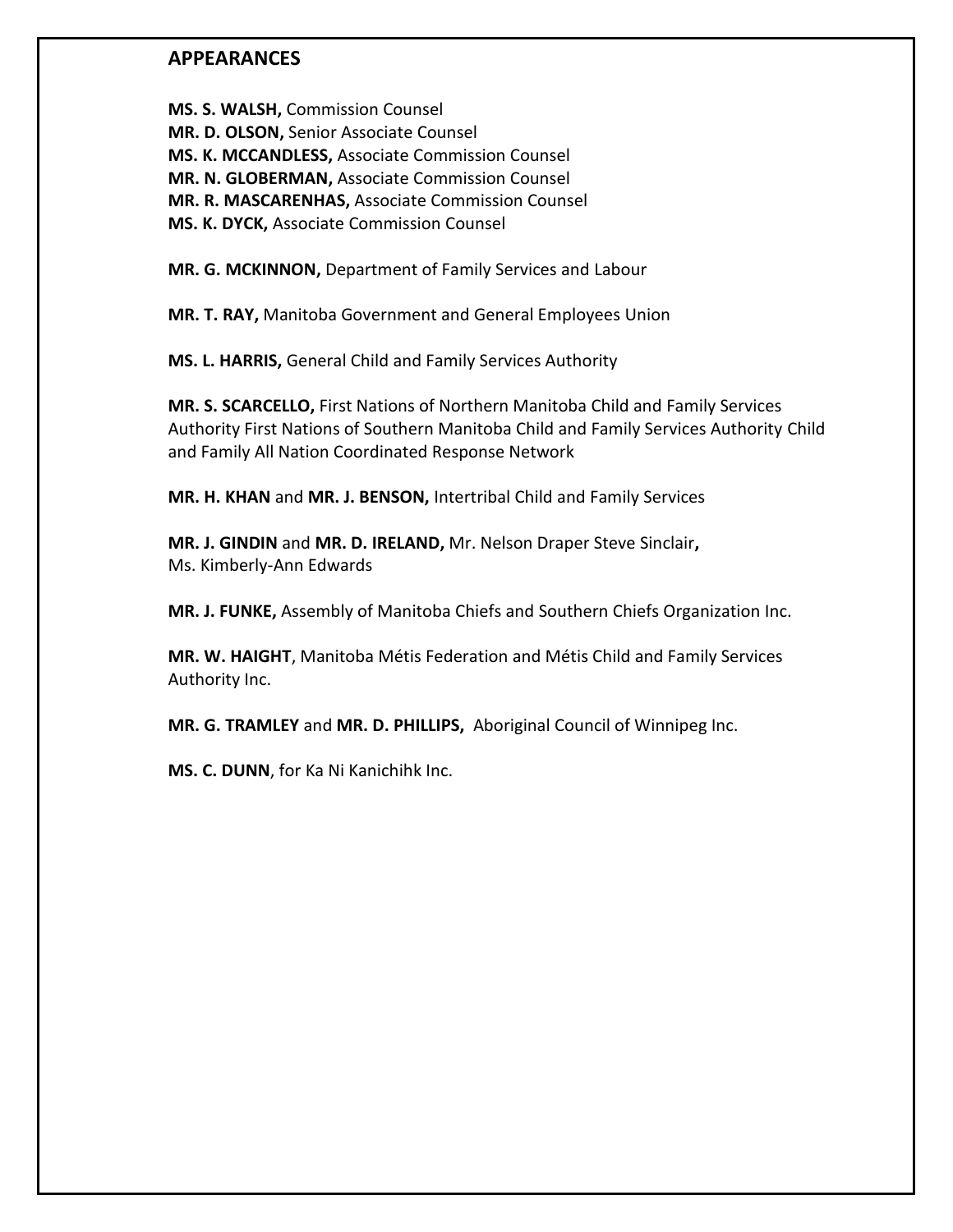# **INDEX**

# **Page**

# **WITNESSES:**

KERRY ROXANNE MCCUAIG

| Direct Examination | (Walsh)    |     |
|--------------------|------------|-----|
| Cross-Examination  | (Khan)     | 118 |
| Cross-Examination  | (McKinnon) | 121 |
| Re-Examination     | (Walsh)    | 128 |

### CAROLYN YOUNG

| Direct Examination (Olson) |  | 133 |
|----------------------------|--|-----|
|----------------------------|--|-----|

## DEBORAH MALAZDREWICZ

| Direct Examination | (McCandless) | 164 |
|--------------------|--------------|-----|
|--------------------|--------------|-----|

### DAVID PATRICK YEO

| Direct Examination (Globerman) | 180 |
|--------------------------------|-----|
| Cross-Examination (Phillips)   | 208 |
| Cross-Examination (Scarcello)  | 210 |

# **EXHIBITS:**

|     | 120 Curriculum Vitae of Kerry McCuaiq                                                                        | 2             |
|-----|--------------------------------------------------------------------------------------------------------------|---------------|
|     | 121 Document Entitled "Supporting All Children<br>to Reach the Most Vulnerable"                              | $\mathcal{L}$ |
|     | 122 PowerPoint Presentation on "Supporting All<br>Children"                                                  | 3             |
|     | 123 Document Entitled "The Early Years Study 3 -<br>Making Decisions, Taking Action"                         | 3             |
| 124 | Manitoba Early Childhood Education Profile<br>November 2011                                                  | 4             |
|     | 125 PowerPoint Presentation on "Securing the<br>Future for our Children, Preschool Excellence<br>Initiative" | 4             |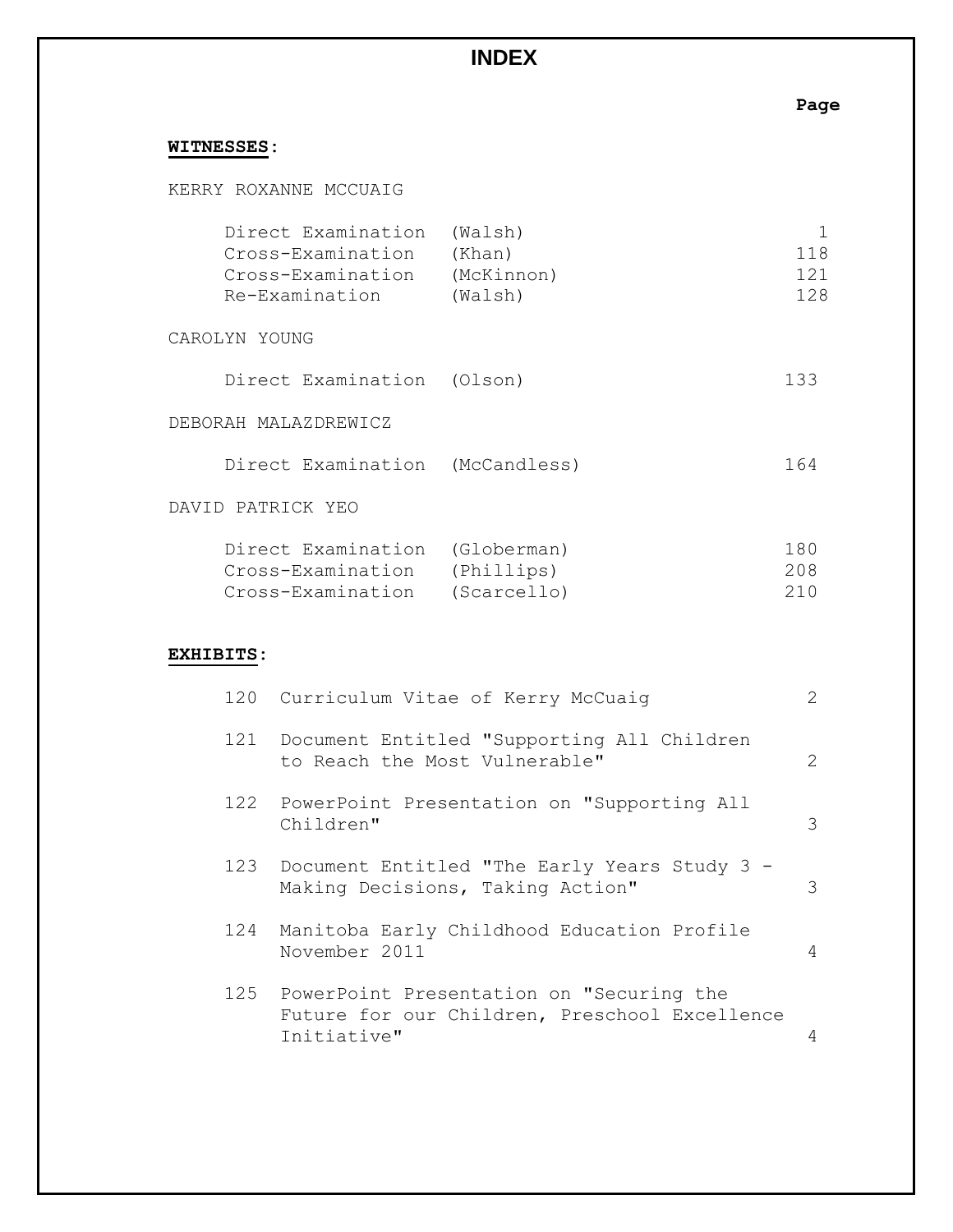K.R. MCCUAIG - DR.EX. (WALSH) MAY 30, 2013

1 MAY 30, 2013 2 PROCEEDINGS CONTINUED FROM MAY 29, 2013 3 4 THE COMMISSIONER: Good morning. 5 MS. WALSH: Good morning, Mr. Commissioner. 6 THE COMMISSIONER: All right. 7 MS. WALSH: Our first witness this morning is 8 Ms. Kerry McCuaig. 9 THE CLERK: If you could you just stand for a 10 moment. Is it your choice to swear on the Bible or affirm 11 without the Bible? 12 THE WITNESS: Affirm without the Bible. 13 THE CLERK: Okay. Just state your full name to 14 the court then. 15 THE WITNESS: Kerry Roxanne McCuaig. 16 THE CLERK: And spell me your first name. 17 THE WITNESS: K-E-R-R-Y. 18 THE CLERK: Your middle name, please? 19 THE WITNESS: R-O-X-A-N-N-E. 20 THE CLERK: And your last name? 21 THE WITNESS: M-C-C-U-A-I-G. 22 THE CLERK: Thank you. 23 24 **KERRY ROXANNE MCCUAIG,** affirmed, 25 testified as follows: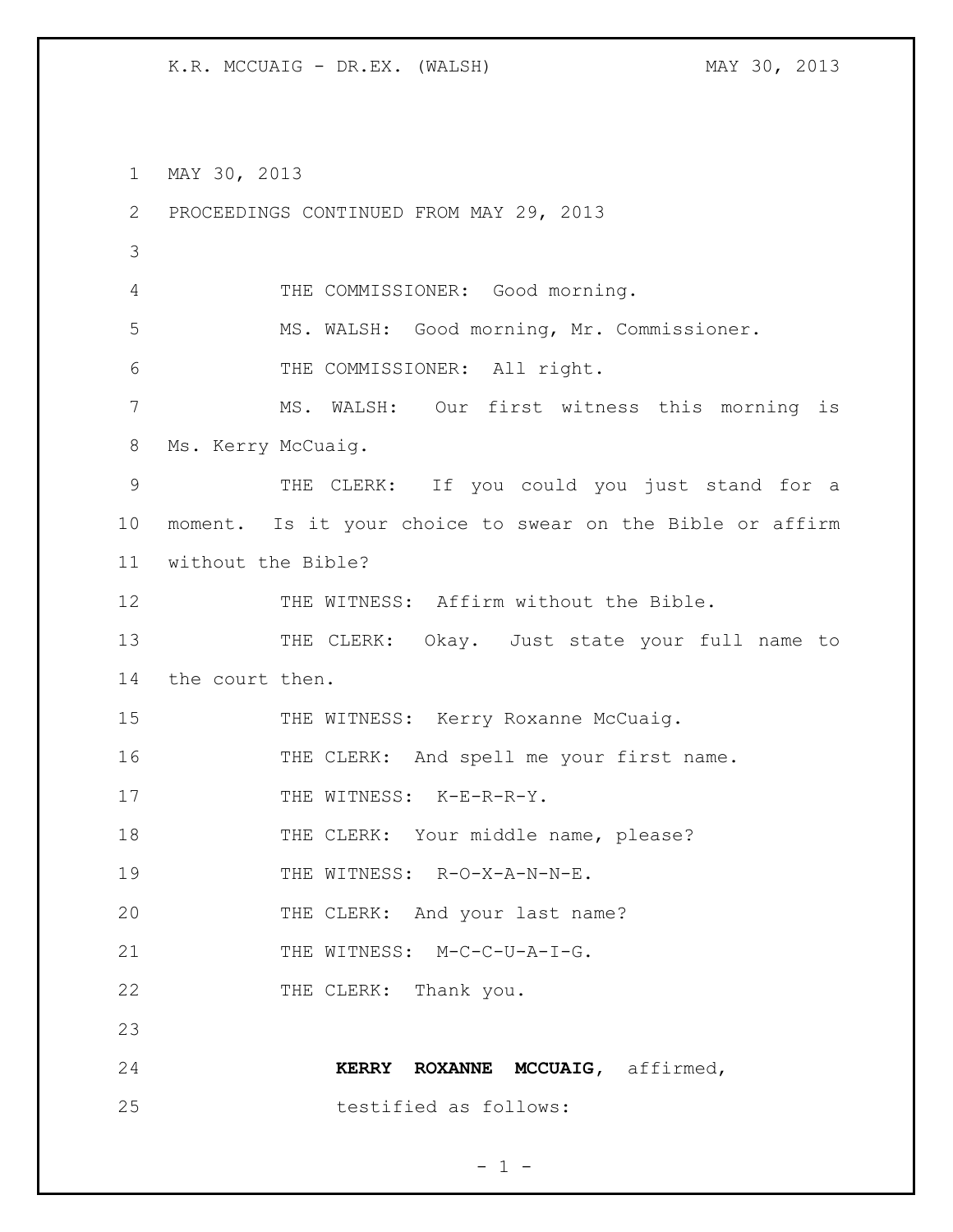1 THE CLERK: Thank you. You may be seated. THE WITNESS: And thank you for the choice. MS. WALSH: We'll start, Mr. Commissioner, by filing the exhibits that will be referred to during the witness's testimony. THE COMMISSIONER: All right. MS. WALSH: Starting with her C.V. THE COMMISSIONER: And that what will be what number, Clerk? 10 THE CLERK: Exhibit 120. 11 THE COMMISSIONER: One twenty. **EXHIBIT 120: CURRICULUM VITAE OF KERRY MCCUAIG** MS. WALSH: Next is the paper that the witness has prepared for the benefit of the Commission, called "Supporting All Children to Reach the Most Vulnerable". 19 THE COMMISSIONER: Yes. MS. WALSH: That will be Exhibit 121. 21 THE CLERK: Exhibit 121. **EXHIBIT 121: DOCUMENT ENTITLED "SUPPORTING ALL CHILDREN TO REACH THE MOST VULNERABLE"**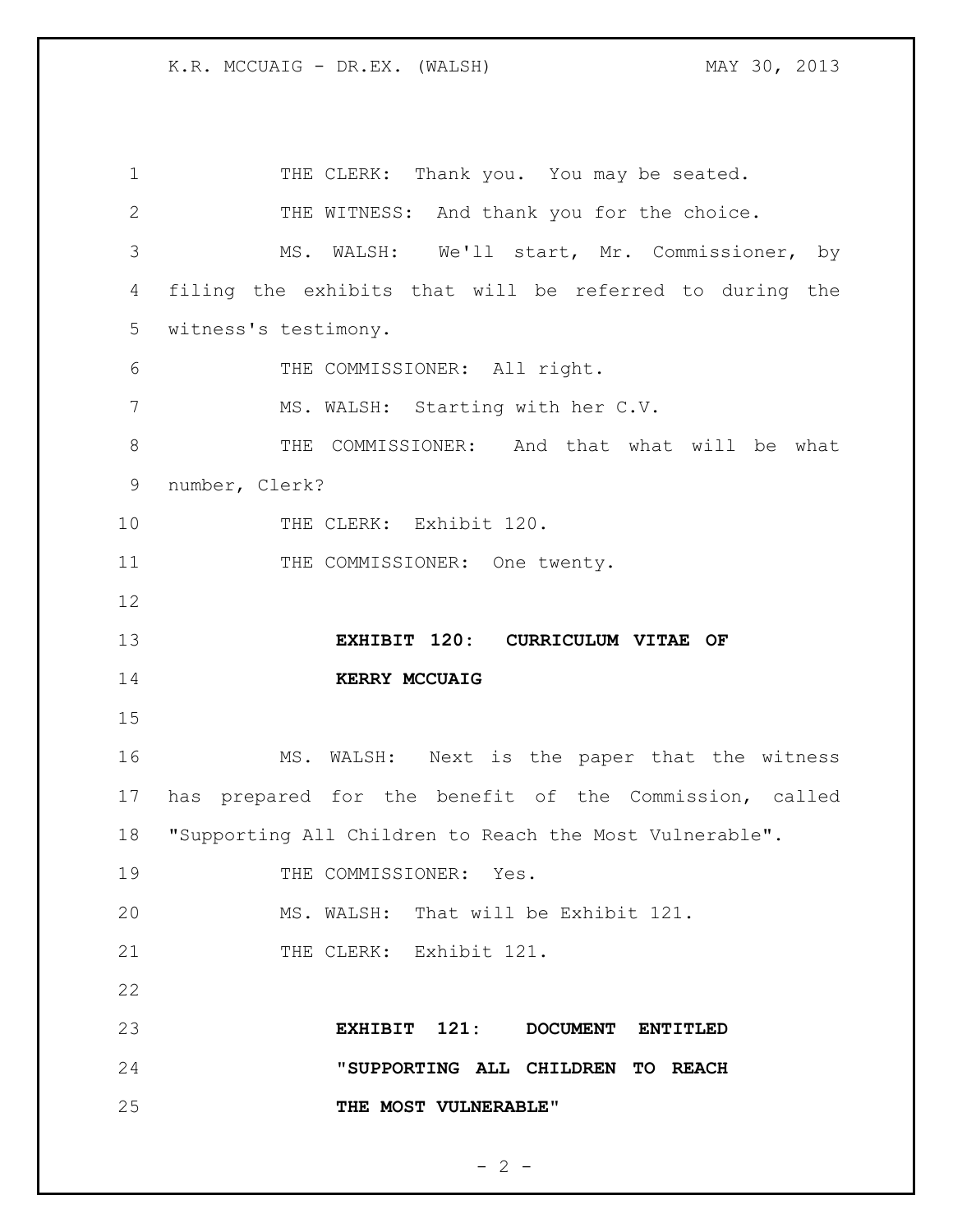MS. WALSH: Next is the PowerPoint presentation that the witness will be taking us through this morning, also called "Supporting All Children to Reach the Most Vulnerable". THE CLERK: Exhibit 122. THE COMMISSIONER: One twenty-two. **EXHIBIT 122: POWERPOINT PRESENTATION ON "SUPPORTING ALL CHILDREN"** MS. WALSH: The next exhibit is called "The Early Years Study 3 - Making Decisions, Taking Action" published by The Honourable Margaret Norrie McCain, Fraser Mustard and Kerry McCuaig. 16 THE CLERK: Exhibit 123. 17 THE COMMISSIONER: One twenty-three. **EXHIBIT 123: DOCUMENT ENTITLED "THE EARLY YEARS STUDY 3 - MAKING DECISIONS, TAKING ACTION"** MS. WALSH: Then a document entitled "Manitoba Early Childhood Education Profile November 2011". 25 THE CLERK: Exhibit 124.

```
- 3 -
```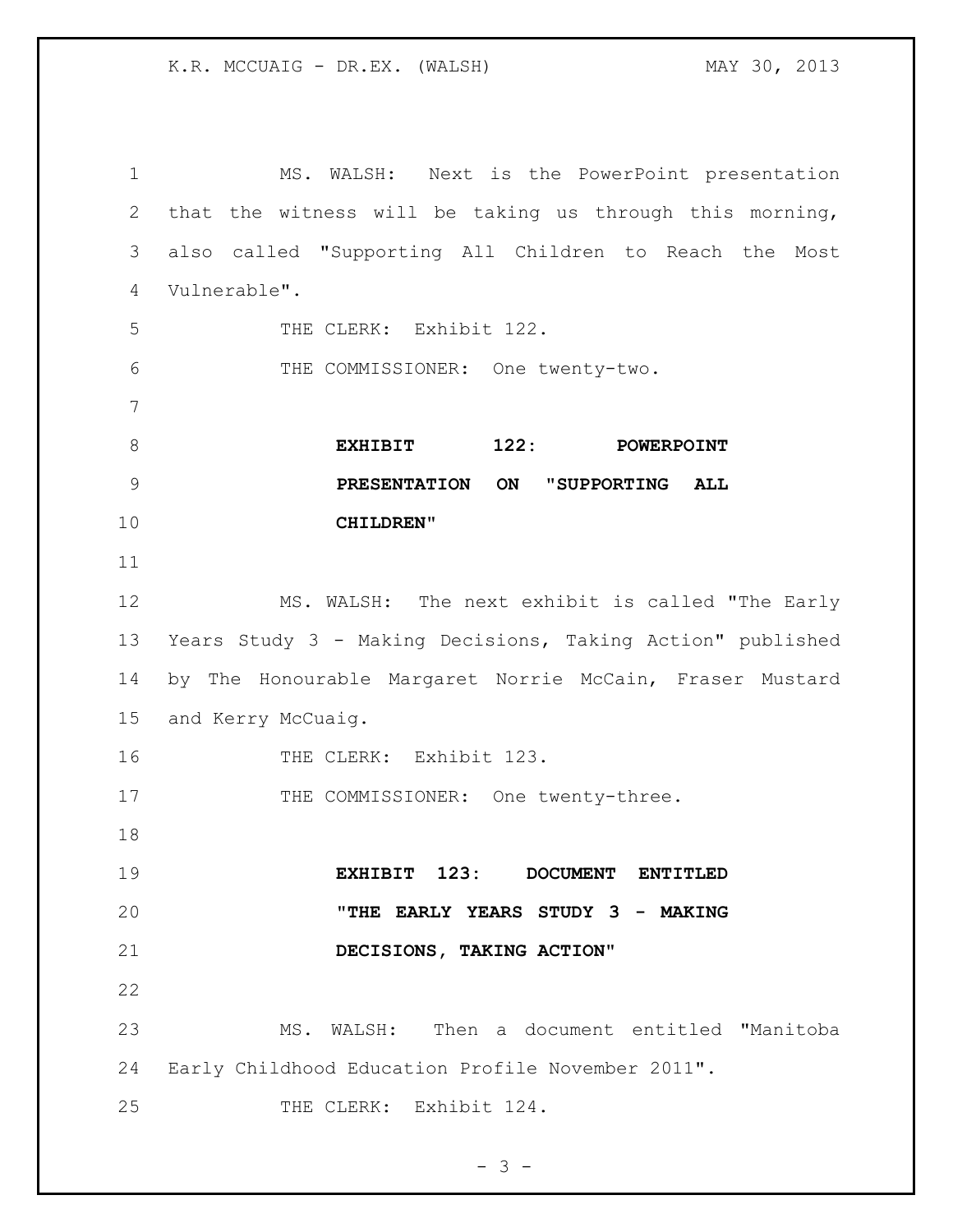| 1               | THE COMMISSIONER: One twenty-four.                          |
|-----------------|-------------------------------------------------------------|
| 2               |                                                             |
| 3               | EXHIBIT 124: DOCUMENT ENTITLED                              |
| 4               | "MANITOBA EARLY CHILDHOOD                                   |
| 5               | EDUCATION PROFILE NOVEMBER 2011"                            |
| 6               |                                                             |
| 7               | MS. WALSH: And finally a document, it's a                   |
| 8               | PowerPoint presentation entitled, or it's from a, I guess   |
| 9               | it's a website, "Securing the Future for our Children,      |
| 10 <sub>o</sub> | Preschool Excellence Initiative" from Prince Edward Island. |
| 11              | THE CLERK: Exhibit 125.                                     |
| 12              | THE COMMISSIONER: Exhibit 125.                              |
| 13              |                                                             |
| 14              | EXHIBIT 125: POWERPOINT                                     |
| 15              | PRESENTATION "SECURING THE FUTURE                           |
| 16              | CHILDREN, PRESCHOOL<br>FOR OUR                              |
| 17              | EXCELLENCE INITIATIVE"                                      |
| 18              |                                                             |
| 19              |                                                             |
|                 | THE CLERK: Exhibits 120 to 125.                             |
| 20              | THE COMMISSIONER: Thank you.                                |
| 21              | THE CLERK: You're welcome.                                  |
| 22              |                                                             |
| 23              | DIRECT EXAMINATION BY MS. WALSH:                            |
| 24              | Starting with your background, Ms. McCuaig, you<br>Q        |

- 4 -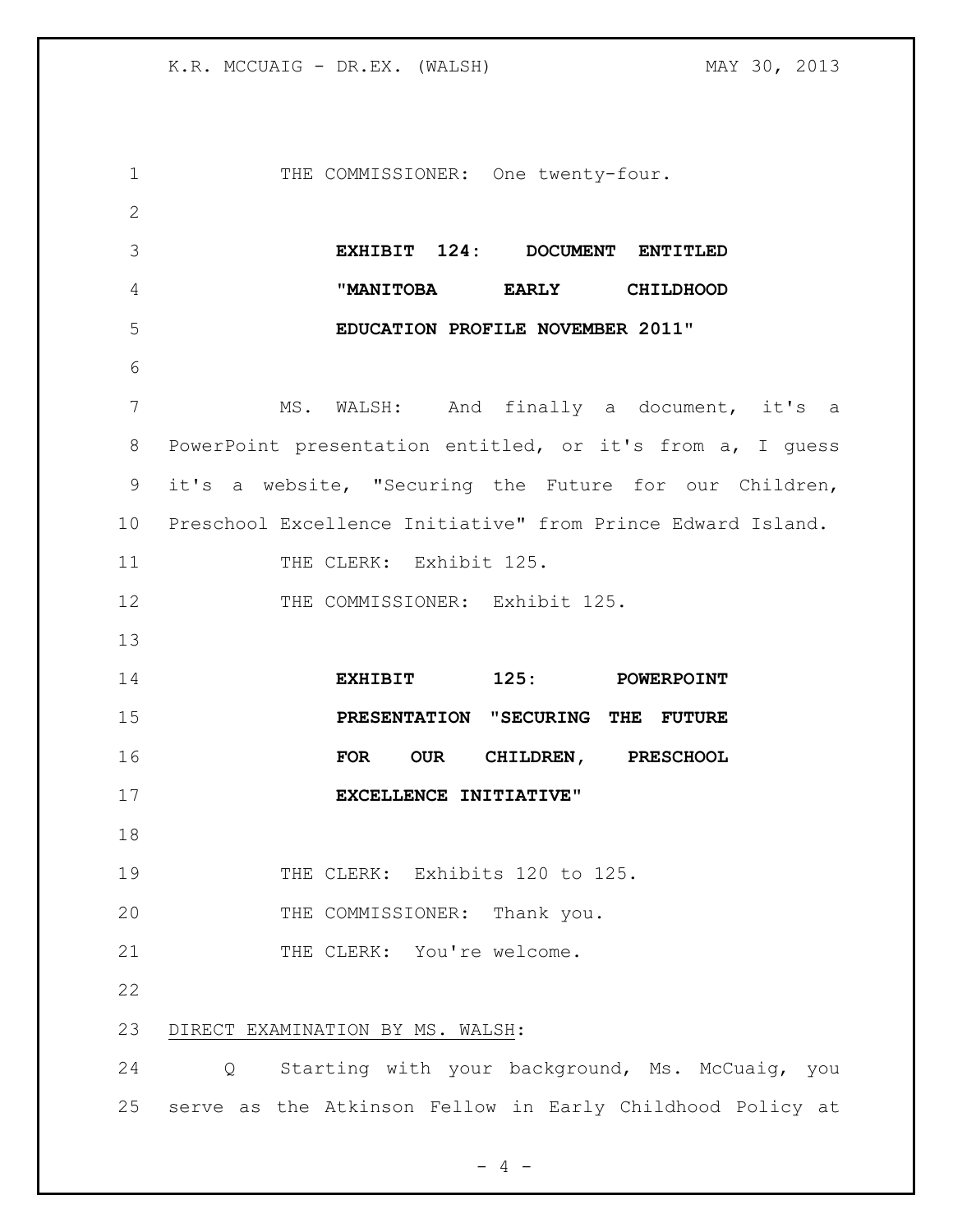- the Atkinson Centre in the Ontario Institute for Studies in Education at the University of Toronto?
- A Yes.
- Q What is that institute?

 A The Atkinson Centre is, has been -- it's one of 20 institutes within the Ontario Institute for Studies in Education. Its main role is to bring together the study of research into early childhood, the practice of practitioners, of professionals who work with young children, along with, with bringing that information to, to policy makers so that their decisions are informed both by 12 the, by the research that exists and that they are aware of what their policy decisions had in terms of the impact on the field.

Q And what are your duties within the centre?

 A I am, I am the policy fellow. I am involved in three, in all three areas. I do that through teaching, both a course which is, which is designed specifically to transfer knowledge from research into, into public policy. I do that as an advisor to eight foundations whose main focus of action is early childhood and I am an advisor to five provinces for their early childhood policy.

 Q So further to that, can you tell us a little bit more about the foundations to which you are an advisor? A The Margaret and McCain -- the Margaret and

 $- 5 -$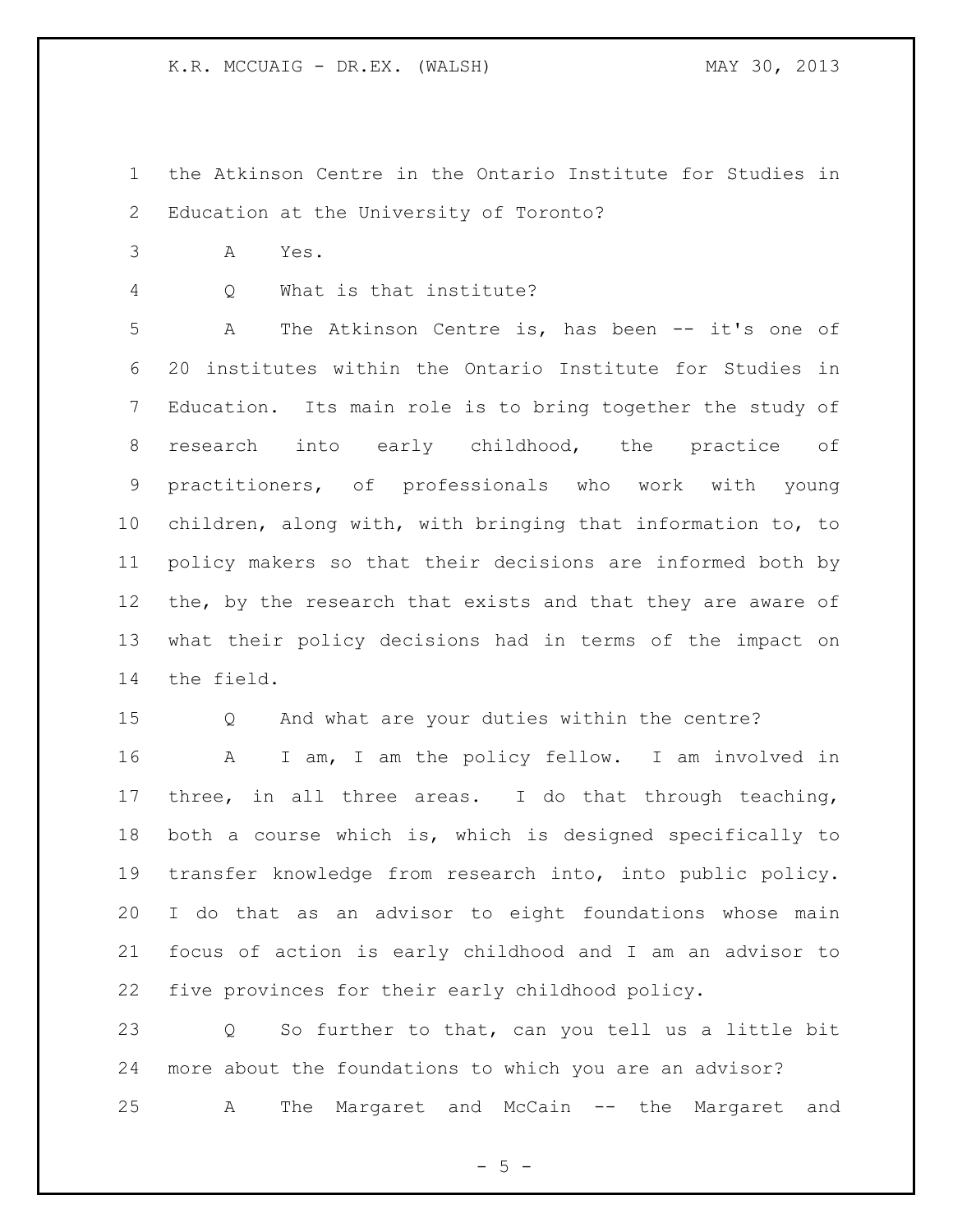Wallace McCain Family Foundation, its work is mainly focused in Atlantic Canada. Its main work is around -- it has four agreements now, partnership agreements with, with those four provinces in developing their early childhood policy and I am a main advisor to that work.

 The Chagnon Foundation in Quebec which is one of the largest foundations in Canada and again its main work is the alleviation of vulnerability in children.

 In Ontario we have the Atkinson Foundation who's, again the focus is on children, on social justice and the, and the promotion of equity.

 The Hallman and the Lawson Foundations also in Ontario who are more regionally focused in their areas but again that is their early childhood alleviation of poverty, the promotion of equity is their main concern.

 And in Alberta we have the Max Bell Foundation and the Muttart Foundation and their work is in Alberta and Saskatchewan doing that same type of work.

 Q You also have extensive research in the area of early childhood development, education and care. Tell us about some of that research, please.

 A I worked on, in the last decade I worked on three government commissions. The first was for the, for the City of Toronto where it looked, it examined the way that it was delivering its early childhood services with a view

 $- 6 -$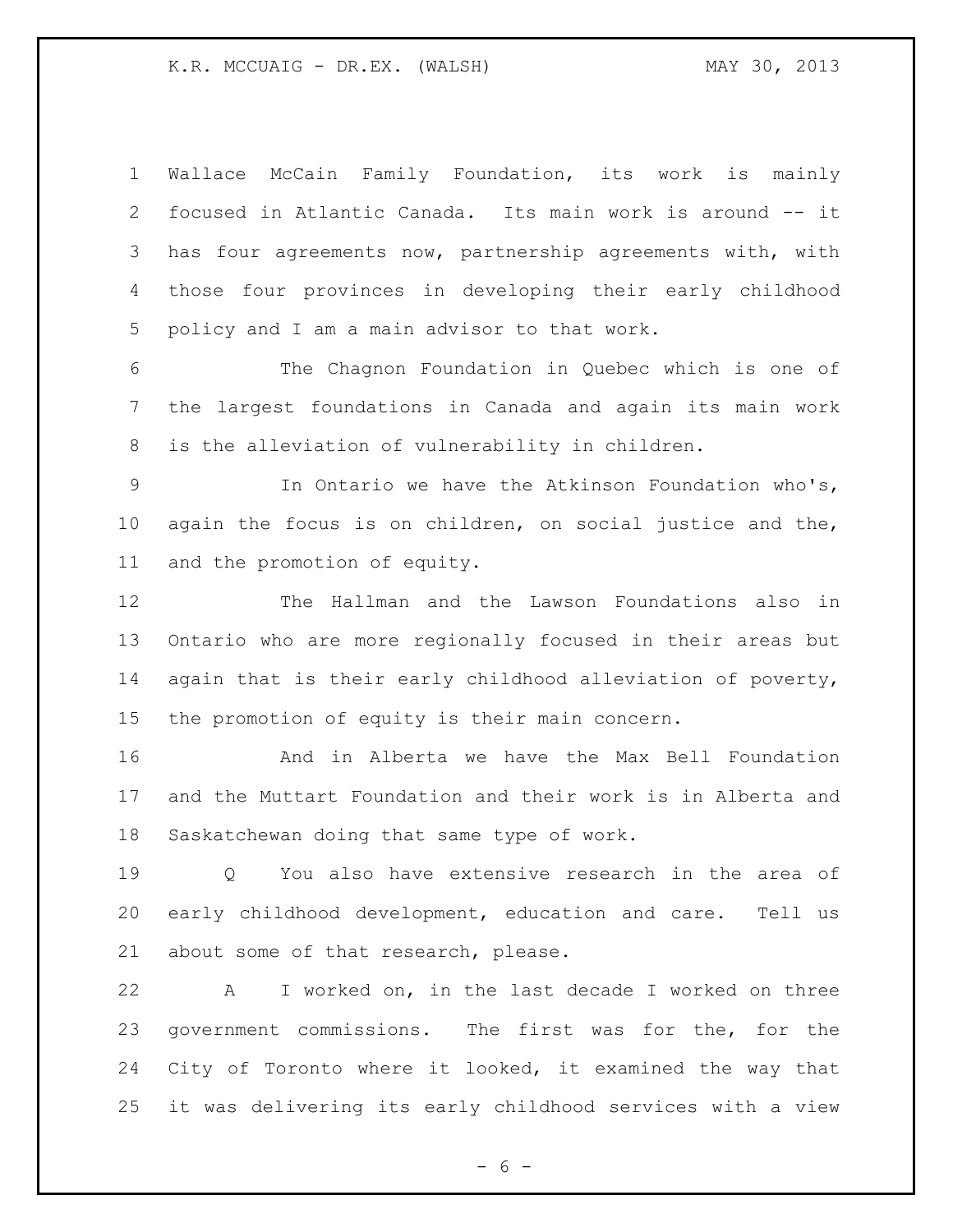to revamping those, those services. So we -- you know, the commission met with stakeholders and developed a position paper which became a blueprint for the city and reworking its services.

 The second one was with the senate of Canada when we looked at the, you know, what had happened to early childhood across the country in light of the federal provincial agreements on early childhood being shelved in 2007. So we did a cross-country scan of where jurisdictions were, what, what impact that had had on their, on what they were doing with some pleasant surprises which I can talk about later if you like.

 The third commission was for the, for the province of Ontario where the premier commissioned a study on the, on really asking for a blueprint in putting in place full day learning for all four and five-year-olds in the province.

 Q You were a principal researcher and coauthor of the publication called the "Early Years Study 3: Making decisions, taking action".

A Um-hum.

 Q Tell us about -- and we have marked that publication as Exhibit, is that 123? Yes, that's Exhibit 123. Tell us what that publication was about.

A Early Study 3, might be able to tell by its name,

- 7 -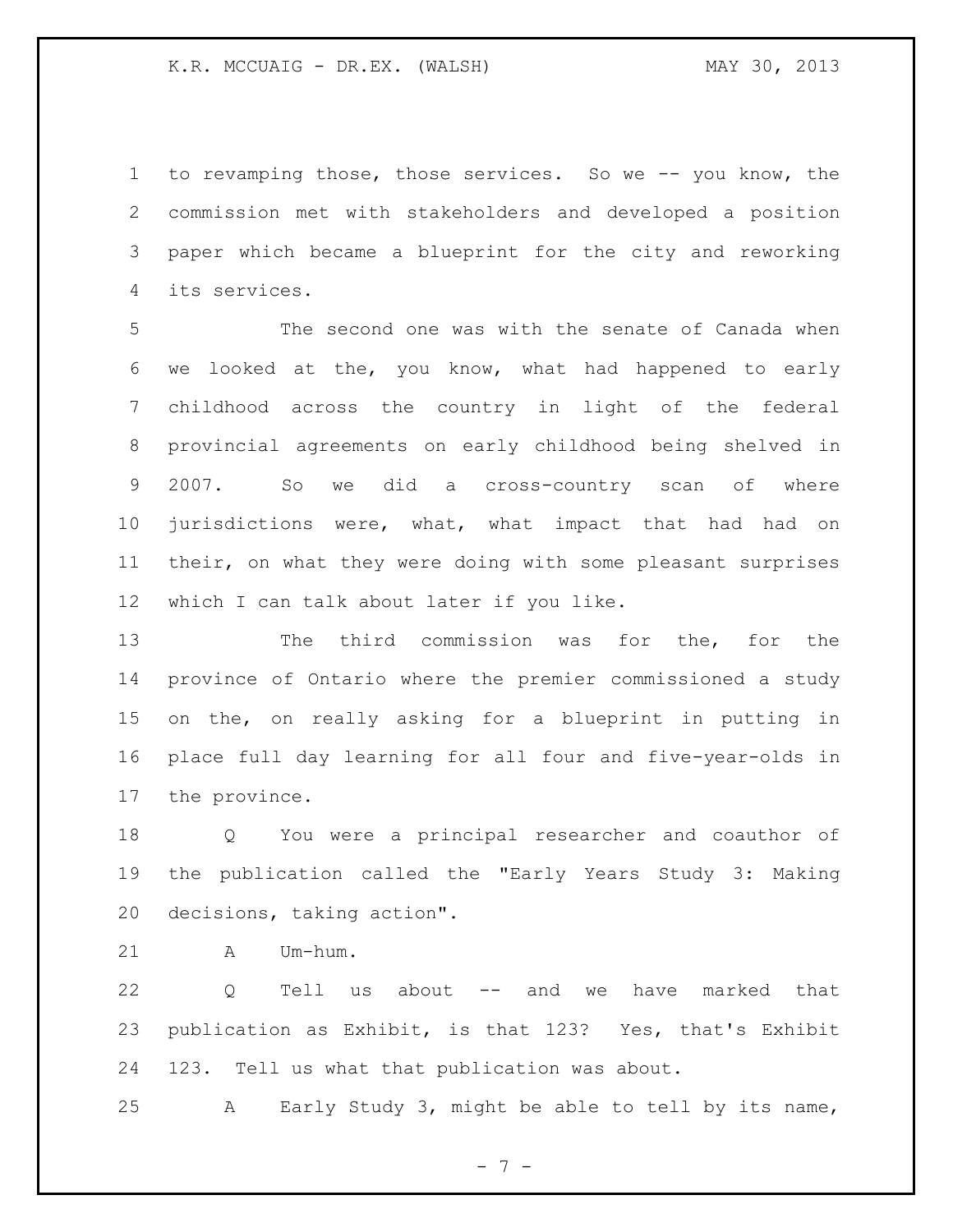is the third in a series of studies where the main co-authors were The Honourable Margaret McCain and the late Dr. Fraser Mustard and I was brought in to, I worked on all three studies but I was brought in as a co-author on this, on this study. And there has been an explosion of research from a number of angles in the area of early childhood, you know, biological, psychological, you know, really big studies on what the economic impacts have been, the social impacts have been. So the purpose of this was really to update the, the research and to provide a rationale to policy makers for why investing in the early years is critical. For many of them if they want to achieve their own stated goals, you know, whether their own stated goals are self sufficiency or bringing their jurisdictions into, into an age where they can compete in a modern economy or to alleviate social difficulties that are faced by the populations. So it was really to provide them with, with the rationale for why this should happen across a variety of sectors. It is intended to provide advocates for children with the, with the evidence that they need in order to do their work. It was also targeted to the, to the academic community to support them in trying to tailor their research in ways that, that can inform public policy in a meaningful way.

Q And you're going to be referring to it, I gather,

- 8 -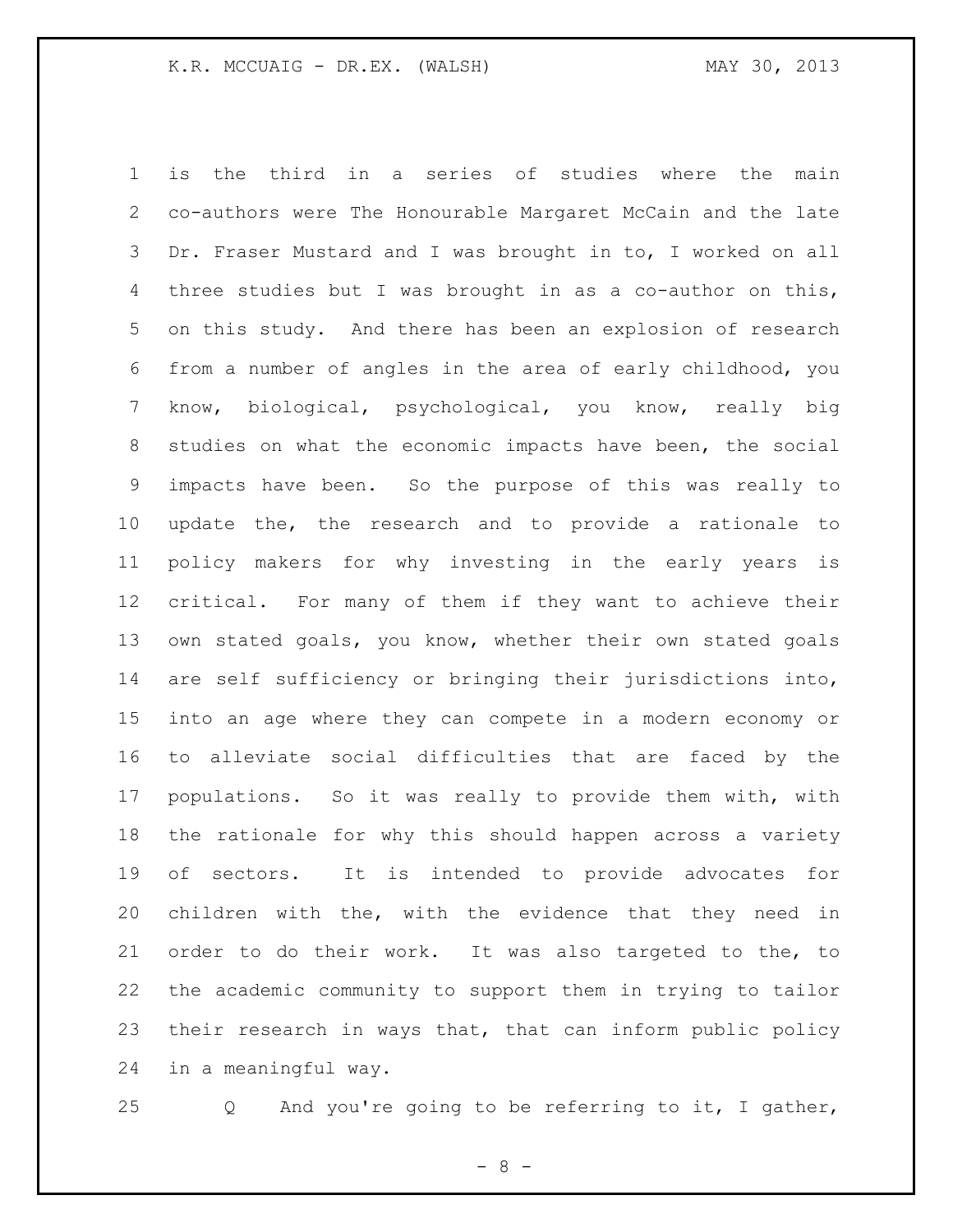through your presentation?

 A Yes. One of the, one of the main products -- each early years study had a product or a recommendation that there be a product. For example, the first earlier study, one of its main products was the early development instrument was one of its main recommendations. That, that product is now used across Canada very extensively in Manitoba and in many, in many jurisdictions outside of Canada as, as well.

 In this, in this study we provided something called the early childhood education report and that looked 12 at sort of what goes into good systems. You know, it's one thing to spend on early childhood but are you spending well. So it was intended to provide jurisdictions with a guide about, you know, what are the elements that we have found in our research, both in Canada and what the international evidence says about how you organize early childhood services in order that they are effective and are 19 able to deliver on the goals that they, that they have the capacity to.

 Q I won't go through all the various publications and presentations that you've been involved in, they're listed in your CV which we've marked as an exhibit. You spoke about not only the Canadian experience but also the international experience and you have consulted on an

 $-9 -$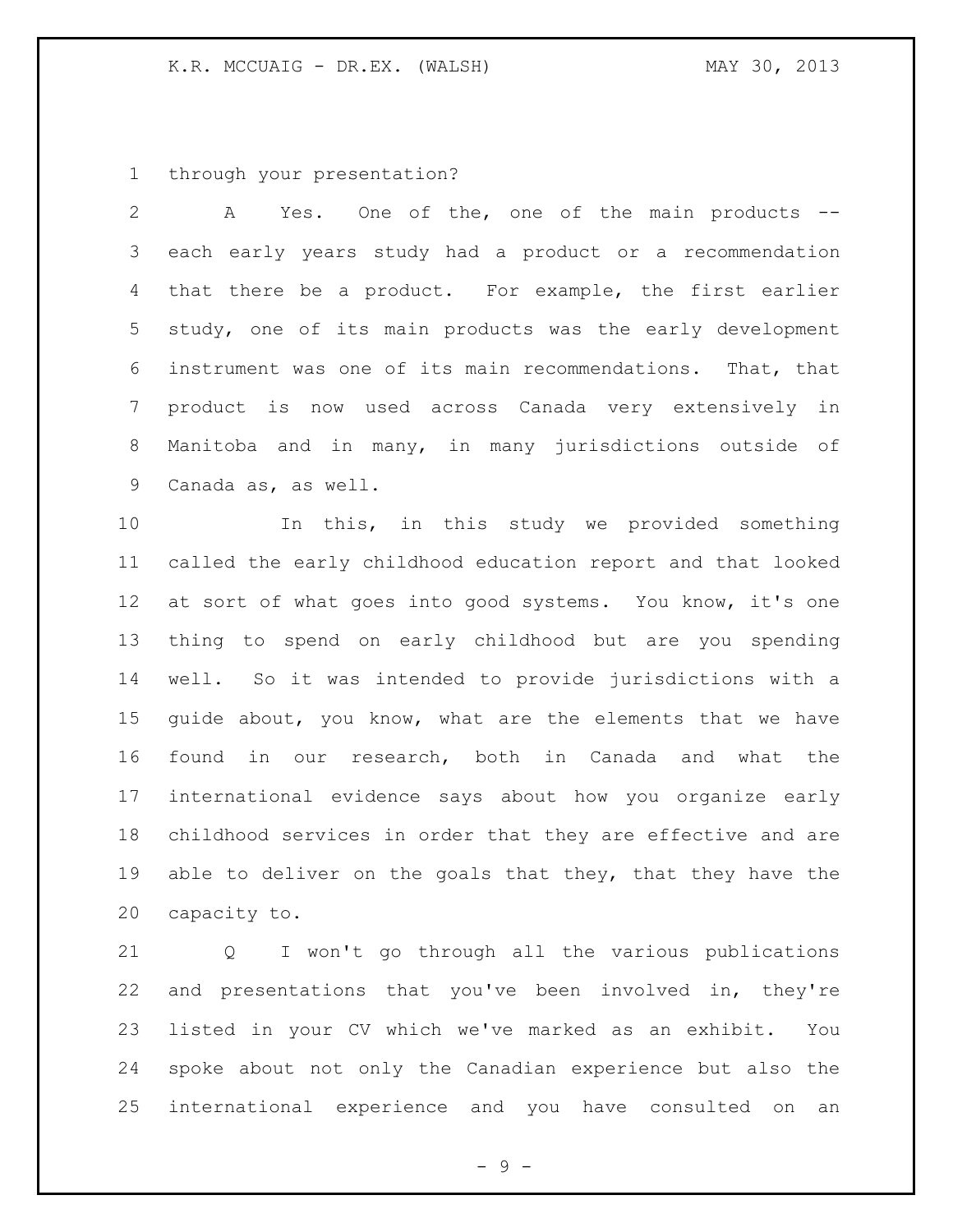international basis as well?

 A Yes, I do some work with the Aga Khan Foundation out of Geneva. In developing the study itself we worked with the Organization for Economic Cooperation and Development, their early childhood branch, and it's really because much of the evidence that we used in the study was developed by the, by the OECD. They undertook an eight year, 20 country examination of the early childhood systems in their member states and they drew, they drew some of the policy lessons which we shaped for Canadian circumstances in order to develop the early childhood index.

 We've also done some work with the European Union on, you know, really in terms of knowledge exchange, you know, what our experiences are in an Anglo-American situation, what their situation is in an European situation.

 Q Thank you. I'm going to summarize your expertise for the benefit of the Commission. You tell me if I've got it right. As a researcher writer through three early year studies, three government commissions, examining early childhood service delivery and as an originator and advisor through 15 early years integration projects in Ontario and the Maritimes, you have developed an expertise in effective early years service organization. Your expertise is supplemented by knowledge of Canadian and international

 $- 10 -$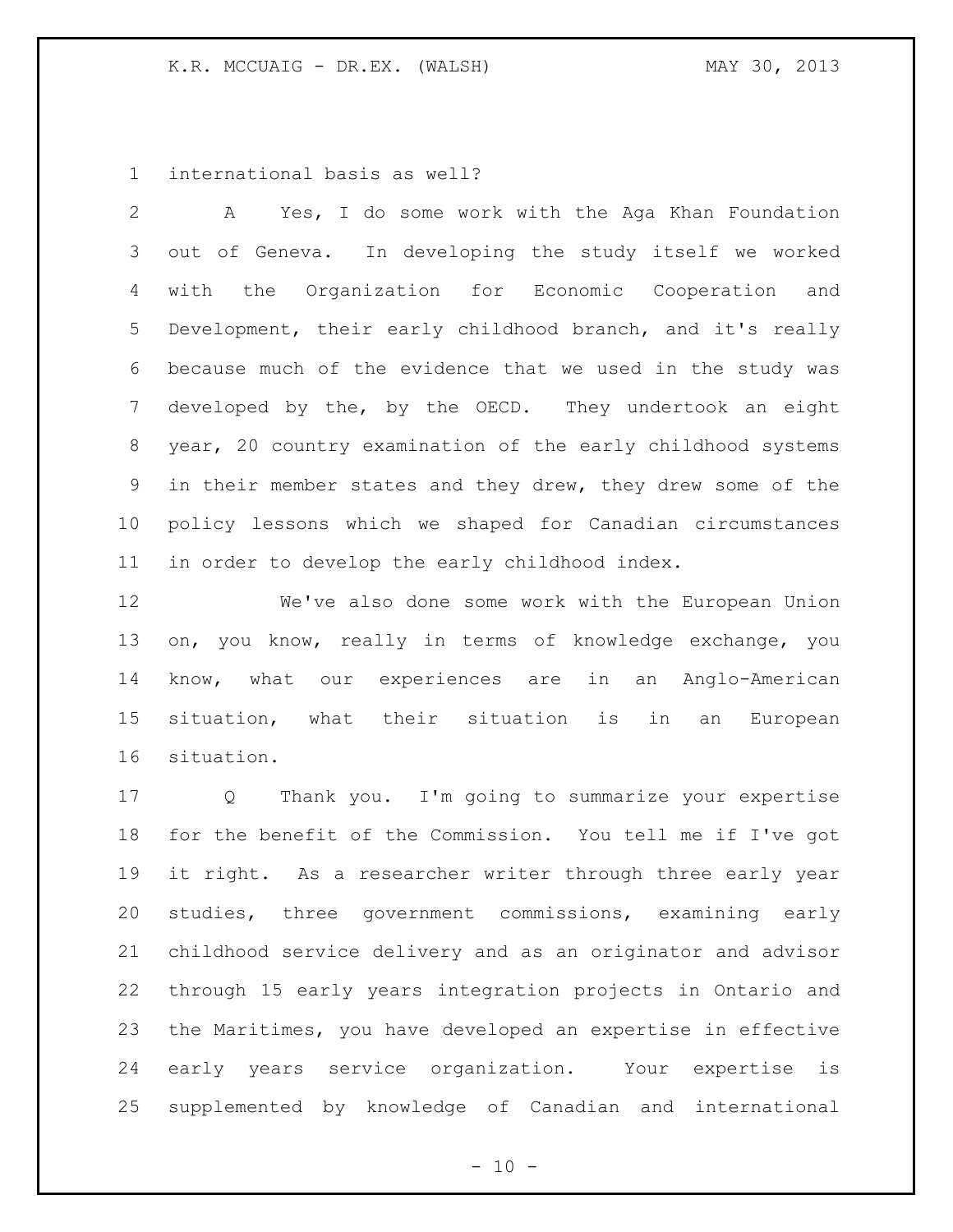evidence documenting the elements of effective public policy in this area and your work is used and relied on by other researchers, foundations, policy makers and various governments. Is that a fair way to summarize your expertise?

A Thank you, yes.

 Q Okay. And because of your expertise and experience, the Commission, we, asked you to prepare a paper to assist the Commissioner and that's Exhibit 121, to assist the Commissioner when he makes his recommendations to better protect Manitoba children, including recommendations which will specifically address many of the issues the Commission has heard over the course of the last many months involve matters that make families vulnerable and ultimately lead them into contact with the child welfare system.

A Um-hum, yes.

 Q Now before we get to the PowerPoint presentation which you prepared which essentially follows the paper, although we will also go through some of the aspects in the paper afterwards that are not covered, the title of both the paper and the PowerPoint, Supporting All Children to Reach the Most Vulnerable, what's the significance of the title that you chose?

A If we want to change outcomes on a population

 $- 11 -$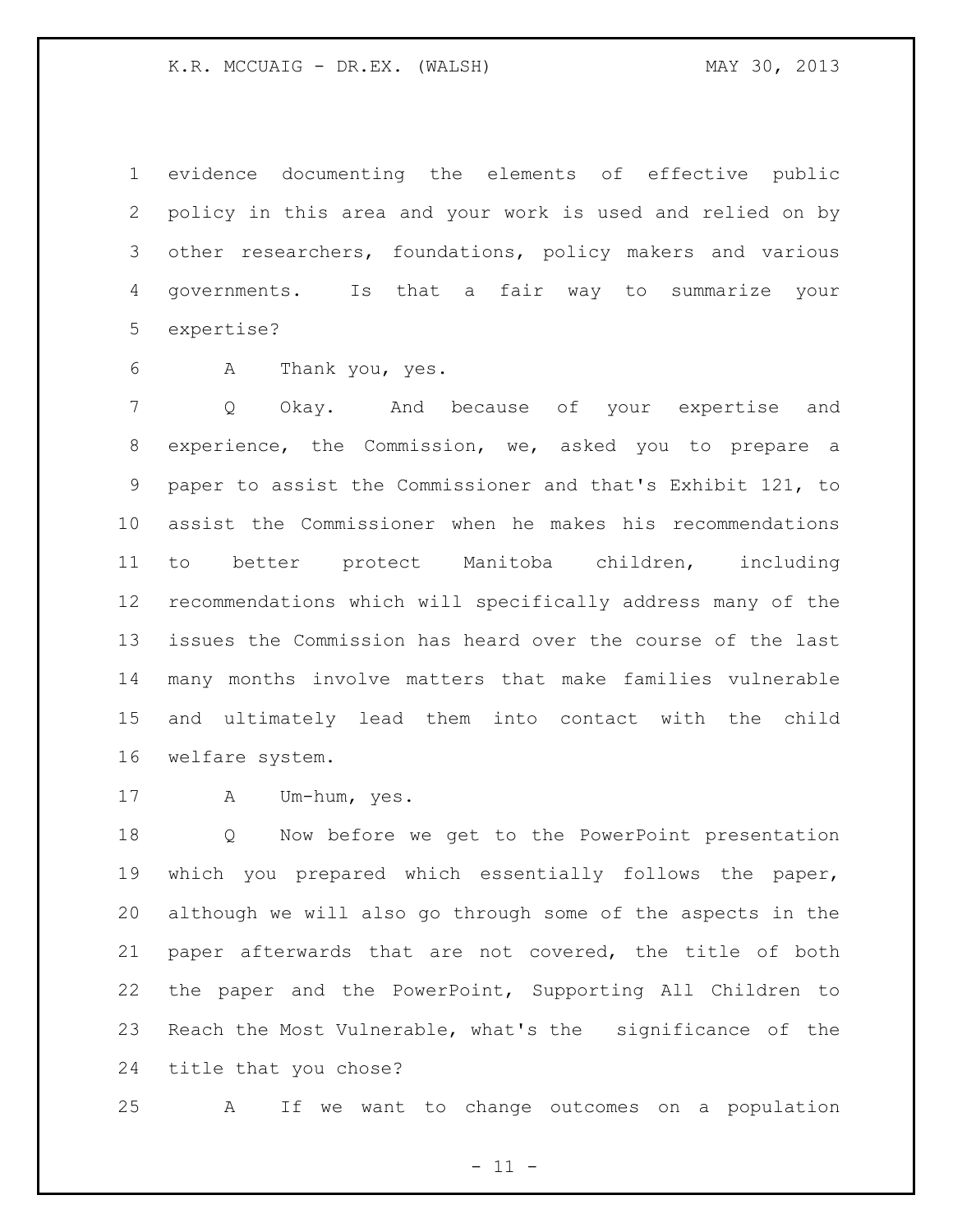level, then we need a universal approach to, to reaching all children with, with services, particularly services which are targeted to supporting the development of the child and that are linked to supporting parents in their roles as both parents and as, as earners. And what we have attended to do, particularly in the Anglo-American context is to identify vulnerable kids and target them for treatment. What we know is that when we do that, we miss all sorts of kids and that we don't see those big population change differences that we need to see if we want to reach our, if we want to reach our social goals. So if our social goals are actually reducing vulnerability amongst children, helping all children to succeed to be the best that they can be, if we want to improve our, our chances for having a knowledge of economy, that can happen by identifying and treating one child at a time. We have to catch children before they fall into a situation where they are made wards of the state.

 Q Right, thank you. So with that, let's have you take us through your PowerPoint and if, if necessary I may interrupt you with questions and certainly the Commissioner may, may interrupt you.

 MS. WALSH: Mr. Commissioner, we've turned the screen so that you can follow the PowerPoint on the big screen.

 $- 12 -$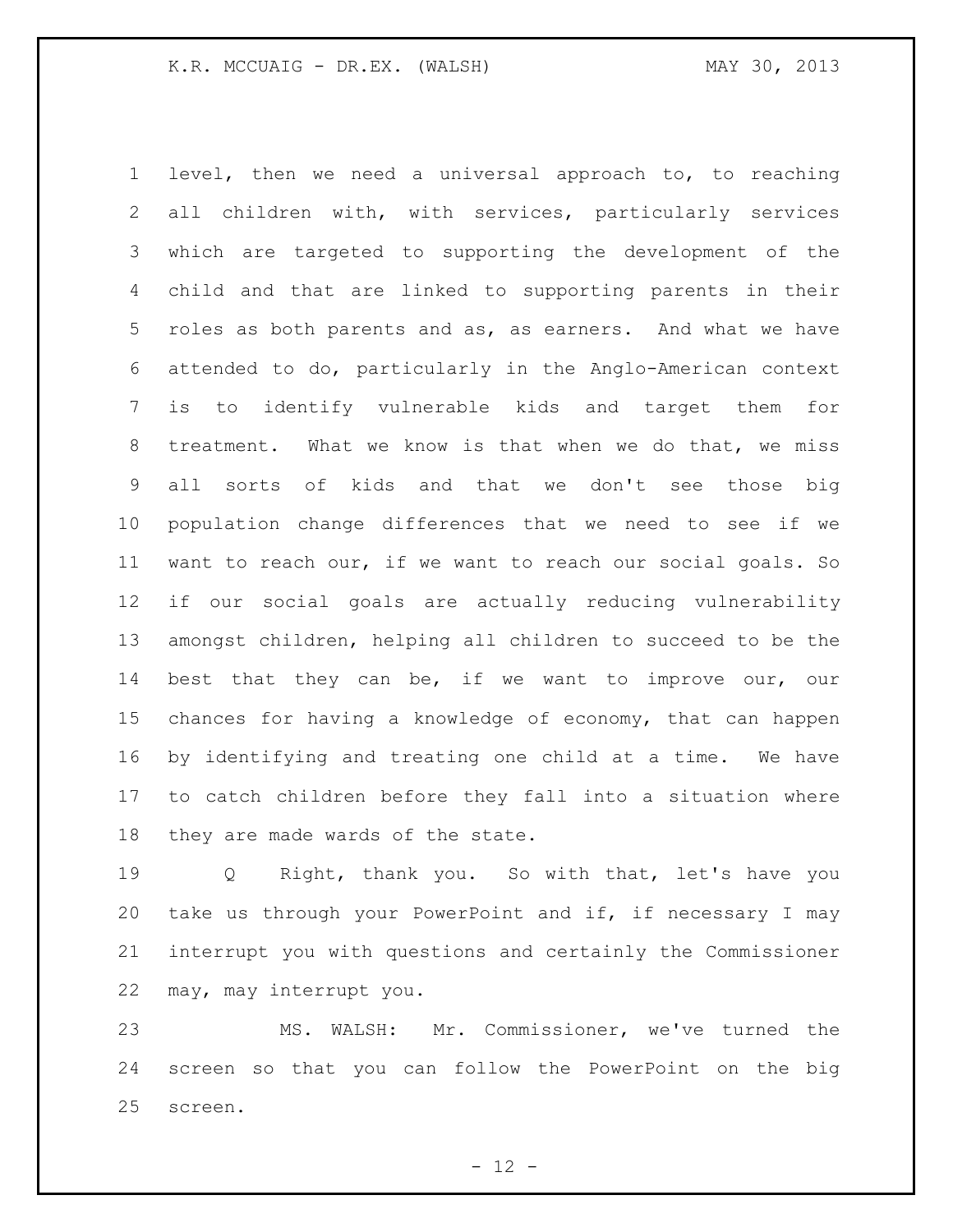THE COMMISSIONER: Yes. This is in a different format than the paper, I take it. MS. WALSH: Yes, they are separate documents. I mean the -- THE COMMISSIONER: Yes. MS. WALSH: -- the content of the PowerPoint reflects the content of the paper but they're not identical. THE COMMISSIONER: I read the paper but I'll watch this on the screen. Thank you. 11 MS. WALSH: Good, thank you. 12 THE WITNESS: So I just want to start off by saying that I, that I will be relying a lot on the Early Years, Early Years Study 3 in that we do look at the, at the big picture. We do look at the needs of all children in Canada in that there will be, you can make some inference around children who have been in contact with child welfare authorities, but I want to say that this is 19 not my, this is not my expert, my expertise. The main recommendation which is made by the study is all children from the age of two should have access to good quality early childhood education and if that is to be the most effective -- the way that this

 should be organized so that it's the most effective that it can be is it should be combined with, it should be

 $- 13 -$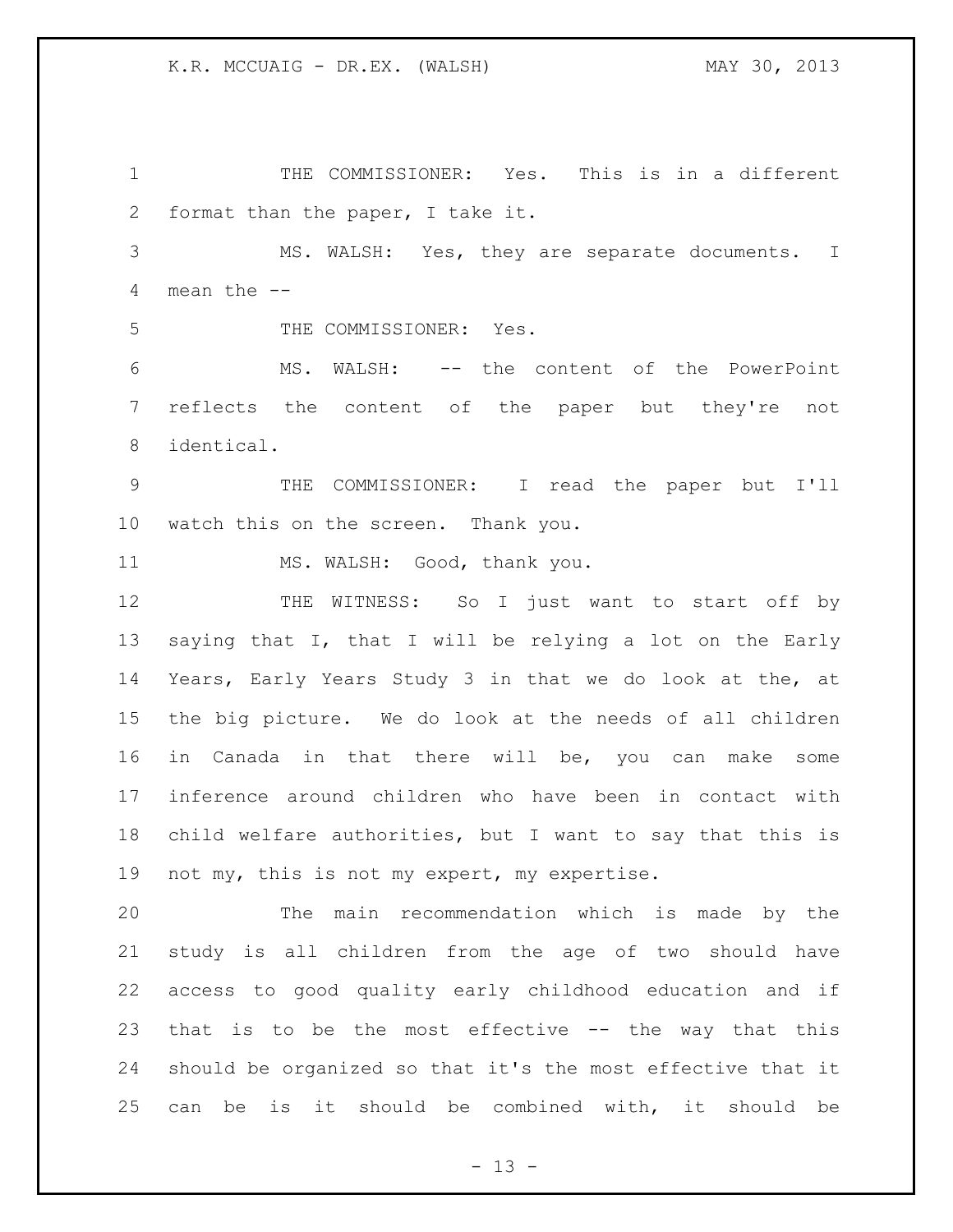organized in a way that also allows parents to work or study as well as support them in their, in their parenting role. And there's an abundance of evidence which I will be taking you through, you know, a tiny, tiny part of it on how, how those opportunities for children can really be life changers for all children but particularly for disadvantaged children.

 And the -- we base our recommendations in the study on the science and there has been, as I said, an explosion of information, particularly in, in the last decade about how young children learn and develop really from, really from conception on. And, you know, we've probably all been part of debates about, you know, what is the determinants of who you and I are, is it our genes or is it the nurturing that, that we received? Now we know that there is an intricate dance between nature and nurturers, that our genes give us a predisposition to be who we are but it is our experiences that really turn those genes on or off for better or for worse. And in the, in the young child it is the, it is the way that the brain is wired. It is the architecture of the brain and those experiences that the children are, have influenced those neurotransmitters which form the wiring which is our, which becomes our brain and that will determine our capacity for learning health and behaviour throughout our lives.

 $- 14 -$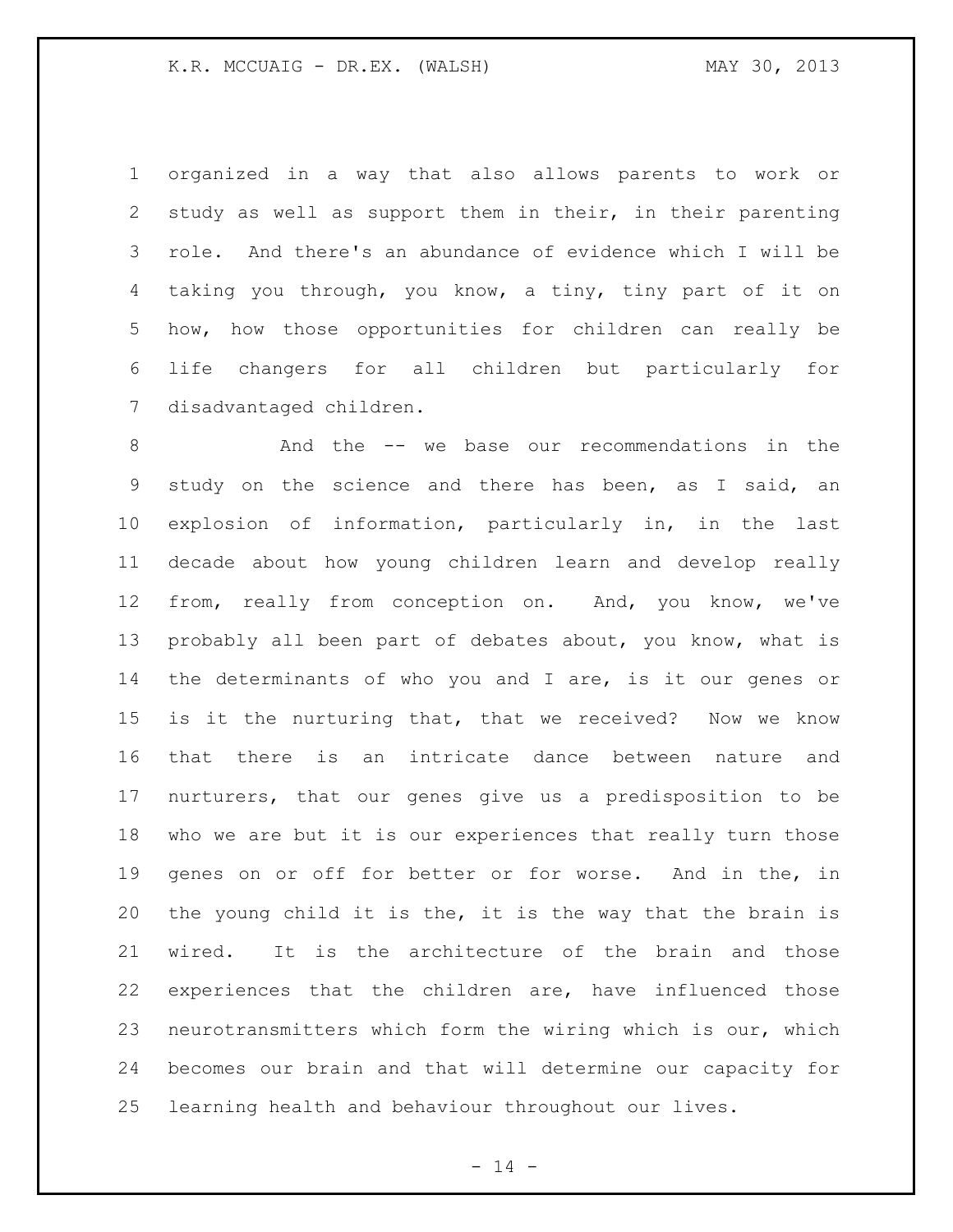Now one of the things that we know is that children who are in adverse conditions in early childhood are very vulnerable to those, to those circumstances. There's a creation of a high level of the hormone cortisol which is our stress hormone. We all know the bad things it does for us in adulthood. In young children it is particularly problematic because it scrambles those neurotransmitters, it sends them off in ways that they shouldn't go. So we begin to see quite early in childhood, children who are on this high state of alert that they can't focus, they can't, they can't calm down and those are the -- that's the state that you need to be in in order to learn. So when a child is, you know, is parented by someone who is cold, who is harsh, that they, you know that one day, you know, they get away with something, the next day, you know, the next day they don't, where there is abuse, where there is neglect, we also see in those children that their IQ will be lower and then IQ is in itself a risk for other risky behaviour. What we know is that it's those years before, from conception to five, is when the brain is the most plastic. That is really when, when our neuro roots are being set down and that becomes our foundation for who you and I are.

24 If it is a -- and this isn't, you know, it's logical, it's intuitive, you know, you plant a plant in

 $- 15 -$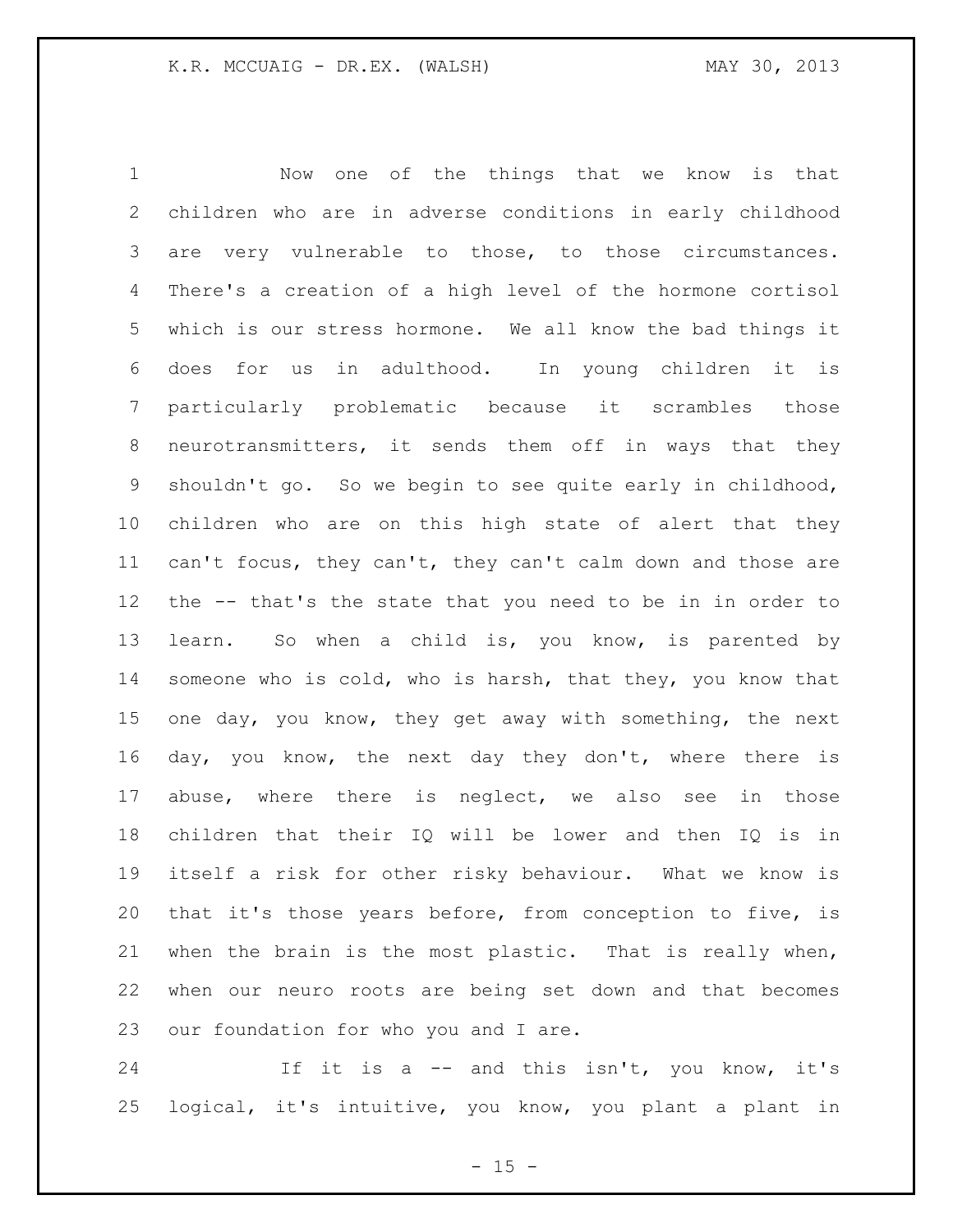good soil and they lay down good roots and those tend to be plants that are able to take, you know, drought and you know, all the adversity that the environment sends at them 4 later. If they don't have that, then they are more vulnerable to other problems.

 The other period of plasticity comes in early adolescents and really continues into our twenties and this is when the frontal cortex of our brain develops at that time and that gives us the capacity for, for being able to think ahead, to think about what the consequences of our actions will be for things like impulse control. So it's really why, you know, having children when you yourself are a child, when you yourself are still in your teens is a, is not a good idea. If you can't think ahead, if you can't control your own impulses, it's very difficult for you to be able to regulate and support the development of an infant.

 Now mistreating our, the mistreatment of children in the early years, you know, reflect themselves very, very quickly. So in a preschool you'll see there seems to be two ways that children respond, one is they become very aggressive, or the other is that they become very withdrawn. You can either reach them -- again that these are not environments that allow children to excel and to develop those foundational skills that we all need to be

 $- 16 -$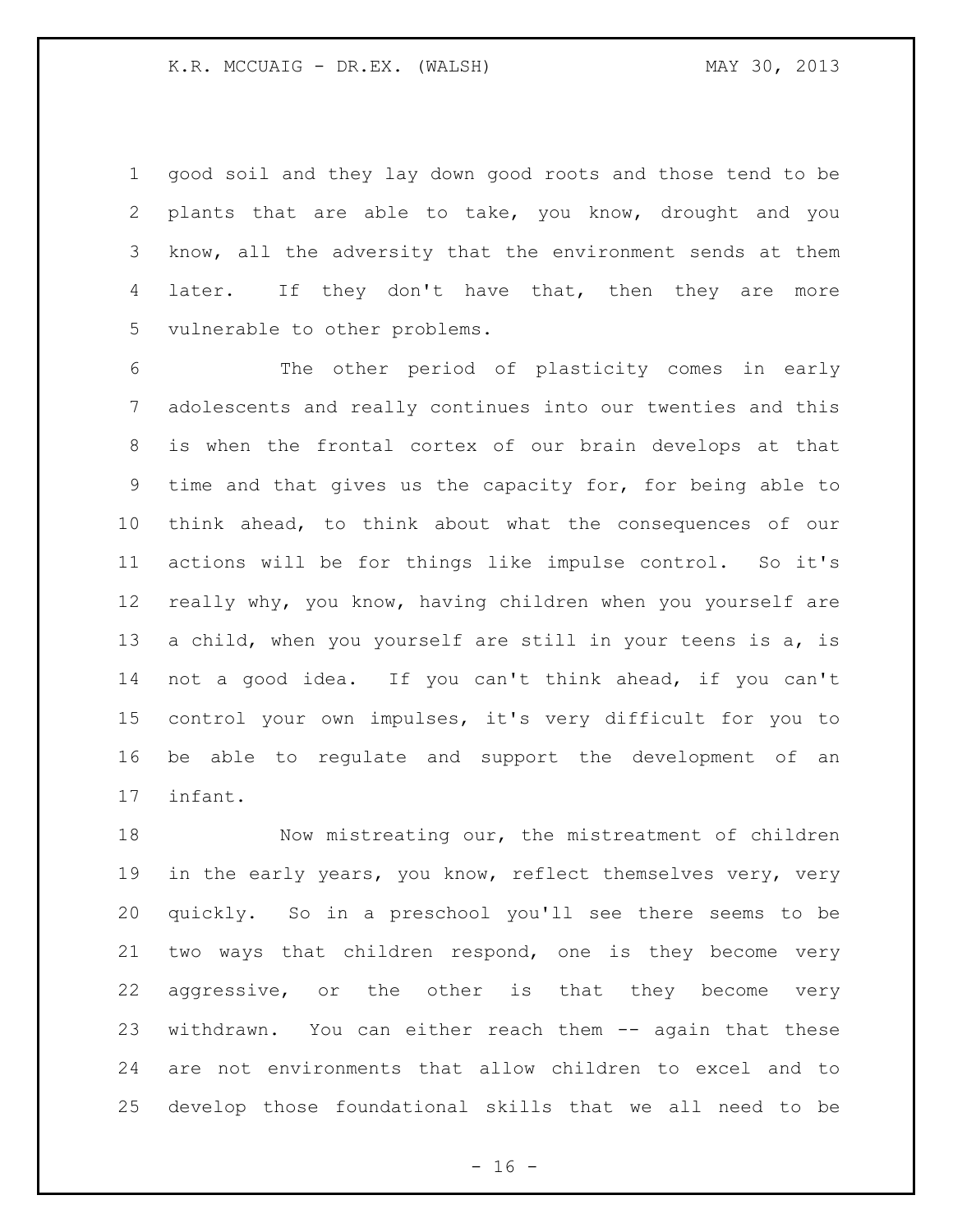able to function in society. By the time they reach their teens we see a big correlation between adversity and early childhood and school failure, pregnancies, contact with the justice system. By the time we're in our twenties and thirties, this is when we begin seeing many of the, many of the mental health problems become manifested in those years. We also see the onset of adult obesity. By the time we're in our forties and fifties we're dealing with heart disease and diabetes and by the time we're seniors we're dealing with premature aging. Now all of these come with, and there are, and this is based on a number of longitudinal studies. It's based on brain imaging. There are a number -- there is a number of sources of evidence that show this directly by conditions in early childhood and what we see, and what we see later in, in adulthood. Much of this -- some of this is now done by DNA testing. Why is that some kids are able to have very adverse lives and still remain quite resilient later? Why is it that, you know, other kids sometimes in the same family had those same experiences but end up, you know, as a suicide victim when they're 18. So it's, it's not just conjecture. I would argue here it is, there is a growing body of science which makes these links quite, you know, quite compelling.

 Now there are many factors which affect early childhood and certainly the home environment outstrips them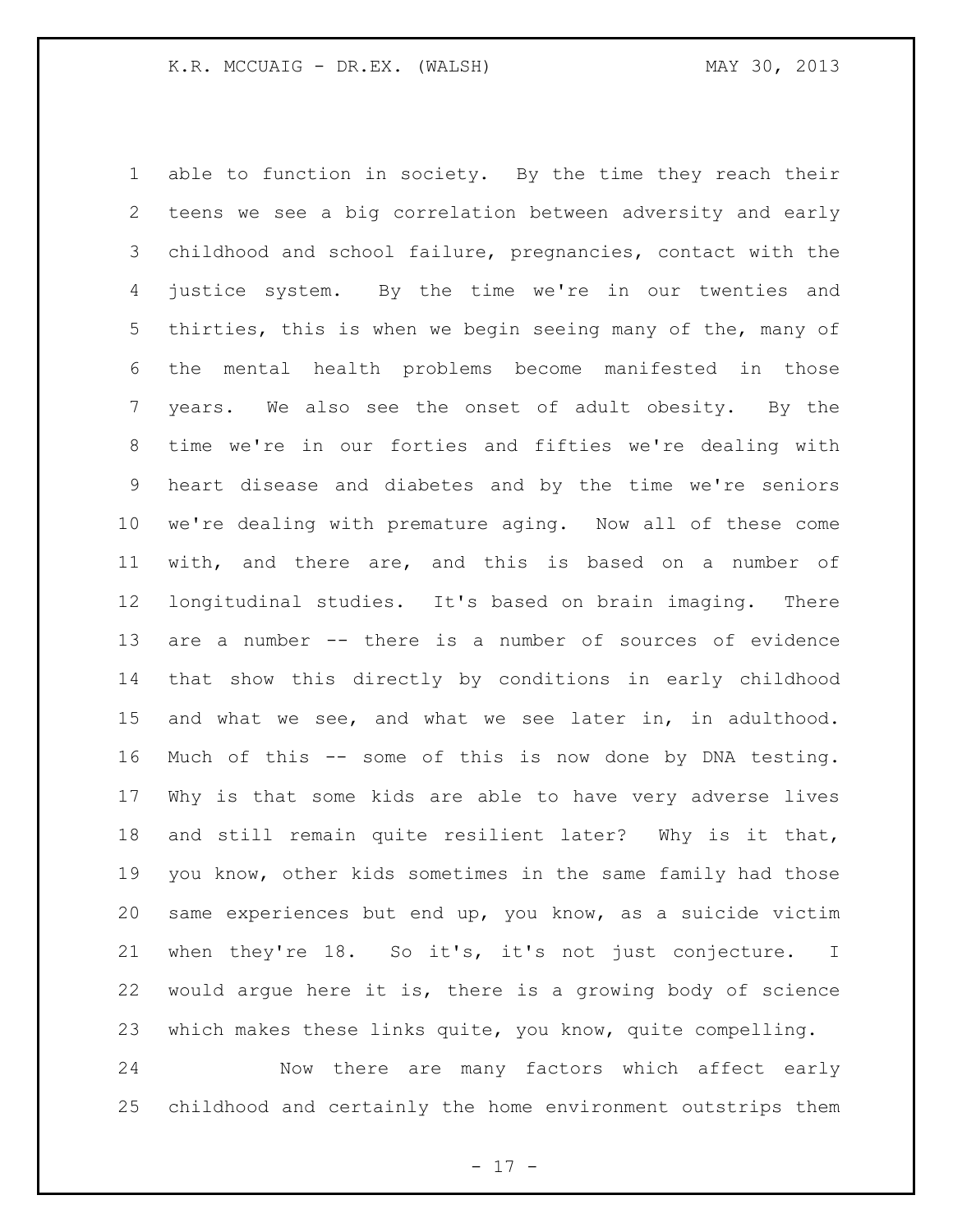all. So the health the child is born with, the family that they're born into, the social economic status, mom and dad's education, what the family income is, these are the most important factors in determining, you know, how well we are going to turn out in life. You know, if you want to have a good life be born to parents who love you have the means to, to support you.

 The two outside influencers, however, the two most important and outside influencers appear to be preschool and primary, and primary school. And I'm showing you this and I'm going to be using this study a lot. It's from the U.K. It is -- and it followed 4,000 children in the U.K. and Northern Ireland from, from the age of three until 16 and this is reporting out at age 11 and this is what they, what the findings are. It was a cross-section of children from various social-economic backgrounds. It looked at their preschool experiences, both whether they were in preschool or not and what the quality of their preschool education was. And I want you to particularly look at the difference in the, in the effect size between the preschool environment and the primary school environment. This is for children at age 11 and on average the children in the study attended preschool for about an average of 18 months. They had already been in primary school for six years. So we're seeing that big difference,

- 18 -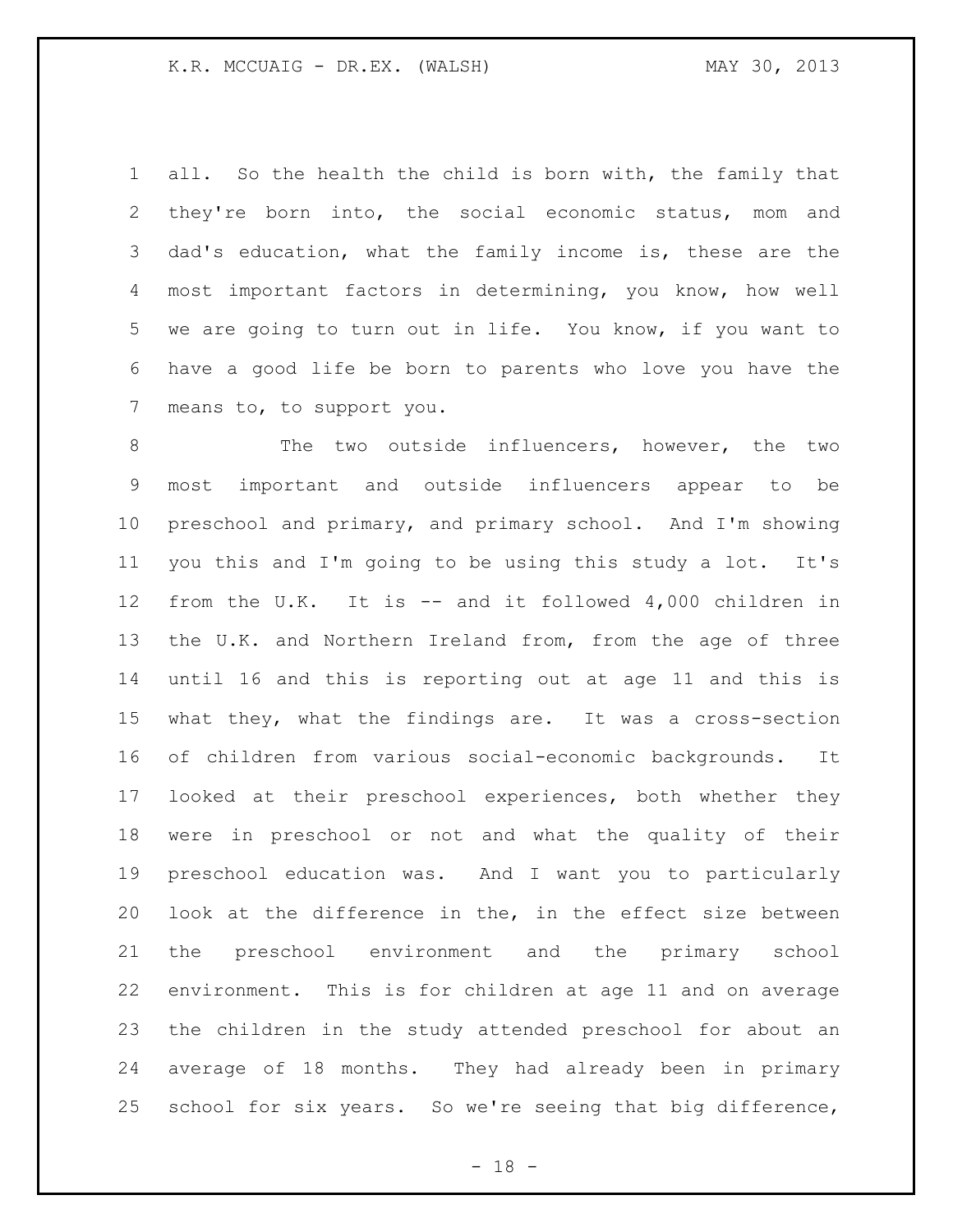you know, we're seeing that correlation of that impact that preschool had, even though it was a short period of time, as compared to what primary school has.

 Also the study appears to show is that children who have good pre-school experiences tend to do okay even if their primary school experiences, even if the teaching isn't all that great, even if they're in poor schools. It's because essentially children come to school already having learned how to learn and that is the very important, you know, bump in our development that a good preschool program will provide, will provide children with. They come to school knowing how to learn. And so even -- so as long as there is any sort of environment for them in preschool, they're able to adapt and make, and make use of it.

 THE COMMISSIONER: What do you call preschool? 17 THE WITNESS: Preschool takes, takes many forms, 18 depending on where, on where we are. It may be kindergarten, it may be a child care program, a nursery school. You know, the main definition of it is that it is a place where children attend with our children, because that is very important because children learn off of one another, and that it is taught by trained educators following a prescribed curriculum which children attend regularly.

- 19 -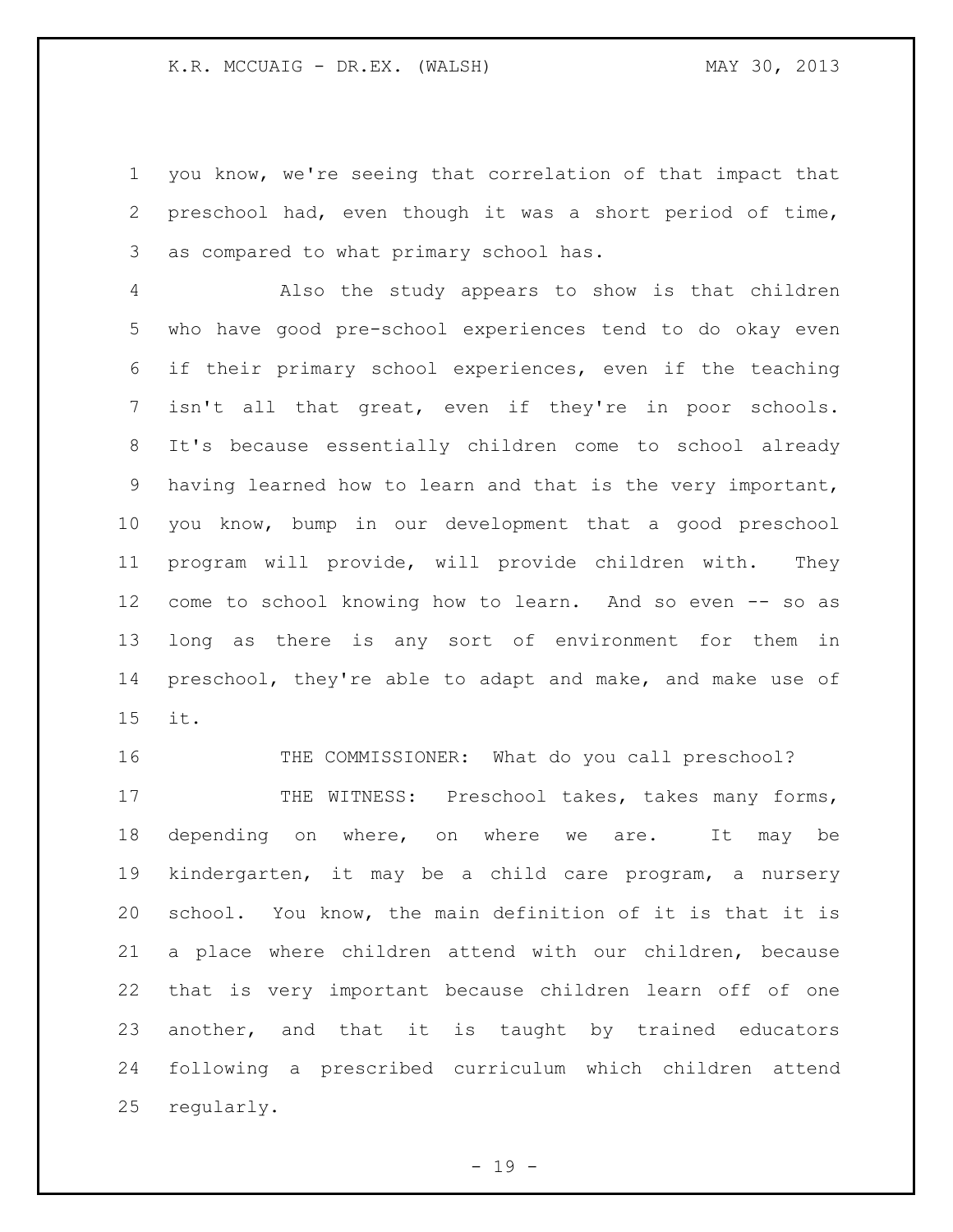Now one of the things that, again this is the U.K. study, what they, what they found was that there was a big difference in terms of the developmental advantage about whether or not children, the quality of the programming that the child attended, so that although all preschool provided, provided benefits for children, you know high quality, and higher quality programs provided more and it was also the duration of the amount of time that children attended, attended these programs, so that you can see that those who attended for two or more years had a greater advantage than those that attended for one to, for one to two years. And this is taken at age five, so for those -- so you can see there's an eight month developmental advantage for, for children who have attended a pre-school program for two or more years. And when you're five years old, eight months is a lot of time, eight months is a big bump that you're being offered.

 So in terms of what kind of public policy conclusions we make from this is that jurisdictions that are providing one and two years of preschool opportunities, in our context that's usually called kindergarten, are ahead of those that are offering only one. And those that are offering -- and the tipping point, it's not enough just that you go, you have to go for a concerted amount of time for it to have enduring benefits and the tipping point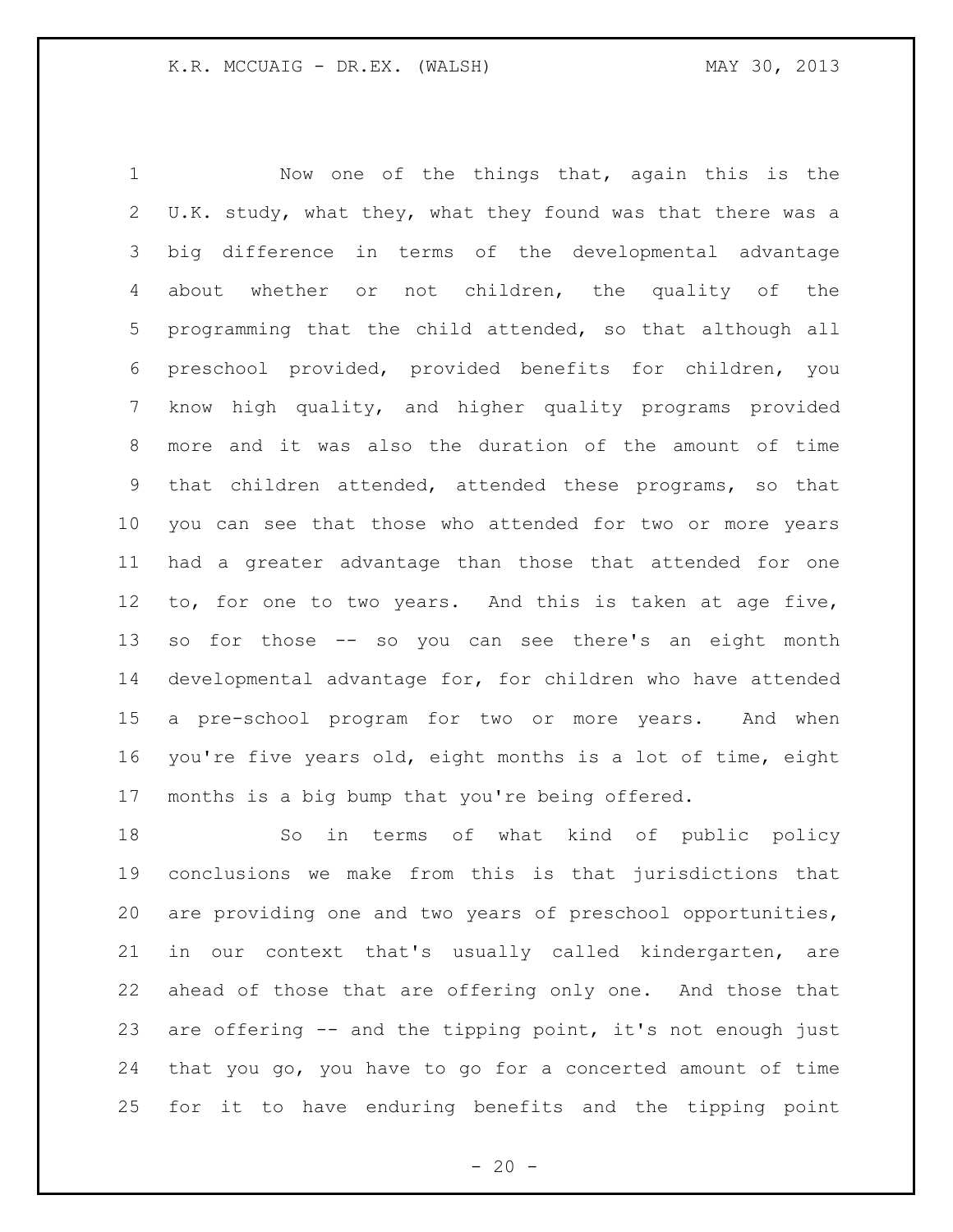K.R. MCCUAIG - DR.EX. (WALSH) MAY 30, 2013

 appears to be about 15 hours. So 15 hours a week regularly attended and you begin to see these kinds of advantage showing up in, in children. So again, it would appear that those jurisdictions that are providing full day kindergarten are ahead of those that are providing half day programs. BY MS. WALSH: Q I'm sorry, does this slide show then that there's a greater benefit to starting programs, preschool programs before kindergarten? 12 A Yes. So these would -- so those -- and again these were U.K. examples and it's not uncommon for children as young as three in the U.K. to start school. It's not mandatory but often children do. We also have jurisdictions in, in Canada that provide pre-K programs starting at three as well. THE COMMISSIONER: Do we have an original with the colour or will we be making use of the slide for that purpose when we get to work on this document?

 MS. WALSH: We, we don't have one currently but could you provide us with a colour version? I guess we could print it out in colour.

24 THE WITNESS: Um-hum.

MS. WALSH: We could figure it out.

 $- 21 -$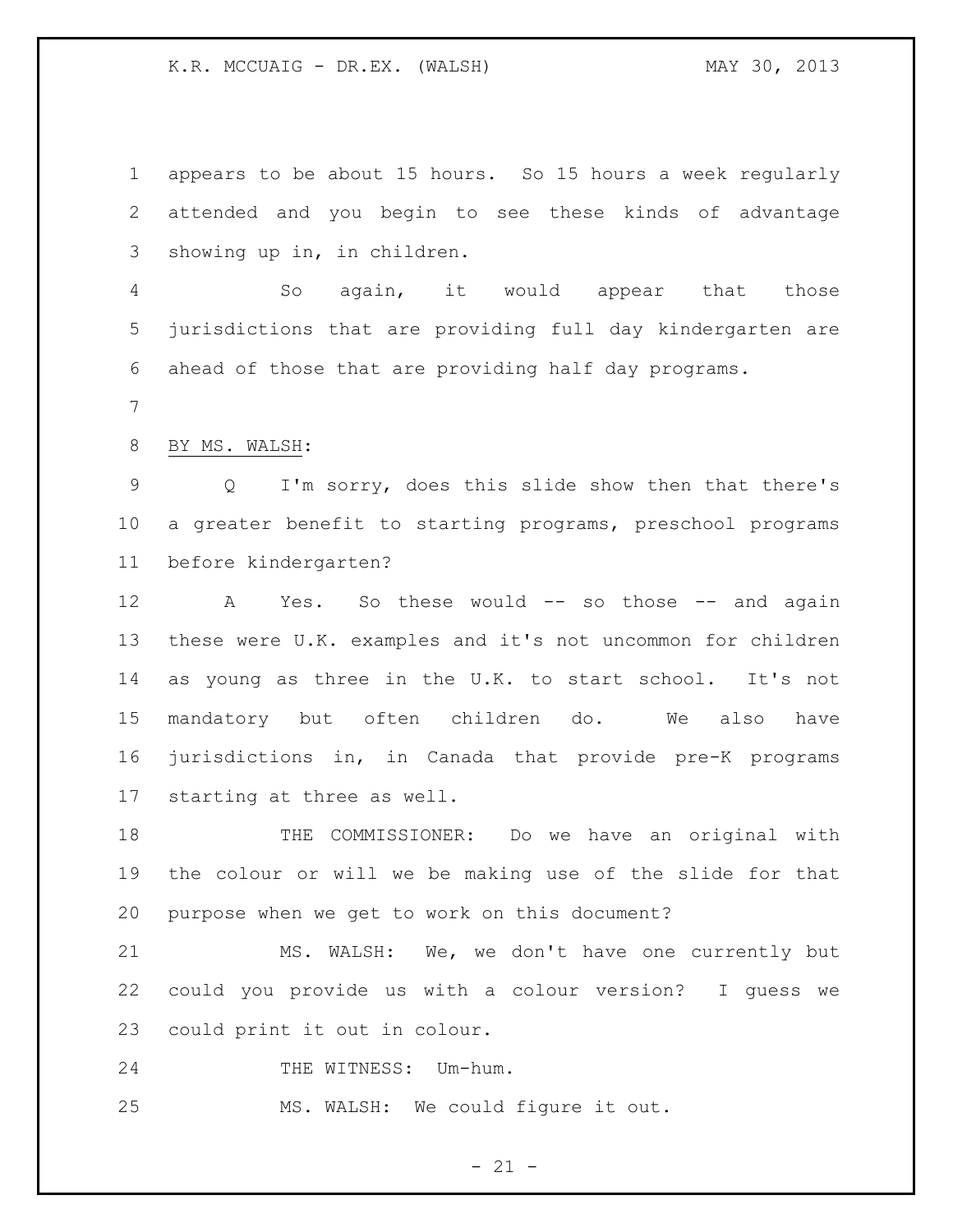THE COMMISSIONER: If we can print it out in colour.

MS. WALSH: Yeah.

 THE COMMISSIONER: The all black one is not all that helpful --

MS. WALSH: No.

7 THE COMMISSIONER: -- in understanding. I certainly understand it on the screen.

MS. WALSH: Yes.

10 THE COMMISSIONER: Yeah.

MS. WALSH: We can print it in colour.

12 THE COMMISSIONER: Yeah.

13 THE WITNESS: Now in addition to cognitive advantages, what preschool begins to, to provide is also social, pro-social benefits and, you know, and we tend to discount these, these sorts of advantages in children in favour of academic or cognitive capabilities. But we also find, what the research finds is that children who are socially mature and competent are actually ahead of kids who, who excel on the cognitive side. It's because if you can't relate the two, you know, if you can't relate your intelligence you're behind. So there is a benefit in having pro-social behaviour.

 And what we see here is that even the low quality programs provide, have an effect size on pro-social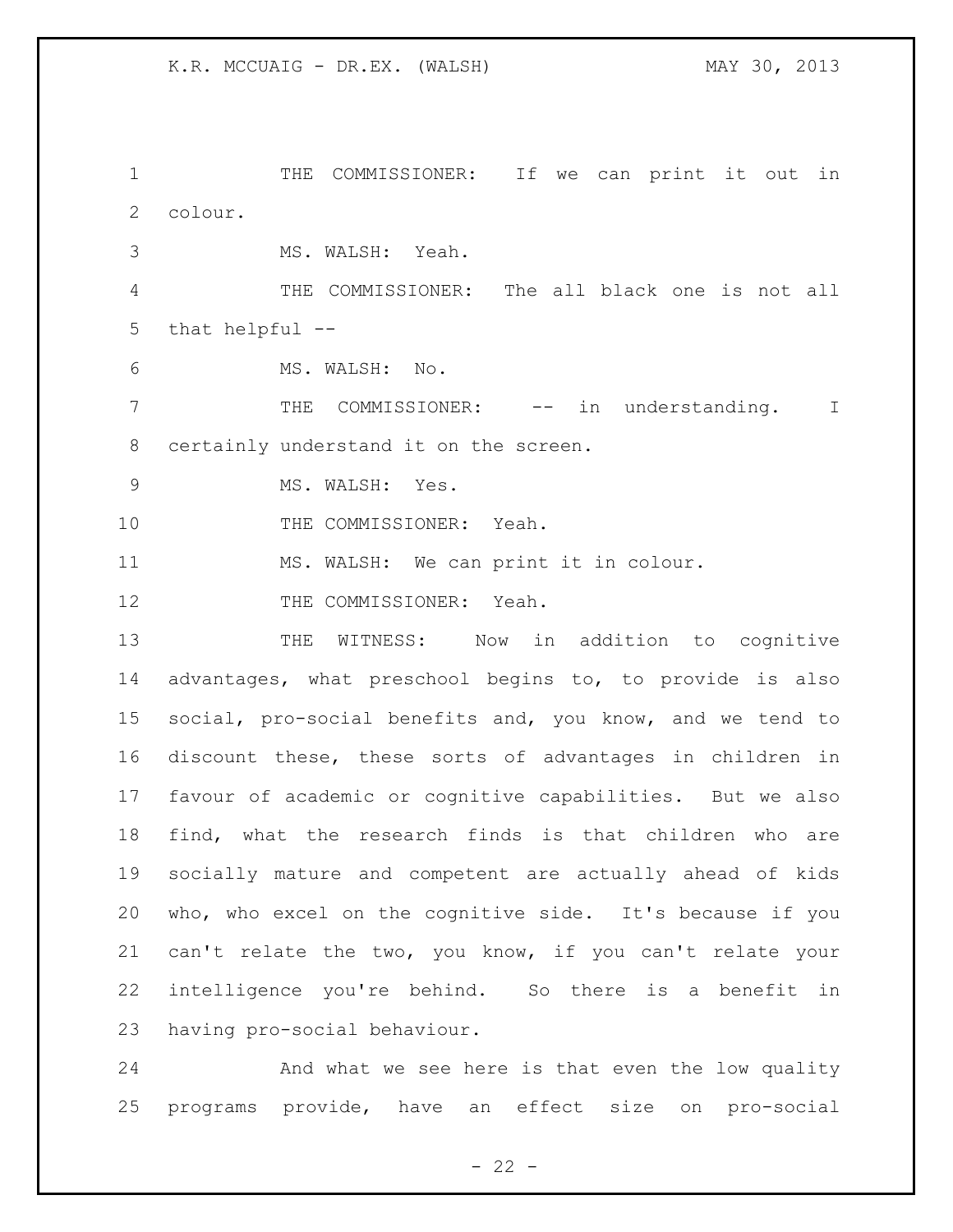behaviour and that just comes from being around other kids. I mean other children learn off, you know, they learn off each other and there's a great deal of advantage that you get from being in a, in a group with other kids because they socialize, they socialize with one another. If they are overseen by staff who know how to direct that socialization that's when you get the high effects that you're getting there. But the real big effects come in self, self-regulation and self-regulation is relatively a new concept which is being used in, which is being understood more and more and it really relates to our limbic system. It talks to our ability to be able to, to be able to focus, to be able to block out, you know extraneous noise and events that are going on around us in order to be able to be focus on our task at hand and get them done and follow, and follow them through. And again, this is the environment that anybody needs to learn to master, to master information.

 So children who are -- and it appears now that self-regulation may be more important than IQ in, in how well children, you know, do in school, if they go to school, whether or not they drop out of school, you know what their, you know what their capacity is or what their tendency would be to become involved in risky behaviour, et cetera. So it's a very important part of how we, how we

 $- 23 -$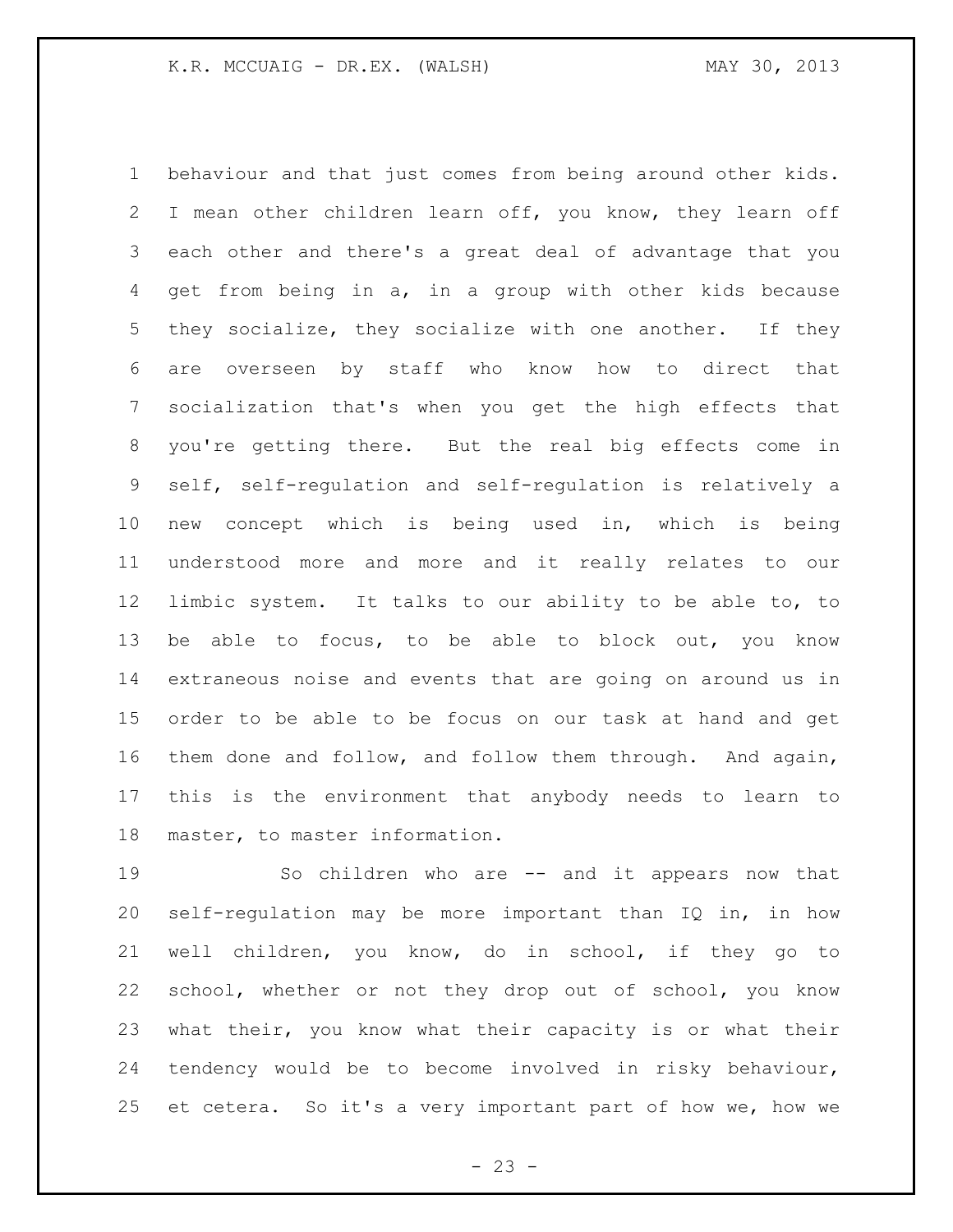develop ourselves. And so self-regulation -- so any impact that we can have on self-regulation is quite important in terms of developing future, you know, current and future capacities.

 And just -- sorry, I'm going to go back one, yes. So this is something, also this is from the U.K. study and something that I wanted to show you in terms of what kind of progress we make. So these are children that were assessed in university at various points between age 3 and grade 6 and, and what we're seeing here, so you know, that zero access, is this is sort of the minimum that you would want a child to be operating at. And so the children were 13 grouped in terms of, in terms of how that they were doing 14 and we see, you know, some kids started off poorly and they continued to do poorly. Others started off, you know, average and began to excel. Others started off above average and dropped. But the real story that I want to show you here is this is preschool, all this activity here takes place in the preschool years. After grade one there's very little activity, there's very little change in what happens to children's capacities. So it's really telling us something, that if we don't intervene in these early years that really we're expecting schools to make these big changes in kids' outcomes when children didn't arrive at schools with the capacity to even get started.

 $- 24 -$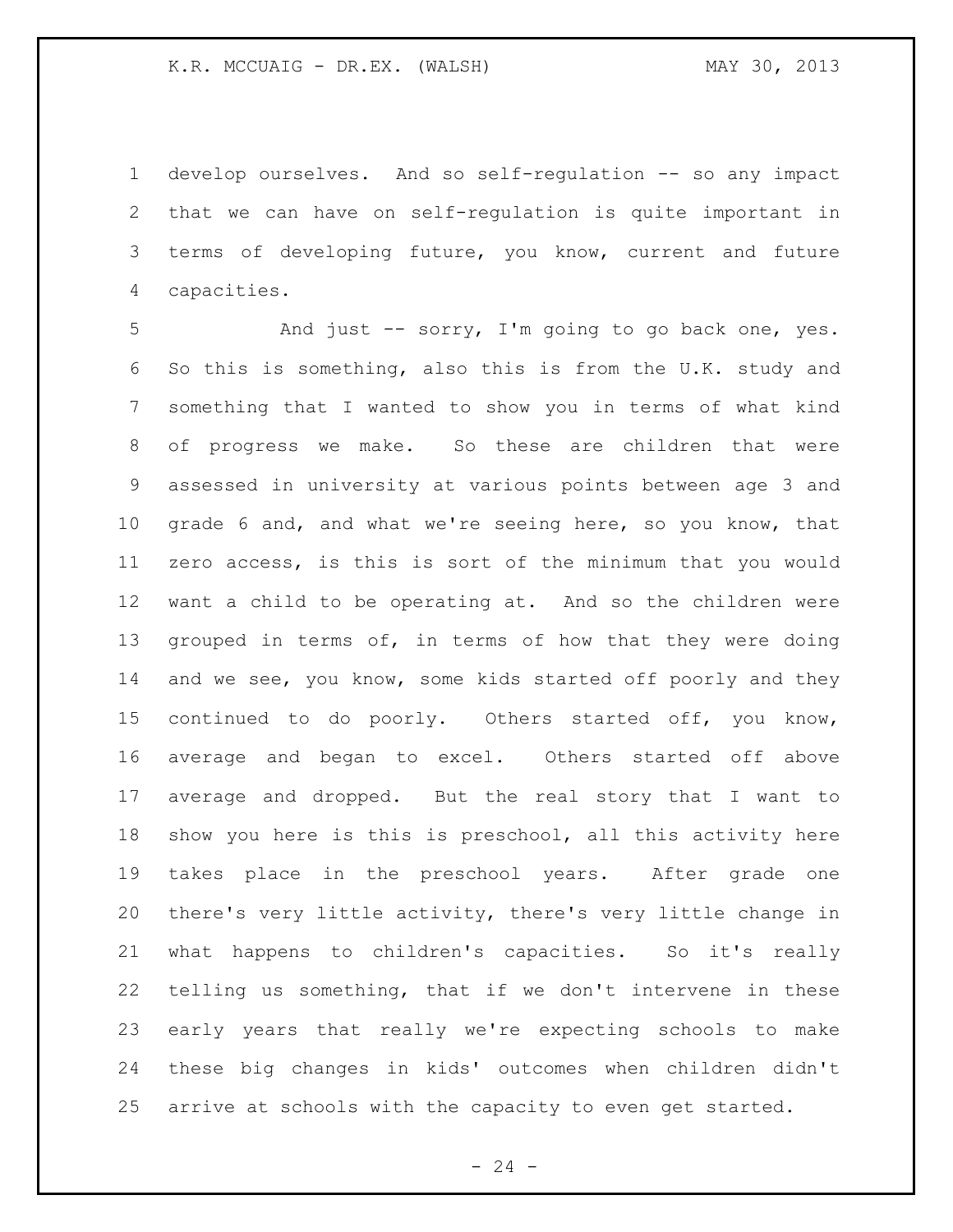This again is from the U.K. study and it's looking at the effect of social class on children who, who attended preschool and those that didn't and this is at age seven and all children in the U.K. are assessed in reading at age seven, not unlike you know we do in, in North America. The expected minimum that children are, that you want children to reach at this stage is, is at the two level here and we really why we assess children at about this age is because this is when children begin to make the crossover between learning to read and reading to learn. So if you never reach the capacity in your vocabulary skills where you actually are able to read to learn, you can see that you're going to be at a disadvantage forever, right.

 So across the spectrum, whether, you know, children came from a professional family or from an unskilled family, preschool had a positive benefit, almost a, you know, over a one point, a one point benefit. But for those children who attended no preschool, what we see is they never reach, they're able to catch up, they're never able to make that bounce between, that transition from learning to read to reading to learn. So this can really be, you know, a life changer for kids, particularly for kids from disadvantaged families, kids that don't get read to on a regular basis, kids that aren't in a print

 $- 25 -$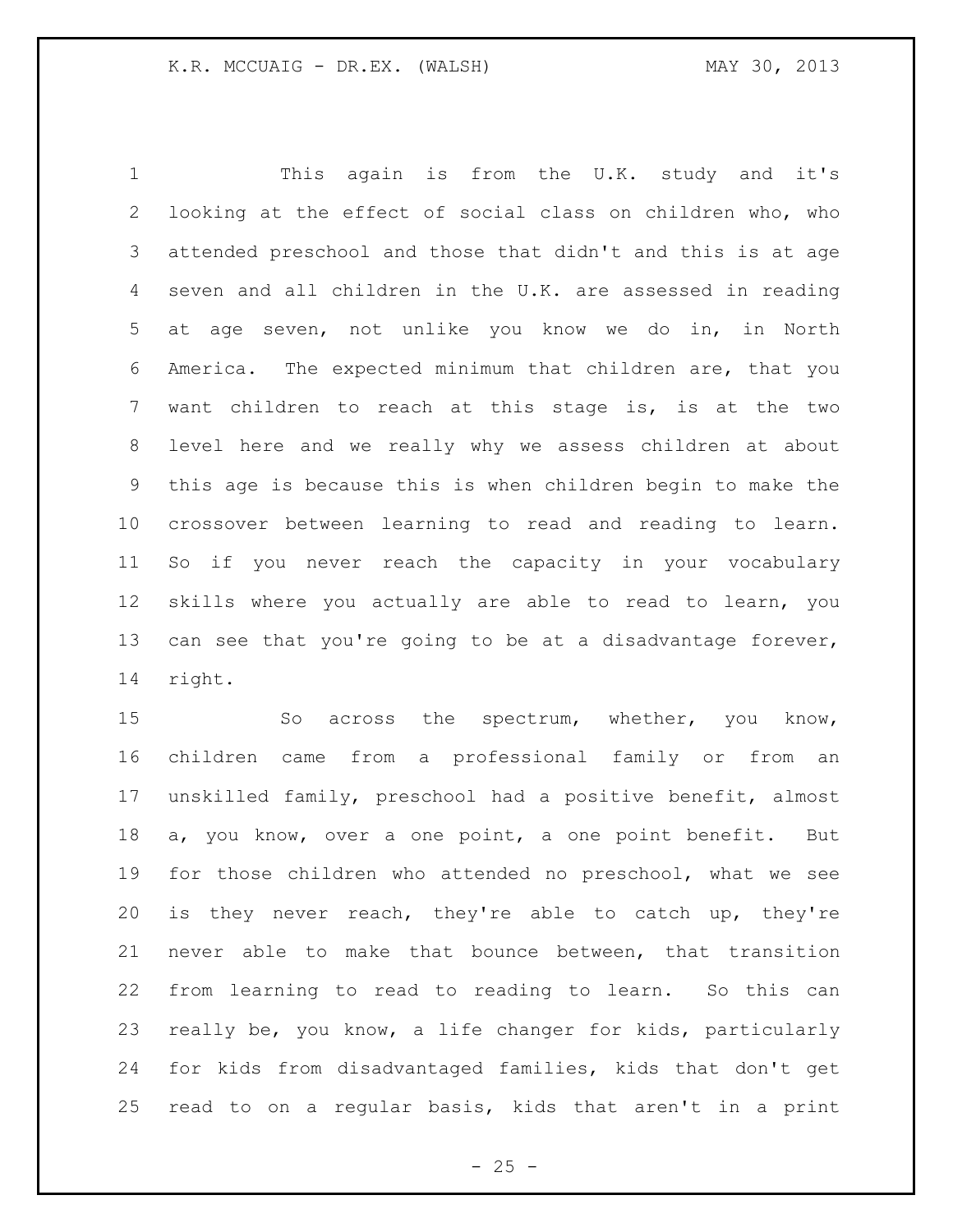rich environment.

 This is also related to a study which I think I have in the appendix, I can't remember, but it's quite famous and it was done in the, in the U.S. where researchers went into, into families and documented the number of words that were said to preschoolers. And there was, and they found a 30 million word gap by the time a child reaches five years old, between the children who were in disadvantaged families and children who were in affluent families, a 30 million word gap. And it wasn't only the words that were gapped, it was also the type of words that were used. So it's whether you were told you did really well and what do you think about that and should we try this, to being told no, stop it, get out of the way. So those sorts of differences that children experience in their home life, if they don't have the advantage of preschool where they experience something different and again that dose factor makes a, makes a difference here. If you don't get enough, then it doesn't have the effect. And often Canadian jurisdictions, in place of providing preschool we provide, you know, all sorts of kindergarten boot camp type of programs where we provide, you know, a couple of sessions to children and families before they start kindergarten in order to get them ready for school. You know, these are programs. They're quite pervasive

 $- 26 -$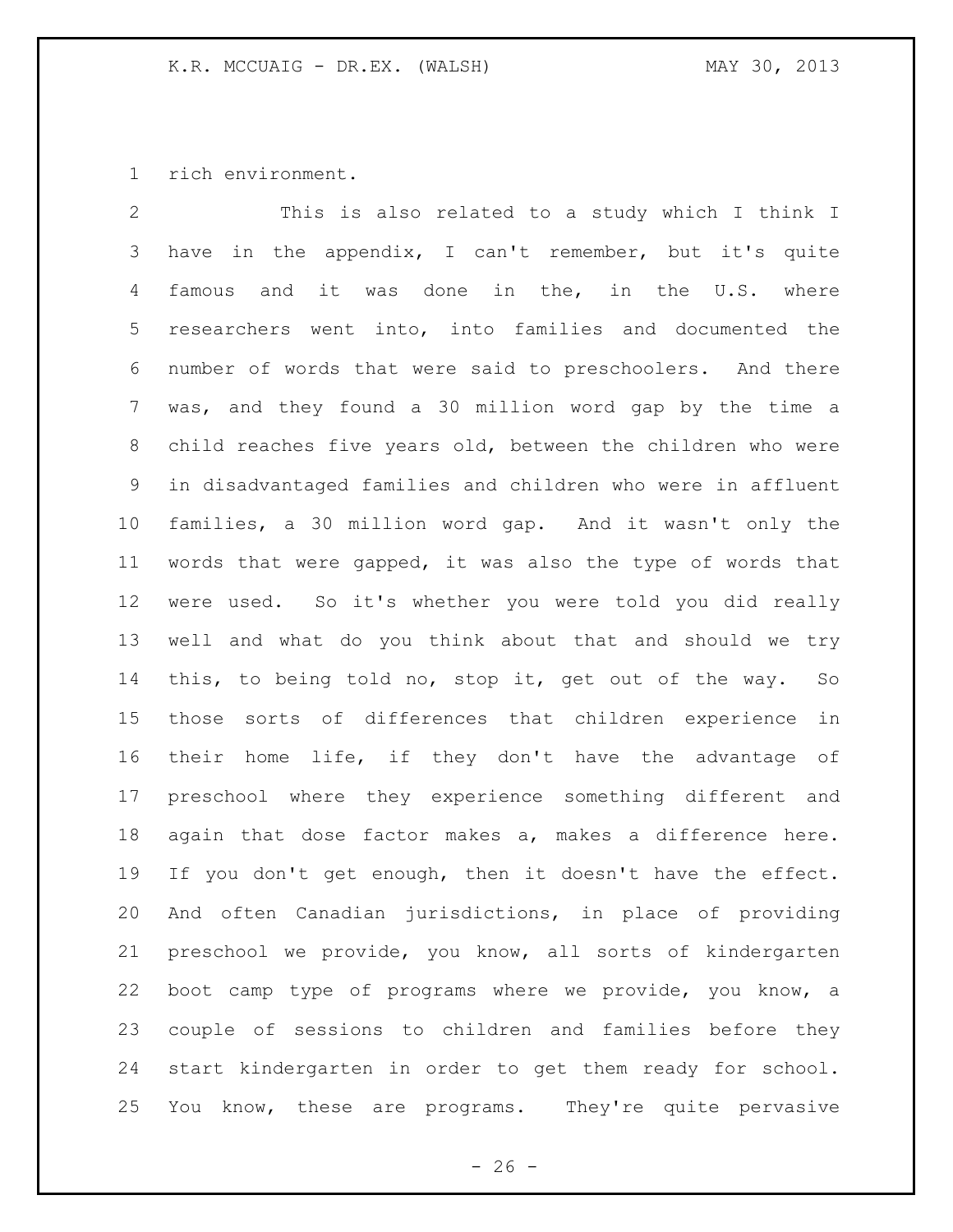across the country but there's no indication that they -- they cost money, public money but there's no indication that they have any enduring effect.

 So there were five areas in terms of this study also backed up by many others about what is it that makes a quality early learning environment and obviously what's really important here are staff, is you need staff who are trained in how children, in how children learn. So that adult child, the verbal interaction, is there a curriculum that's appropriate to children in this age group, how well do the staff know it and are able to apply it? Knowing how young children learn. Young children learn in a different way than you and I do as adults or as a team would.

 Adults who are skilled in helping children to resolve conflicts. We're always going to have conflicts in our lives. When you learn how to resolve them early in your life, you're usually better off. And this most important thing about helping parents to support their children's learning. What a good early childhood environment does is integrate parents into the program and allow the parents to take learning back into the home. Unlike many of our concepts around school as being places where children are taken from their parents, where they spend, you know, where they spend, you know, those five hours a day in this environment which is, which is -- yes,

 $- 27 -$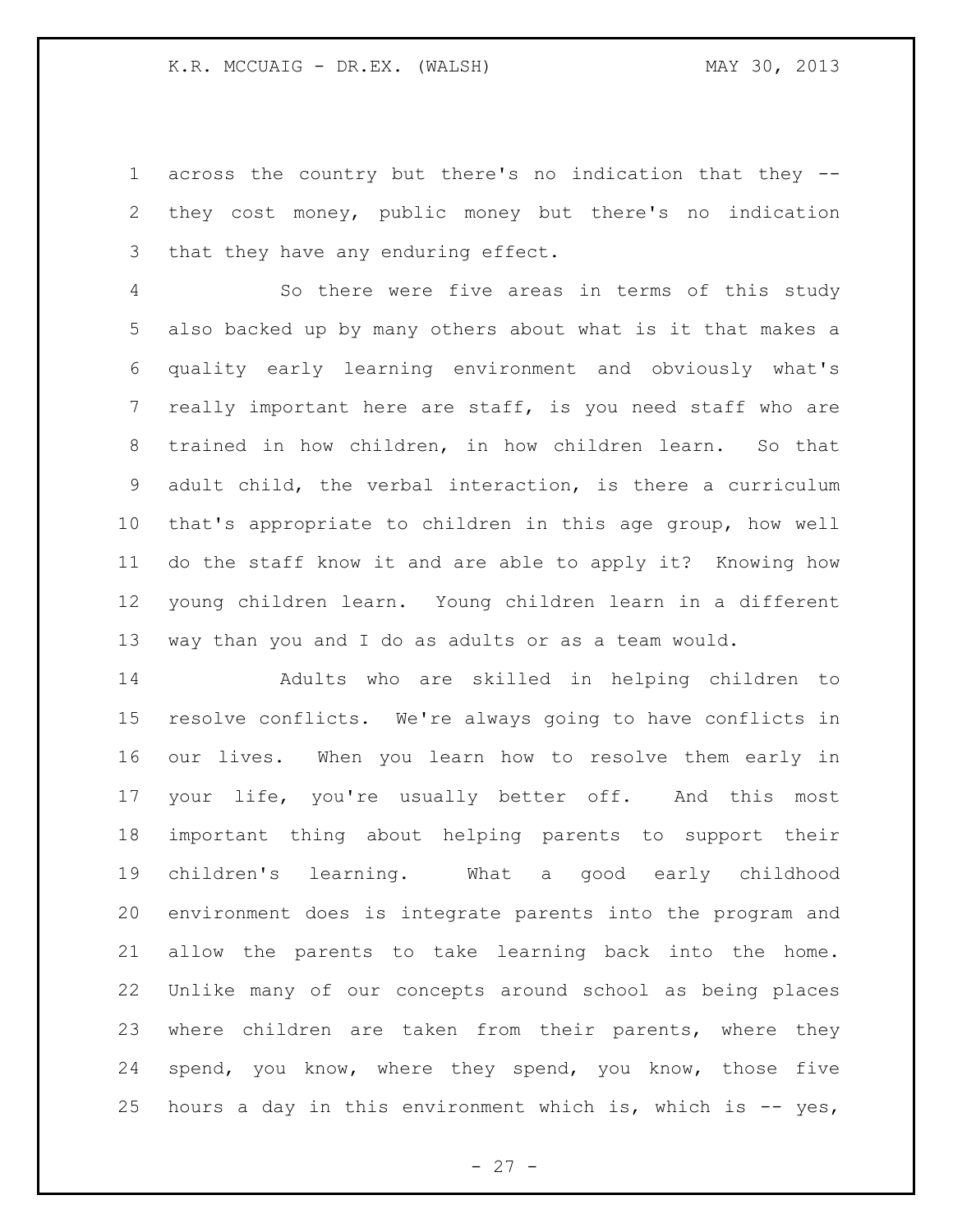#### K.R. MCCUAIG - DR.EX. (WALSH) MAY 30, 2013

 which really takes them from their parents, takes them from their community, what is seen as being very important about an early childhood education program is that involvement of, of parents, that you're not looking at parents as being the product of their deficits which you rescue kids from for the time that they spend in programs, but you see parents as being partners in their children's education and early learning.

 One again, and this is, this was found in the U.K. study. It is replicated in study after study after study is that when you take, when you concentrate children from, particularly from disadvantaged families in programs where they're only with other disadvantaged kids, you do not see the same sorts of improvements as you see when you are in a, when you have programs that are, where there's a mixed income and Fraser always used to use the analogy of hockey. You know, like if you don't play with the best you never get to be the best and that this is -- I know nothing about hockey but maybe it resonates someplace, but the same thing applies to children. If you're, if you're with others who don't require you to up your game, then you don't up your game.

23 As I was saying that because we, we know that so many children are doing poorly, we tend to want to target our resources to those kids that are having a rough time

 $- 28 -$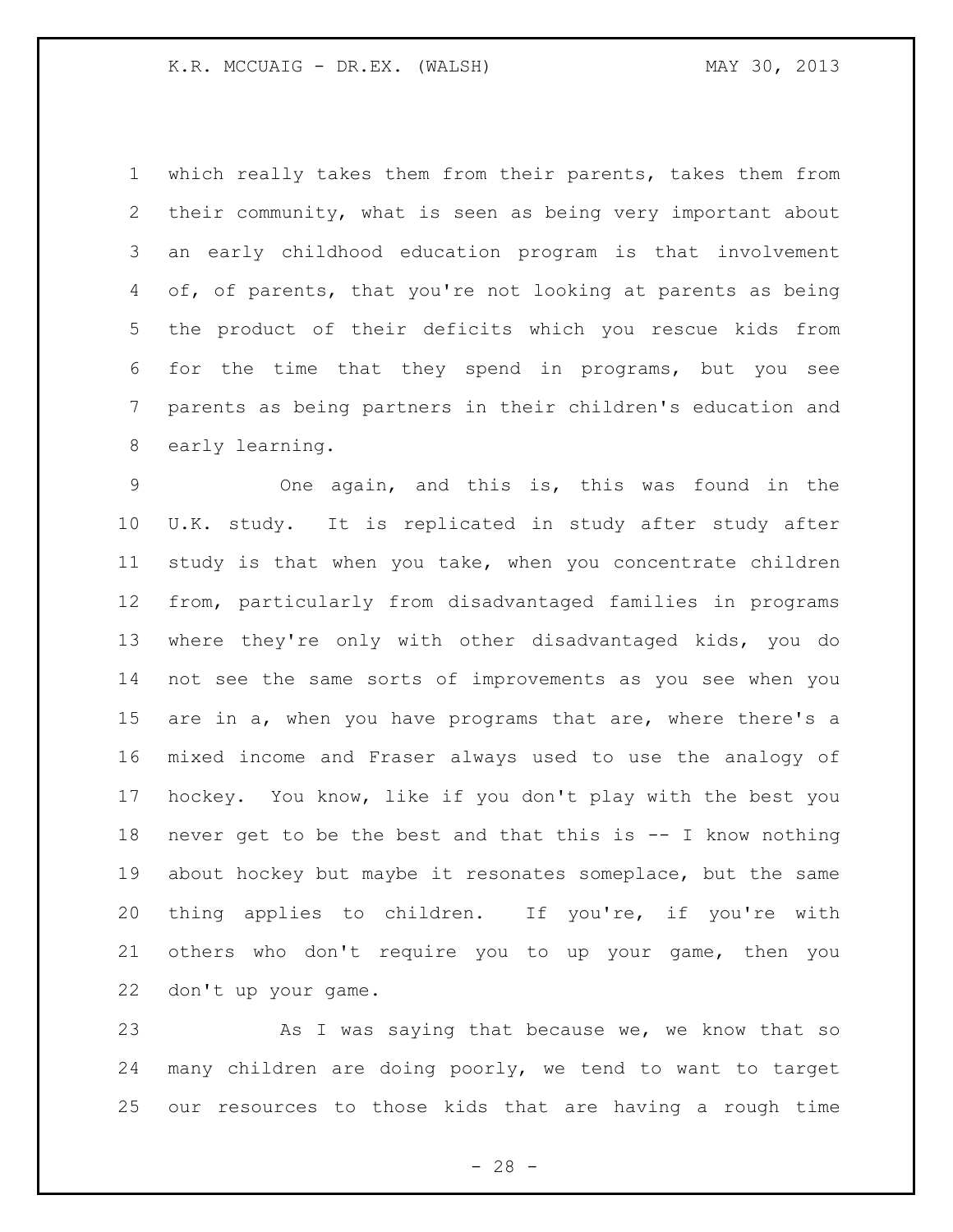and this particular slide is looking at, is looking at vocabulary skills in children age four and five and this is Canadian research. It comes the National Longitudinal Study on Children and Youth, which is a huge study which was financed at one time by the federal government. It no longer -- the federal government isn't continuing with it but we are getting the last cycle of data coming now. This particular information is from cycle eight, which is 2008, 2009. And so we're looking here at a group of about 50,000 children, over 50,000 children who have, who are studied throughout Canada and this is looking at their vocabulary skills and we can find the same sort of gradient, whether we are looking at numeracy or social, emotional or other skills as well, but you see that kind of nice, nice gradient where, you know, low income kids are more likely, greater percentage of low income kids are more likely to have difficult than kids from affluent families and, you know, this kind of nice bar goes, goes down.

BY MS. WALSH:

Q So the green indicates delayed?

 A Right. So these are children who would be having vocabulary delays. Again, a very, very important indicator, however, because vocabulary is essential to all forms of cognitive thinking. If you can't -- you know, if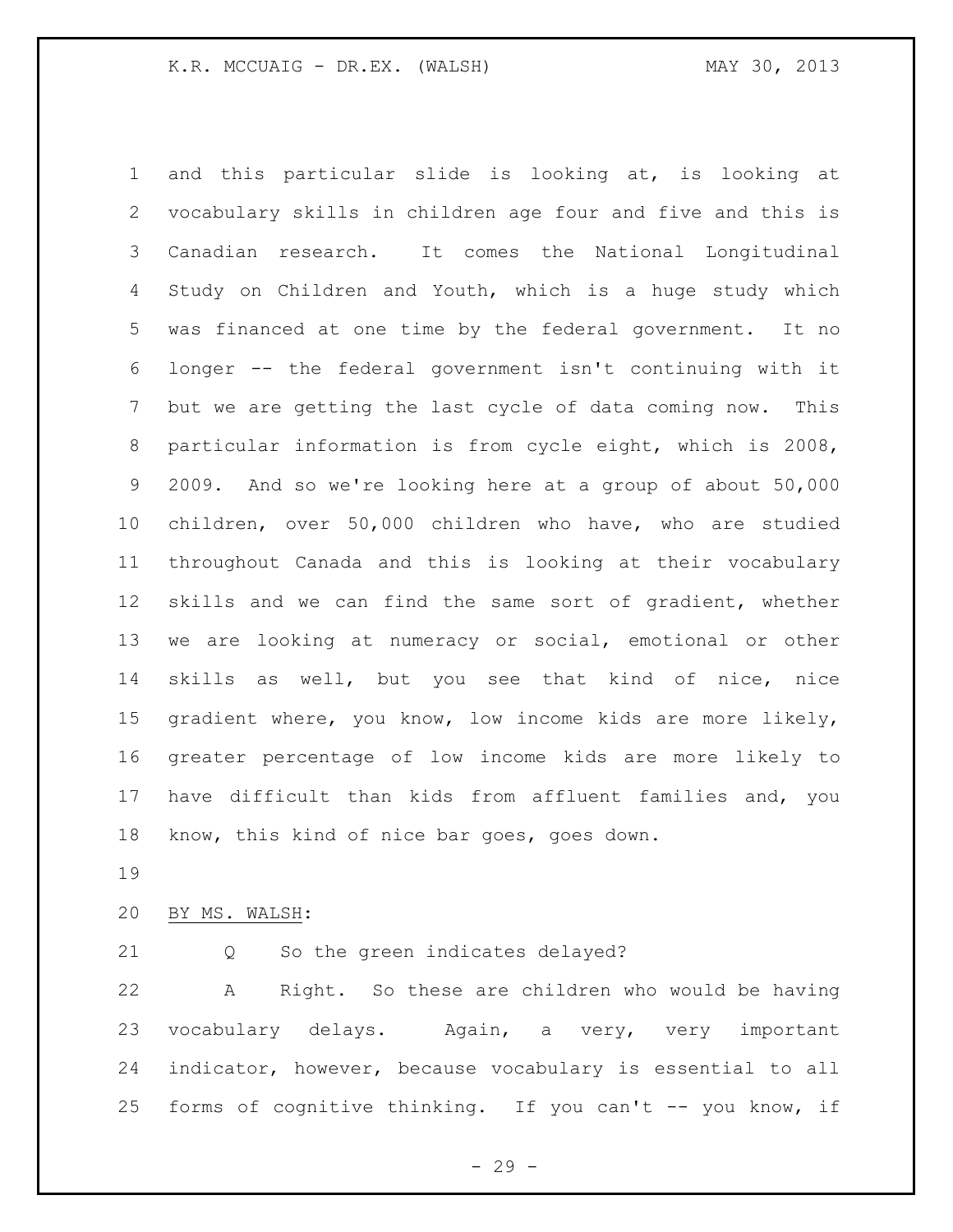#### K.R. MCCUAIG - DR.EX. (WALSH) MAY 30, 2013

 you're, if you're delayed in your vocabulary skills then you're also going to be delayed in social skills and a number of other cognitive skills. You can't conceptual thinking without having the vocabulary to do it, for example.

 THE COMMISSIONER: Well why is that slide different from the page in the written?

 THE WITNESS: I think it's because it's not picking up the colours, I'll show you this now.

10 THE COMMISSIONER: Oh, okay.

11 THE WITNESS: But although, and this is so important to point out, is that although some kids that although it's true that children from disadvantaged families are more likely to have difficulties, it's not predetermined. What we see here is, is, in the blue slide, these are the kids that are doing okay. You know, they're operating at expectations. So we see that far more kids from low income families are doing okay, right? Not enough, but you know, they're, they're doing just fine. And not only that, the orange is showing you those that are in fact advanced. So income alone is not the only, is not the only factor in terms of looking at the potential for disadvantaged. It is a major risk factor, it's not the only risk factor.

So here, just keep in mind, here we're looking at

 $- 30 -$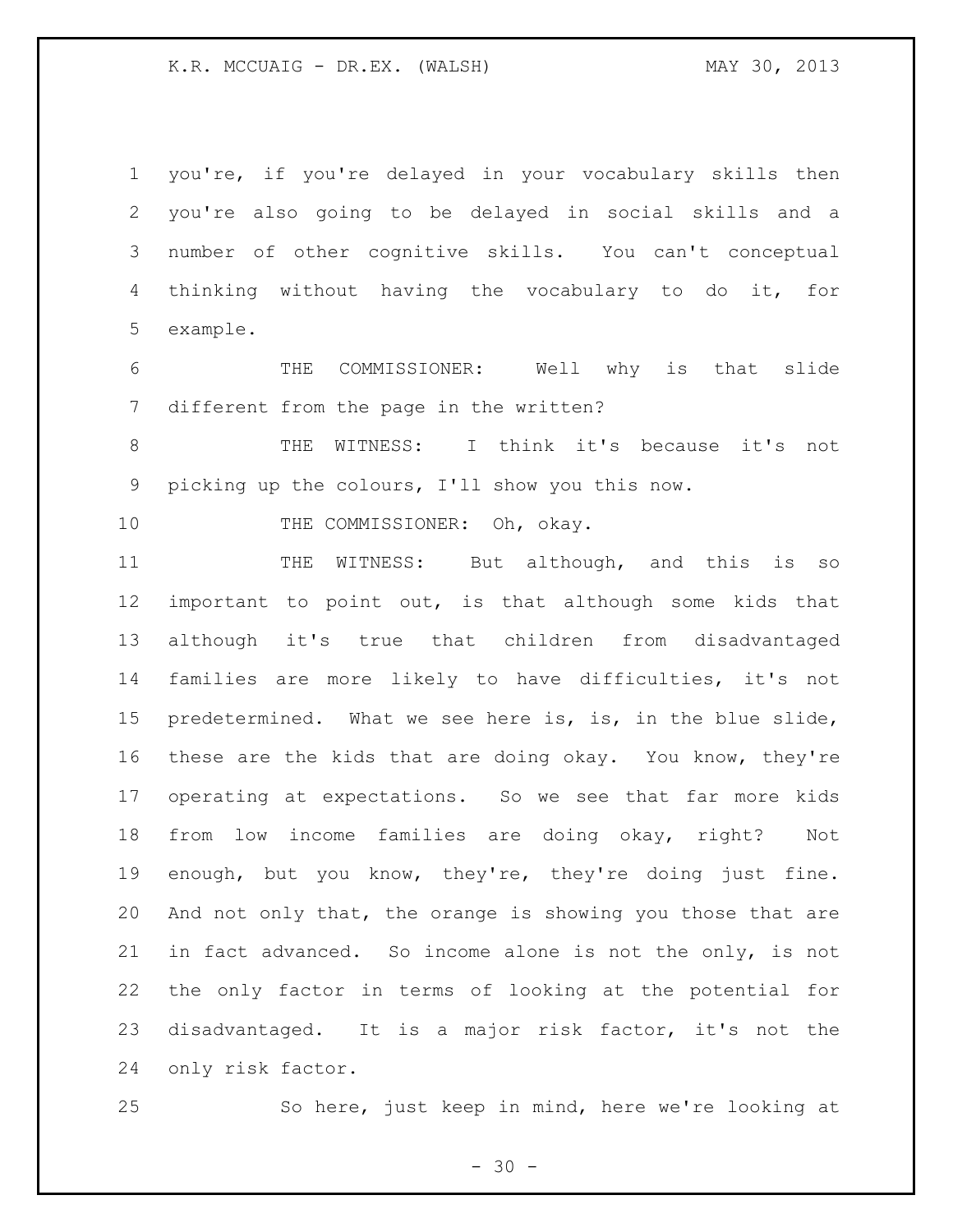percentages. Here we're looking at the likelihood of having difficulties with your, with vocabulary skills at age four and five, depending on the social economic class of your family. But when we look at the actual numbers -- I'm going to -- when we look at the actual numbers, here are the actual numbers of children. So we see that out of the study of over 50,000 we see that there's about 12,000 kids from low income families who are, who have vocabulary delays. But when we look at the other kids, these are the kids from the low to moderate income families, these are the kids from the moderate income families and these are the kids from the affluent families. So we have almost three times as many, that's almost 50,000 children, we have almost three times as many children from middle class and affluent families who are having problems as well.

 So if we want to address, you know, if we want to raise the vocabulary skills of children, if you do it by only looking at the poor kids you're not going to have an across the board advantage. You're not really going to see literacy which is a, which plagues us across the country, literary levels in adults, if you really want to attack that you have to do it in the early years. If you only focus on poor kids, you're not going to, you know you're not going to reach these other kids who are also having, experiencing a disadvantage. And there is a view which

 $- 31 -$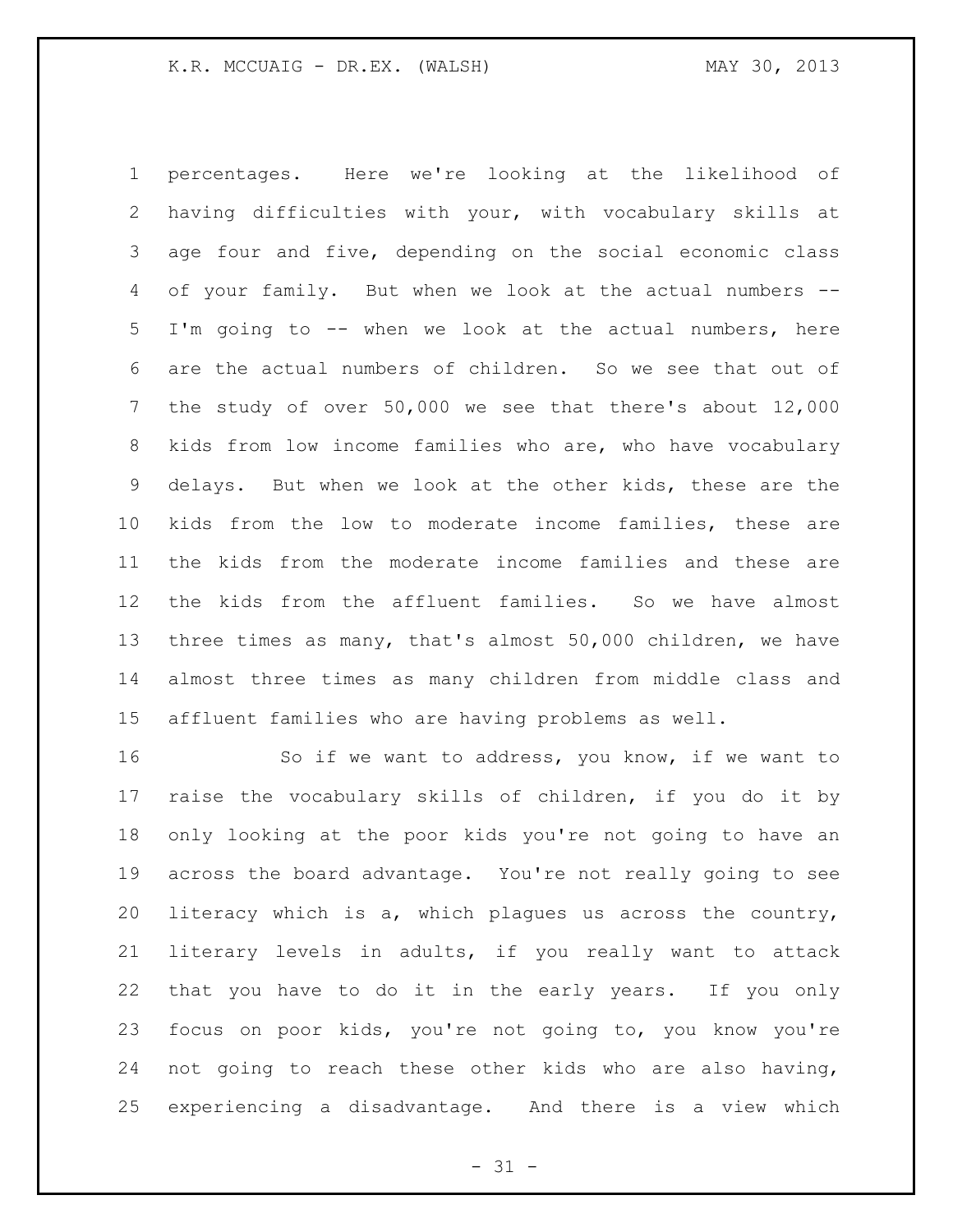K.R. MCCUAIG - DR.EX. (WALSH) MAY 30, 2013

| $\mathbf 1$ | says that well these families, they will, you know, they'll    |
|-------------|----------------------------------------------------------------|
| 2           | work it out amongst themselves, right?<br>That doesn't         |
| 3           | happen. I mean we know that there is a big, a big              |
| 4           | correlation between kids who are entering kindergarten with    |
| 5           | those, with these kind of vulnerabilities and we see the       |
| 6           | same vulnerabilities at grade 3 testing, at grade 6 testing    |
| 7           | and in grade 12. It sticks.                                    |
| $8\,$       |                                                                |
| $\mathsf 9$ | BY MS. WALSH:                                                  |
| 10          | Q So that's why you're saying programs have to be              |
| 11          | universal?                                                     |
| 12          | That's right. That if you want to, if you want<br>$\mathbf{A}$ |
| 13          | to change outcomes at a population level, if combating         |
| 14          | adult illiteracy is one of your goals, you're not going to     |
| 15          | do it just by targeting low income families.                   |
| 16          | Now we talked about early childhood preschool or               |
| 17          | early childhood education care and I apologize for flipping    |
| 18          | around with the language but that is because, you know, we     |
| 19          | haven't really settled on what the proper language is for      |
| 20          | programming for children in this age group. And you            |
| 21          | weren't supposed to do that.                                   |
| 22          | So as we've seen it creates a number of                        |
| 23          | advantages for children but, you know, preschool also has      |
| 24          | an advantage for families. It allows parents to work and       |
| 25          | study. It allows parents who have health issues to address     |

- 32 -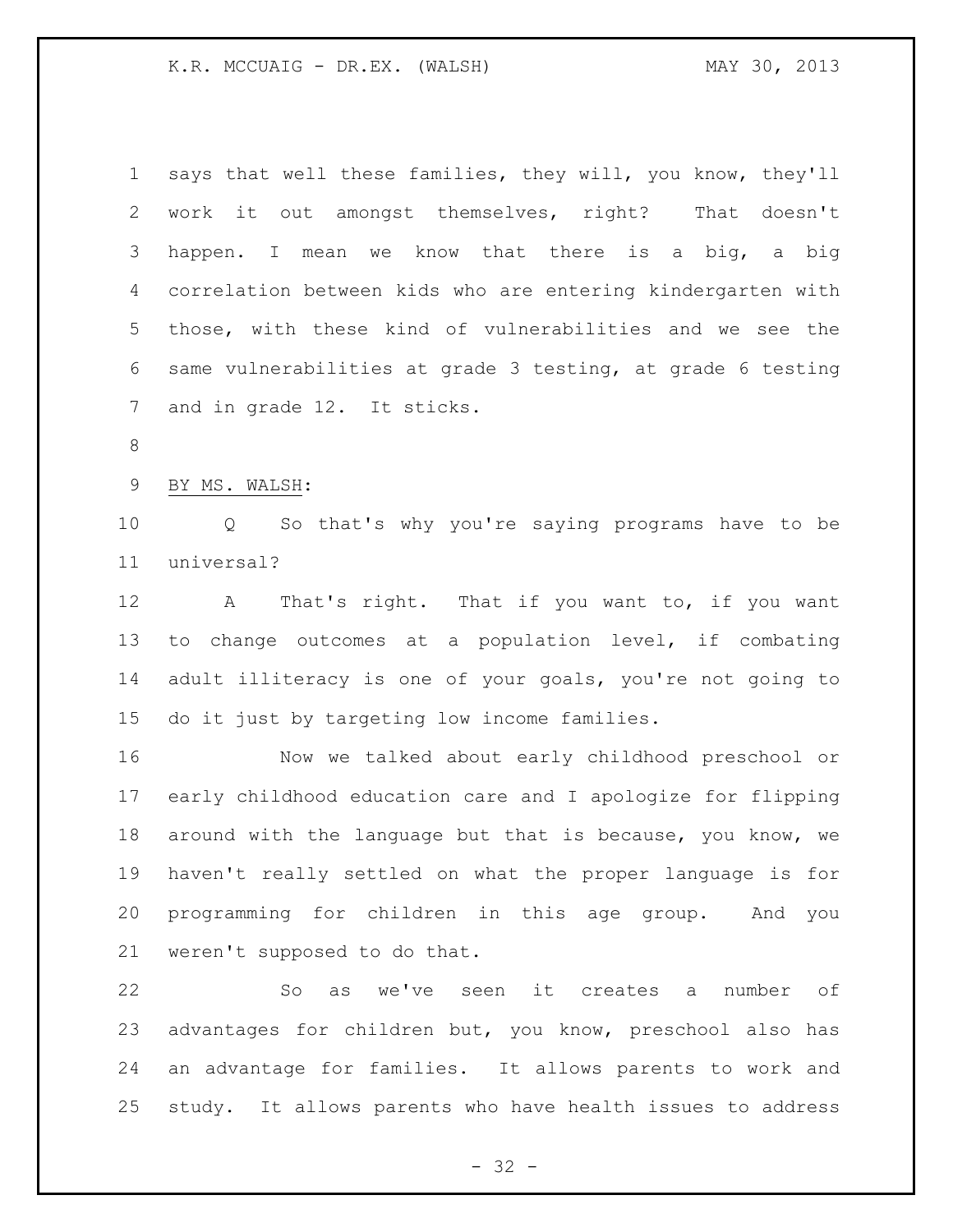their, their health issues. It has a number of maternal health benefits, for example. It improves parenting because a good early childhood education program as it involves parents should be also providing that parenting education as well. And I want us to stop thinking about parenting education as being a course, you know. We learn -- you know much of parenting is picked up from what we learn, you know, what we learn from others and that having, having families in common spaces, like an early childhood education program, provides those advantages not only for the child but for the parent as well.

 We'll be going through later about the -- you know, we've already looked at the cost savings that there can be to society and to the community in preventing mental health problems, other social problems, problems with the social justice system down the line if we intervene early, in early childhood. But, and again, as we're going to look at later, it can have big impact on things like family poverty and it can have a big impact on the, on the quality of your growing workforce.

 So as I was saying, we're all over the place on, on what early education is, what we call it, what we do with it and that is because public policy is all over the place on it. So this is what most families confront when, you know, when they go out to look for an early childhood

 $- 33 -$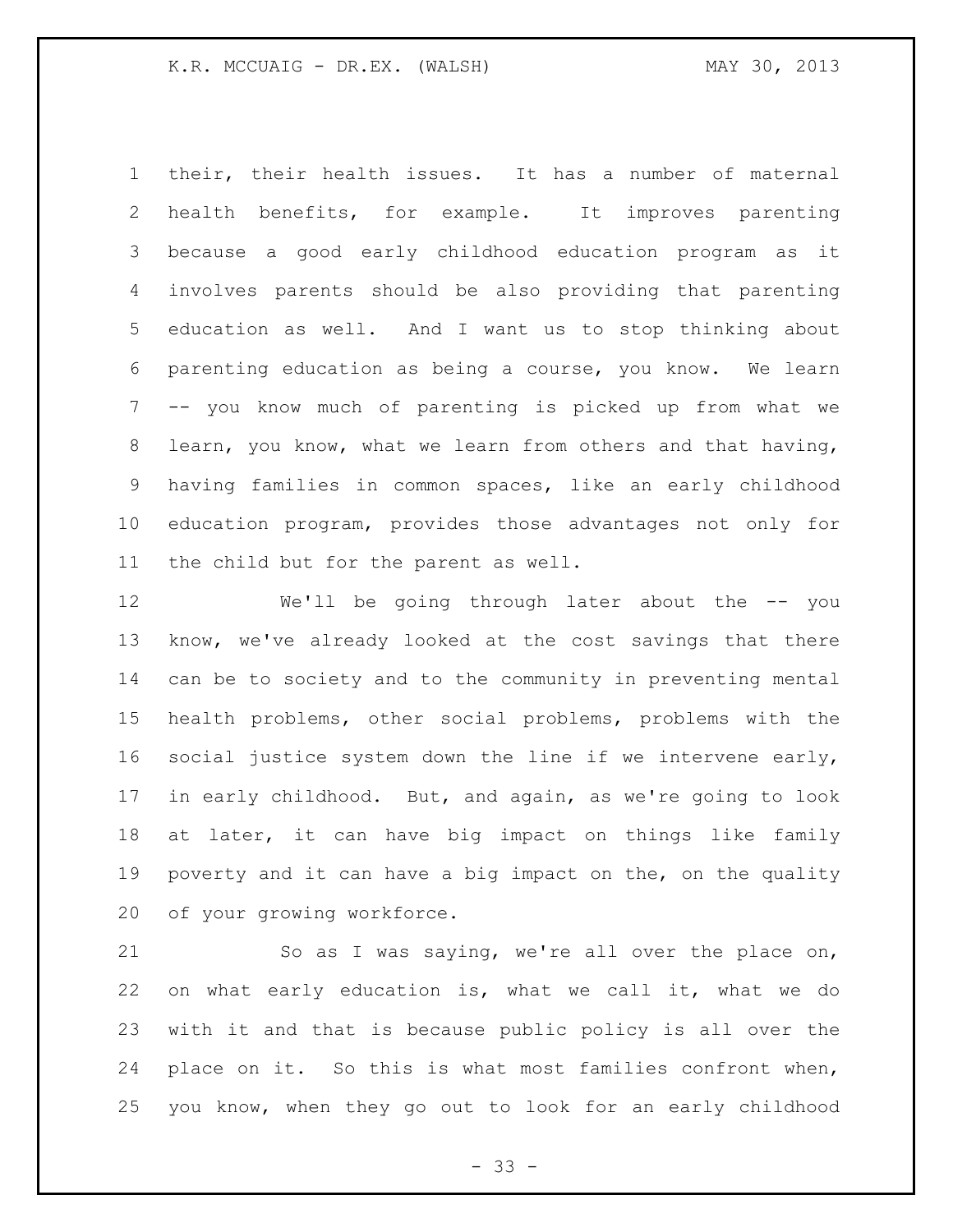program. We can see at the top is we've got all sorts of different ministries who are involved in the provision of some aspects of early childhood programming. They are usually, you know, have some sort of relationship, you know, at the local level with other agencies that provide programming as well and then when it gets down to the, to the community, this is what parents have to navigate. And we found this in scans that we have done for the early year studies, in scans that we did for other government commissions that we worked on and that this is very pervasive. It's found in the international literature as well is that when you don't have somebody in charge of what happens with, with the provision of early childhood services, the problems are epidemic and they're the same, is that they cover just sparse, not all families receive the coverage that they're responsible for, location and affordability are barriers for many attending. The services don't, you know, the hours that the services 19 operate don't match the hours that parents need them. They don't fit the parents' work schedule. And this is also a big problem is that as the child ages, the child loses services. So you can, you know, you can be in a service, but oh sorry, this only goes up to age two or age three and now you're out and now there's a big gap between what happens to you now before kindergarten attends.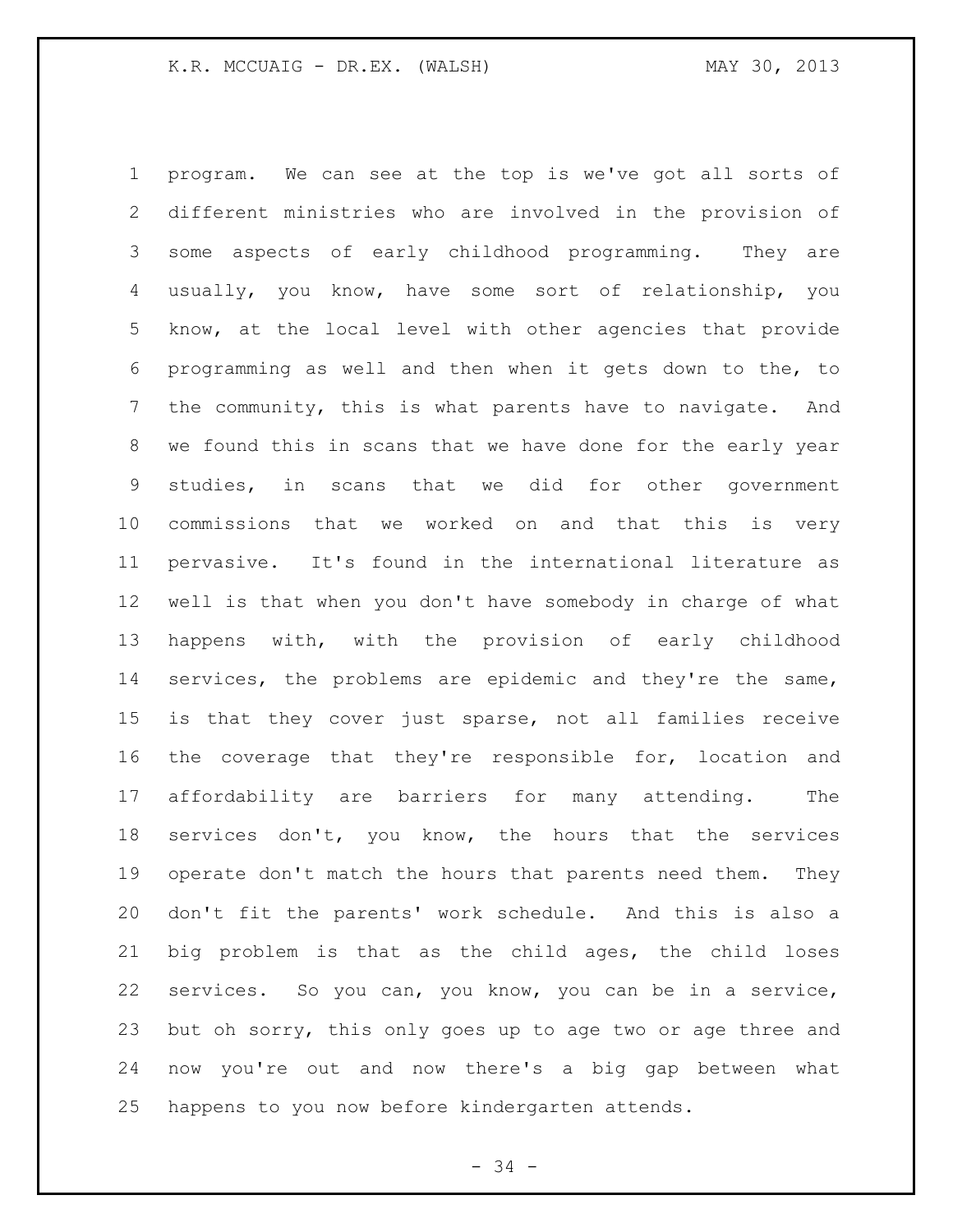| $\mathbf 1$    | And with all due respect, you know, there are                 |
|----------------|---------------------------------------------------------------|
| $\overline{2}$ | many, many excellent services in Manitoba and with due        |
| 3              | respect to your, to your political leaders and your very      |
| 4              | hardworking government officials, I think that you rely       |
| 5              | very heavy on Healthy Child Manitoba as this --               |
| 6              | THE COMMISSIONER: Rely on what?                               |
| $7\phantom{.}$ | THE WITNESS: Healthy Child Manitoba.                          |
| $8\,$          | THE COMMISSIONER: Yes.                                        |
| $\mathcal{G}$  |                                                               |
| 10             | BY MS. WALSH:                                                 |
| 11             | This is the first we've heard of it really in the<br>Q        |
| 12             | Commission, so if you want to elaborate on that.              |
| 13             | So Manitoba was the first in having a Healthy<br>$\mathbf{A}$ |
| 14             | Child committee of cabinet and I think that there are eight   |
| 15             | different ministries which come together around the cabinet   |
| 16             | table to discuss issues of interest to children and, and      |
| 17             | youth. It is supported by Healthy Childhood coalitions at     |
| 18             | the, at the local level which, which we see support from      |
| 19             | the province. And the, again, does some really excellent      |
| 20             | work but I would venture to say that it's not<br>much         |
| 21             | different than what other jurisdictions experience in that    |
| 22             | you have everybody involved and nobody in charge and when     |
| 23             | you have nobody in charge and everybody involved, this is     |
| 24             | the kind of thing that you get at the community level.        |
| 25             | So just before we leave this slide what, what<br>Q            |

- 35 -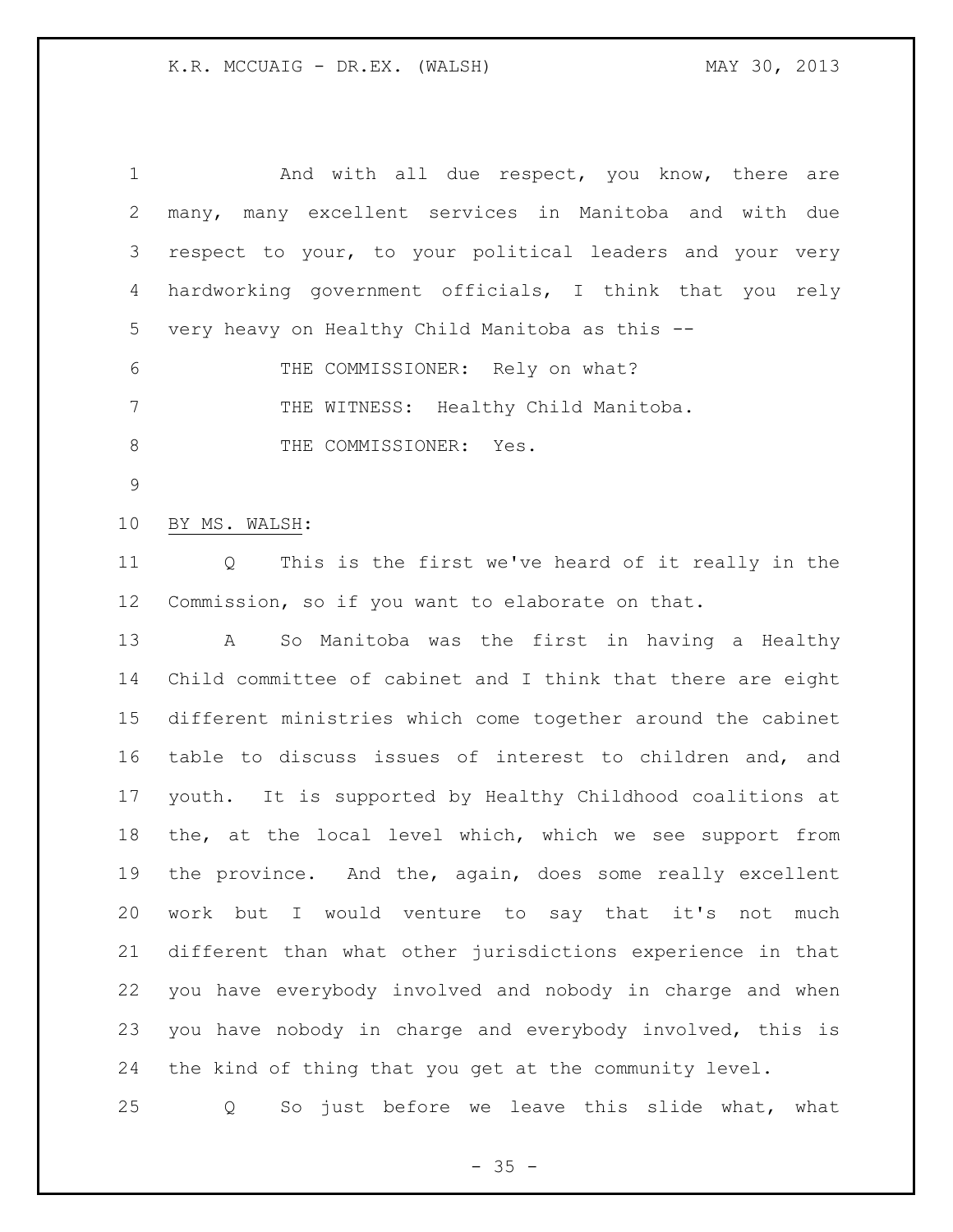you're showing at the community level, I just want to make sure that we understand what this slide shows. You've got at the top the government ministries --

A Yes.

 Q -- would be responsible for delivering the types of services or traditionally have been responsible for delivering the types of services, any one of them or all of them.

A Right, um-hum.

10 0 And then the next level shows what?

 A So these, these would be your local agencies, so you know, your local public health authorities, your parks and recreation play a role in often providing early childhood programs, your cities and towns often take responsibility for, you know, intervening, providing programming as well. You have your community services departments, again they play a role. And of course school boards through the provision of kindergarten and nursery schools play a major role in, in providing programming.

Q And then below that what do we see?

 A And so below that what we have is a collection of, a collection of different programs. So this is where your question comes from, Commissioner. So some of them were child care, some of them were parenting centres, some of them were children mental health, some provide

 $- 36 -$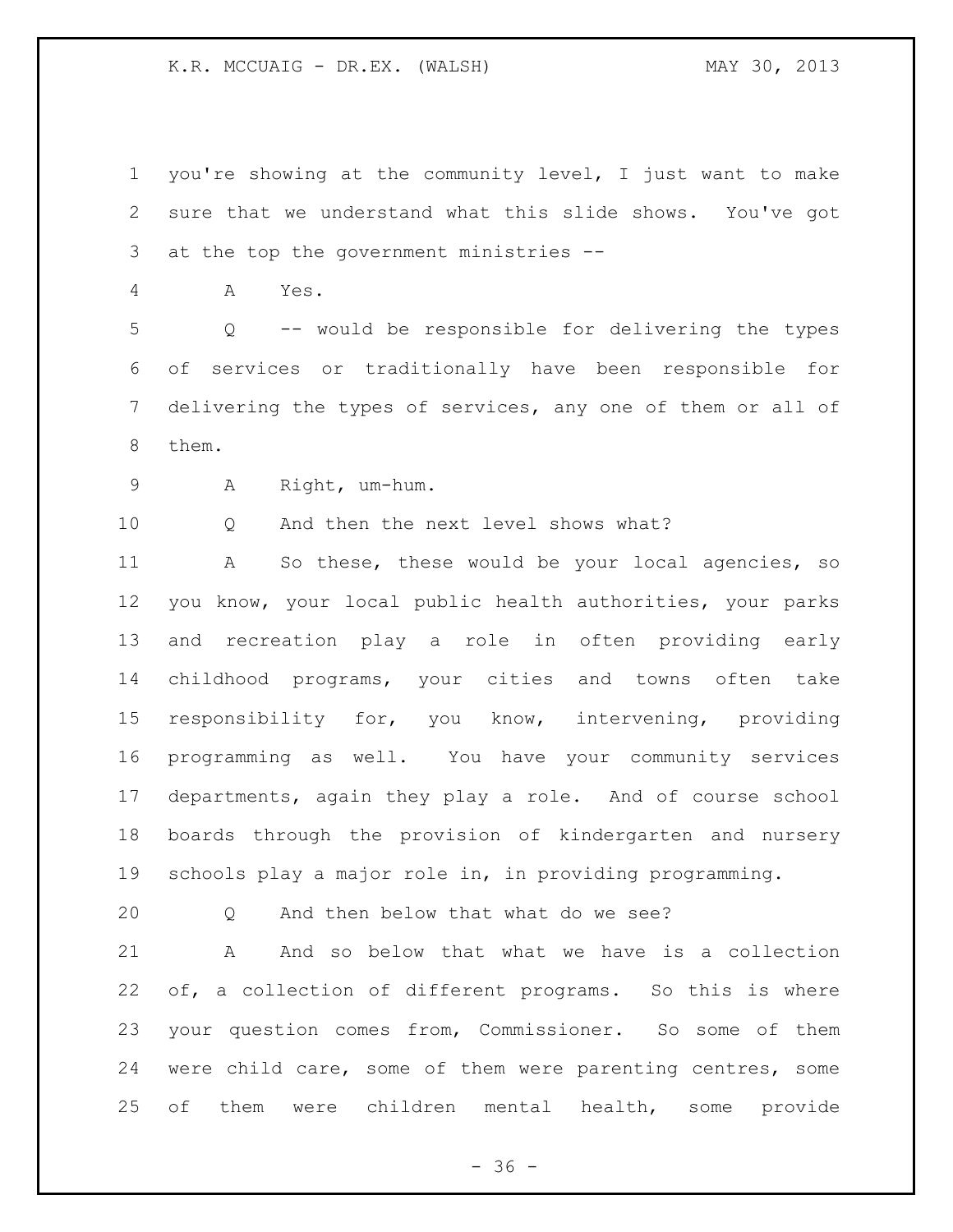preprimary. There's lots and lots of family resource programs with all sorts of different names. There's pre-K programs and, you know, we could have more here. You know, 4 the list goes on. They, you know, they sort of do the same types of things. They all have the wellbeing of the child at the heart of their mandate. They're all intended to support families and children but they get their -- but their specific mandate, their funding, their legislative framework, et cetera, is all different. So I am a parent, so as a parent my needs change and, you know, when I'm expecting I need, you know, I need prenatal care. After the baby is born I need post-natal care. You know, then I need, you know then I may need some place to be with, you know, with other children and families, you know, mother and tot groups, those, those kind of things and then I need to go back to work and then I need child care and my child needs pre-school. But there is no continuation of services which would, which would make those links for me. At every step that I, you know, that I took I would have to do the research myself. I would have to, I would have to, you know, look around and find what programs there are, hope that I met the criteria, hope that they met, you know, the hours, you know, when I needed them and didn't operate, you know, every Thursday and one Friday a month, which many of these do, right.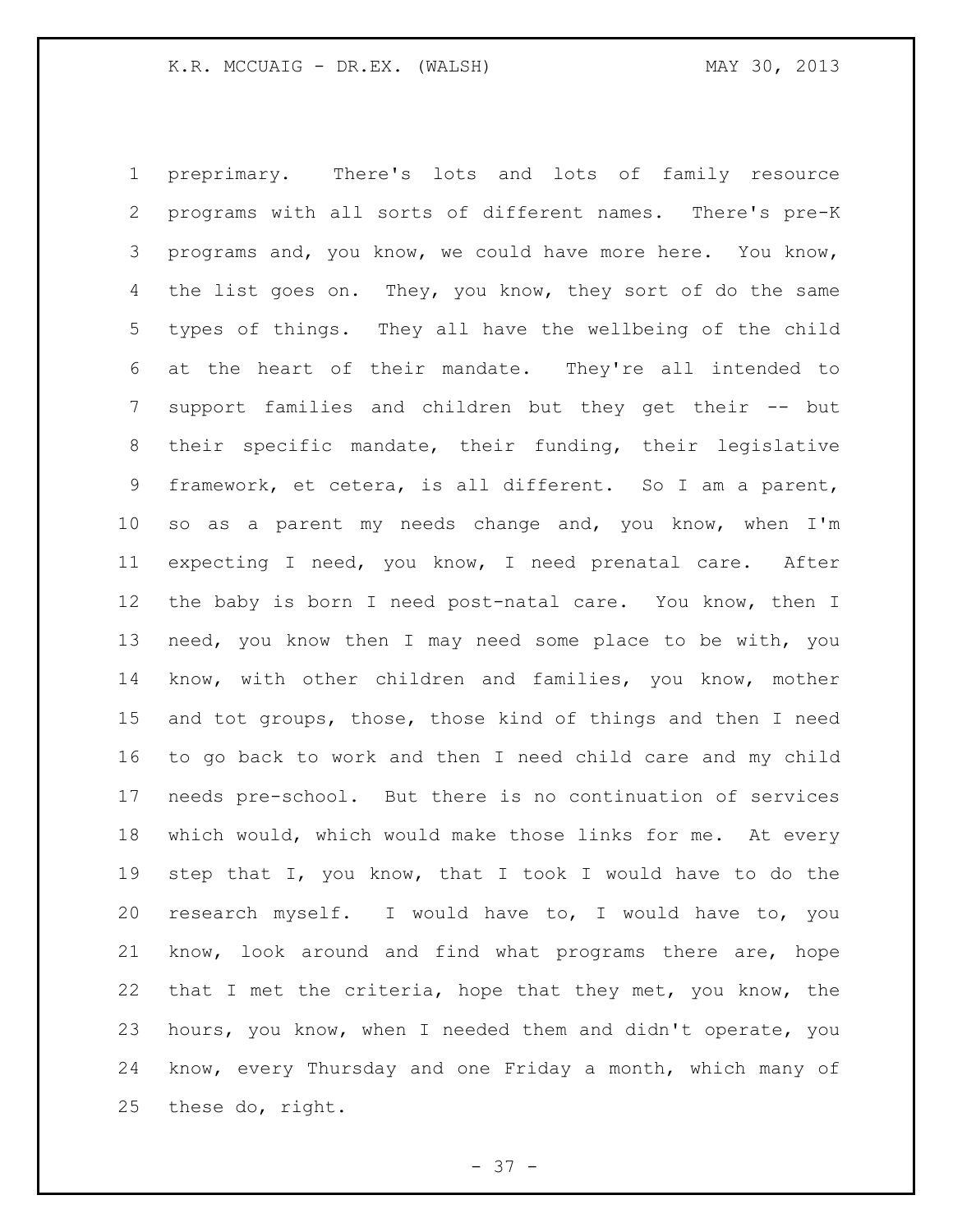And so then what we have at the, in the Manitoba context, and Manitoba is not alone, is we have what's called community coalitions of the service providers, so of the folks that provide the family resource programs and the various pre-K and nursery school and child care program and they're, you know, tasked with sitting at the community level trying to, you know, deal with the gaps and the duplications and the chaos which is, which is out there and they don't have the capacity to because they don't control legislation, they don't control funding. They, you know, they are doing the best that they can with what they've got, but they're given a responsibility without being given power and resources in order to in fact create a coherent early childhood system.

15 THE COMMISSIONER: So you're saying that's an imperfect world?

17 THE WITNESS: It's a, it's a very imperfect world. I mean when we think of it, children turn, you know, school age and there is a place for them. You go into every community and there's the school and that's where, you know, children go between the time that they're, you know, five and a half and 16. You're younger than that, where do kids go?

 THE COMMISSIONER: What would make it a perfect world?

- 38 -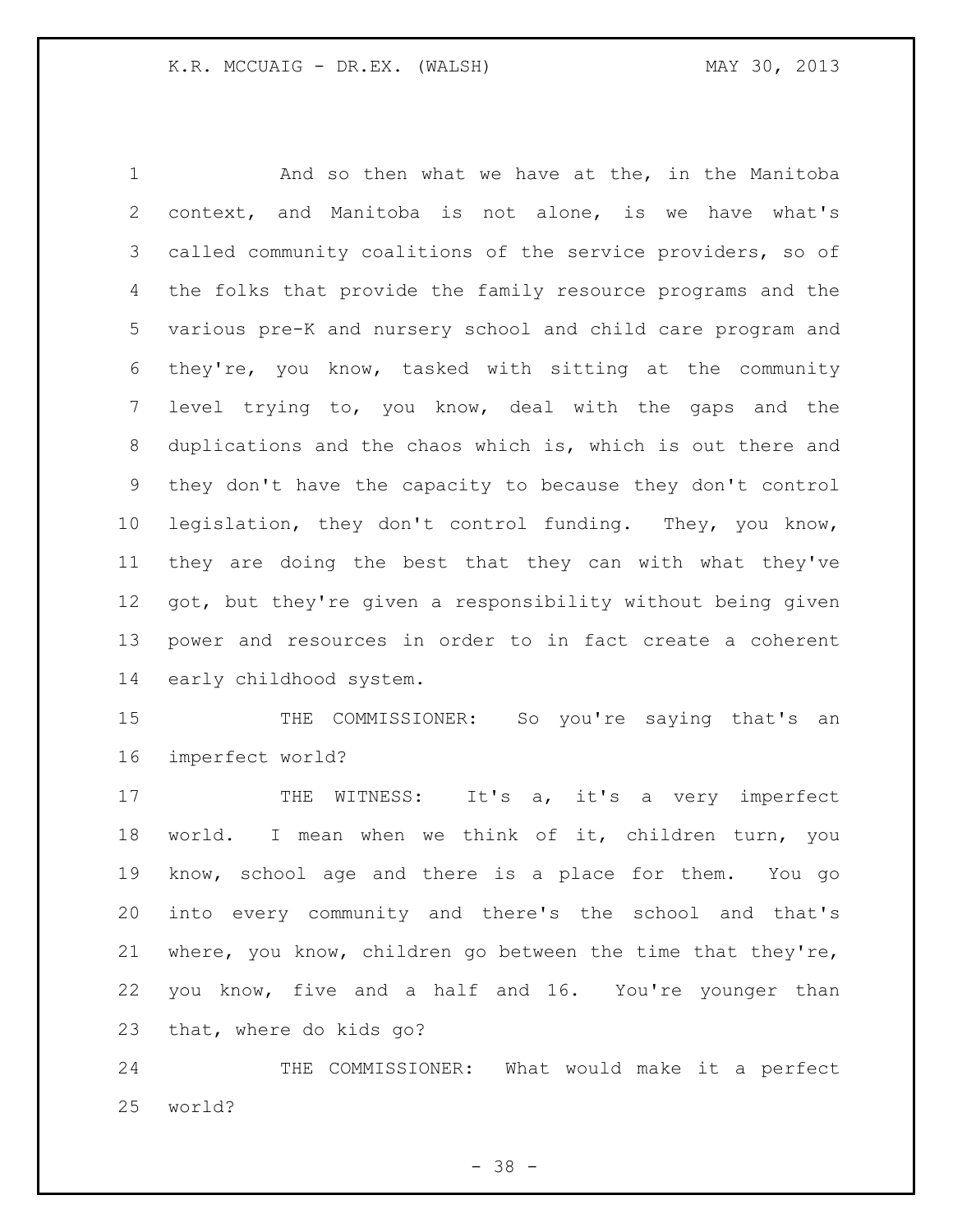| $\mathbf 1$    | THE WITNESS: Well what would make it a perfect             |
|----------------|------------------------------------------------------------|
| $\overline{2}$ | world, because you know we're actually spending a great    |
| 3              | deal of money on these little bits and bump. In fact, I    |
| 4              | was involved in a, in a meeting earlier this, this month   |
| 5              | with some folks from Point Douglas --                      |
| $\epsilon$     |                                                            |
| 7              | BY MS. WALSH:                                              |
| 8              | In Winnipeg?<br>Q                                          |
| $\mathsf 9$    | In Winnipeg. So a rather small community in the,<br>A      |
| 10             | in the north end, and there's 80 million going into these  |
| 11             | agencies, you know.                                        |
| 12             | Eighty million dollars?<br>Q                               |
| 13             | Eighty million dollars going into these agencies.<br>A     |
| 14             | Another 120 million is going into, into health and schools |
| 15             | through --                                                 |
| 16             | THE COMMISSIONER: Where? Where?                            |
| 17             | in northern<br>WITNESS:<br>In Point Douglas<br>THE         |
| 18             | Winnipeg.                                                  |
| 19             | THE COMMISSIONER: That --                                  |
| 20             | THE WITNESS: In north Winnipeg, sorry.                     |
| 21             | THE COMMISSIONER: Who's putting that kind of               |
| 22             | money in?                                                  |
| 23             | THE WITNESS: It comes from, a lot of it is, a              |
| 24             | lot of it is public money, both from these various         |
| 25             | ministries, you know, provide little pots and grants of    |

- 39 -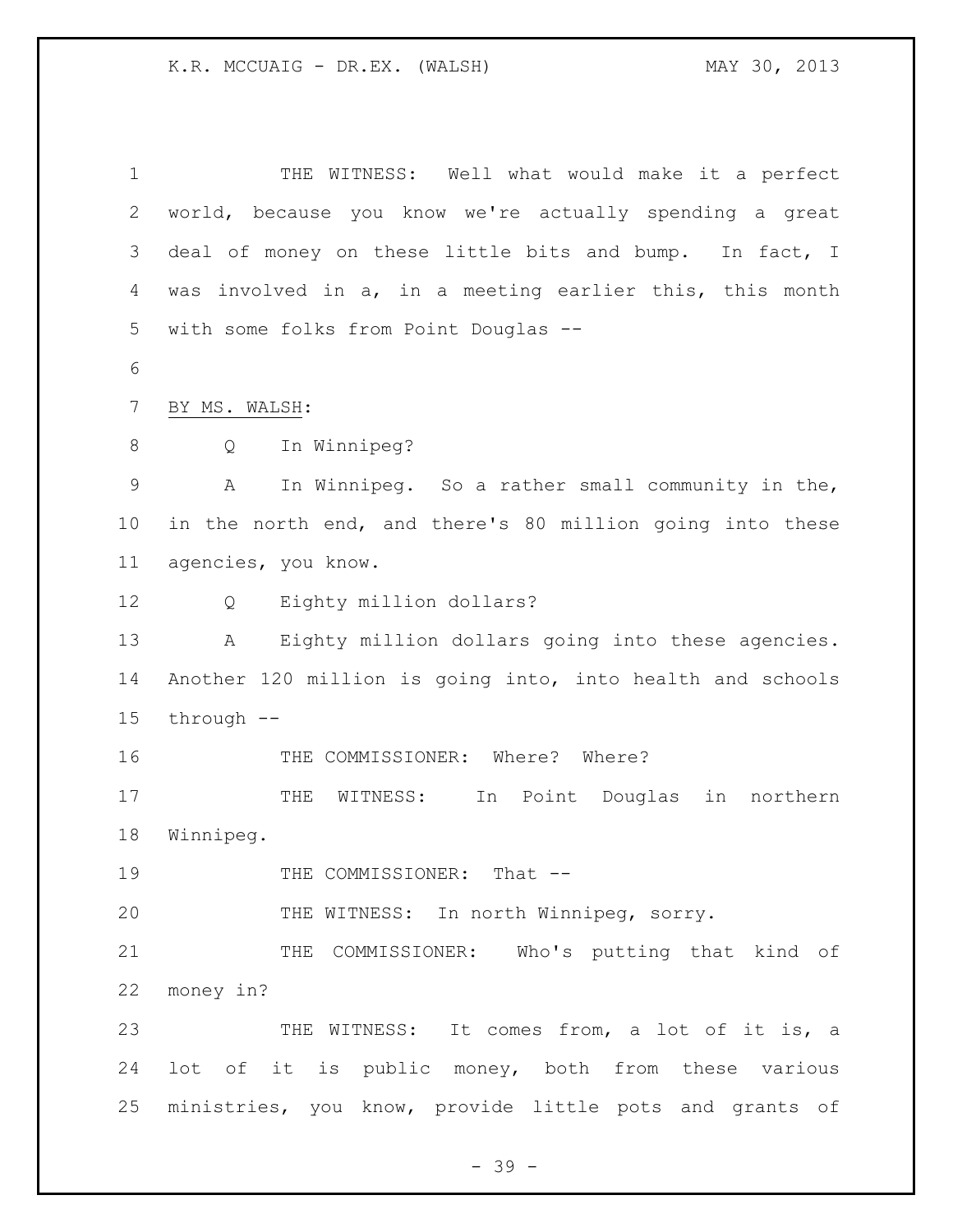money. They'd also get money from, you know, from the municipality and the school board. THE COMMISSIONER: And you're saying it totals 200 million dollars? THE WITNESS: Right. And it looks like this on the graph -- THE COMMISSIONER: Where do you, where do you get those statistics from? THE WITNESS: Because the, because the community itself did a scan of what programs were available and how much they, and how much money they received. 12 THE COMMISSIONER: On what, over what period of time? 14 THE WITNESS: This is an annual, this is an annual amount that goes into the community. THE COMMISSIONER: Are we going to get more information on that? Or is this the witness that has that information? MS. WALSH: This is something that the witness just told me about based on a meeting that she was just recently at, but ... THE WITNESS: I can get you more information on it if you'd like. 24 THE COMMISSIONER: Is that a meeting that you were at in Winnipeg?

 $- 40 -$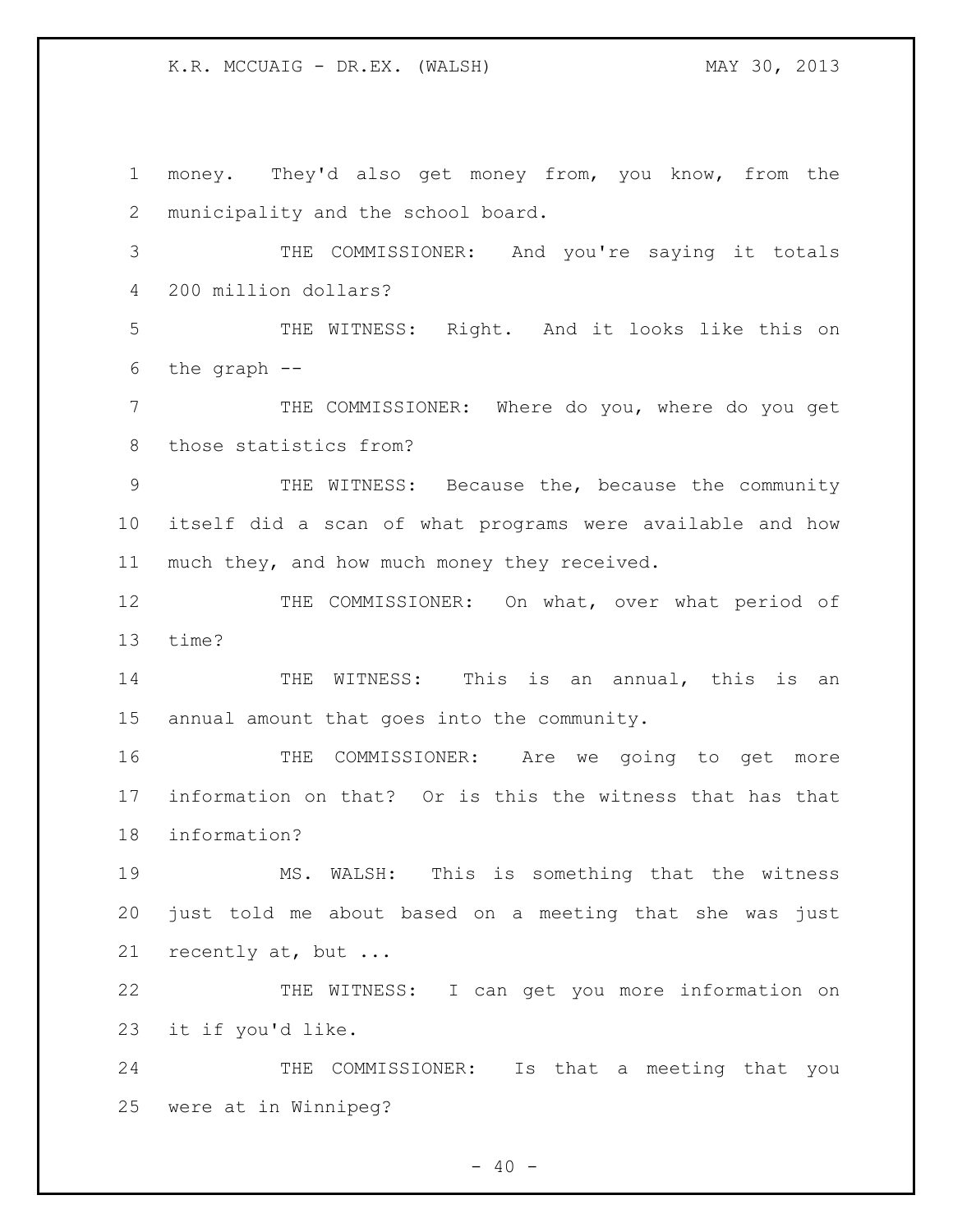THE WITNESS: It was a meeting that I happened to be at in Toronto where there were a number of people from Winnipeg there and it was because they were discussing in fact adding another dot to that, to the bottom of the page there. So I was asked to talk them through. THE COMMISSIONER: So you're saying that kind of money is going into one small geographic area -- 8 THE WITNESS: Yes. 9 THE COMMISSIONER:  $--$  within this city? 10 THE WITNESS: That's right. 11 THE COMMISSIONER: On an annual basis? 12 THE WITNESS: Yes. BY MS. WALSH: Q In a manner that in your view is not effective? A In a manner that in my view is, is not effective because that community still is experiencing the same problems as we see not only in Winnipeg but elsewhere and parents are still, have the same, have the same challenges. They can't find -- 21 THE COMMISSIONER: Do you know who, who the donor is of that money? 23 THE WITNESS: That would be -- yes, every one of those agencies would have, would have contracts, would have relationships with one or more of those ministries, often

 $- 41 -$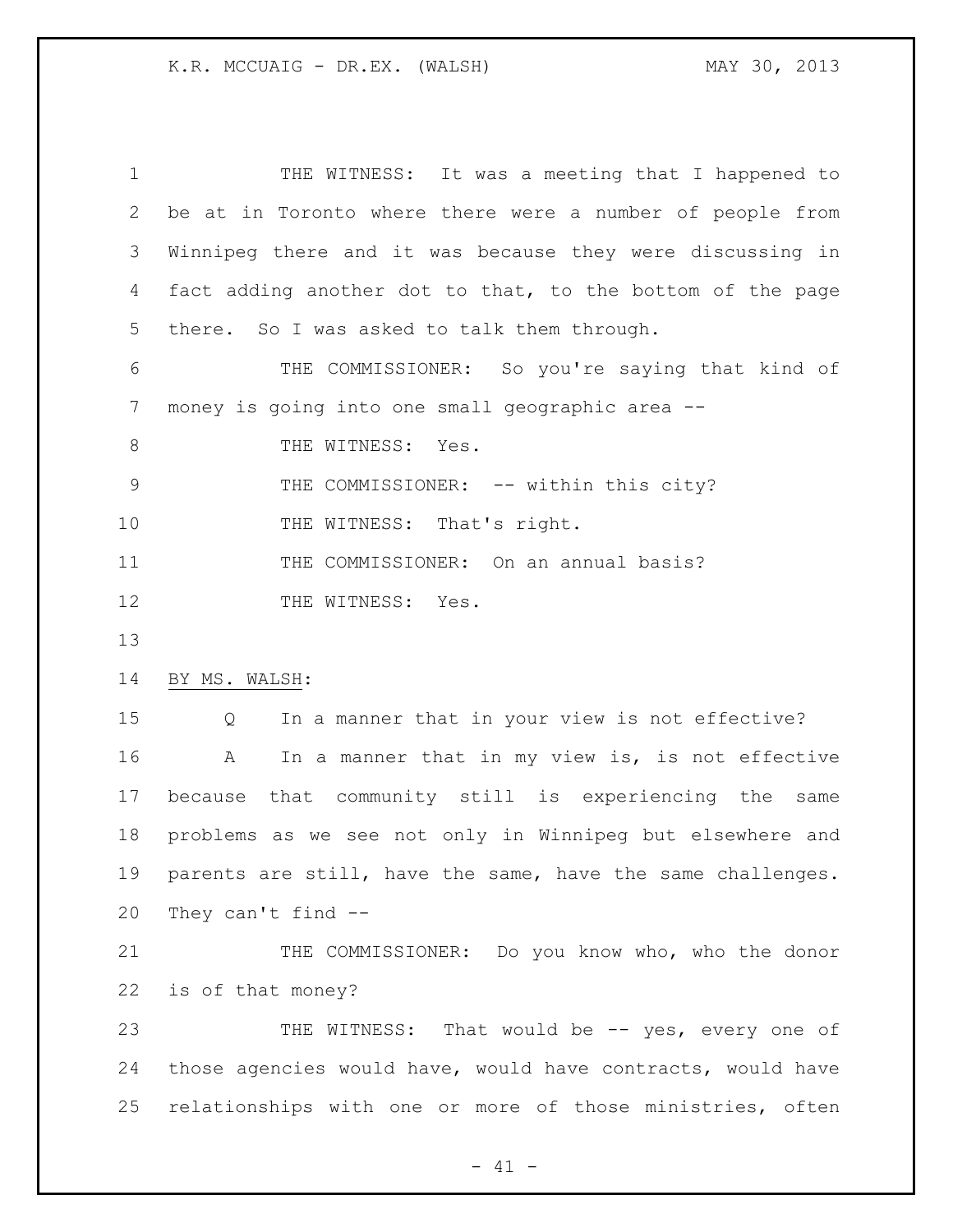more than one. They would also have contracts with one or more of the local agencies. And in addition, they all get, they all go after private funding, they all do their own fundraising, et cetera. THE COMMISSIONER: In addition to the 200 million? 7 THE WITNESS: Yes. THE COMMISSIONER: And is the 200 million provincial money? 10 THE WITNESS: It would be -- well it's money that comes from governments in Manitoba, so either at the provincial level or at the local level. THE COMMISSIONER: Well we should find out more about that. MS. WALSH: Well, I think, I think that that's reflected -- I mean we can find out more about the specific information that the witness is telling us about, but I think it's, it's just an example of what this slide is demonstrating generally and it has been found to be the case in research across the board that as the model this type of -- I mean the slide that you call chaos, you said first of all from the parent's perspective, in terms of accessibility and outreach, it's a complicated process to maneuver through until you get to the school age system -- 25 THE WITNESS: Um-hum.

 $- 42 -$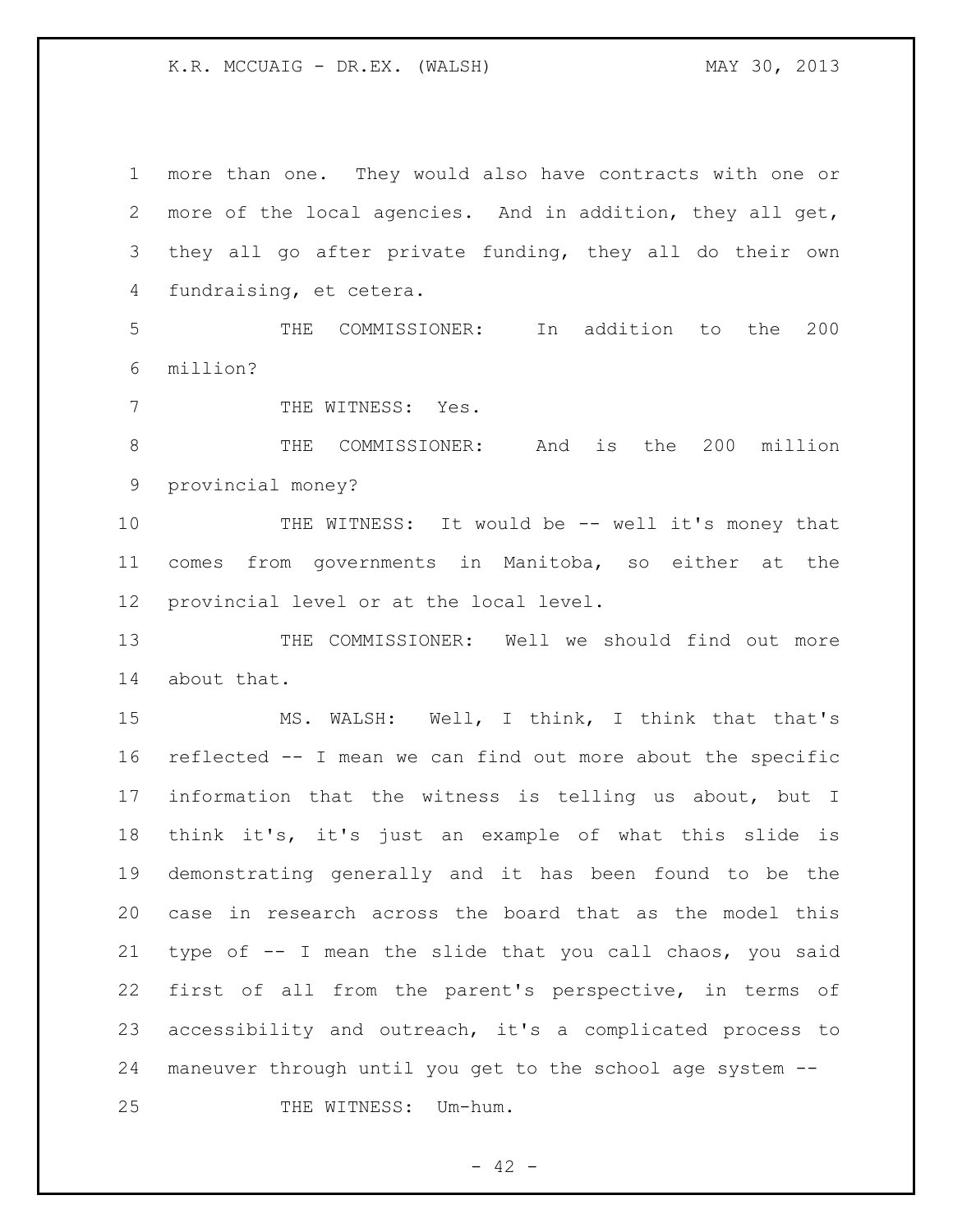1 MS. WALSH: -- is that right? 2 THE WITNESS: That's right. BY MS. WALSH: Q And then from a cost benefit perspective, it is not cost effective to deliver services on this non-unified basis.

8 A Right. And, and --

 Q And we're going to see more about this in the presentation.

 A Yeah. And this is difficult for families with resources, English is their first language, you know, who, who come to the, you know, who come to parenting with, you know, with common resources. If English isn't your first language, if you're disadvantaged, if you have to, you know, literally, and we have examples of parents who take four different buses in order to get to the program that they want to get to, it becomes, it becomes more and more challenging. And what we see is even parents who have been referred to and get into intervention services is their, is their rate of compliance is actually very low and that is because one kid needs the service but I've got two other kids and, you know, what am I supposed to do with the two other kids while this kid is getting speech and language but this kid needs, you know, help with their, with their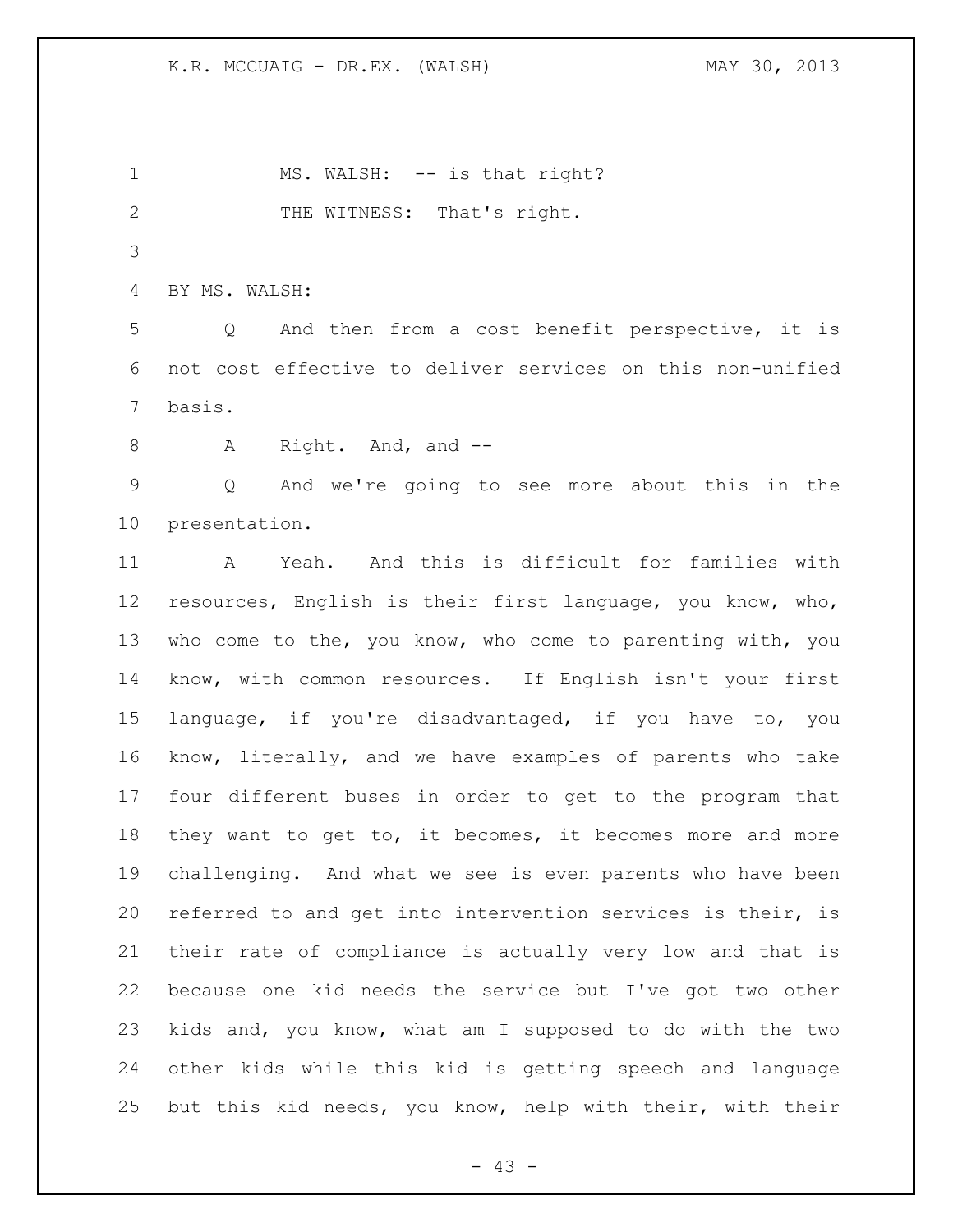motor skills. So we, we -- you can look at the case file of these families and think that, oh, they're doing okay, we're providing them with the services that they need, but we never think back to the parent and think about all right, how does the parent manage to get the child to all of these services without, you know, without, without the resources to do so. And this is why I will go on and talk about why I think that the school as platform for delivering both these, what should be universal services like, like pre-school education and care, that the schools make a good place for those to deliver those sorts of universal programs. They're also good platforms for delivering those special intervention programs so that in fact you have the service providers coming to the parents rather than making parents, particularly vulnerable parents run around town looking for what they need for their kids.

17 THE COMMISSIONER: Now before you leave that slide, you introduced it by talking about Healthy Child Manitoba.

20 THE WITNESS: That's right.

21 THE COMMISSIONER: And is that -- are we going to hear from the deputy minister of the department who administers that program, is that right?

MS. WALSH: That's correct, a week today.

THE COMMISSIONER: All right. You made the

 $-44 -$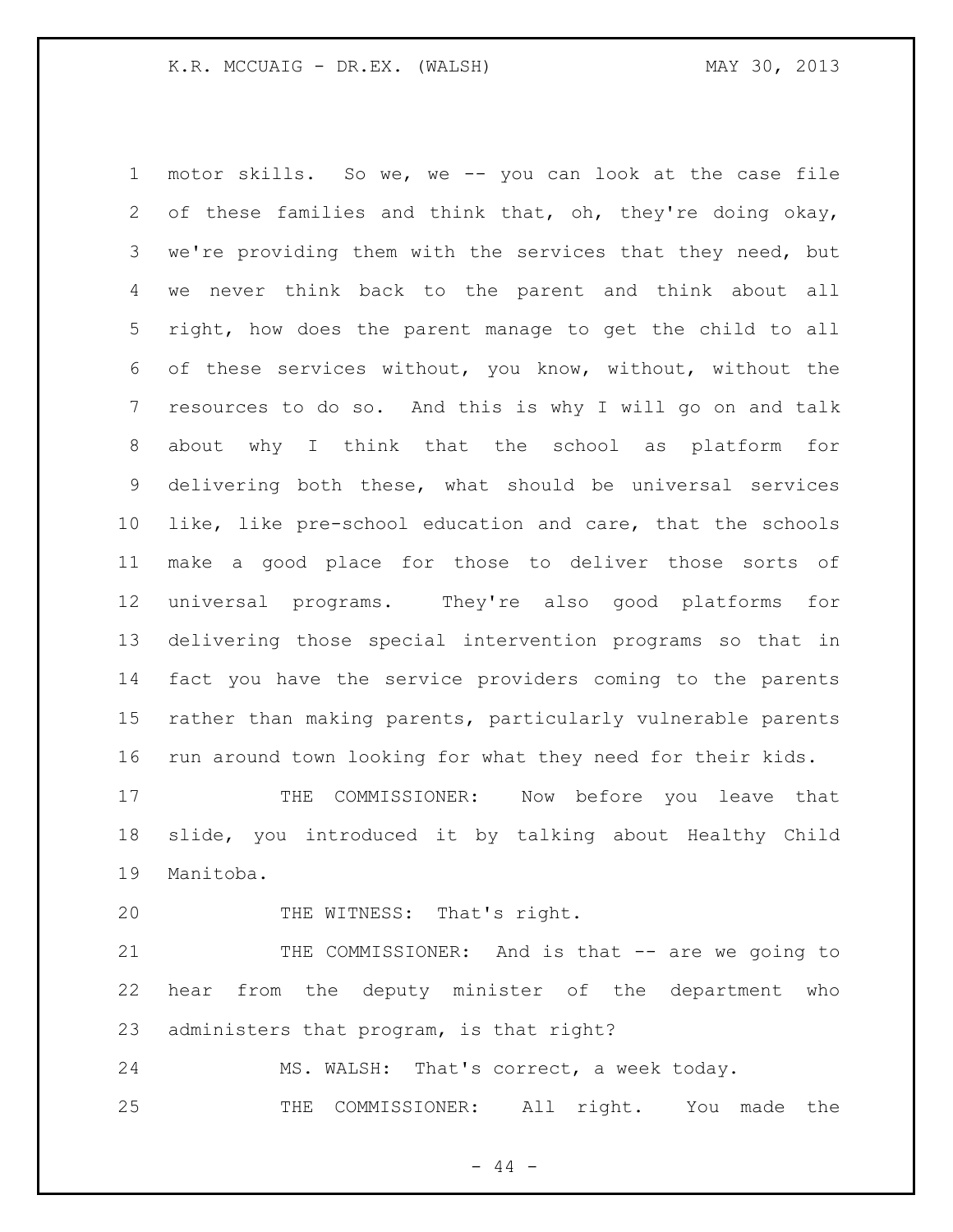statement that with respect to Manitoba, I gather not being different necessarily from other jurisdictions, everybody involved and nobody in charge. 4 THE WITNESS: That's what I would say, yes. THE COMMISSIONER: All right. I want to know on what, on what basis do you reach that conclusion with respect to the situation in Manitoba? 8 THE WITNESS: Because this is the sort of results that you get when you have everybody involved and nobody in charge and this what, this is unfortunately what you have. 11 THE COMMISSIONER: Well is there a way of getting somebody in charge? 13 THE WITNESS: Yes, and I will talk about that 14 later is that what we see, the trend both internationally and in other jurisdictions in Canada is that jurisdictions are merging these functions under a single ministry. 17 THE COMMISSIONER: But at this point in time, if you look at the Manitoba situation, the description everybody involved and nobody in charge is applicable in your judgment. 21 THE WITNESS: Yes. 22 THE COMMISSIONER: Okay. And -- THE WITNESS: And I think that if you looked at, 24 if you looked at government, government documents and policy papers which look at some aspect of early childhood

 $- 45 -$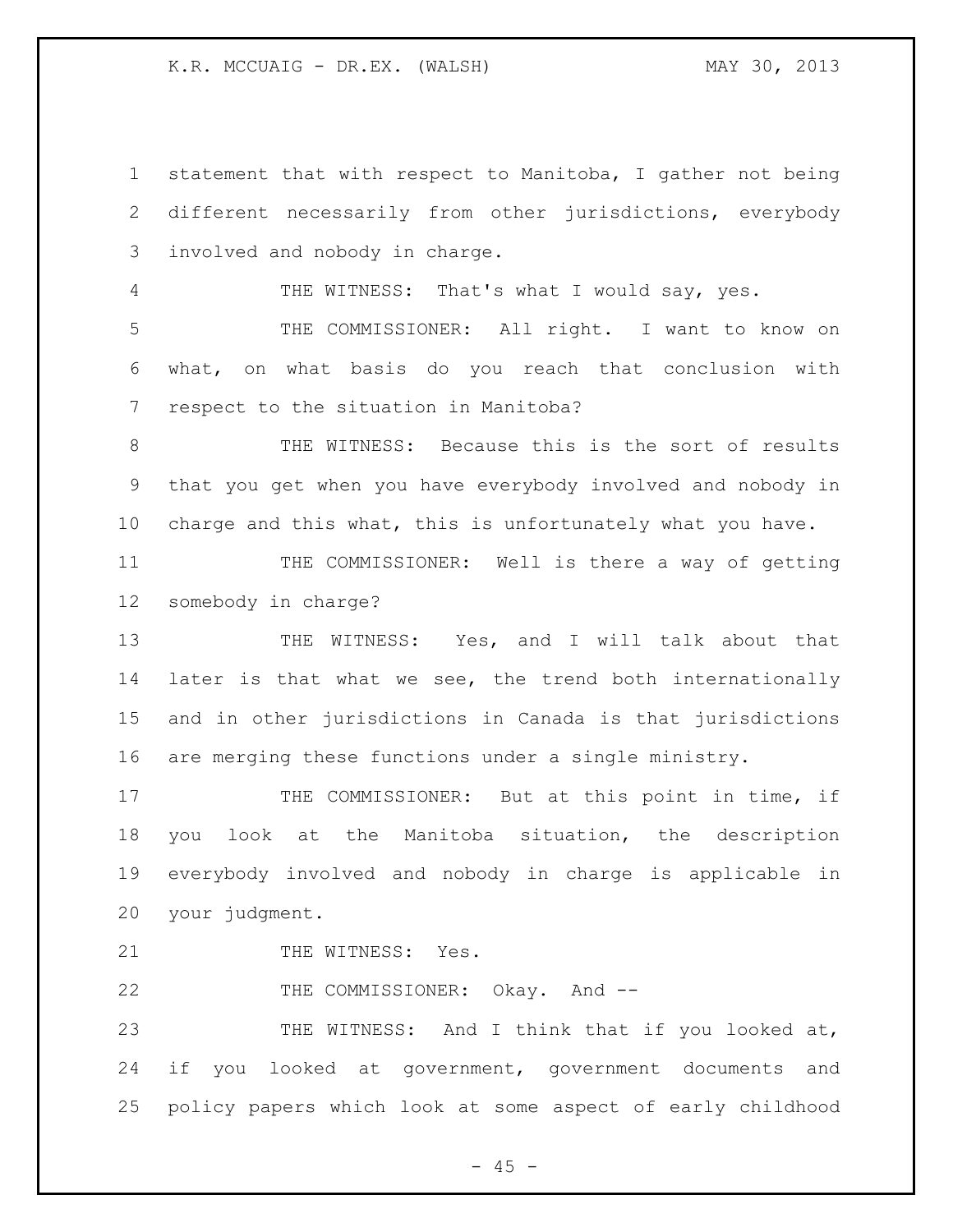programming and don't look at others or exclude others, I think that that would also provide evidence that in fact, even though there's supposed to be this umbrella, you know, encompassing of these services, that in fact that doesn't take place, that there isn't those linkages. THE COMMISSIONER: Well I look forward to hearing your solution. 8 THE WITNESS: Well --9 THE COMMISSIONER: And I'm not -- MS. WALSH: She does come with them. 11 THE COMMISSIONER: I'm not trying to rush you. 12 THE WITNESS: Okay. MS. WALSH: There are definitely solutions in the evidence. 15 THE COMMISSIONER: Okay. I have the patience to wait. MS. WALSH: Thank you. I know you do. 18 THE WITNESS: Okay, so here's, you know, here's the challenge that most of us in the Anglo-American world deal with when we look at early childhood services is that what we've seen is over the, over the years there's almost like a Darwinian split is education went off in one area and all early childhood services, other early childhood services went off in others. They are mainly, they are mainly considered welfare type services, there for

 $- 46 -$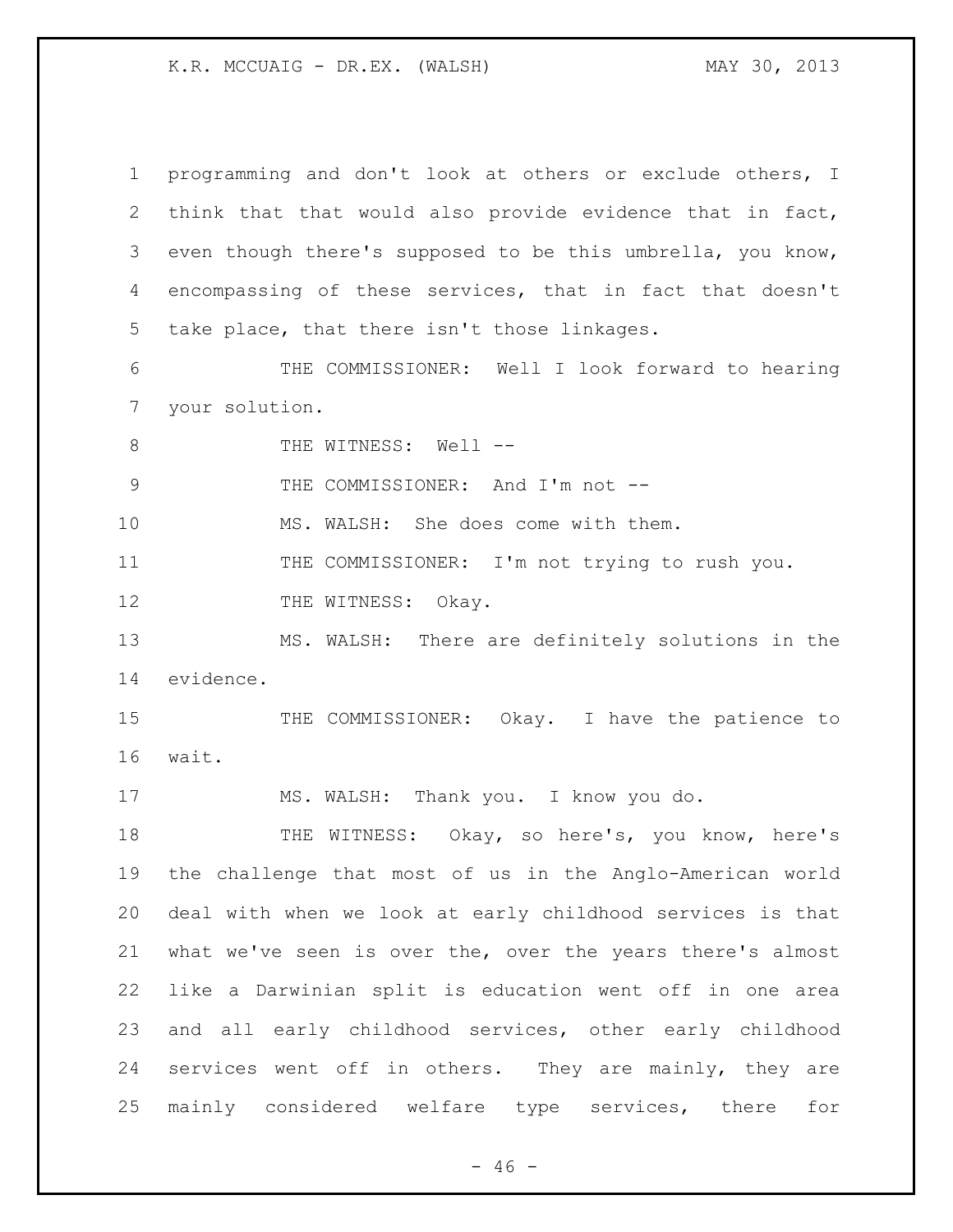disadvantaged families, where education is a universal service for all. But even with under these, these welfare type, type programs they all, they operate under different legislation, they have different funding mechanisms, they have different delivery structures. So it's difficult for the families and the children but it's also difficult for the service providers. They don't have the tools in order to, you know, to meet the needs of the families that approach them. So that we're seeing that internationally and in Canada that jurisdictions, based on the evidence which is common throughout the Anglo-American world, that they're beginning to name a lead ministry that's responsible for the education, care and providing of family supports. And that when this has happened, both at a, you know, both where it's put in place as a, as a mass level and in the many demonstration sites that I personally have been involved in but are also in operation in other jurisdictions like the U.K. and Australia is we find that when we bring all those balls together that we saw on that last slide and deliver them from an integrated stable platform is you not only get more families served and in ways that they want to be served, that the quality of the programming goes up and that it's more cost effective because you're not paying for service gaps and overlaps. THE COMMISSIONER: In that middle dot are you

- 47 -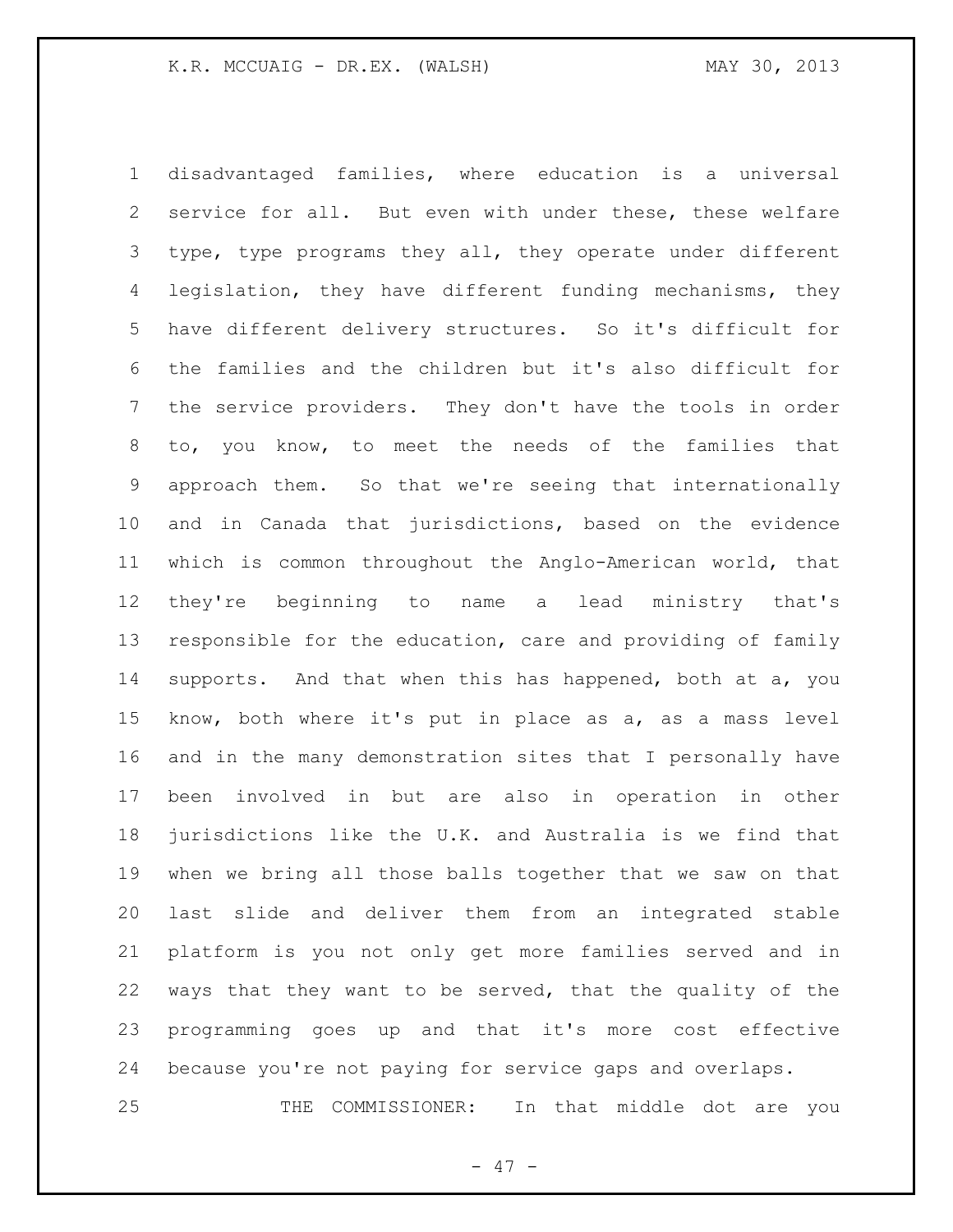talking about the whole education department?

2 THE WITNESS: Um-hum.

 THE COMMISSIONER: What, from early childhood to 12, grade 12?

 THE WITNESS: From early childhood to the end of secondary school.

THE COMMISSIONER: Yeah, which is grade 12.

 THE WITNESS: Yes. So here are the, here are the sorts of policy trends that, that we've been seeing happen across the, the country. We've divided them into five areas, sort of what the governance is, what the policy framework is, what they're doing about improving the standards of the workforce, the content of the program and how they involve, involve parents. So number one, and we'll look at it more is you name a lead ministry. Somebody has to be in charge and it's not just about moving everybody under the same roof but they still keep their own, their own little (inaudible) is you actually merge the functions which, which folks are responsible for is where it's been most successful there has been units put in place which focus on, on the needs of young children and families where you put staff who actually have an expertise in that, in your department. You have dedicated funding for, for early childhood because it's, because early childhood is a relatively short span in a child's life. It is easy when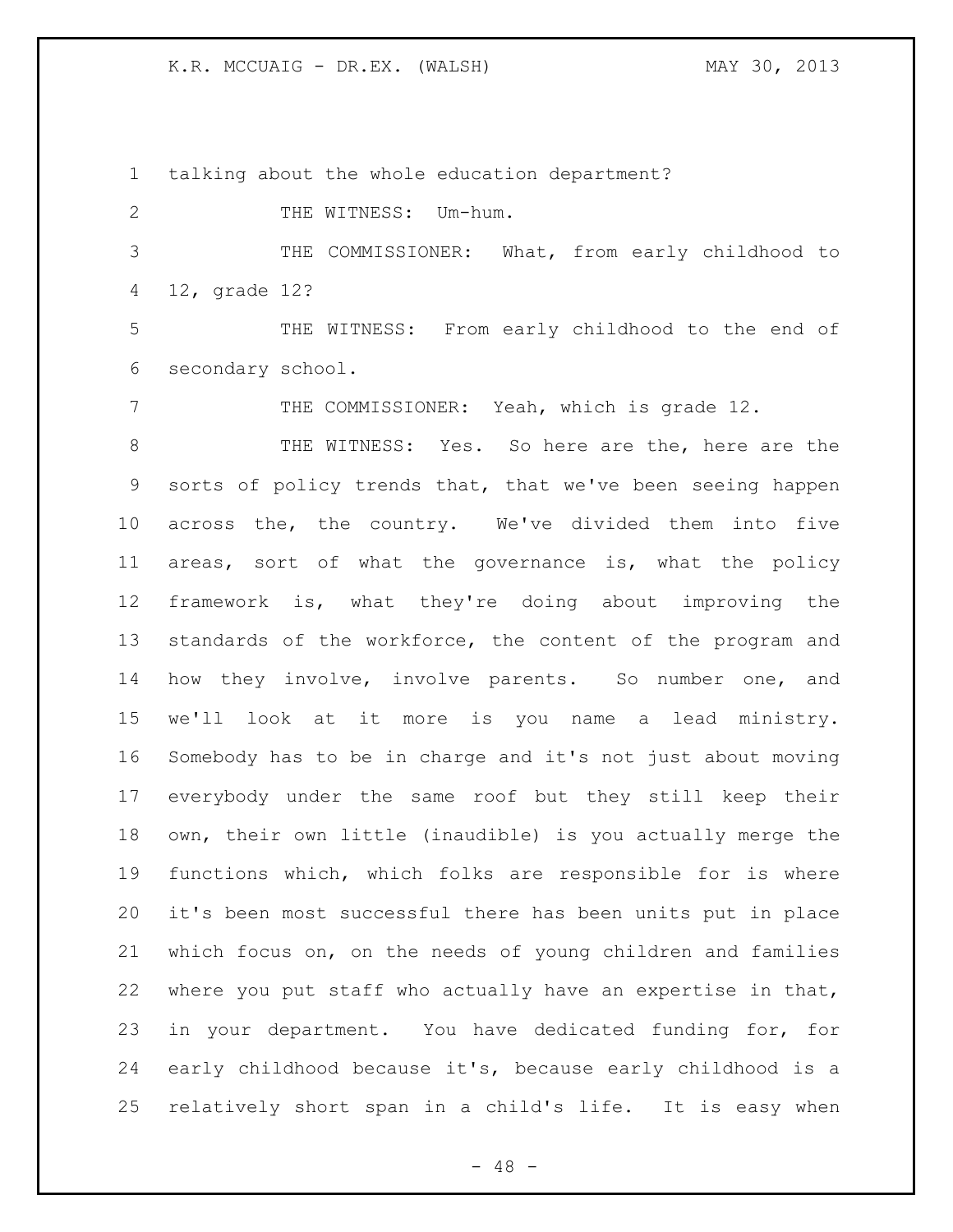you're having difficulties later on to siphon off from young kids in order to intervene, you know, with teens that are having problems. So having dedicated funding for, you know, for our youngest children seems to be an important part of the strategy.

 When we look at the strategy they are holistic, they are -- you know, we're not only dealing with four or five-year-olds or three-year-olds or two, three, four, five-year-olds, and there are many strategies that just do that, but actually looking at a comprehensive strategy from conception through to about grade 2 or 3, again where children are making that leap from learning to read, to reading to learn. You build quality into it, providing a lot of programs. If they're poor quality are not going to give you the, the outcomes that you want. You build in research and, and evaluation. As much as possible you reduce the transitions for children and families as they age out of one program and move, and move into the next.

 We see that jurisdictions are paying attention to the people who work with young children and families, ensuring that they are trained in, in early childhood and how to work effectively with, with parents. There's attempts made to narrow the qualification gap. As we know, you know, teachers are unionized and supported and teachers who work in the public education system receive a lot of

- 49 -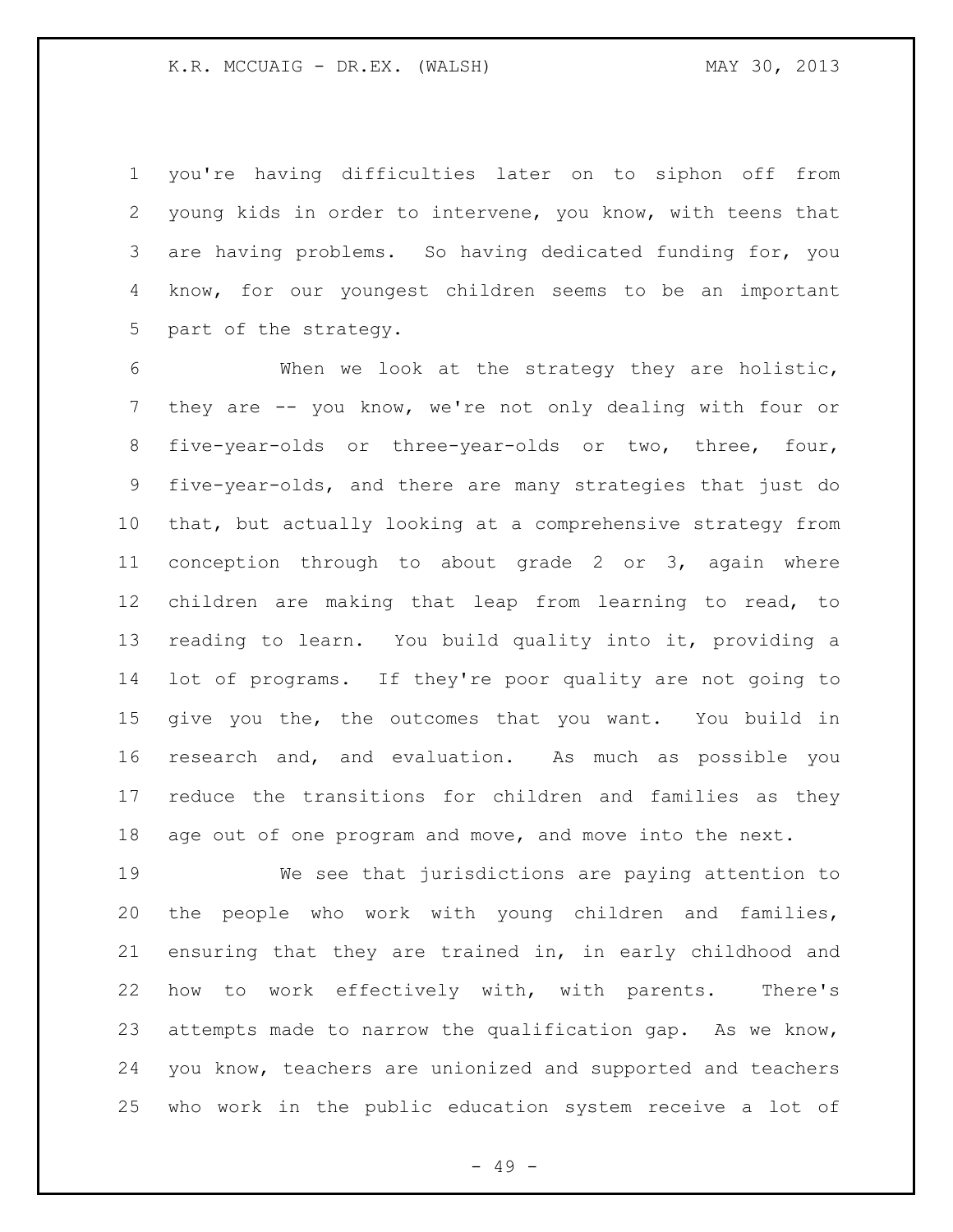benefits. We don't see those same benefits for educators who work in the community sector, who work in all those disparate programs that are, are out there that because the field is changing so quickly, ongoing professional development is important. And, you know, when we see countries that are the stars of education, like Finland, there are more people clamoring to get into teacher's college than there are to get into medical and law school and that's because there is a respect for the profession and it's something that we need to, that we need to think about, that if we want, if we want to get the best into the profession then there has to be a respect for it as well.

13 In terms of the content of the program, you know what the actual curriculum framework is doesn't seem to be as important as that you had one. Because when you have one you can adapt it, it becomes a living, it becomes a living dock.

 And I want to talk here a little bit about what is happening in, what's happened in other jurisdictions where a large percentage of the population are aboriginal children. So we do have a very nice example out of New Zealand where curriculum was developed between the, you know, the colonial population and the aboriginal population and it's used in all early years settings and it combines the values of the first peoples with the, with those who

 $-50 -$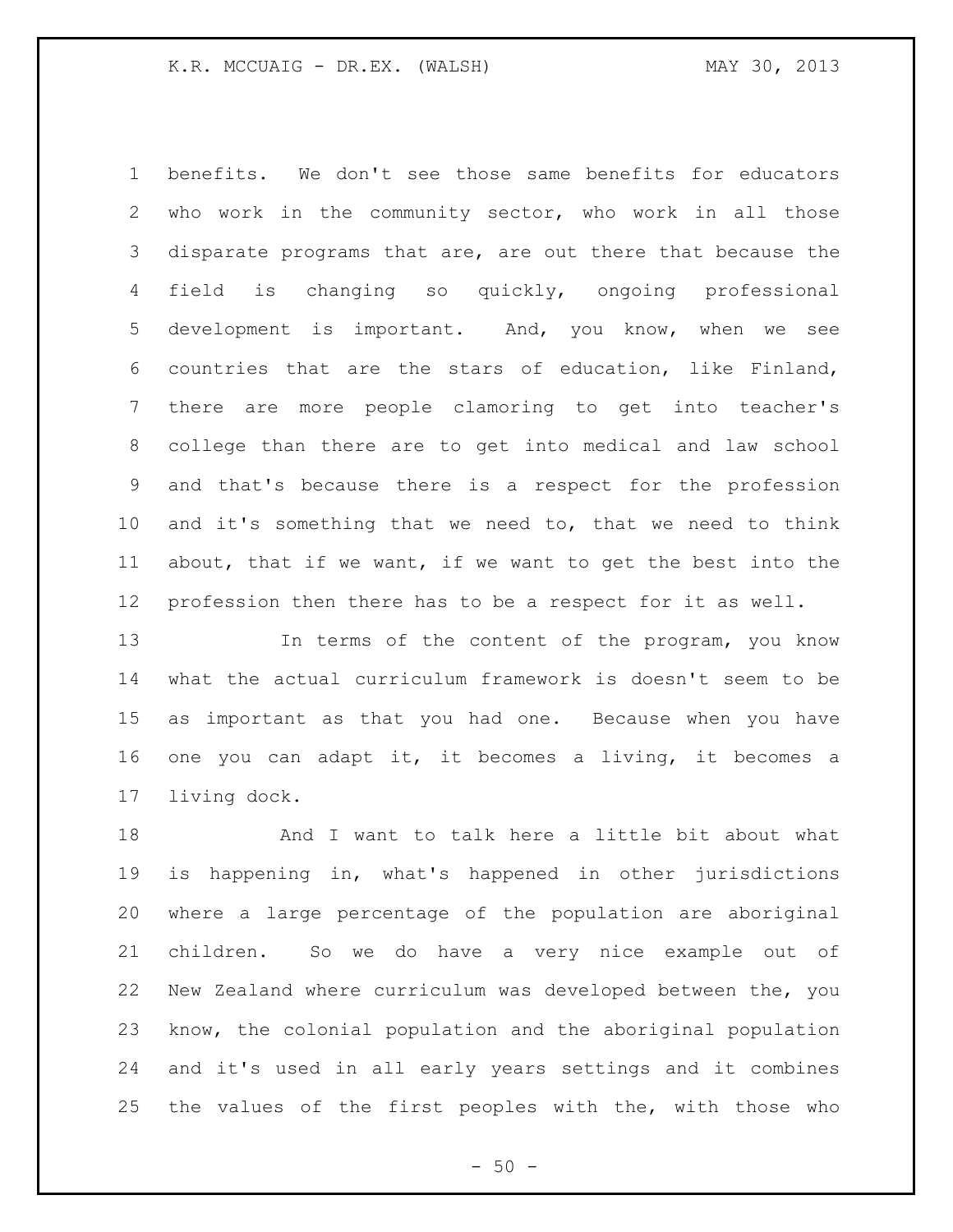came, who came later and the, and the idea is, is that it's when we address aboriginal education, it's usually something that we provide to aboriginal kids. But aboriginal peoples are so much an important part of who we are as Canadians and we know that as Canadians we have absolutely, we have almost no knowledge across the board of aboriginal history, reality and the way aboriginal culture has, has affected many, many aspects of our, of our life. So it's very important if we're going to have a pluralistic society, if we're going to have social cohesion, if we're not going to have these gaps between for too many people that's living in third world conditions, there has to be a greater understanding between our two, between the two solitudes here.

 I want you to be on the outlook for a new curriculum coming out of the Northwest Territories which I think is going to be a marvelous gift to Canadian 18 educators. It, it combines the, you know, the culture, the knowledge and the practice of the Northwest Territories 11 founding peoples, nine aboriginal peoples and the French and the English speaker. So it can be done and that is one of my -- I make three recommendations and I think that this is, and this is one of them that you, that a real effort is made to have a curriculum and a curriculum that incorporates aboriginal knowledge and that is used not only

 $- 51 -$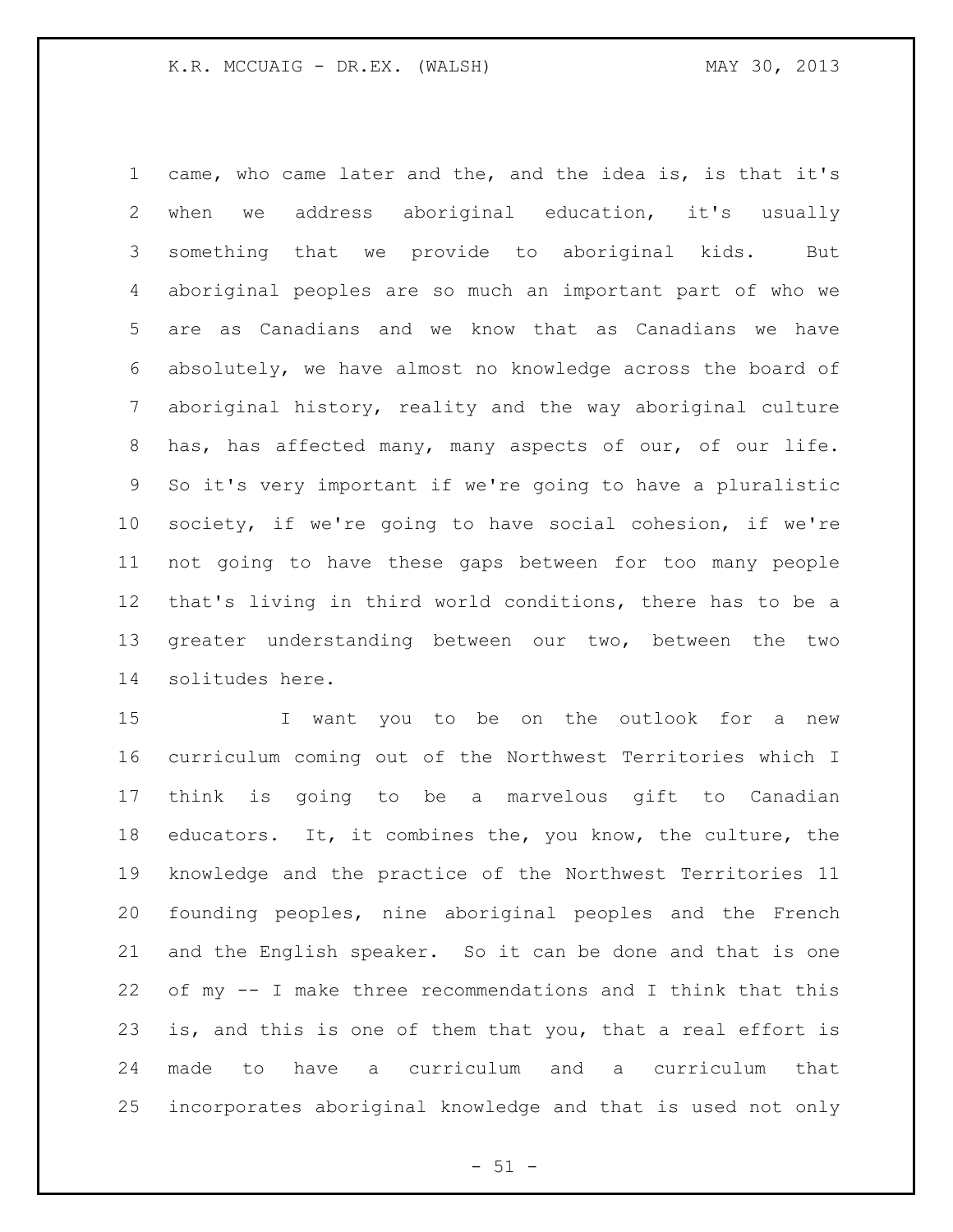in aboriginal settings but in all early education settings. THE COMMISSIONER: And when is that coming out of the Northwest Territories? THE WITNESS: They are -- I think that you should see it before the end of this year. I mean it's ready, it's being, it's about to be launched. Their launching is part of a whole relook at their early childhood education service delivery. THE COMMISSIONER: Is it confidential at this point? 11 THE WITNESS: I don't think so. I think that they've been actually sharing it. Probably your education, your education folks have seen it because they've been asking for feedback on it, so. I'm sure if the Commission asked for a copy of it they would be able to get it. BY MS. WALSH: Q And is that through their Ministry of Education? A It's through their Ministry of Education. They, under their -- they have, their early childhood sector is integrated into their Ministry of Education. We also talk, the trend is also for parents, that if early childhood education is to be available except for a privileged few, that there is various ways that you can

 $-52 -$ 

go, that jurisdictions can go about to doing that. One is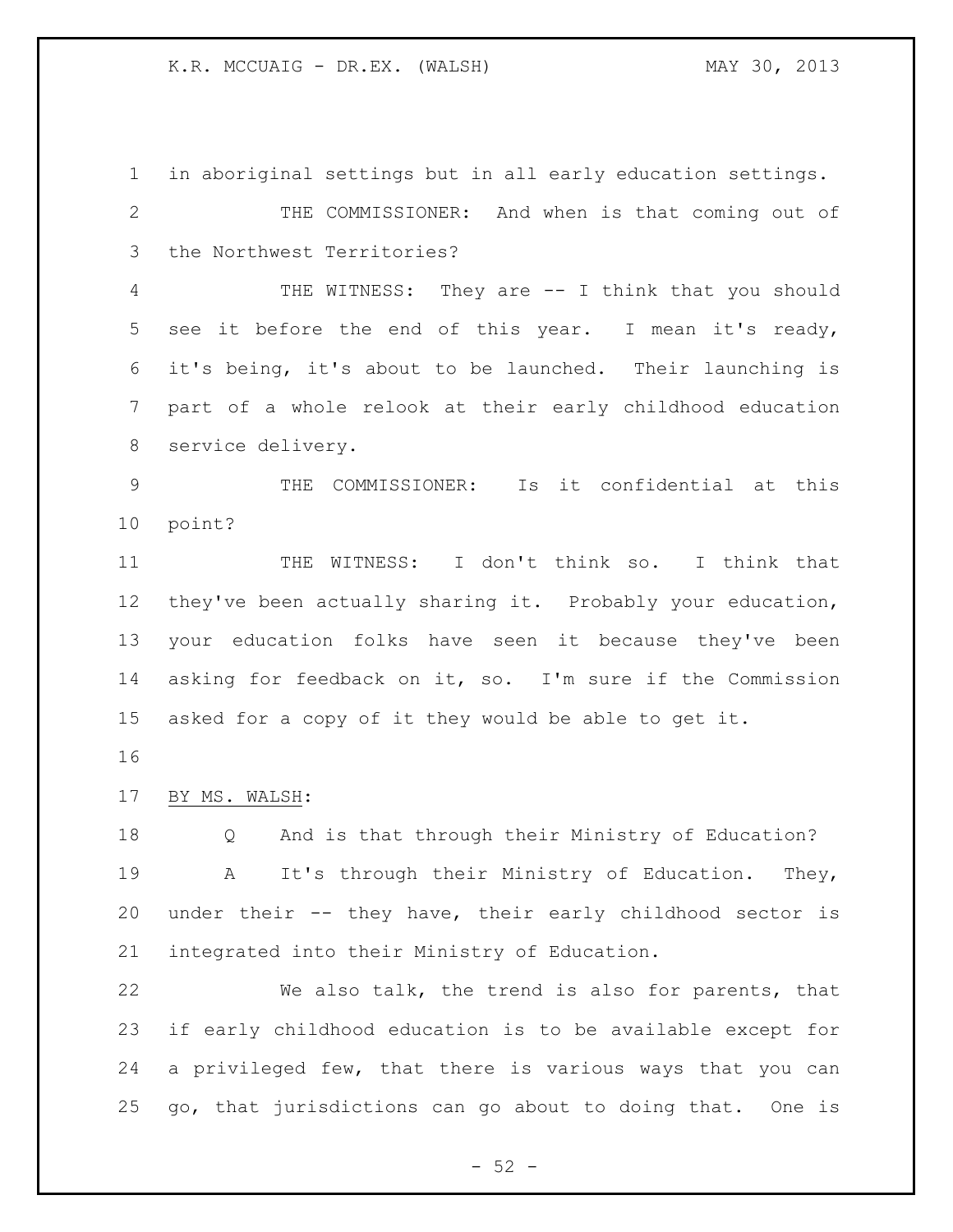to provide free access, at least for a part of the, of the day. You could lower -- you know since cost is such a barrier to participation, you can lower the school age. You can put ceilings on fees and support, but the most important thing is you have to involve families in the early education of their, of their children. Having, you know, an open door policy where parents are welcome all the time, really begins to change the nature of the program and when these programs are located in school, they tend to change the culture of the schools as well and that's something that research is, is showing.

 Q Let me ask you something then just on that. Of course in this province we have people who live with the legacy of residential schools.

A Um-hum.

 Q So when you talk about the school being the platform from which these integrated services could be delivered, have you ever addressed any concerns or potential concerns, have you seen any concerns about a reluctance on the part of people who have had that history with residential schools to come to the school?

 A Certainly I haven't had extensive working directly with First Nations people. I am involved in one integration site at, with Kettle Point First Nations and they are integrating their early education with their, with

 $-53 -$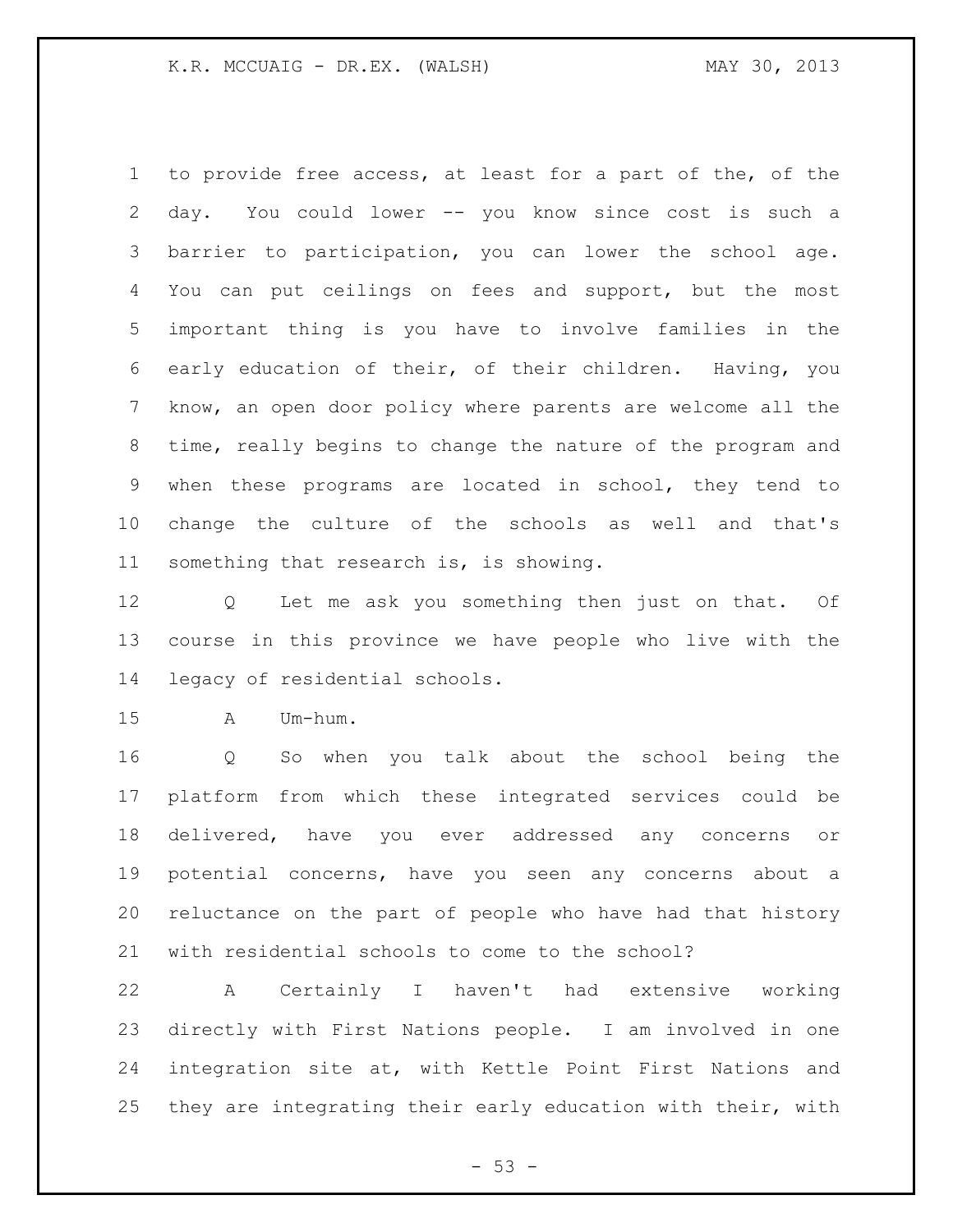their education system and, yes, the early childhood educators have, you know, have concerns. But what we hear consistently is I want my child to do well in school, right. They recognize the children are going to go to school, they want their child to do well in school and they want to be involved in, you know, they want that school to be a community place. And what we find is that when you integrate early education with, with education for older children, is because you can't get parents to come into the school with their babies, like I mean babies don't attend on their own, they come with their parents. So that when you have, when you start to see your school halls filled with, you know, parents and babies and toddlers, it takes on a different feel. And parents get used to coming into, into classrooms so that when their children enroll in kindergarten, they don't, they don't accept that they can no longer come into the room, right. They, they begin to insist that they, that they are part of the children's, of their children's learning. And we know that outcomes for kids who do, that kids who do well in school, their parents are involved.

 THE COMMISSIONER: In what's coming out of the Northwest Territories, is that integration taken into account, do you know?

THE WITNESS: Oh yes, it's very -- it's, it's

- 54 -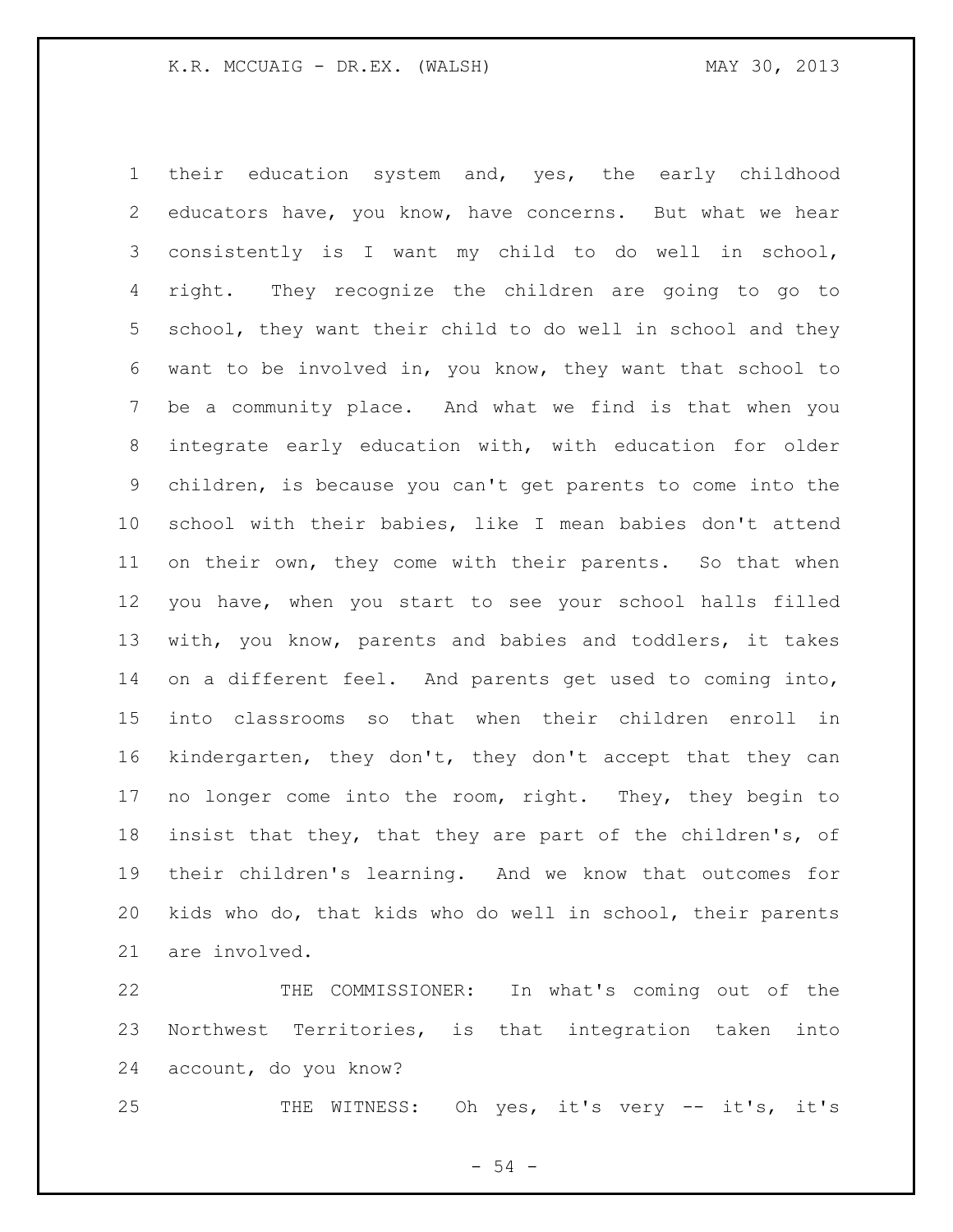1 absolutely integrated into it. It's very, very heartwarming to see the way -- the way that parents are talked about, not as something that we need to teach and learn and direct, but as people who bring strengths into the program and expand the capacity of, of the program. I think that they have great children's rights language in their, in the curriculum that should be, that should find a voice elsewhere.

#### 9 MS. WALSH: Thank you.

 THE WITNESS: So this is what's happened, this was in the early year's study. We updated it in 2013, so that you can see the change that comes. When we did the 2007 early years study, not one province had integrated oversight of, of early education and education for older children. So we now see that it's under discussion in Newfoundland, PEI, Nova Scotia just integrated their departments. New Brunswick, Quebec is, is now moving their early, their kindergarten system down. Ontario has merged theirs as has Saskatchewan. And they are picking up on these other recommendations that we're seeing in the international evidence that they have specialized units which are responsible for the oversight of early education and care, that they developed a common policy of frameworks, et cetera.

So, you know, we have gone from, from a

 $- 55 -$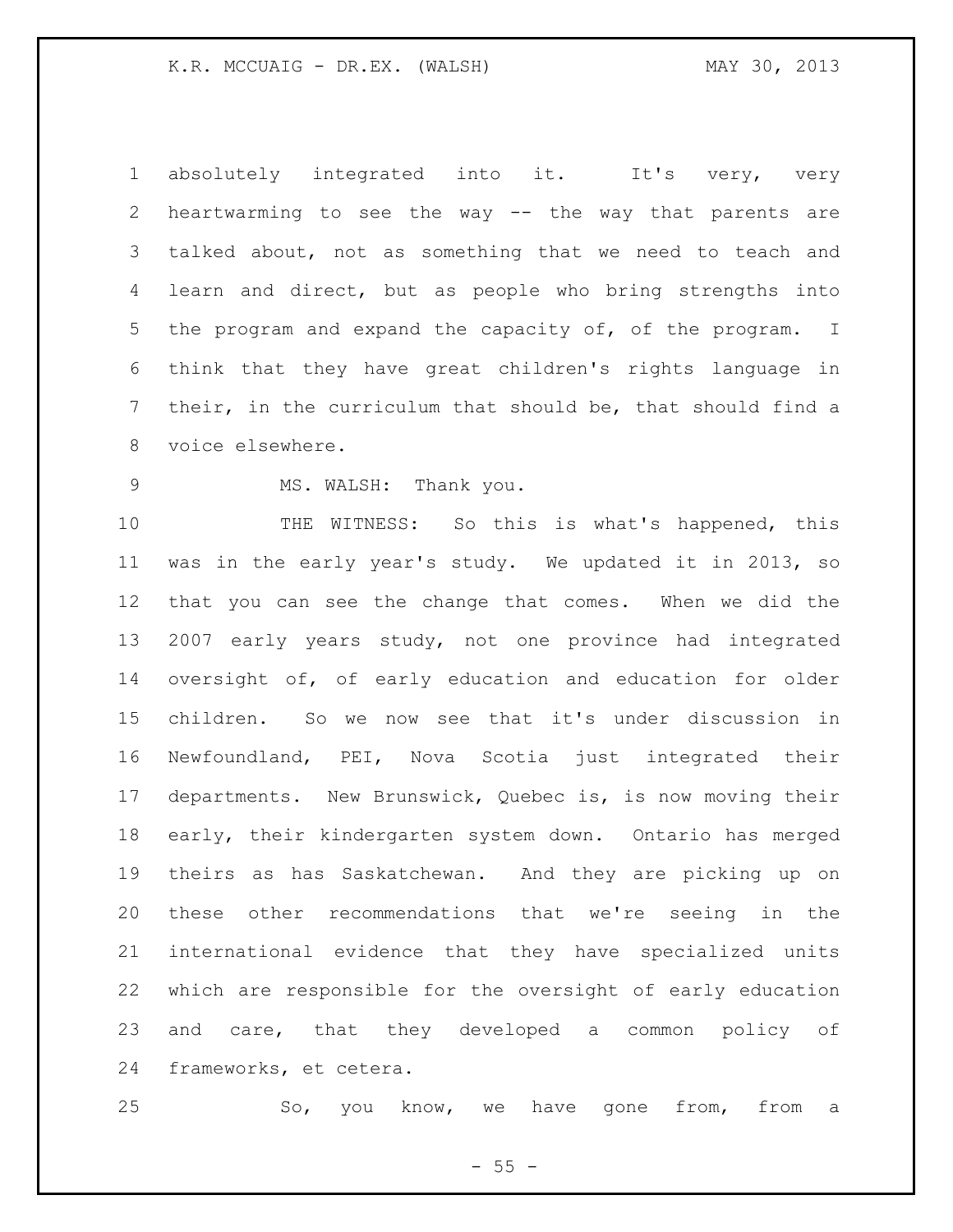relatively short period of time, jurisdictions hearing the, hearing the evidence and recognizing the advantages that it can provide and taking the steps to in fact merge those functions. So that we have a holistic look at children and a holistic look at families.

### BY MS. WALSH:

 Q And you would add to this now the Northwest Territories?

 A Yes. Sorry, this is only looking at the provinces but both the Yukon and the Northwest Territories have also merged their early education care services.

 So this is just, again this is from 2007, looking 14 at the changes that have taken place. We now have seven, we now have seven jurisdictions that are offering full day kindergarten for five-year-olds and we also have five, five jurisdictions that are delivering programming for, through 18 the school system for, for younger, younger children, 19 sometimes age three, sometimes age four. Often though that is, that is targeted to, to low income neighbourhoods. Ontario was providing universal preschool for all four- year-olds and Quebec is going to move, is in the process of moving universal pre-K down to include four-year-olds as, as well. And Ministries of Education, Ontario and BC, widely provide parent-child drop-in programs within their

 $-56 -$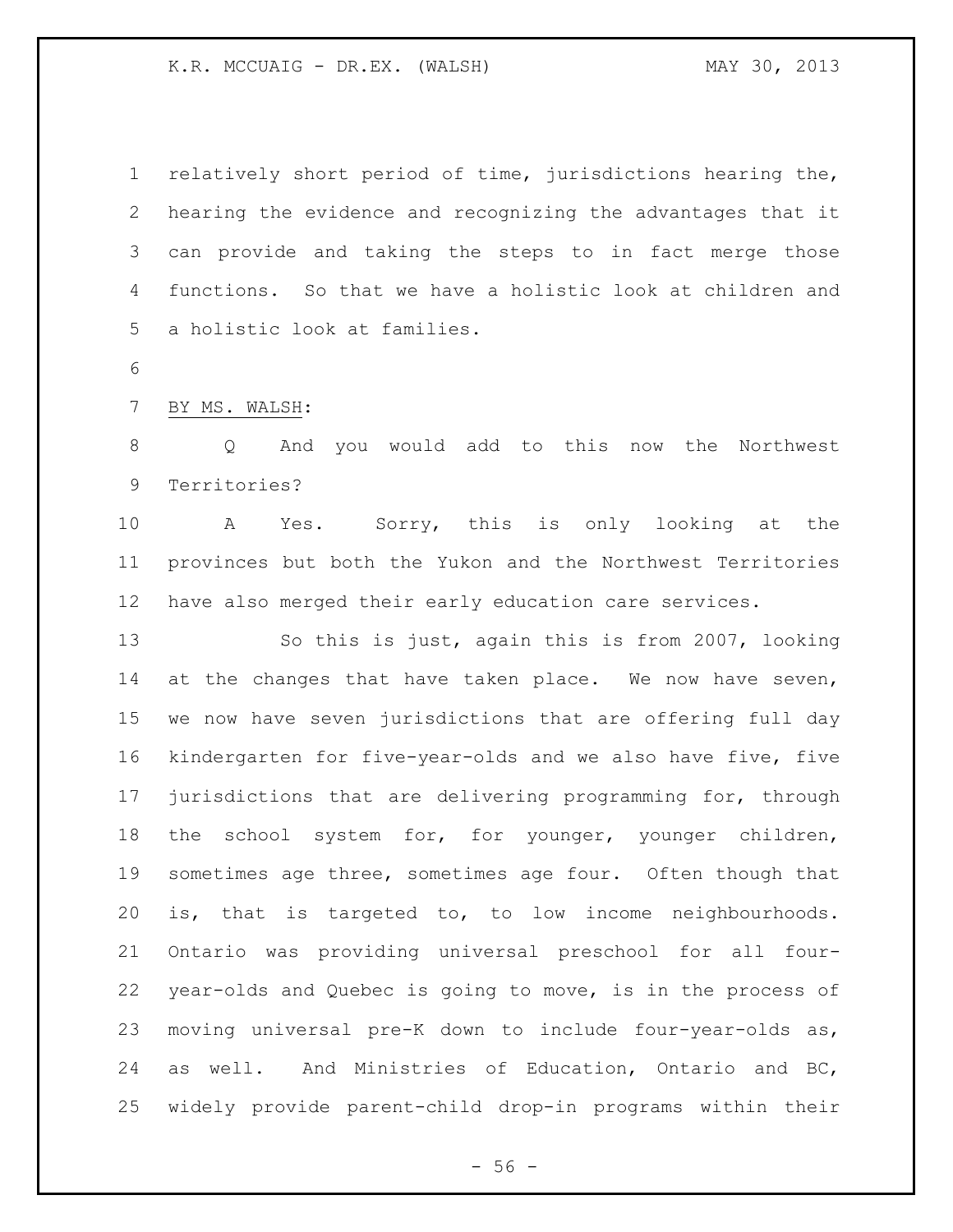school. So these are all school directed programming.

 You're going to see in a later slide that we've seen a big increase in access to early childhood education. The majority of it has come through, through public education and school boards becoming involved in early education and it's largely because schools know that if they want to change outcomes for kids they have to get them earlier than when they enroll at grade one or in kindergarten. THE COMMISSIONER: Did you say that's 2007 data? 11 THE WITNESS: No, this is the change from 2007. In two thousand -- THE COMMISSIONER: From 2000 to 2013. 14 THE WITNESS: In 2007 none of this existed. THE COMMISSIONER: This is current as of two thirteen? 17 THE WITNESS: That's right. 18 Again, this is the changes that we've seen since, since 2007, so that you know, almost all provinces have a curriculum for early childhood, that they're looking at expanding at the, you know, the framework into, into the early grades. And why I'm making a point about this, it's maybe not of interest to this, this Commission, but in the field there's a lot of concern about oh, if the school moves down to encompass younger kids, then we'll see them

- 57 -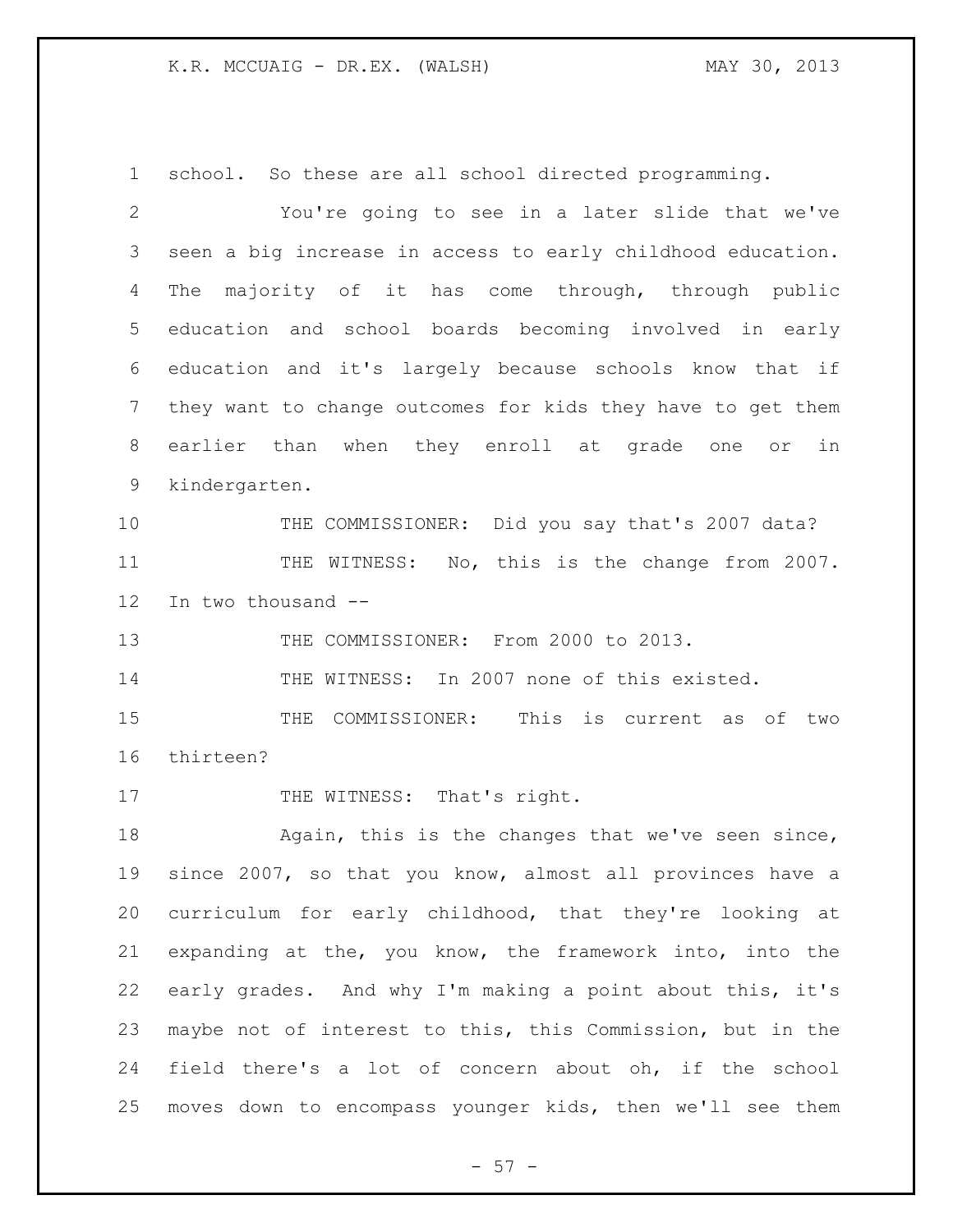applying inappropriate academic, you know, challenges and monitoring and testing to, to young kids and in fact that 3 hasn't been the case. It's worked the opposite way, is that early childhood approaches are being extended into the early grades of primary school rather than the other, other way around.

 There's been steps taken to raise the qualifications of the early childhood workforce. The early development instrument which is something that I mentioned earlier as being one of the recommendations out of the first earlier studies and by the way, is very well used in Manitoba. It gives you -- there's a wealth of, of information that you can get from the, from the EDI which can guide your work here. And there's also been more attention to jurisdictions reporting out to their publics about what they're doing around early childhood and again, Manitoba is rather good at the public reporting.

 So this is 2010 and we're looking at, at attendance by two to four-year-olds of children who regularly attend an ECE centre. When the OECD did its review of Canada in two thousand and, reported out in 2006, of all of the OECD member states, Canada had the lowest spending on early childhood education programs and our children were least likely to attend an early education program. So this, this -- that was 2006, this is 2010 and

- 58 -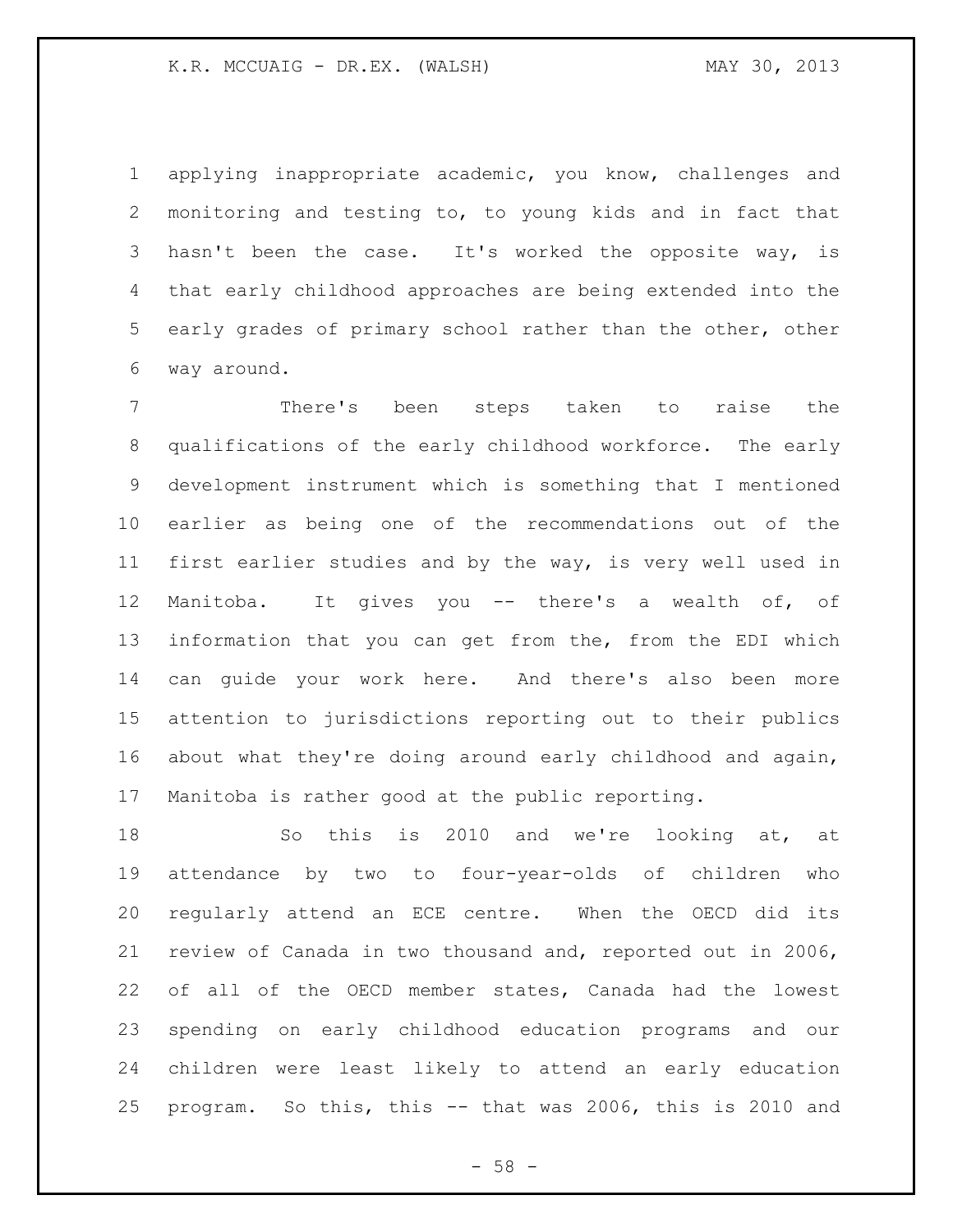so we see that on average about 52 percent of youngsters now regularly attend an ECE program. That average is of course brought out by, by Quebec, that's who has been a leader in this, in this area. It's about 43 percent in Manitoba.

## BY MS. WALSH:

 Q And seeing Quebec as a leader, you're also, later in your presentation, going to talk about not only the effects on children and families, but the economic benefits that have flowed from these figures?

 A That's right. When we look at spending, again the 2006 report, Canada came in last in terms of spending on early childhood education programming. This looks at the percentage of provincial budgets in 2011, 2012 that was devoted to public spending on early, on early education. By comparison, provinces spend about a third of their budgets, you know, go to the education of older children, so --

Q A third of their budget as opposed to?

 A As opposed to the percentage that we're, percentage that we're seeing here for children under, under five.

 Q So that would be money that's directed at kindergarten to grade 12?

 $-59 -$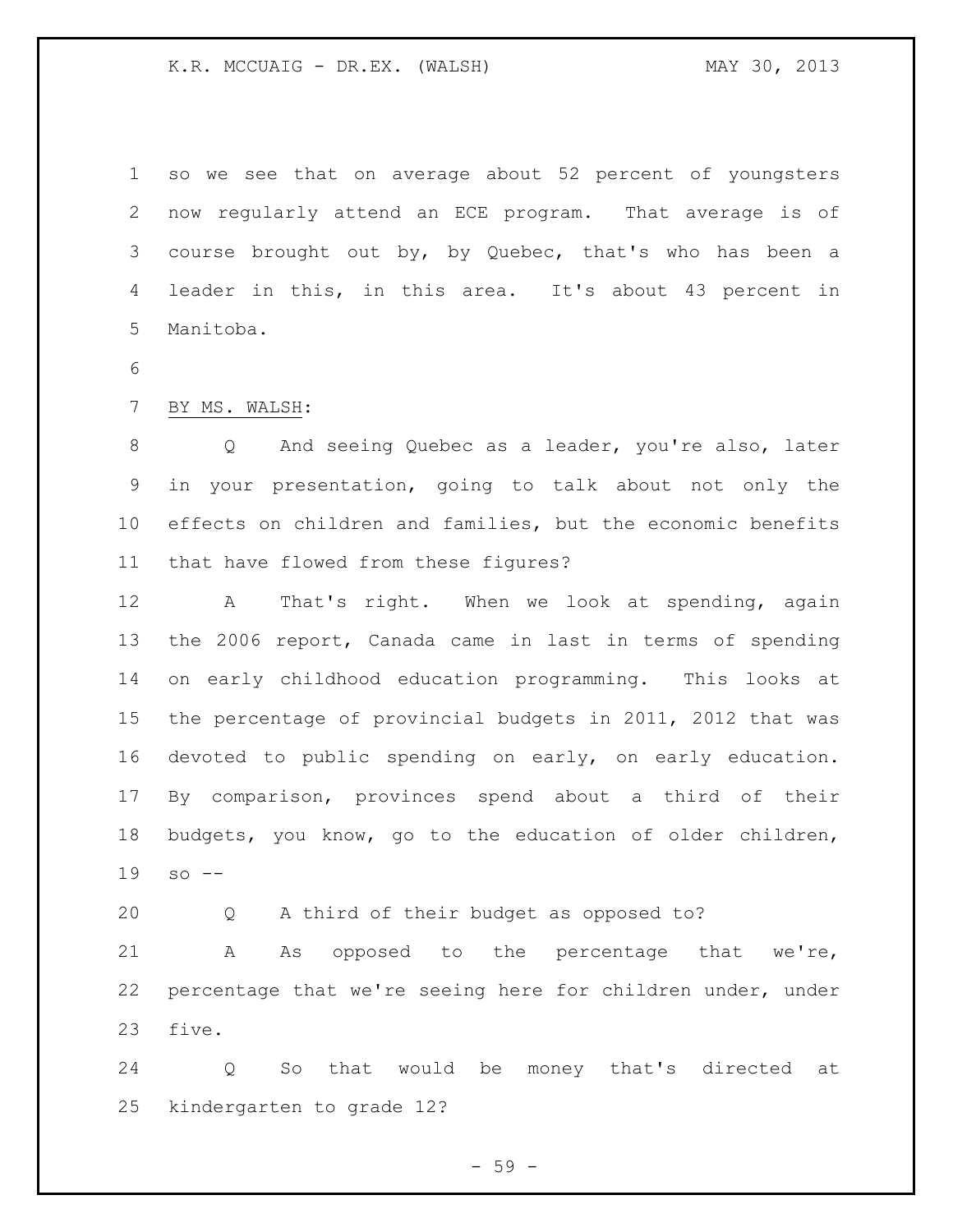A That's right.

 Q And of course the evidence that you showed us this morning is the effects of focusing on children for that age, in terms of their ability to learn -- A That's right. In terms -- Q -- and succeed. A In terms of changing trajectories for children in learning and social and emotional challenges, it's not that you can't do anything after, after children reach school age. In fact we have huge special education budgets to show the efforts that schools are putting in to changing outcomes for these, for these kids. But if you want to intervene where it's most effective, least damaging for the child, least problematic for the, for the family, intervening in the earliest years is the most effective.

 So one of the things again Canada was the lowest under, most stingy when it came to spending on, on young children. The OECD and the European Union are recommending about one percent of GDP be devoted to spending on early childhood. That translates into about five percent of our provincial budget. So we see that really no province is making that benchmark yet. But I will say in the defence of Canada is we've reviewed provincial budgets for this year, for 2013 and every jurisdiction is either, even though they're making some deep cuts in other areas of

 $- 60 -$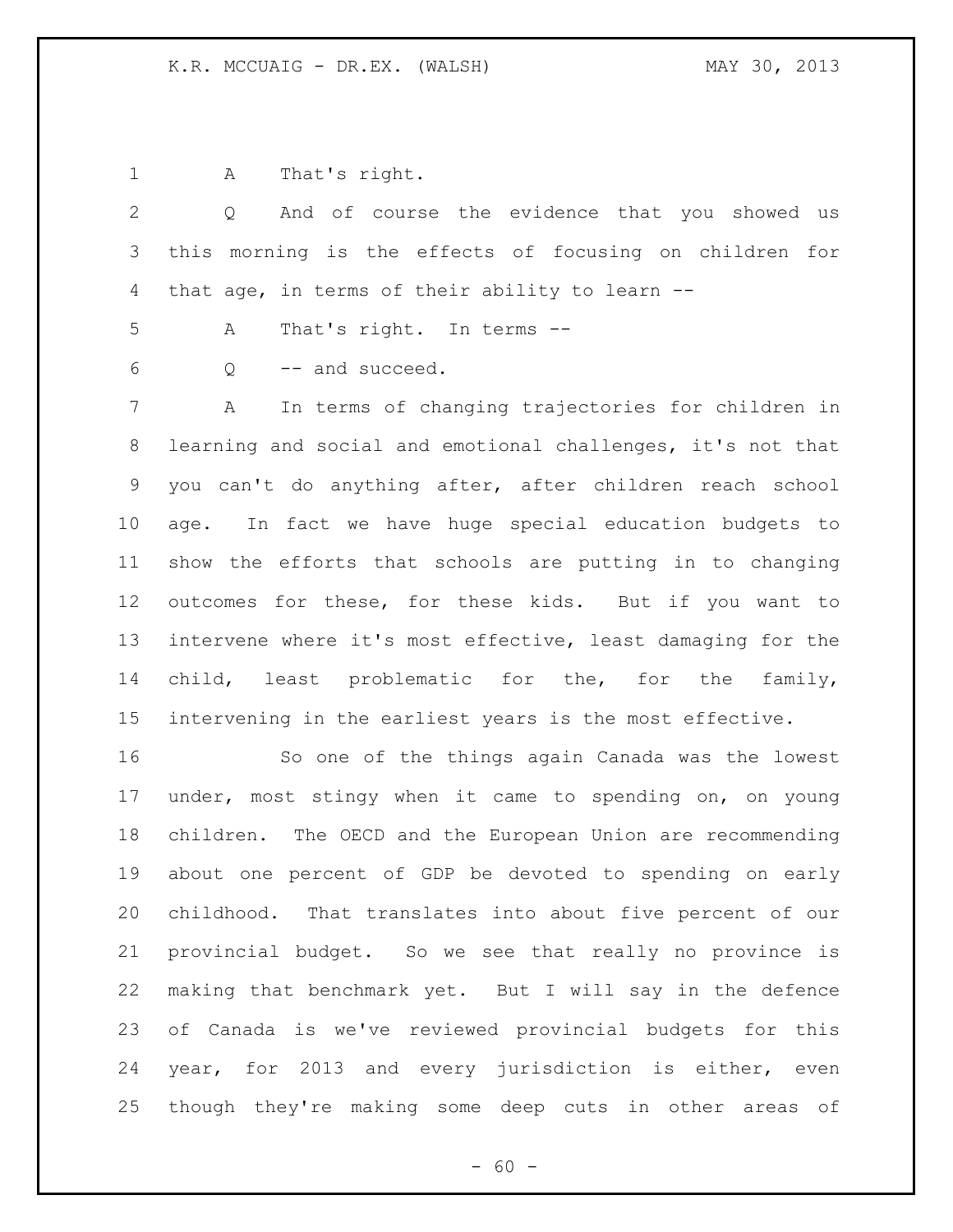public spending, have either held the line on spending on early childhood or have increased their budgets. So again, we're seeing that provinces, our jurisdictions are hearing the early years message. Q Anybody getting close to that five percent? A Only Quebec so far. Ontario, by the time that full day kindergarten rolls out should be close to it as well. MS. WALSH: Mr. Commissioner, I know that we're just, we're after the time that we normally take the mid- morning break. Ms. McCuaig, would this be an appropriate time for you to take a break? We generally take a 15 minute mid-morning break. 15 THE WITNESS: That's fine with me. MS. WALSH: Works with your presentation? 17 THE WITNESS: Um-hum. 18 MS. WALSH: Okay. 19 THE COMMISSIONER: Yes, I hate to sort of interrupt the way it's flowing, but it has to happen -- 21 MS. WALSH: Yes. THE COMMISSIONER: -- so we'll do it now. MS. WALSH: Thank you. (BRIEF RECESS)

 $- 61 -$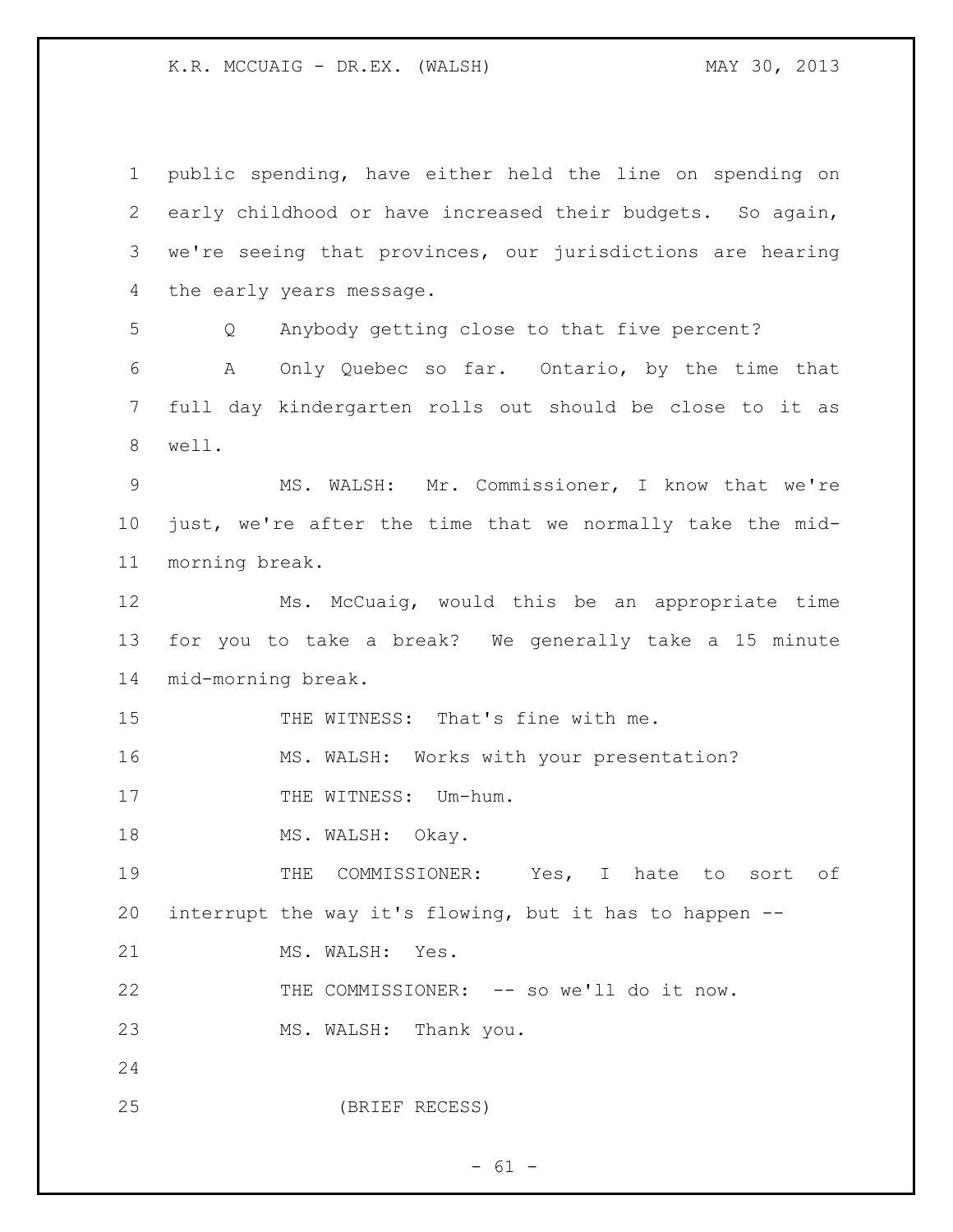BY MS. WALSH:

Q All right. You're ready to continue?

A Yes.

Q Good. Please go ahead.

 A So we left at looking at what, what spending is. It's about only Quebec is coming close to meeting the benchmarks that has been advised by the OECD. What we do do quite well on, however, is monitoring and these are jurisdictions that are using population health measuring, monitoring tools using the early development instrument, which is used in schools. It's administered by kindergarten teachers and it looks at the social, emotional, cognitive and physical health of, of children. And as I was saying before, it proves to be a very -- really it's not a measure of how well kids are doing in school, but it's measure of how effective the early learning environments of the child was before they came to, to school. It's used by jurisdictions to help in the planning of services and the direction of resources. It is often fed to local communities to make them aware about how well their children are, are doing. But it is important insofar as that it's looking at the health and wellbeing of children as a whole and not, you know, narrow, narrow pockets of children and not only a few, a few defined skills. So it's been, it's, it's been an important tool to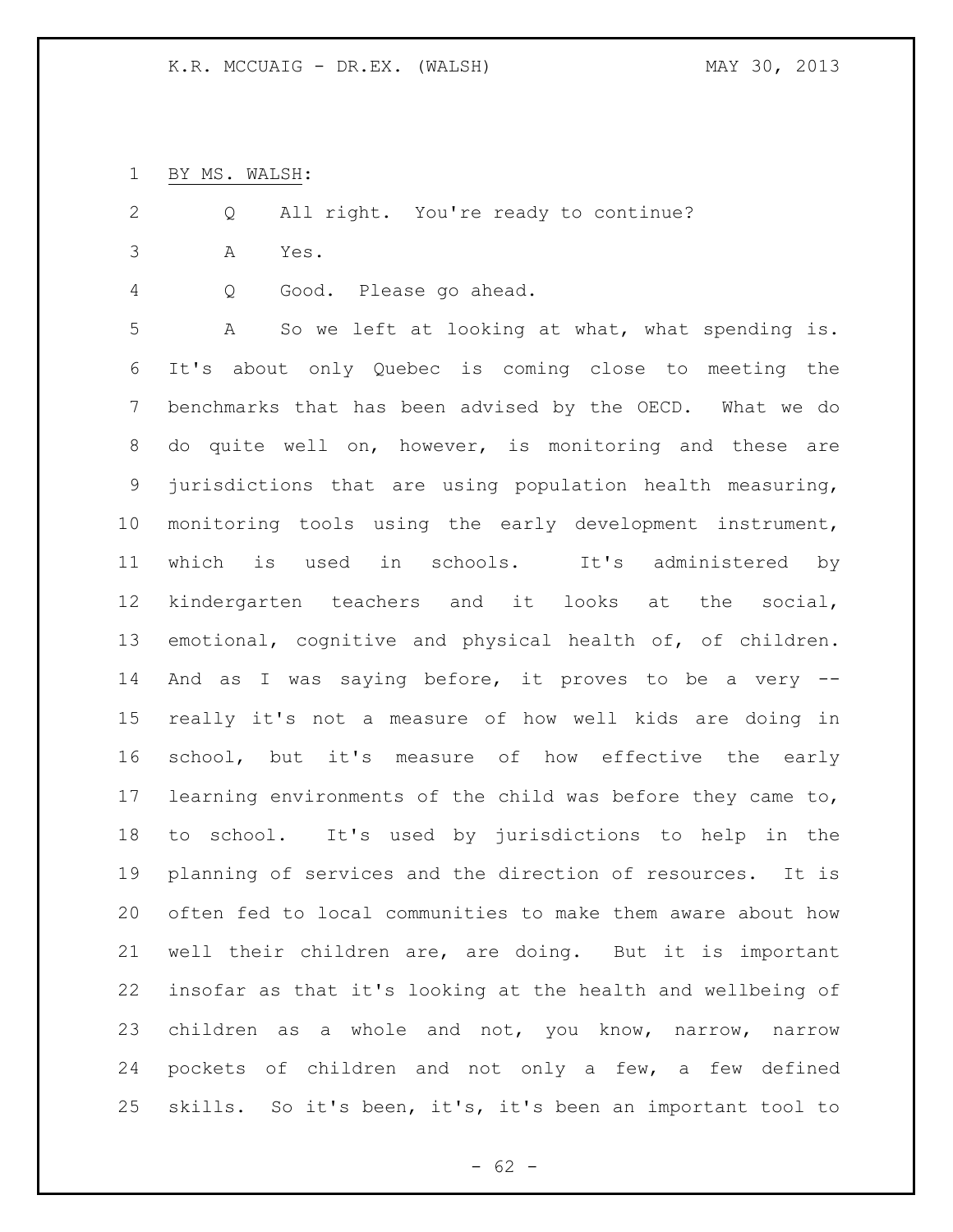inform public policy making. As I said, Manitoba uses it, has a great deal of data and uses it very well and links it across the life cycle.

 As one of the products of the Early Years Study 3 was the early education report and in the early education report we really take a snapshot of emerging early childhood education system across. We were only able to get information for the 10 provinces. Sorry it does not include the territories. But it looks at five categories reflecting the policy lessons that emerge from the OECD's review of early education and care for its member stakes.

 So the first category that we looked at was 14 governance. So it'd ask is there, is there -- sorry, sorry it asks is there split governance of early childhood services or do they have coherent direction and sound service management. It looks at funding. It is adequate to support program quality and to provide reasonable access. It looks at access. Is full day kindergarten, is full day kindergarten available? Do at least half of children two to four years old attend an ECE program? Are programs accommodating of children with special needs? It looks at the early learning environment, so how dense is the training of the early childhood educators? Is there professionalism of the, of the workforce? Has a provincial

 $- 63 -$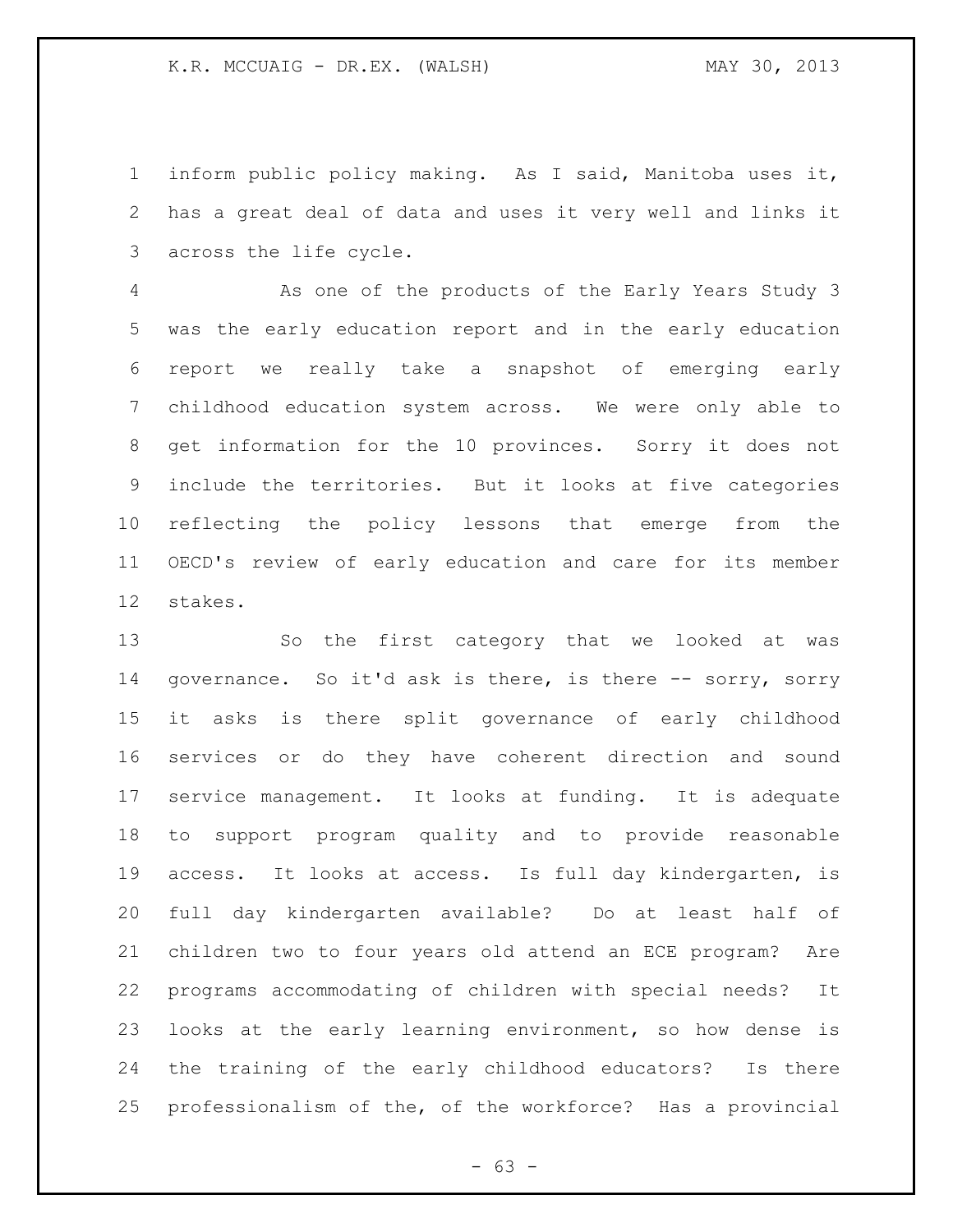curriculum been, been put in place? And are the salaries of the workforce reflective of the important work that they, that they do?

 The last category that we looked at was accountability. So are provinces meeting the reporting requirements? One of the agreements in the federal, provincial, early child development initiative and in the framework for early childhood education and care, which are federal, provincial agreement, provinces agree to report regularly on their spending on early childhood in this area.

 So a full score would be, would be 15. The sort of leader, not surprisingly, I think you'll know is Quebec. PEI came in, in second and this is because PEI, in a very short time, between, starting in 2010, completely revamped the way they provided early childhood services, really moving from being a cottage industry into, into a system. Manitoba hits the halfway mark at, at seven because Manitoba has a good start on managing its services but, but could do better.

21 THE COMMISSIONER: But is still third.

 THE WITNESS: It's, it's third and it's halfway, so room for improvement.

THE COMMISSIONER: Oh I get that.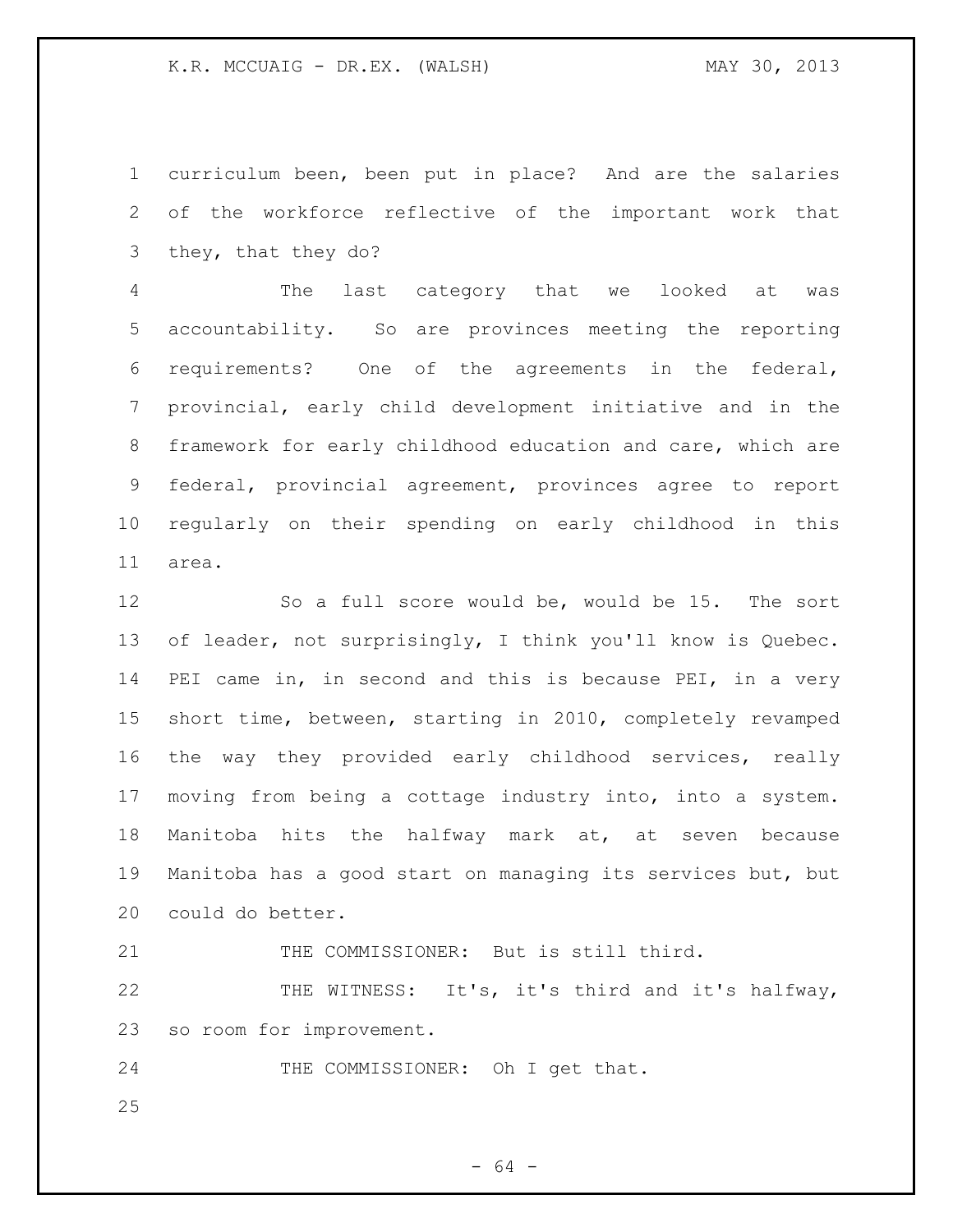BY MS. WALSH:

| 2  | And the portion, I mean different -- if you look<br>Q       |
|----|-------------------------------------------------------------|
| 3  | at, at how they get there, access, the portion relating to  |
| 4  | smaller compared to some of<br>is<br>the<br>other<br>access |
| 5  | provinces --                                                |
| 6  | That's, that's right.<br>A                                  |
| 7  | -- and is that important?<br>Q                              |
| 8  | Yeah, access is very important. If you don't<br>Α           |
| 9  | attend, you don't get the benefits.                         |
| 10 | Right.<br>Q                                                 |
| 11 | Yeah. But it's, you know, it has it's -- it<br>A            |
| 12 | spends a lot of -- you see it does very well on             |
| 13 | accountability so it's good to measure but you should also  |
| 14 | be measuring good stuff. It's has paid attention to the,    |
| 15 | to the learning environment but, and it is one of the       |
| 16 | provinces that makes access for children with special needs |
| 17 | a condition of, of receiving public funding so it has       |
| 18 | addressed an important equity issue there. It could catch   |
| 19 | up on governance, on spending and on access are areas that  |
| 20 | need, that require attention.                               |

 Q Well I think the evidence we heard from the government a couple of days ago was that as part of their poverty reduction strategy, there is now space in regulated day care for 23 percent of the population, is that --

A Right.

- 65 -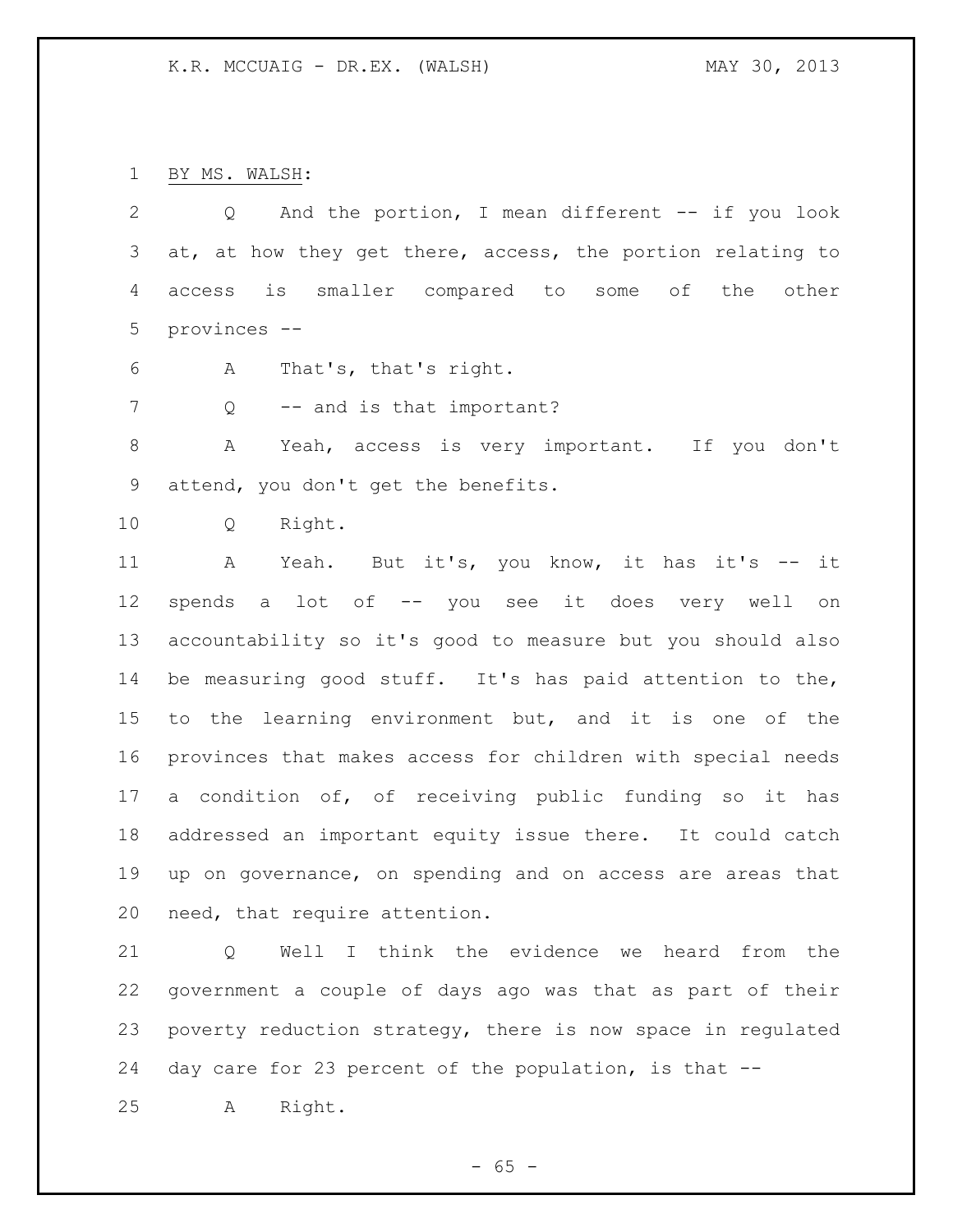1 Q -- am I right on that?

 A And we're going to look in more depth at the economic analysis of the impact that low cost, early education and care has had on Quebec and you'll see it as being an important driver in reducing incidences of family poverty. So I would say that you cannot have an effective poverty reduction strategy without making a major commitment to early education and care.

 So the biggest recommendation, or the overall thrust of Early Years Study 3 is, is using our schools more effectively. Instead of -- schools form about a third of provincial spending on schools, spending about, take up about a third of provincial spending but, you know, they operate from 9:00 to 5:00 for 10 months a year. They're really, they really are under utilized, you know, public assets that we have.

17 THE COMMISSIONER: I just missed what you said. Did you say you were coming to the second main recommendation?

 THE WITNESS: This is our main, main recommendation is to better utilize schools in order to provide holistic programming for, for families.

 MS. WALSH: And we'll summarize Ms. McCuaig's recommendations at the end, Mr. Commissioner.

25 THE COMMISSIONER: Okay.

 $- 66 -$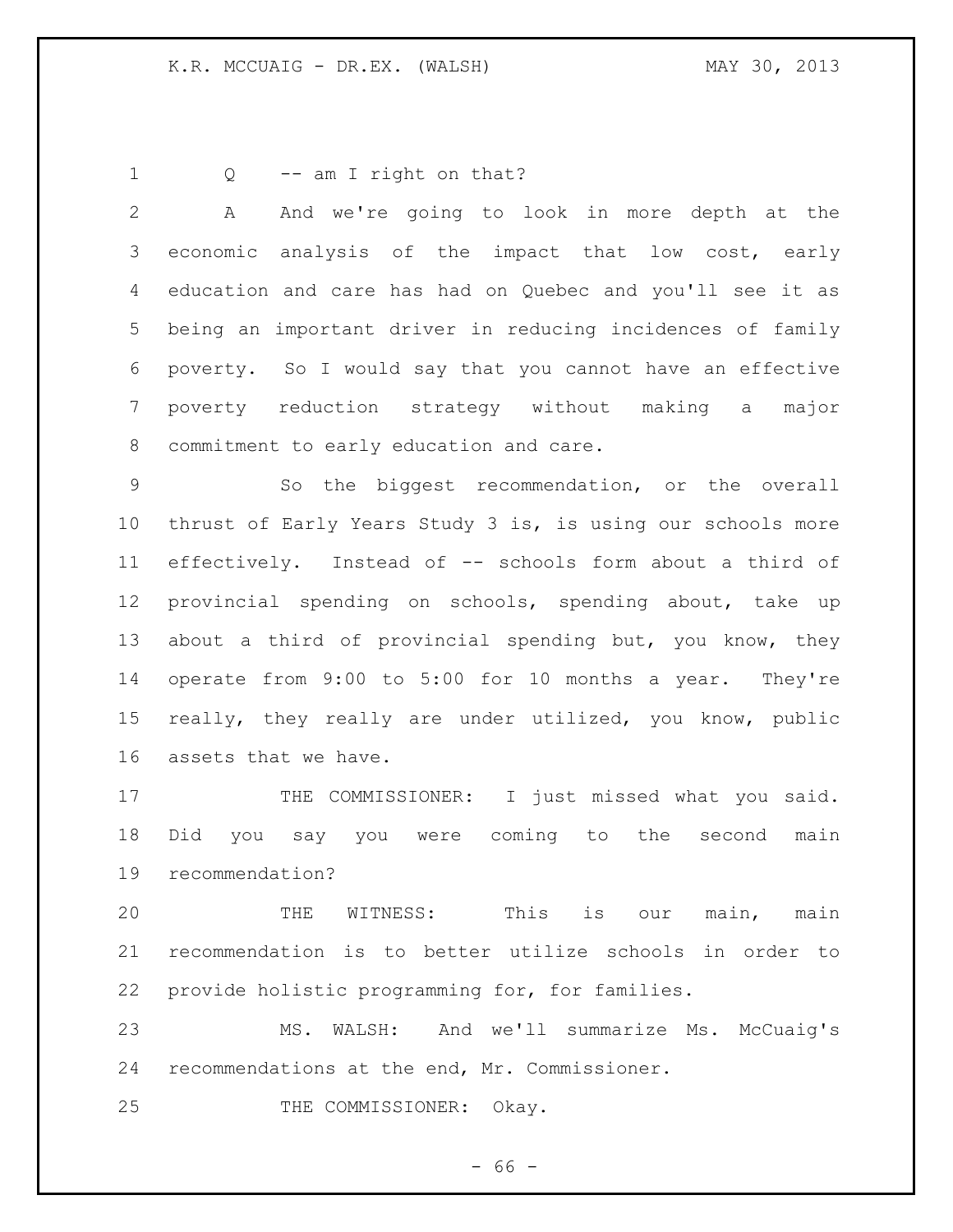THE WITNESS: And one thing that we should be, that we should be aware of in Canada is we've done public education rather well. We have the highest rate of our children attending public education of any of the Anglo- American countries. There's still a great deal of faith that parents, even affluent parents have in public education. But we're beginning to, we're beginning to show the cracks which would be an indication that we haven't been keeping up with, with changes in the social economic context that modern families are experiencing.

11 And the, you know the point of using -- you know, schools are in every neighbourhood. They -- you know and schools can either be the center of their community or they can be a place that, you know, sort of grabs and takes children for five or six hours a day. And you can really see in developing, particularly working on the three government commission reports that I did, must have visited 300 schools in different parts of the, of the country during that, during that tour, and you could tell right away when you walked into a school whether it was family friendly or not, such as were the parents waiting on the sidewalk to pick up their children or could they come in the door and actually greet them at the, at the classroom door and speak to their teachers. Did you walk in and the first thing that you saw was no parent or visitor past this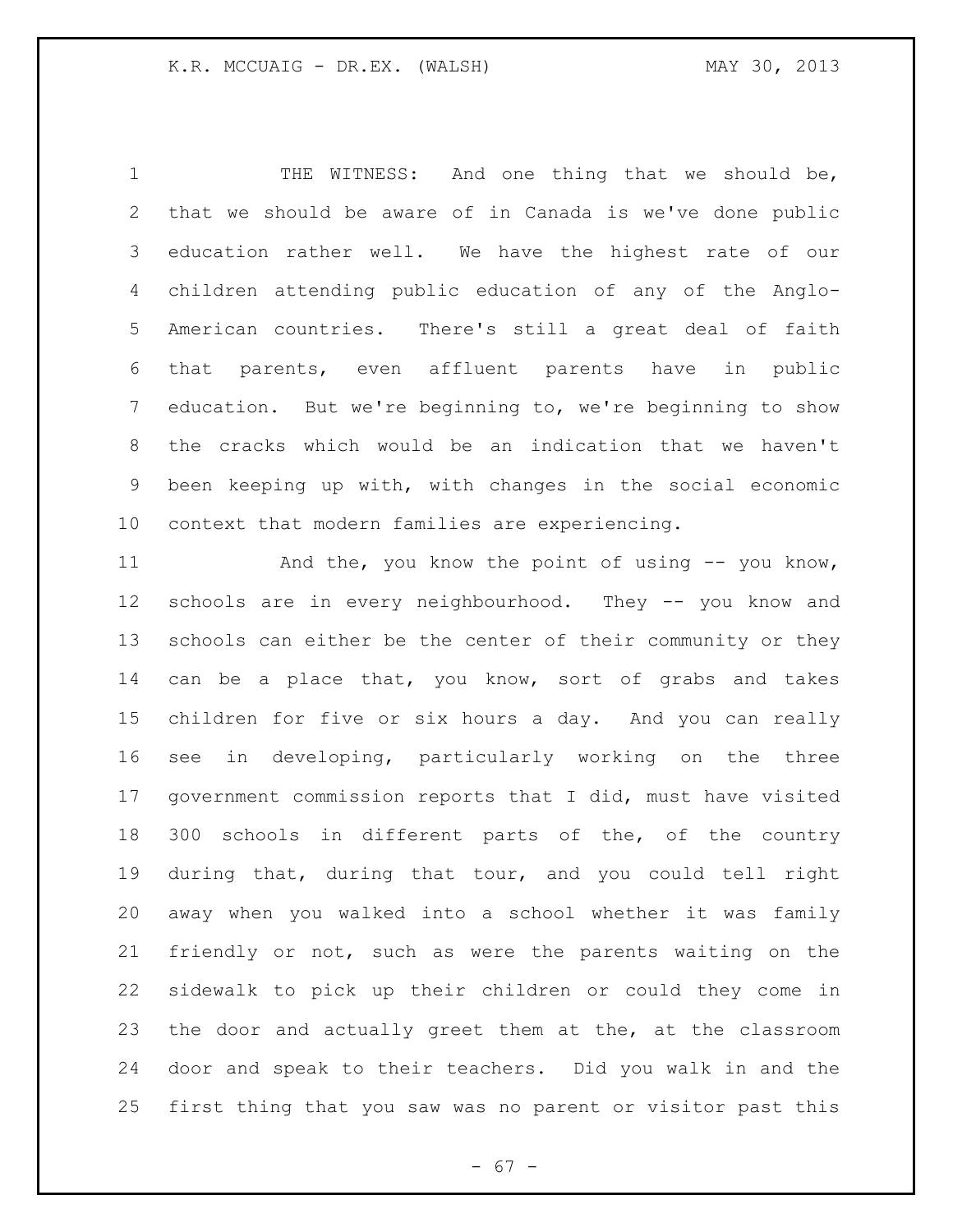point or was there, you know, or was there all sorts of information there to welcome families into the, into the school. Did children run up and wrap their arms around the principal and their teachers, or as some educators would tell me, I have a zone of no touch, children are warned not to come any closer than arm's length towards me.

 So many of this is anecdotal but it doesn't take long and seeing many schools between walking into one and knowing whether or not this is a real asset for the community or this is one whereas some parents would tell us just the look of the red brick made my, sick to my stomach and I felt so horrible having to drop my baby off on their first day of kindergarten.

 So that when we transform schools into these, these community and family centres we're really, we're really doing all sorts of things. In addition to expending, expanding opportunities for children and families, we're creating a place of social cohesion. We're creating a meeting place in, in neighbourhoods which develops the social cohesion of a community and in the absence of that social cohesion the, what gets left is isolation and when families are isolated, those are breeding grounds for, for neglect. Those are breeding grounds for circumstances like Phoenix.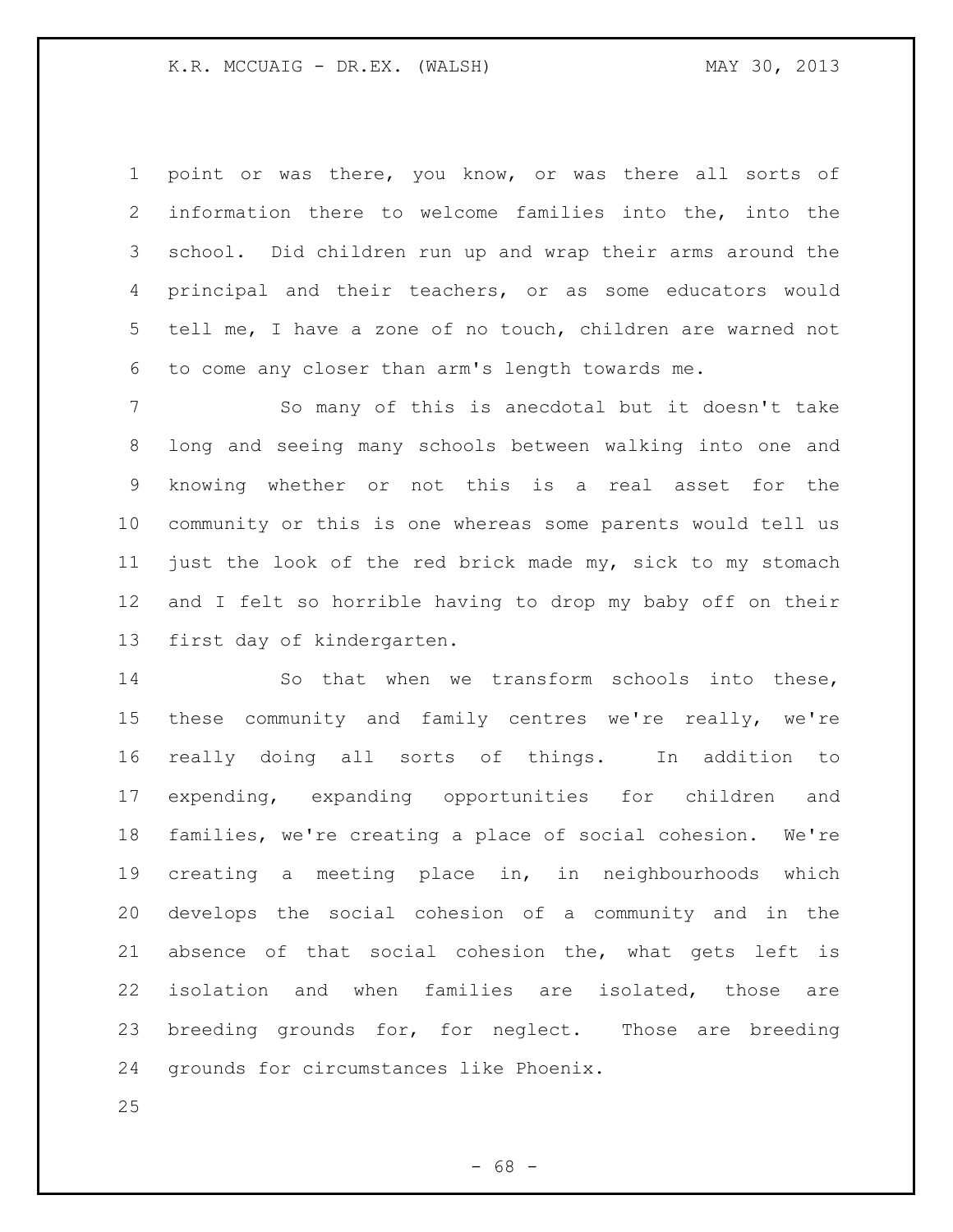# BY MS. WALSH:

 Q Well let me ask you, what a recommendation like the one you're making to transform a school into more than just a school but also a community centre, what effect, if any, does that have on the visibility of these preschool age children?

 A Well because preschool children are seen as being part of the school, the school community, preschool children and their families, not just their parents, they're extended families are seen as being part of the school community. They are under the eyes of the community. They are -- there are mechanisms to -- I mean really when you think of it we see preschool children at, at maybe three entry points. We see them at birth, 15 sometimes we see them when they go for their, you know, get their immunizations and their baby check-ups, so through those health contacts, and then we don't see them again until, until school. There's no, there's no other, you know, mandated public content, connection between young children and public agencies, exist in no other part of the life cycle. You know, we know where -- we know that kids are in school. When we reach adults, you know, we have our social insurance number. They know whether we're paying our taxes. You know, we are known quantities throughout all other parts of the life cycle. It's only during early

- 69 -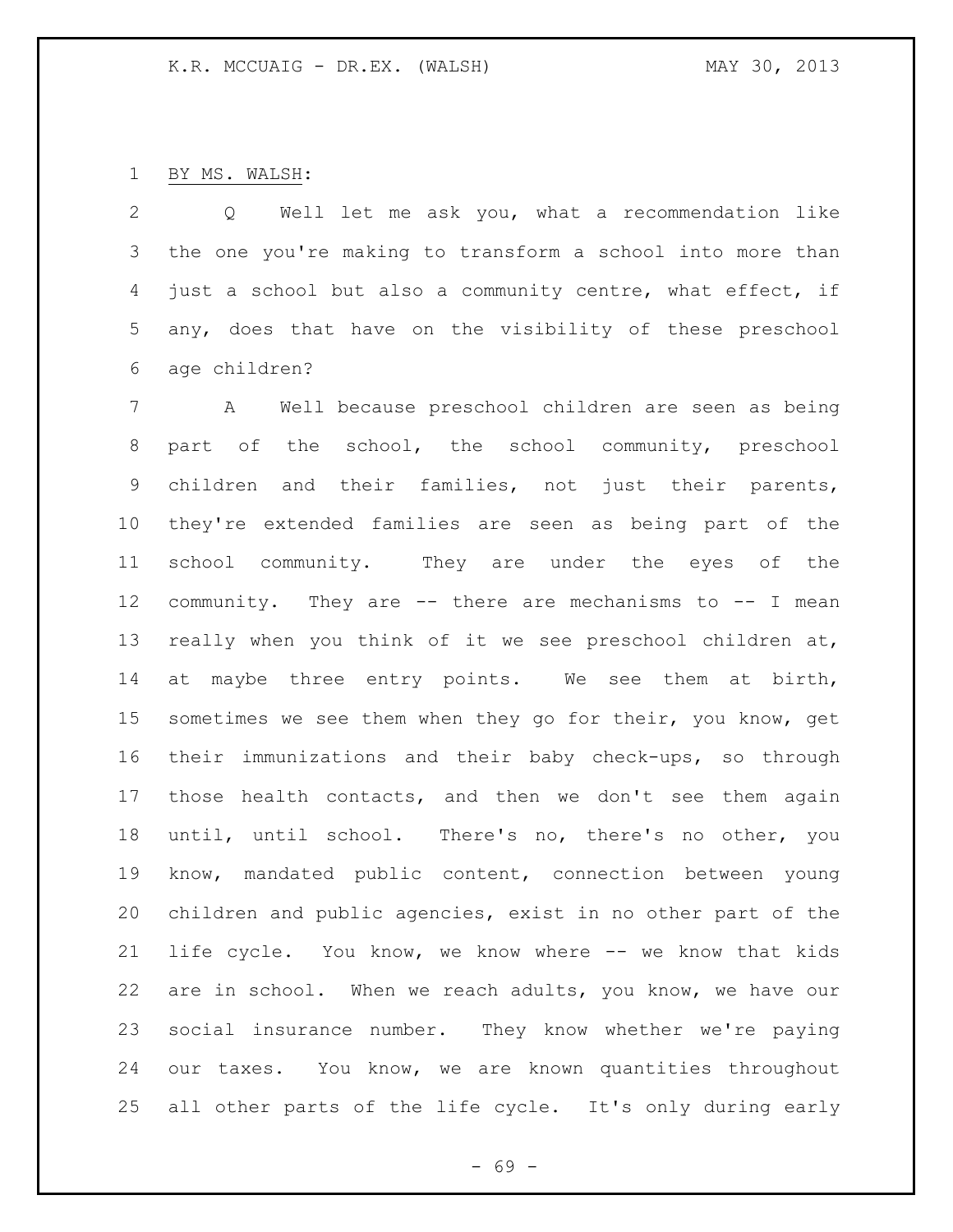-- or the very, very vulnerable period of early childhood that, you know, that there is not this responsibility, I think this public responsibility for how well children are doing that exists.

Q Thank you.

 A What we have seen and, as I've said there have been, you know, 15 ongoing demonstration sites in Canada 8 that I've been part of. There have been -- they have been ongoing in Australia and in the U.K. and they're a strong evaluation, components wrapped around, you know, what happens when you actually begin to use the school as a platform not only for education but for, but for care, for before and after in summer school programming and bringing in, you know, the intervention services, speech and language, parenting programs, et cetera, into the school and providing them as a, as a platform. What we see is we see improvement in communications across the, across the sectors. So speech and language talks to the teacher, talks to the early childhood educator, talks to the family support worker. You begin to get family profiles, right, and are able to, you know, not just look at the problem of the child but actually look at being able to support and bring in the contribution of the entire, of families.

 In many sectors, and I'm sure Manitoba is not alone, is it provides viability to small schools and

 $- 70 -$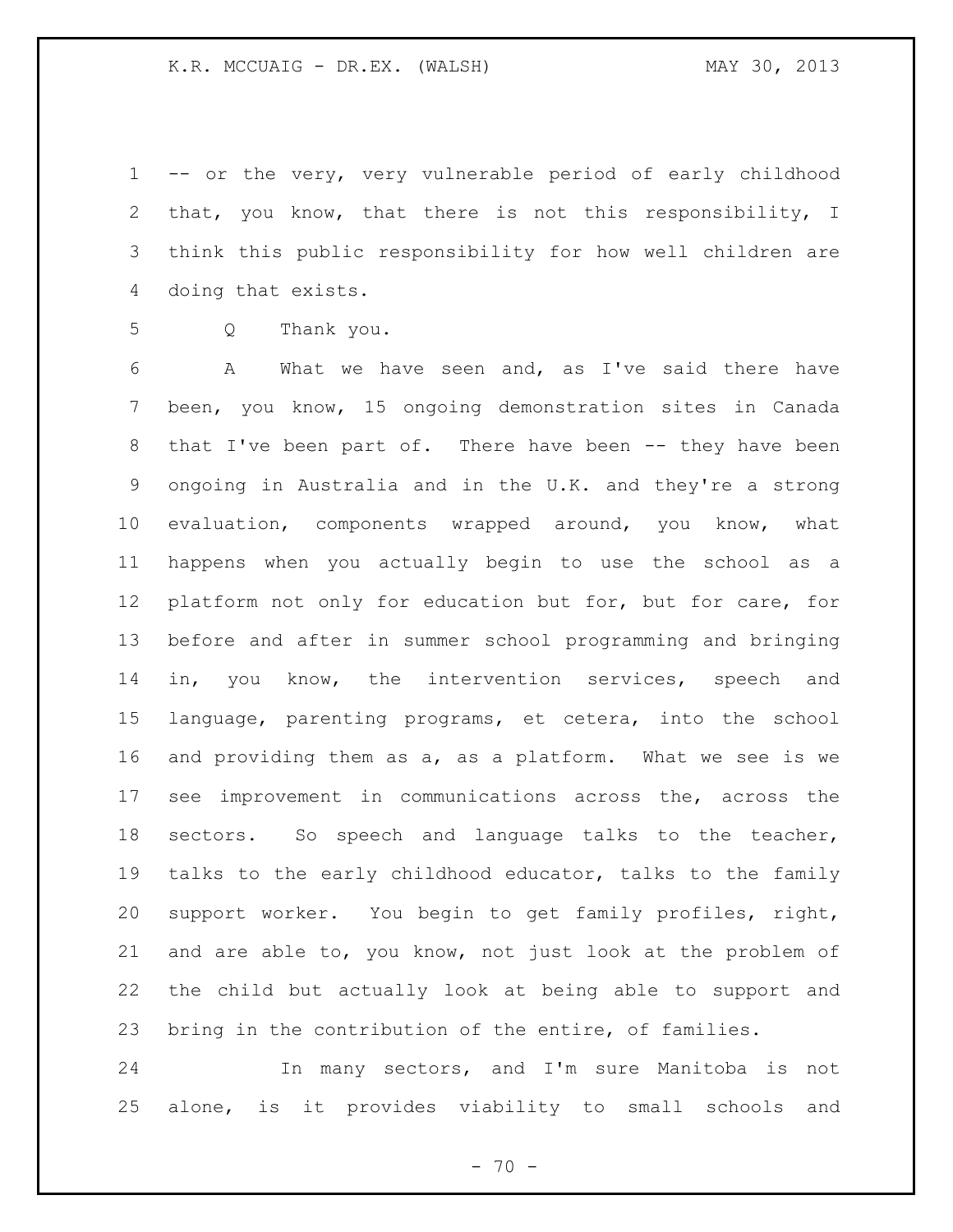particularly in small communities, in rural communities, the school may be the only community centre that there is but if it's only used as a school you can't really justify maintaining it.

 The other thing is we have this pretty good asset in public education. There has been a long, long demand from the 1968 Royal Commission into the status of women for a, you know, national early learning in child care program. There have been at least, you know, five commissions at the national level which have, at the federal level, but have looked at the viability of providing an early education child care program. But instead of starting a brand new program from scratch, you know, with everything that that involves, attaching to the, to the school system which already has, you know, buildings and assets and infrastructure and research and data collection, is far more cost effective and I think we'd begin to get the results more than we would instead of trying to start something all, all over again. And again, what the research shows, you know, very, very clearly is that when you bring it together you serve more families more effectively. It's more satisfying for, for the family, there's lots of evaluations around how parenting improves when, when this happens. How much more satisfaction there is for the professionals that work with children and

 $- 71 -$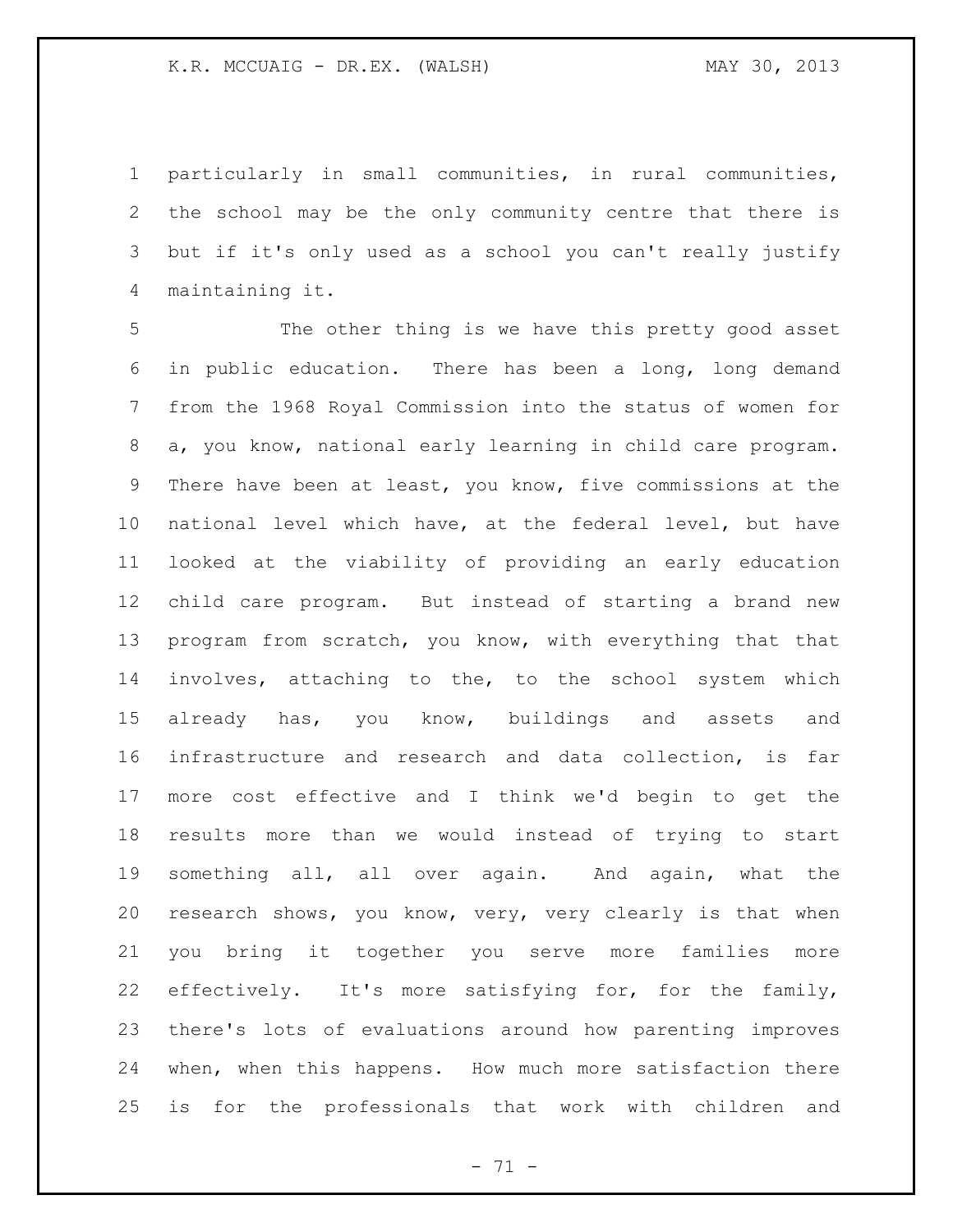| $\mathbf 1$     | families because they don't feel that they're just working         |
|-----------------|--------------------------------------------------------------------|
| 2               | with isolated pieces of a whole. And for the public                |
| 3               | there's some accountability. Like you don't feel that              |
| 4               | you're spending twice on the, you know, for many things.           |
| 5               | So a couple of things. You mentioned when you<br>$Q \qquad \qquad$ |
| 6               | talked, described the types of service providers who could         |
| 7               | be in the school you mentioned a family support worker.            |
| 8               | Um-hum.<br>Α                                                       |
| $\mathsf 9$     | And in fact we heard evidence yesterday from an<br>Q               |
| $10 \,$         | individual who as a front line social worker was housed in         |
| 11              | a school. So that is something that, that these programs           |
| 12 <sup>°</sup> | that you've looked at have included?                               |
| 13              | They all, they all include it. You know, and<br>$\mathbf{A}$       |
| 14              | depending on the community they -- you know, have some a           |
| 15              | pediatrician on site because she finds it more effective to        |
| 16              | actually be where, be where her families are than requiring        |
| 17              | her families to come and visit her in some office some             |
| 18              | place. So she's actually set up her office there.<br>It            |
| 19              | includes, includes a wide range of -- really it's what the         |
| 20              | community has to offer. Instead of scattering out through          |
| 21              | the community at large is you use the asset that you have          |
| 22              | in the, in the school. And if you can't get it all into            |
| 23              | the school under the school's roof, you ensure that there          |
| 24              | is responsibility that, that the school provides a link and        |
| 25              | link just isn't a phone number, for you to call and make           |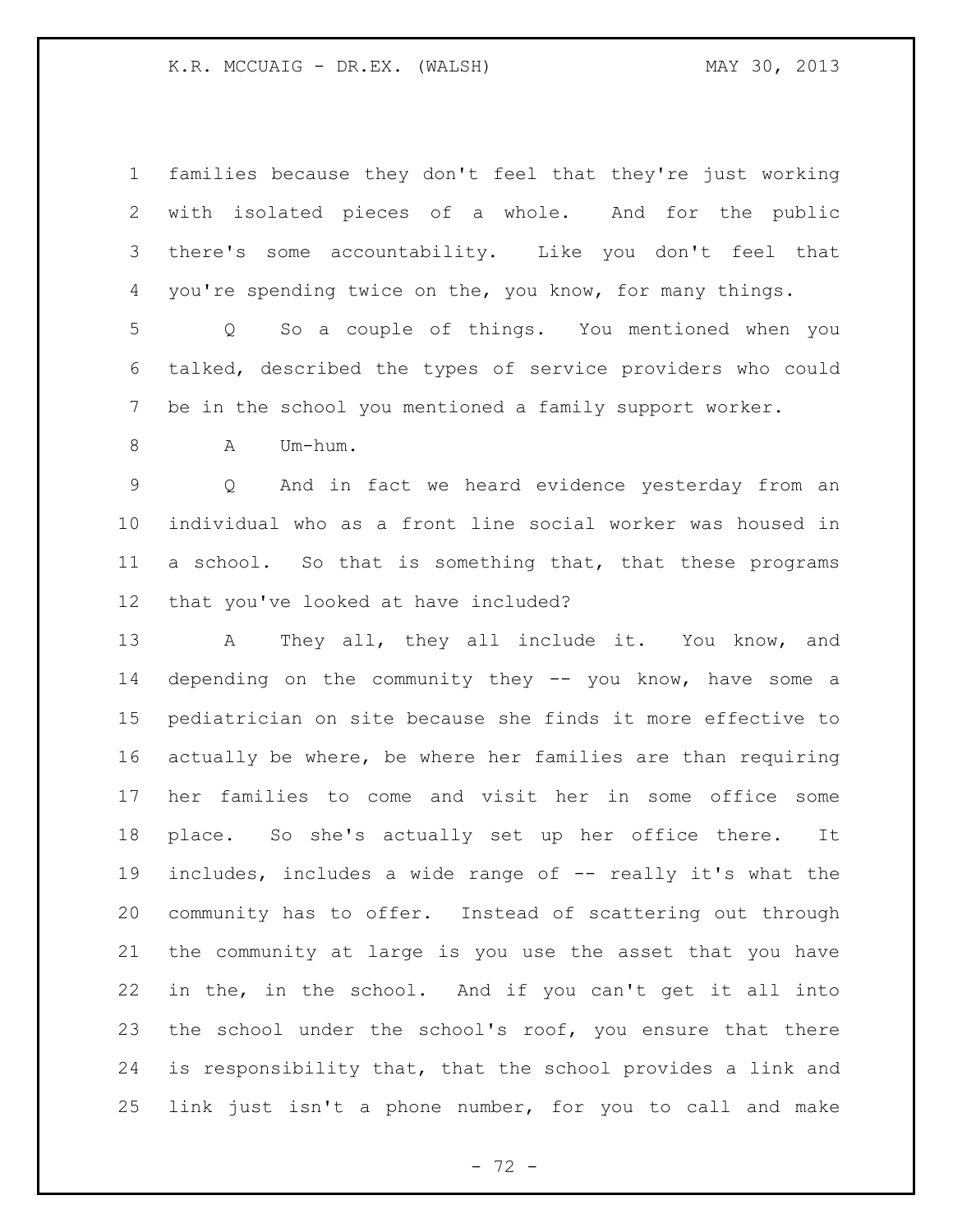your appointment but there are actually people who are dedicated to ensuring that families actually get to those services.

 Q And in the programs that you've looked at, did they include families whose children were in care as well as families whose children were not in care?

 A Yes. In fact there -- and I'll, maybe I'll go to this now. No, I won't. We'll talk about a study later. It's a longitudinal study coming out of Ontario. One of the things that, that it found and also there's a number of U.S. studies which have found the same thing is that when these programs were available is that there wasn't a need to remove the child from the home. There was less need to remove, to remove the child from the home. They're still under, under a child protection order. But because there was daily monitoring at the child who was attending the early education program whose parents were attending the intervention courses, that the need to in fact remove children from the home was less problematic.

 The other thing that they found is that many of the courses that are provided to parents who have lost custody of their children are the same courses that are taken by parents who are, you know, confronting, you know, the sort of difficulties we all have in raising, in raising our kids and that when those, when those courses were

- 73 -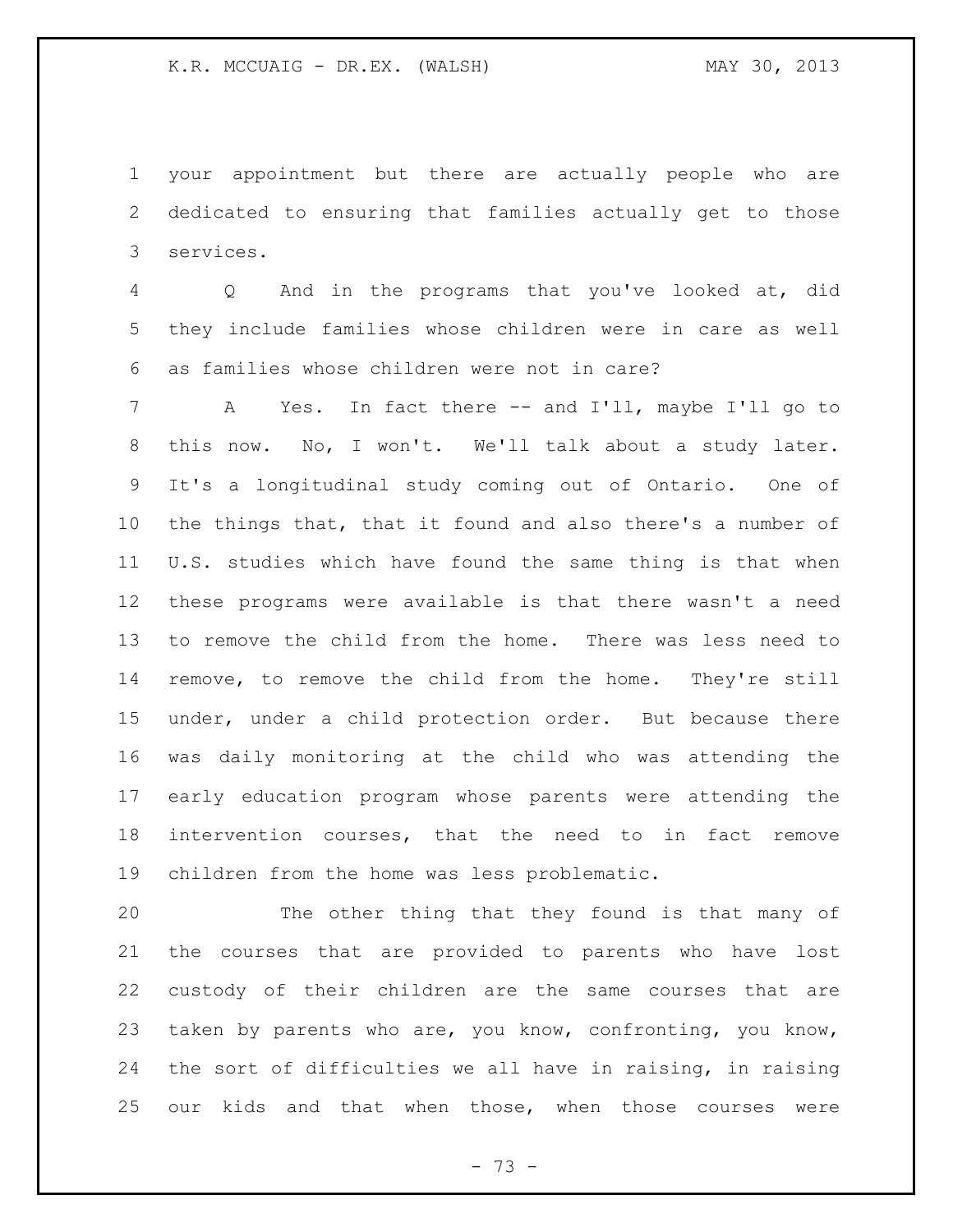offered, so something like, you know -- I'm losing it now -- The Incredible Years, I think it's The Incredible Years is one of the courses that were, that have been used quite extensively in the demonstration sites. When they were taken by, by both the parents who had lost custody of their children and parents who had not, is that the -- and we're into year 6 of research not now, there has not been a reoccurrence of the, of difficulties in any of the families that took part in the integrated program.

Q Why do you think that is?

 A Because they develop -- because isolation. 12 Because these sorts of conditions for, you know, for abuse and neglect, you know, results when families are isolated. And bringing -- instead of taking families who are vulnerable and having difficulties and putting them off with others like themselves, you know, who they don't want to be identified with but actually integrating them into the community and allowing them to make friends and to learn from other parents and to know that there's, that there is this place that they can come to on a regular, on a regular basis, and it provides them with respite. You know, here's a place where their children can go. Being a parent 24 hours, seven is, is a hard, hard job.

Q I know, I agree.

A It becomes doubly, triply, quadruply hard when

- 74 -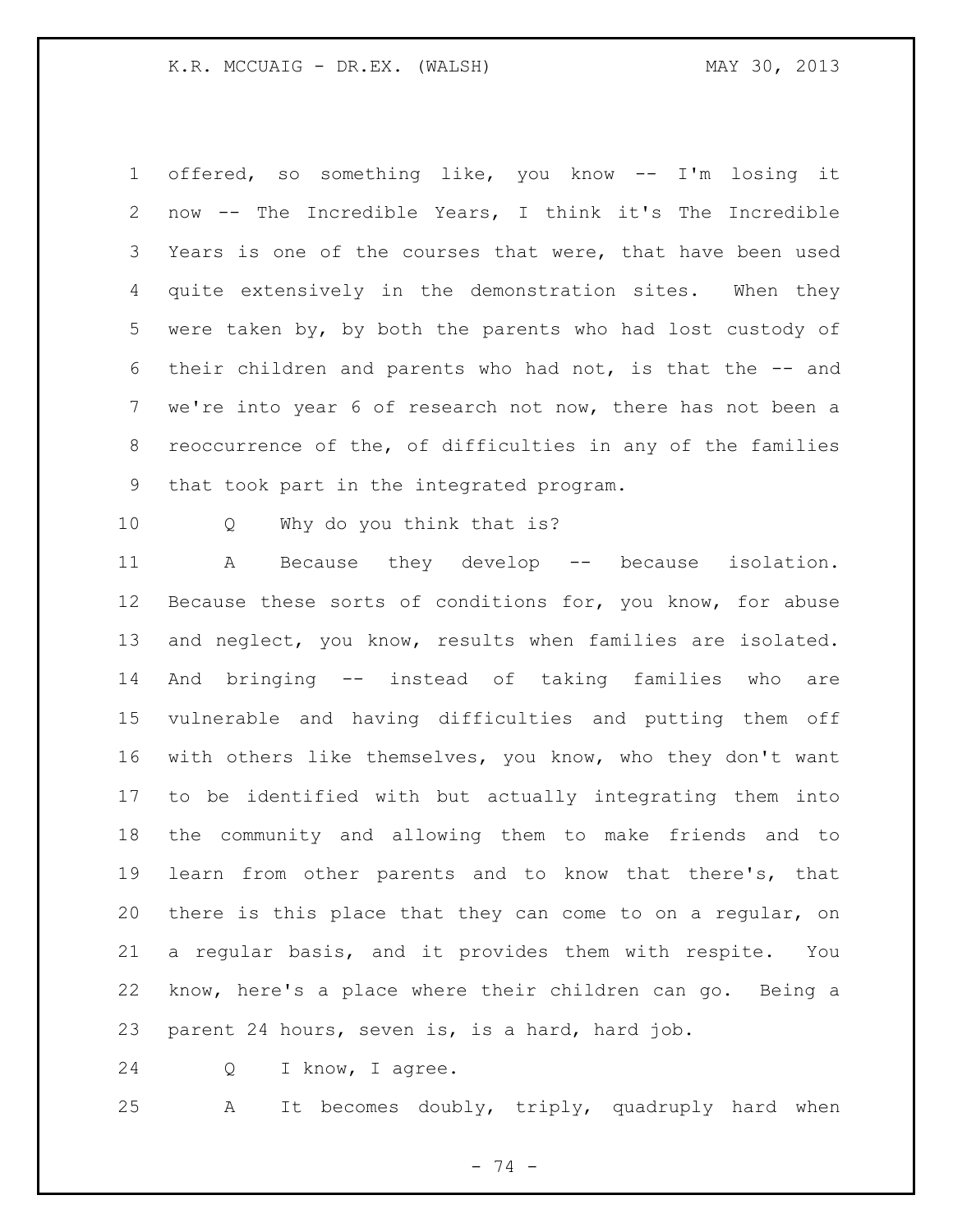you don't, when you don't have the resources. So it provides parents with relief. It lets them, it lets them concentrate on addressing their own addictions or health problems or allows them to get a job. You know, maybe the frustration is, you know, I'm poor, I don't have a job. So these sorts of programs allow them to go back to school. So they have some hope, you know, they have some hope, they're not, they're not isolated. Much -- the indications are that it's more effective than taking parents off and giving them a dose of parenting intervention.

 Q Okay. One more question before you change slides. Do you know whether the kinds of integrated models that you're talking about have been implemented in, for example, a reserve setting?

 A The only one that I'm aware of is the, is the Kettle Point.

17 O And was that successful?

 A It's in, it's in the process and there's an evaluation component that's wrapped, that's wrapped around it. But we have an agreement with the First Nations that we don't report on the results until they're ready to report on them.

 THE COMMISSIONER: And where is that located? 24 THE WITNESS: It's located in southern Ontario. 

- 75 -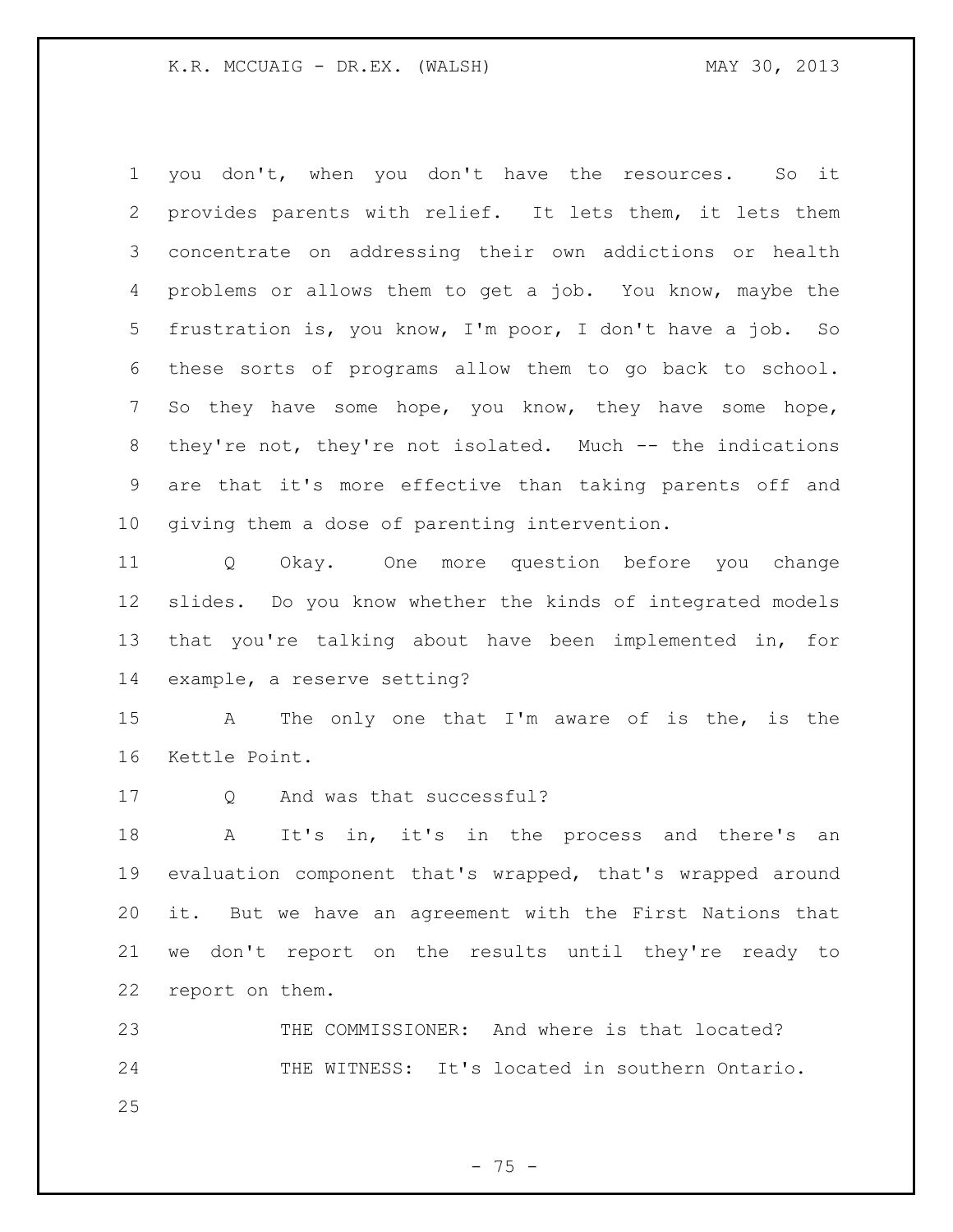BY MS. WALSH:

 Q Would there be any reason that you're aware of that these kinds of programs couldn't be delivered in schools on reserves?

 A I mean when one looks at the challenges for provincially operated programs, then add to that another layer of having federal, the federal government and its various departments that deal with First Nations, layer that on top and then you can begin to imagine what First Nations go through when it comes to try to provide coherent services for their, for their children and families. Not only that is across the board funding for schools on First Nation has not kept pace with the funding that the provinces have provided, so we're seeing this, you know, exodus of qualified educators leaving First Nations to work in provincial schools.

17 THE COMMISSIONER: So what's your answer to the question whether this could work on a reserve?

19 THE WITNESS: Is yes.

20 THE COMMISSIONER: But ...

21 THE WITNESS: No, they have, they have more challenges because there's more, because there's more players which is why we got involved in working, which is why two of the foundations that I'm working with, which also includes former prime minister Paul Martin's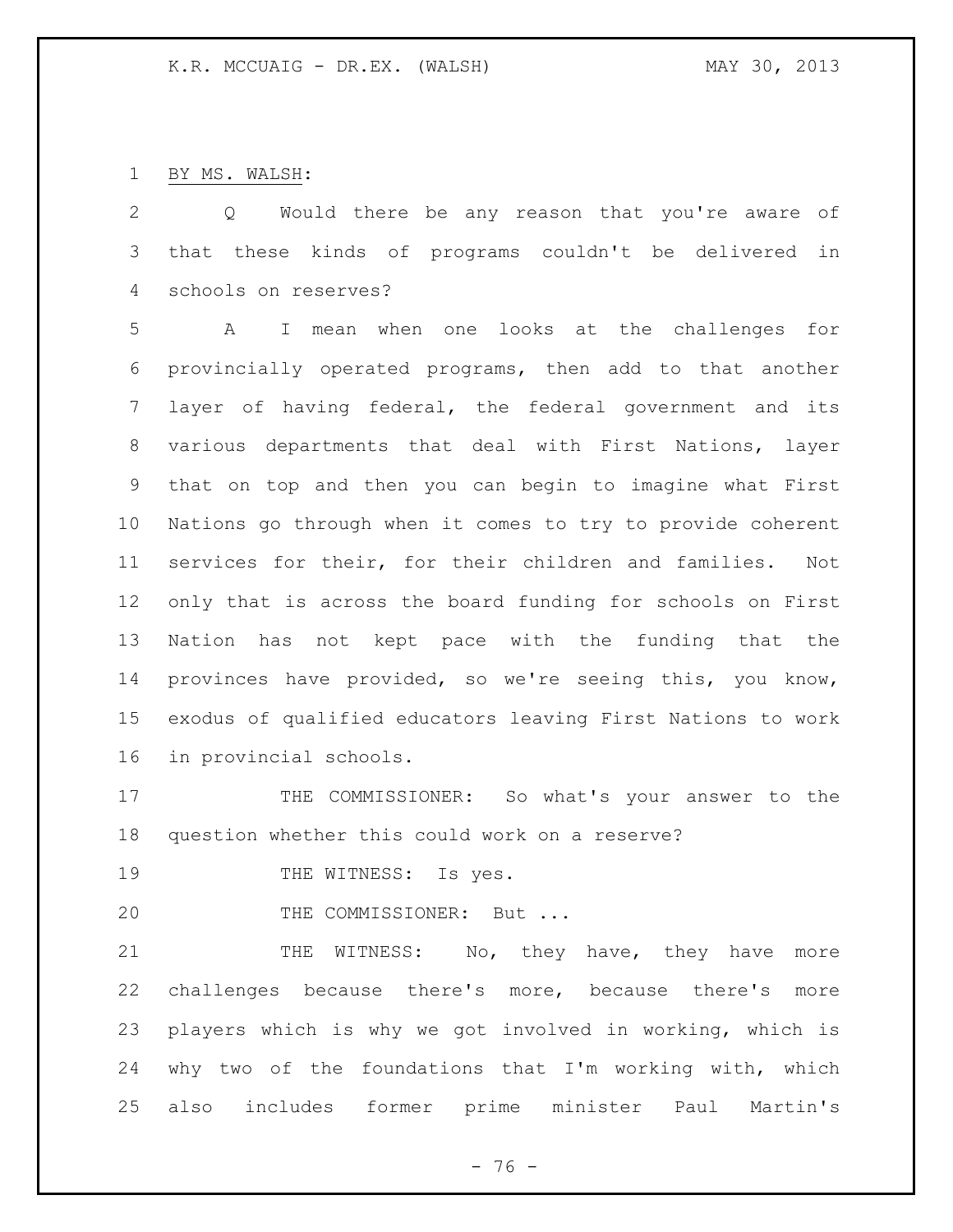## K.R. MCCUAIG - DR.EX. (WALSH) MAY 30, 2013

 aboriginal initiative is involved in this community as well. So, yes, there's more challenges to then providing coherent services but where is aim, there is nowhere is there a greater need for coherent services than on First Nations. So this is, this is us piloting, you know, what can be done to provide some coherence when you have both the federal government and the First Nations governments and provincial policy playing out in small communities.

## BY MS. WALSH:

Q Thank you.

 A Now it always comes down to, okay, so what does it cost, right. So great ideas, like it, but you know isn't this, isn't this expensive. So there have been, and in the -- I won't go into them, in the appendix there is a review of the cost benefit literature on public spending on early childhood education. It is, it's quite, it's quite compelling. In fact very recently we asked the chief economist for the Toronto Dominion bank to use his offices to do a review of the economic research and he released his paper back in November 2012, you know, with a strong conclusion that in fact these programs are, are effective, 23 are effective areas for, for spending and there are a number of other folks from the financial side that are taking an interest in this. But most of the, most of the

- 77 -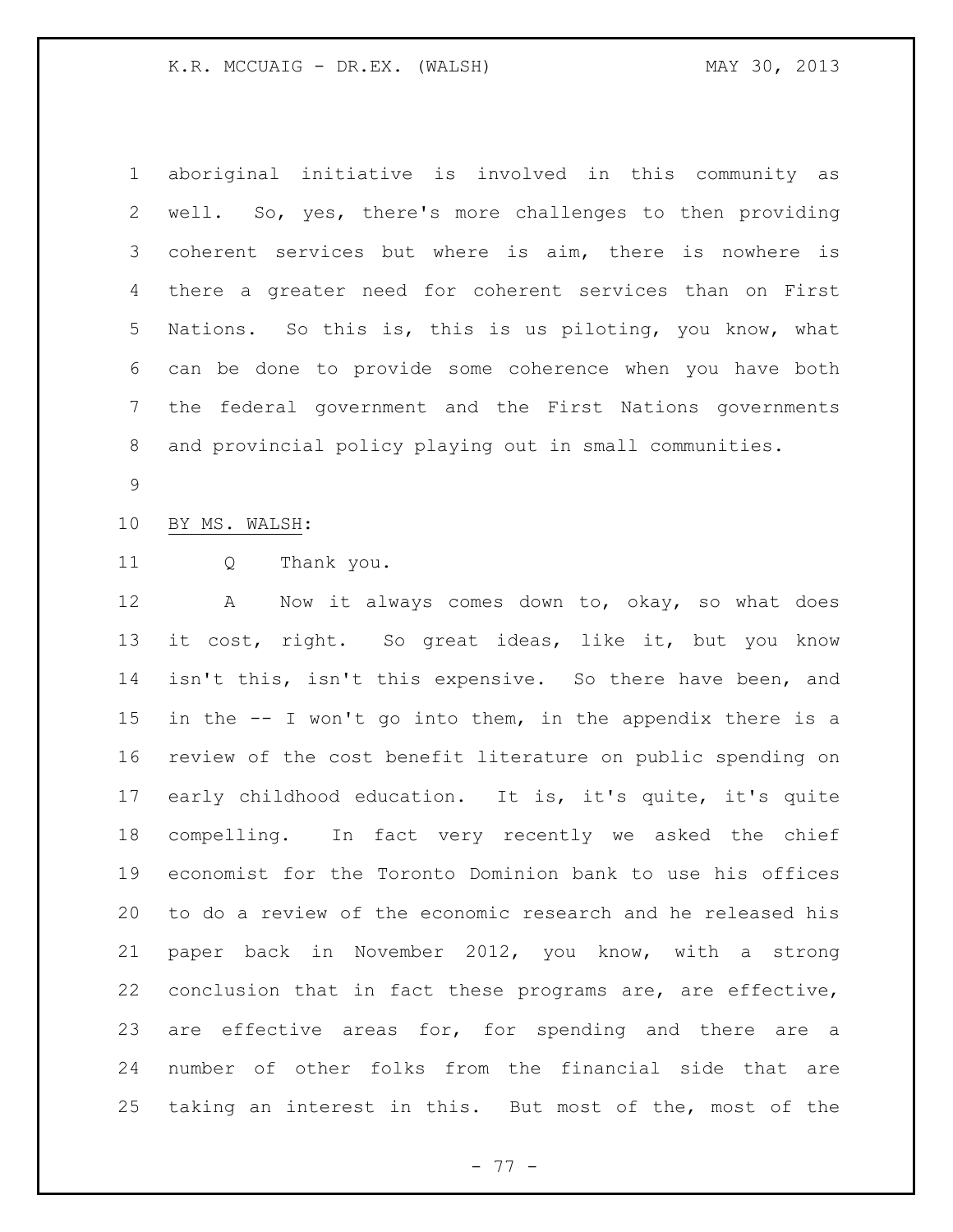studies are other simulated economic models or particularly from the U.S. you probably heard of the Perry Preschool Study but there are small, random, controlled studies dealing with very specific populations, often, you know, very, very disadvantaged children in inner city U.S. circumstances.

7 But what we have in our own midst is a, is a real life example out of Quebec and Quebec starting in 1999 began to provide low cost, early education and care for, for its families and now, as of now about 74 percent of Quebec children regularly attend an early childhood education program. And, and the Quebec government is now, in order to catch all families it's moving its education system down to include four-year-olds and they're doing that specifically because they want, there's a concern that childcare is only seen as something for working parents, where school is seen as being for all kids. And they, and they want to ensure that those children whose parents aren't in the workforce who tend to be the most disadvantaged, have an early education experience as well.

 This study that I'm going to show you was 22 prepared for the, for our study, for the earlier study. It was done by Pierre Fortin who is a well recognized and decorated economist out of Quebec and his team looked at Quebec system answering, to answer three questions really.

- 78 -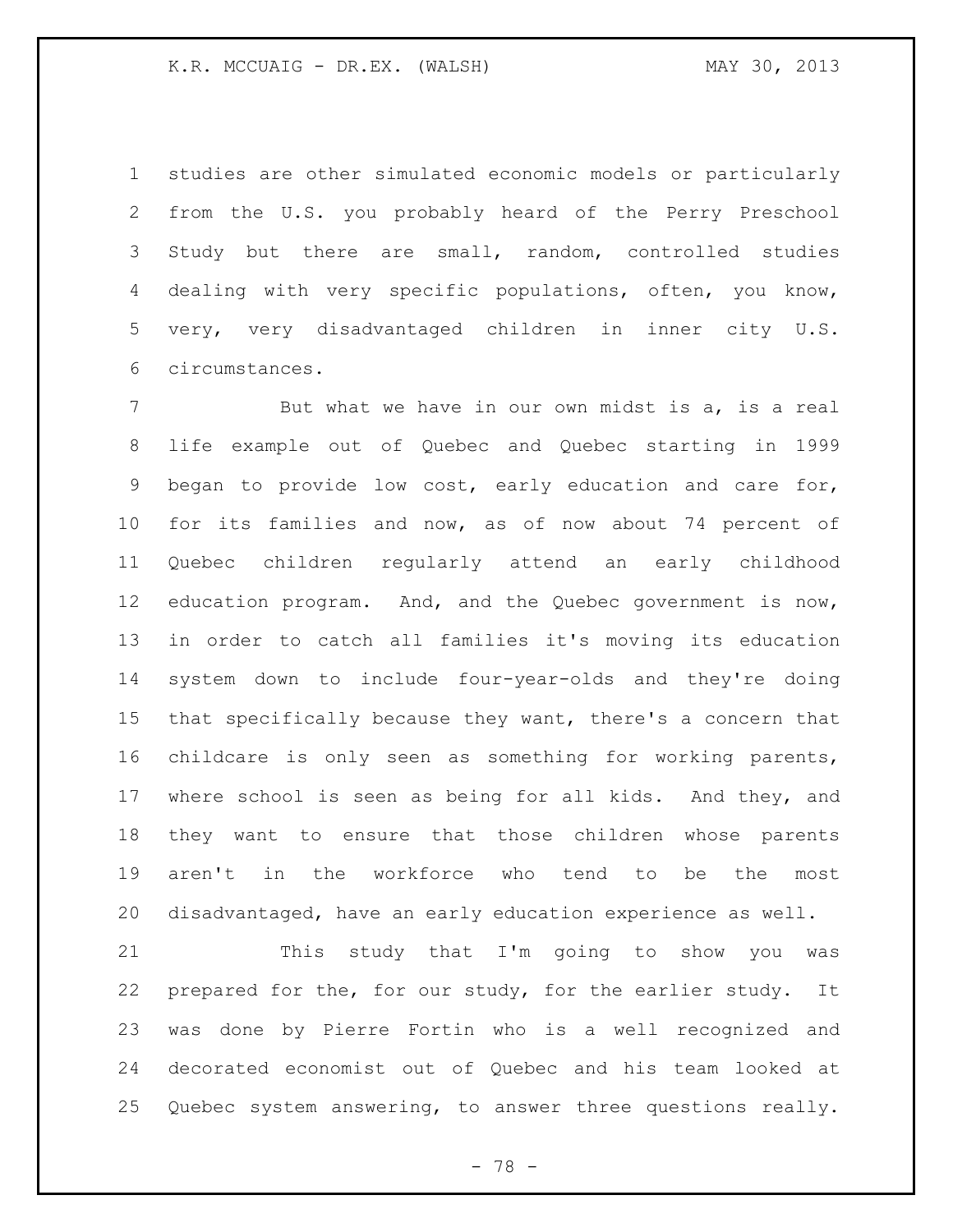It's what's been the change in maternal labour force participation since the program went through and how much are these mothers, you know, spending and giving back in taxes and how much less are they drawing down on social programs that can be attributed to the existence of accessible care.

 So what we find is 70,000 -- between 2000 and 2008, 70,000 more mothers entered the workforce in, in Quebec and we all know that there's been an increase in 10 mothers into the workforce across the, across the country, but these mothers who are identified as the barriers to their workforce participation being so, so great that without low cost early education they would not have been able to participate. So we're looking at the results from these 70,000 more mothers who are working. They pay 1.5 billion annually in increased taxes and they draw down less in social transfers. So obviously as you're income grows you become eligible for fewer and fewer social, social transfers for an annual savings to the Quebec, to the province of Quebec of 1.5 billion. They boosted the GDP by five billion dollars.

 So Quebec mothers have -- Quebec, in 1999 Quebec mothers were least likely to be in the labour force. Today they are the most likely to group of moms to be in the labour force. Poverty rates, family, child poverty rates

- 79 -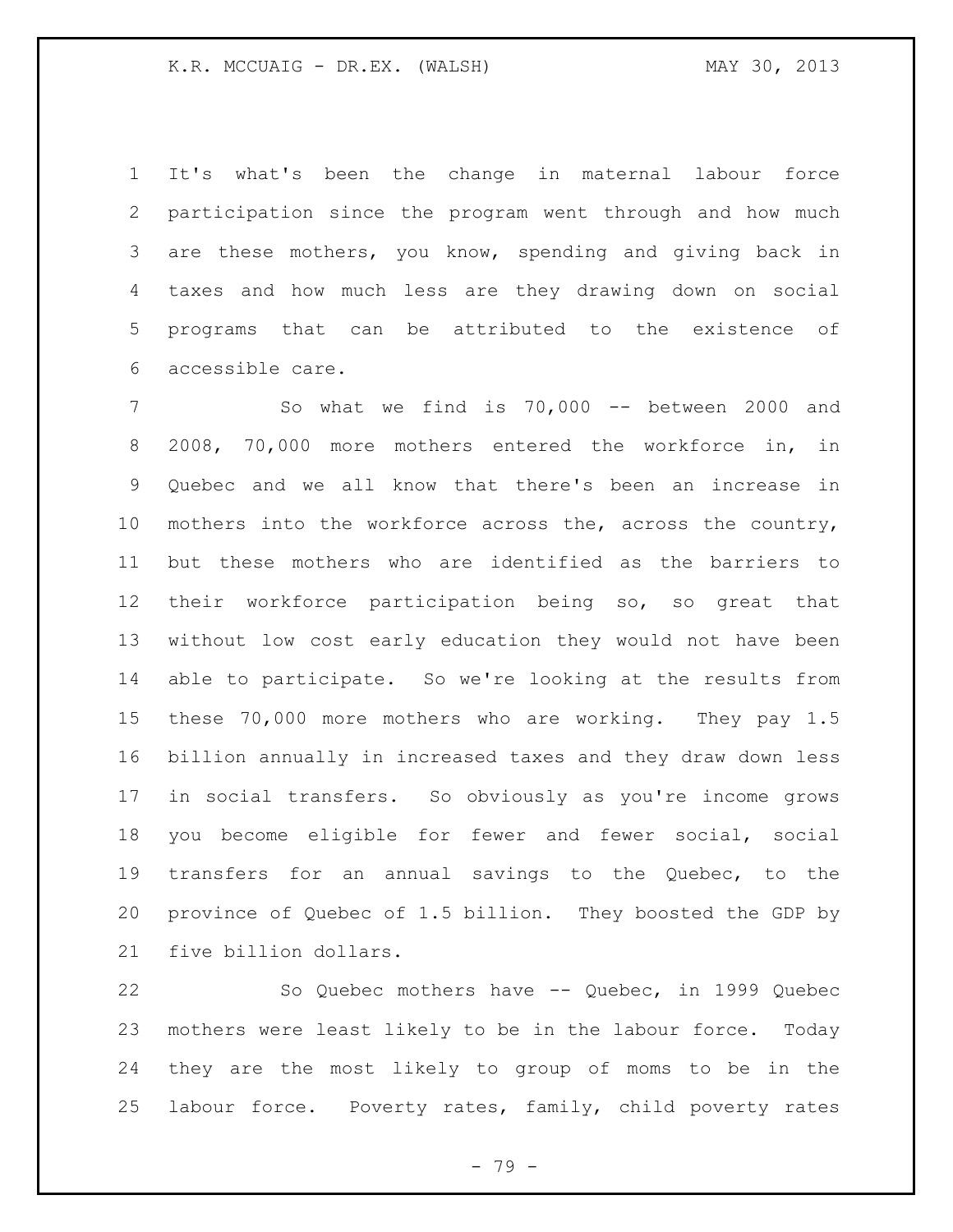## K.R. MCCUAIG - DR.EX. (WALSH) MAY 30, 2013

 have been cut in half since the program was put in place. The number of lone parents on social assistance has been halved. It's gone from 90,000 on the rolls to 45,000 on the rolls. Fertility, Quebec moms were once least likely to have, you know, to have had children and now they're having their second, third and more babies. And meanwhile, Quebec student tests scores which had been below the national average are now above the national average.

 So in total they're thinking that when you combine good early education and deliver it in such a way that parents are able to participate in the workforce or to upgrade their own skills, that for every dollar that Quebec spends on its program it gets back a dollar five in increased taxes and reduced family payments while the federal government gets 44 cents, in the words of the economist, for doing nothing. And actually this has become a very important study in Quebec as the Quebec government negotiates with the federal government for their share of the 44 cents. So it's a -- and what makes this, I think, a very compelling study is because it's not a simulation, it's not based on a random controlled style. This is what's happened when you actually have a critical mass of children participating in a program and where you actually free women to participate in the labour force, you get these kind of results.

 $- 80 -$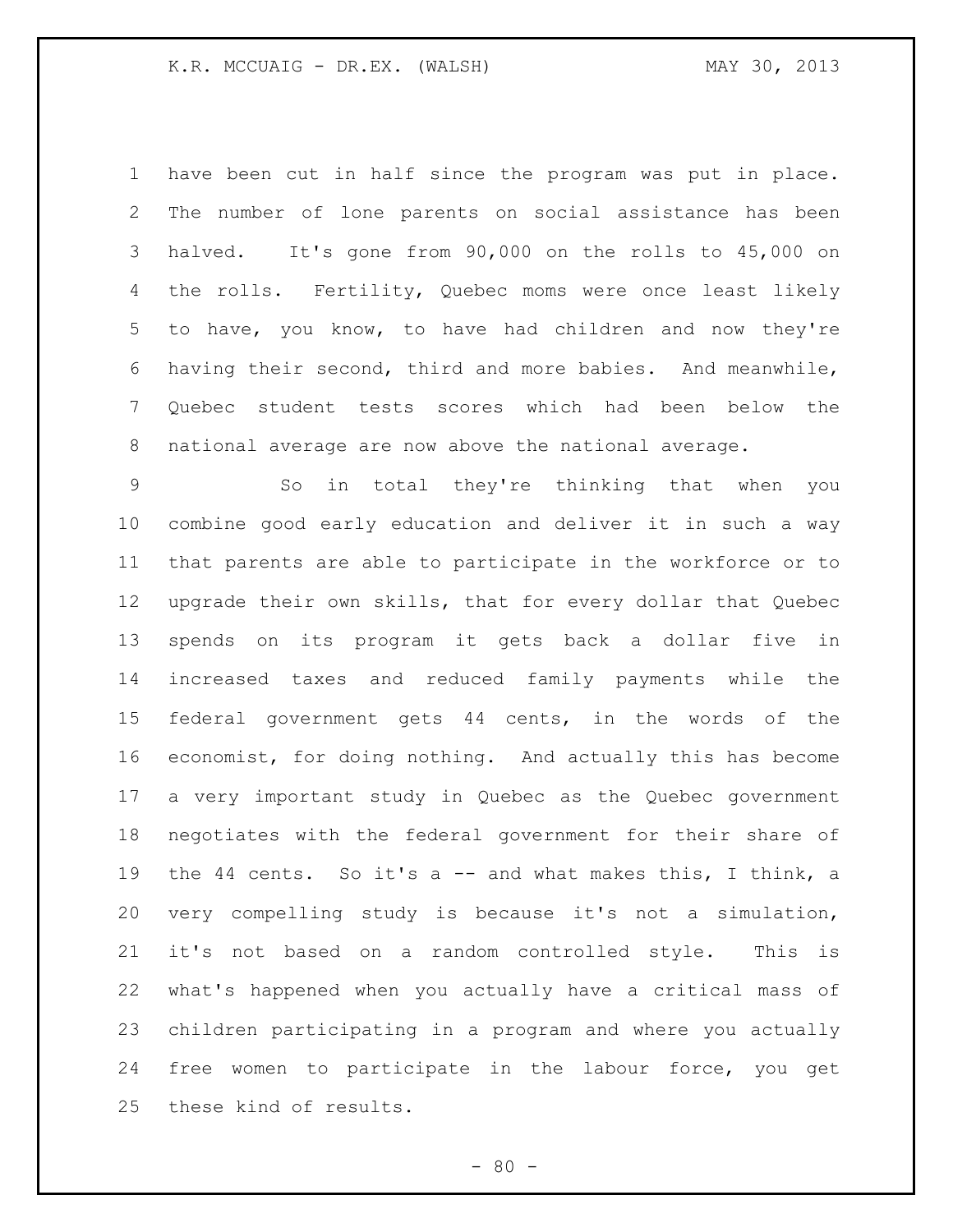Q Now would there be anything unique about Quebec that would make these results less likely in a province say like Manitoba?

A No, not that I can think of.

Q Okay.

A I mean Quebec isn't Sweden.

Q Right.

8 A Like it's not -- you know, Quebecers, when this program was rolled out, there wasn't a huge demand from the population to give us early education and care. This was the, this was the political will and leadership of, you know, of the government party in Quebec. They made it happen. In fact they made it happen in the face of opposition and now it's a program that they couldn't turn back if they wanted to. So when, when families begin to feel the effect of it, it becomes a very, very popular program, and as close to, you know, one's sense of identity as health care and public education is to the rest of us.

Q Thank you.

 A Oh, okay, so this is, this is a study that I referred to earlier, it's called Better Beginnings, Better Futures. It's one of the longest longitudinal studies that ever happened in Canada. It looked at eight, eight disadvantaged communities. These were all in Ontario and communities were given a small amount of money, 500,000 a

- 81 -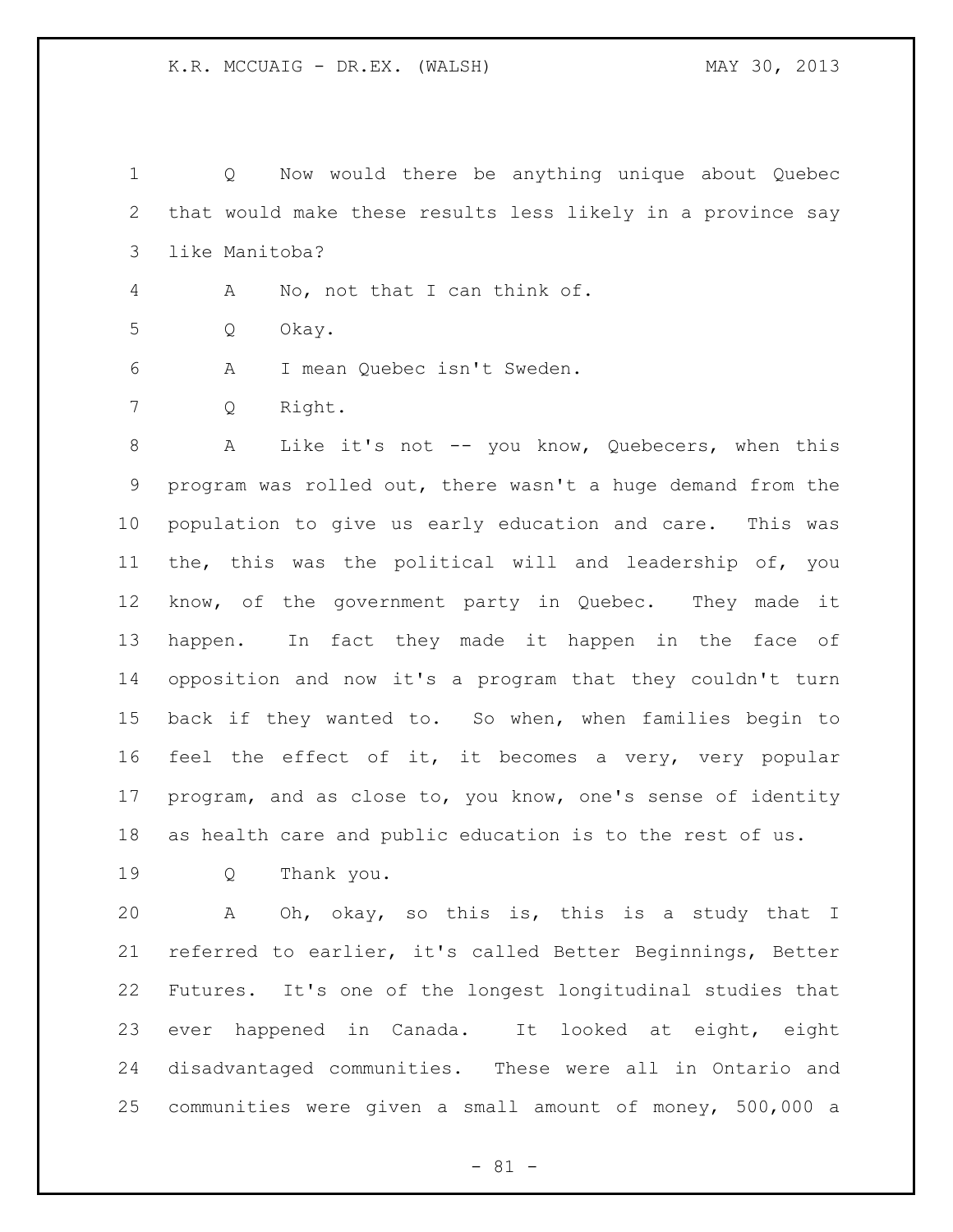year, in order to improve programming for their, for their children. Of the eight sites, three of them focused on the old, what they called the older child group, the four to eight-year-olds, and the others focused on the zero to four group. And what they found was, was surprising and surprising to us all and that was when they looked at these children at age 16, they found no difference for the, for the zero to four group, no changes between, you know, the communities and the controlled, the communities that we see the extra intervention and the controlled communities. They found major benefits to the older child communities when compared with, with controlled groups. So that by grade 12, in special education alone there had been a \$5,000 savings so that many children had been diverted from special education classes. There was less use of emergency rooms. There was less use of child welfare and, and justice, justice services. And when they, you know, when the researchers tried to drill down and find why this happened, you know, and it's all supposed to happen in the early years, is what they found is that a relatively small injection of funding, when it is layered on top of a universal service like school you can have a big impact, right, and we saw that in the older child group. When it's layered on top of a patchwork as exists in early childhood, you don't get any effects. And unfortunately when it comes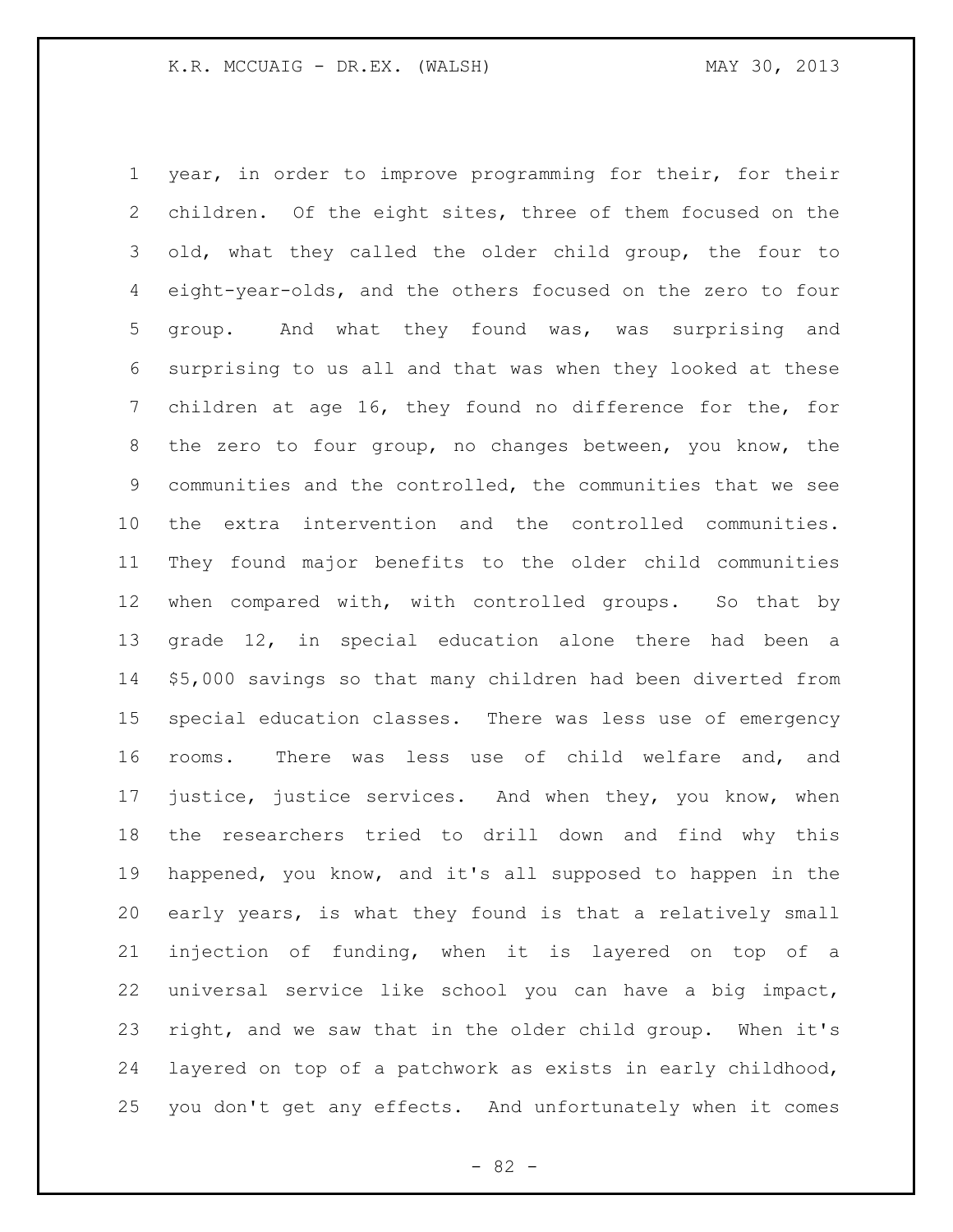to public policy, this is what we do again and again. We layer on another new boutique program. It gets to, you know, provide an opening for an official. It gets to have the branding of the current government -- sorry, it drives me -- like it's very frustrating to, to see when there is such need that public spending is used so ineffectively. So that's the lesson from this, this story.

 This is a -- every, every jurisdiction recognizes that we are going through massive social and economic changes. A lot of attention has been focused on early childhood at improving human capital development. I think that that is one of the benefits of early childhood. It also provides young children with nice places to be and nice places to be happy. But when for any jurisdiction that is looking at improving the quality of their, of their workforce and the quality of their workforce is going to determine whether or not jurisdictions are, you know, make 18 it in the new knowledge economy or don't, then early children is going to play a big role. And I'm just using a quote from the head of the U.S. Reserve who is probably, you know, the second most powerful person in the world, and but we could find many folks of his ilk which will, which have also looked at the evidence and conclude that early childhood is the time to intervene.

I'm just going to leave you with this because I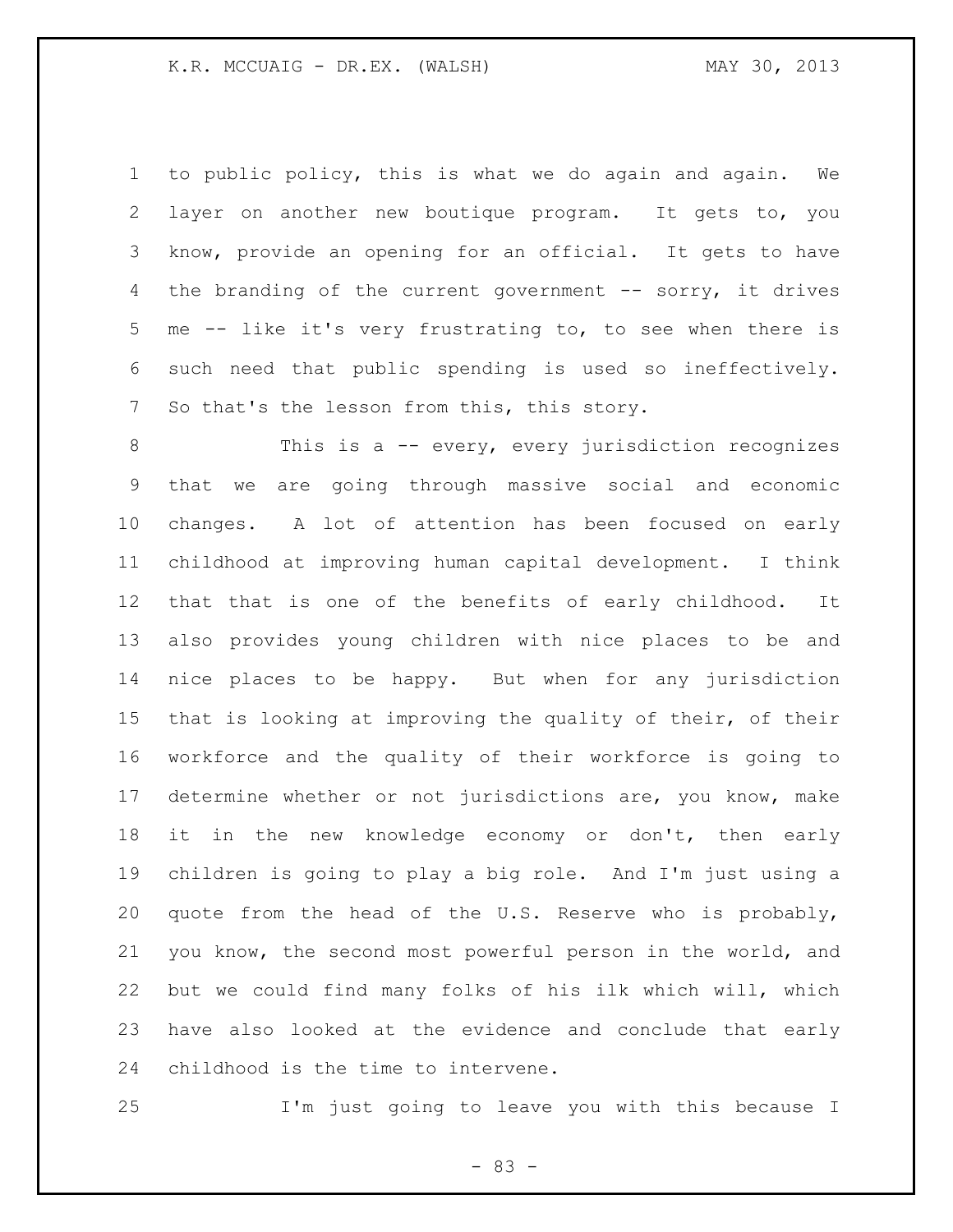think it is a, it's an important factor as it's something important to think about as we, as we become more or less enamored with what governments can, can do and in it we compared social category risk that were at risk of poverty in three groups. The first is families with children and we compared the Nordic countries with Canada, the U.K. and the United States and you see that, you know, the Nordic countries they have a very robust family policy package and poverty is kept quite low in families. Interestingly in the Anglo-American countries, just having child, just the entrance of a child into the family puts the family at risk of poverty. In the Nordic countries we see that lone parent status makes no difference to the wellbeing of the family. It's a big risk factor in the Anglo-American countries. But the interesting thing here is look at the green bar and that's senior poverty. Canada is the world leader in reducing senior poverty. This hasn't always been the case. If you recall back in the sixties we were a, you know, senior poverty was a national disgrace. We took on a public policy package which involved the federal government, the provincial government and we put together something which really changed outcomes for, for seniors. And so it shows that public policy does make a big difference and what Canada did for seniors it now has an opportunity to do for children, for families and children.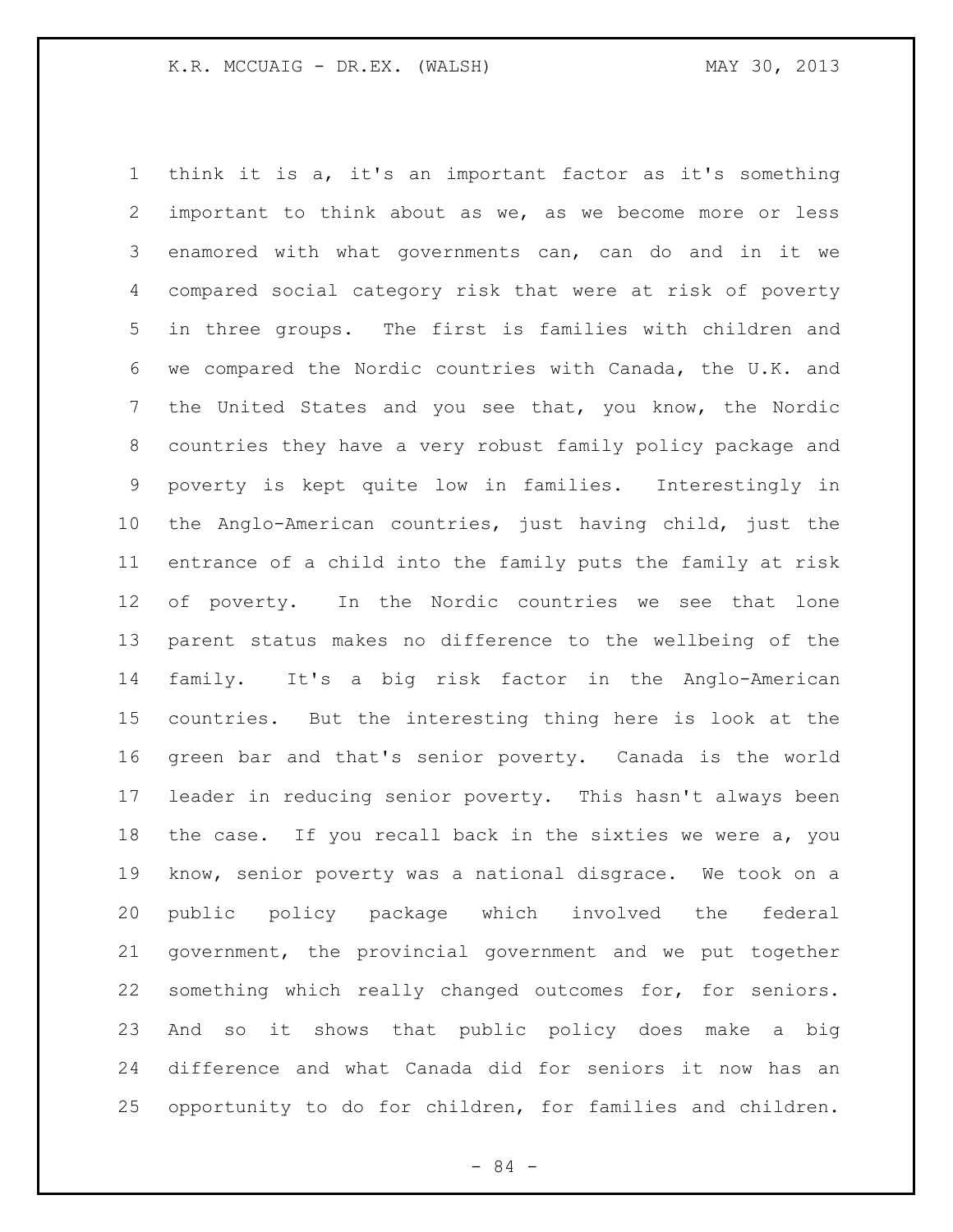Thank you.

| $\mathbf{2}$ | Q             | That concludes your PowerPoint presentation?               |
|--------------|---------------|------------------------------------------------------------|
| 3            | Α             | That concludes my PowerPoint, yes.                         |
| 4            | Q             | Thank you.                                                 |
| 5            |               | MS. WALSH: Mr. Commissioner, I have still have             |
| 6            |               | probably about 20 minutes worth of questions for this      |
| 7            |               | witness. This afternoon's witnesses are not going to take, |
| 8            |               | I don't think, the full afternoon in any event. So I think |
| 9            |               | we're doing all right with time.                           |
| 10           |               | THE COMMISSIONER: Well are you going to carry on           |
| 11           | now?          |                                                            |
| 12           |               | MS. WALSH: Yes.                                            |
| 13           |               | THE COMMISSIONER:<br>Yes.                                  |
| 14           |               | MS. WALSH: Yes, absolutely. I just wanted to               |
| 15           |               | sort of let you know where we're headed for the day.       |
| 16           |               |                                                            |
| 17           | BY MS. WALSH: |                                                            |
| 18           | Q             | Manitoba is piloting an early childhood education          |
| 19           |               | program at the Lord Selkirk Park Housing Corporation, part |
| 20           |               | of the Manidoo program and we're going to hear from their  |
| 21           |               | executive director this afternoon, from Carolyn Young. The |
| 22           |               | program is using something called the abecedarian model.   |
| 23           |               | You're familiar with that model?                           |
| 24           | Α             | Yes.                                                       |
| 25           | Q             | Tell us about, about what it is and how it fits            |

- 85 -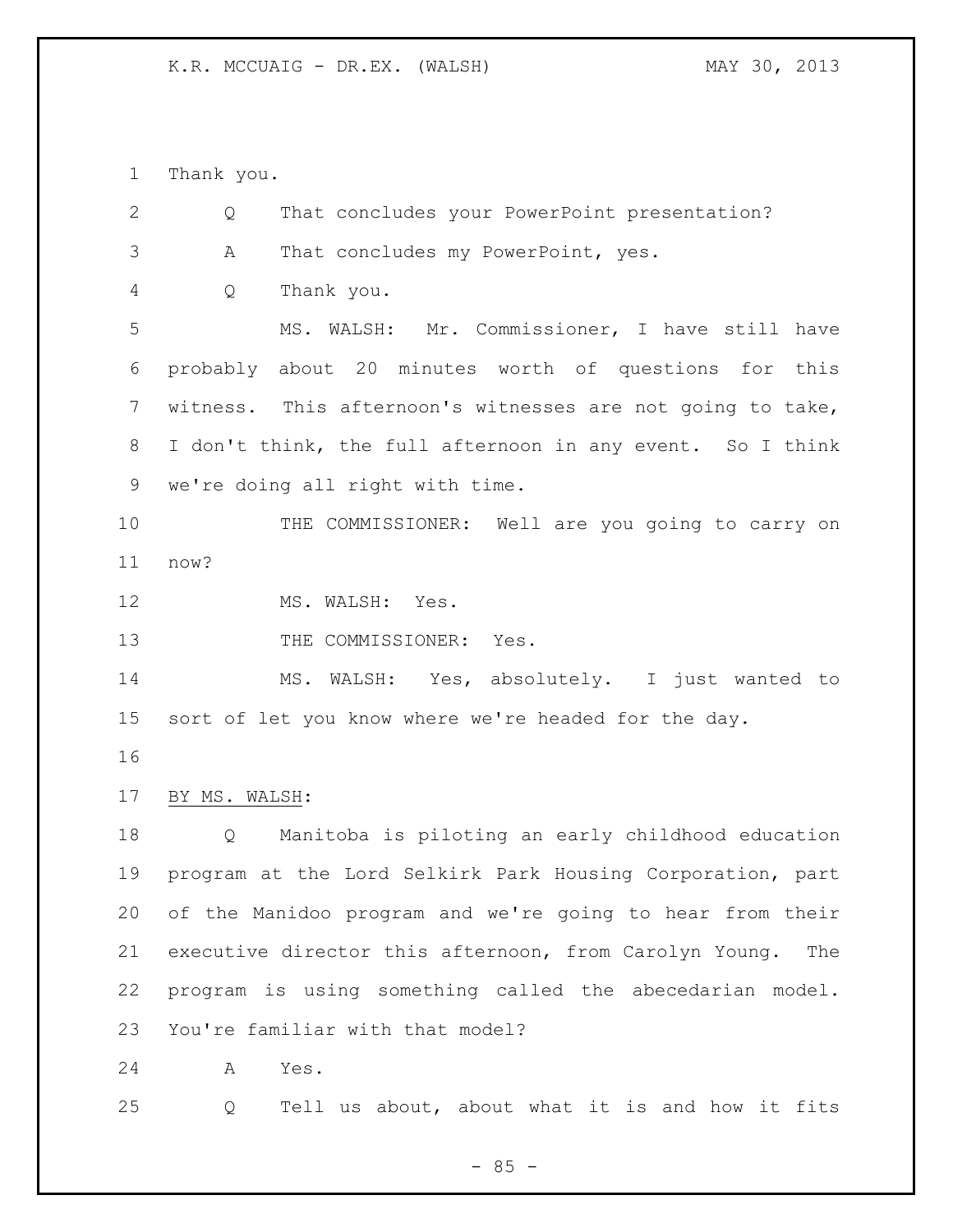into your presentation today.

 A Well the abecedarian model is exactly what we've been talking about is that you, is that you have a program that children attend on a regular basis. Their parents are, you involve their parents and that, but it also provides opportunities because it also provides care, is that parents are able to place, place their children in a place where they are receiving the best early intervention possible as they take care of their addiction problems, are able to go back to school or to work. It was modeled in Northern Carolinas, dealing with a very at risk population there. It is a -- I have to say it is -- of the, of the big random control studies that were done in the United States, it is the most expensive because of the level of intervention which, which takes place. I don't think that makes it wrong. Like when you have big problems then you need to, you know, then you need big investments to in fact change things around. If I could venture to say that there are, that what that program offers is what any good early education program should offer. And what you have at Lord Selkirk is, I think, 24 very lucky little kids and their families who have, you know, who are able to take advantage of it and what about the children attending the other 20 child care programs in the north end of Winnipeg and what about all those families that don't get anything.

 $-86 -$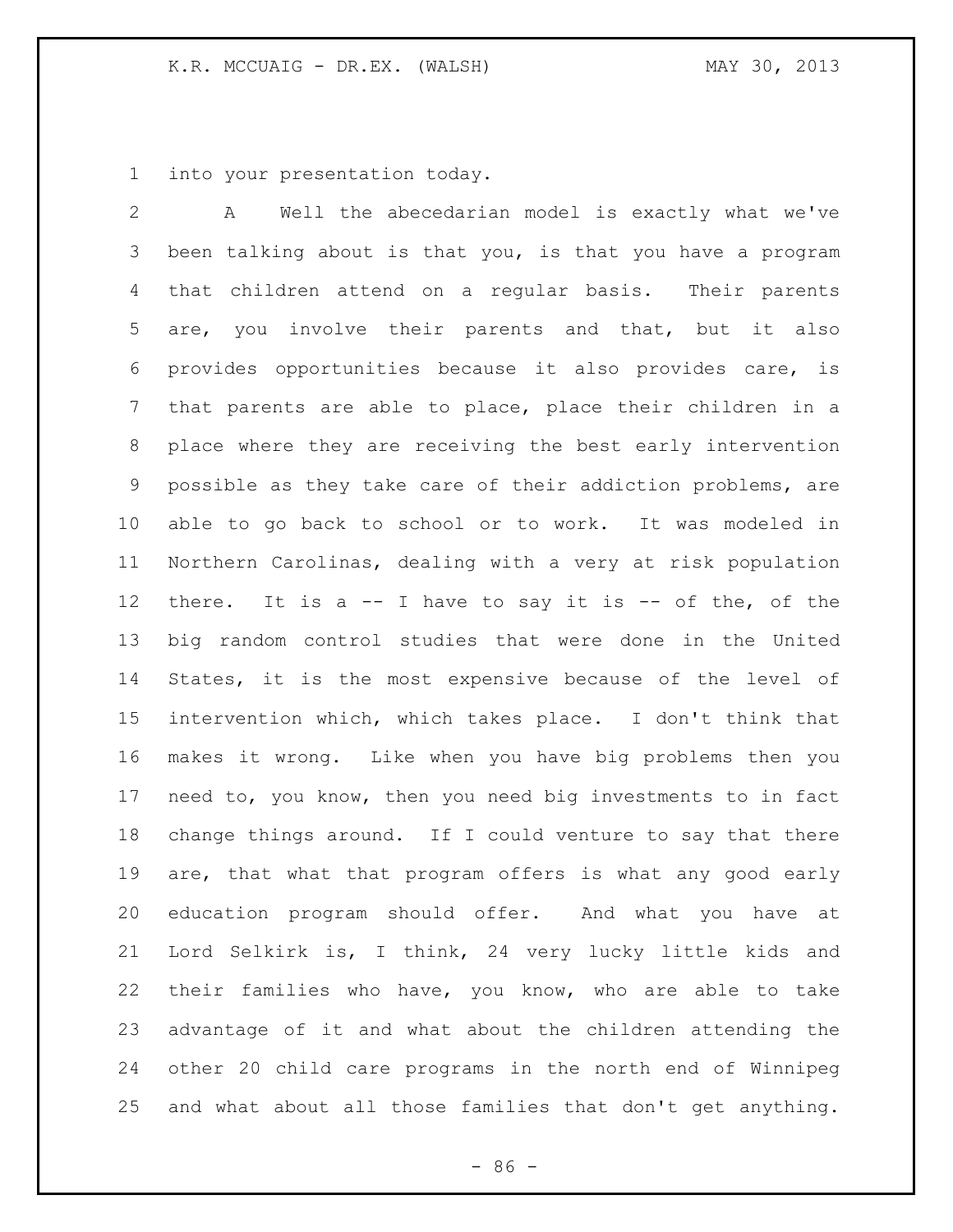K.R. MCCUAIG - DR.EX. (WALSH) MAY 30, 2013

 So it's -- again if the, if this program is being used to inform public policy, then it probably has some value. If it's another boutique program then it's in the same state as any other boutique program that has come and gone. THE COMMISSIONER: I follow what you said if it's being used to inform public policy, then what did you say if it's being used to what? 8 MS. WALSH: As a boutique policy. It's just one boutique program. THE COMMISSIONER: Oh just unto itself? 11 THE WITNESS: Right. So -- THE COMMISSIONER: Well there wouldn't be much point in that, would there? 14 THE WITNESS: Well there wouldn't be much point. Unfortunately, Commissioner, governments do this again and again. They open up boutique -- you know, they open up one off programs because it's a way of being seen to be doing something but it never gets scaled up so it's available to the population at large. THE COMMISSIONER: But if it's not a pilot to see if it works -- 22 THE WITNESS: Right. THE COMMISSIONER: -- what would be the point in investing in it in the first place? Maybe you're not the one to answer that.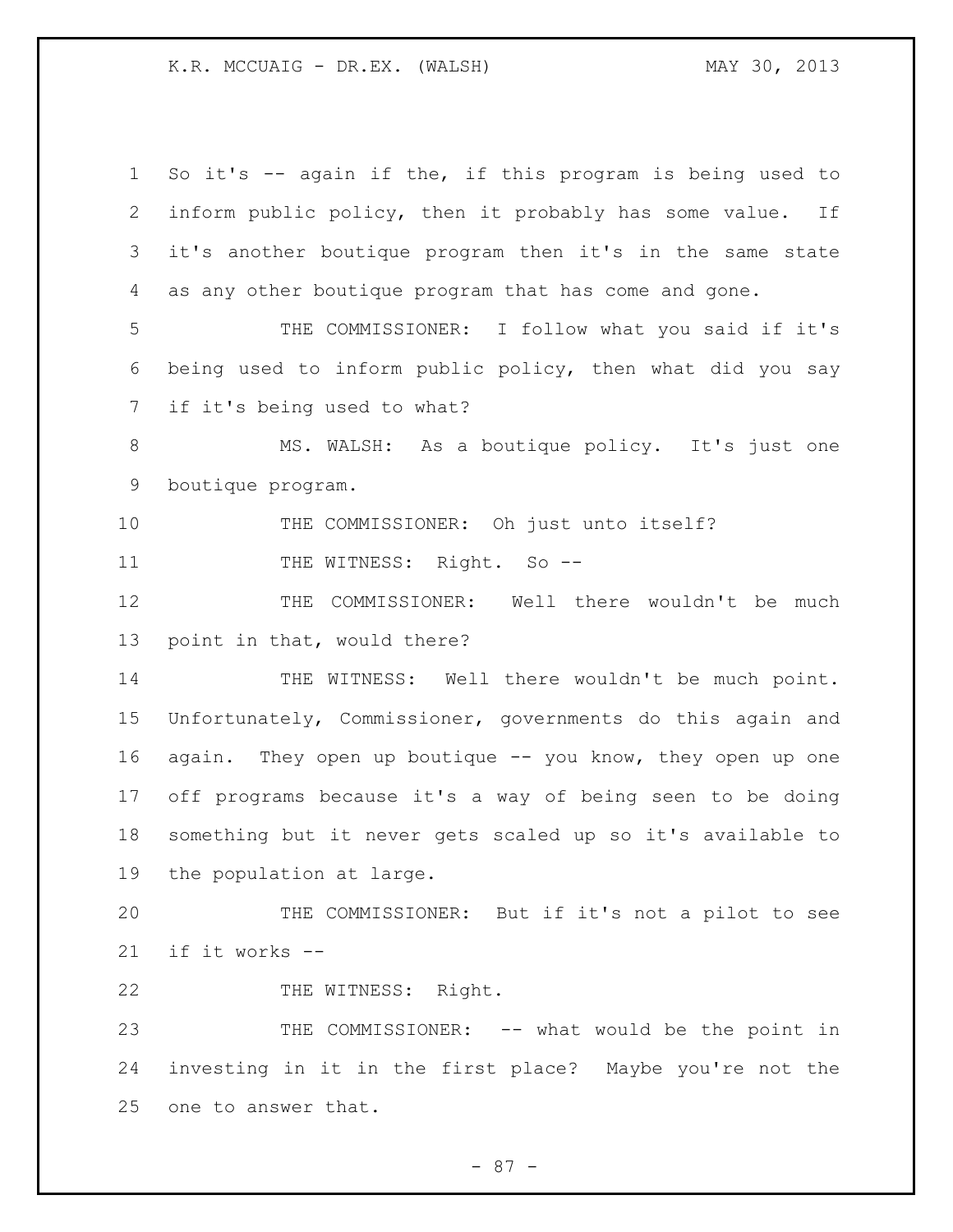1 THE WITNESS: I'm not the one to answer that. 

BY MS. WALSH:

 Q What do these kinds of programs then, to summarize, need to be effective?

 A You need, you need qualified educators. You need programs that are properly resourced so that there can be planning and they're able to change the changing needs of the, of the community. You need a policy framework that they, that they operate under and that there needs to be enough of them so that a critical mass of children can participate if you want to get those population health changes to your population.

 Q And when you're talking about a framework, is that a legislative framework?

 A Yes. For -- when we look at provinces that are making, that are making those changes that I showed you in those earlier charts is they, they often rolled out the program first and then wrapped the, and then developed legislation and policy, a legislative framework around it as they were informed by, by the rollout. So, for example, full day learning in Ontario required amendments to the Education Act, so there was now a framework there which says that, you know, all children in Ontario are eligible for this program. It designates what the qualifications of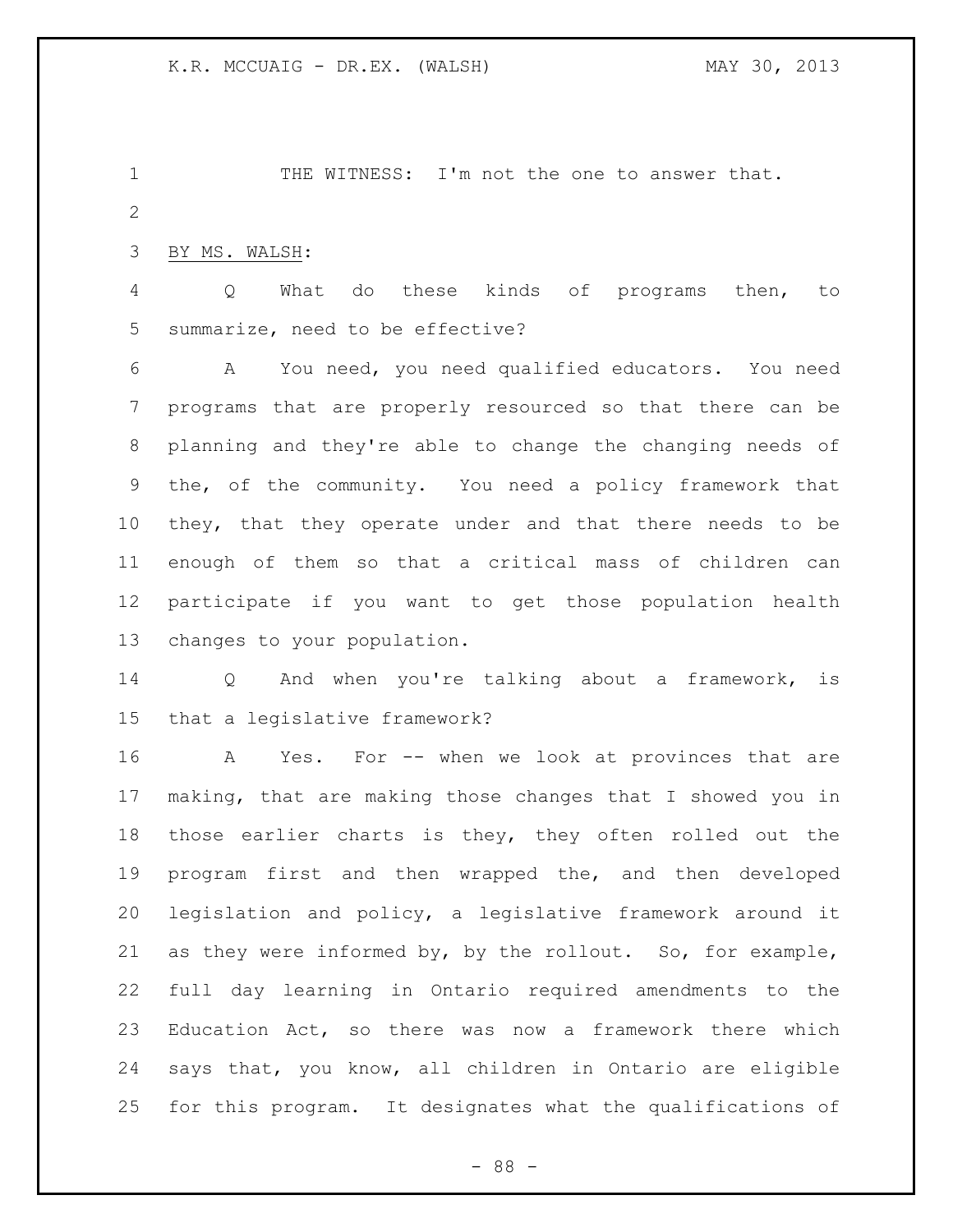the educators must, must be. It talks about the curriculum framework. It talks about things like child-staff ratios, et cetera. If you look at Quebec, at PEI, at New Brunswick who I think are at this point, I haven't yet seen the Northwest Territories' full, full program, but if you look at those, at those jurisdictions making, making this kind of move, of moving from that service patchwork into something coherent, it is wrapped up in, in a legislation. If there's a, a vision it's captured in a policy framework and there's legislation to back it up and there's funding to back it up. Q Now you have referred to the Prince Edward Island program and we've got that in evidence. If you want to walk us through some of the highlights of it. That is Exhibit 125. 16 THE CLERK: Exhibit -- which tab is that? 17 MS. WALSH: It's the PEI study. THE COMMISSIONER: Securing the Future for our Children. 20 THE WITNESS: Yes. MS. WALSH: 46A. 22 THE CLERK: 46A? MS. WALSH: There you go. Thank you. 24 THE WITNESS: Yes, I'm -- I thought I would share PEI with you because it is a jurisdiction which has moved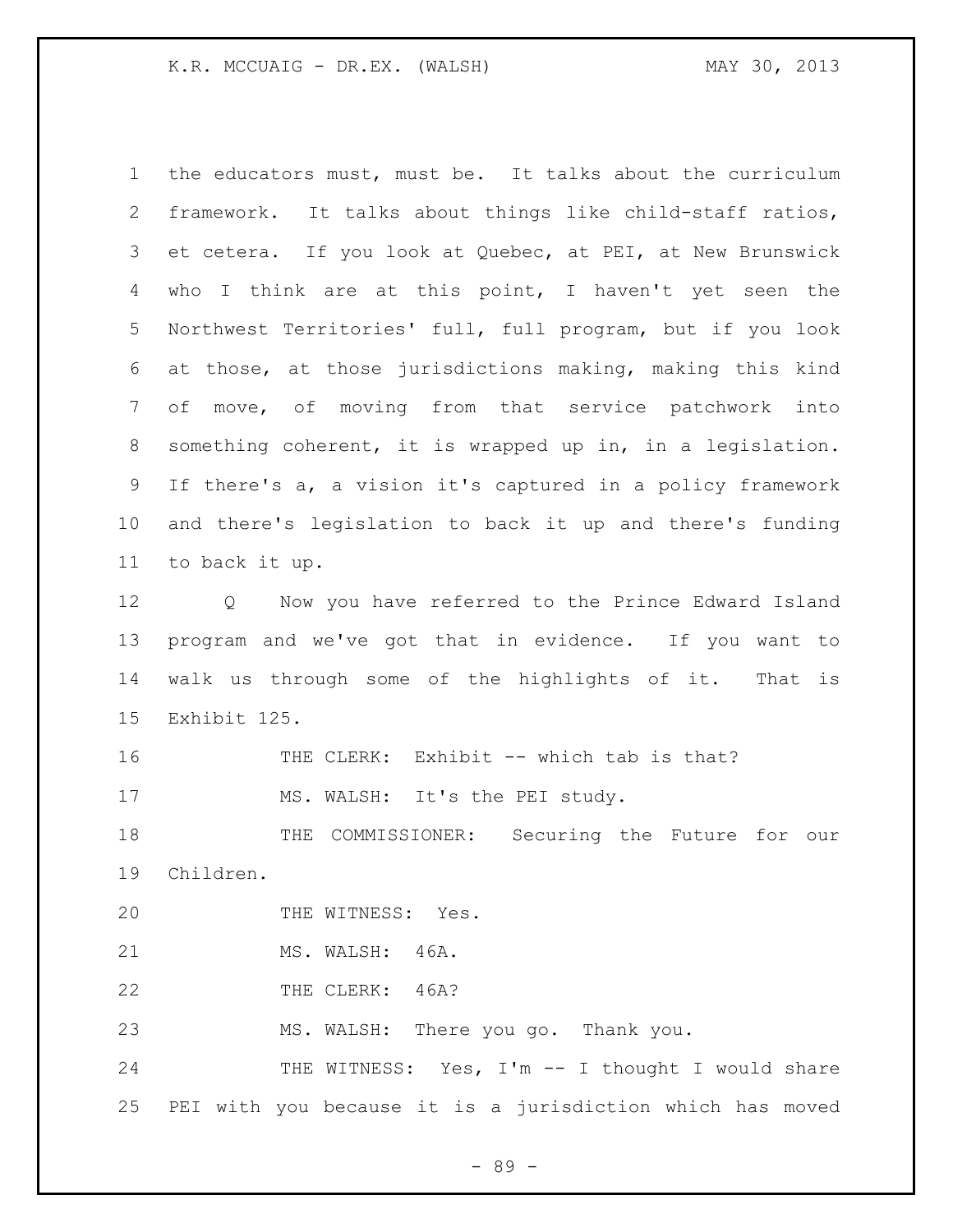very, very quickly from that patchwork of programming. Probably more patchwork than any other jurisdiction. Kindergarten was actually not offered by the public education system. It was offered, it was offered in community and private, privately operated programs. They had, you know, a collection of other early childhood program all offered by the private sector or the, or the community sector. Very little, very little oversight of these programs. I mean literally I visited them being offered in garages, converted garages. So you can get an idea of what the oversight was like. Very high turnover of staff because, you know, staff were earning the minimum wage. And so somebody might start in that profession when they're young and just out of school and then find that, you know, they can't, as much as they loved their work, they can't eat love, so they moved on to other work.

 So the -- it was the premier of the, of the province, together with a very savvy minister of education that decided to take this on. They began by having, hiring an expert in the field who drafted them a policy, a blueprint for how it could happen and then they took it out to consultation with the community. And the main recommendation was that kindergarten would become full time, it would be mandatory. It would be offered by the, by the public education system. As you can imagine this

 $-90 -$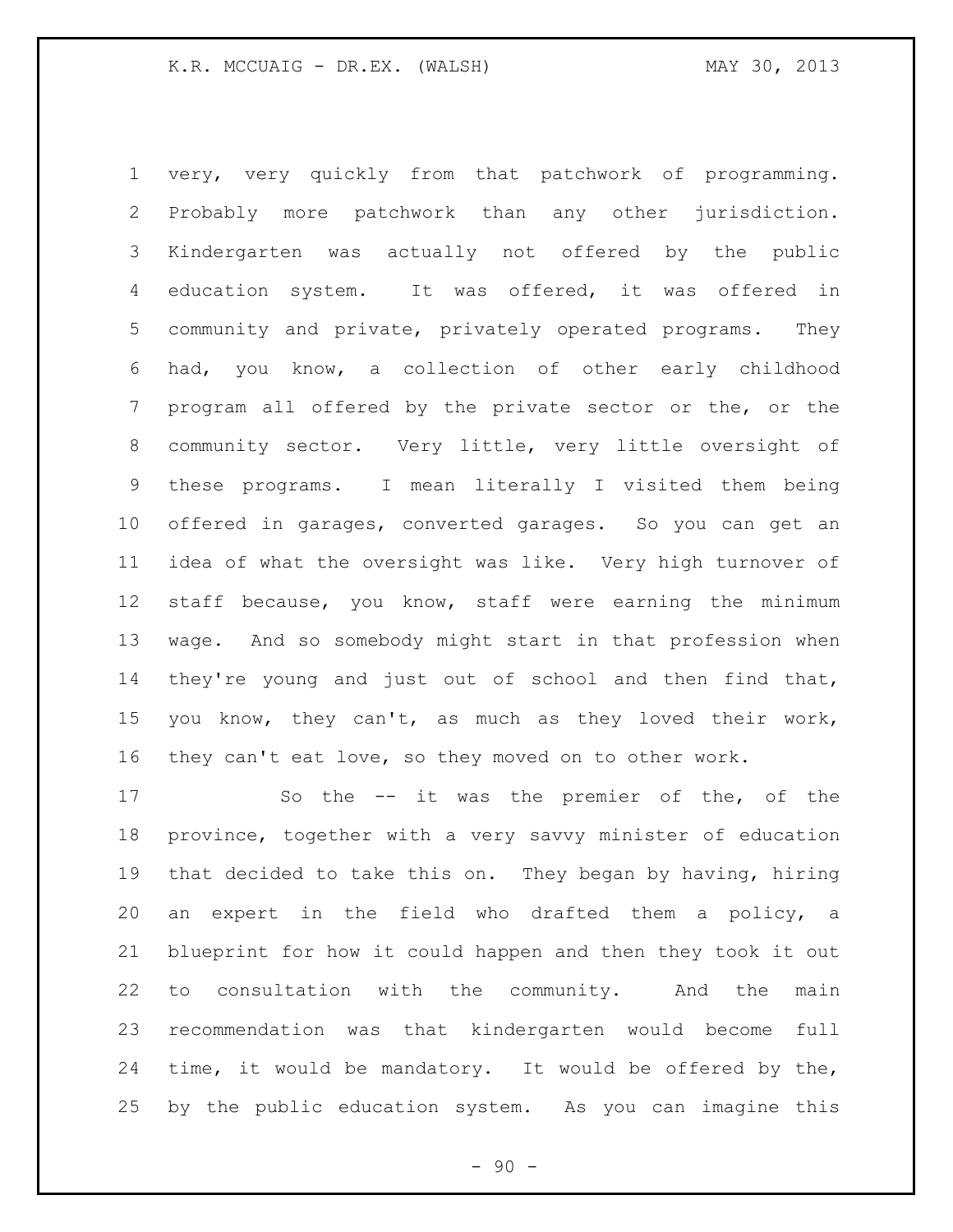caused great consternation amongst all of these providers who had been doing this, that had been their job to provide it, they were suddenly losing all their clients, and the other aspect was is that they were converting all of these one off child care programs and once called early education centres and these early education centres operate under a, under a provincial curriculum and framework. There's a minimum number of trained staff that they have to have. All the staff have to receive a provincially mandated ongoing professional development. There is a provincial wage scale in order to improve the wages and working conditions of the workforce and there's a cap on, and cap on fees that parents pay in order so that they provide more access to these programs.

 The way that they went about it is they put out what the framework was and then they invited the community to say you can join this --

18 THE COMMISSIONER: The early, the early education centres where the second step following the mandatory kindergarten?

21 THE WITNESS: It happened, it happened --

22 THE COMMISSIONER: Simultaneously?

 THE WITNESS: Simultaneously, right. So in one year all of the five-year-olds moved into, into public offered education taught by early childhood educators by

- 91 -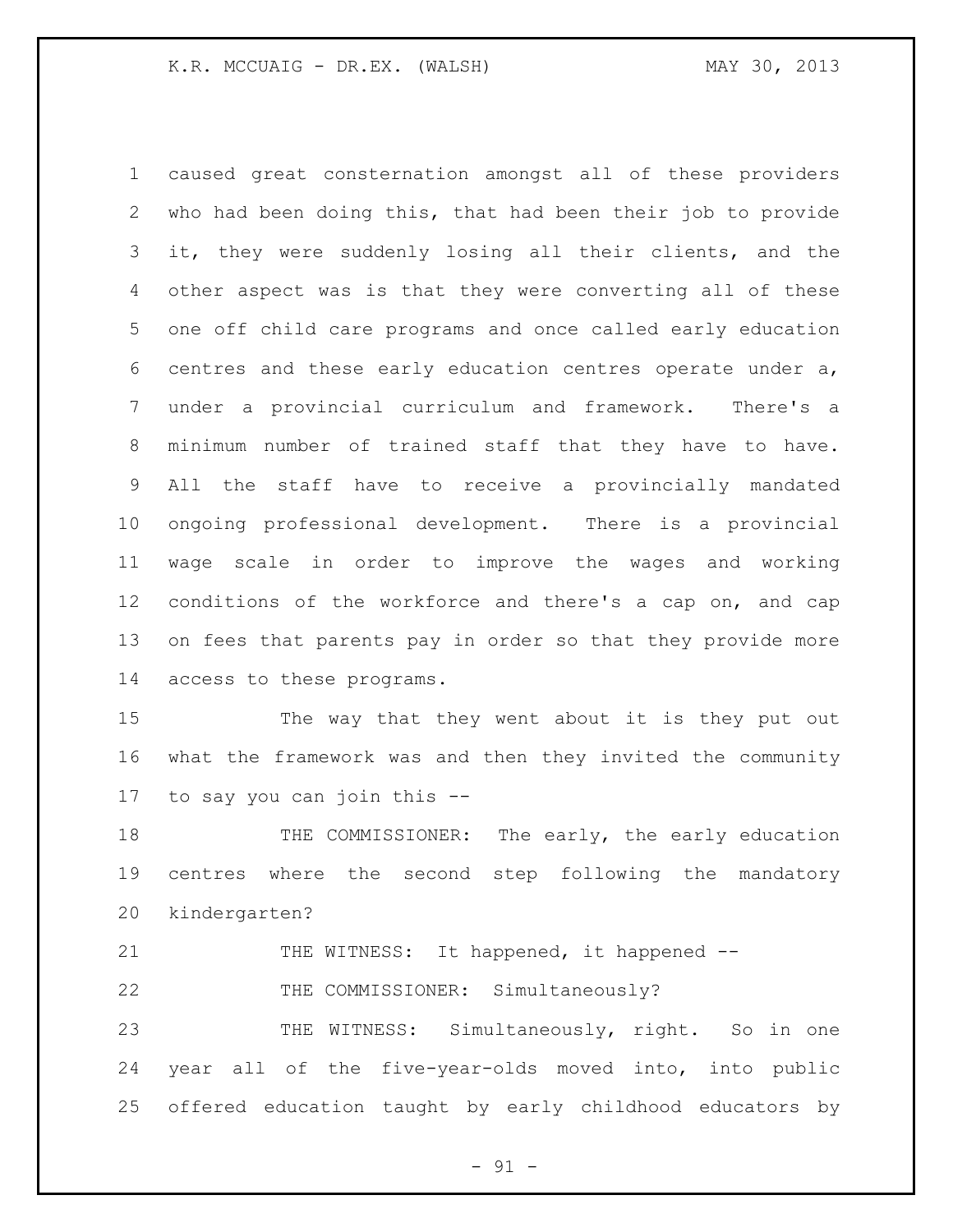the way because they determined that these were the people with the best skills for teaching of that age and then for the zero to four, they developed these early childhood education centres often out of what was already existing in the community. So they didn't go out to reinvent. They used the resources that were already in the community and through consolidation, amalgamation and providing additional resources they were able to create these, to create these early childhood centres.

 Their first round was that they thought that they would end up with 20 in year one. They ended up having twice, twice as many. In fact the community ran to it. Nobody was forced to join. If they didn't want to join they could continue to operate as, as before. Now it wasn't  $-$ 

 THE COMMISSIONER: Who's they? Are you talking about parents or communities?

18 THE WITNESS: Yeah, like if -- so if you were a child care centre and you didn't want to be, you know, part of one of these early childhood education centres, you thought you were all right on your own or better off on your own, you were allowed, you weren't forced in.

BY MS. WALSH:

Q The operators then of the centres?

- 92 -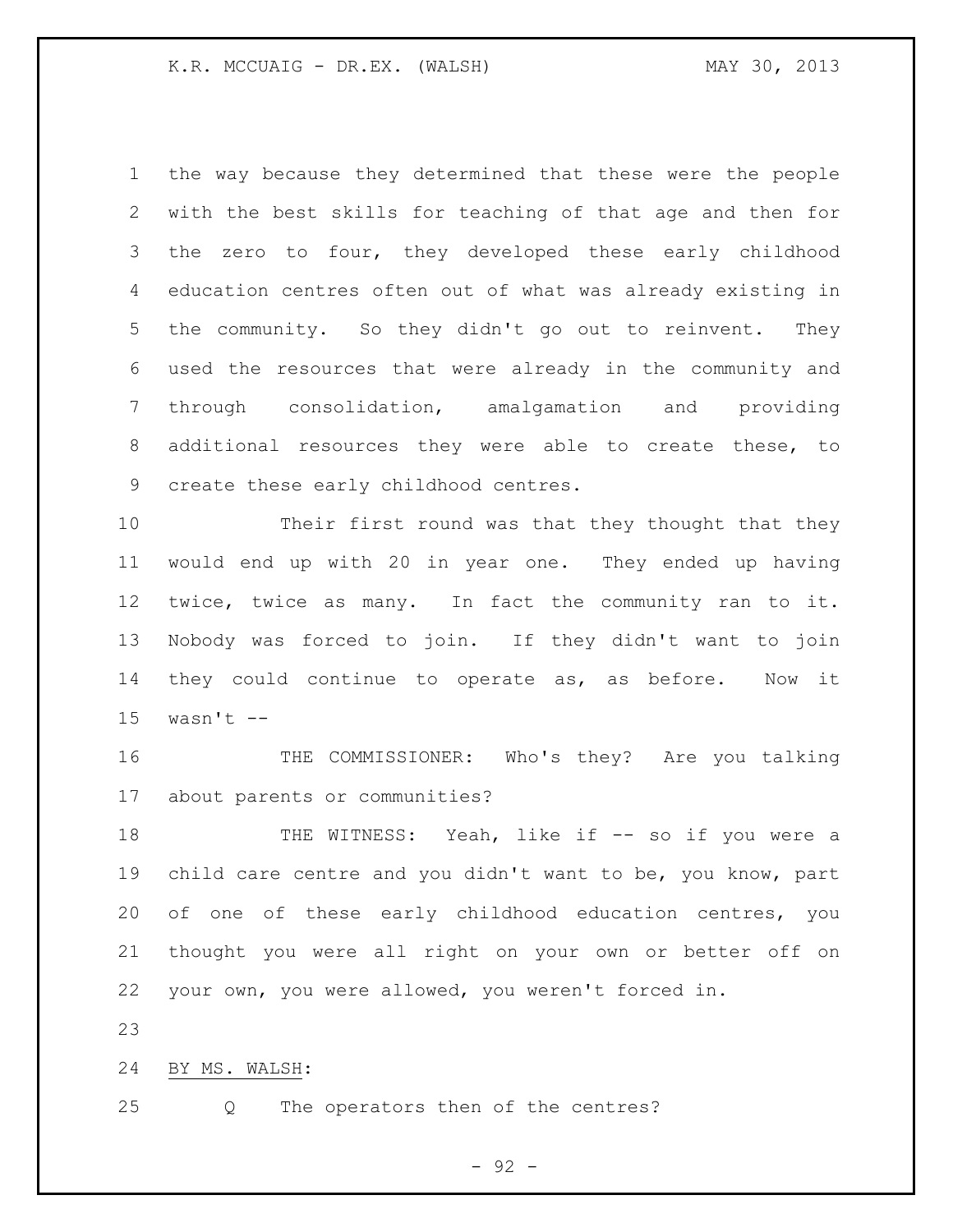A Right, yes. So most of the operators opted to transform into, into these early childhood centres. So it wasn't without its, without it's challenges. Of course the province had to have a discussion with the teachers unions. The teachers unions felt that teaching kindergarten was their area and that they should, they should be able to do it. There was some push back from operators who felt that they weren't going to have the same sort of, you know, access to clients, you know that if the province was out there offering these programs with a flat fee for parents then that would make it less able for them to charge a 12 greater fee, but, you know, they, they worked it through. And, and when you speak to the premier and to particularly the minister of education, he's now the health minister, they get quite irate when they're told, well, you could do that in PEI because you're so small, right. And the premier's response was, yeah, but everybody knows my mom, 18 all right. You know the point was that, that every one of those members of the party, of the government, would have had an aunt, an uncle, a sister or brother who is running a day care, right, and was doing okay. So there was a great -- it took leadership. It took, it took having a conversation with the sector and in fact going over the heads of the sector to talk to parents as whole about the importance of early education. And again, it's only been

 $-93 -$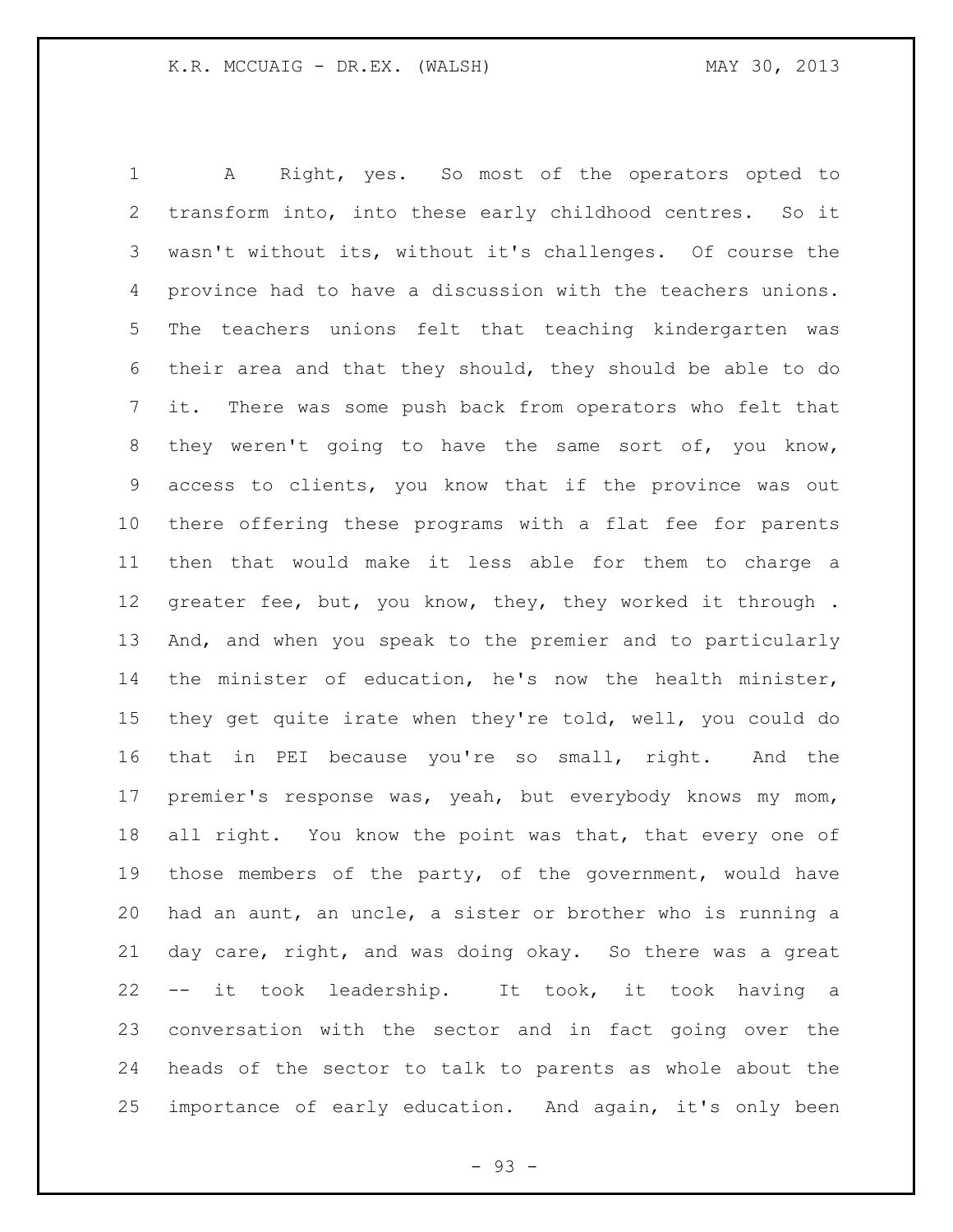in place for three years. Very popular. Again, they wouldn't turn back, they're expanding it.

 Q Was it all rolled out at once or were there pilots?

A No.

 Q Talk a little bit about the kind of implementation that you think is required to be effective.

 A There were pilots. One of the organizations that -- through the Margaret McCaine Family Foundation we established a pilot there in 2008. We did it in partnership with the, with the government of PEI at the time and what that did was to really work with a major child care provider on the, on the island to show, you know, what was required in order to consolidate, or to consolidate these programs. And one of the things that they do in addition to early education and care, they also do family home visiting, right, so these early year centres are also responsible for the home visitors that go into islander's homes, you know, after a baby is born to provide support to new parents.

 Q In terms of implementation generally of an early childhood strategy under a framework like you're talking about, what needs to be a part of that implementation in terms of timing?

A Well this -- they gave, they gave the summer

- 94 -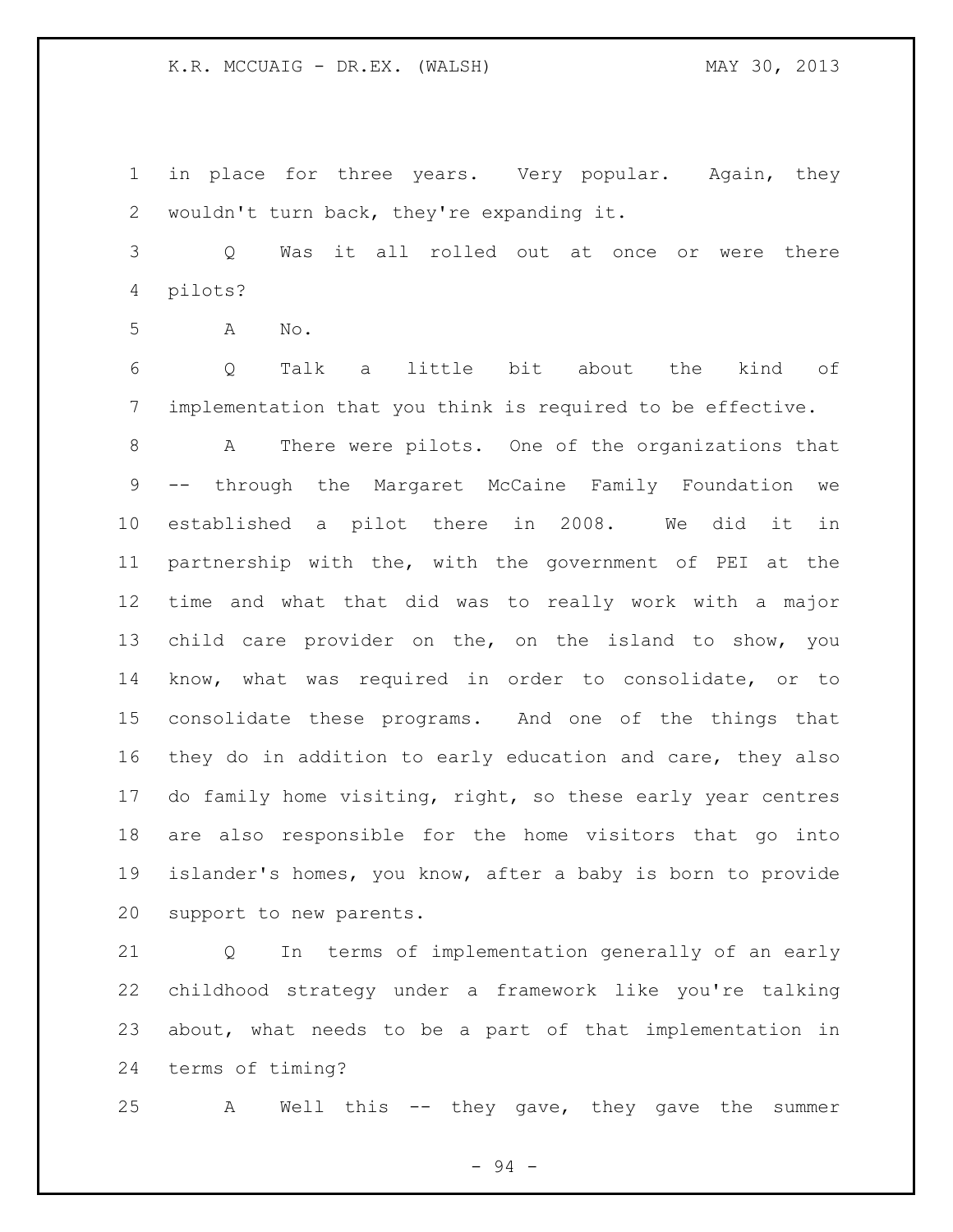K.R. MCCUAIG - DR.EX. (WALSH) MAY 30, 2013

 actually. They -- I think this, this document came out in the early spring and the changes took place in September with the opening of full day kindergarten in September. So what was happening with the schools happened very, very quick because schools had the infrastructure to, you know, to be able to make it happen. The transition of the programs into early years centres is, you know, is a little bit more ongoing but by the, by March of 2011 they were able to report that they had 38 early years centres in place.

 Q Given that childhood is a finite period and early childhood is a brief period --

A Yes, it is.

 Q -- would you say that addressing the issues that you're discussing is somewhat time sensitive?

 A Yes. I mean there is a period of plasticity in being able to determine, to influence the outcomes for children. We know very sensitive periods are between conception and age, and age five. If we miss that window it's not that kids are, are damaged goods, it just becomes much more difficult to intervene, in many cases much less effective to intervene after. And when no jurisdiction can get a handle its special education budget, but special education budgets exist because there wasn't adequate preschool education in place.

- 95 -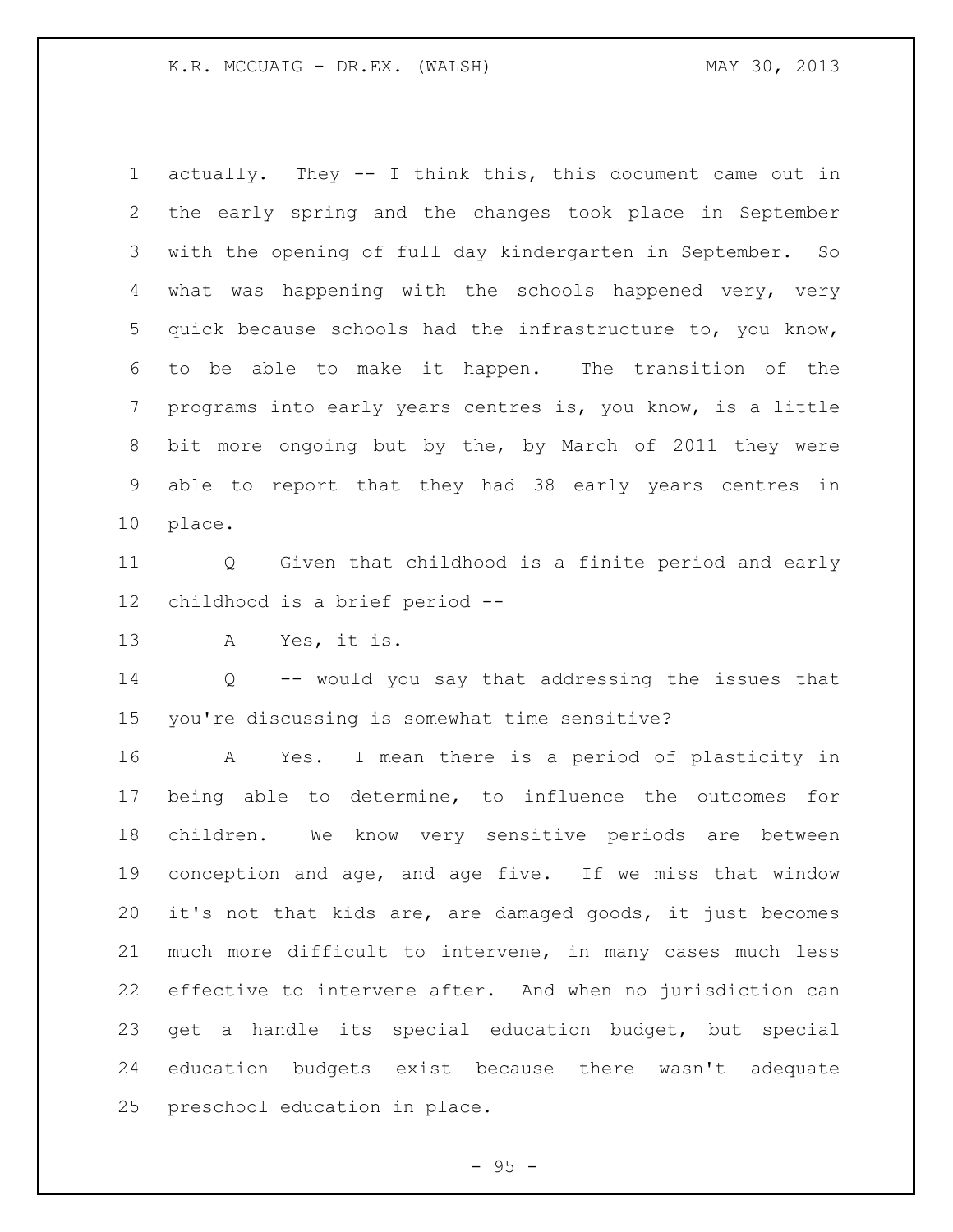THE COMMISSIONER: I want to just intervene here and ask this question. Are there any reserves on Prince Edward Island?

THE WITNESS: Yes, there are.

 THE COMMISSIONER: And what, what arrangement was made for the introduction of this program or the availability of it with respect to schools on that, on those, that or those reserves?

 THE WITNESS: It was, it was whatever mechanism the province has for its relations with First Nations was put into place and there are early years centres on, that are serving aboriginal families on and off reserve.

13 THE COMMISSIONER: How many reserves are there on Prince Edward Island?

 THE WITNESS: You know I think there's one but don't quote me on it. I would have to check that out for you.

 THE COMMISSIONER: And do you know what the involvement was with the feds to put this in place on the reserve?

21 THE WITNESS: The, the federal government plays a big role in Prince Edward Island around the Canada Action for Children program in around prenatal health and they had, as I understand they had very good bureaucrats who smoothed the way.

 $-96 -$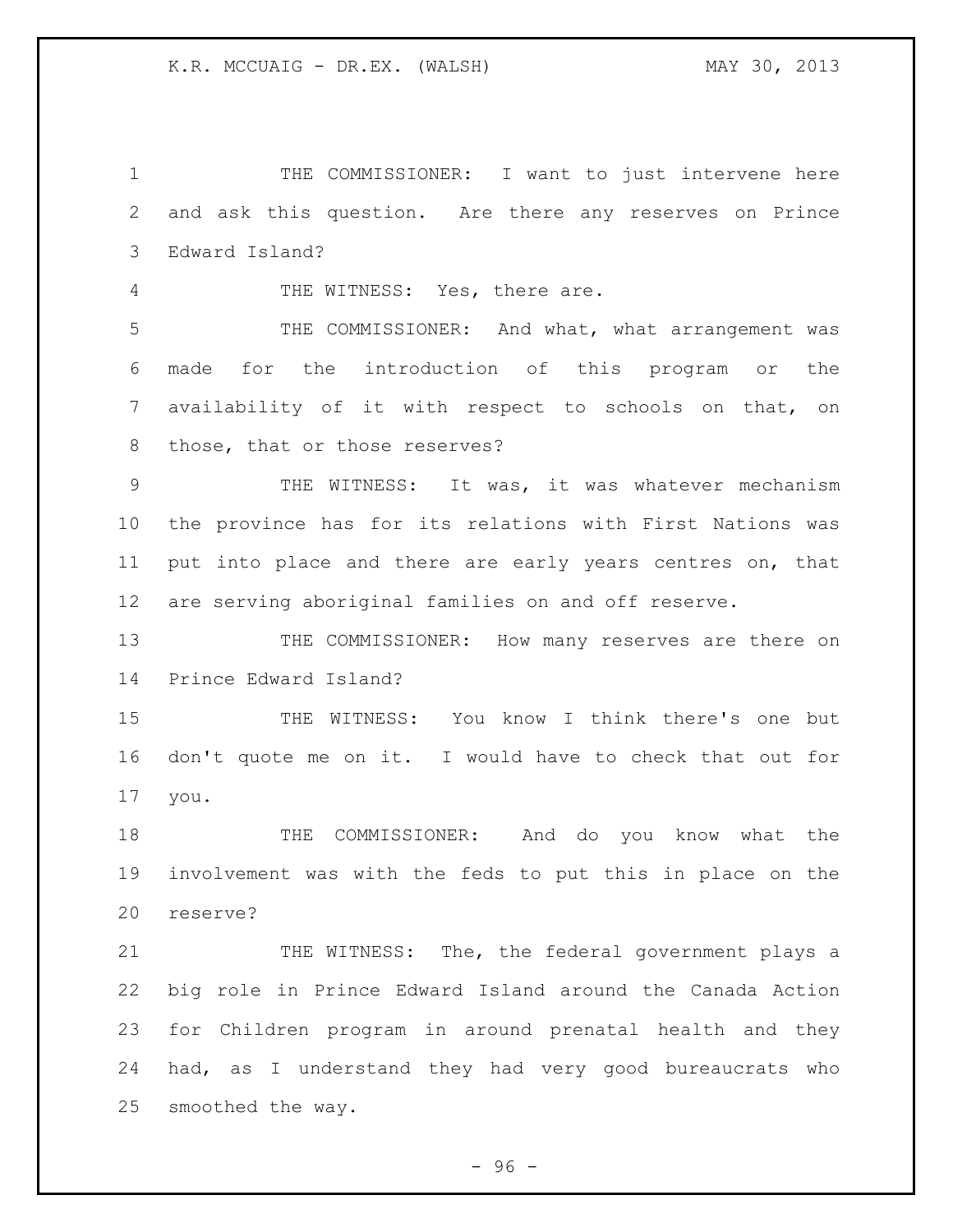1 THE COMMISSIONER: But on that one reserve was 2 there an early childhood education centre? 3 THE WITNESS: No, and they created one on the 4 reserve. 5 THE COMMISSIONER: Who's they? 6 THE WITNESS: The province in cooperation with 7 the First Nation created an early childhood centre. 8 THE COMMISSIONER: And did the province put money 9 into it? 10 THE WITNESS: Yes, they did. 11 THE COMMISSIONER: On the reserve? 12 THE WITNESS: And again, and again the rationale 13 was because these children, you know, leave the reserve and 14 they come to our schools. 15 THE COMMISSIONER: Yes, sure. 16 MS. WALSH: Exactly. 17 THE COMMISSIONER: That certainly happens in 18 Manitoba. 19 THE WITNESS: Yeah. So that there was a, that 20 there was a rationale for being able to support that. The 21 actual, the actual mechanism, I'm not, I'm not in a 22 position to comment on the actual mechanism of how that, 23 how that occurred. What I can tell you is that it is a big 24 part of what they looked at was what were those aboriginal 25 families and that I know that one centre was created on, on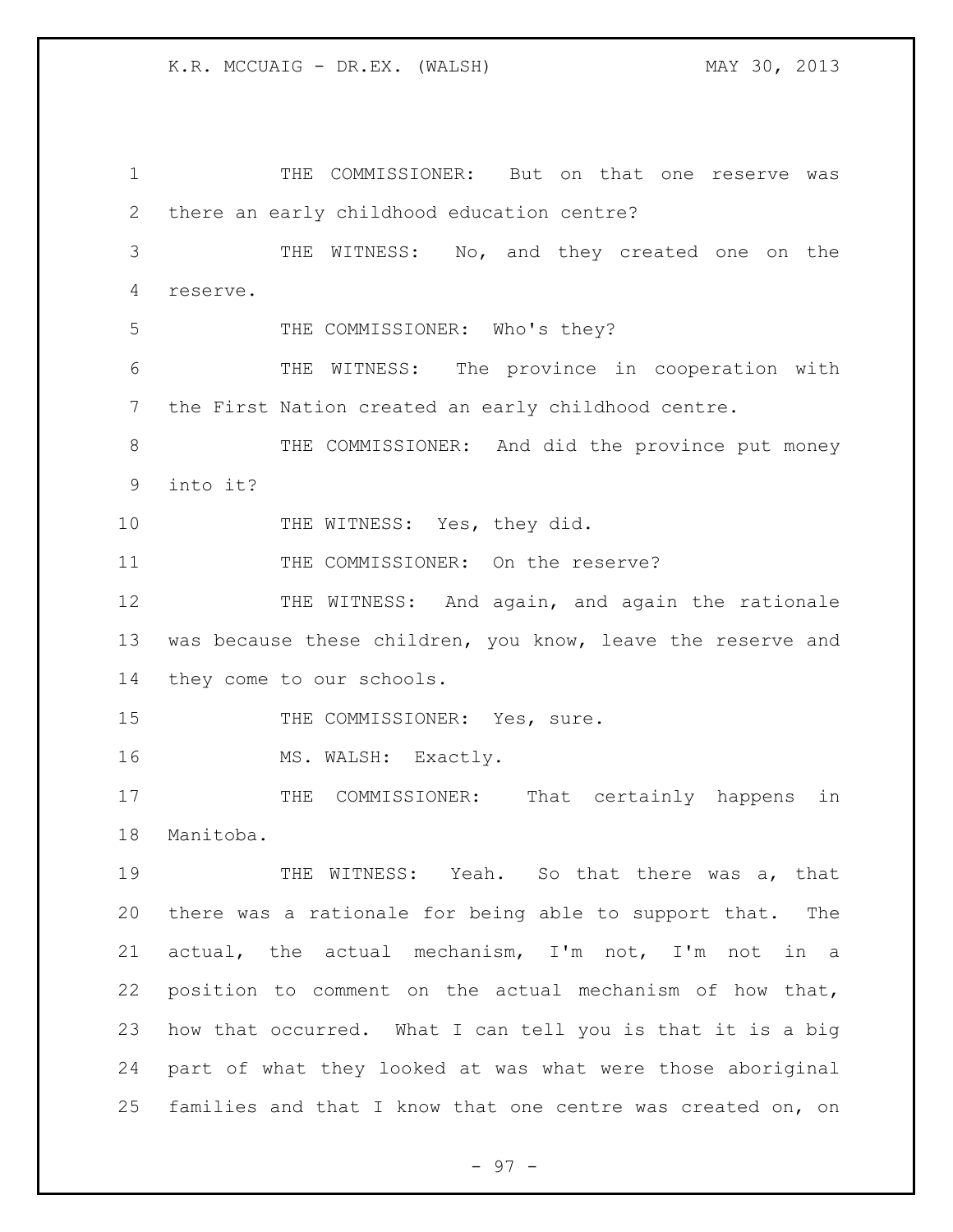a reserve.

| $\mathbf{2}$   | THE COMMISSIONER: Thank you.                               |
|----------------|------------------------------------------------------------|
| $\mathfrak{Z}$ | THE WITNESS: You're welcome.                               |
| 4              | THE COMMISSIONER: Sorry, Ms. Walsh, carry on.              |
| 5              | MS. WALSH: No, no problem. Thank you.                      |
| 6              |                                                            |
| 7              | BY MS. WALSH:                                              |
| 8              | Turning to the actual paper that you prepared for<br>Q     |
| 9              | us which is Exhibit 121, at page 3 of that document -- you |
| 10             | don't really need to bring it up. Okay, and everyone's got |
| 11             | a copy of it. I don't know what tab it is. You've got a    |
| 12             | copy of it?                                                |
| 13             | Um-hum.<br>A                                               |
| 14             | THE CLERK: It's 45A                                        |
| 15             | MS. WALSH: What was it?                                    |
| 16             | THE CLERK: 45A.                                            |
| 17             | MS. WALSH: 45A.                                            |
| 18             | THE COMMISSIONER: This is Exhibit 121.                     |
| 19             | MS. WALSH: Yes.                                            |
| 20             | THE COMMISSIONER: Page?                                    |
| 21             | MS. WALSH: Three.                                          |
| 22             |                                                            |
| 23             | BY MS. WALSH:                                              |
| 24             | Under the heading "Children's Rights" towards the<br>Q     |
| 25             | bottom, you referred to a children's rights agenda.<br>Can |
|                |                                                            |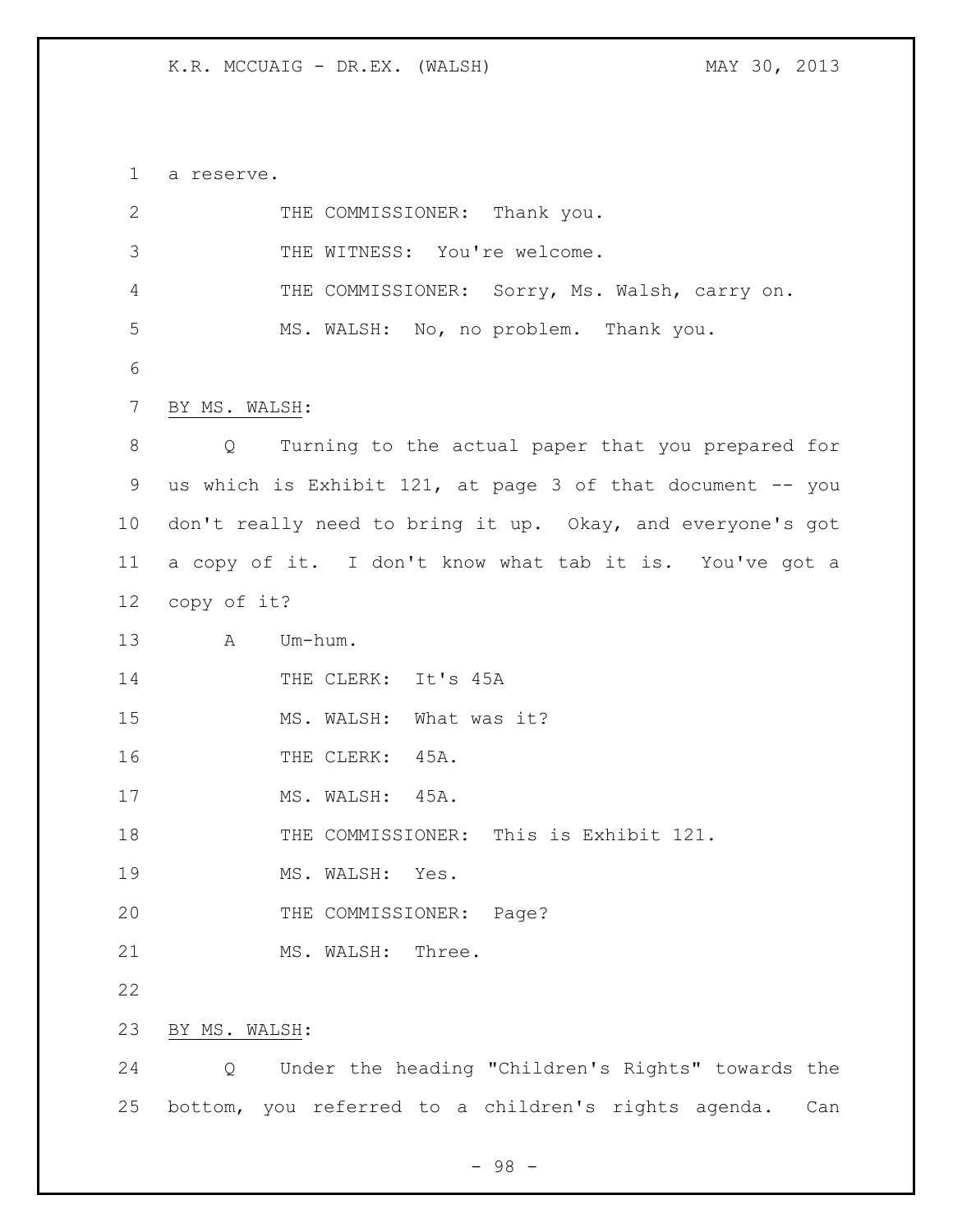you talk a bit about, about what that means in the context of the kind of programming you've been discussing?

 A Because early childhood programming has largely been looked at as intervention for disadvantaged families that if you look at the, you know, both the language in the legislation and the language in the mandates of the many agencies that serve young children, they're referred, you know, they're referred to as clients of objects for protection of -- you know, they are, they are entities that we, that we transfer things to. So what you don't see in that, often in the language of the agencies are in the legislation as, as children being citizens, as children having their, you know, their rights to humanity on their, on their own, that they're not just chattels of their parents or clients of their agencies. So what a, what a discourse around a children's rights agenda is actually, provides one with something that's very important if you want to work with anyone which is respect for the child, a recognition that you're not only dealing with the child as the child will become, but also have a responsibility to ensure that the child is happy as when they are a child and so that it is -- I think it provides us, it is -- I must say that the welfare model and the way that we look at children now is very, very entrenched and the language is very entrenched in the way we view parents as being

- 99 -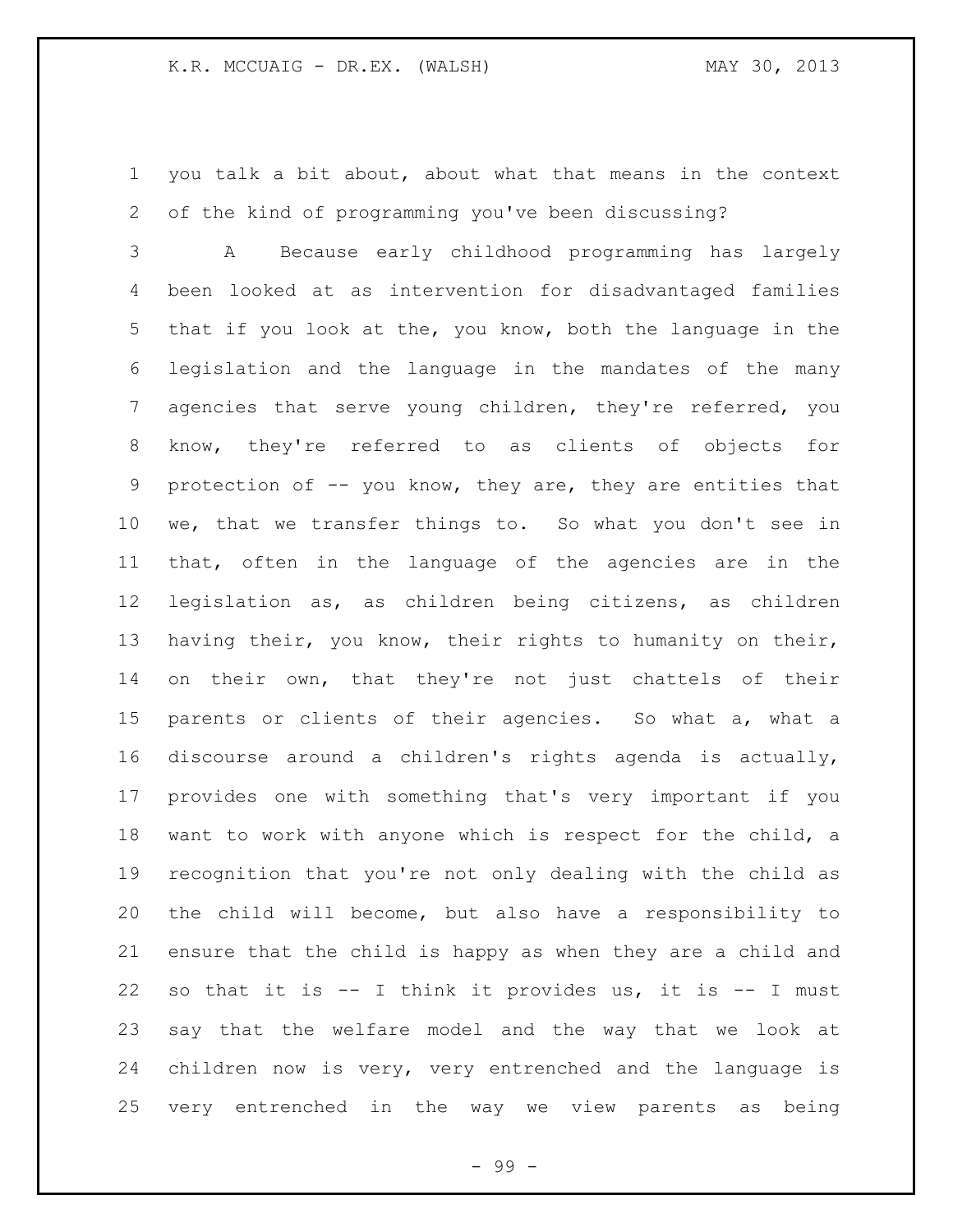problems rather than sources of solutions is very entrenched. So I think introducing a children's right of discourse into how we talk about children and families would begin to change our thinking and help us to in fact model our, model our programs.

 It's why integrating parents into early childhood settings is so very important, because it's difficult to integrate them, really integrate them into the setting successfully if they're just a problem and you're trying to separate them from their kids to inoculate, you know, the kids from their home life. When you actually bring parents in as if they are part of the solution, you begin to get very different results. Well, the residential schools were an example of taking kids away to inoculate them from their families. So it's the opposite of that.

 Q Right. So a child focused lens includes parents? 17 A Absolutely.

 Q At page 5 of the paper, you identify that culturally responsive programming is an important part of quality early childhood education. Can you talk a bit more about that, please?

 A Part of honouring, part of honouring who children are is, is honouring, you know, the culture, the language. It's what they, what they bring. I mean children are not blank slates. You know, by the time they, you know from

 $- 100 -$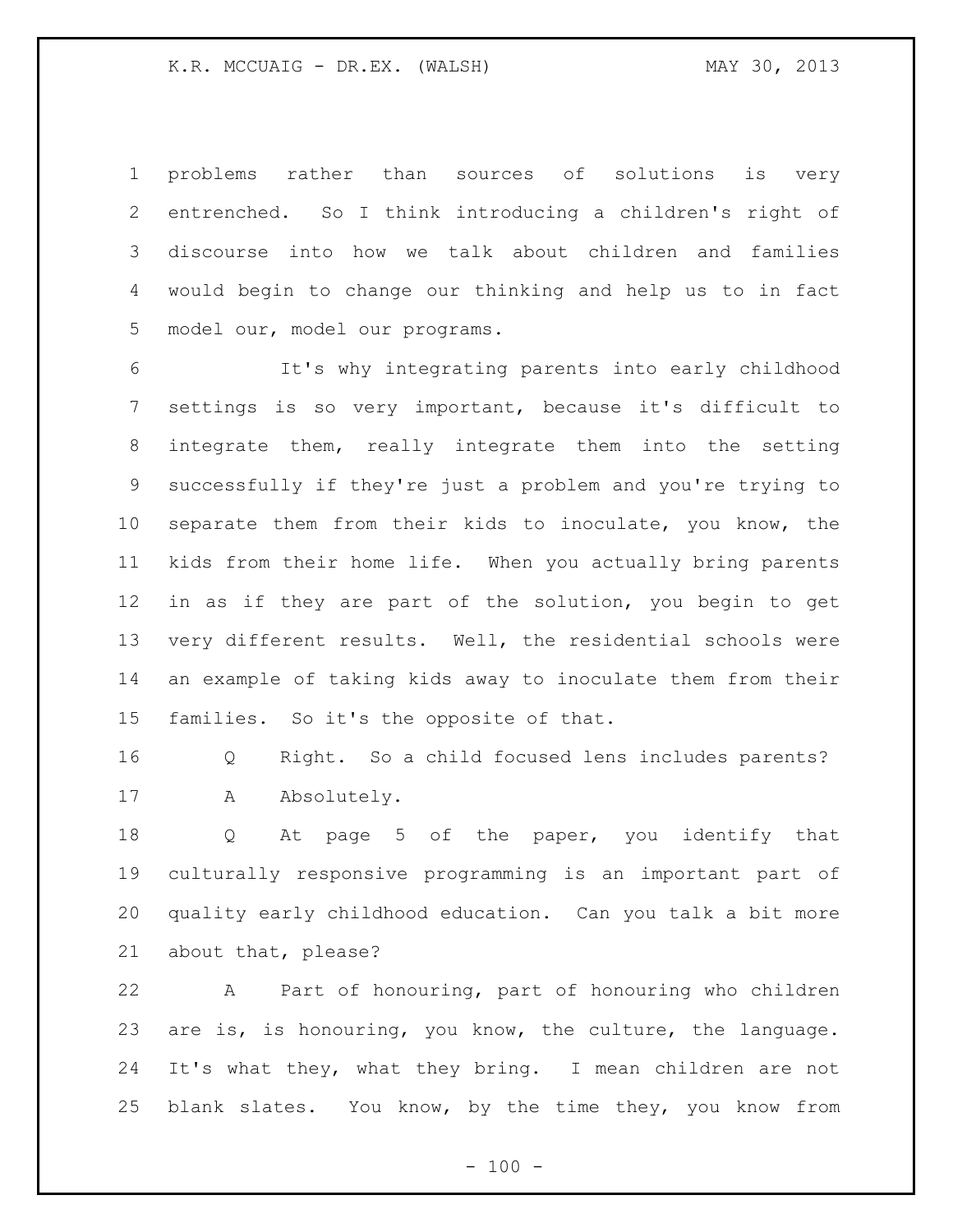the moment they were born they were not blank slates. They come with predispositions and, you know, maximum, you know, this incredible potential for who they are and what they, and what they can become. So if in your, if in your programming you don't recognize cultural differences, gender differences, you know, modern families are just 7 that, they are very, very modern. They are, you know, they are blended, they are made up of all sorts and different sorts of configuration and the configurations often, very few children stay in the same configuration of a family that they were born into and move into adulthood on.

 Q So if, if the programs that are intended to meet the needs of children and family can't recognize that and can't adapt, can't adapt their programming to not only 15 recognize it but celebrate it, then they, then they can't achieve their goals. You can't, you know, you can't excel in any environment, you know, when you feel that who you are is not appreciated. So it's why, it's why it's essential and I think it's -- and it's not enough. I know I've mentioned this before but I want to say it again. It's not enough, particularly in the Canadian context for aboriginal kids to learn about aboriginal culture and traditions. If we are going to, we pride ourselves on being a diverse society, a pluralistic society but if that is actually going to be maintained and furthered, then

 $- 101 -$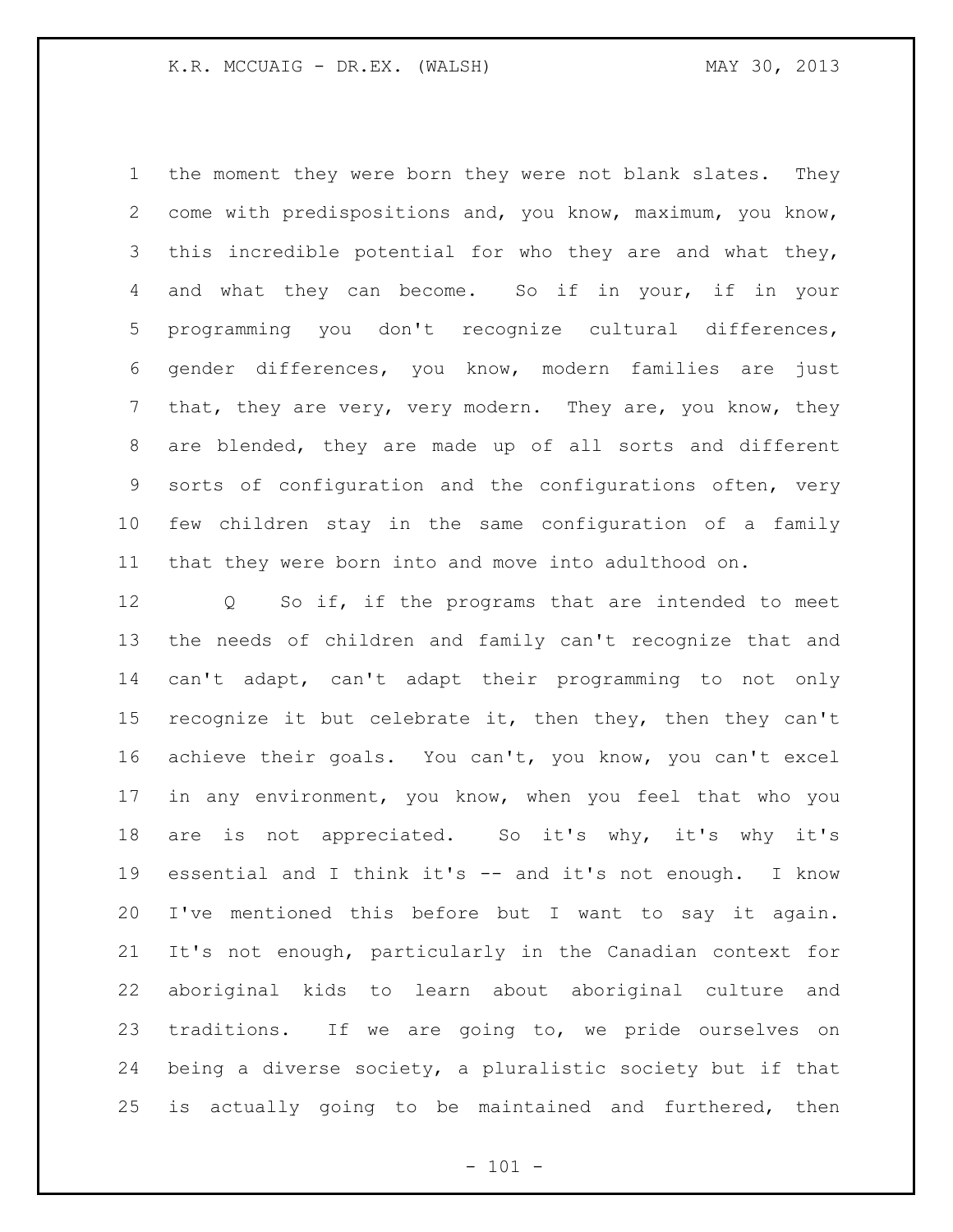knowledge about our, you know, the founding, or the original peoples of Canada is essentially for us all to know.

 Q So let's look at page 13, the three specific recommendations that you made to the commission.

 A Um-hum. So the first one is to get control of 7 the chaos that's out there, to use the assets that you have in public education, to rationalize the services that are already out there, to provide them with some coherence and linkages so that families can readily find the programs that they require. Now I must say that doing that on its own will not, will not address, will not serve every family. It will not address all the problems that you have, but what it does is it provides a solid platform so as we saw in the Better Beginnings, Better Futures that when we do add new investments they make a difference rather than layering new investments on top of a patchwork. So getting control of this is, I think is essential to, to moving forward. That doesn't mean that you -- that means that you learn from what you've done before of which I think Healthy Child Manitoba brings a lot to the table, but somebody's got to be in charge and it can't, with all due respect, it can't be, you know, appointing another children's minister. The, the -- our experience in other jurisdictions with having a children's minister is that so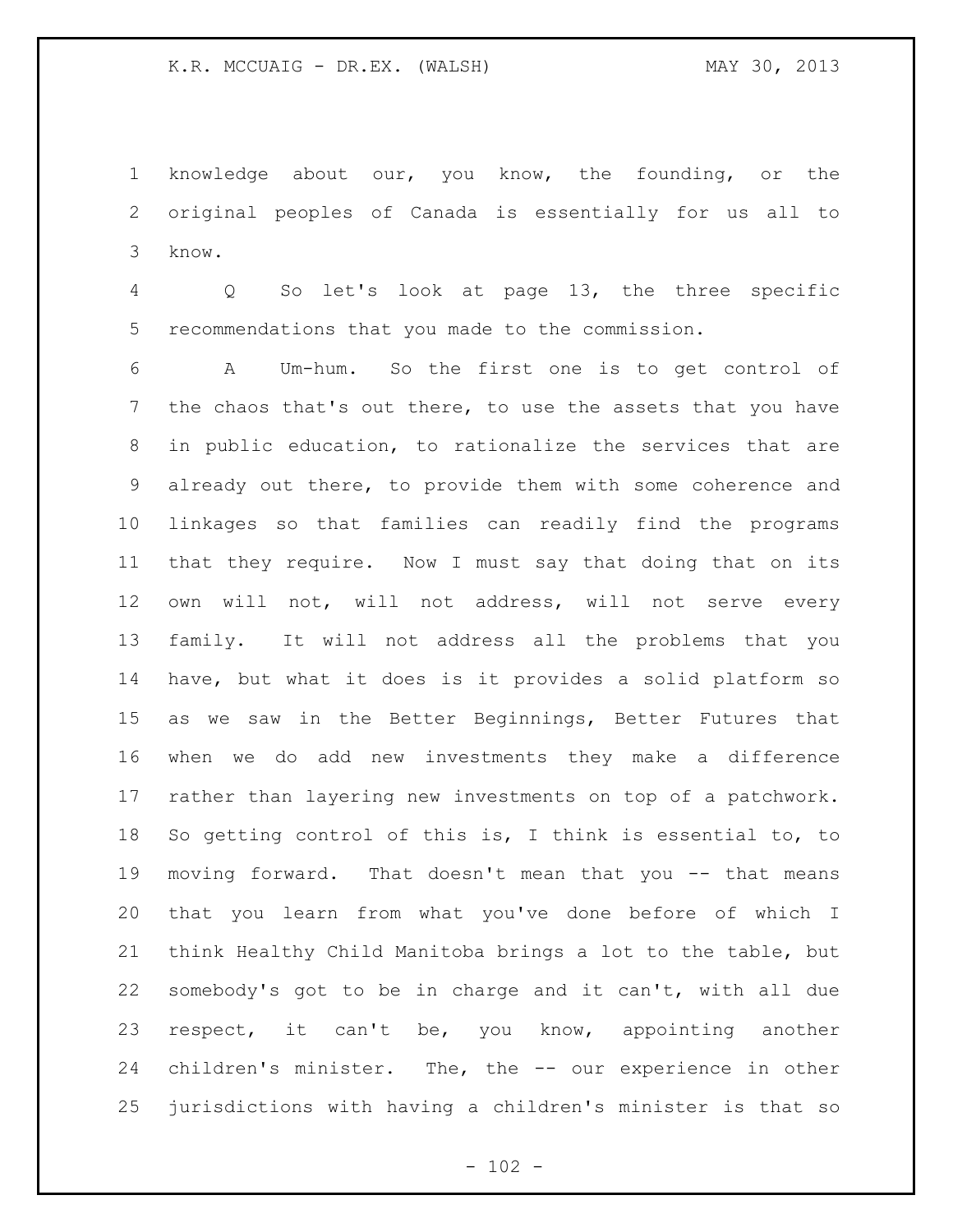this is someone who gets to go out and talk about children but they are often folks that have little clout at the cabinet table. They're often folks that have little clout to really change those other, what happens in those other ministries that are really administering the programs that serve children and, and families and you don't get the, you know, you don't get the sort of change that you expected from having, you know, somebody be champion for children.

 Why we recommend education is because the culture in Canada is that education ministers do have clout. Education ministers have big families, or sorry, big ministries, big bureaucracies. They, when they want things to happen they can make them happen.

 Q Or alternatively, if you have a dynamic minister of children then you give that department what it needs.

 A Yeah, absolutely, or you, or you move him over to educate him or her, over to education (inaudible). It's, you know, the idea is starting what you have that works well and education works quite well.

 Q Can I just -- before you go on to the next recommendation, I just want to make sure that I, that I fully understand some of the things you've been saying. The PEI model, for instance, you talked about that. Earlier you talked about integrated centres, sort of hubs. Where does, where do hubs of, you know, integrated service

 $- 103 -$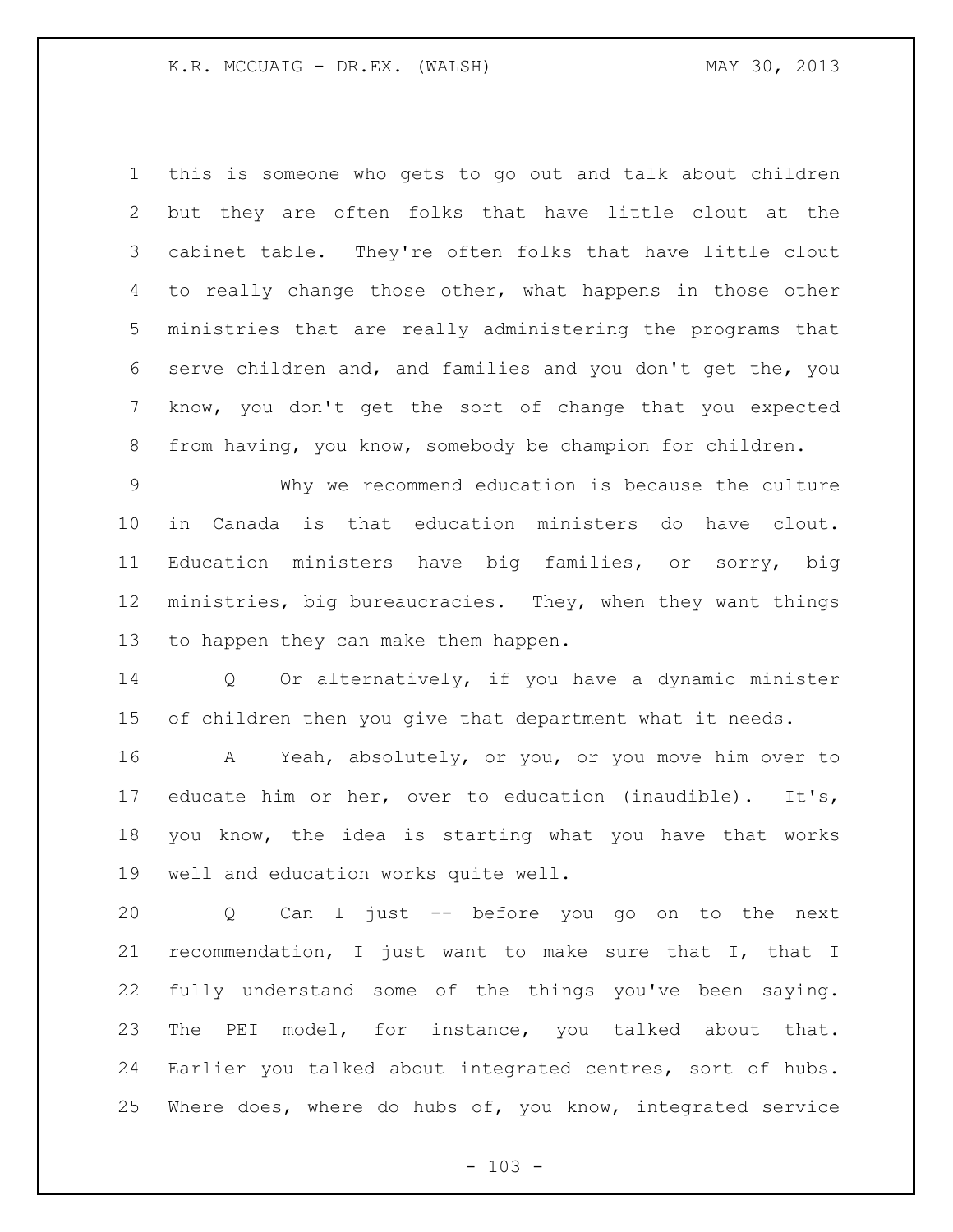K.R. MCCUAIG - DR.EX. (WALSH) MAY 30, 2013

 centres in which the school is a platform, how does that fit into the PEI model or is it just something else to consider?

A Early childhood children's centres are hubs.

Q I see.

 A They are hubs, but the difference with the PEI children's centre that is, it's not as if it's one place and each one of these individual agencies now, now reside there, that's their home. I mean the difference is is that they merge the functions of those agencies. So now you have one agency, an early childhood, an early education 12 centre or early years centre, sorry, that's now responsible for those functions.

 Q For delivering services of public health, day care or parenting supports, all of that?

A That's right.

 Q The typical barriers that the government, for instance, might anticipate coming up against in implementing this kind of thing, you talked about the child care operators themselves and the experience in PEI. Other typical barriers and strategies to deal with them?

 A Where we found significant change happen, the premier had to be behind it, the premier had to want it, they had to lead it and it's because when you go to turn chaos into coherence it goes across ministries. So there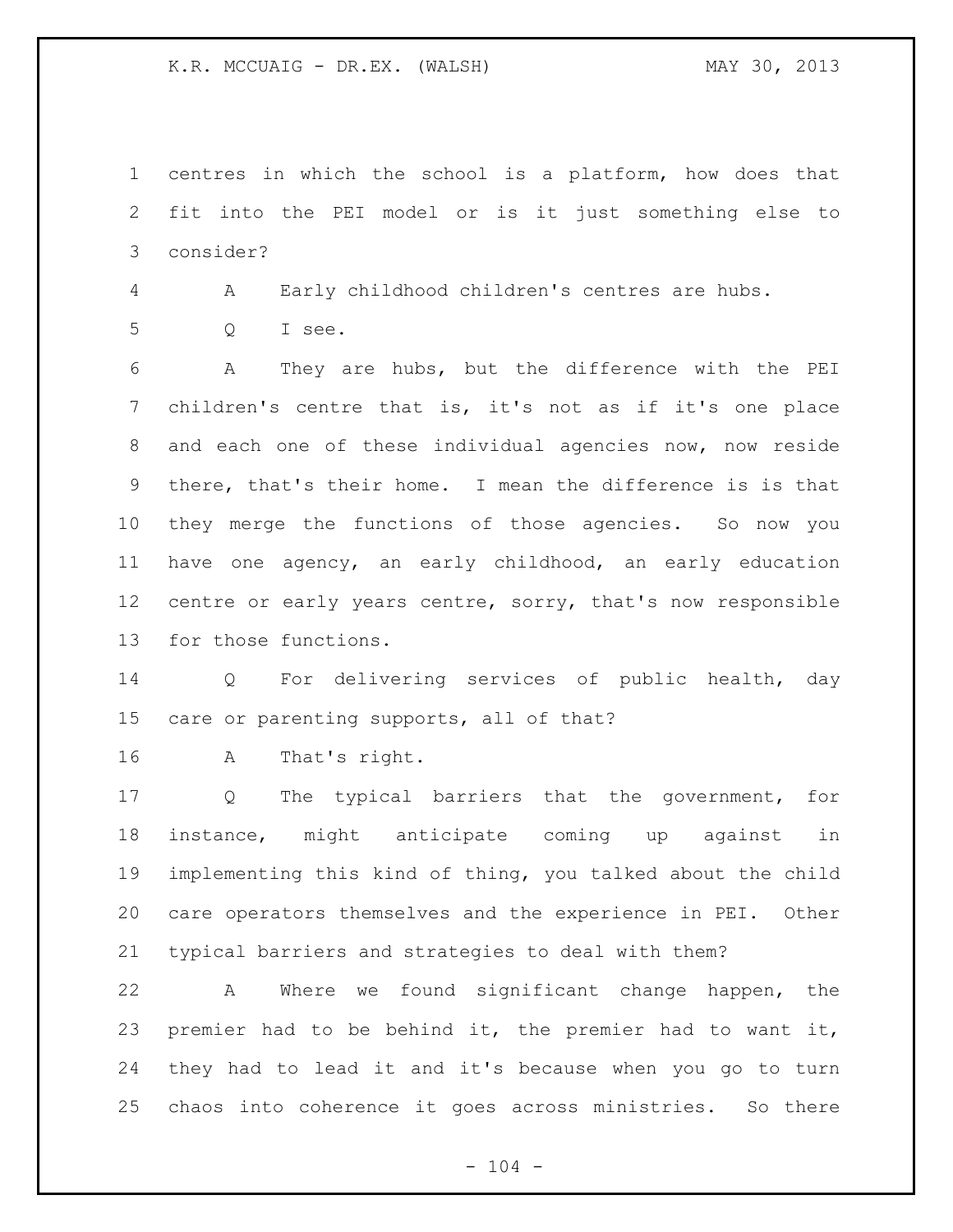has to be leadership at that level which can say make it so in order for it to happen. Obviously you need, you need, you know, a strong, a strong minister and a strong set of officials in order to develop, you know, the kind of change that's required. In terms of who the, you know, who the opposition were or those that had to be stakeholders that had to be, had their concerns addressed, the teacher's unions were certainly, were certainly one, but in all cases I can say that the teacher's unions are now ecstatic about what they're seeing because they're getting the children that are coming out of these early years centres and in Ontario they're getting the children that are coming out of full day, four and five-year-old kindergarten and, you know, they are blown away by the difference in their, in 15 their classrooms in such a short, short year.

16 The child care, the child care operators, I mean they are, they're private businesses and children are their clients and when you, when you move those services into, into the public sphere, they're losing clients, there's no doubt, there's no doubt about that there's disruption there. But also what you, what we've found that is that for those early childhood educators who were afraid of losing their jobs, they found better jobs working in, you know, in the, in the public spheres than they did in the community sector which was always wondering where its next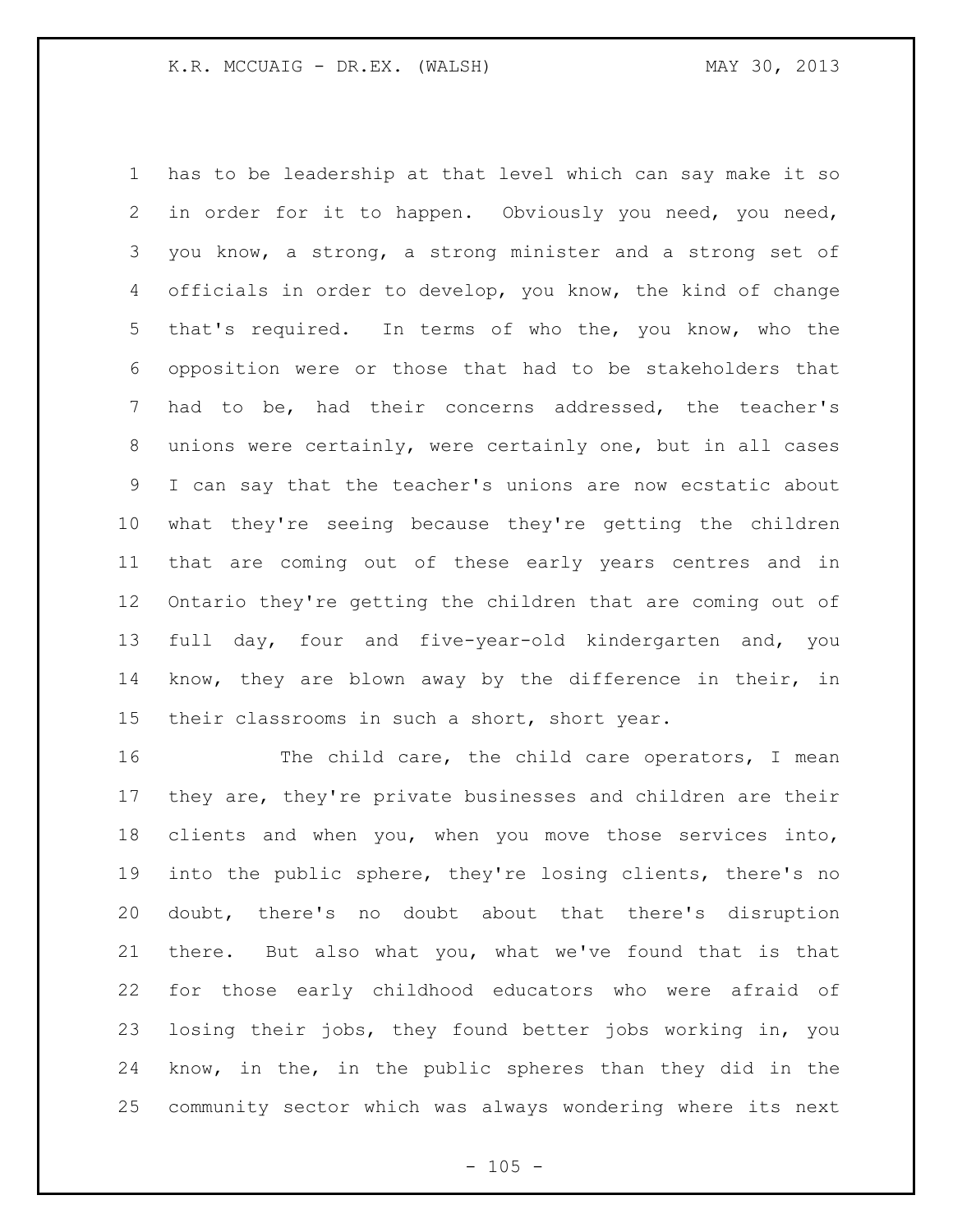paycheque was going to come from.

 Provinces had to take on school boards. You had to, you had resource school boards enough so that they thought that this wasn't one more thing that they had to do. And by resourcing I don't mean giving school boards a lot more administrative money. Really the difference that was made was training principals. It was actually you got -- and they all started with the same model, you got a handful of principals who really got it. Often they had been the principals that had had, you know, the demonstration sites in their schools and they became, you know, they became the champions with their peers around this is not more work, this is in fact will make your job 14 easier, you know, that when -- there's many more hands, many more eyes, many more sets of capacity that are in the school which will make your job easier. But I mean that was all work that had to, that had to happen. The other was that you had to have time for the, for staff to meet and to get to know what one another was about. As I've said, whether you're a family support worker, an early education worker or a teacher, you know, you all have, you know, the wellbeing of children and family first but then as soon as you think that somebody is moving into your territory then you get very, hold on to you, you know, to your professionalism, to your standards of practice to, you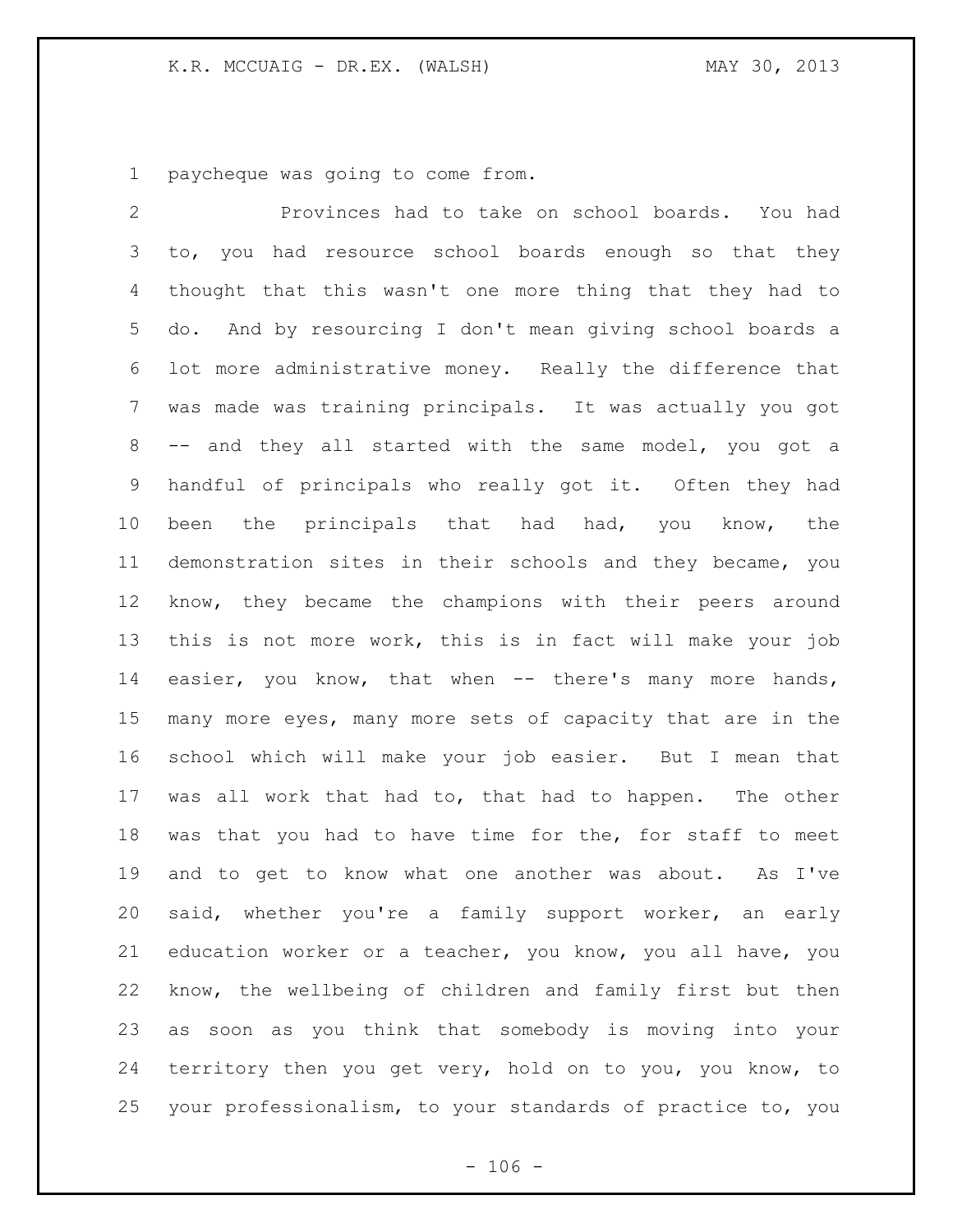know, anything which is I don't mind things changing as long as it doesn't me changing. And in fact, when you work 3 in these sorts of, in these integrated environments, your practice does, does change.

 Again we found, what we found particularly from family support workers, because family support workers in many regions spend more time travelling around from site to site to deliver programming than they actually --

Q You're talking about child welfare workers?

10 A Not from -- more like family support, you know, family support workers, not necessarily child welfare workers, but I mean family support, I mean those who offer parenting programs, those that offer, you know, preschool speech and language, occupational therapists, you know, those that deal with families who have, you know, either behavioural challenges or physical challenges in their children or social, emotional challenges, so autism, you know, workers around autism. Because often they don't have a site of their own because their region is so, so spread 20 out, so that they actually find that they get to spend more time with their, with the children that they want to support than they do on the road, right, which is -- and that the other benefit that we got from it is that these specialized staff would then train their, you know, their other peers, so somebody with speech and language training

 $- 107 -$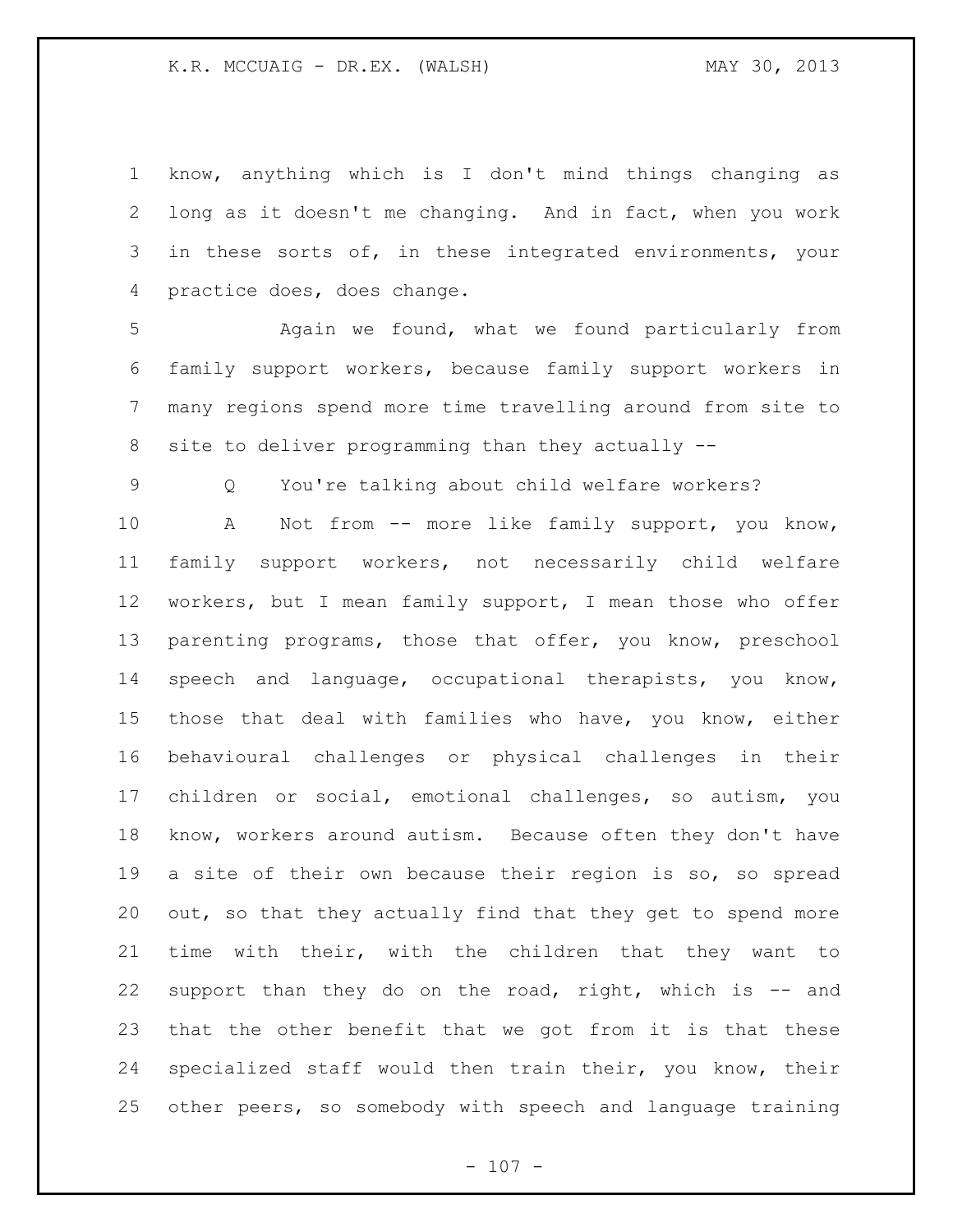would then work with the early educators and the teachers around, around the techniques that they were, that they were using. So then we were finding that children were staying in these programs for less because they were getting a greater dose, not only from what they got, you know from their hour with the speech and language therapist but now those same techniques were being used in their classroom and being translated to the families as well. So many, many examples of how that, how that works, but that takes time for people to, you know, realize the benefits.

 Q And so a concerted effort has to be made to, to be able to integrate and implement the services.

13 A Right. You know, being in a -- you know, these 14 are interdisciplinary teams that are working out of, out of an environment that is going to be foreign to, to many of them. So, yes, these are people and you take time and it takes time to build up those people skills.

 Q The research that you've looked at, has it -- is there any research on the effect of these kinds of early childhood settings and integrated family centres on the incidence of maltreatment and contact with the child welfare system?

 A There is, there is some, there is some research which indicates that there is less use of, less use of child welfare services, you know, both in incidents of

 $- 108 -$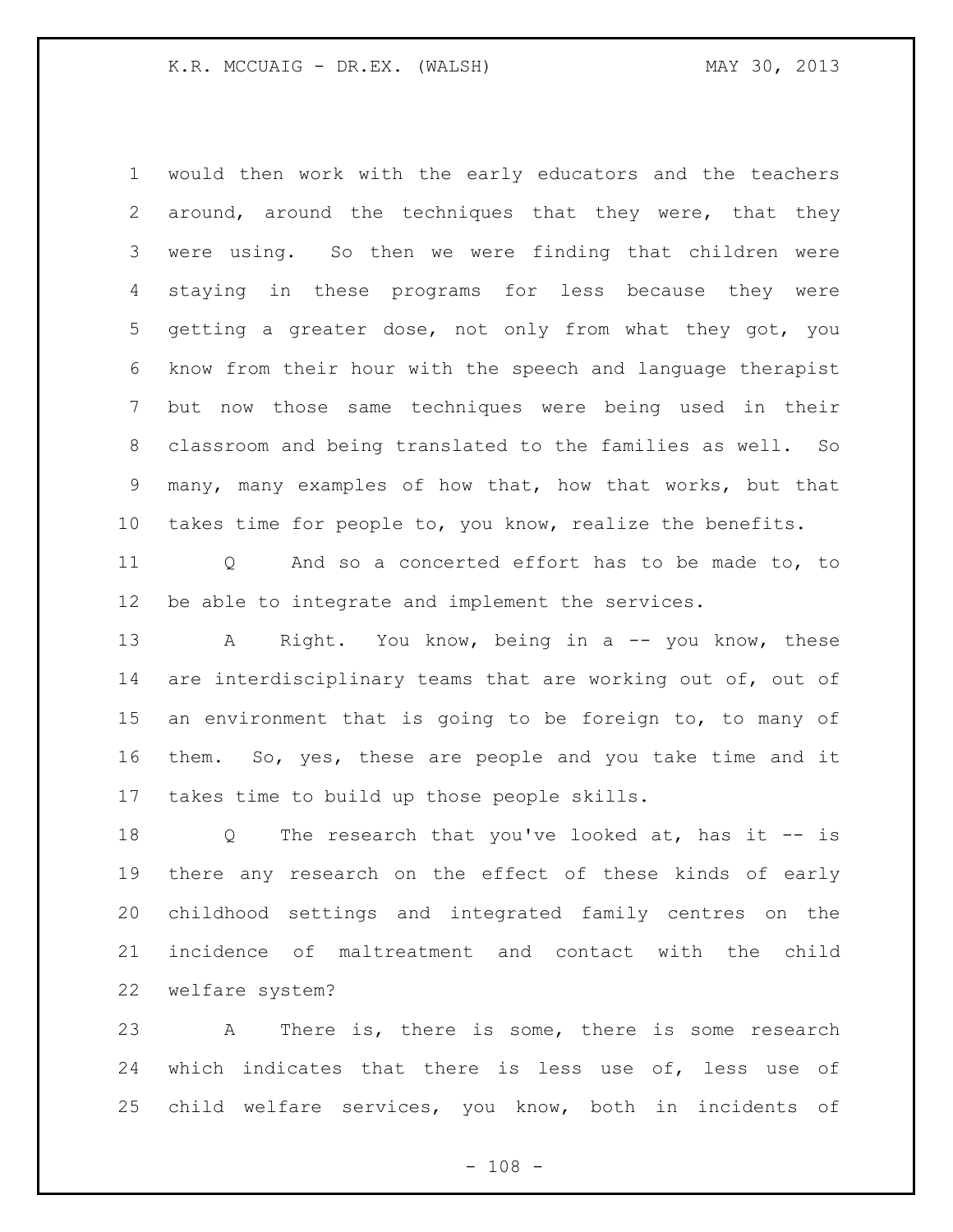contact with child welfare agencies. There's also some research that says that reoccurrence, that families are able, that children are able to be, either remain in the home under a protection order to be to returned to, to the parent on the condition that they, that the child remain within the, in the program and that the parent partake in the, in what's offered to them at the program. So that there were less -- based on that it shouldn't be surprising there was less reoccurrence of, of abuse because somebody was seeing the child every day, somebody was seeing the parent every day, which a child welfare worker can't replicate. You can't spent eight hours a day with, you know, six to eight hours a day with the family. These are programs that can.

 Q We've heard a lot of evidence about the risk factors that people, that poverty poses to family, not that there's anything intrinsic and I think your slides --

A Yeah.

 Q -- even showed about, you know, being poor and not necessarily then being a bad parent, but then it does create a vulnerability that leads to, to risk of neglect. What, what's the impact then, I mean I think you've answered it, but the impact of these kinds of programs on poverty reduction?

A Is when we look at many of the programs, many of

 $- 109 -$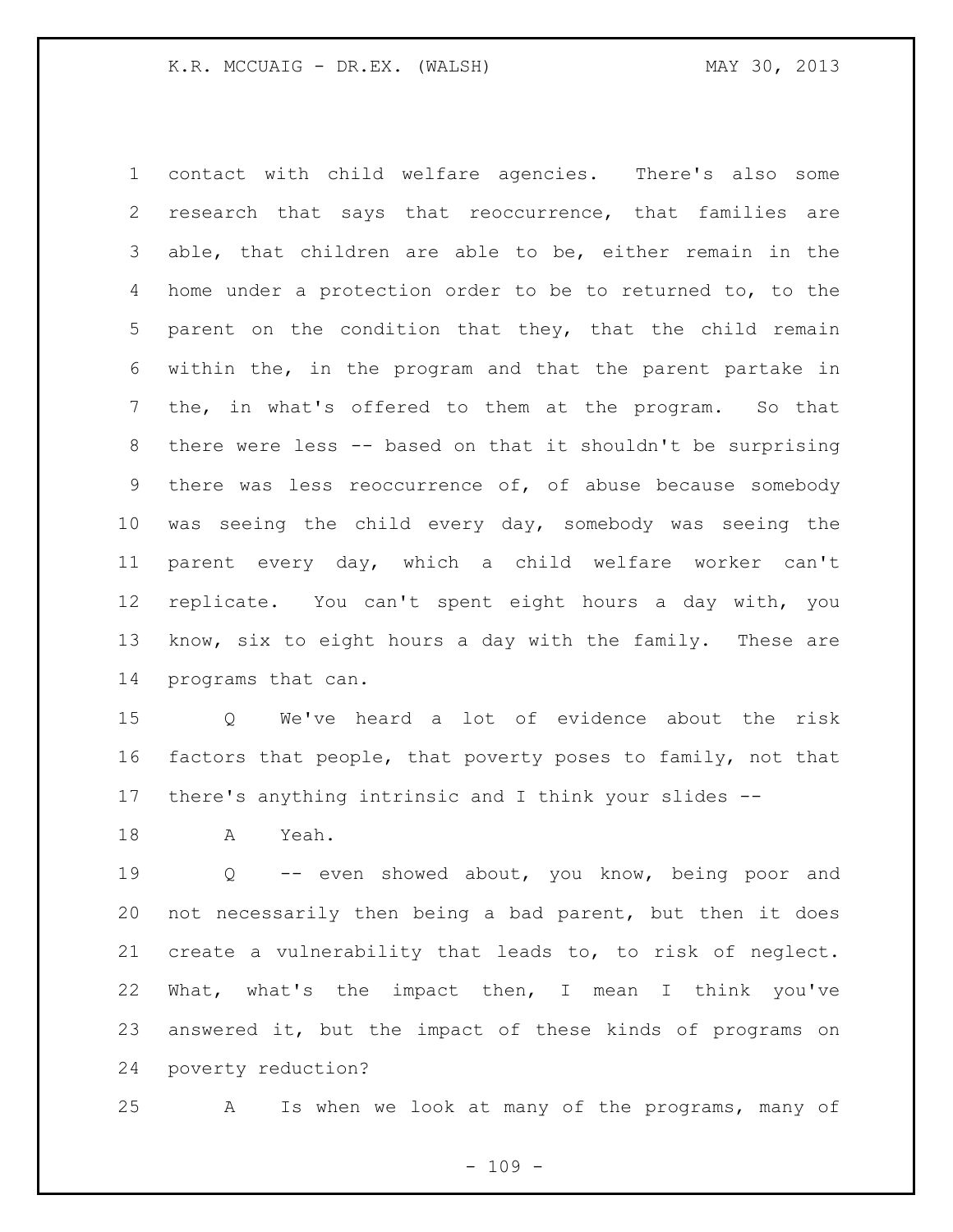the most popular programs in use, including those that are in use in Manitoba such as home visiting, Triple P Parenting and other intervention services, offering them on their own only reinforces that the deficit is in the child and the parent, right. So here's a parent with a whole whack of deficits that have to, you know, have to be addressed so we'll give them a parenting program. It's one thing to have knowledge about how children learn and develop, it's also about raising children in environments that are conducive to, to raising children.

 So when you combine parenting supports like those kind of parenting supports about how children learn and develop, with early education programs which are focused on the optimal development of children, and offer them in a way so that parents can work or upgrade their skills so that they can get work, can address their own health issues, addictions, et cetera, then you begin to see the changes that Quebec, I mean we were looking there at eight years of data in Quebec where they halved the child poverty rates, they halved the, you know, they halved the number of children on social assistance. In a very short period of time, those are, those are big results and they can be directly attributed to when you provide programs that meet the needs of children at the same time as they allow parents to, you know, participate in the labour force, you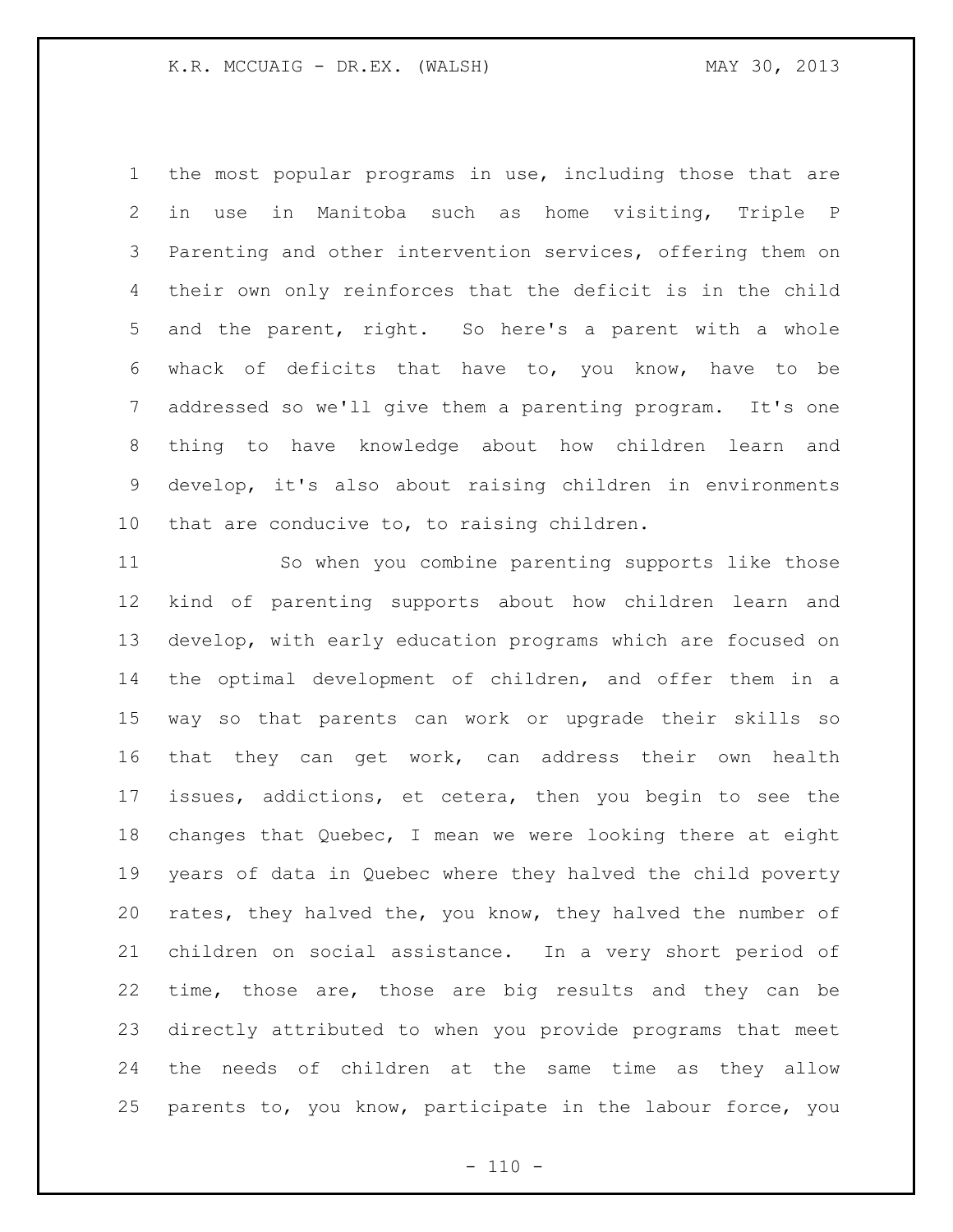get the, you know, you get those kind of changes. And it's not only the, it's not only the change, but for a mother who is, you know, who is educated or not but who, you know, is, is frustrated with, you know, being all day in inadequate housing and never seeing any way out of it or doesn't get to, you know, to use a skill set that she has because she's a lone parent and there's no grandmother or anyone else around, you know, to provide child care. I mean those, that isolation, that frustration with one's, with one's lives are environments for less than ideal parenting. So sometimes work on its own improves parenting because when you have happier parents they're better able to manage their own behaviour and direct their children's.

 Q And so providing child care is a means of enabling participation in the workforce or education.

A Right.

 Q One more question on this recommendation before we go to the other two. If we could pull up, please, Exhibit 105, which was, I don't have our reference number but it was from Dr. Trocmé's exhibits, the early childhood development report, the Royal Society of Canada and the Canadian Academy of Health Sciences Expert Panel. That's it. If we go to page 86 of the report, please. I just want to ask you about -- is that the page? It's page 86 at the bottom, so it's the next page. There we go. If you

- 111 -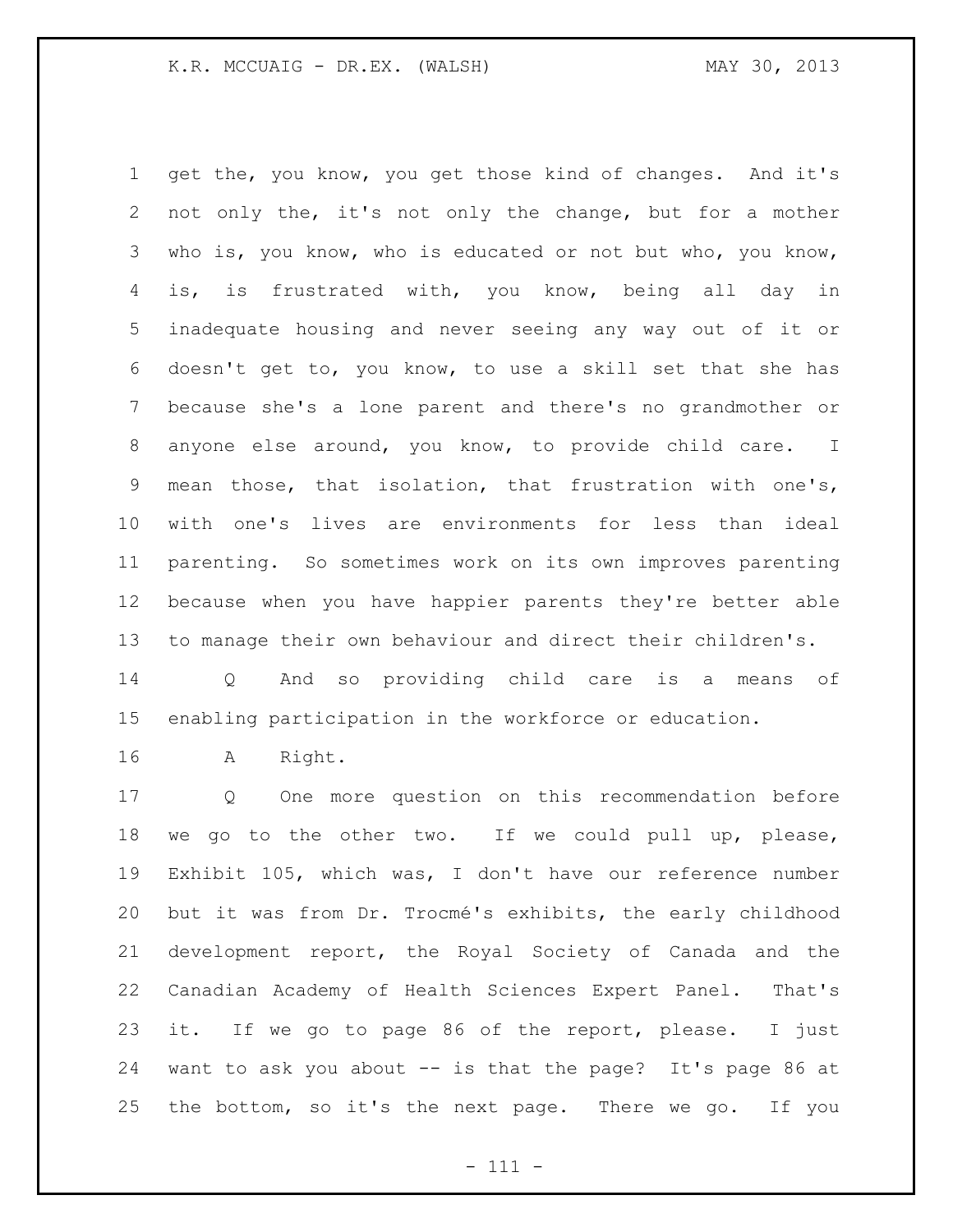#### K.R. MCCUAIG - DR.EX. (WALSH) MAY 30, 2013

 can pull up the graph, please. I want to ask you about, you've talked about universal. I want to ask you about the concept of universal and targeted in implementing the kinds of early intervention programs that you're discussing.

A Right.

 Q Dr. Trocmé talked about this chart and everything that's in the circle was, this was in the context of child maltreatment. So what's in the circle is what he described as early intervention or prevention strategies and they're described as universal and targeted and then beyond that was the contact with the child welfare system and prevention in the sense of recurrence or prevention in the sense of impairment. But going to the strategies that are 14 at the prevention before occurrence stage, can you discuss the concept of universal and targeted? Is that something that you use?

 A So there are, there are programs that all children need. So what we're recommending is that all children have access to good quality preschool programs. They'd be voluntary, parents could decide whether or not they, they attend. Because the evidence is overwhelming that children benefit, children from disadvantaged and advantaged families benefit from participation in these kinds of programs. But within the child population there are children with, you know, with special needs and they

- 112 -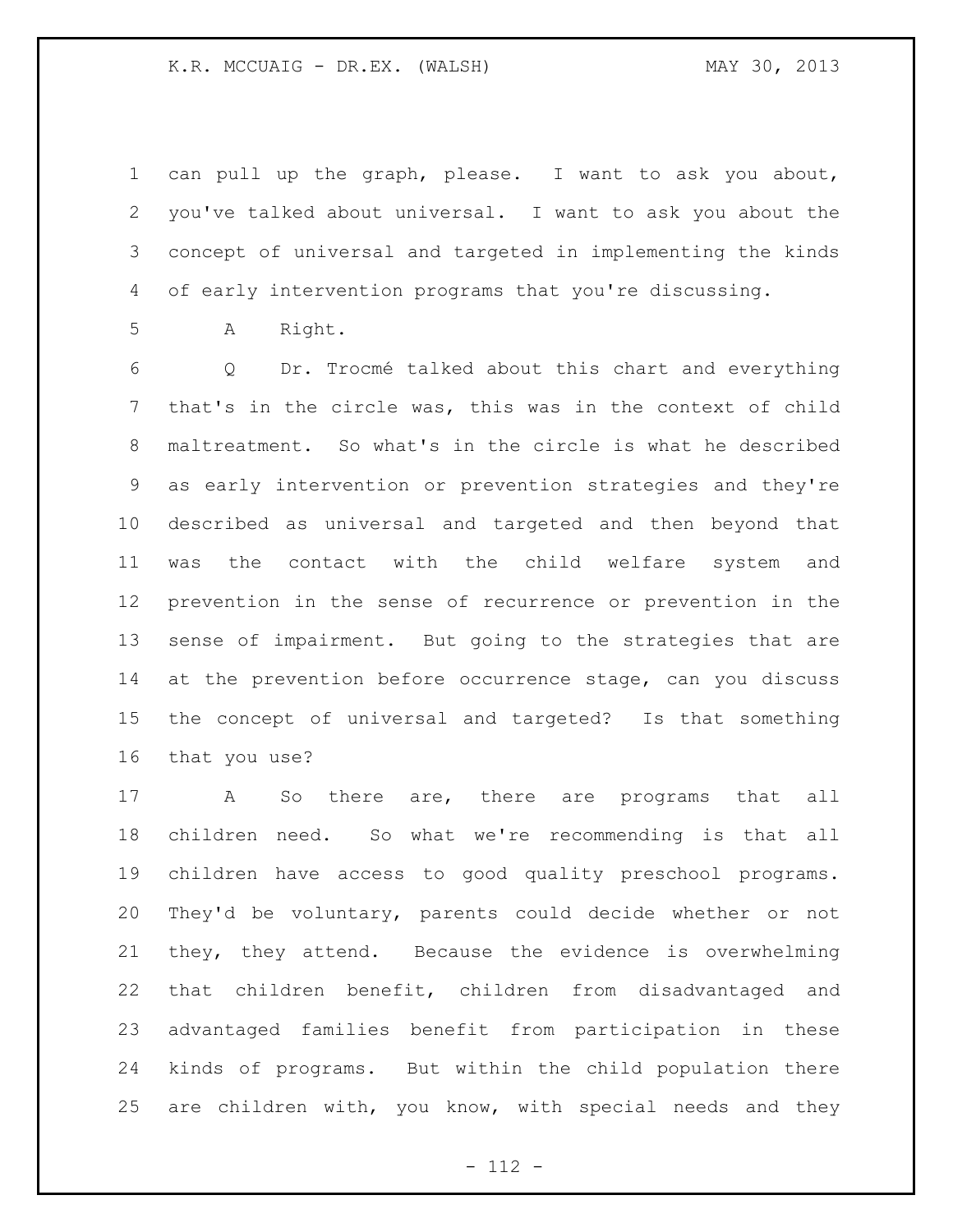may be their own special health needs or developmental needs or they may be the, you know, the particular circumstances that their, that their family lives in. Maybe English as a second language. So of course for those families you provide those target service. Not every family needs speech and language services, not every family needs occupational therapy, not every child -- every family has an autistic child, but when you do, you definitely need those target services. What we do find, however, is that children with those special needs do better when they are integrated into programs with other children, right. That's, that's social, emotional boost that you get just from being, just from being with other, with other kids. And that's, that's advantage again when we look at the broader scope, you know, around having a pluralistic society. It also helps children overcome -- if I can use this, one of Fraser's sayings, is you know is kittens and puppies that play together grow up to be cats and dogs that get along, right. Well that's, that's true for children. When you're exposed to different cultures and different, and children with special needs, then when you run into that in your adulthood you're not frightened by those, those kind of differences. So it's very important in terms of having a cohesive society. But, no, not every child is going to need that but when you deliver these sorts of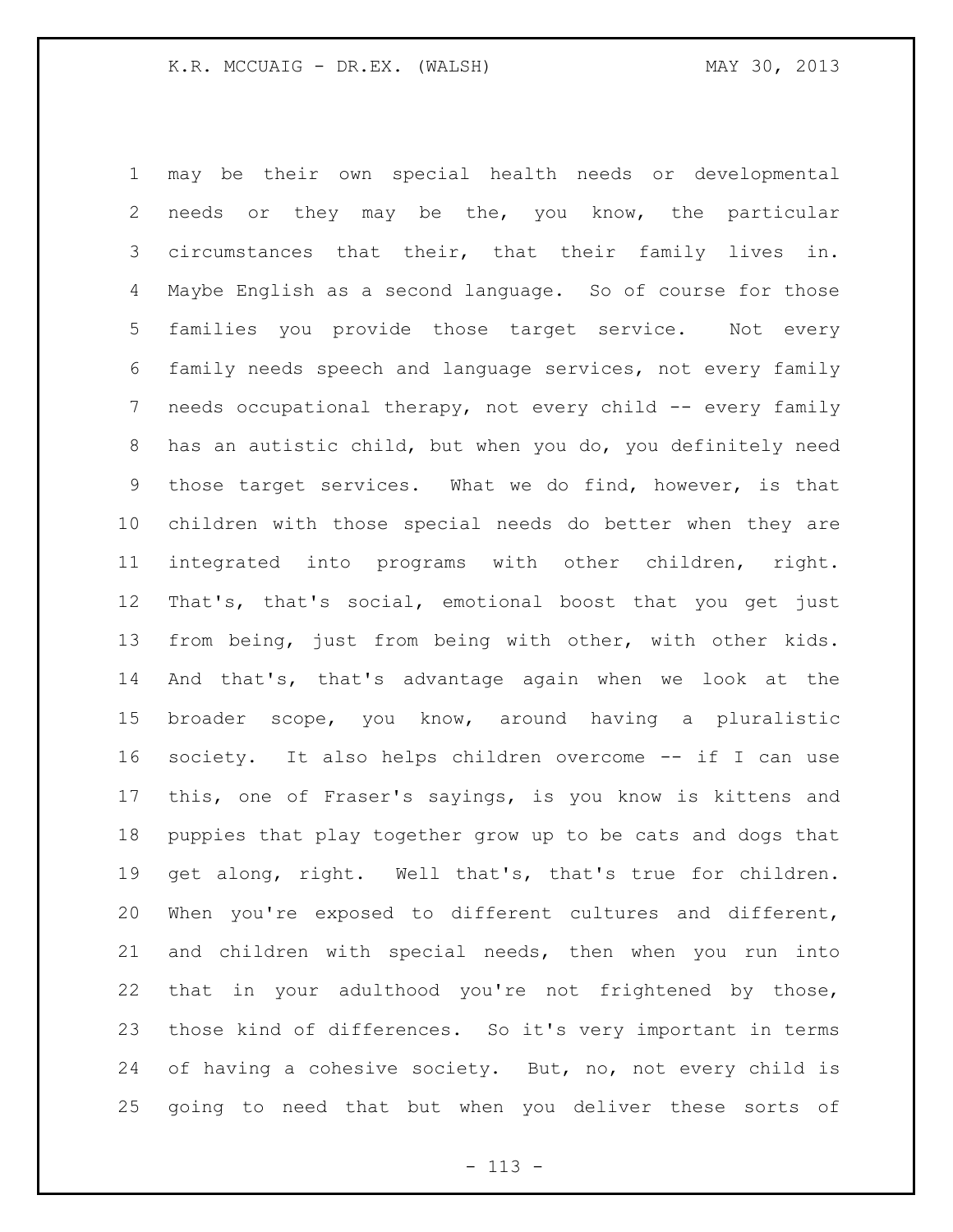programs from a universal platform you get, you get those advantages, reciprocal advantages that take place.

 So and these are the children that, these are the incidents which lead to, you know, the small number of children who come, where the state needs to, to intervene and then you have, you know, programs that are put and you know these are what child welfare workers use in order to, you know, prevent a reoccurrence of this.

 Now, and this is where I think that the integration research tells us, you know, has some lessons for us and that is that in most cases, taking both the parent and the child out and treating them in isolation from the rest of the community is not as effective as when you provide these sorts of intervention again from the universal platform. A kid who has been abused wants to feel normal. You don't feel normal when you're taken out and you're put into some, you know, into some facility, special, you know, facility where then you don't see your friends, you don't get to, you know, there's like nothing - - you're in some sort of facility. You know, the best way back to normal is actually being in, you know, in the environments that could make you comfortable is being back in school, being back in your preschool, being with your friends, getting, you know, getting those sorts of comforts happening as well. And again, I talked a little bit about

 $- 114 -$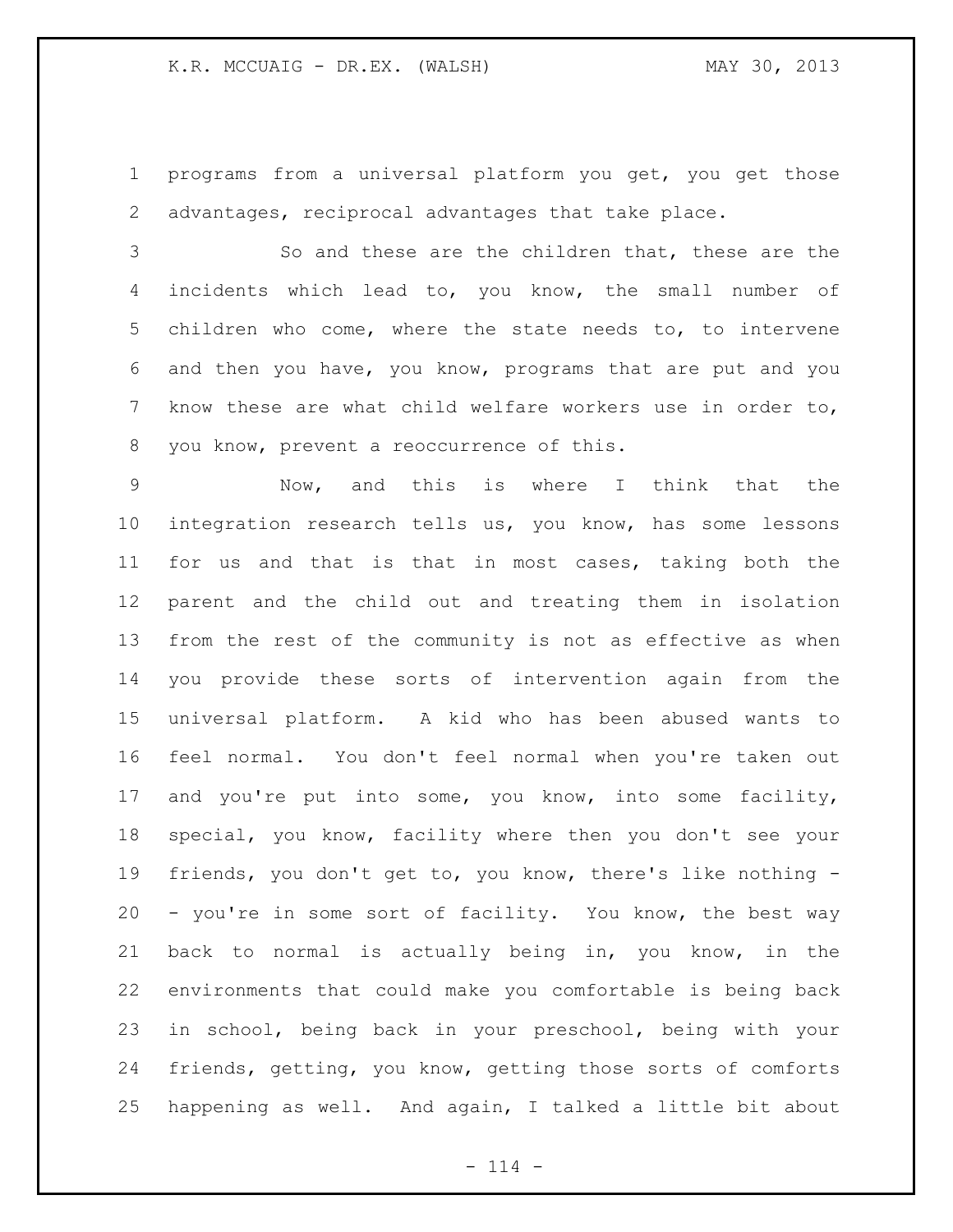### K.R. MCCUAIG - DR.EX. (WALSH) MAY 30, 2013

 that is, is parents who have been identified by child, by child welfare workers often do better when they're receiving these sorts of intervention programs with other parents who just want to improve their parenting and because of the, how it lessens, how it lessens the isolation, actually gives them examples of what good parenting looks like. I mean most of us who are not great parents aren't great parents because they never experienced it themselves, they've never viewed it. 10 0 Your other two recommendations --11 THE COMMISSIONER: I'm wondering whether we should break for lunch. MS. WALSH: I don't know how much longer the witness will be on the other two recommendations. They're not as involved. 16 THE WITNESS: Very fast and we talked about them a lot, so ... MS. WALSH: I think we could finish unless there's a lot of questions. THE COMMISSIONER: Well, I want to leave opportunities for questions but we may have to take them after lunch. So if you want to, you can finish with your last two then -- MS. WALSH: Yes. THE COMMISSIONER: -- we'll see where we're at.

 $- 115 -$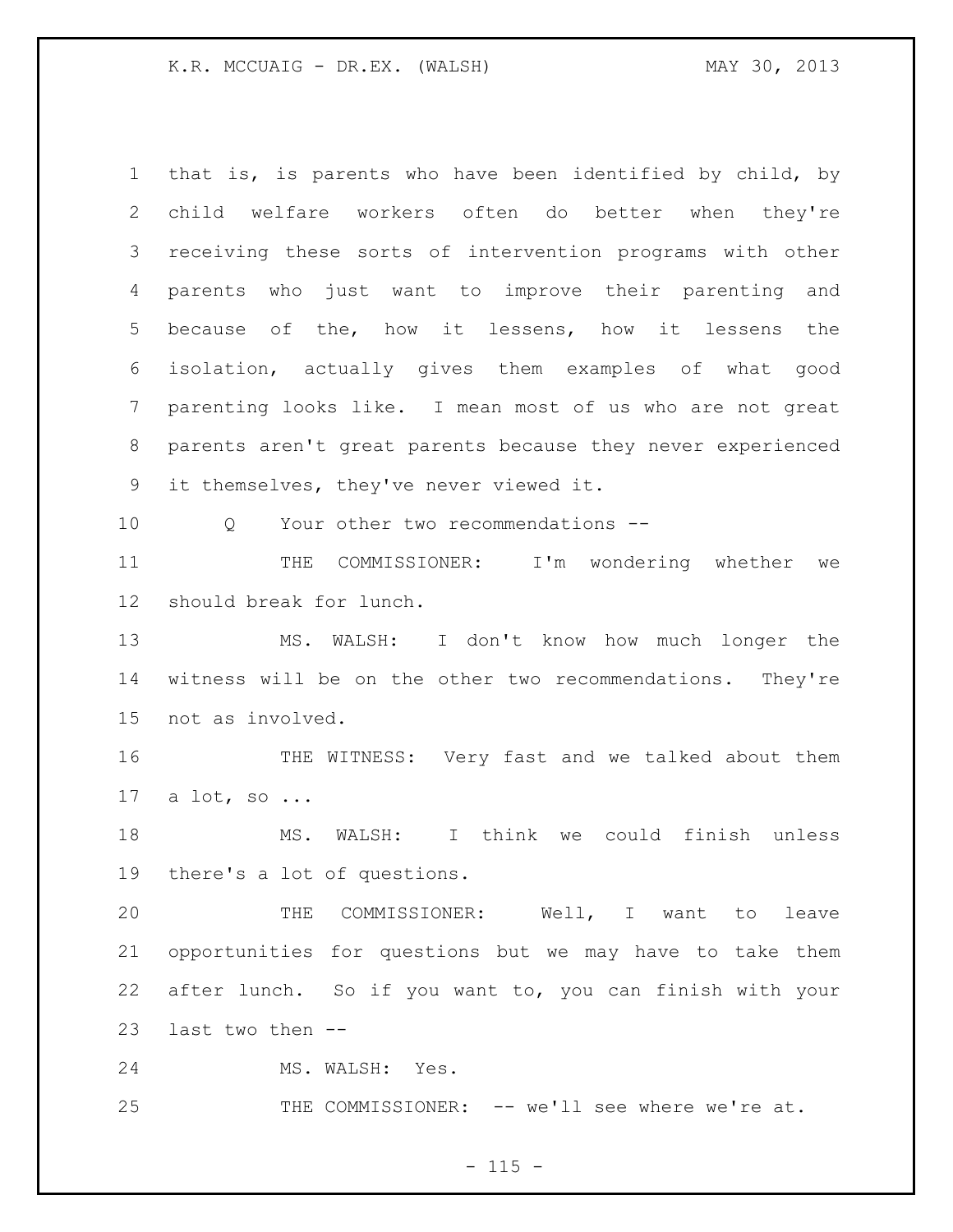1 MS. WALSH: Okay, thank you.

 THE WITNESS: The recommendation two talks about a tracking protocol to provide at least one additional intercept between young children and private agencies. In fact, I think Manitoba is very well set up to be able to do this. One of the things that the research tells us is that children who don't meet their Well Baby appointment which usually comes around 17, 18 months, depending on what the protocol in the province is, it's a very telling sign, and this comes out of Dr. Tremblay's (phonetic) research is that these are, that these are kids that are in difficulty, this is a family in difficulty. If you can't get your children to their Well Baby checkups you can tell that there's problems. And immunization is tied to the, to the identification number that every new infant receives in Manitoba. I'm not an expert in this but I think that it could, that a flag could be, could be sent up if it's found that the child has not received their immunizations or has not received their Well Baby checkup and then there could be some intervention happen at that time. And this has been used very, very successfully and I discuss it more in the report, in Doveton, Australia, which is a very highly, highly disadvantaged community outside of Sydney where they have -- where just employing these kinds of methods has reduced, greatly reduced the incidents of child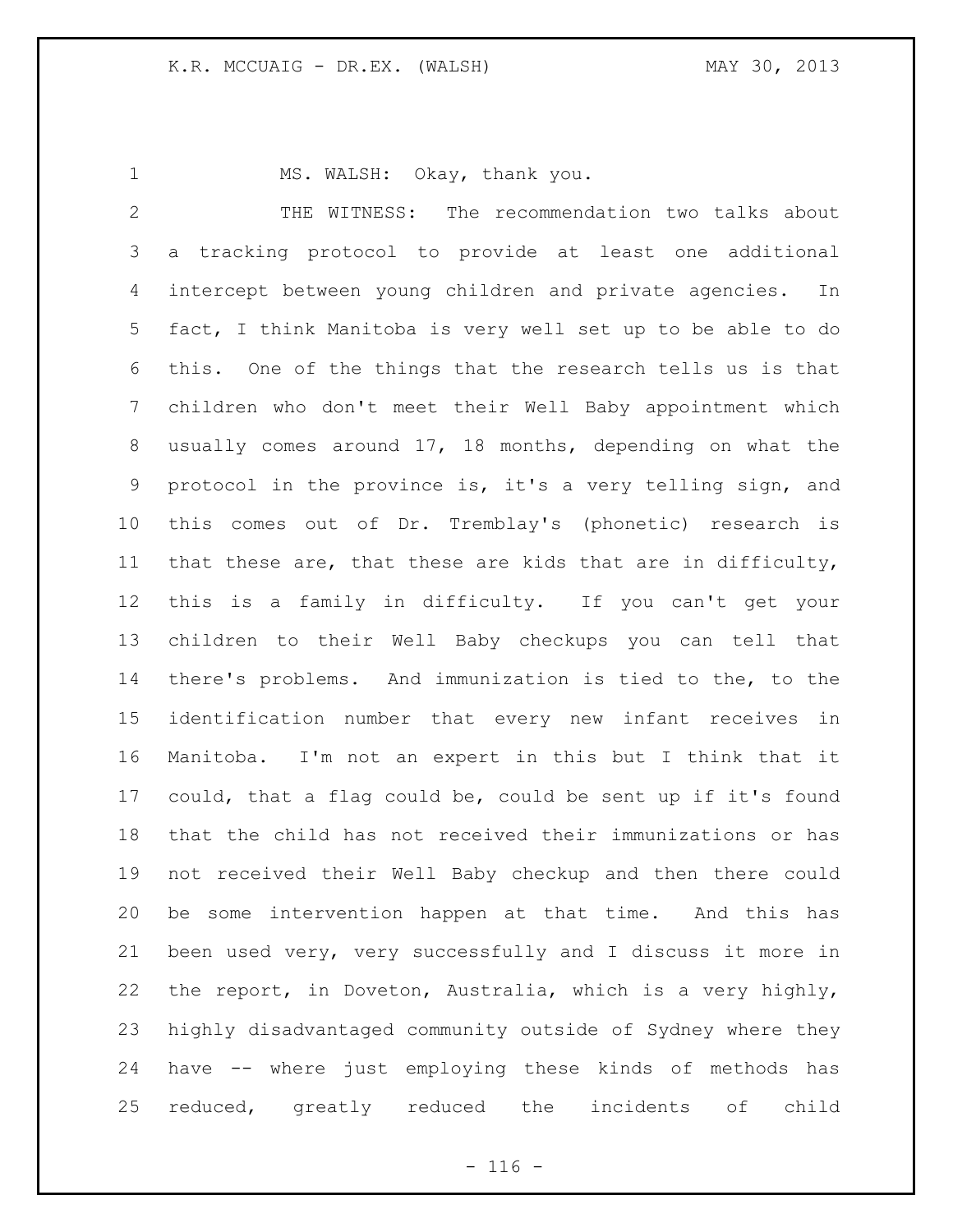maltreatment and the workload of child welfare workers by using these sort of flags and then sending intervention teams out to the, out to the families.

 Q And you've discussed that in the appendix to the paper.

 A Right, as well. And then my third, my third recommendation, which again we've talked a lot about, is that that Manitoba, as every jurisdiction in Canada would, benefit by having an early education curriculum which, which merged both the dominant culture with, with knowledge, understanding, respect for aboriginal knowledge and practice.

Q Thank you.

 MS. WALSH: Mr. Commissioner, those are my questions for the witness.

16 THE COMMISSIONER: All right. We'll see who has questions and how long and we'll decide whether to take them before or after the break. Who, who would like to ask questions. Mr. McKinnon?

 MR. MCKINNON: My thought would be I'd like to get some instructions over the break and see if I have any questions.

 THE COMMISSIONER: All right. Are there others? MR. KHAN: Mr. Commissioner, I would also like to do the same. I just want to speak with my client on a

 $- 117 -$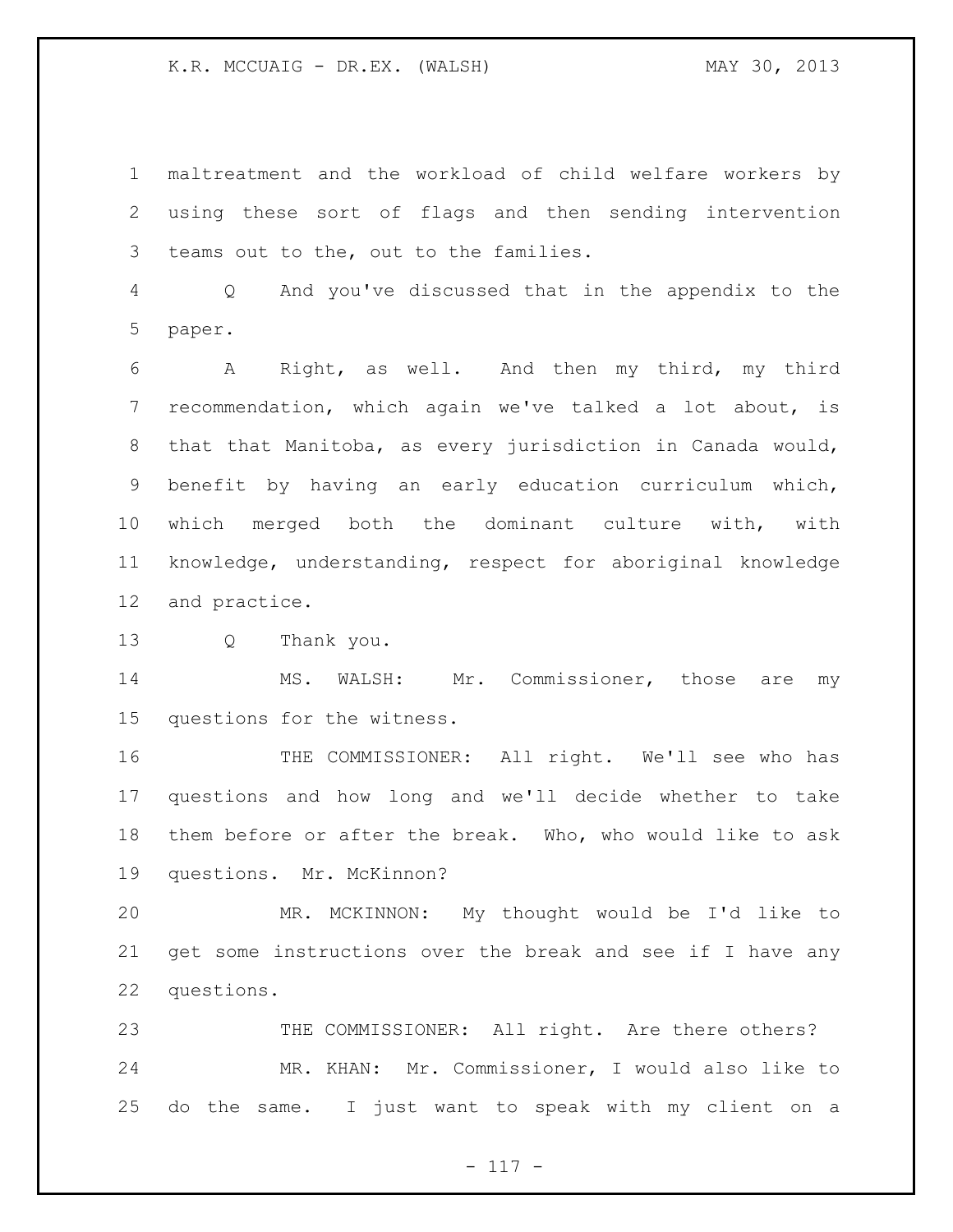couple of issues.

| 2              | MS. DUNN: And I just have one question,                     |  |  |  |  |  |  |  |
|----------------|-------------------------------------------------------------|--|--|--|--|--|--|--|
| 3              | Mr. Commissioner, which I need to discuss with Ms. Walsh,   |  |  |  |  |  |  |  |
| 4              | perhaps one or two.                                         |  |  |  |  |  |  |  |
| 5              | THE COMMISSIONER: All right. Well it seems as               |  |  |  |  |  |  |  |
| 6              | though the wise thing to do is take the break. Are we       |  |  |  |  |  |  |  |
| $\overline{7}$ | going to break till 2:00 or 2:15? 2:15, I guess, and give   |  |  |  |  |  |  |  |
| $8\,$          | people time.                                                |  |  |  |  |  |  |  |
| $\mathsf 9$    | MS. WALSH: Sure.                                            |  |  |  |  |  |  |  |
| 10             | THE COMMISSIONER: All right. We'll, we'll rise              |  |  |  |  |  |  |  |
| 11             | now till 2:15.                                              |  |  |  |  |  |  |  |
| 12             | MS. WALSH: Thank you.                                       |  |  |  |  |  |  |  |
| 13             |                                                             |  |  |  |  |  |  |  |
| 14             | (LUNCHEON RECESS)                                           |  |  |  |  |  |  |  |
| 15             |                                                             |  |  |  |  |  |  |  |
| 16             | THE COMMISSIONER: All right. Who is going to                |  |  |  |  |  |  |  |
| 17             | come to ask questions? Mr. Khan?                            |  |  |  |  |  |  |  |
| 18             |                                                             |  |  |  |  |  |  |  |
| 19             | CROSS-EXAMINATION BY MR. KHAN:                              |  |  |  |  |  |  |  |
| 20             | Good afternoon, Dr. McCuaig. For the record my<br>Q         |  |  |  |  |  |  |  |
| 21             | name is Hafeez Khan. I'm counsel for Intertribal Child and  |  |  |  |  |  |  |  |
| 22             | Family Services. I just have a few questions.<br>Мy         |  |  |  |  |  |  |  |
| 23             | understanding of when you were discussing early childhood   |  |  |  |  |  |  |  |
| 24             | education is it deals, it's not specifically issues or      |  |  |  |  |  |  |  |
| 25             | topics but it's more of promoting intellectual stimulation; |  |  |  |  |  |  |  |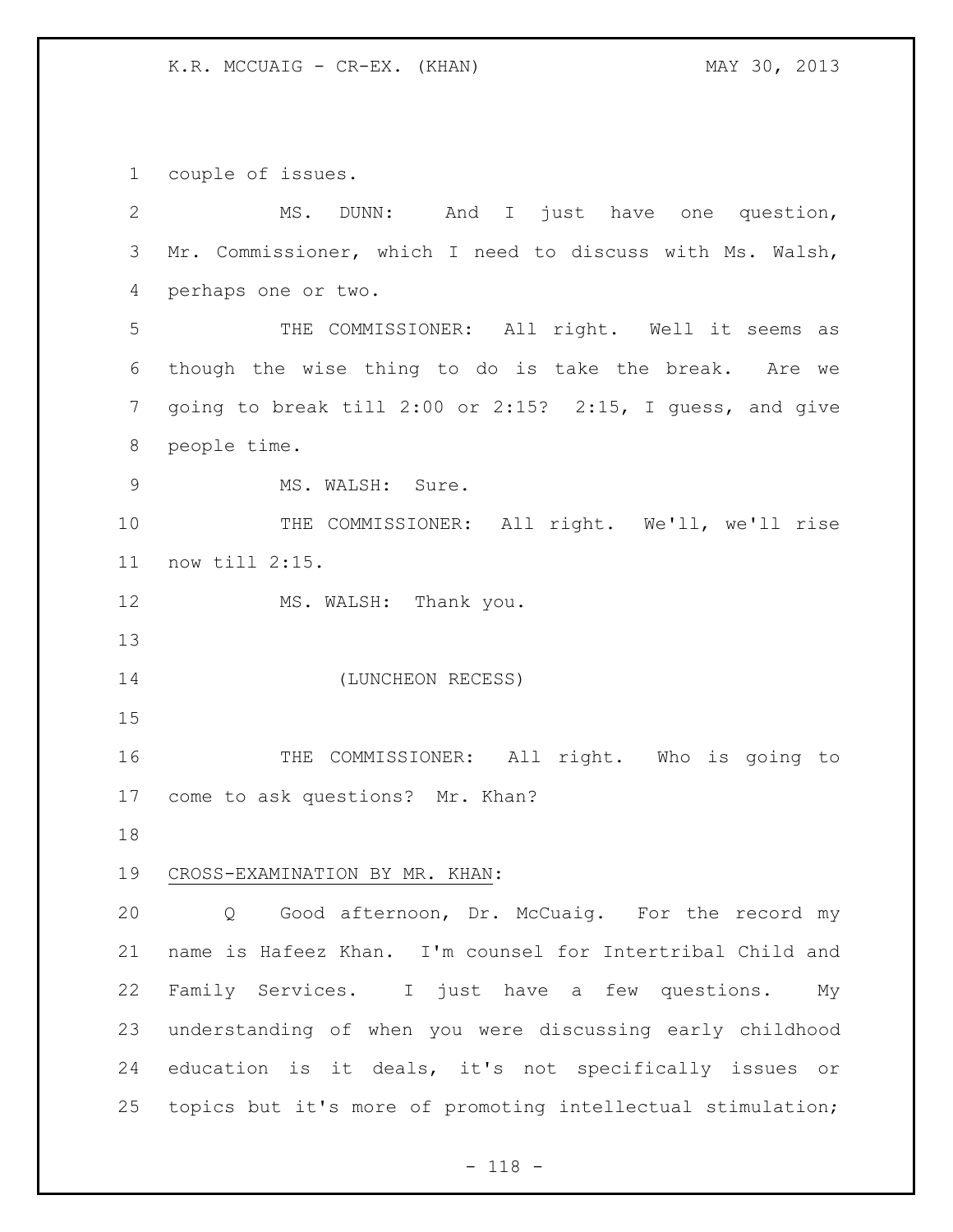K.R. MCCUAIG - CR-EX. (KHAN) MAY 30, 2013

is that correct?

A That's right.

Q As well as socialization amongst the children?

A That's right.

 Q Sorry, if I can just take a look, I may have left my notes at my table.

 Is the way the curriculum taught, does it matter, does it matter, depending on the group of children that they're teaching?

 A As you stated an early learning curriculum looks at is not a syllabus, it's not making your way through a number of subjects. It's an approach to learning and child development within an early childhood setting and what it provides you with is a vision and approach and tools in how to respond to, in how to respond to young children. So while a curriculum framework may cover the same sort of areas and ensure that, you know, all the children have good nutrition, are adequate physical exercise, adequate rest, that they are exposed to numeracy, literary, you know, science, et cetera. But how that is done in downtown Winnipeg may be quite different than how that is done in a northern community. So what you need is educators who are knowledgeable enough about how children learn as well as knowledgeable enough about the curriculum so that they can in fact adapt it to the community that they're

 $- 119 -$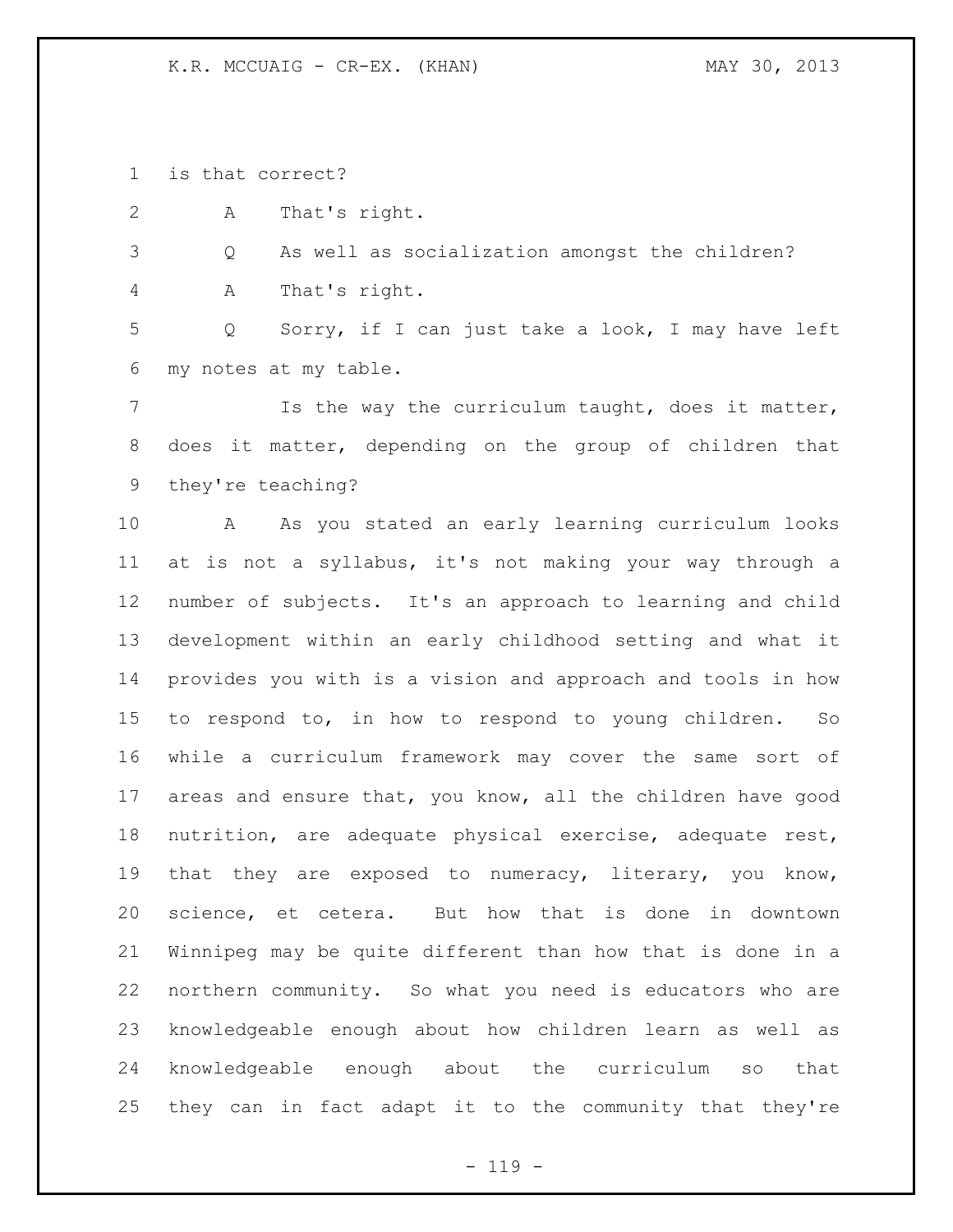serving.

 Q When does a child develop a sense of self in self-awareness, at what age?

 A Children as, as early as two are very -- and in some cases younger, but usually around age two, children have a sense of I am me, you know. You'll notice with children smaller than that they'll crawl over each other, you know, because they don't have a sense of what they're, where they begin and others, and others happen. So around two children begin to get a sense of their own space, their own human space and the space of others.

 Q And one's -- and a child's sense of self identity, when would that typically be developed?

14 A At that, absolutely at that time as well. They are very, they are very, very aware of me and what belongs to me.

 Q In your view would a poor sense of identity, self identity affect or impedes one's educational and intellectual development?

A Absolutely.

 MR. KHAN: Thank you. Those are my questions. Thank you very much.

 THE COMMISSIONER: All right, Mr. McKinnon? MR. MCKINNON: Thank you, Mr. Commissioner.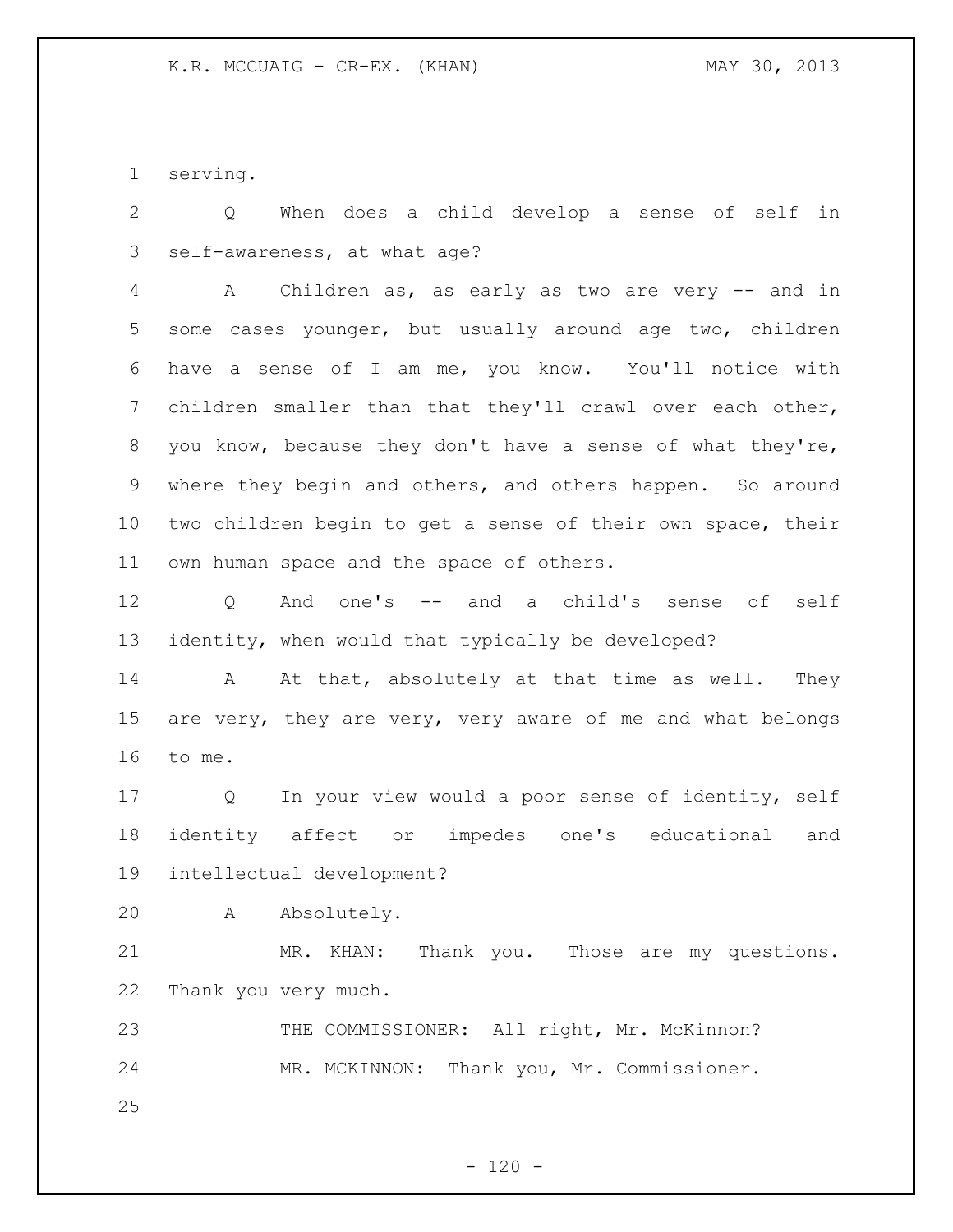# K.R. MCCUAIG - CR-EX. (MCKINNON) MAY 30, 2013

CROSS-EXAMINATION BY MR. MCKINNON:

| $\mathbf{2}$    | record, it's Gordon<br>For<br>the<br>McKinnon.<br>Q<br>I.  |  |  |  |  |  |  |  |
|-----------------|------------------------------------------------------------|--|--|--|--|--|--|--|
| 3               | represent the department and Winnipeg CFS. I just have a   |  |  |  |  |  |  |  |
| 4               | couple of questions along one theme for you, Dr. McCuaig.  |  |  |  |  |  |  |  |
| 5               | Could I, for the record, note that I am not a<br>A         |  |  |  |  |  |  |  |
| 6               | doctor.                                                    |  |  |  |  |  |  |  |
| 7               | Okay, Ms. McCuaig.<br>Q                                    |  |  |  |  |  |  |  |
| $\,8\,$         | Thank you.<br>Α                                            |  |  |  |  |  |  |  |
| $\mathsf 9$     | In terms of your evidence about early childhood<br>Q       |  |  |  |  |  |  |  |
| 10 <sub>o</sub> | education, my understanding is that you're advocating that |  |  |  |  |  |  |  |
| 11              | it be available and that it be accessible but not that it  |  |  |  |  |  |  |  |
| 12              | be compulsory; is that correct?                            |  |  |  |  |  |  |  |
| 13              | That's right.<br>A                                         |  |  |  |  |  |  |  |
| 14              | And we heard evidence from Dr. Nico Trocmé, was<br>Q       |  |  |  |  |  |  |  |
| 15              | it yesterday?                                              |  |  |  |  |  |  |  |
| 16              | MS. WALSH: Two days ago.                                   |  |  |  |  |  |  |  |
| 17              | MR. MCKINNON: Two days ago.<br>It seems like               |  |  |  |  |  |  |  |
| 18              | I'm starting to lose track of time here.                   |  |  |  |  |  |  |  |
| 19              |                                                            |  |  |  |  |  |  |  |
| 20              | BY MR. MCKINNON:                                           |  |  |  |  |  |  |  |
| 21              | Q But he made the point that with voluntary                |  |  |  |  |  |  |  |
| 22              | programs that those most in need are least likely to avail |  |  |  |  |  |  |  |
| 23              | themselves of that type of program. And we also, if we get |  |  |  |  |  |  |  |
| 24              | right to the specifics of the Phoenix Sinclair case, we    |  |  |  |  |  |  |  |
| 25              | heard that although Phoenix's mother did enroll her in     |  |  |  |  |  |  |  |

- 121 -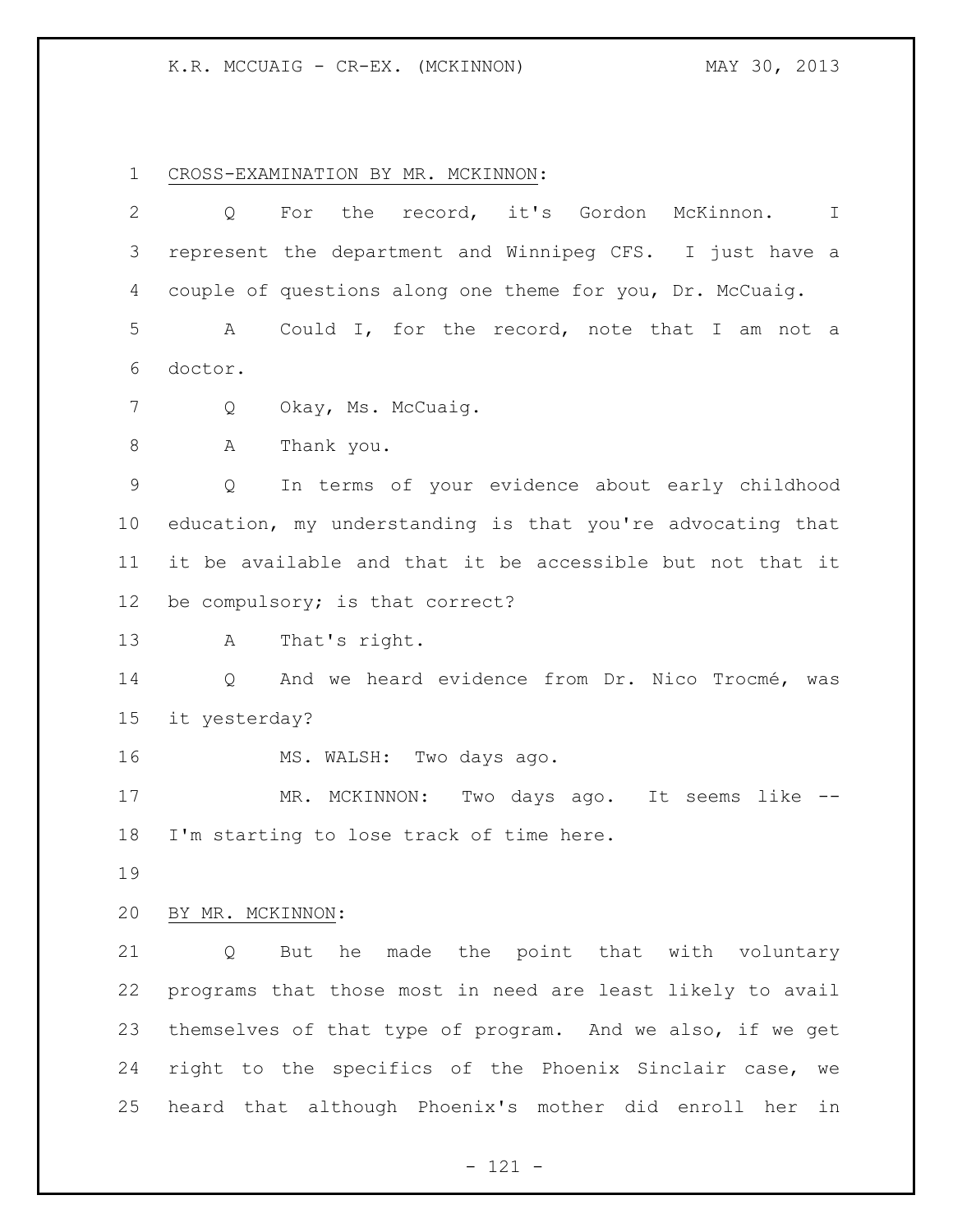# K.R. MCCUAIG - CR-EX. (MCKINNON) MAY 30, 2013

kindergarten, she never attended.

|   | MS. WALSH: Nursery. |  |                                   |
|---|---------------------|--|-----------------------------------|
| 3 |                     |  | MR. MCKINNON: Was it pre-nursery? |
| 4 | MS. WALSH: Nursery. |  |                                   |

# BY MR. MCKINNON:

 Q Nursery, enrolled her in nursery. She never took her to the school and followed through with the actual attendance. So my question to you is have you addressed the dilemma that's been identified in the other evidence that we've heard in these proceedings that programs that are voluntary may not attract the people who need them the most?

 A I think we go to a, one feature of making preschool programs voluntary is really that's what the, that's what the public appetite is for. People feel very, very sensitive about requiring parents to put their very young children in to these kind of programs. So we're not trying to set up an environment which makes it difficult for policy makers to follow through on. What we do know is with kindergarten, for example, is kindergarten is an universal program. It's non-stigmatizing, not only the bad 23 and the sad attend it, and when that happens, even though it is voluntary, about 98 percent of children attend. When you combine those, you know, a kindergarten program with

 $- 122 -$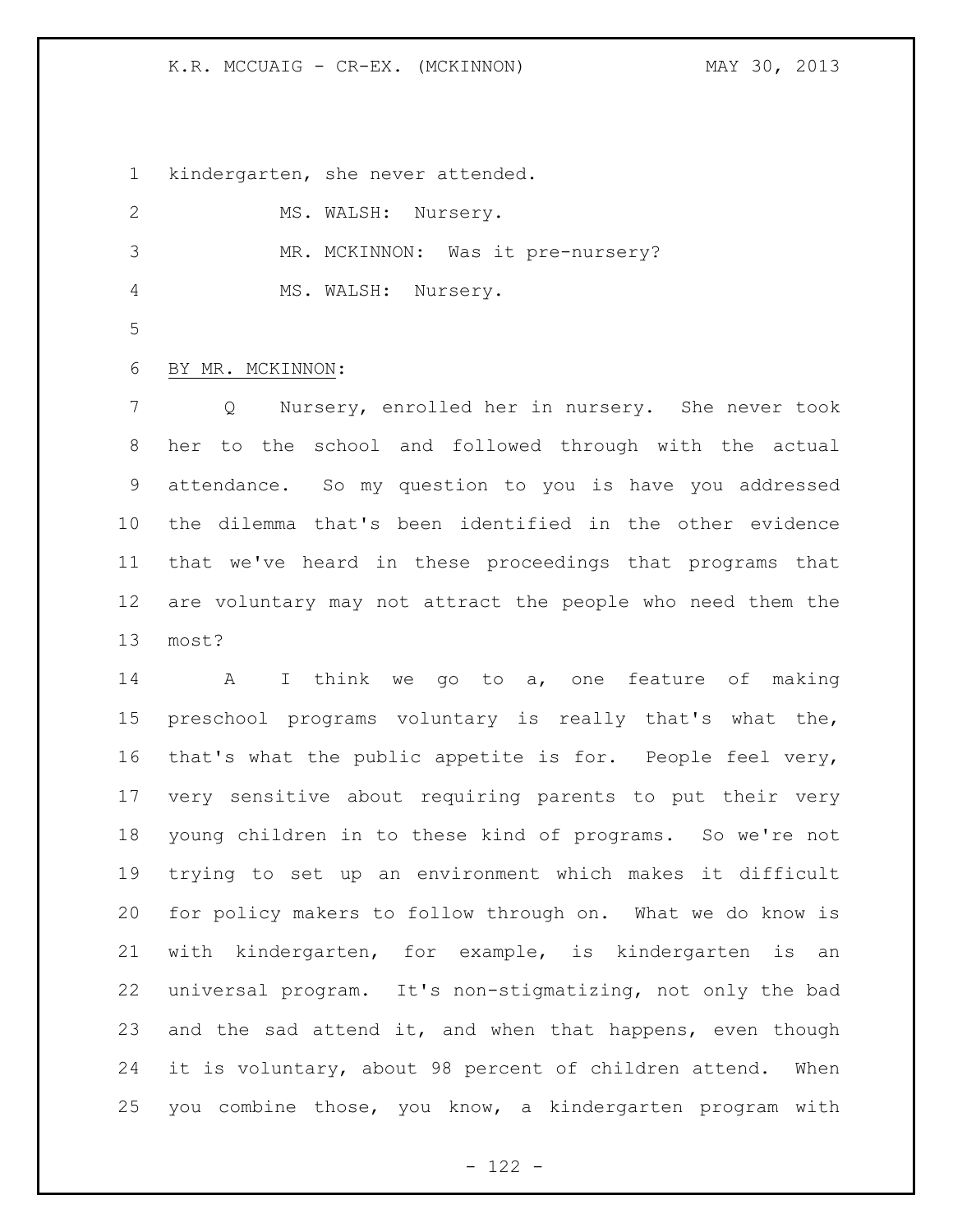the sort of social supports that are really required, then you have the outreach which goes hand in hand to ensure that those families that either don't know about kindergarten, are nervous about bringing a child to school or whatever, are encouraged to come. Then you have the, you know, the next option is that when a child is under mandatory supervision, then attending a program is not an option and that's often made in many of the programs that we work with, that's been a condition of the parent, either maintaining custody of the child or having access to the child as both the child attends the program and that the parent participates as well. We usually like to look at 13 that as a -- and let me say my, my experience is not around child welfare. I'm saying this as looking at programs that are open to the community and how they respond to families with exceptional needs that as much as possible we try not to make that, to make that a requirement because it's more difficult to have a discussion or to influence a parent who is required to do something. But if necessary, that can be made a condition of access.

 Q And, and we've heard evidence here about three kinds of child protection services: Primary, which would be upstream before coming into contact; secondary which would be the kind of thing you just referred to, which is after there's been some contact with Child and Family

- 123 -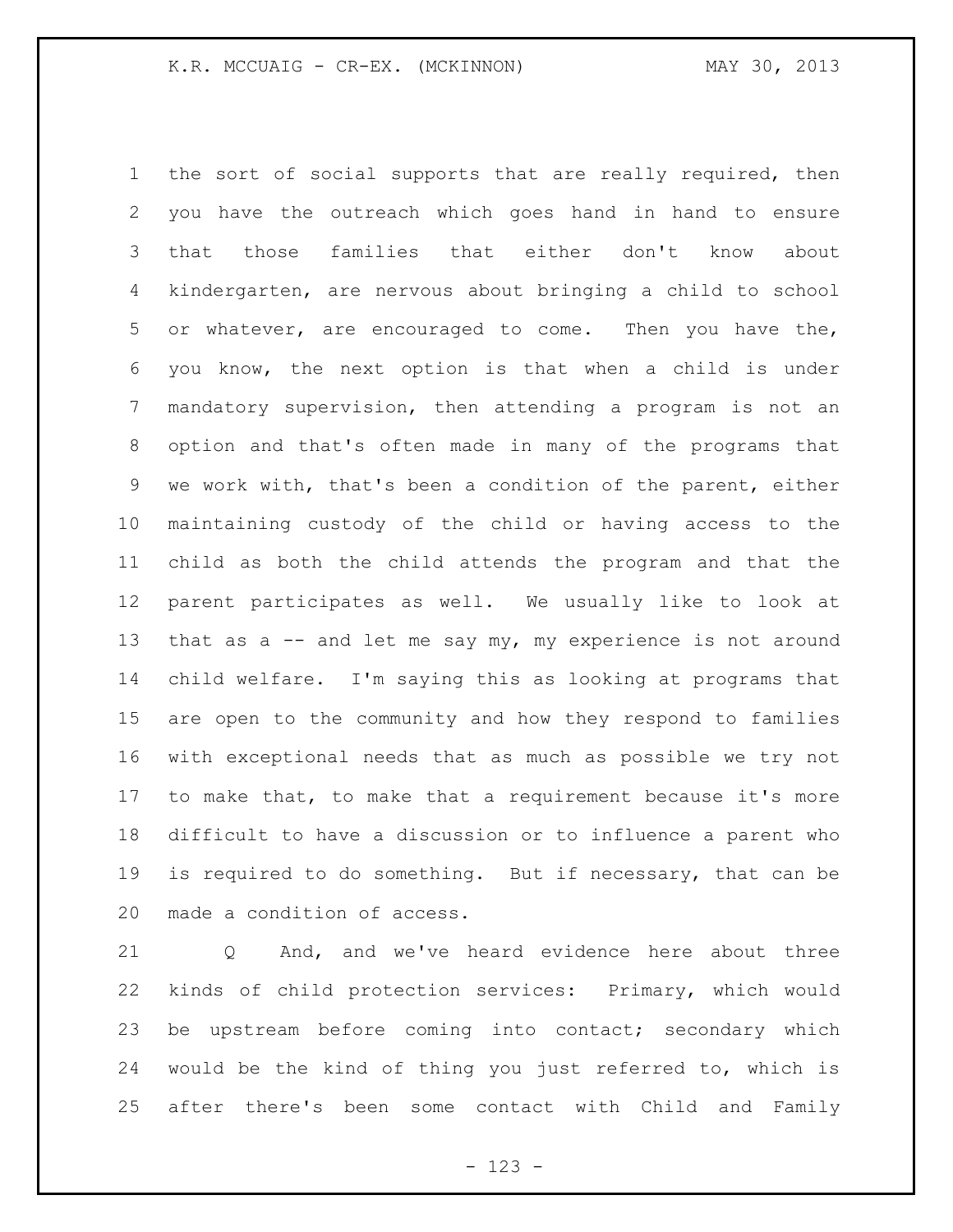Services, some programming or requirements are put in place; and then tertiary which is actual child protection investigation. And I was more aiming at, because I thought your evidence was focusing on primary issues, primary prevention, if I understood your evidence.

A That's right, um-hum.

 Q What you're saying the focus of your evidence is that with early childhood education we get better 9 educational outcomes, we get better -- we have fewer coming into care, et cetera. So you're focusing, if I understand your evidence, on a primary prevention piece.

 A Yeah, those upstream and on the services, yes, of which really education is key.

 Q And my question about whether you have any thoughts on this dilemma of the people most likely to need the service being the least likely to enroll, I'm really trying to focus on that primary prevention piece. And it may be that there's no research done on this but sort of anecdotally we've gotten the impression that, that, you know, even if there's a 98 percent pick up rate, the two percent --

A That's right.

 Q -- that aren't may be the same two percent that we're dealing with in the Child and Family Services Department. Are you aware of any research to, to alleviate

 $- 124 -$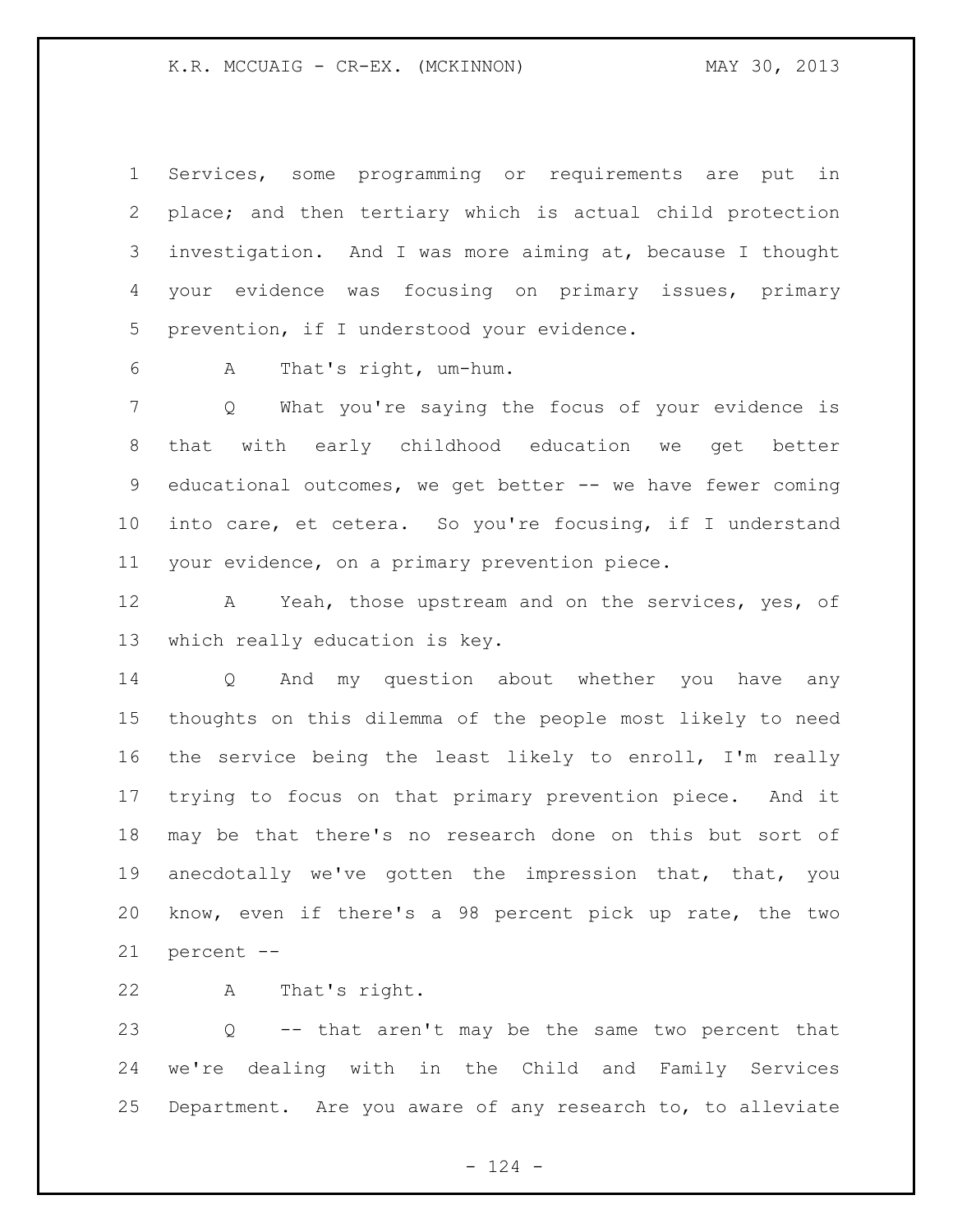the concerns that I've raised or has that been done?

 A Well, it's why some jurisdictions, Quebec, PEI and New Brunswick have made kindergarten a mandatory program. It is to pick up, you know, the two percent that don't, that don't attend. It is why Quebec is going to be looking at a four year program -- four year-old kindergarten as a mandatory program. They're still in discussion around that but it's for the reasons that you've raised while this is still a discussion.

 One of the, one of the other recommendations that I made is the intervention at the point of when a child should have received their Well Baby check up, you know, for their last phase of their immunizations and the reason 14 for this is that it worked very well. We've got one, one, you know, large example in Australia called the Doveton example, and it's interesting because it is such a disadvantaged population. But by tracking these, these children and flagging if they have not had their immunizations up to date and then, and then providing outreach to those, to those families to find out why, you know, where are they, where are the kids, what's stopping them from, from availing themselves to this service and often when they do that then that's also the time that they can either encourage the family to come into the center and take part in the programs there or when that doesn't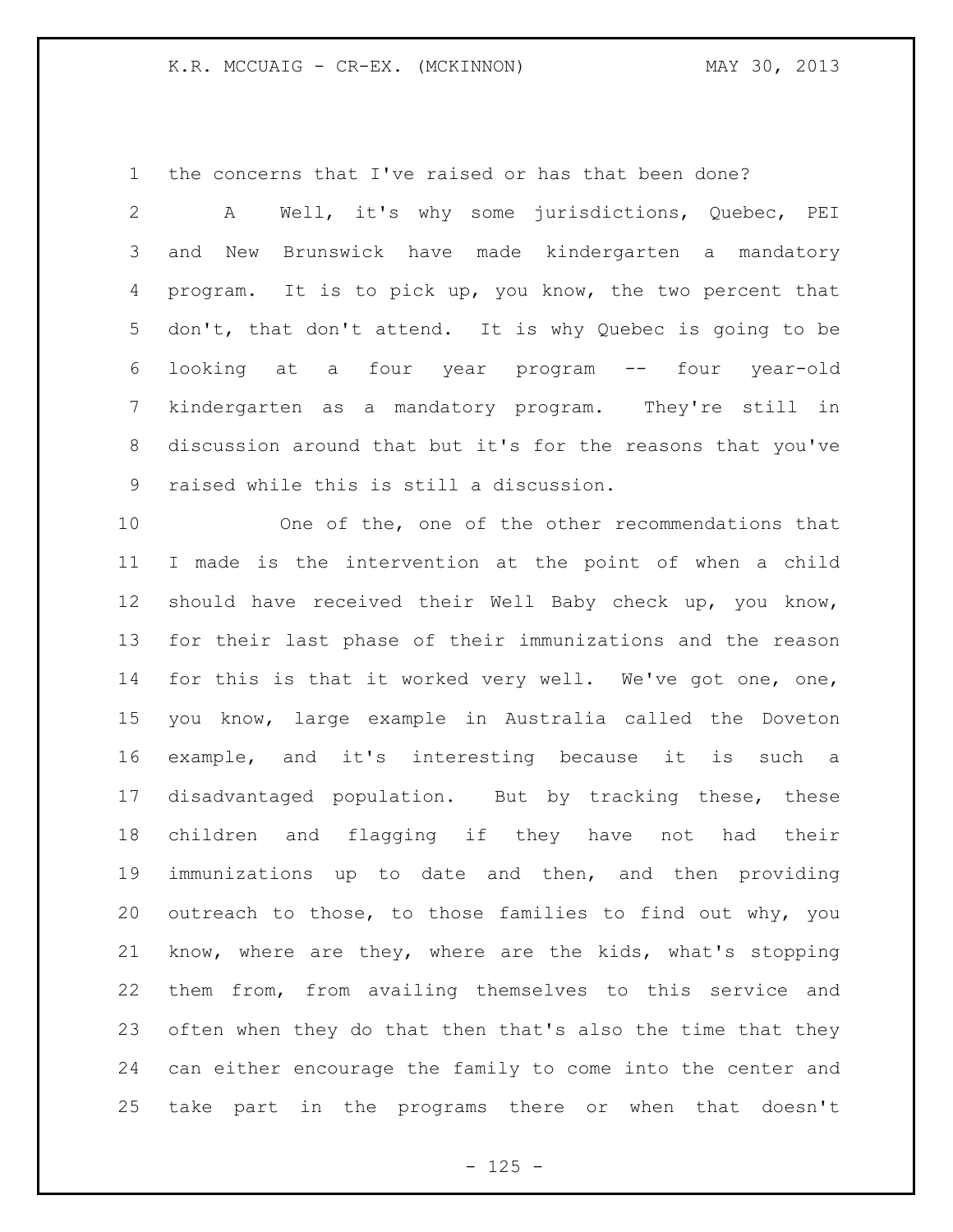## K.R. MCCUAIG - CR-EX. (MCKINNON) MAY 30, 2013

 happen, they go out to the family. So if the family won't come to them they will go to the family. Over time the family comes, right. And this is one of the reasons they feel that their child welfare referrals have been so drastically reduced.

 Q And I hear what you're saying about that type of program which, which you would see as being mandatory, I take it.

A Um-hum.

 Q But back to the question of a voluntary program and the concern that I raised about whether the people who don't take it up are the very ones we're most concerned about at this inquiry. Is there any research that you're aware of that addresses that issue, that is, the people who are not taking up these kinds of voluntary programs are the ones that need it the most?

 A Well absolutely, that's what the research, that's what the research shows us is that the, you know, that the acute isolation which comes from poverty, mental illness, addictions, et cetera, are extremely, are extremely isolating and these families do not connect with anything, right, beyond the underworld that they're engaged in, which is, which is why, you know, having some intersect with them beyond, you know, the baby is born and you seize the child at birth, then the, you know, the second intersection that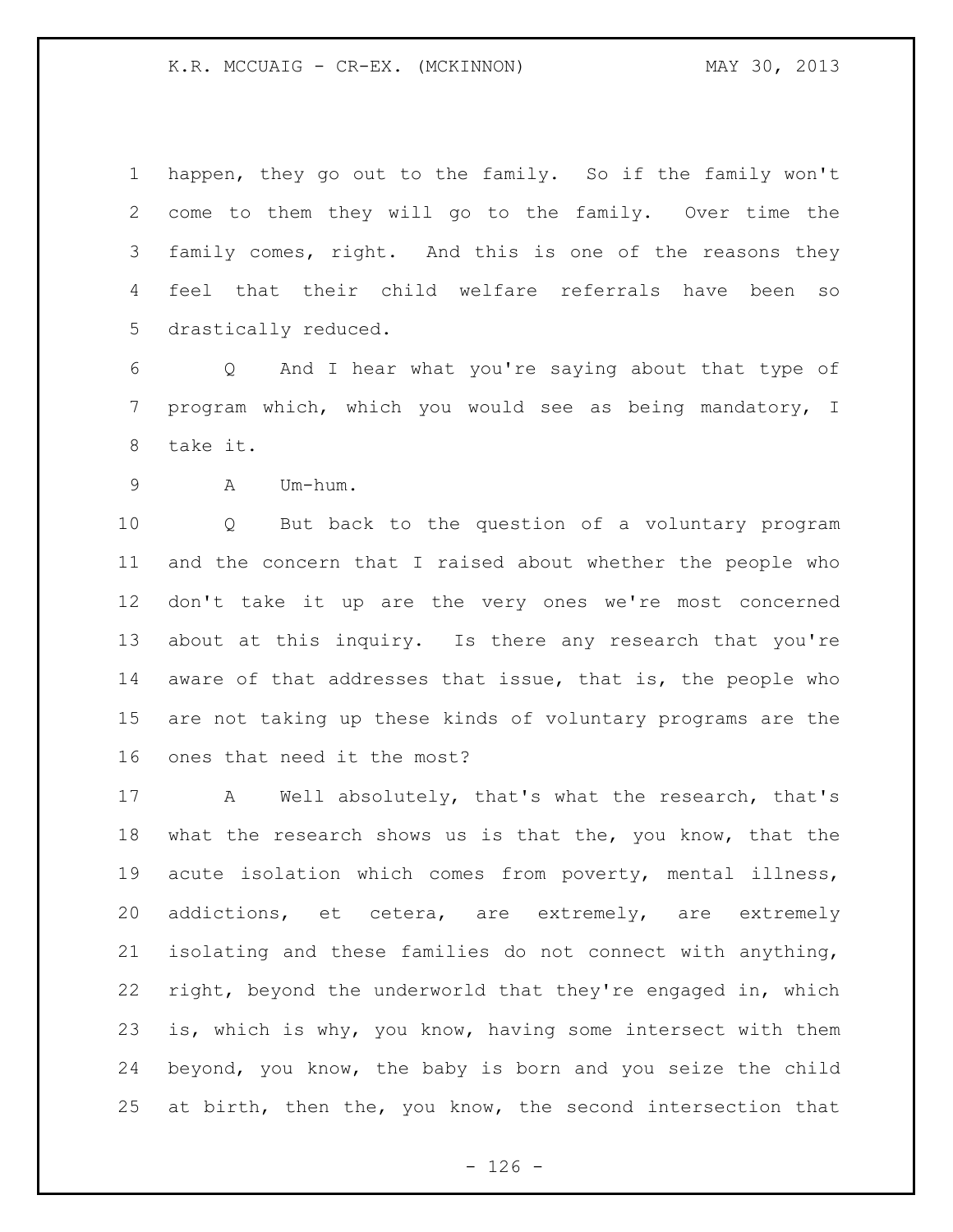you would have is the Well Baby check up that is usually about 18 months. And by having that, by having first of all raising a flag is where is this kid, why isn't it receiving this sort of support, and then by having the follow-up outreach, then we begin to contact those families. Now if they're not child welfare, you know, clients, you can't force them and which is why the Doveton example they were encouraged to participate and a great deal of outreach goes to encouraging them to participate and this is particular true of aboriginal families, who, unlike Australian aboriginal peoples have not had much better experiences or comparable experiences to aboriginal families in Canada, but when a child, when there is a child protection order, then the child attending and the parent attending is not an option. But they're not, they're not put out to attend to attend some special program over here, they're made to attend the community's program. Because you want, what you need to do most is to reconnect them with the community. They need to be part of a community if there's not going to be that recidivism that can occur.

 Q Thank you. I think I, I think I have your answer. Thank you very much.

A Thank you.

24 THE COMMISSIONER: Thank you, Mr. McKinnon. Anybody else? Ms. Dunn have a question,

- 127 -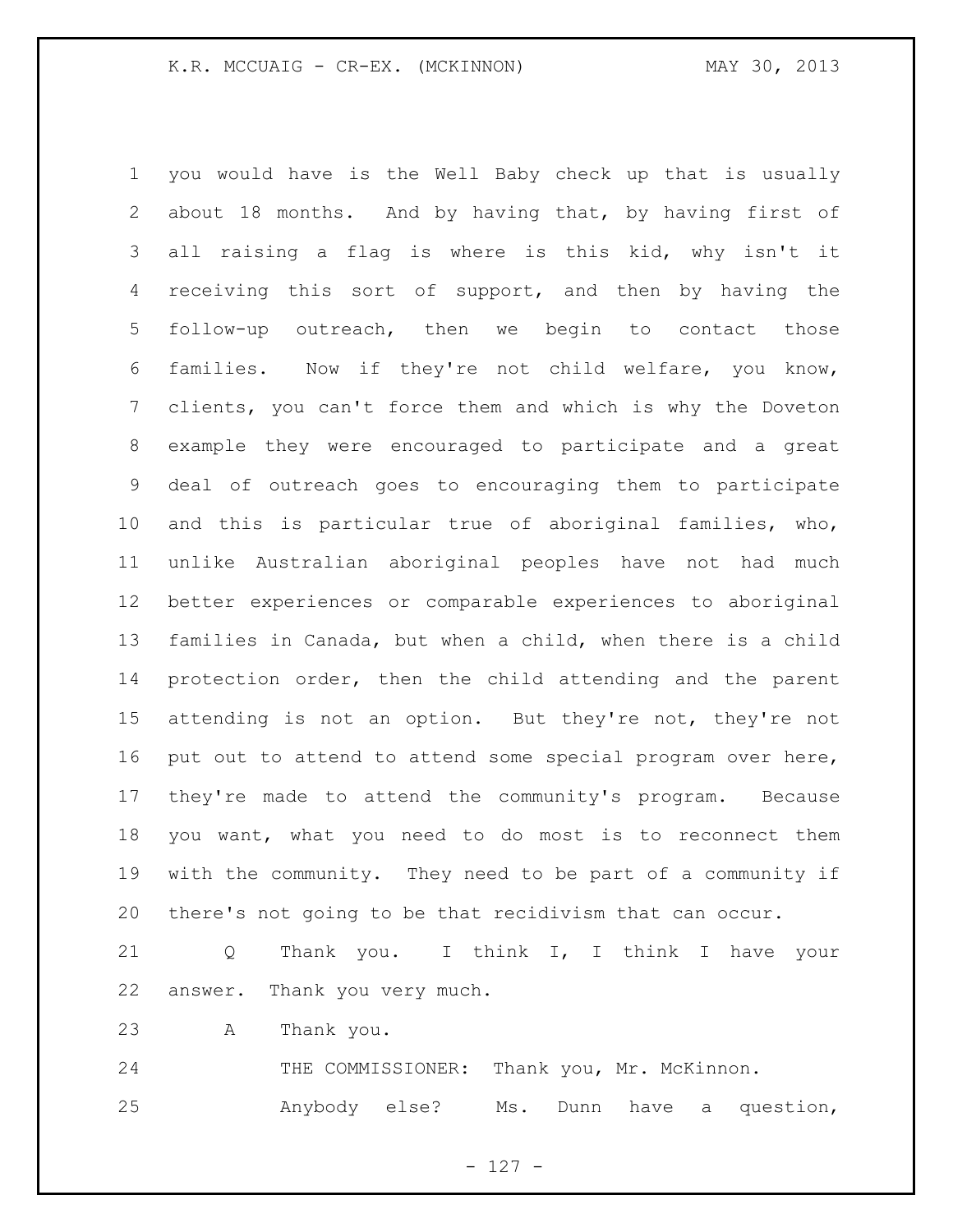K.R. MCCUAIG - RE-EX. (WALSH) MAY 30, 2013

 Commission Counsel? MS. DUNN: I had discussed one question with Ms. -- MS. WALSH: Yes, we can ask it. MS. DUNN: Okay, thank you. MS. WALSH: Oh, I thought I would ask. 7 MS. DUNN: Oh, sure, go ahead. 8 MS. WALSH: Is that all right? MS. DUNN: Yes. MS. WALSH: I tell you what, if I don't get it right you'll let me know. 12 MS. DUNN: No, no, that's fine. 13 MS. WALSH: Thank you. MS. DUNN: Thank you, Mr. Commissioner. RE-EXAMINATION BY MS. WALSH: Q The question that Ms. Dunn had related to evidence that we've heard about housing issues in the intercity, housing issues facing people who come into contact with the child welfare system, the difficulty that so many families have when they leave reserves, finding housing, and finding stable housing. And so her question was has, has your research addressed that issue, you know, of a family who has to move several times, so, you know, isn't, isn't able to stay in one place, one program for a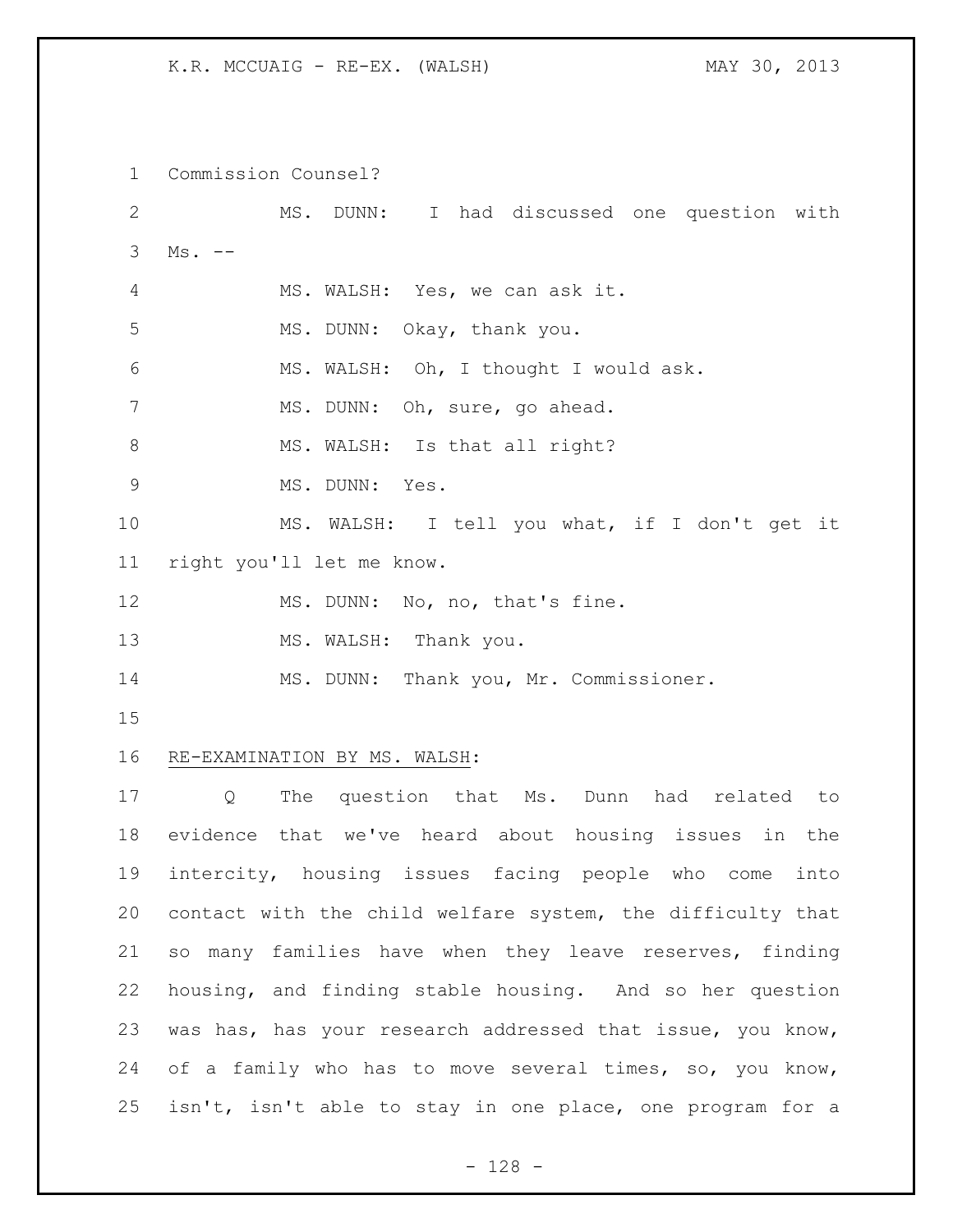whole 12 month period?

 A Yes, there are many programs where the turnover rate might be as much as 80 or 90 percent over the course of a year. And although we haven't done, although there isn't evaluation which has tracked these families and where they go, I think intuitively we can, we can conclude that if these, if schools are transformed into community centres which meet the needs of families, then whenever the family moves there's a school, you know, that offers these sorts 10 of programs that they, that their children can attend. And that should be available to preschool age children the same way as, you know, school age kids, they're parents move around all the time too but there's always the school, right, and they always have a right to attend that school and they don't have to go on a waiting list before they get to, you know, into a school. They do not face the sorts of barriers that families with young children face.

 Q Waiting lists, is that a typical feature of, of early childhood programs?

 A That is the feature or early childhood programming is it's almost impossible to find one that doesn't have a waiting list and the better it is, the longer the waiting list.

 Q I think earlier today you talked about the lucky few --

 $- 129 -$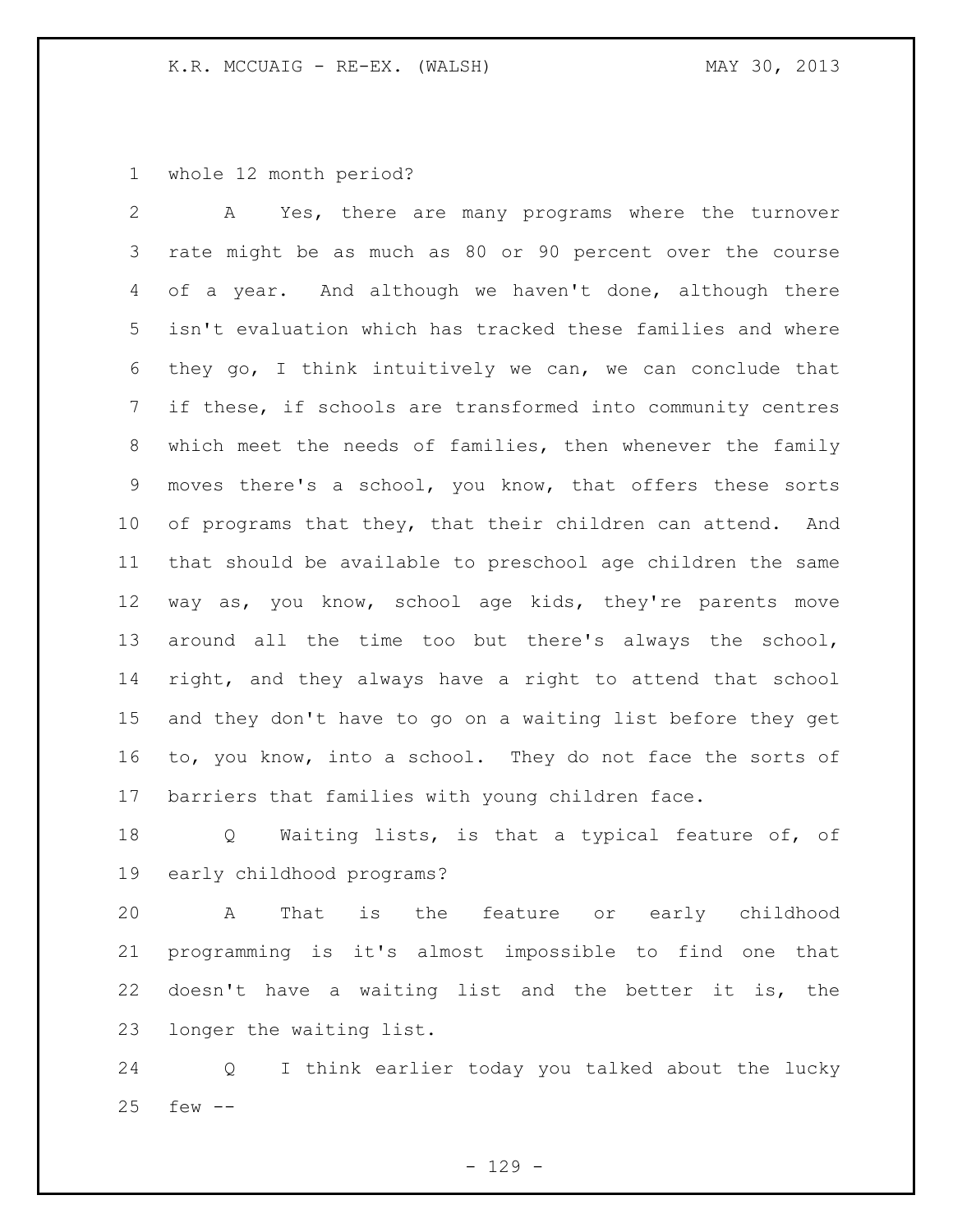A That's right.

 Q -- when you were talking about children who got access to good programming. Then I have one more question. Further to something that Mr. McKinnon was getting at and also to, for instance, in the case where somebody is new to the community, what kind outreach is necessary for these kinds of centres you're describing to be effective, whether because a parent is new or a family is new to a community or because they are reluctant or resistant for any reason?

 A Well they have to exist and they have to have a presence. So, you know, for example if you walk around downtown Montreal or practically anywhere in Quebec, you see early childhood learning centres. They are a feature of, you know they are a feature of the community. Not so walking around Winnipeg that I've seen. So it's, one thing is they have to exist so they have to have a presence and when they have a presence then there begins to be a common knowledge about them and what they do. When we interviewed parents about, you know, what sort of programming do you use for your children, you know, it really, it really varied and then we'd say well do you know that there's this program and that program and, you know, this other list of programs that are in there. And the response from the parents, the first one, if it wasn't the first question, it 25 was the second question, is well what does that program do,

 $- 130 -$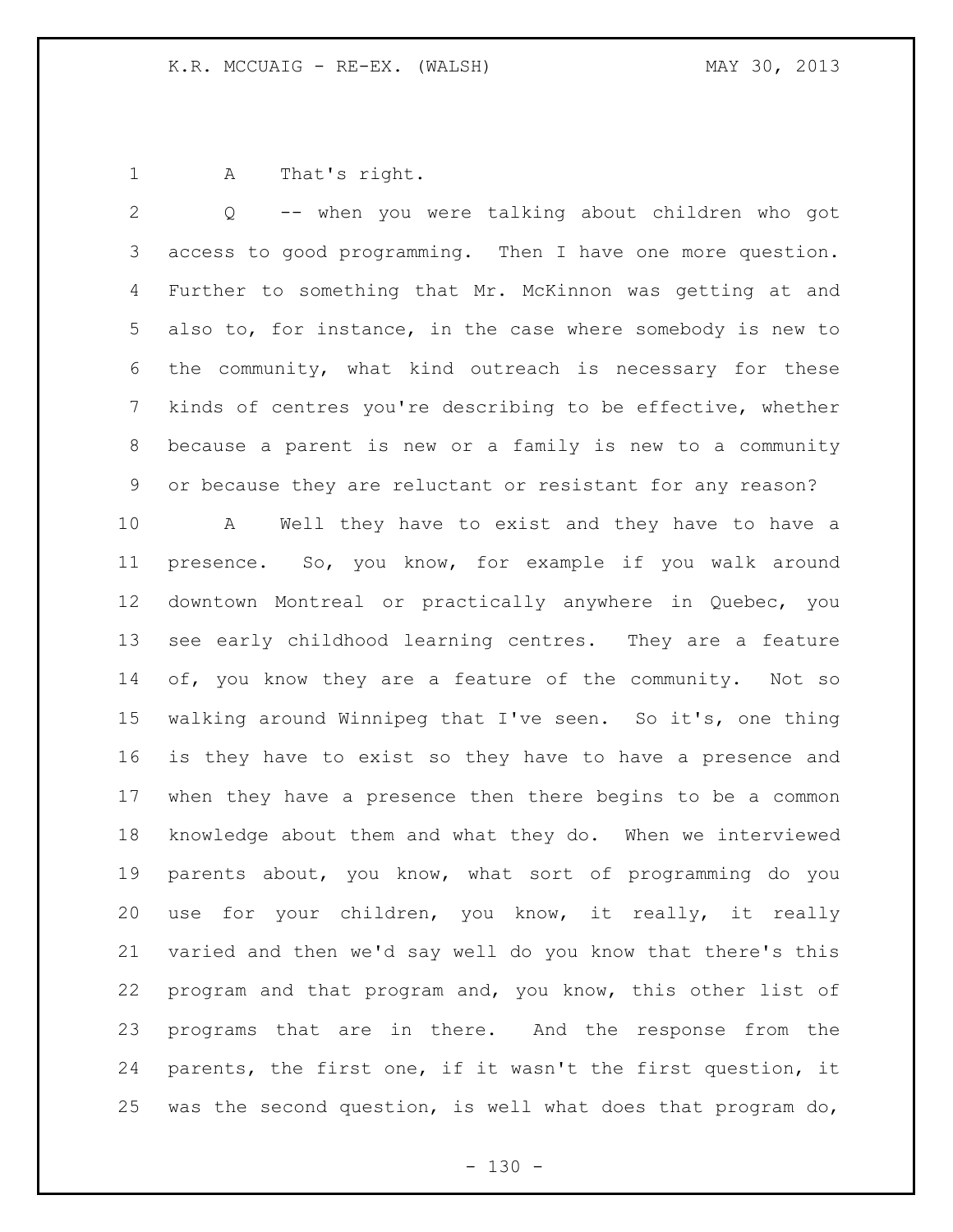## K.R. MCCUAIG - RE-EX. (WALSH) MAY 30, 2013

 right. So I mean we've had this alphabet soup of terms just in our conversation today, what is preschool? Is it early education? is it child care? is it day care? What's a family support program? Is a family support worker a welfare worker or is she somebody that, you know, provides a parenting program? The language alone reflects the chaos that there is out there. So it's a bit much, I think, to blame parents for not availing themselves to, you know, what the community offers when it's offered in such a dysfunctional way.

 Q But then is outreach an important part of, of what a centre has to do?

 A Well, no, I think an important part of our outreach is ensuring that the services are available, that they're visible and that there's common knowledge about what happens when you walk in the, in the door of this facility. I mean that's the first outreach. Then, yes, of course there is, you know, there is special outreach as there is, even in mandatory programs like school, you know, when children don't attend school on a regular basis somebody follows up, you know somebody finds out why. And, and of course that would be a feature of an early childhood program as well.

Q Thank you.

MS. WALSH: I have no further questions,

- 131 -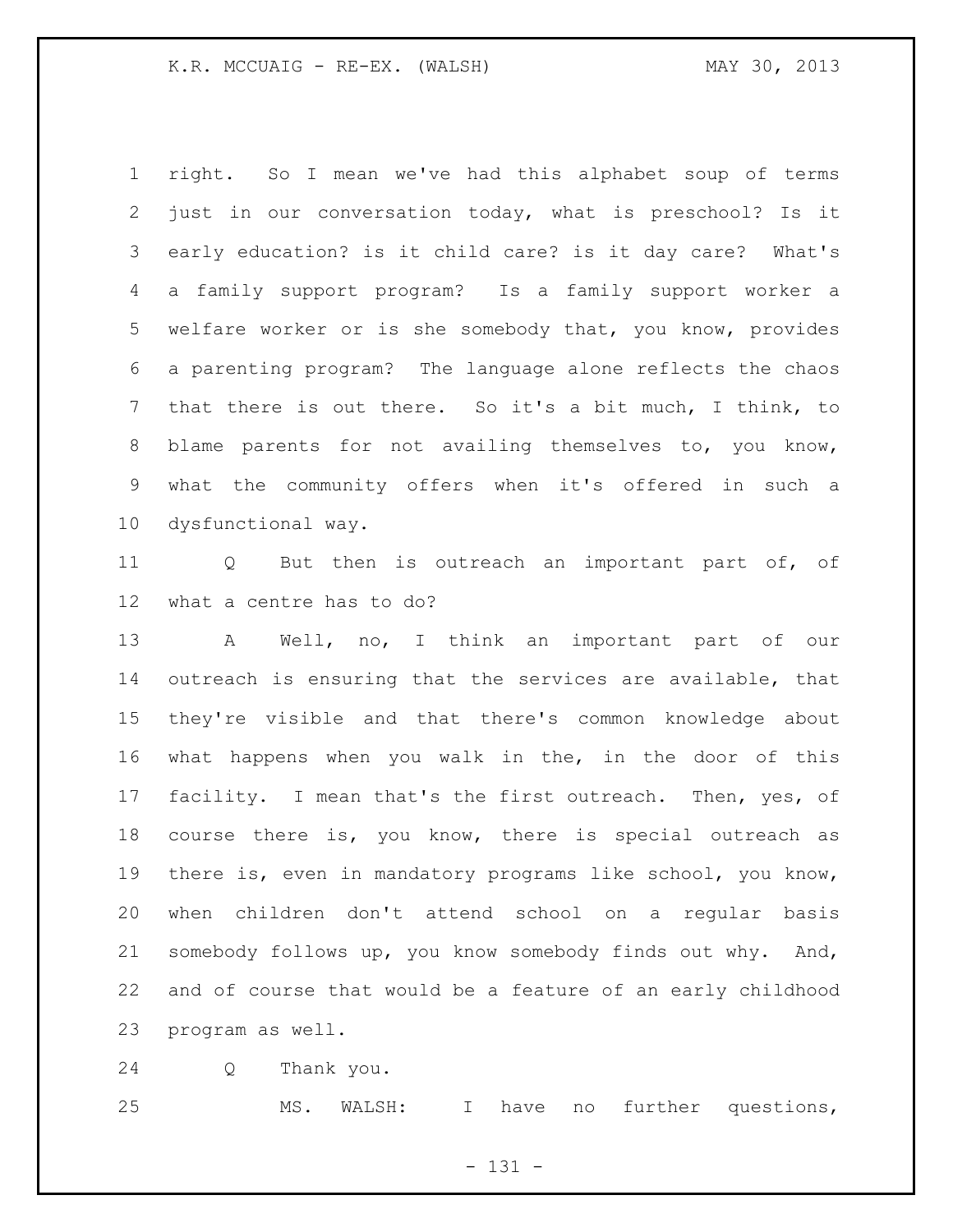#### K.R. MCCUAIG - RE-EX. (WALSH) MAY 30, 2013

 Mr. Commissioner. THE COMMISSIONER: All right. Everyone is finished, I think. Counsel, or Witness, rather, thank you very much. You've completed your tour. We appreciate you coming and giving us the benefit of your advice. 7 THE WITNESS: Thank you. 8 MS. WALSH: Thank you very much. (WITNESS EXCUSED) 12 THE COMMISSIONER: All right, the next witness? MR. OLSON: Yes, Mr. Commissioner, the next witness is Carolyn Young. THE CLERK: Please stand for a moment. Is it your choice to swear on the Bible or affirm without the Bible? 18 THE WITNESS: The Bible's fine. THE CLERK: Okay. Just take the Bible in your right hand. State your full name to the court. 21 THE WITNESS: Carolyn Young. THE CLERK: And spell us your first name. 23 THE WITNESS: C-A-R-O-L-Y-N. 24 THE CLERK: And your last name? 25 THE WITNESS: Y-O-U-N-G.

 $- 132 -$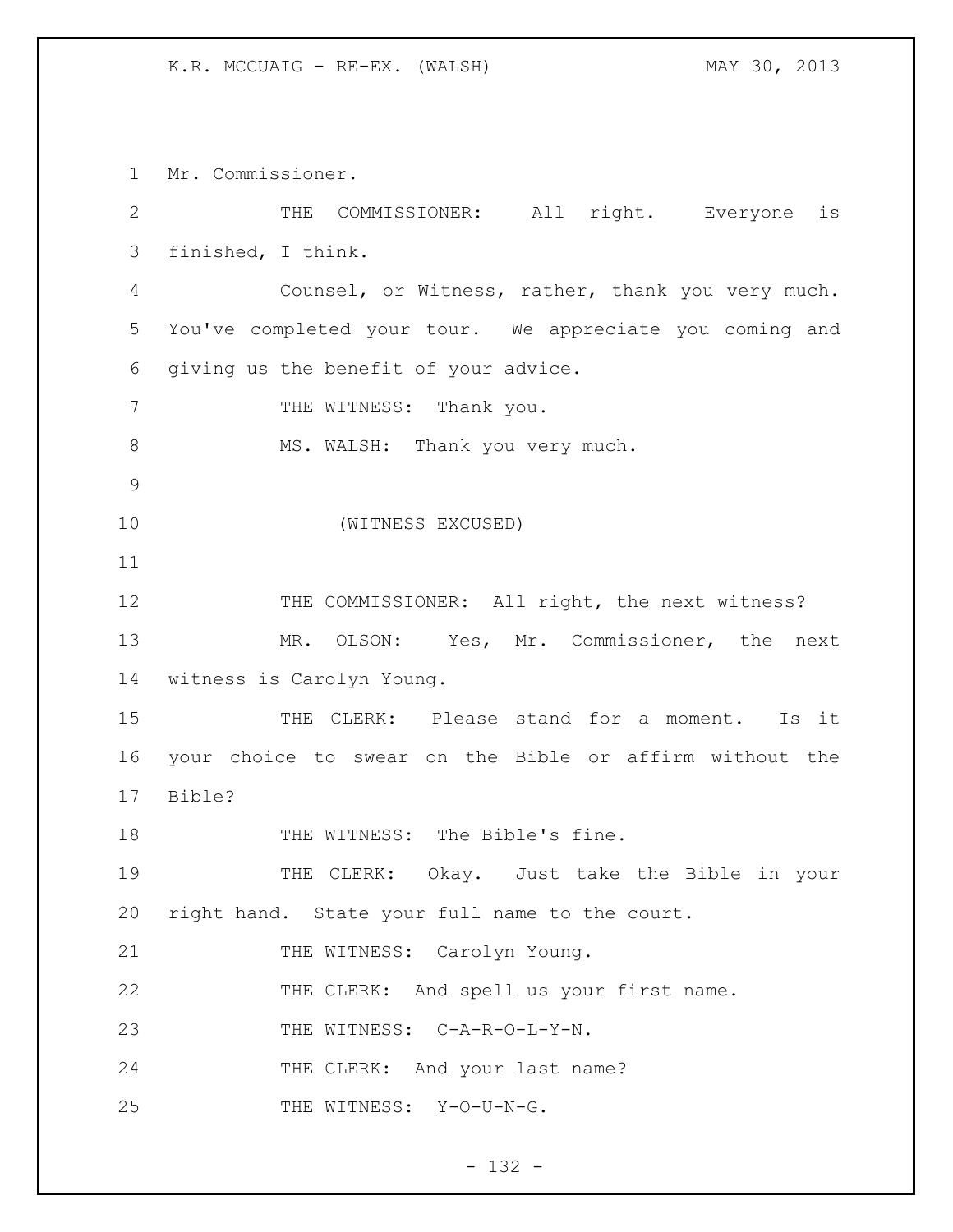C. YOUNG - DR.EX. (OLSON) MAY 30, 2013

1 THE CLERK: Thank you. **CAROLYN YOUNG,** sworn, testified as follows: THE CLERK: Thank you. You may be seated. DIRECT EXAMINATION BY MR. OLSON: Q Good afternoon, Ms. Young. A Good afternoon. Q Now you've been the executive director of Manidoo Gi Miini Gonaan since 2004? A Yes. Q And I'll just refer to it as Manidoo, if that's okay with you. A Um-hum. 17 THE COMMISSIONER: What's the full name? MR. OLSON: It's Manidoo, it's M-A-N-I-D-O-O -- 19 THE COMMISSIONER: M-A-N? MR. OLSON: I-D ... 21 THE COMMISSIONER: I-D. MR. OLSON: O-O. And then Gi, it's G-I. 23 THE COMMISSIONER: "E"? MR. OLSON: Sorry, "G" as in Gerald. 25 THE COMMISSIONER: Yes.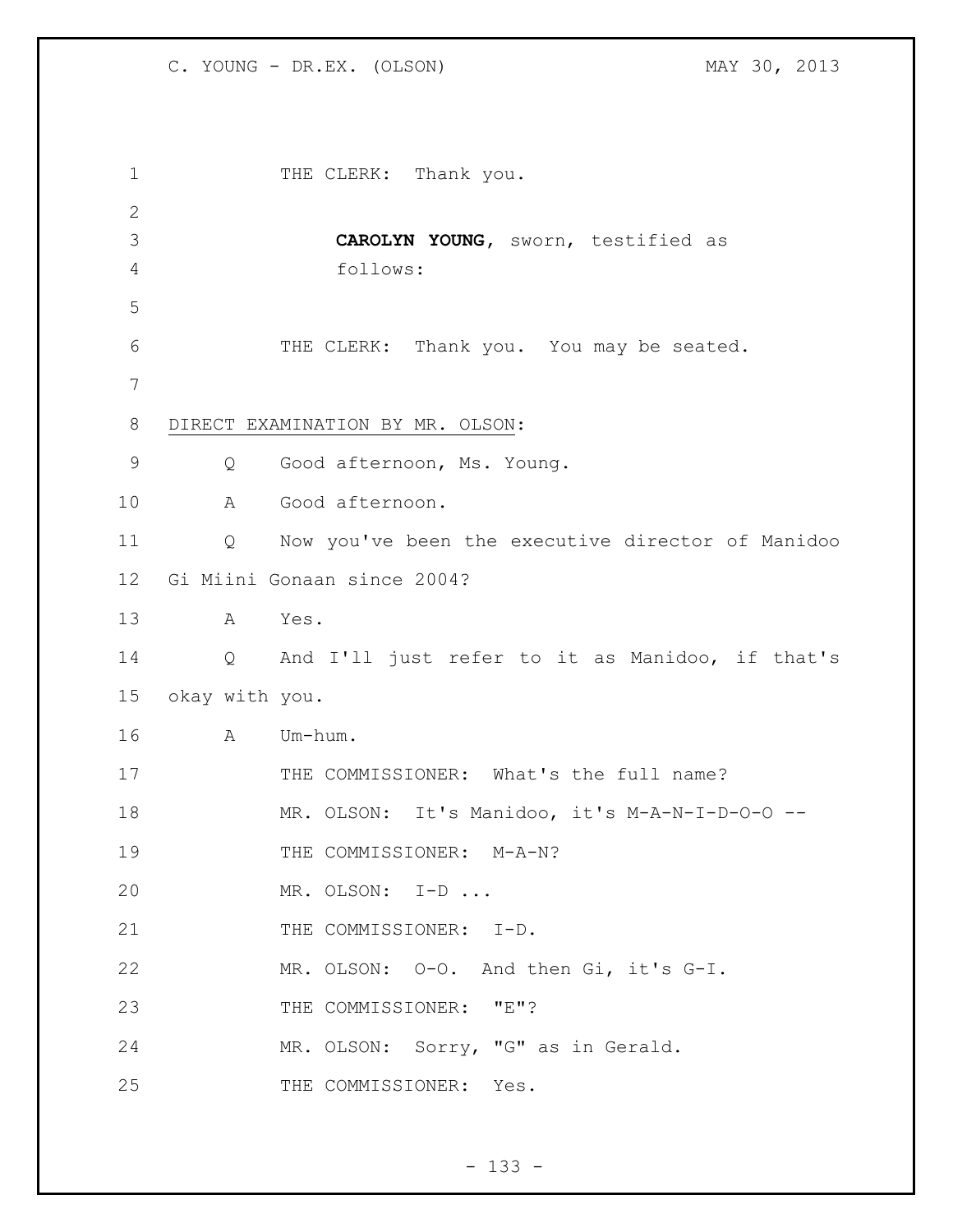MR. OLSON: "I". And then Miini, it's M-I-I-N-I, Gonaan, G-O-N-A-A-N. BY MR. OLSON: Q So you were the ED of Manidoo since 2004 and prior to that you were supervisor since 1991? A That's right. Q In between 1988 and 1991, you were the director of Shaughnessy Park Day Care? A That's right. Q Okay. You received your training in early childhood education in England and have an early childhood educator level 3 qualification? 14 A That's right. Q Okay. You have lived in Winnipeg's north end for more than 21 years? A That's right. Q Is that the area of Winnipeg you currently reside? A I do, yeah. Q Okay. Beginning in 2006 you partnered with Manitoba Housing Authority, North End Community Renewal Corporation, Jim Silver and the Manitoba Government in a multi-year revitalization project for the Lord Selkirk Park community.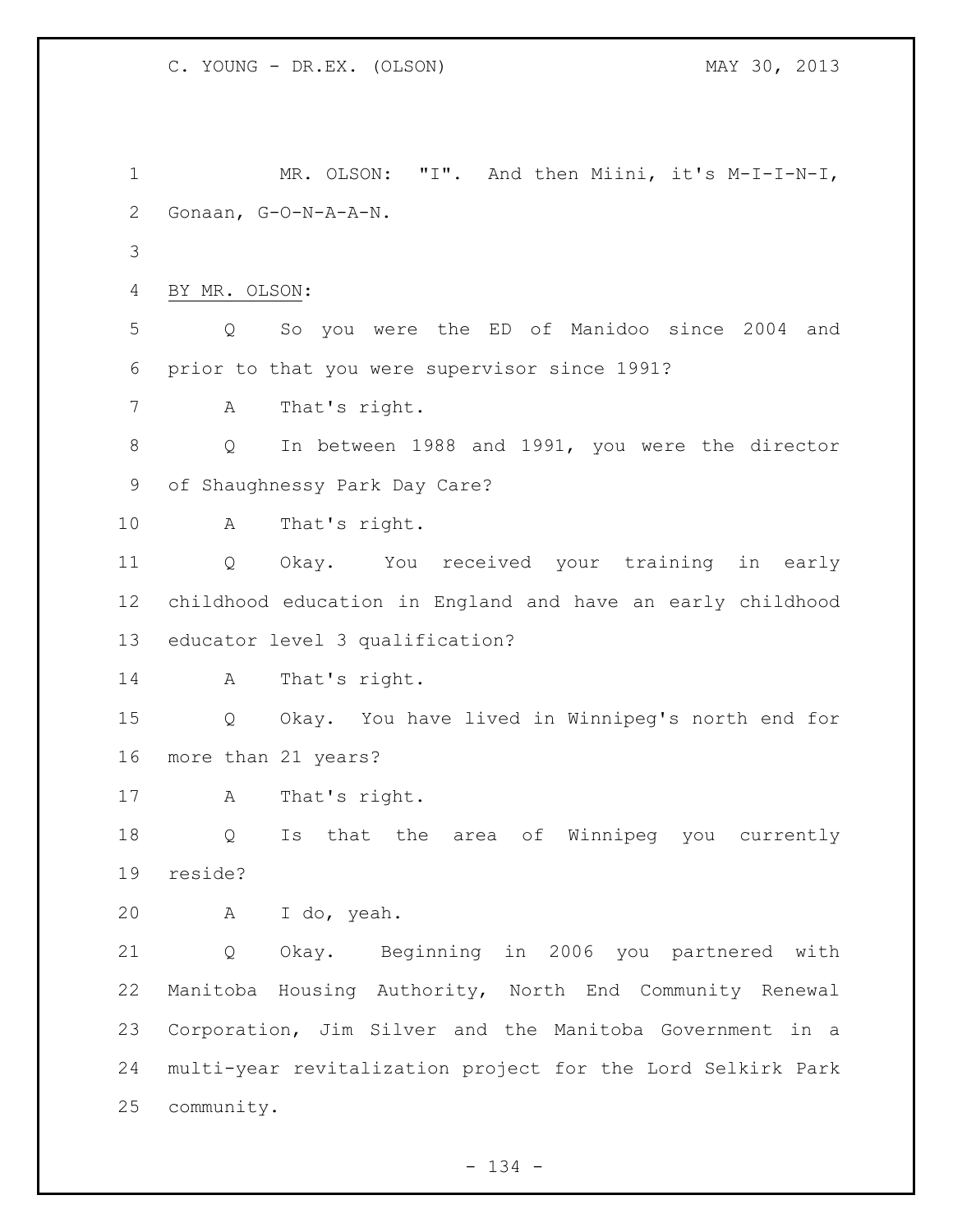A That's right. Q That's a community in the north end of Winnipeg? A That's right. Q You've been working with the Manidoo program since 1991. Is that when the program itself opened? A We opened up as an infant centre in R.B. Russell High School, a 16 space centre for children three months to two years old, to support families to be able to complete their high school education. Q So it was a support for families to complete their high school education originally? A Specifically that were attending R.B. Russell. Q I see. R.B. Russell is a high school in the north end of Winnipeg? A That's right. Q Where did the name itself, Manidoo, where did that come from? 18 A When we opened it was, we had a naming ceremony, so it's an aboriginal name. It's an Ojibway name meaning the Great Spirit is giving. Q Okay. And so Manidoo was the, I think you said it was the infant centre for parents who were attending R.B. Russell High School who were obtaining their high school education? A Correct.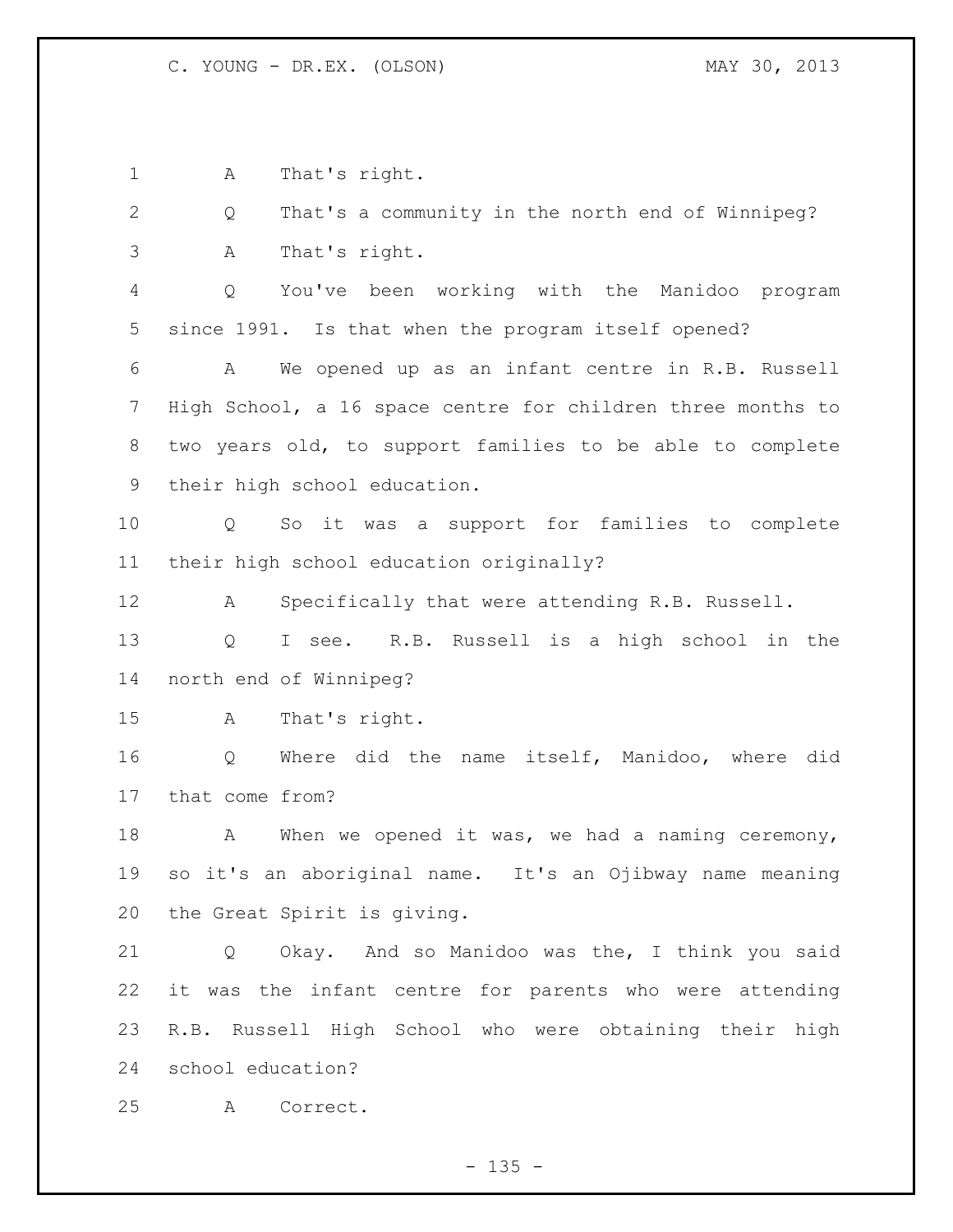C. YOUNG - DR.EX. (OLSON) MAY 30, 2013

 Q Does that centre continue to operate today? A It does, yes. Q As an infant care centre? A Yes. Q And that's just one aspect, I understand, of Manidoo? A Yes. Manidoo has four locations. We've expanded over the years. So we have a school aged centre, a resource centre and the Lord Selkirk Child Care Centre. Q Okay. So let's first talk about the infant centre. A Okay. Q What ages does an infant encompass? THE COMMISSIONER: This is at the Russell school? BY MR. OLSON: Q Is it operating out of the R.B. Russell school? 18 A We have one location at R.B. Russell High School, which is our infant centre. Q Okay. 21 A And then at the location at Lord Selkirk Park, we have children from infant to school age. Q Okay. So the infant centre, is it only at R.B. Russell High School? A We have one infant centre at R.B. Russell --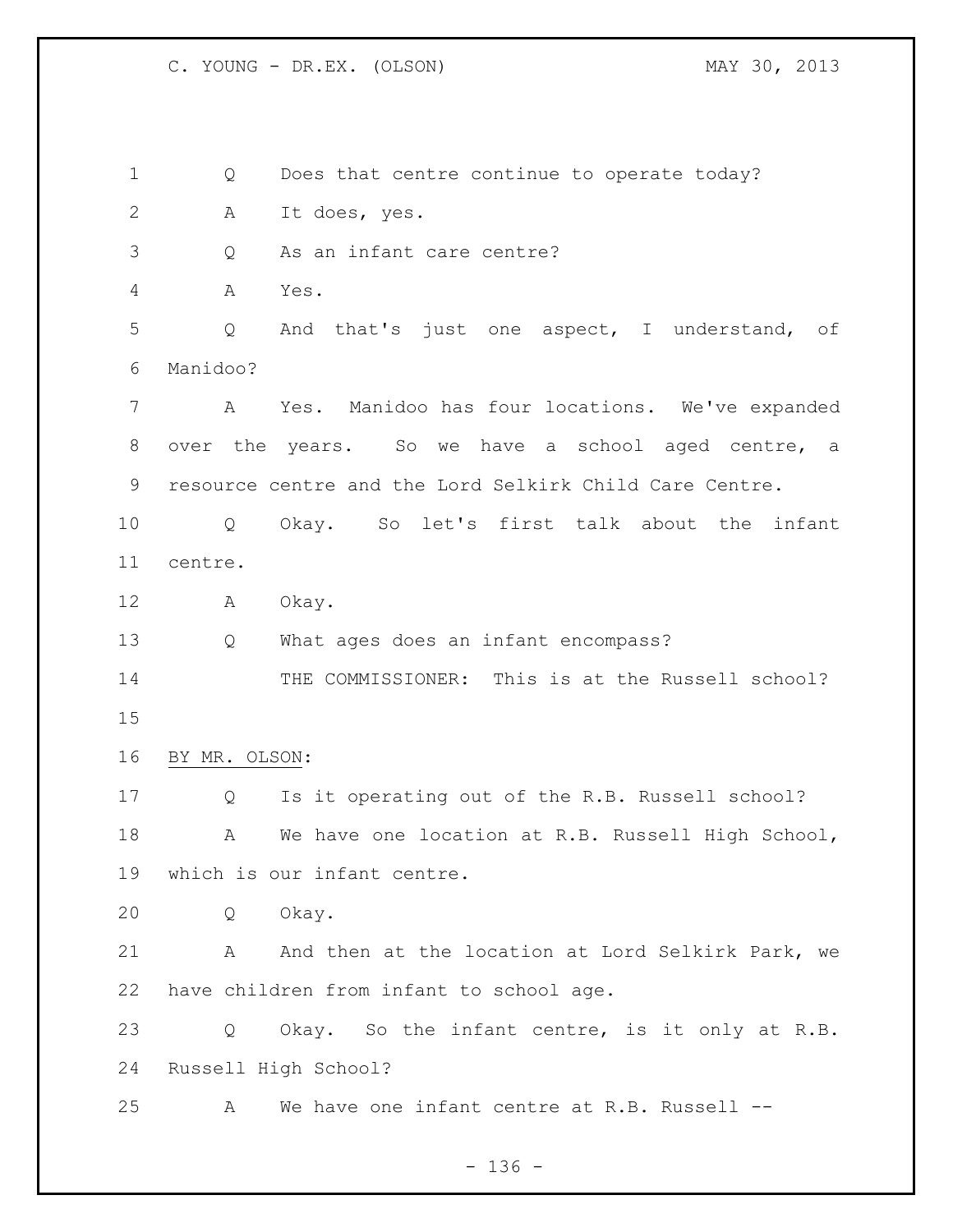Q Okay.

 A -- High School and we have another infant centre at the Lord Selkirk Park Child Care Centre. Q So there are two infant centres? A Correct. Q Let's talk about those first. Are they both the same sort of infant centres? A They're licenced through the province and we follow a lot of the licencing that the province provides. They're two unique programs though. Q Okay. Are they each child care, providing child care? 13 A They're each child care. Q And is it for parents so they can attend to obtain their education? A At R.B. Russell it's so that they can obtain their education. At Lord Selkirk Park they're part of the abecedarian study. Q Okay. THE COMMISSIONER: Part of what? 21 THE WITNESS: The abecedarian study that we're, a pilot project that we're doing called the abecedarian. THE COMMISSIONER: What's it called? 24 THE WITNESS: The abecedarian. 25 THE COMMISSIONER: How do you spell that?

- 137 -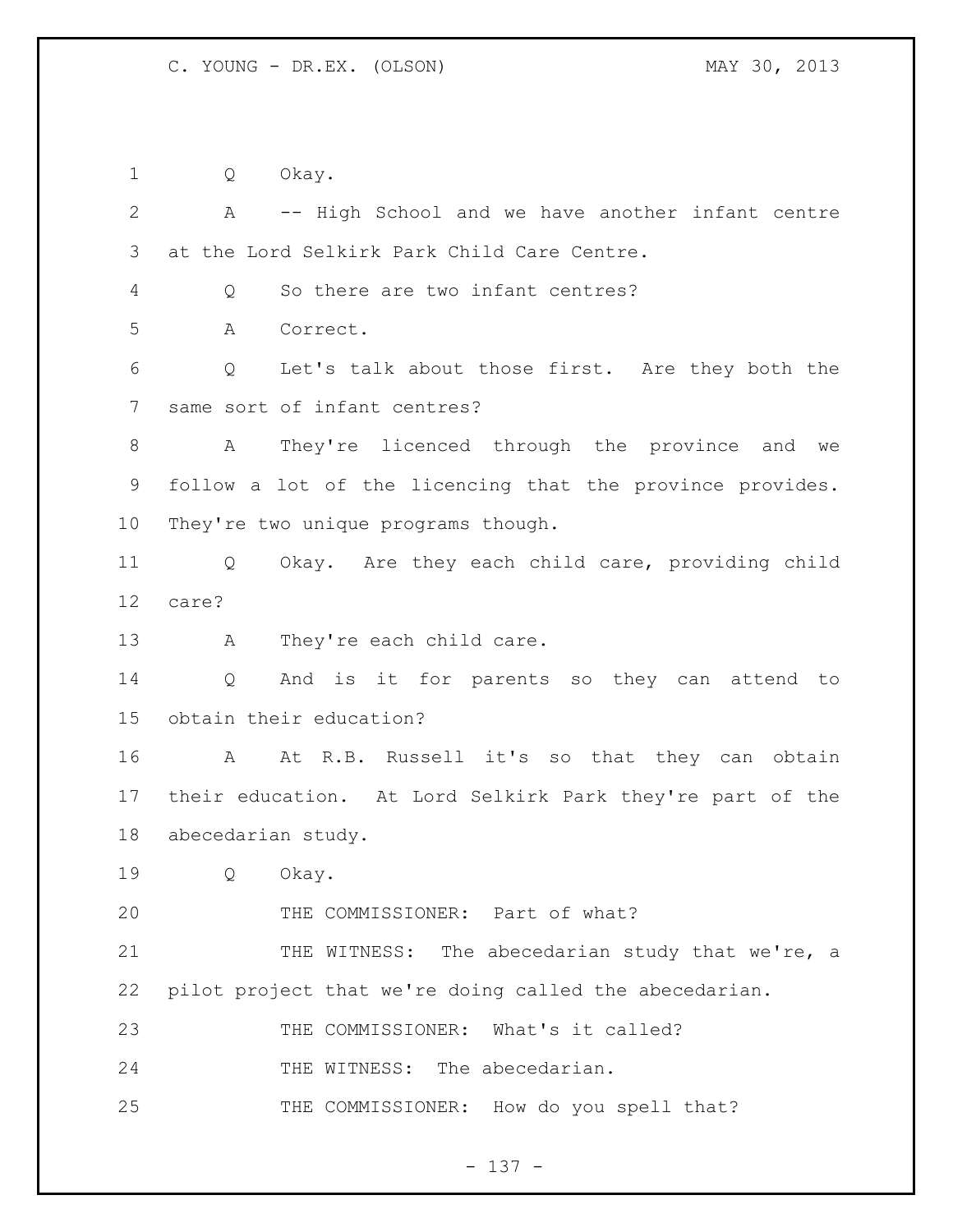1 THE WITNESS: A-B-E-C-I-A-N (sic). MR. OLSON: And, Mr. Commissioner, you'll remember that we heard from Kerry McCuaig earlier today about the Abecedarian project. THE COMMISSIONER: Yes. MR. OLSON: And that's the same method that this witness is speaking of now. And so what I'll do, hopefully to simplify it a bit, is just to talk about first the infant care from out of the R.B. Russell High School -- A Sure. 11 Q -- which is non-abecedarian based; is that right? A Right, right. Q And that's -- is that simply infant care? 14 A It's just infant care. Q So like a day care program, in other words? A Yes, yeah. Q And that's where parents would take their kids for day care services while the parents attend high school? A Exactly. Q Okay. How many children attend that? A There are 16 infants. Q Infants. A Ranging from three months to two years old. Q Okay. Is there a waiting list? A Yes.

- 138 -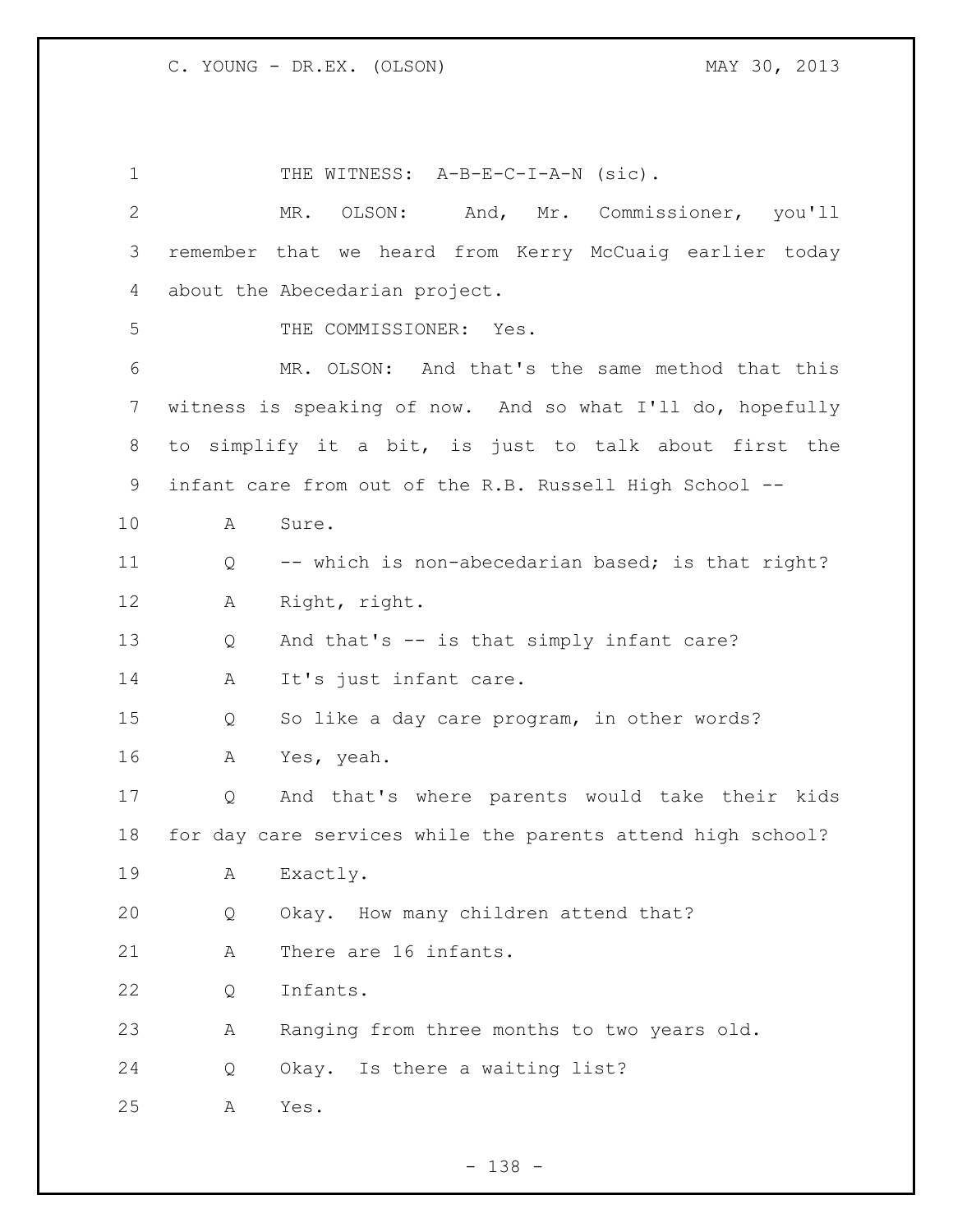Q How long is the waiting list? A It's hard to say how long it is. Our children usually when they enroll they're there for the duration of their two years usually. So students that are coming into school in September will register in August. It depends on, it really depends on what the age group is. If we have children leaving that opens up spaces. Q Okay. Is it fair to say there are never enough spaces? 10 A Absolutely. Q Okay. Because we always hear that child care is a problem -- A Yeah, it is. Q -- getting, getting the space for child care. How is the centre, that centre funded, that part of the centre? 17 A It's funded through the province. Q Okay. Is all provincial funding? A Yes. Q And what type -- is it annual funding or is guaranteed funding? A It's guaranteed funding. Q Okay. A Based on the child's subsidized basis. Q Subsidized basis.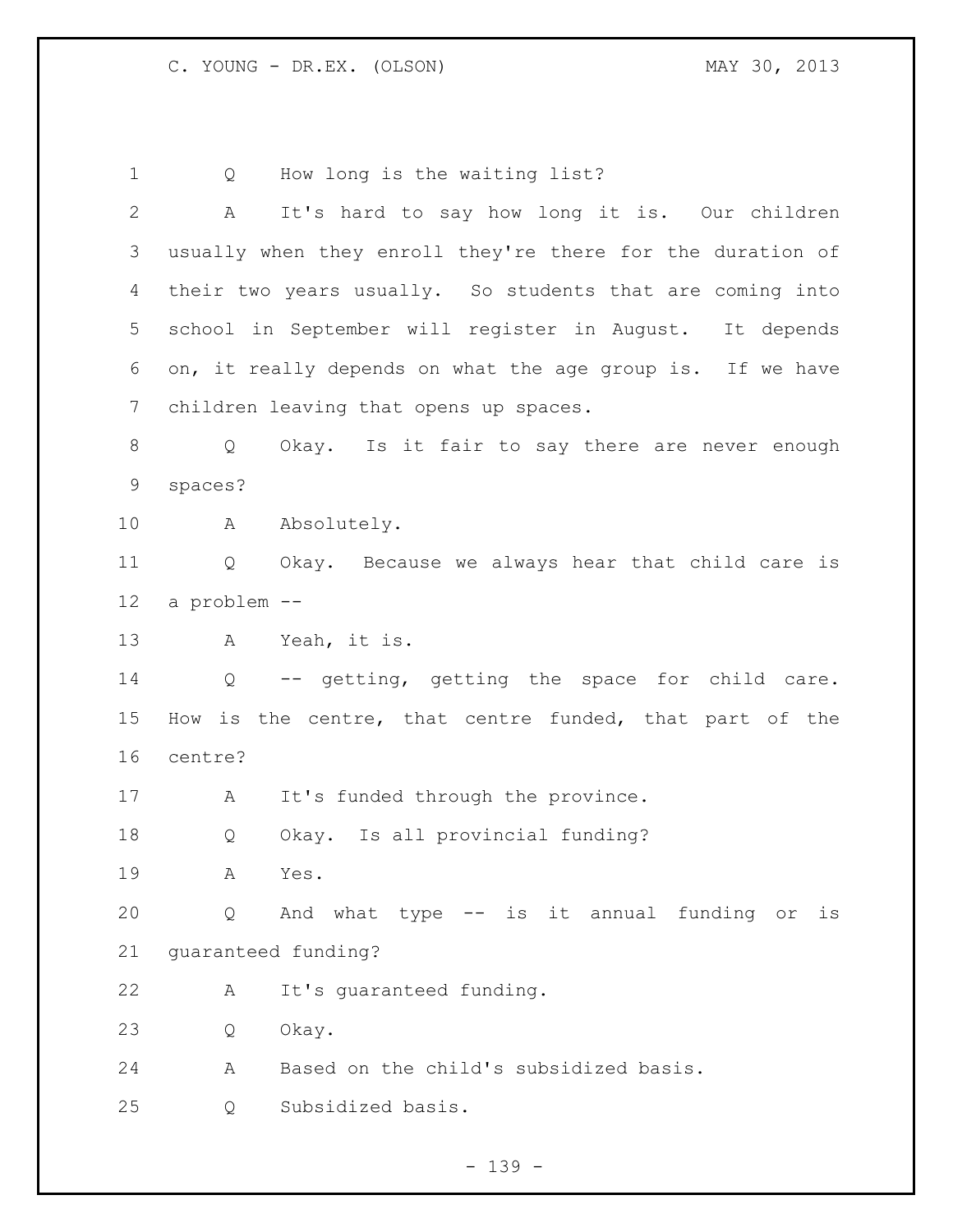A Yeah, and the province operating, operating grant. Q Okay. Now moving on then to the infant care centre at the Manidoo, at the, sorry, Lord, operating out of Lord Selkirk Park -- A Right. 7 Q -- that's the abecedarian project? 8 A Right. Q And we'll just break it down into the two parts. There's the age ranges from -- I'm not sure if I have this straight or not -- from, was it two years to five years? 12 A That is the preschool age. Q Preschool age, okay. 14 A And the infant is three months to two years. Q Okay. 16 A And then we have spaces for school age which is six to 12. Q Okay. And that's how it's broken down, we have the three different age groups -- A Right. Q -- broken down in those categories? A That's right, yes. Q Okay. And tell us then about what the abecedarian approach is. A The abecedarian approach is exactly what it says,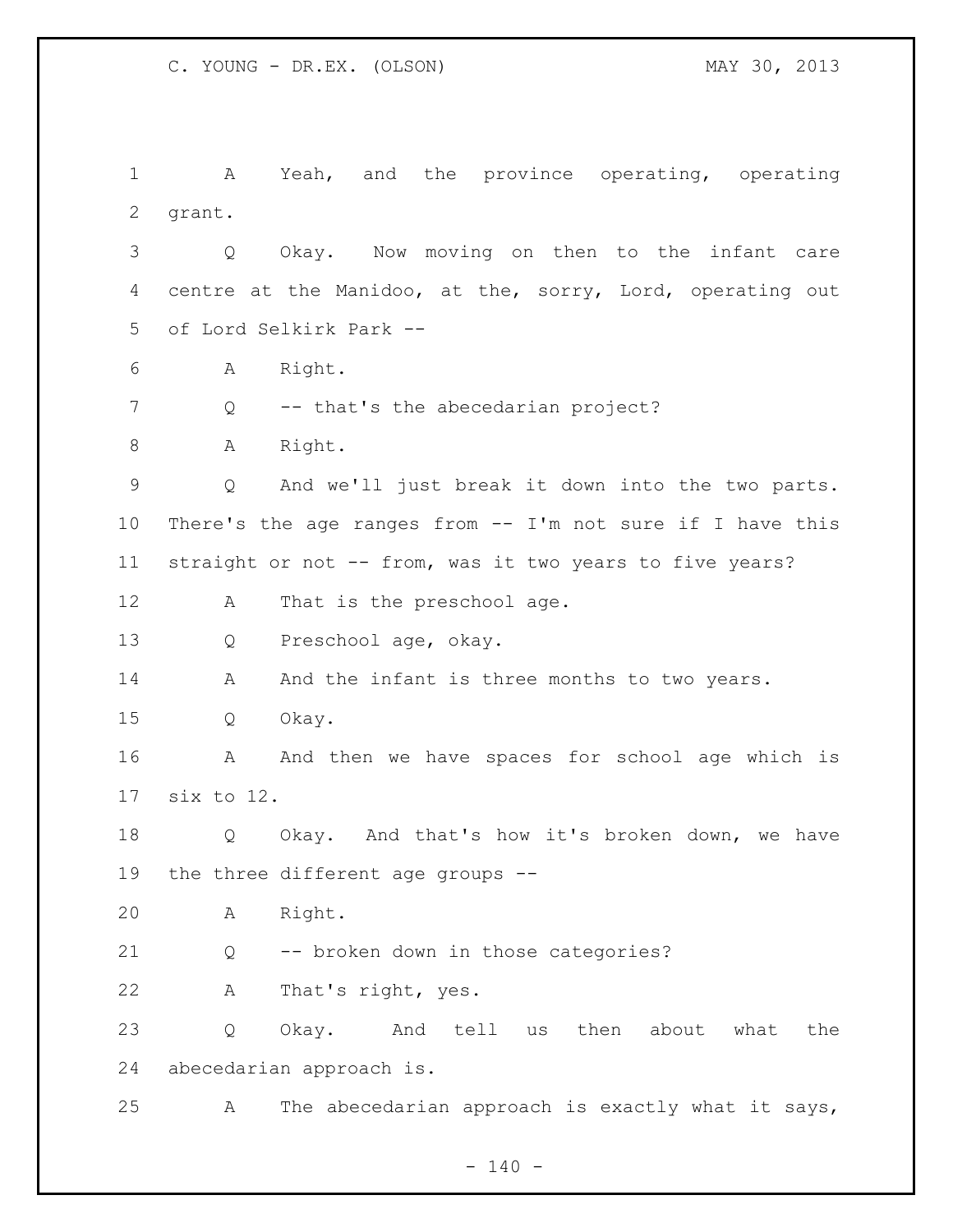C. YOUNG - DR.EX. (OLSON) MAY 30, 2013

 it's an approach to early child education focusing on four elements for children, birth to five. It started, it was founded by Dr. Joe Sparling who did the studies in North Carolina back in the seventies. So it's a curriculum that we follow and it's approach in which we -- it's an approach in how we deliver our curriculum for the children.

Q Why was that particular approach adopted?

 A In the midst of building this day care we were in discussions with Healthy Child Manitoba and they initiated that approach and it sounded like it would be a good fit for Manidoo.

Q Okay.

13 A And so it, it initially came from Healthy Child Manitoba.

 Q So it came from Healthy Child Manitoba. What are some of the known benefits of that particular approach?

17 A So the known benefits are, it's primarily -- when delivered in an area that is dealing with extreme poverty as, as Lord Selkirk Park is, that approach has a lot of evidence showing that if these children have this approach in their early years, they're better ready for school when they start at five in kindergarten. And over the years that study has shown us that people that have been part of that intervention had better outcomes throughout their school experience. The evidence has shown that there were

- 141 -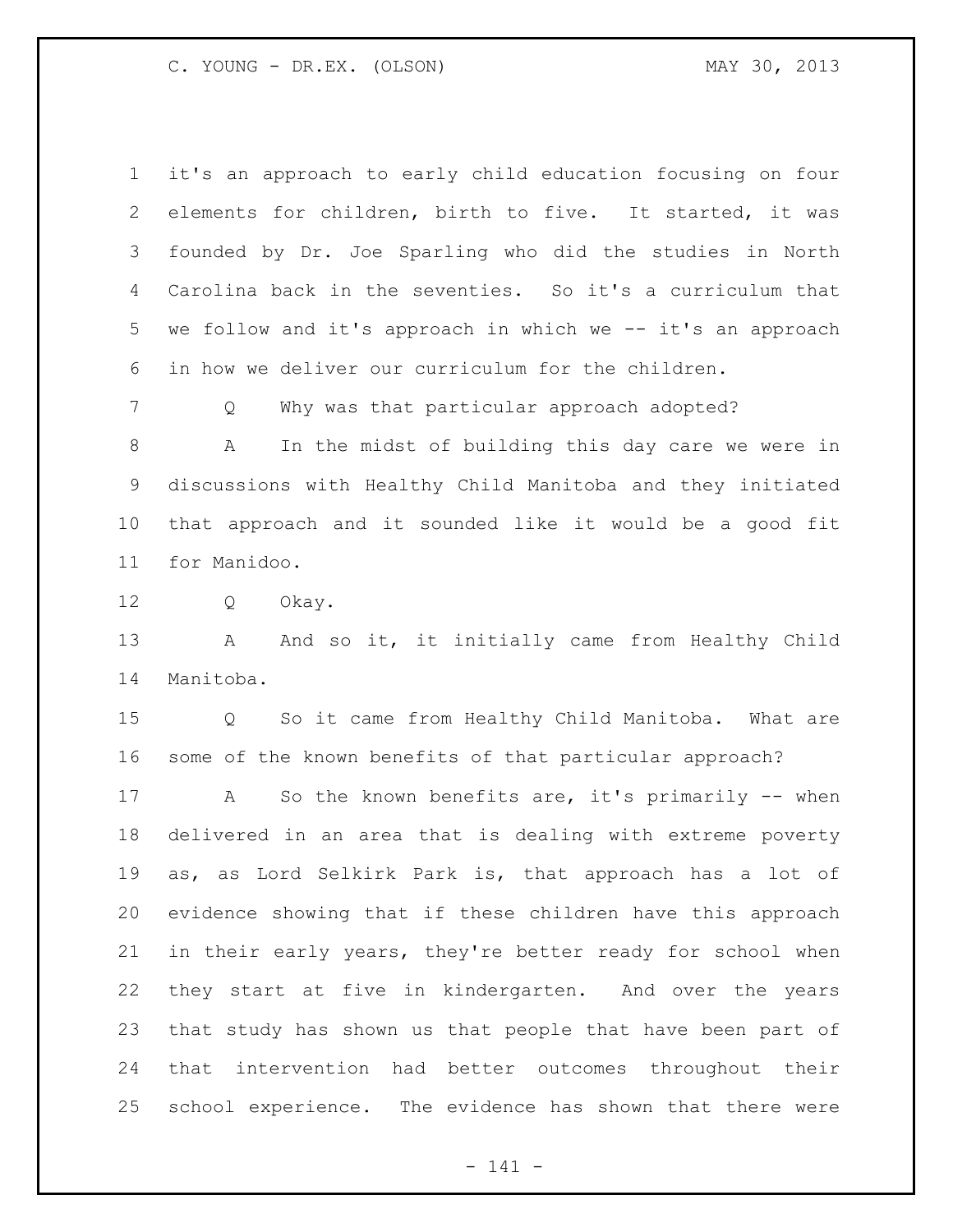lower teen pregnancies. There was high school completion, was at a high rate. There was less sort of, I guess there was less criminal activity for the participants. They didn't engage in criminal activity as much as those that hadn't been part of the approach. And it's just a general wellbeing of a family or for the participants and their families to, to be successful in life.

 Q Okay. So it was based on that, this research done initially that the approach was suggested be adopted by Manidoo; is that right?

A Right, yes.

 Q When was the approach -- when, when did Manidoo start using the approach?

 A So we opened up our new centre, the Lord Selkirk Park Child Care Centre in January of 2012, so we're just fairly new.

Q Okay.

18 A And we started developing or using that approach immediately as soon as we opened.

 Q In terms of how the approach works, we've heard that from Kerry McCuaig that it's fairly expensive and intensive approach. What is it that makes it expensive?

 A We have higher ratios, ratios of adults per children than the province recommends or pays for. So for example, in our infant space we have one adult to three

- 142 -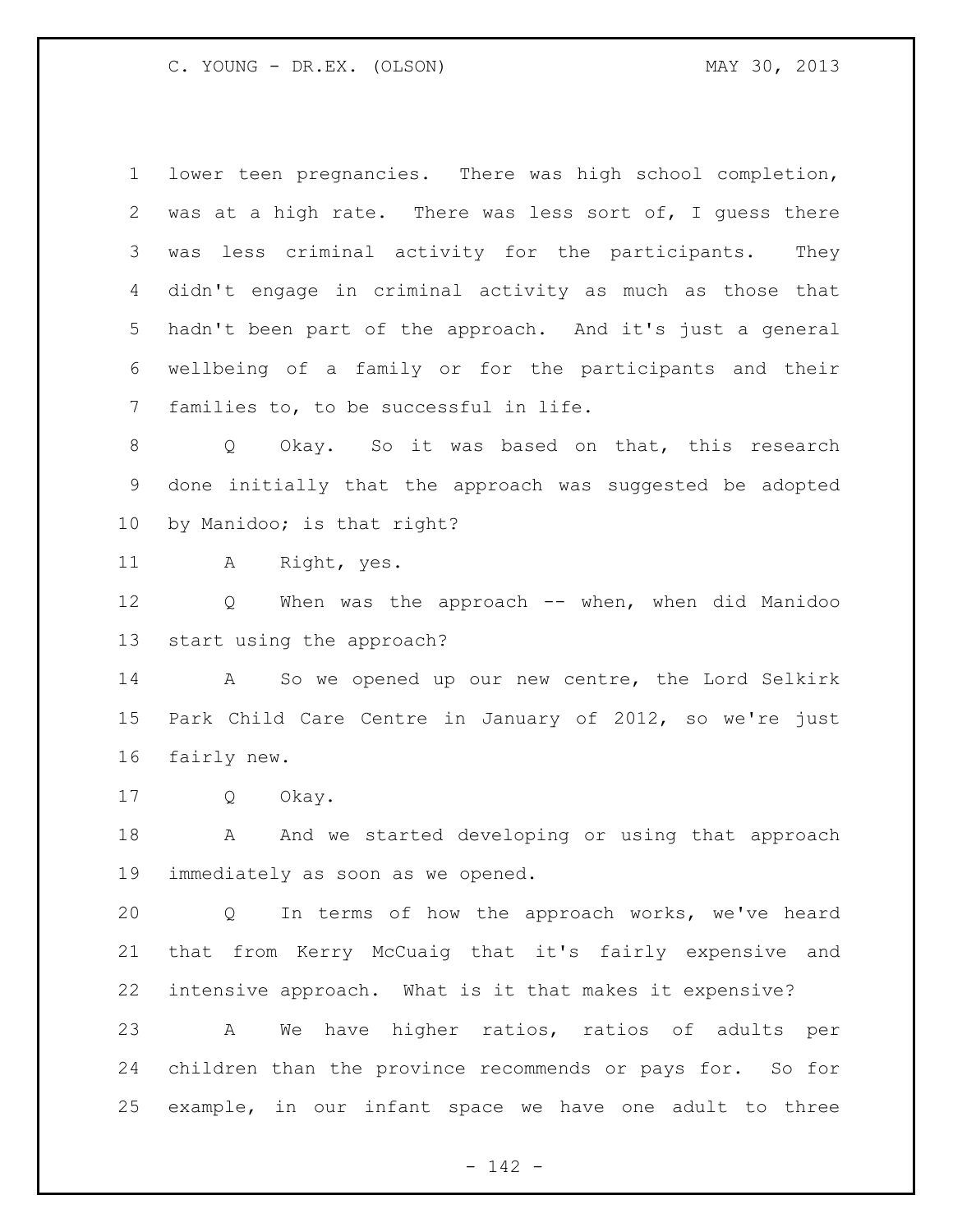babies as opposed to the infant, or the infants in other centres is one adult to four babies. In the preschool years we have one adult to six children as opposed to the provincial licencing as of one adult to eight children. So we have higher ratios so that there's more adult-child interactions. And also we have a home visitor that is attached to this approach who works with our families in a very close manner.

 Q Okay. I'm going to ask you a little more about the home visitor in a second.

A Yeah.

 Q What about in terms of meals for the children, are they provided with meals?

 A Yeah, so part of our funding does allow us to provide the children with two healthy snacks a day and a hot lunch program. In our, in our program we also implement an omega-3 supplement for the children as well.

Q How many children are in the program?

A Forty-seven.

 THE COMMISSIONER: And what stage is that, which of the three groups?

 THE WITNESS: We have 16 children that are three months to two years old, 16 that are two to five years old, and 15 that are six to 12 years old.

25 THE COMMISSIONER: Thank you.

- 143 -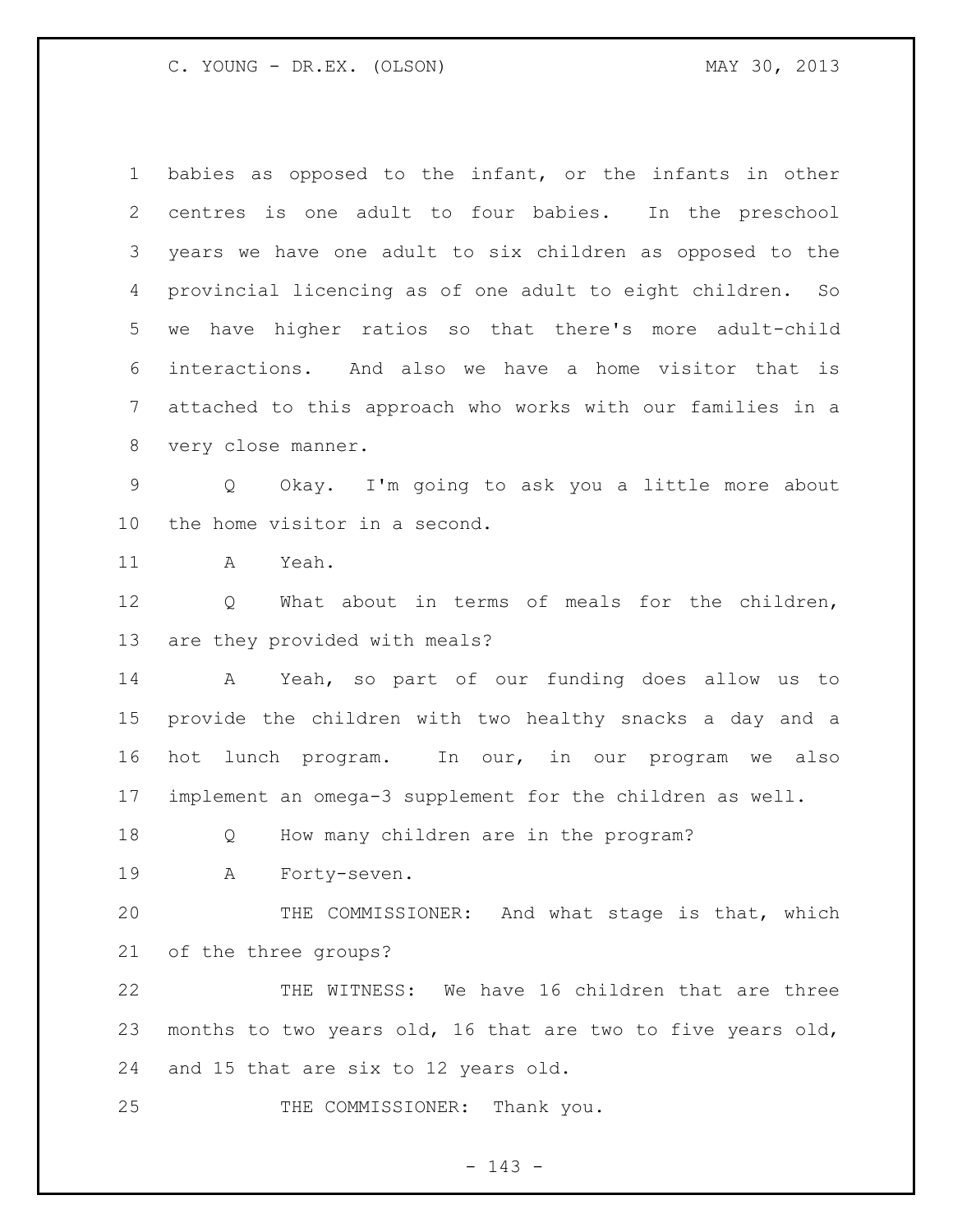BY MR. OLSON:

 Q Now I wanted to come back to the home visitor. Tell me a little bit about the home visitor, what's the role of the home visitor first of all?

 A So the role of the home visitor is to build a relationship with our families. Out of the 47 children we have 19 families. So her job is to build a relationship with these families in a very close way. She sees them on a daily basis, you know, saying hello and goodbye during 10 the day when they drop off their children and pick them up, but she also schedules time to meet with them on a weekly basis at least. So families that are having more crises or situations that are happening in the family, she'll meet with them more often and her role is to help them navigate through their crisis. So she's doing a lot of things like helping them problem solve. She does a lot of advocating and accompanying the families for different appointments they may have with Child and Family Services or lawyers or all different kinds of things. She has a close relationship with them.

 Ultimately we want her to be able to then share what the children are learning in the child care program, the abecedarian approach. So some families are ready to hear that and learn it and then be able to implement it with their children. That's our ultimately goal. And she

- 144 -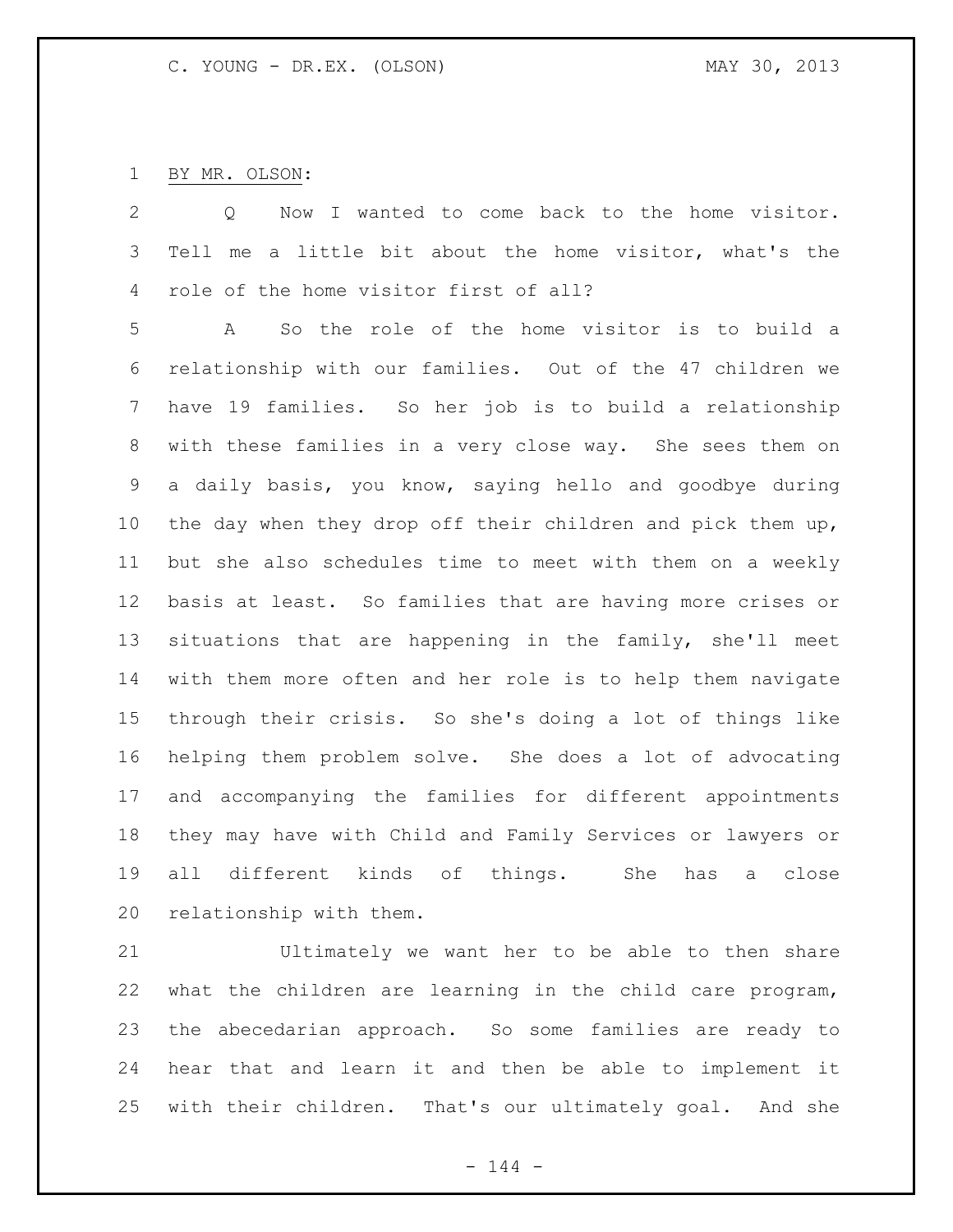works with them closely at different varying degrees of whatever our families are at.

 Q Are all 47 of these children from the Lord Selkirk community?

 A Yes. One of the requirements is that they do live in the Lord Selkirk Park housing project. And the reason we made that a requirement is when we initially were building the centre and looking to see, you know, will we be able to fill this up, we did outreach in the community and there were over 150 children or 130 children that people wanted them to have spaces in the centre and we had 47 spaces. So there was a high need, so we opened it just to the people living in Lord Selkirk Park.

 Q I see. Can you tell the Commissioner a little bit about Lord Selkirk Park itself, the profile of the community?

 A So Lord Selkirk Park is sort of a four block radius from King Street to Dufferin to Robinson to Flora and it's a Manitoba Housing complex. So there's a high rise that has about 200 units that are single dwellings for single people that don't have children. And then there are townhouses. I believe there's about 300 townhouses that families live in that community. Primarily I would say about 70 percent are aboriginal. I'm not sure of the exact percentage but a high level of folks that aren't working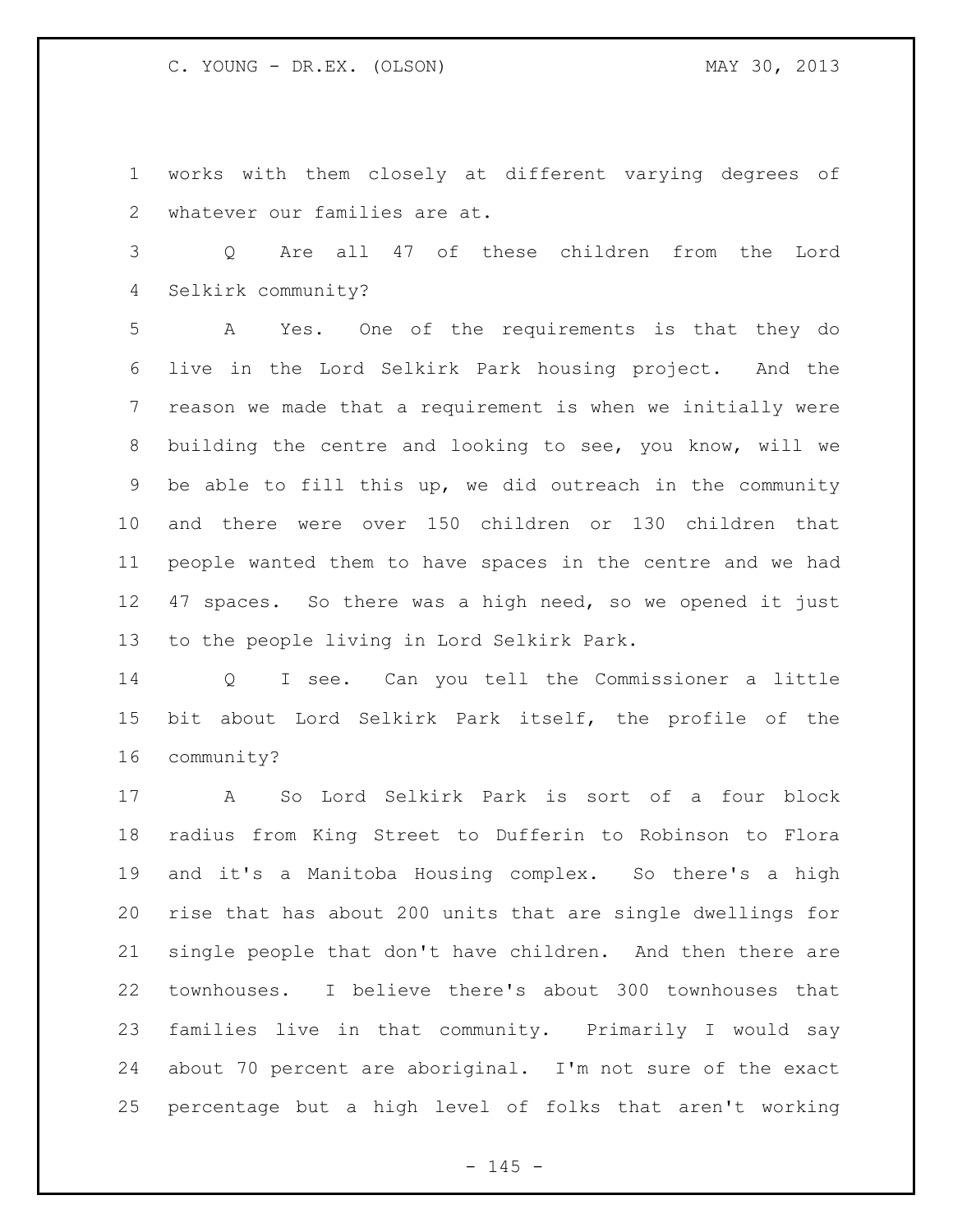who are on social assistance. It's typically, it's typically a community that people don't desire to be in. It's sort of -- it has a high crime rate. It has a lot of needs and issues and it's a very complex community. THE COMMISSIONER: And what kind of a building do you operate in? THE WITNESS: We're in the first floor of the high rise building. BY MR. OLSON: Q So in the building itself? A We're in the building itself. Q In terms of your families, is there CFS involvement with many of them? A Yes. Q So it is a common occurrence? A Yes. THE COMMISSIONER: Are there other services occupy first floor space too? THE WITNESS: Yes. One of the programs or organizations that we also manage is the Lord Selkirk Park Resource Centre which is attached to the child care centre. It's in the -- we share the same space and it's operated under the same organization of Manidoo. And then on that same level, Manitoba Housing have their offices. So that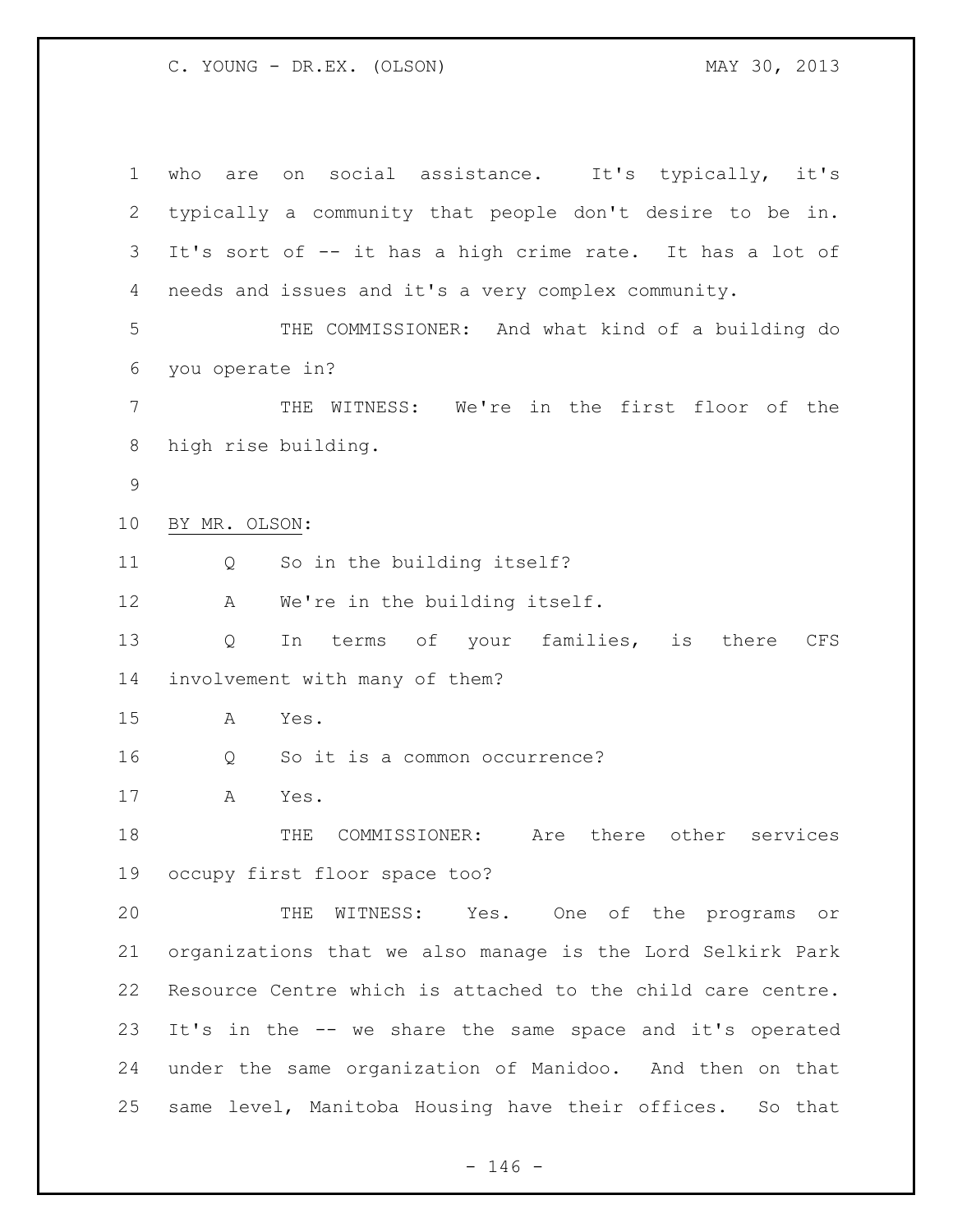whole floor is not for residents. BY MR. OLSON: Q Okay. How receptive are the families to the home visitor? A It was a process. When we first started they were very apprehensive. Whenever somebody goes and knocks on a door in Lord Selkirk Park there's fear. People don't want to open their door and often don't open the door. So it's taken -- we're a little over a year into the program. We've been very fortunate to have a home visitor that is very comfortable in the community, she lives in the community and she's, over the course of this year she's built a very good close relationship with the 19 families that we have. Q So there's one -- A So it's a process. 18 Q -- one home visitor? A There's one home visitor. Q Serving 19 families? A Nineteen families. Q And you said she sees them at least once a week? A Yes. Q And often on a daily basis? A Often on a daily basis.

- 147 -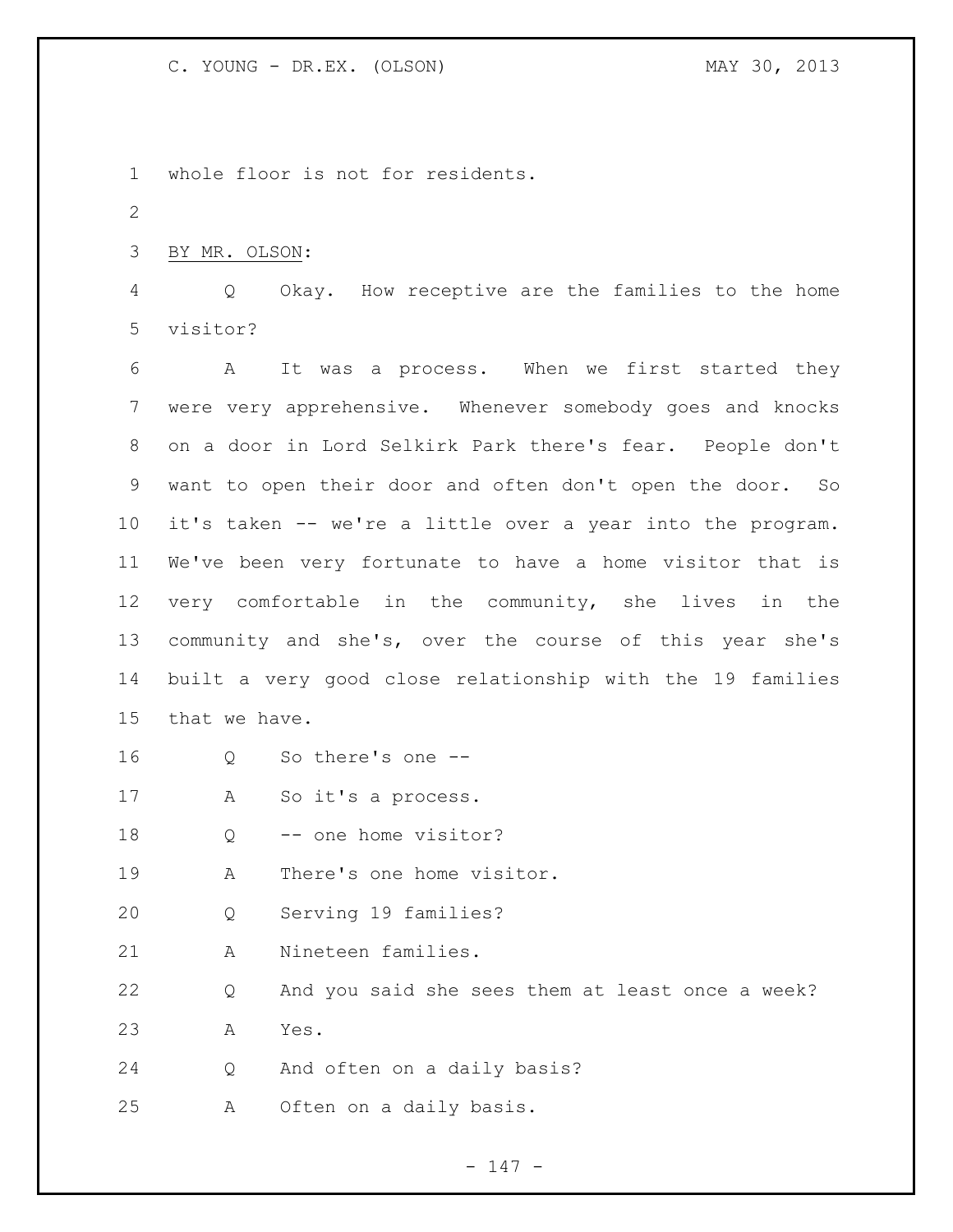Q Okay.

| $\mathbf{2}$ | And she -- our goal was for her to be able to go<br>A        |
|--------------|--------------------------------------------------------------|
| 3            | into the homes. At the beginning, for probably the first     |
| 4            | six, eight months, she wasn't invited into the homes.<br>Now |
| 5            | often invited into the homes and they're very<br>she's       |
| 6            | comfortable with her there. She's not seen as a threat.      |
| 7            | She's seen as an ally and an advocate and a friend.          |
| $8\,$        | THE COMMISSIONER: Well do the 47 children come               |
| 9            | from the 19 families?                                        |
| 10           | THE WITNESS: Yeah, that's right.                             |
| 11           | THE COMMISSIONER: Yeah.                                      |
| 12           |                                                              |
| 13           | BY MR. OLSON:                                                |
| 14           | What area of the city does she originate?<br>Not<br>Q        |
| 15           | necessarily originate from but where does she come from?     |
| 16           | She actually grew up in Lord Selkirk Park.<br>A              |
| 17           | In terms of your staffing itself, where, where do<br>Q       |
| 18           | your staff come from generally?                              |
| 19           | We, we sort of make a conscious effort to hire<br>A          |
| 20           | most of our staff from the north end so that they're         |
| 21           | comfortable with the community. We do have some that live    |
| 22           | outside the community but they have a comfort level in the   |
| 23           | community.                                                   |
| 24           | Okay. Now the project itself, is it a pilot<br>Q             |
| 25           | project?                                                     |
|              |                                                              |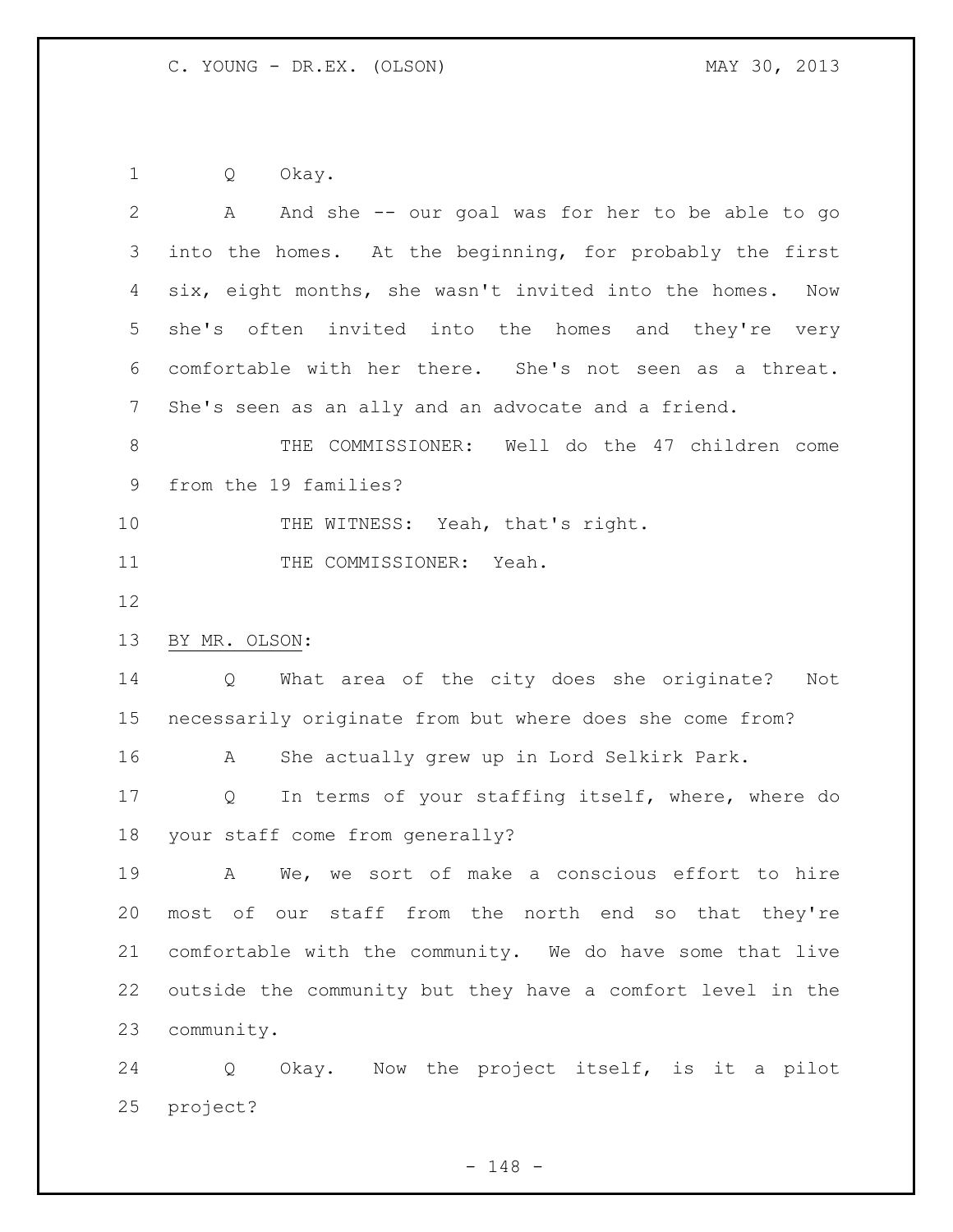A It is a pilot project. Q And for how long is it to run? A It's a three year pilot that is, I believe will be, I believe it will be renewed but we're continuing evaluating it. Q Okay. So it started, you said, I think in January 2012? A That's right. Q So three years from January 2012 is when it would technically expire unless it's renewed? A Exactly, but I'm sure it will be renewed because we want to follow those children to see what their outcomes are later on. Q Are there any -- is there any preliminary data available or -- A We do. Q -- any preliminary results? A So when the children enroll in this program at Lord Selkirk Park, they were all assessed by a child development worker. And then a year after they've been in the program they're re-assessed. Because this is an evidence based program and we are studying it, we keep a lot of data on what the outcomes are. So we do have some preliminary data that has shown that the children that are 25 in the program and receiving the treatment, they have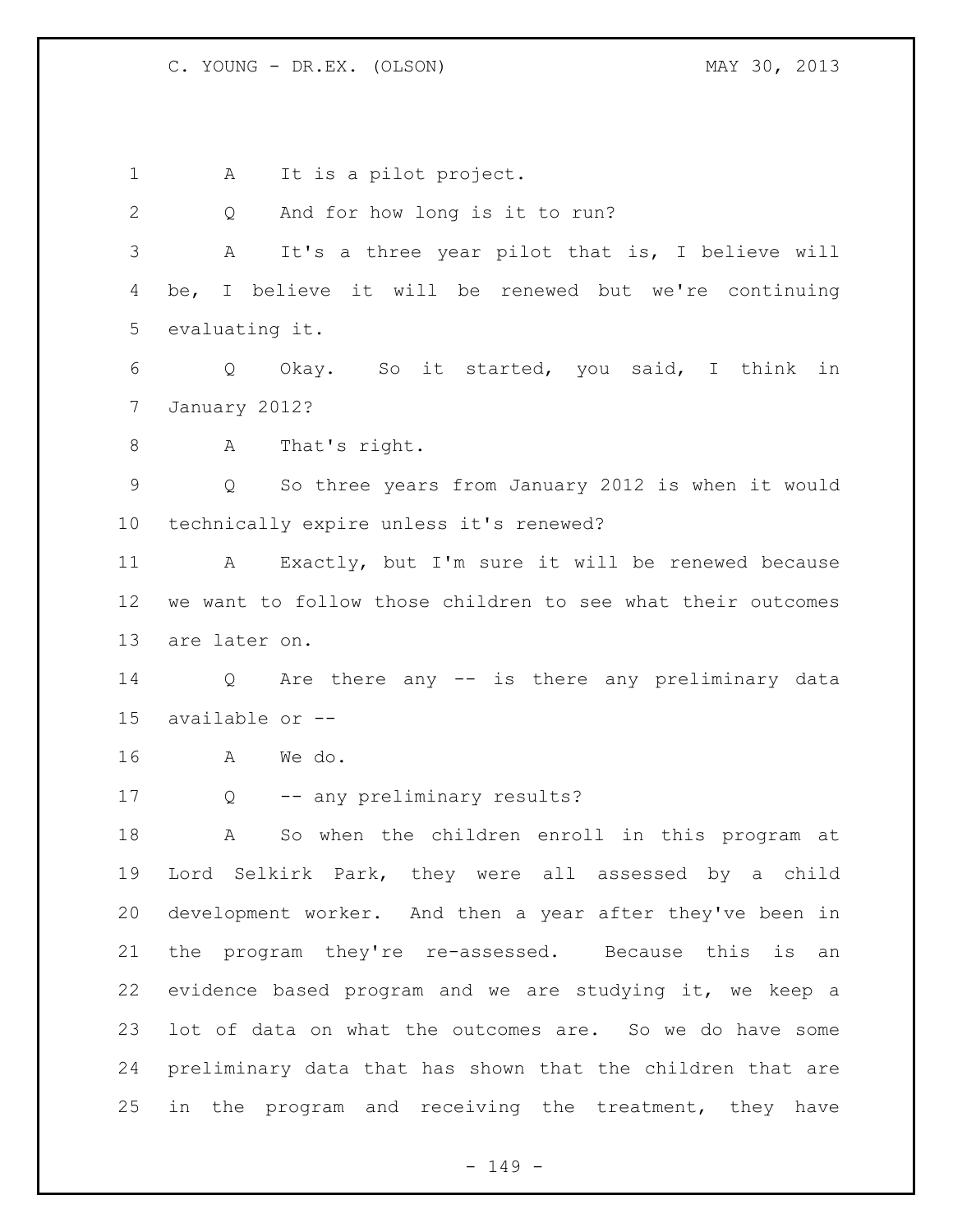improved I would say a fair amount. It depends on their attendance in the program. So those children that are attending regularly and who are receiving the treatment regularly, and when I say treatment I'm meaning the abecedarian approach, they did very well over the, over the past year. And we compare those findings to our controlled group which is 32 children who are not receiving any abecedarian approach. They may be in other child care centres -- Q Okay. 11 A -- or they may be staying at home. But they're not receiving the specific approach. Q So as compared to the controlled group, the children appear to be doing -- A Right. Q -- significantly better. A So the evidence is showing us that they are doing better. Anecdotally we can, we see a lot of improvement. We see children that are engaged with adults. We see children that are reaching their milestones on target which is something that we have never seen before in Lord Selkirk Park. Q In terms of feedback you've been receiving, or

 teachers have been receiving or the home worker has been receiving, what sort of feedback has been --

 $- 150 -$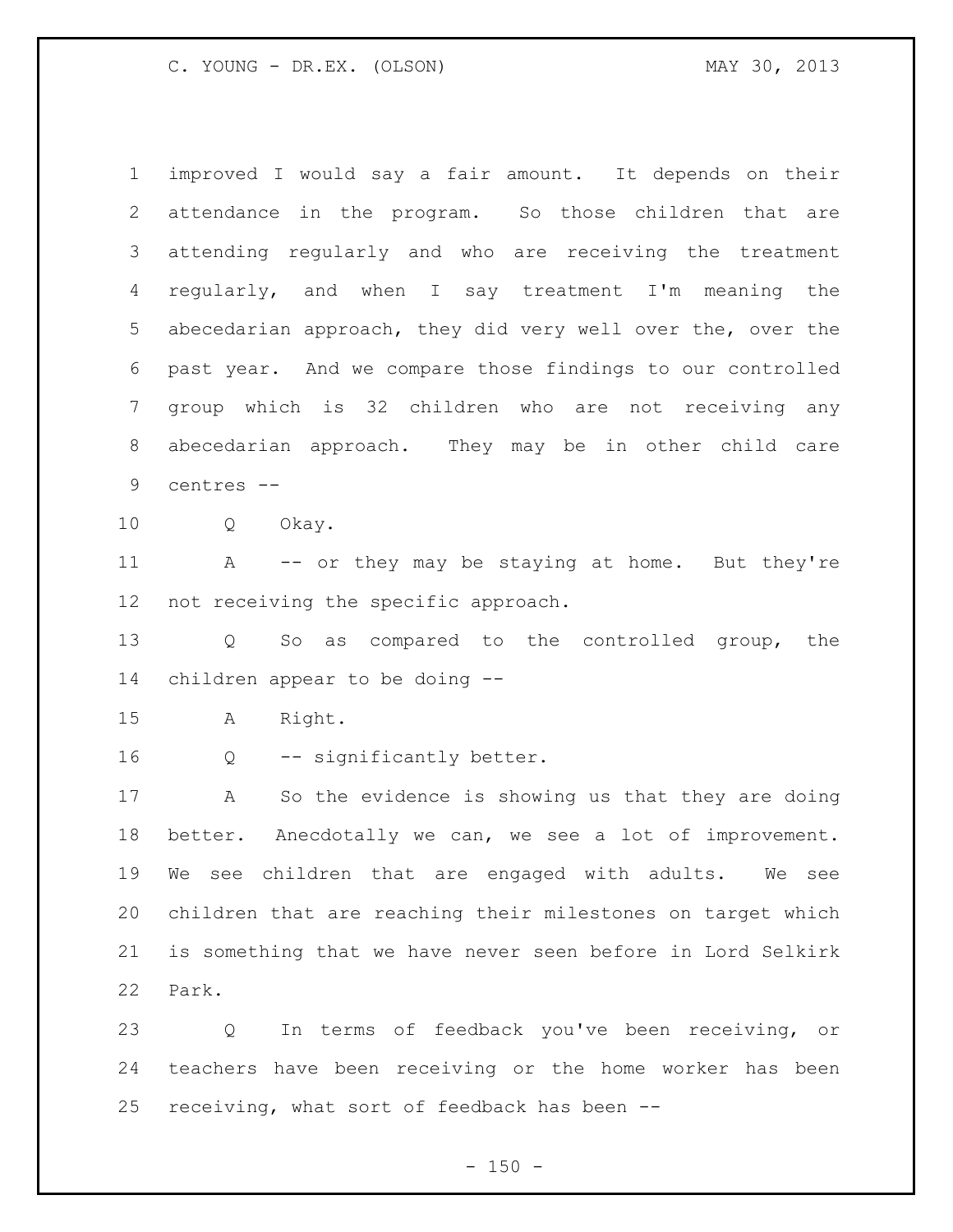A The feedback is really positive. The families, they're just in awe and amazed at what's happening because they're comparing a lot of the children that are in our program to their older children that have never seen it. And so we're, we're spending a lot of time explaining what it is that we're doing and trying to teach them to do the same thing at home. But some of them don't have a clear understanding of what the approach is, but they're amazed. They'll say, you know, we've had some parents say I don't know what goes on in here but I just know that my children are smart and that is a feedback we get almost on a daily basis, the children here are smart and we can see that as well. They're thriving and, yeah, it's quite an amazing thing to see.

 Q How about in terms of involvement with Child and Family Services, have you see any effect that the program is having on that, families' involvement with?

18 A Well, yeah. I think a lot of what we're doing is, is a preventative model. We're, we're -- we have such a close relationship with the families that we're seeing and helping the families navigate through their crises before Child and Family would have to be involved. We're trying to educate Child and Family into participating with us, to help, like to help us to be part of the intervention when children are apprehended. We have had some children

- 151 -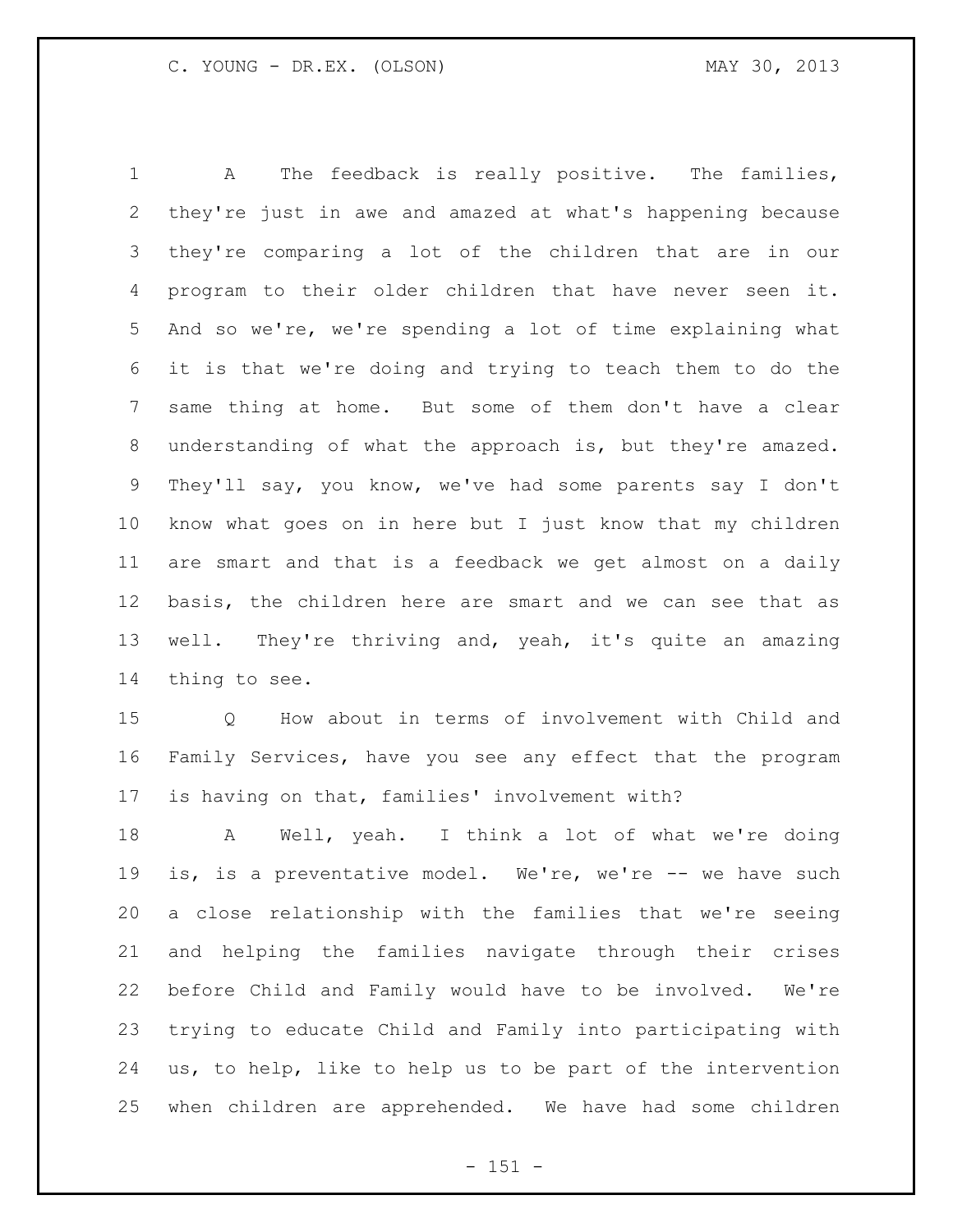apprehended and we, we try to work with the social workers to help them to return to the centre so that they're receiving the treatment and come up with a plan.

 Q Okay. In terms of the approach itself, is it designed in any way to meet the needs of aboriginal children in particular?

 A No, it's not, it's not an approach that works with any specific culture. It's an issue of poverty. The outcomes of children that live in poverty are different for children that don't live in poverty. It's a poverty issue.

Q It's a poverty issue?

 A It's a poverty issue more than a cultural issue. Q Okay. Before I move on to the family support

 service that's also provided, is there anything else you want to add about the abecedarian approach or project?

 A I don't think so. I think, you know, the key is that we have a relationship with the families and we see this as a preventative model. We see this as a treatment for the families and it's an approach that we use and I guess I can't overemphasize that the relationship with the families that we have. That's, that's really the key thing. We wouldn't be able to do any work or teaching if we didn't have the trust of the families and the community.

 Q Would you like to see the approach expand for more children?

 $- 152 -$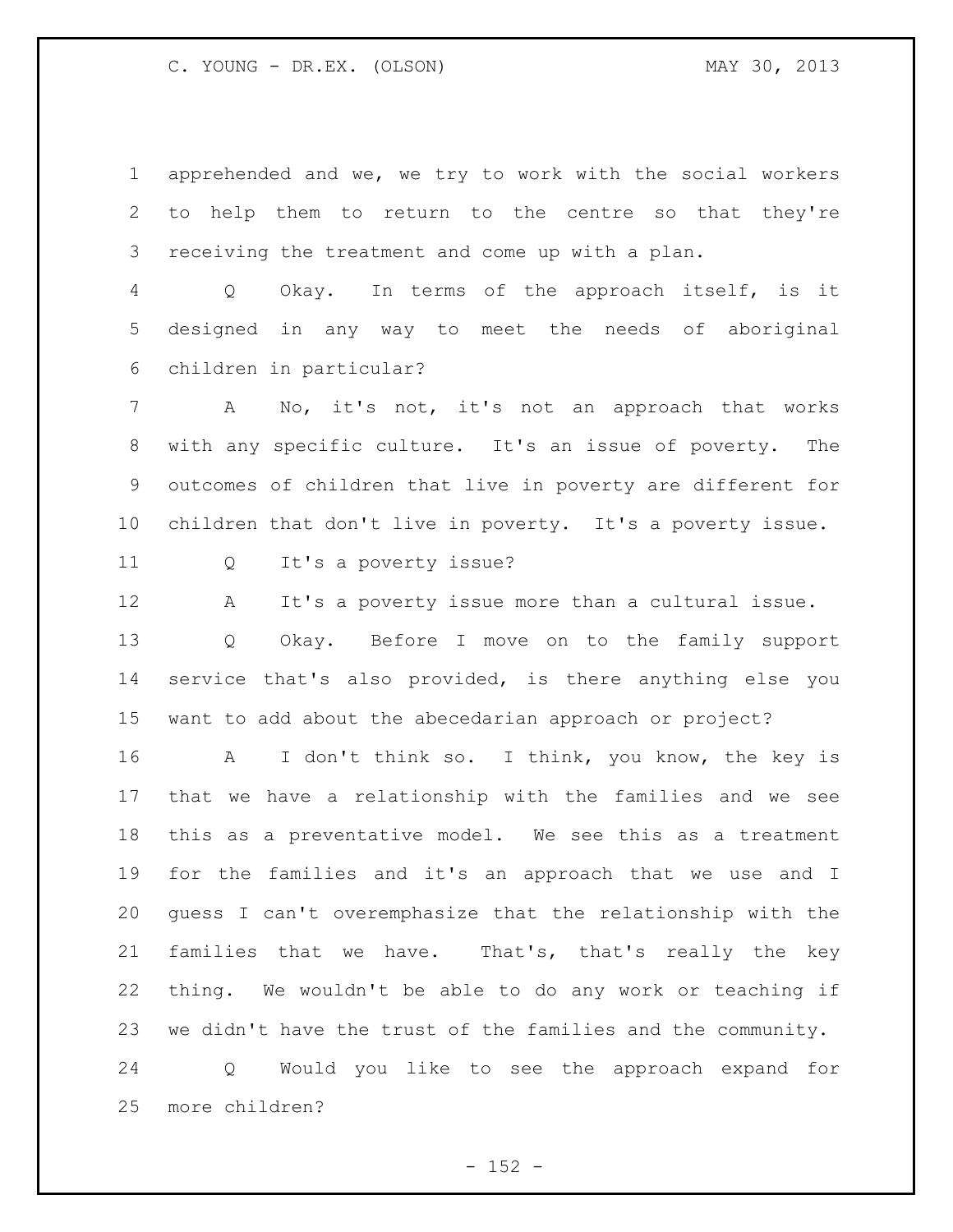1 A Absolutely, yeah, absolutely. We're still negotiating, you know, how that's going to work, but absolutely. The benefits are tremendous. Q Moving on to the family support program that's offered, can you tell the Commissioner a bit about that, what it is? A With the home visitor or -- 8 Q No, with the -- out of the resource centre. A Okay. The Lord, the Lord Selkirk Park Resource Centre has been in existence for seven years now. We've been in the community for that time. It's a drop-in centre. We work with a lot of participants that aren't necessarily ready for a program of any kind. It's sort of a stepping stone, that community. 15 THE COMMISSIONER: Has it always been at that location in the high rise? 17 THE WITNESS: No. The high rise, we moved into there when we, when all the renovations in Lord Selkirk Park were in development. So we, we've always been in Lord Selkirk Park but in different locations within the townhouses. THE COMMISSIONER: And who is it you service? THE WITNESS: We service anybody that lives in

24 the Point Douglas community. We don't have any parameters, anybody is --

 $- 153 -$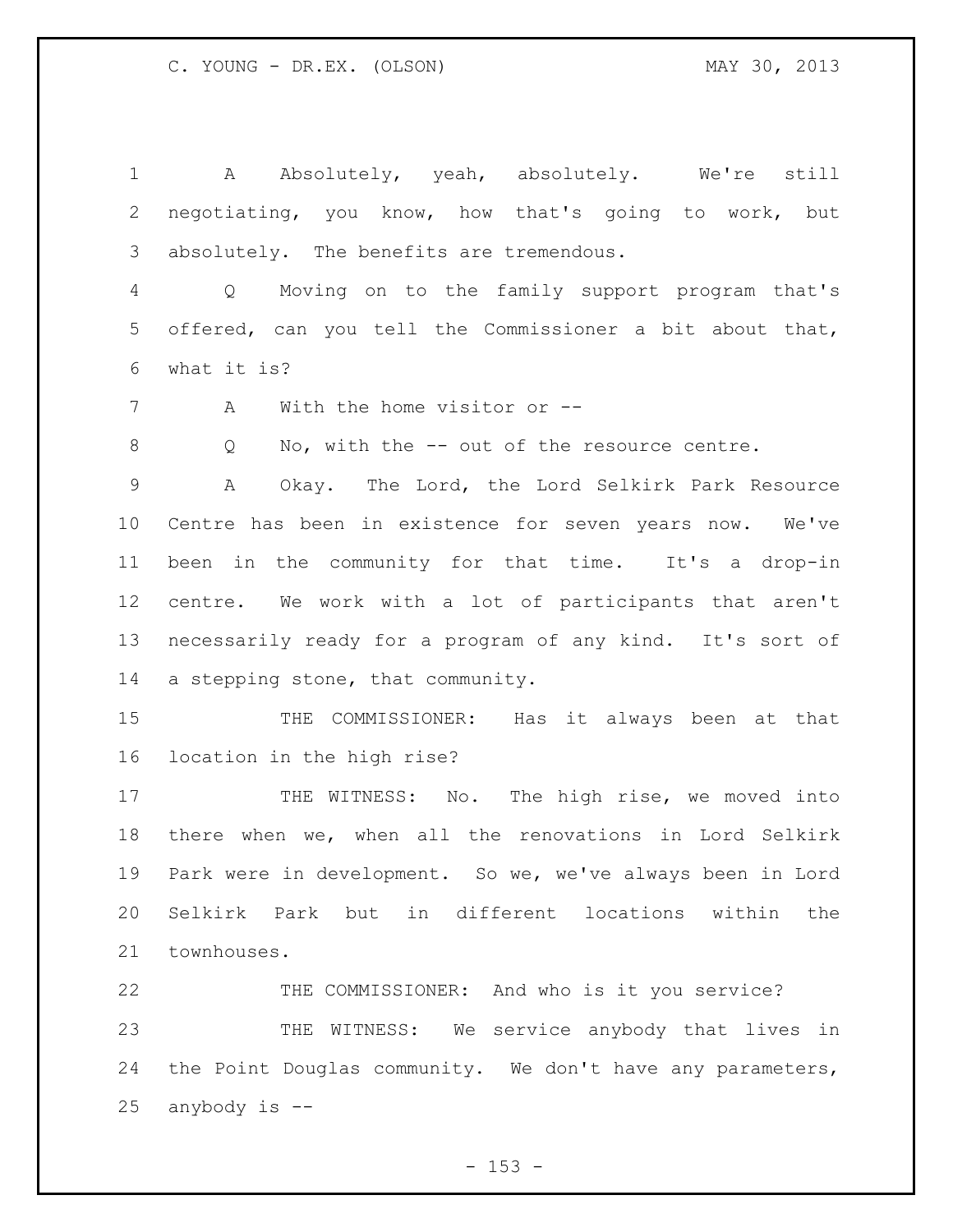1 THE COMMISSIONER: There's no age --2 THE WITNESS: There's no age -- THE COMMISSIONER: No. 4 THE WITNESS: -- or anybody is welcome. THE COMMISSIONER: Anyone that lives in the area? THE WITNESS: Yeah, anybody who can access us. However, we have had participants who have moved out of the community that are still returning, still coming back. Primarily most of the participants that we serve are from Lord Selkirk Park, in sort of the peripheral of Lord Selkirk Park.

BY MR. OLSON:

 Q You've described it as a, sort of a drop-in centre. Is it a centre where you connect residents with, residents and people from the area with other services?

 A Yes. So again, as our home visitor does, the staff in the resource centre, we have three staff. We have a family support worker who provides any kind of assistance as all three of our staff do and then one of our staff also does outreach. So outreach is a huge component of the success of our organization, we do it regularly. And building relationships with the community is a, is a big part and it's very community led. The services and the programs that we provide in the resource centre are led by

 $- 154 -$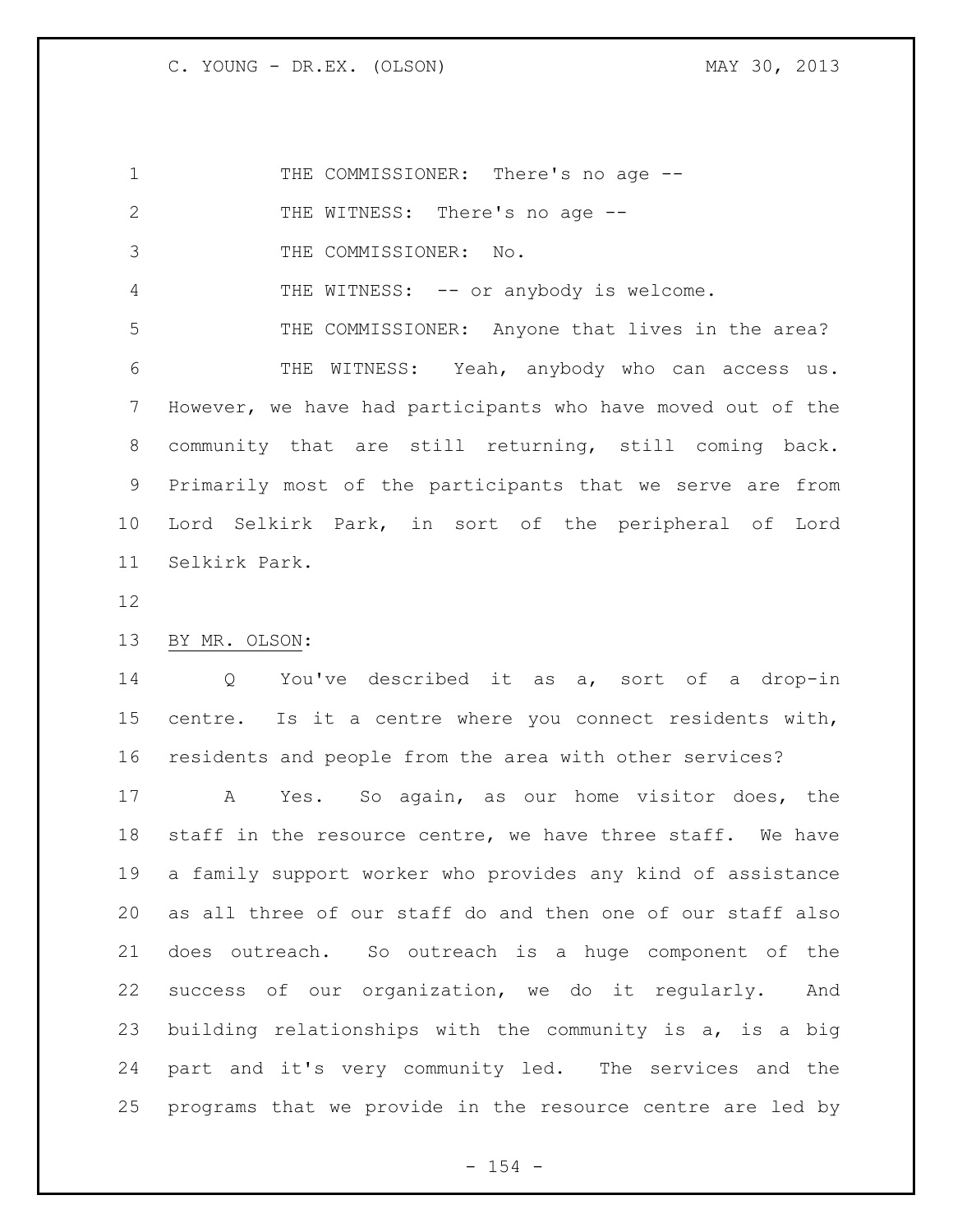| $\mathbf 1$ | what the community is saying that they would like to see.  |
|-------------|------------------------------------------------------------|
| 2           | Some things we can help with and some things are sort of   |
| 3           | out of our scope, but we continue to work on it. If we     |
| 4           | can't meet the needs of the issues that they're coming to  |
| 5           | us with, we will refer them to other agencies, work with   |
| 6           | other agencies.                                            |
| 7           | What are the issues that you hear from the<br>Q            |
| 8           | community residents in terms of what they need?            |
| $\mathsf 9$ | Addictions is a huge issue.<br>A                           |
| 10          | Okay.<br>Q                                                 |
| 11          | It's sort of the base line of all the issues.<br>A         |
| 12          | Um-hum. Just when it comes to addictions, what<br>Q        |
| 13          | is it about addictions, is it --                           |
| 14          | A Well we're located a block away from Main Street         |
| 15          | and Main Street is, it's just a series of bars and hotels. |
| 16          | So if you have addictions issues in that community, it's   |
| 17          | near impossible to get a handle on your addictions or to   |
| 18          | get treatment for your addictions. So we view our resource |
| 19          | centre as, it's sort of a barrier before they get to Main  |
| 20          | Street. So unfortunately we're only open between 9:00 to   |
| 21          | 5:00, Monday to Friday, but we have a lot of feedback from |
| 22          | the community that tells us, you know, they stay and hang  |
| 23          | out there so that it's a diversion, so that they're not in |
| 24          | the bars.                                                  |

Q At least for that period of time?

- 155 -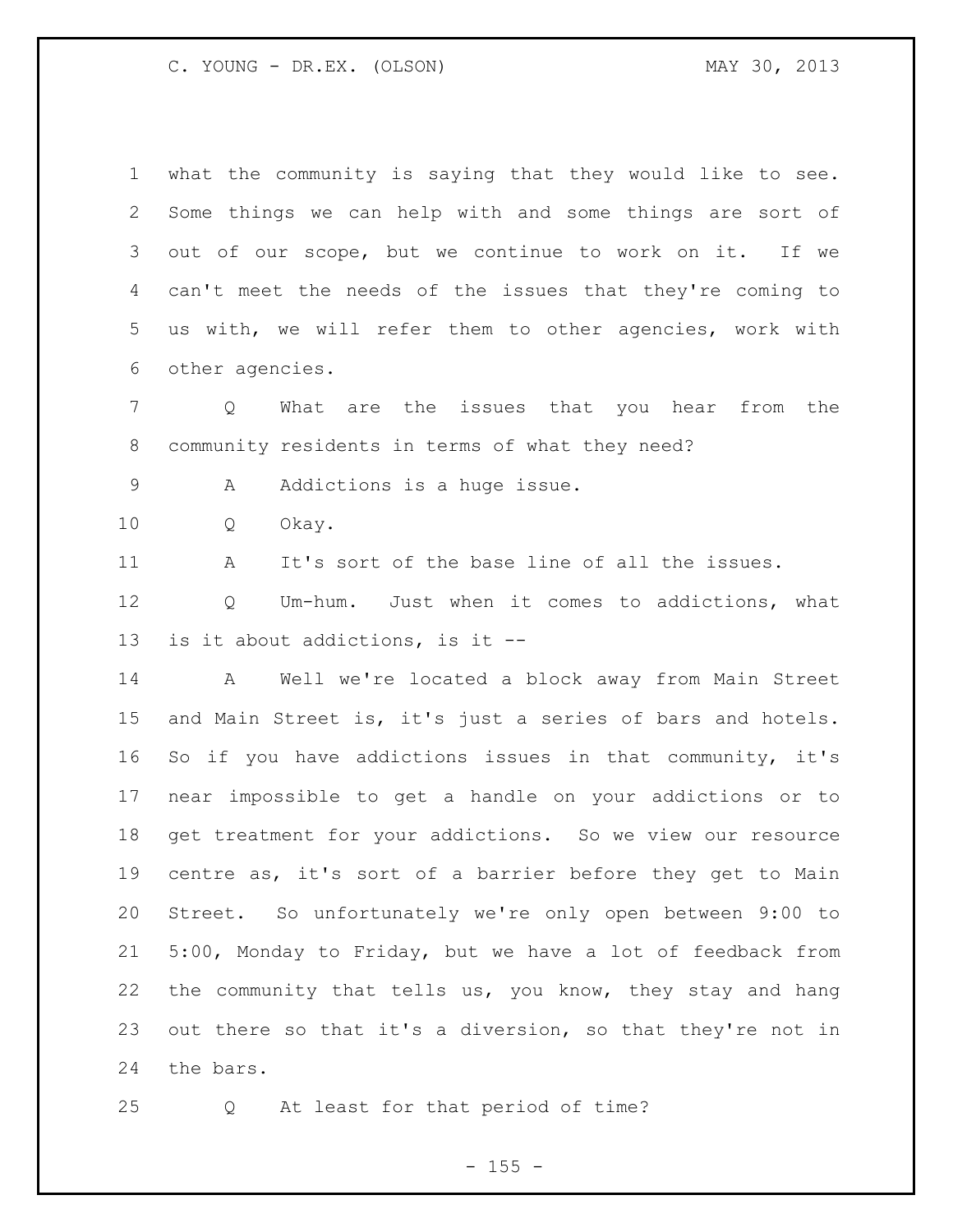1 A For that period of time, yeah.

 Q What about access to affordable food in terms of  $-$ 

 A We have a community cupboard as well. We have a clothing depot and we have computer access. We also offer toast if they can come and grab a coffee and make themselves toast, because poverty and nutrition are huge, huge issue. So addictions and having accessible healthy food is also an issue in the community.

Q Okay.

 THE COMMISSIONER: You talked about running programs that the community want.

13 THE WITNESS: Um-hum.

14 THE COMMISSIONER: Do you run anything with respect to addiction?

 THE WITNESS: We don't. We've been trying to work with the Addictions Foundation to, you know, even have a counselor come in once a week would be a huge benefit. Funding is usually a barrier to find somebody to do that. We have, for example, an employment counselor who comes in once a week who is well known in the community, who works with the community as far as employment goes. But I would love to see an addiction counselor or somebody come in to help with that. We are in the midst of having a mixed AA group in the resource centre as one, one option. But

 $- 156 -$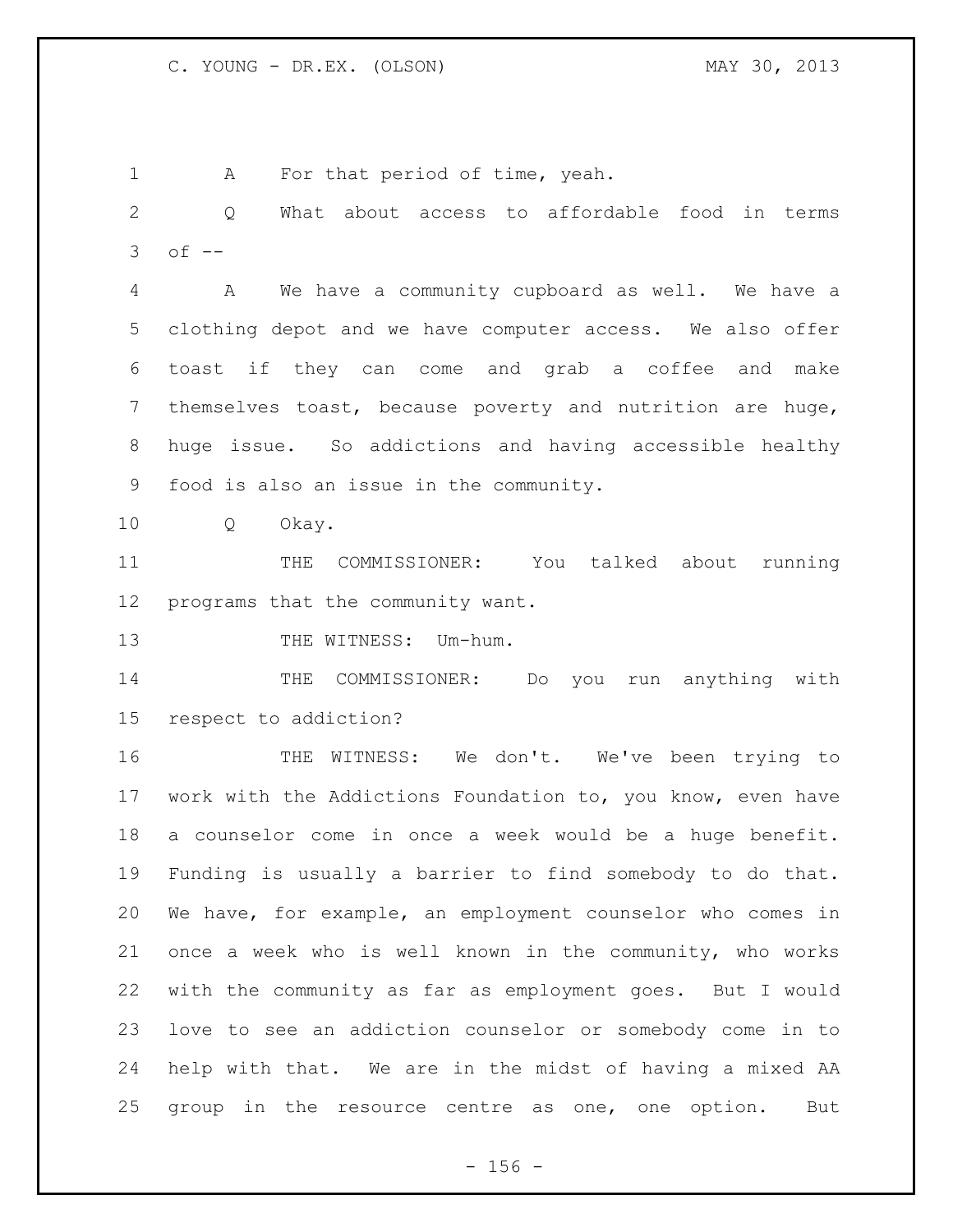| $\mathbf 1$    | addictions is a huge problem. Usually the community, when                              |
|----------------|----------------------------------------------------------------------------------------|
| 2              | they've come in and have addictions issues, they need                                  |
| 3              | something that's accessible immediately and the whole                                  |
| 4              | process that they have to go through, they usually give up                             |
| 5              | when they've $-$ you know, within a couple of weeks they've                            |
| 6              | given up because they have to get on to waiting lists, they                            |
| 7              | have to travel. Travel is a barrier.                                                   |
| $8\,$          | MR. OLSON: Right.                                                                      |
| $\overline{9}$ | THE WITNESS: It's complex.                                                             |
| 10             |                                                                                        |
| 11             | BY MR. OLSON:                                                                          |
| 12             | And we've heard about some of the concerns of the<br>Q                                 |
| 13             | community. What do you see as some of the strengths of the                             |
| 14             | community?                                                                             |
| 15             | We work on an asset based, strength based model.<br>$\mathbf{A}$                       |
| 16             | There are a lot of assets in the community. They, they                                 |
| 17             | come together, they support each other. We have a few                                  |
| 18             | elders in the community that help bring in some culture                                |
| 19             | components to the community and they also bring that                                   |
| 20             | cultural aspect into our centre as well with the children                              |
| 21             | and the families. And they know that their voice will be                               |
| 22             | heard through, through the services that we provide through                            |
| 23             | resource centre and the relationship that we have.<br>the                              |
| 24             | It's taken a long time to build that trust but they know                               |
| 25             | that<br>when<br>they have a<br>need<br>opinion<br>$\circ$ r<br>an<br>$\circ$ $\,$<br>a |

- 157 -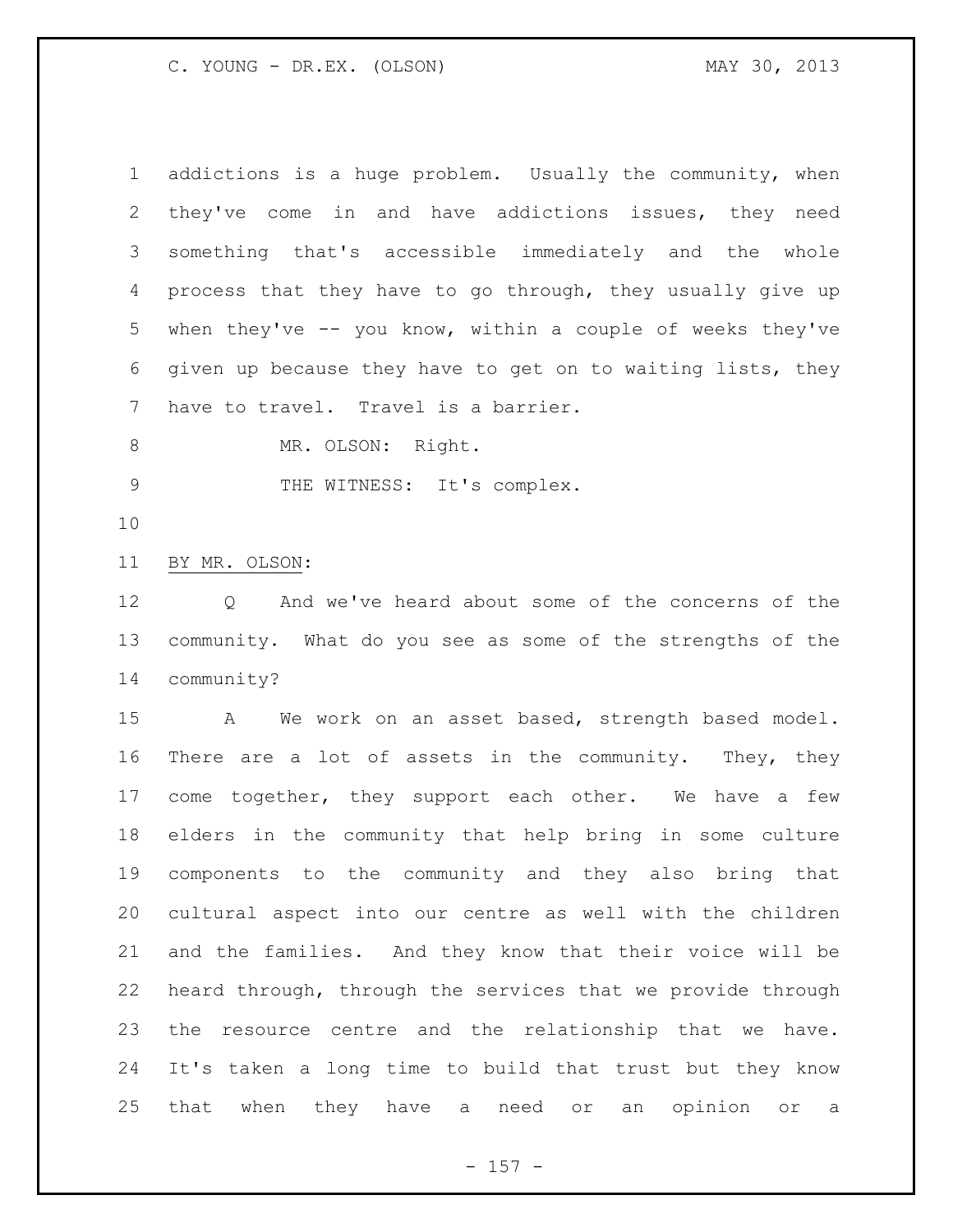| $\mathbf 1$  | recommendation, that we will hear it and try to actualize           |
|--------------|---------------------------------------------------------------------|
| $\mathbf{2}$ | it and that's what I see my role as. I listen to what               |
| 3            | their needs are and I try to remove any barriers and then           |
| 4            | help them actualize it.                                             |
| 5            | Just on that topic, in terms of building trust<br>$Q \qquad \qquad$ |
| 6            | one of the things that the commission has heard is when             |
| 7            | people are involved with CFS they tend to have an issue of          |
| 8            | mistrust of CFS.                                                    |
| 9            | A<br>Yes.                                                           |
| 10           | Is that something you've come across?<br>Q                          |
| 11           | Absolutely.<br>Α                                                    |
| 12           | How do you address that when your, when your<br>Q                   |
| 13           | families have contact with CFS and you may need to share            |
| 14           | information, is there -- do you deal with that issue?               |
| 15           | When we have to share information with Child and<br>A               |
| 16           | Family Services?                                                    |
| 17           | Q Right. Or there may be information you want to                    |
| 18           | share with the agency or the agency wants to<br>share               |
| 19           | information with you.                                               |
| 20           | We really have a policy of anything that we're<br>$\mathbf{A}$      |
| 21           | going to share with anybody, we tell the parents we're              |
| 22           | going to share it. We have the trust of the parents and             |
| 23           | they're our primary focus. So if they have issues with              |
| 24           | CFS, often our home visitor or our staff from the resource          |
| 25           | centre will accompany them to some of these visits and help         |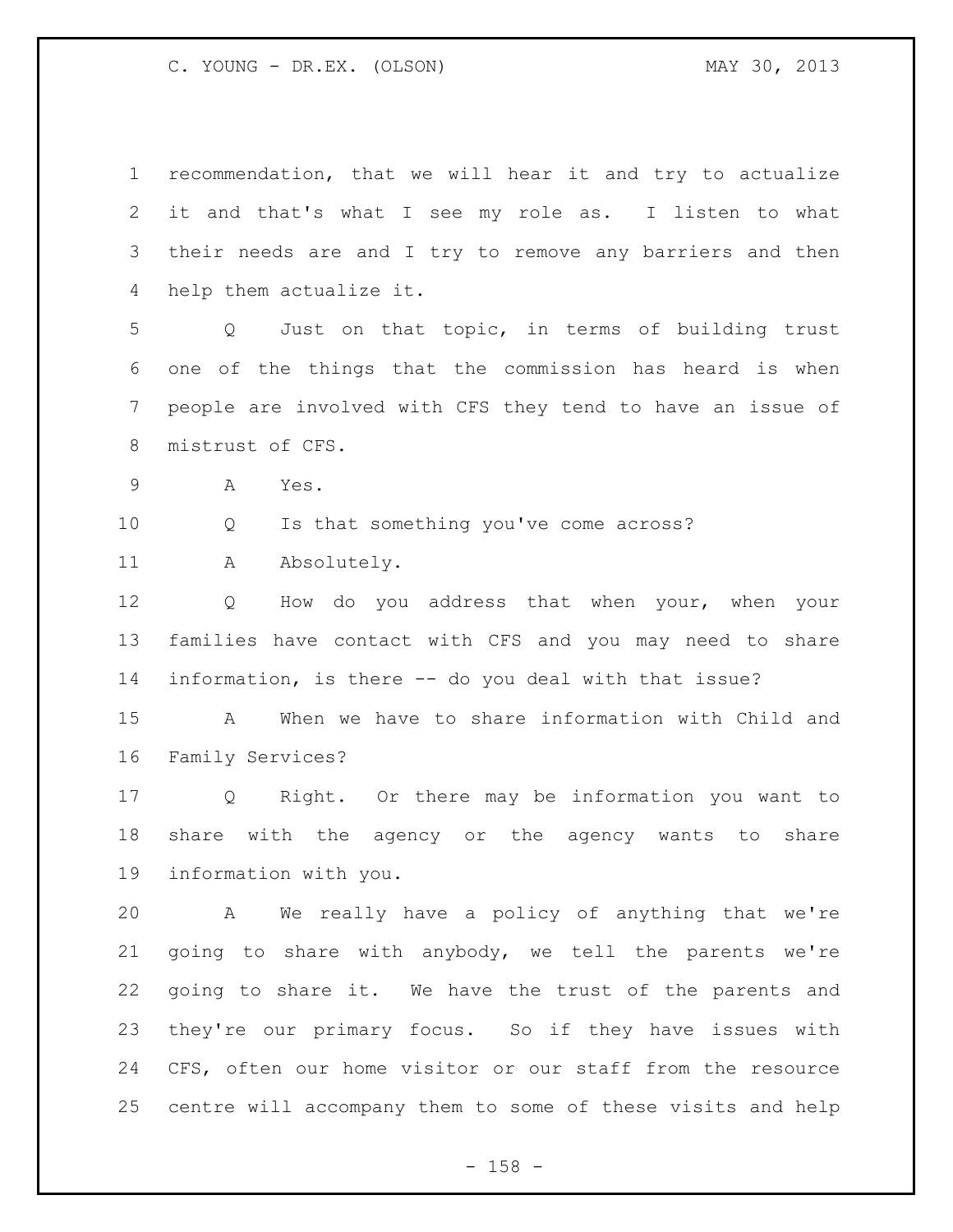navigate everything that is being discussed. Often our families will come out of meetings and they have no idea what has occurred or it's just too overwhelming or they're in crisis and they don't hear everything. So we always have somebody to support them and attend those meetings with them and then decipher the information afterwards. And we're very open about if we need to share any information with the social worker, for example, we'll share it with the family as well so that we always have that trust, we're not doing anything behind their back.

Q You maintain a trust relationship?

 A That's our focus, we maintain that trust all the time. They're our primary concern.

 Q Have you seen an improvement in terms of the relationship with CFS and clients in the recent past or recently, I guess, in the last year or two years?

A Not really.

Q Okay.

 A It's very, it's very dependant on who the CFS worker is. We have some families who have a great CFS worker and have a great relationship and have been able to be open to many opportunities. We have some workers that it's been just very negative experience for the families.

 Q Okay. Just generally, in terms of child care in Manitoba, who is eligible for subsidized child care?

- 159 -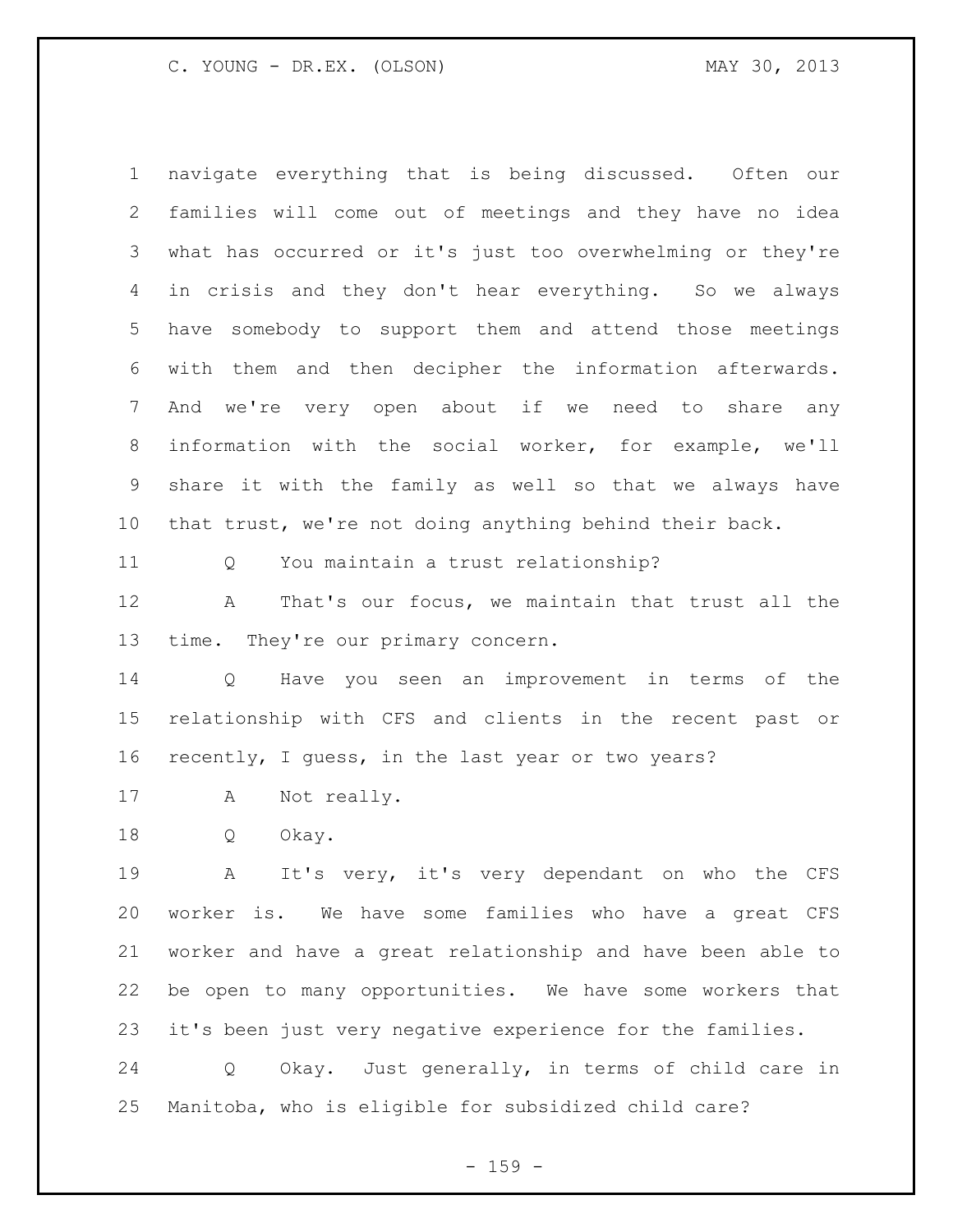A That's a big issue. In most child care centres you have to be either seeking employment or going to school or have a job and the unique thing about what we've been able to appreciate with the centre in Lord Selkirk Park is we have guaranteed spaces. None of our families when they started were working or going to school.

Q So normally --

8 A They were all on social assistance.

 Q So normally recipients of social assistance would not be eligible for child care?

A Yes.

Q Okay.

 A They have to go through a lot of hoops in order to get child care. They have to, they have to prove sort of that there's a need and a social issue. So the, so the children in Lord Selkirk Park we have guaranteed spaces. The parents could be unemployed and not going to school and still access our services.

 Q Do you know if there are enough spaces, child care spaces available in the inner city for those who want them or need them?

A I would say no.

Q Okay.

 THE COMMISSIONER: Child care spaces for, for what?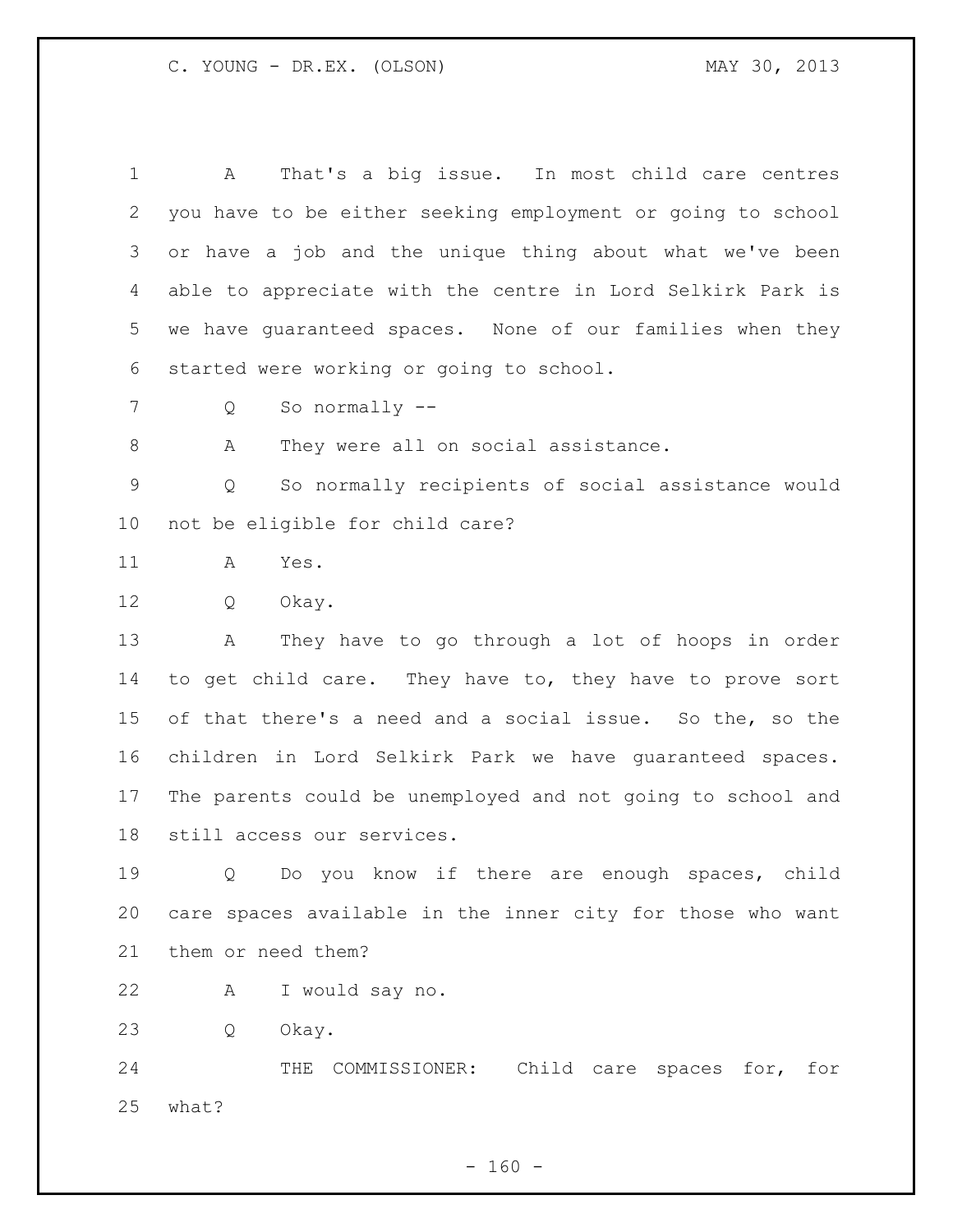| $\mathbf 1$    | MR. OLSON: For children, for children.                           |
|----------------|------------------------------------------------------------------|
| $\mathbf{2}$   | THE COMMISSIONER: Oh day care you mean?                          |
| 3              | MR. OLSON: Day care spaces.                                      |
| 4              | WITNESS:<br>lot of our<br>THE<br>A<br>families<br>are            |
| 5              | unemployed in Lord Selkirk Park or in the north end and          |
| 6              | having child care for the unemployed is key to help them         |
| $\overline{7}$ | support them to get their life together so that they can go      |
| 8              | to school or finish their high school education or look for      |
| 9              | work or just deal with their family crisis which treatment       |
| 10             | is often involved.                                               |
| 11             |                                                                  |
| 12             | BY MR. OLSON:                                                    |
| 13             | Right. So it's a bit of a catch-22, I guess, if<br>Q             |
| 14             | you can't get a day care space, you can't go to school to        |
| 15             | get an education --                                              |
| 16             | A<br>Exactly.                                                    |
| 17             | -- and so you can't get a job and it's a big<br>Q                |
| 18             | cycle.                                                           |
| 19             | It's a barrier, absolutely.<br>A                                 |
| 20             | In terms of any recommendations or thoughts you<br>Q             |
| 21             | have for improving the situation as, in terms of spaces for      |
| 22             | day care or early childhood education or those types of          |
| 23             | things, is there anything you want to tell the commissioner      |
| 24             | or any final thoughts you have before we conclude?               |
| 25             | think overall the program that we're<br>Well<br>Α<br>$\mathbf I$ |
|                |                                                                  |

- 161 -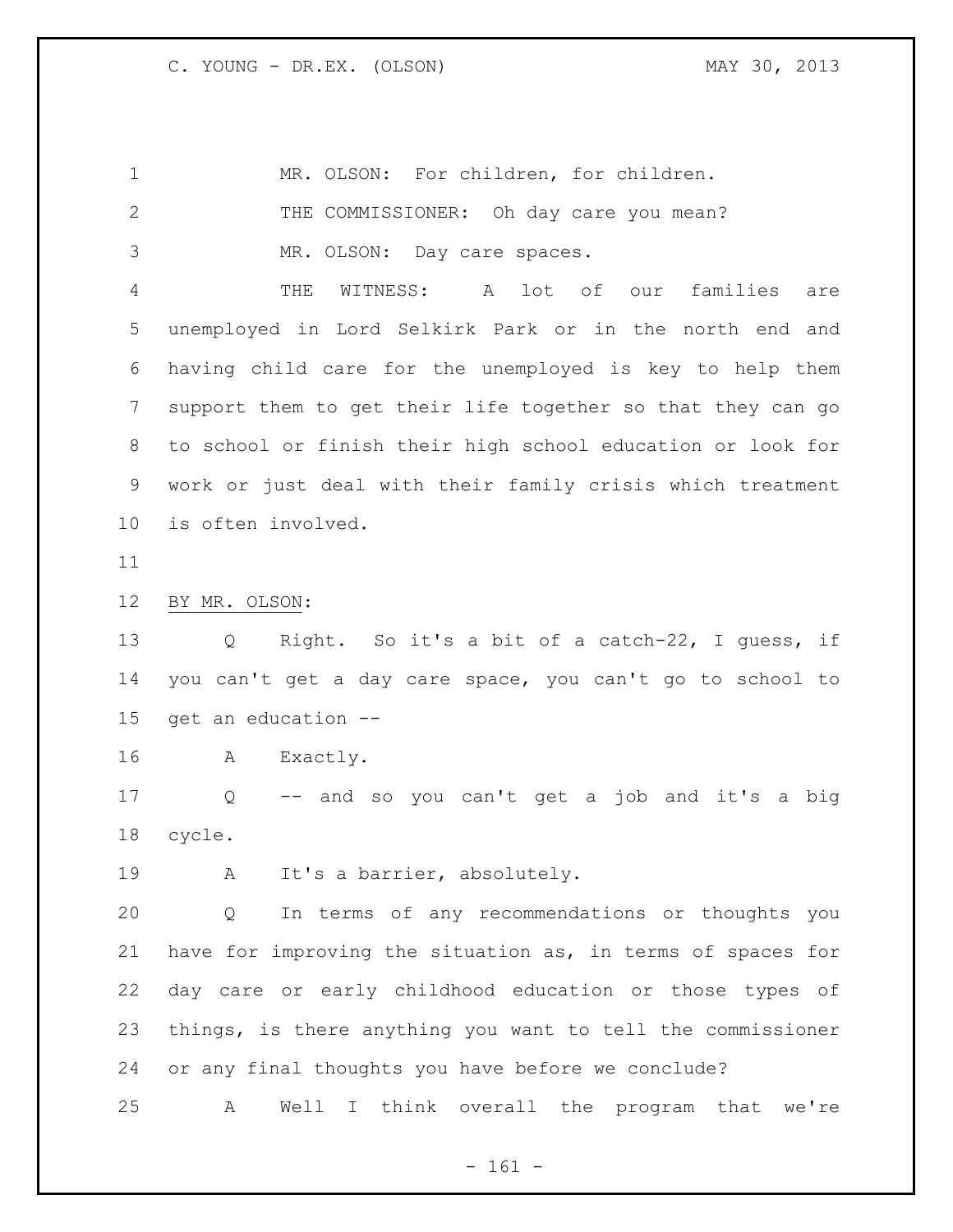offering, people may say it's an expensive program but it's really a preventative program and I think in the long run the government will save a lot of money because we're dealing with a lot of issues in a preventative manner that in the long run will save money. And having child care accessible to all families, not just families that are needing it for work or because they're going to school which is identifying that families that are living in poverty have such multi-layered needs and issues that sometimes they need child care to navigate and deal with those issues. So I'd love to see that. And at the bottom 12 of every barrier usually is funding, there's never enough. Q Okay. MR. OLSON: Well those are my questions for you. Some of the other counsel may have questions. 16 THE WITNESS: Okay. 17 MR. OLSON: Thank you very much. THE COMMISSIONER: Are there questions from other counsel? It would appear not. So thank you, Witness, I think you're completed and we appreciate you coming and telling us about the program and we'll give due consideration to everything you've said. 24 THE WITNESS: Okay, thank you very much.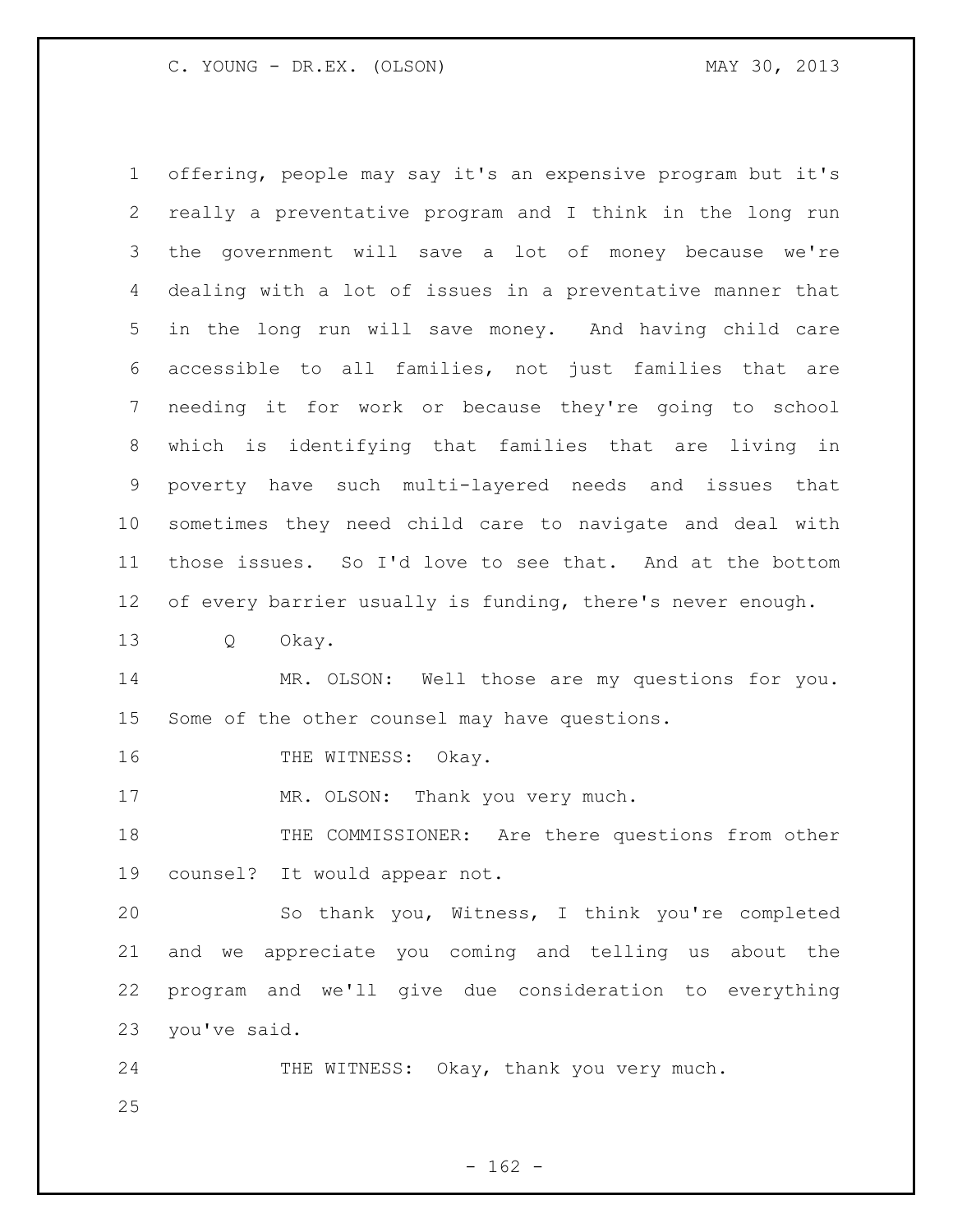(WITNESS EXCUSED) MR. OLSON: This might be a good time for the mid-afternoon break. THE COMMISSIONER: We have two more witnesses to go today? MR. OLSON: Two more. I think they're a little shorter. 9 THE COMMISSIONER: All right. We'll take what, a 15 minute break now and try to be back in 15 minutes. 11 MR. OLSON: That sounds perfect. 12 THE COMMISSIONER: Okay. (BRIEF RECESS) MS. MCCANDLESS: Good afternoon, Mr. Commissioner. 17 THE COMMISSIONER: Welcome. Good afternoon. MS. MCCANDLESS: We have two witnesses remaining for the afternoon. THE CLERK: If you could just stand for a moment and is it your choice to swear on the Bible or without? 22 THE WITNESS: Without. THE CLERK: All right. And just spell me your first name. THE WITNESS: D-E-B-O-R-A-H.

 $- 163 -$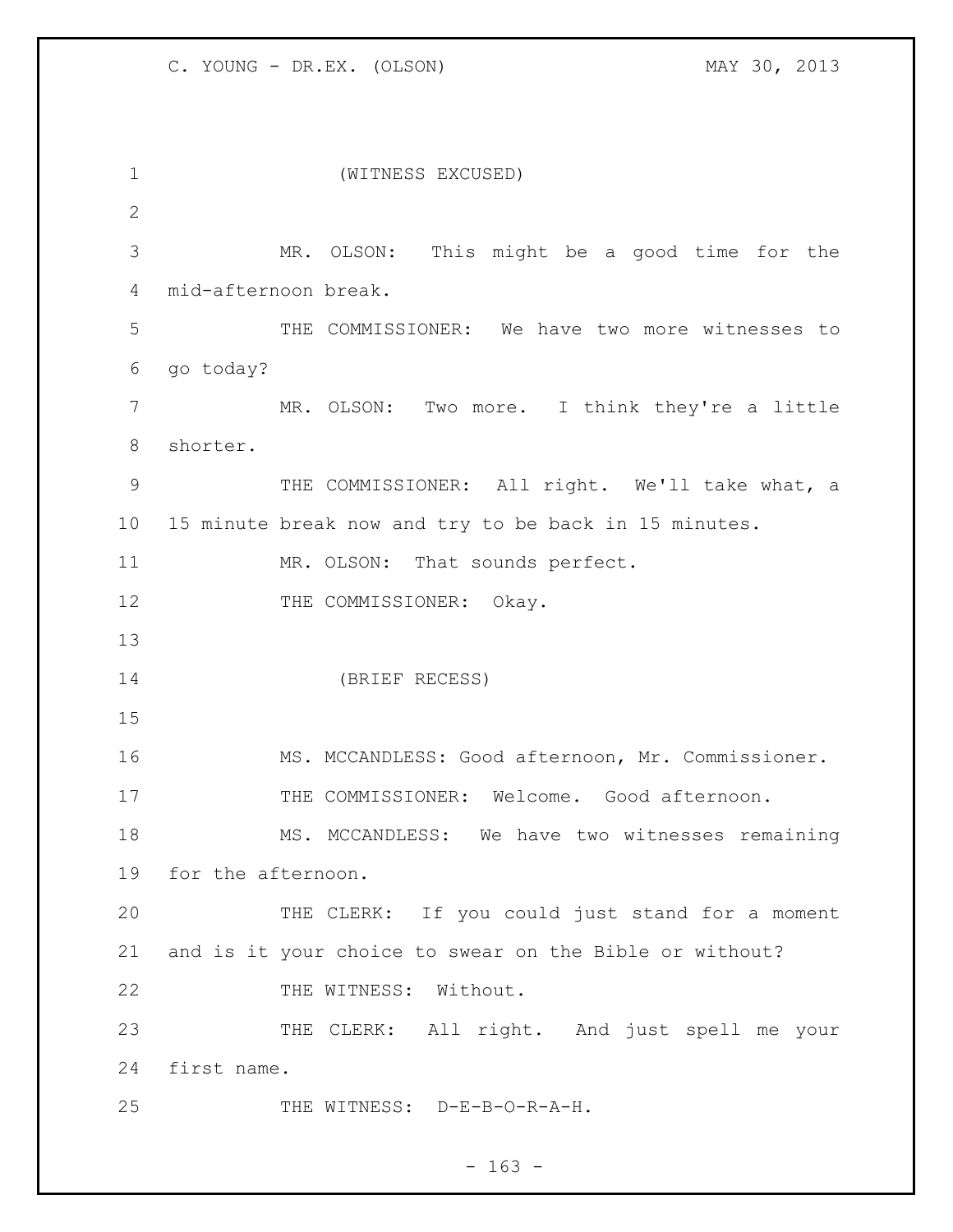1 THE COMMISSIONER: What is that? 2 THE WITNESS: Deborah. THE COMMISSIONER: Oh, Deborah. THE CLERK: Sorry, and what is your last name? THE WITNESS: Malazdrewicz, it's M-A-L-A-Z-D-R-E-  $W-I-C-Z$ . 7 THE CLERK: Thank you. **DEBORAH MALAZDREWICZ,** affirmed, testified as follows: 12 THE CLERK: Thank you. You may be seated. DIRECT EXAMINATION BY MS. MCCANDLESS: Q Good afternoon, Ms. Malazdrewicz. A Good afternoon. Q I understand you're currently employed as the executive director of the Health Information Management Branch? A Yes, I am. Q And that's a branch of the Department of Health of the Government of Manitoba? A Yes. Q How long have you held that position? A I've held that position for five years.

- 164 -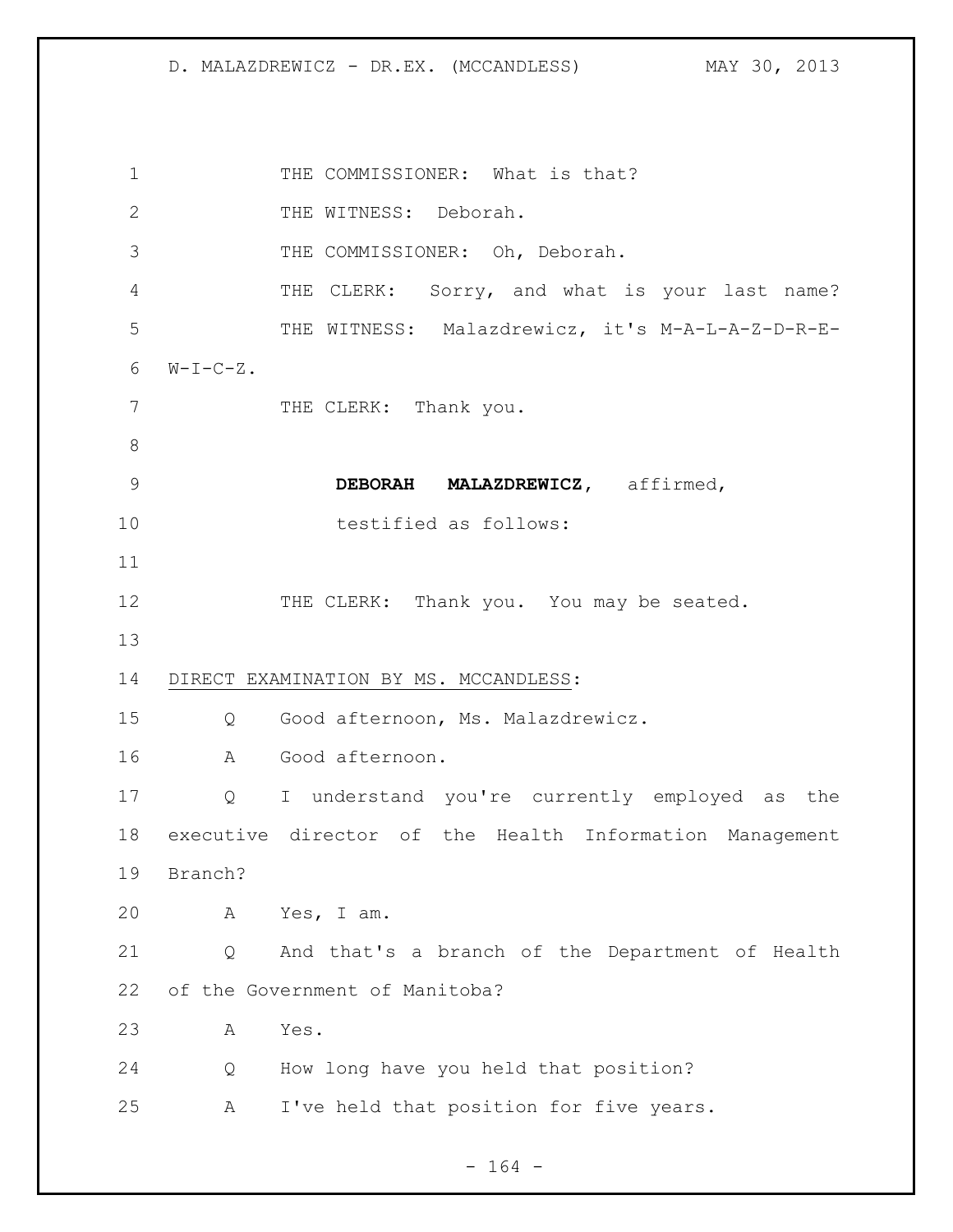D. MALAZDREWICZ - DR.EX. (MCCANDLESS) MAY 30, 2013

 Q And before you became executive director, what was your work history? A I've been with the department for 35 years, so I was in the role of manager of the same unit for about 20 years before that. Q And what's your educational background? 7 A I have a bachelor of arts. Q What is the mandate of the Health Information Management Branch? A Is to support the collection, analysis and dissemination of information that's collected through our information systems within the health care system. Q And are there a number of information systems? A Yes, there's several. There's probably five to ten key ones and then there's many smaller ones. THE COMMISSIONER: Could you just pull the mic closer to you if you will, please? 18 THE WITNESS: Sure. BY MS. MCCANDLESS: Q Perhaps you could just describe what those key information systems are? A Certainly. The most important is our health registry and that's a system that identifies every person in the province who resides here and is insured for health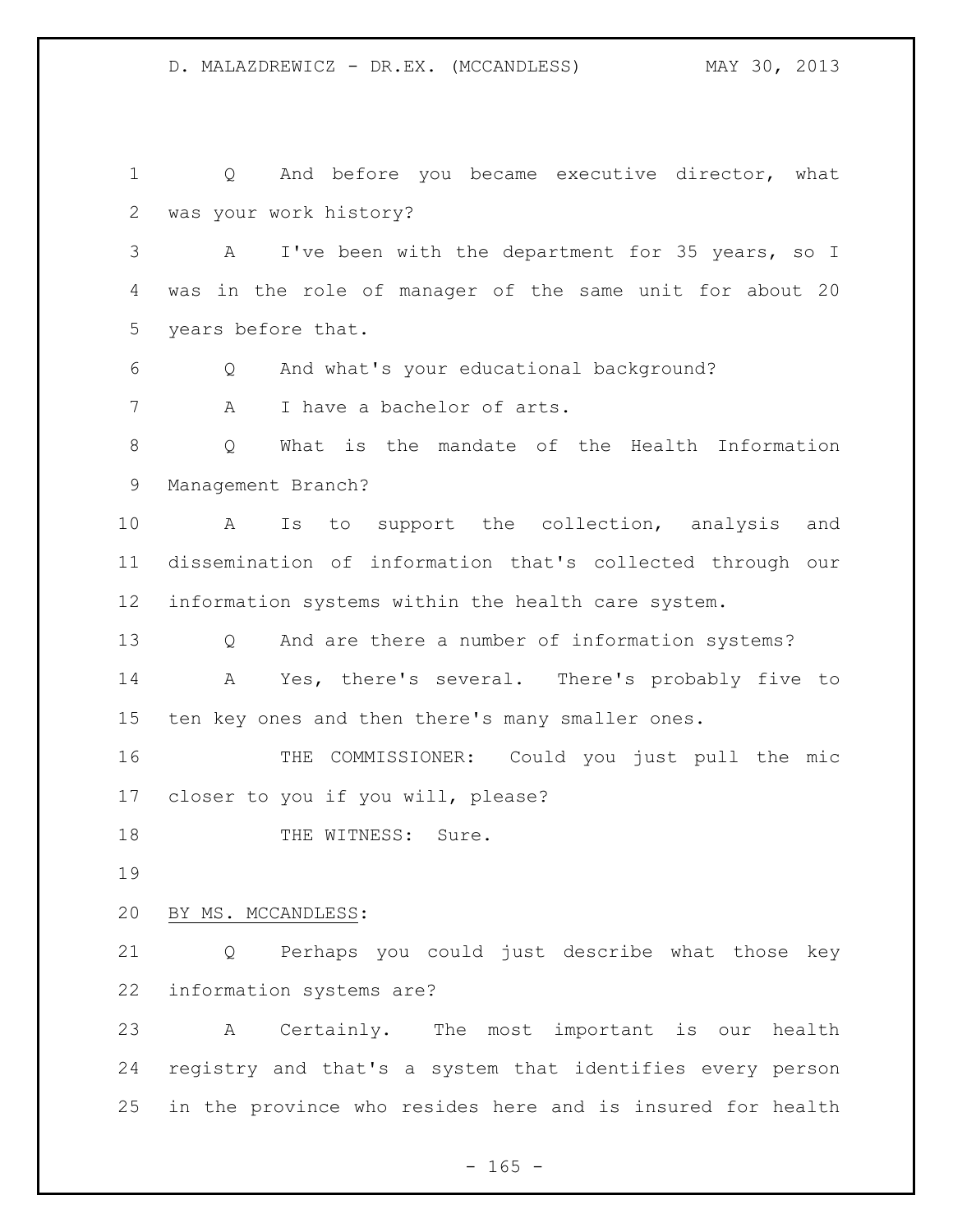coverage and that system links to all of our other systems that are more about collecting and utilization that the services that people provide, or the services people receive from the health care system, so the hospital care, medical claims, visits to doctors, immunizations and pharmacare, so prescription drugs.

 Q Okay. And perhaps if I just ask you to speak just a little more slowly that would be helpful.

A Okay.

 Q Now you mentioned there are a number of different areas through which information is provided about health 12 care services that are accessed by people in Manitoba; is that right?

A That's correct.

 Q And those are the key systems that you were speaking about?

A Yes.

 Q And perhaps you could just describe what those key systems are.

 A Okay. Besides the health registry, which counts the persons in Manitoba, there is the discharge abstract database and that's a system that collects information about people who are admitted into hospital and receive care. It provides information about what their problem was, what kind of care they received, who they received it

 $- 166 -$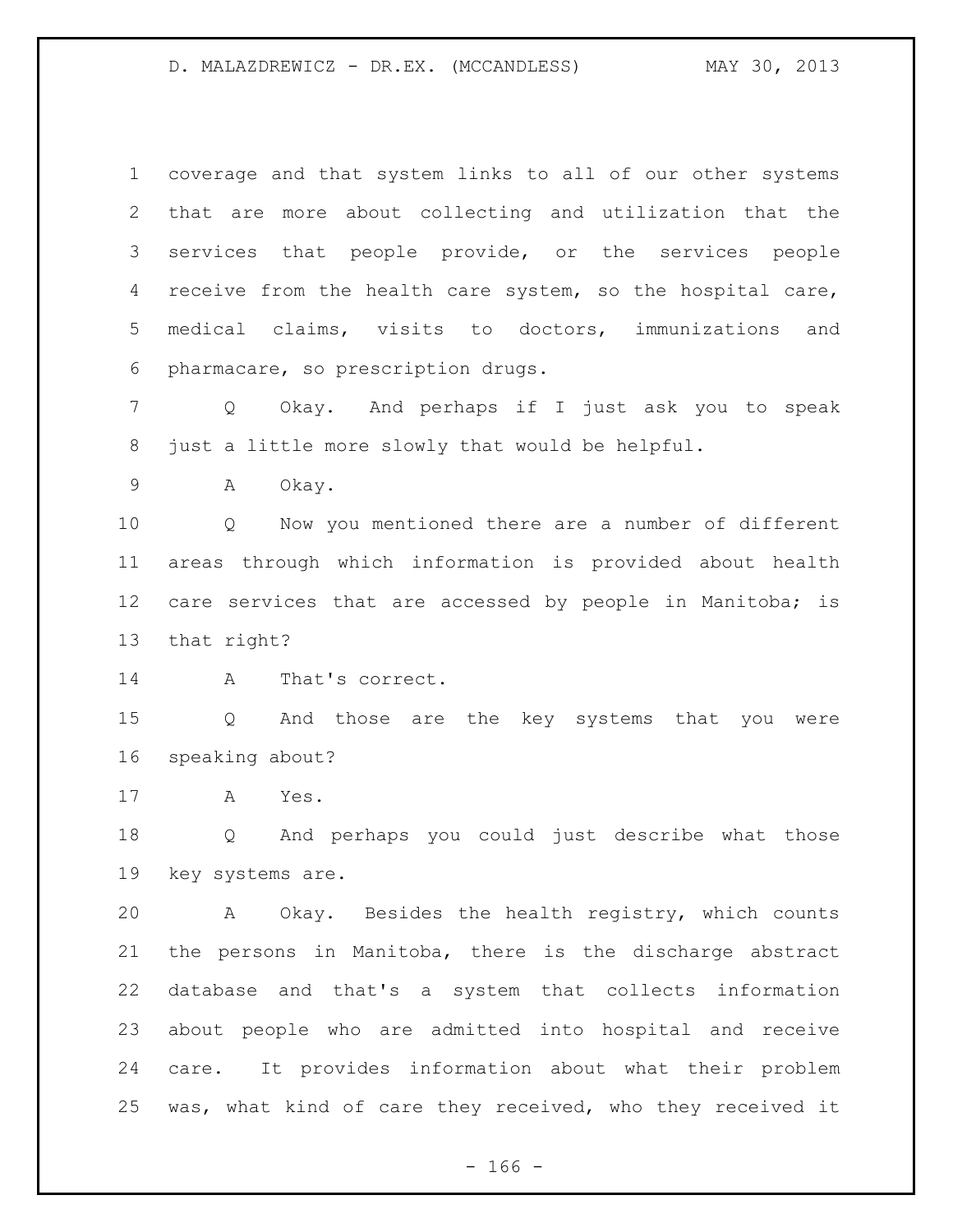## D. MALAZDREWICZ - DR.EX. (MCCANDLESS) MAY 30, 2013

 from and how long they stayed. The immunization system collects information on immunizations to children as well as immunizations to seniors and in some cases immunizations to individuals who are susceptible to other chronic diseases.

 The pharmacare system or the drug program information network is a system that collects information on prescribed medications that are dispensed from retail pharmacies.

 Q Okay. And you had, at the outset, mentioned there was the registry that counts people on the system. Does your branch administer that system?

 A Well we support the information coming out of that system. The insured benefits area actually collects and registers people and then we manage the information coming out of it.

 Q Okay. Now is there any sort of common thread or link that connects one person through all these information systems?

 A Yes. When a person is born or moves into the province and is eligible for coverage, we assign a unique number to that person. That number stays with them until they die or leave the province and it's called the personal health identification number.

Q And it's also known as the PHIN, or P-H-I-N?

 $- 167 -$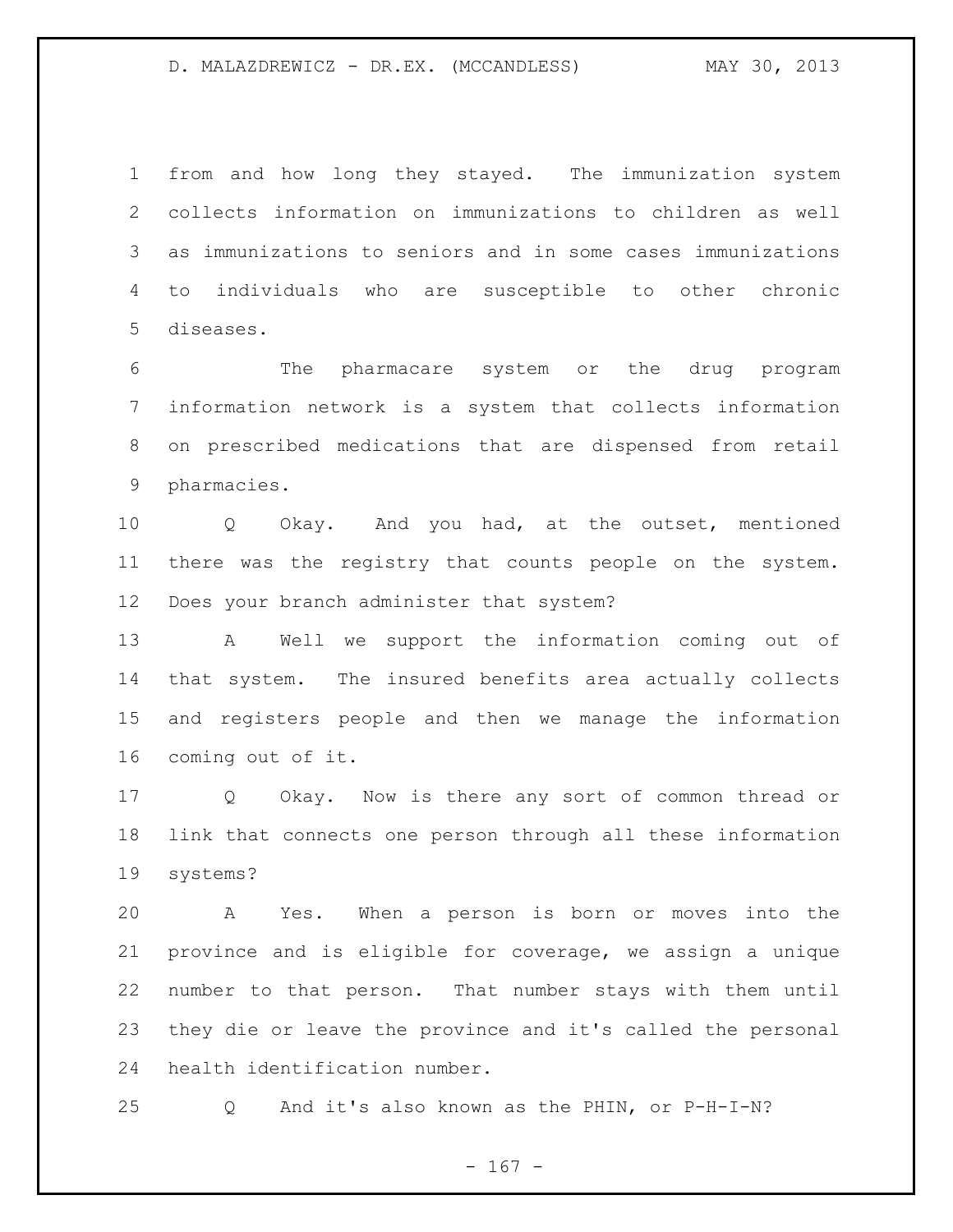## D. MALAZDREWICZ - DR.EX. (MCCANDLESS) MAY 30, 2013

A That's correct.

 Q That number is unique to every person who accesses services through Manitoba Health?

A Yes, it is.

Q Now who obtains a PHIN?

 A A person who is considered insurable for health care coverage. So that means a person who has come into the province is going to reside here for a minimum of six months out of a year and a person who, or a person who is born into the province would be covered immediately.

11 0 So that includes minors then?

A That's correct.

 Q Now what information is kept in the registry itself, that's the counting system?

 A We identify a person's legal name, their date of birth, their gender, the address at which we know that they reside. We identify if they belong to the RCMP because for a time period they were not covered. We identify if they're living in a personal care home and we also identify whether or not they're a ward of the state.

 Q Now does the registry track usage of health services?

 A The registry itself does not but the utilization system such as the hospital and the medical and the pharmacare systems do track the utilization.

- 168 -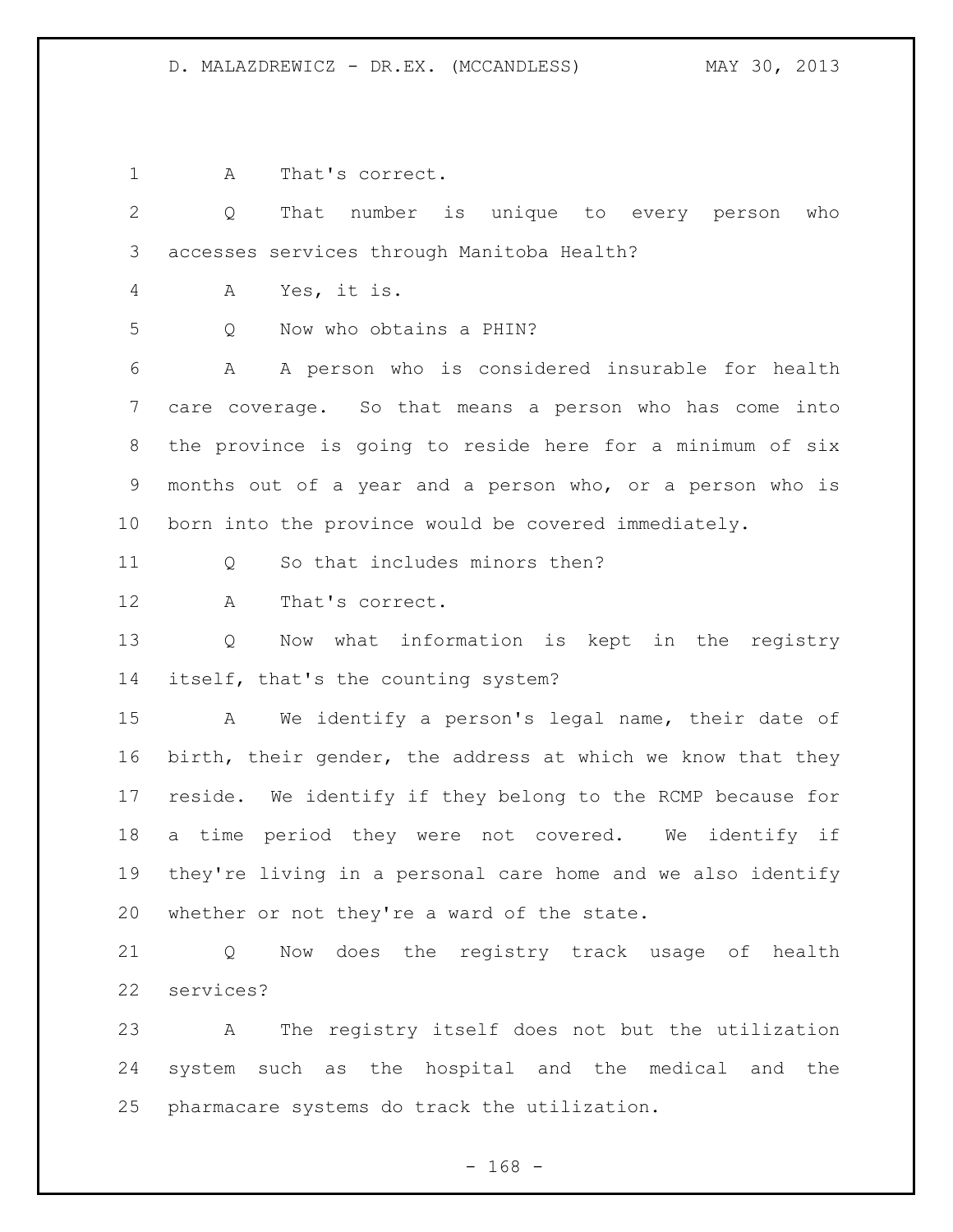Q And can the registry then access that information?

 A We can link the utilization information back to 4 the registry at the person level, yes.

 Q Now apart from within health services, is the information contained within the registry linked to any other government agencies or departments?

 A I'm aware that family services does collect the PHIN in order to link into special services or programs that are provided by their department. We also would link in with Revenue Canada in the situation of pharmacare claims to identify a person's income in order to process an application.

 Q Are you familiar with what information Family Services uses the PHIN for? Are you able to speak to that? A No, I'm not.

 Q Does the registry ultimately link to every time a person in Manitoba accesses health services?

 A If we an electronic system that collects the information we will collect it at that personal health identification number level and then that allows us to be able to track it back to the registry to the person.

 Q If, if a person accesses services where there is no electronic system, will that information its way back to the registry?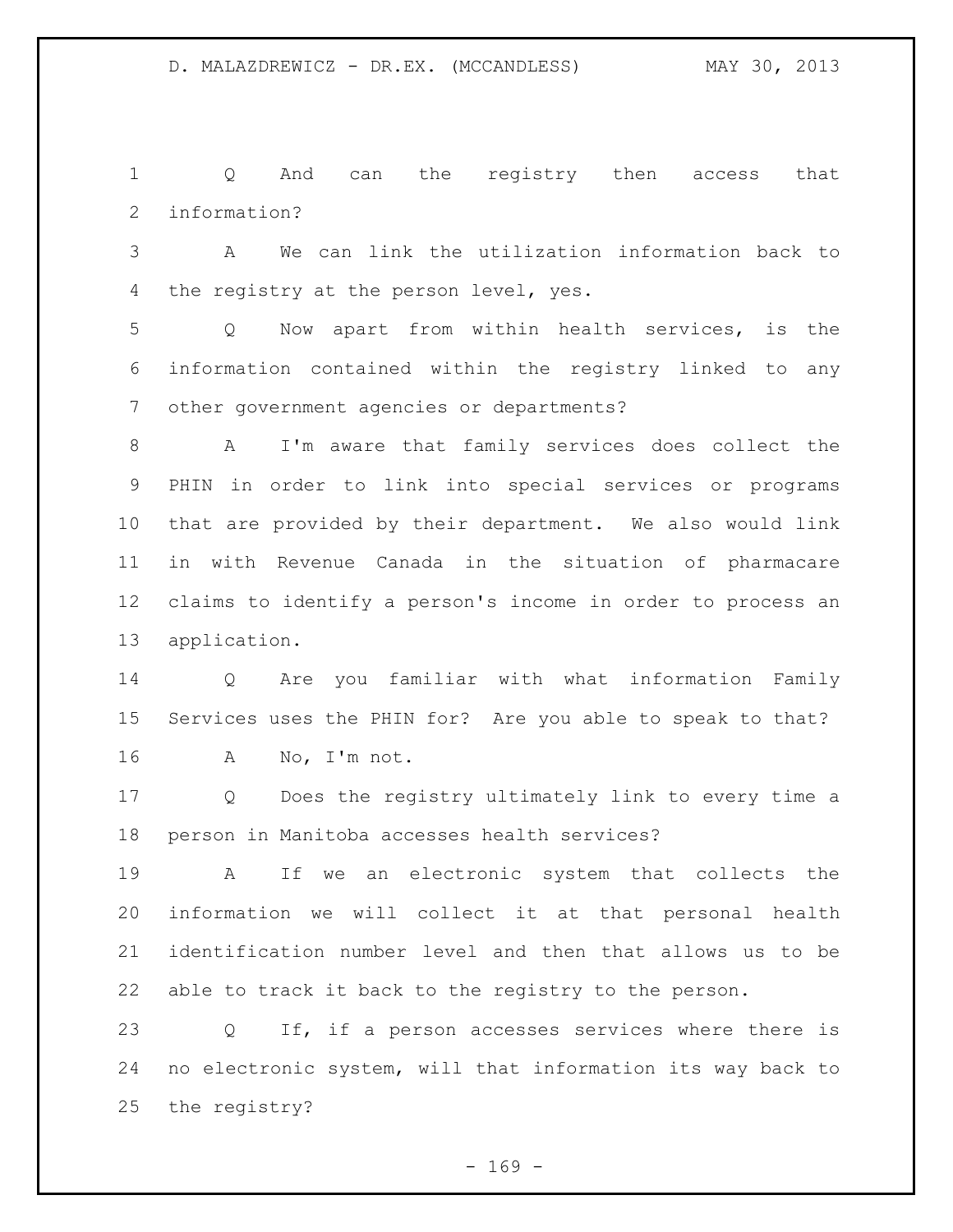A Generally not, although there are some exceptions such as immunizations that are provided by the federal government on reserve. They do collect that information and then send it in to Manitoba Health and we input it into our immunization system.

 Q I'll ask you a little bit more about the immunization system in a moment. Does the registry collect demographic information?

A Yes.

 Q And what specific demographic information does it collect?

 A Just their age, their gender and their place of residence. We don't collect any information on income.

 Q Can a person avoid being assigned a personal health information number?

 A For a time period that's probably possible, but eventually when they attend to access services within the health care system, they'll be asked to provide that. If that don't have one then Manitoba Health would be contacted and we would generate one for that person based on some key information.

 Q Now when a person is born, what's the procedure for obtaining a PHIN?

 A Well, parents are given the vital statistics registration form if the child is born in the hospital. If

 $- 170 -$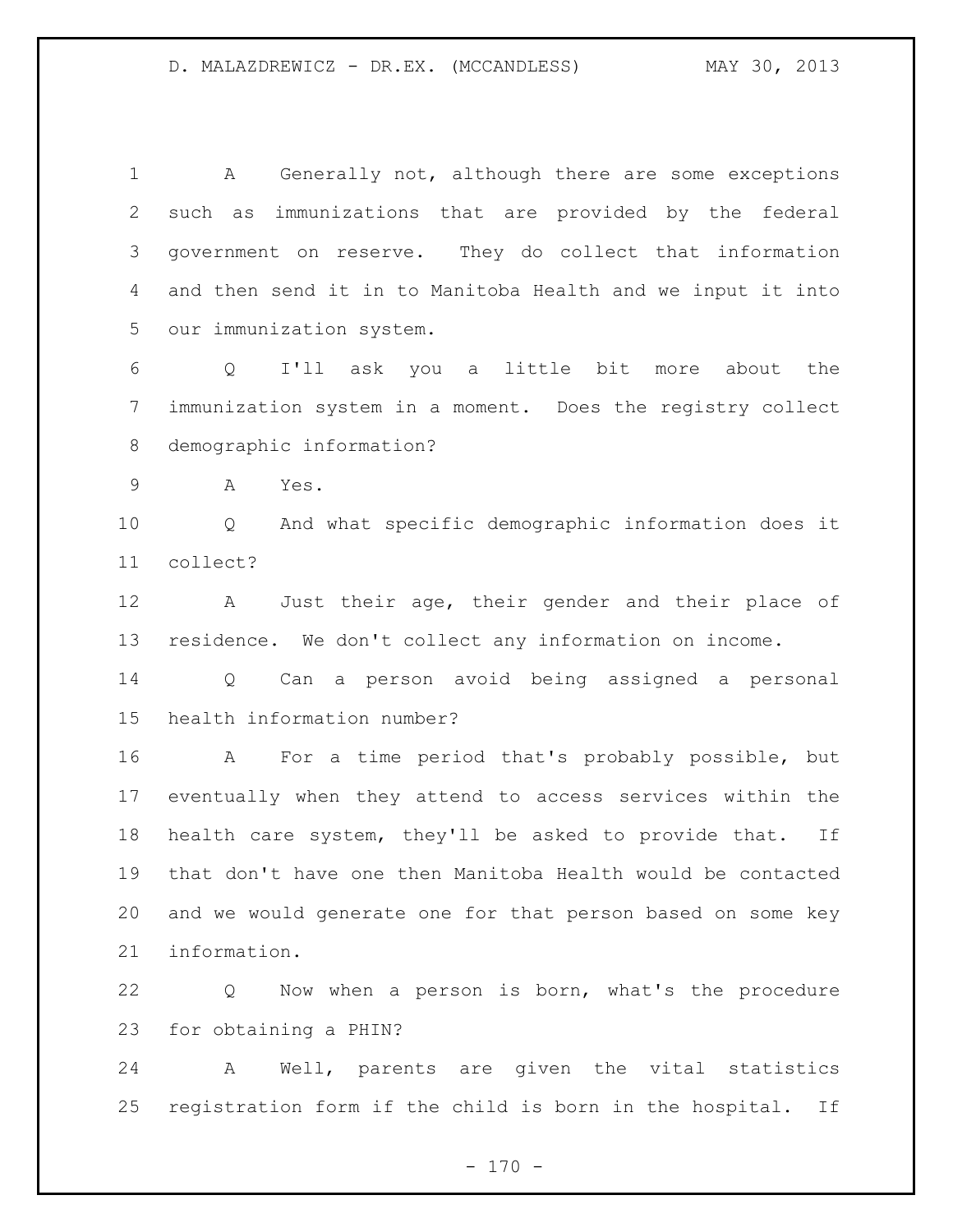## D. MALAZDREWICZ - DR.EX. (MCCANDLESS) MAY 30, 2013

 they're born at home then it's upon themselves to register their child. Vital Statistics keeps that information and eventually will send it into Manitoba Health to link up.

 Q So does that automatically get linked to Manitoba Health regardless of whether the parents themselves take steps?

 A The information is filled out in a form and sent to Vital Stats and we would receive that information. If the parents did not send in the registration form we would use our discharge abstract system to identify the birth and we would create a PHIN and add it to the person's family.

12 O And is that the case whether a child is born on a reserve or off reserve?

A Yes.

 Q So theoretically would it be possible for a child to be born and not receive a PHIN at some point?

 A Highly unlikely, although there could be, that could be possible.

 Q Now is there any distinction between what information is linked to the registry about health services, whether the services were provided on reserve or off reserve?

 A We have some limited information that's provided by services on reserve. If a person presents to a nursing station with acute injuries or a serious illness and they

- 171 -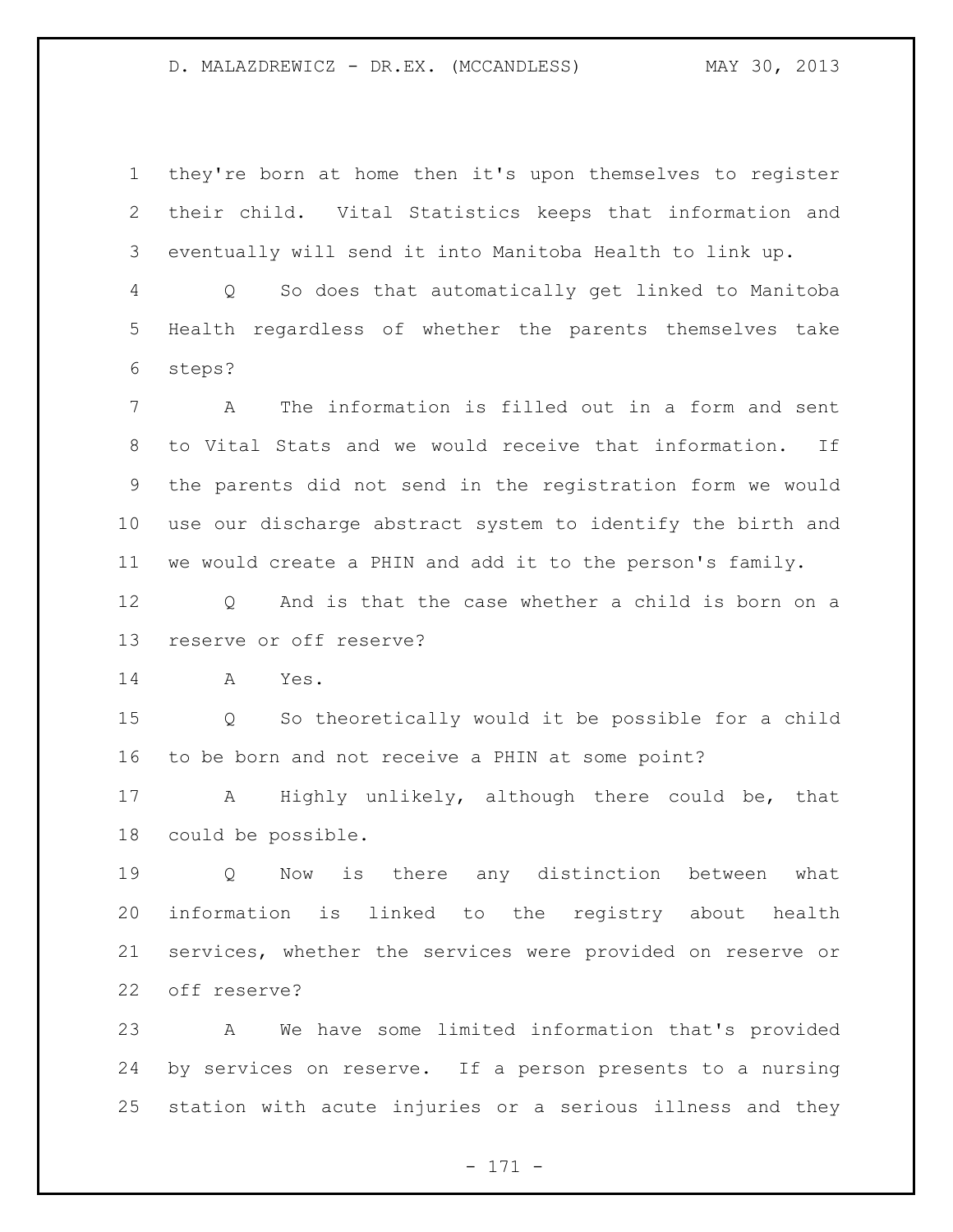need to be transported off to a hospital in another area, then we will receive that information. If a person receives ambulatory care where they walk in and they're just seeing someone there, a nurse practitioner or a nurse for some regular care, we would not receive that. That would be collected by the federal government.

 Q Now who has actual access to your branch's registry?

 A There are -- all the hospitals in the province are connected to our registry. Some doctor offices do have connectivity and we are continuing to roll it out to more and more physicians' offices.

 Q And do those places have access or the ability to input information into the registry?

A Not at that time, no.

Q Who has the ability to input information?

 A Manitoba Health and the Vital Statistics feeds directly into our system.

 Q So perhaps just to illustrate, if a person receives services from a nursing station on a reserve, under what circumstances would that information get linked back to their PHIN?

 A If they were receiving an immunization from a public health care nurse at a nursing station, that information would eventually make its way back to Manitoba

- 172 -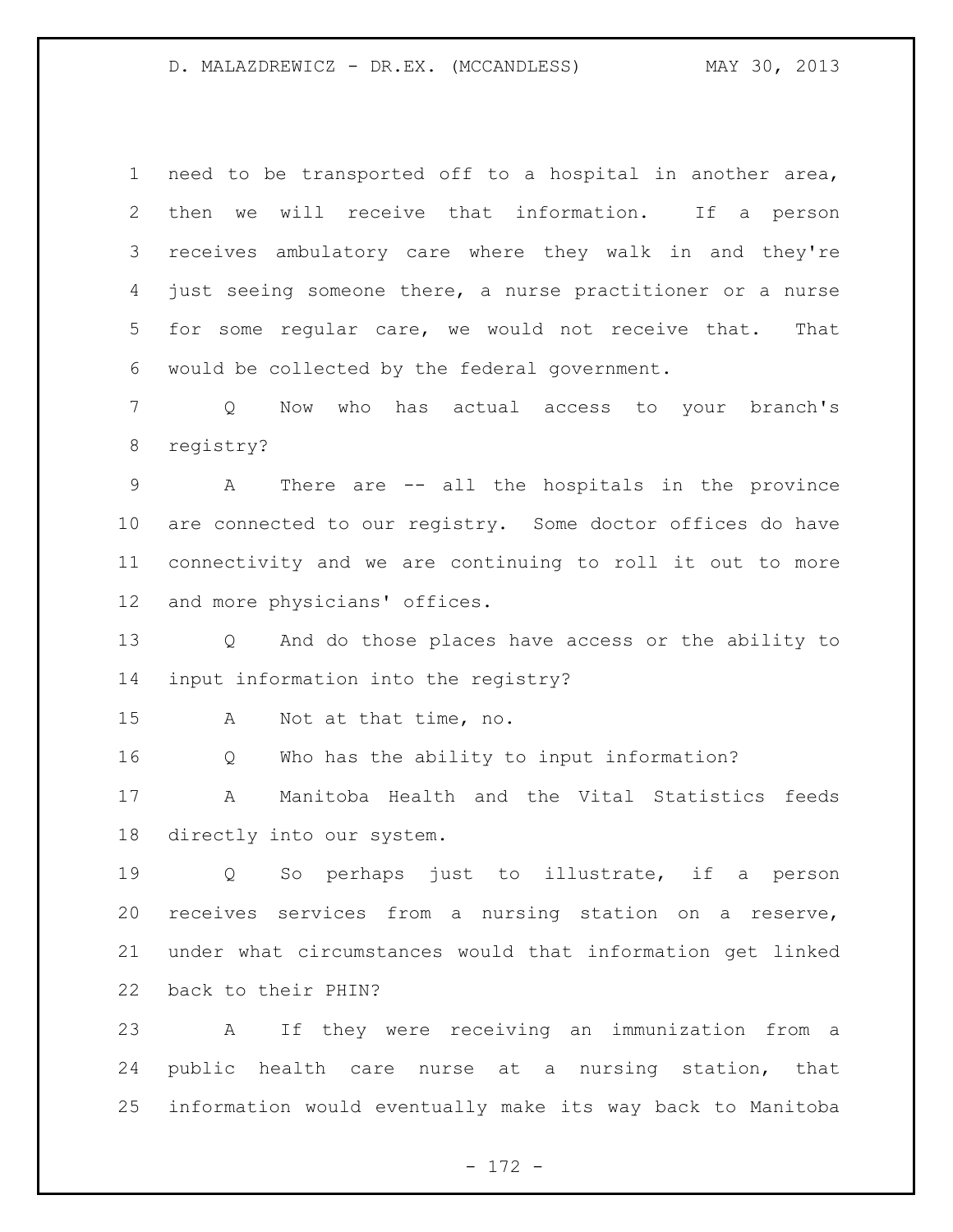Health and be linked into our immunization monitoring system.

 Q And there are other circumstances where that link would just never occur?

A That's correct.

 THE COMMISSIONER: Unless they're taken off the reserve for medical treatment?

 THE WITNESS: That's right. If they leave the reserve and they go to the local hospital or to a local community physician's office, then we would pick that up, provided that the physician's office was a fee-for-service office, meaning that they're billing Manitoba Health for the care, not a salaried arrangement with the Regional Health Authority. In those situations we may not get the information.

BY MS. MCCANDLESS:

 Q Okay, and perhaps you could just explain for the Commission why that's the case.

 A Salaried physicians are not required to submit information currently, although we do have some situations where fly-in docs will send in what we call shadow bills and that means they send in the same information as a regular fee-for-service provider but it doesn't generate a payment to the physician but that is not mandatory across

- 173 -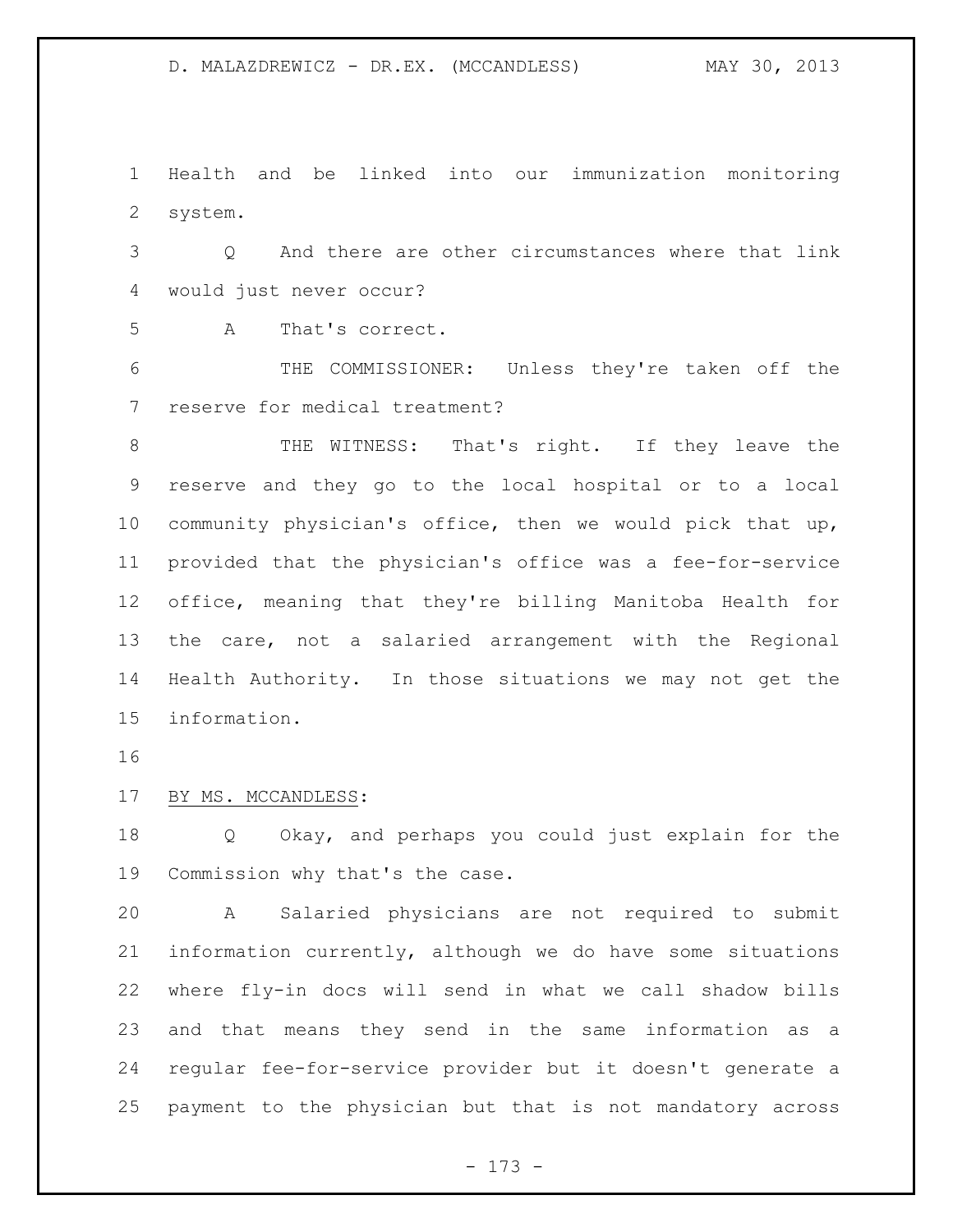the province and it's not well -- it's not very complete. Q Now I would like to ask you some information about the immunization system. I understand that's something that's administered through public health within 5 the province; is that right? A The public health branch within Manitoba Health. Q Do you have some familiarity with how that system works? A Yes, I do. Q Okay. So who keeps track of, of whether a child has received all of his or her immunizations? A It's a communicable disease unit within public health at Manitoba Health, tracks that information through the electronic system that we have. Q Okay. And what happens if a child does not receive scheduled immunizations? A There are automatic notifications that are generated at 15 months of age for the child, at 20 months and again at five and a half years of age. Those letters are generated by the system and go to the last known address of the family head and identifies that the child is incomplete for age and encourages them to either follow up with their doctor or their public health nurse. Q And does that happen whether or not the child or

the family live on reserve or off reserve?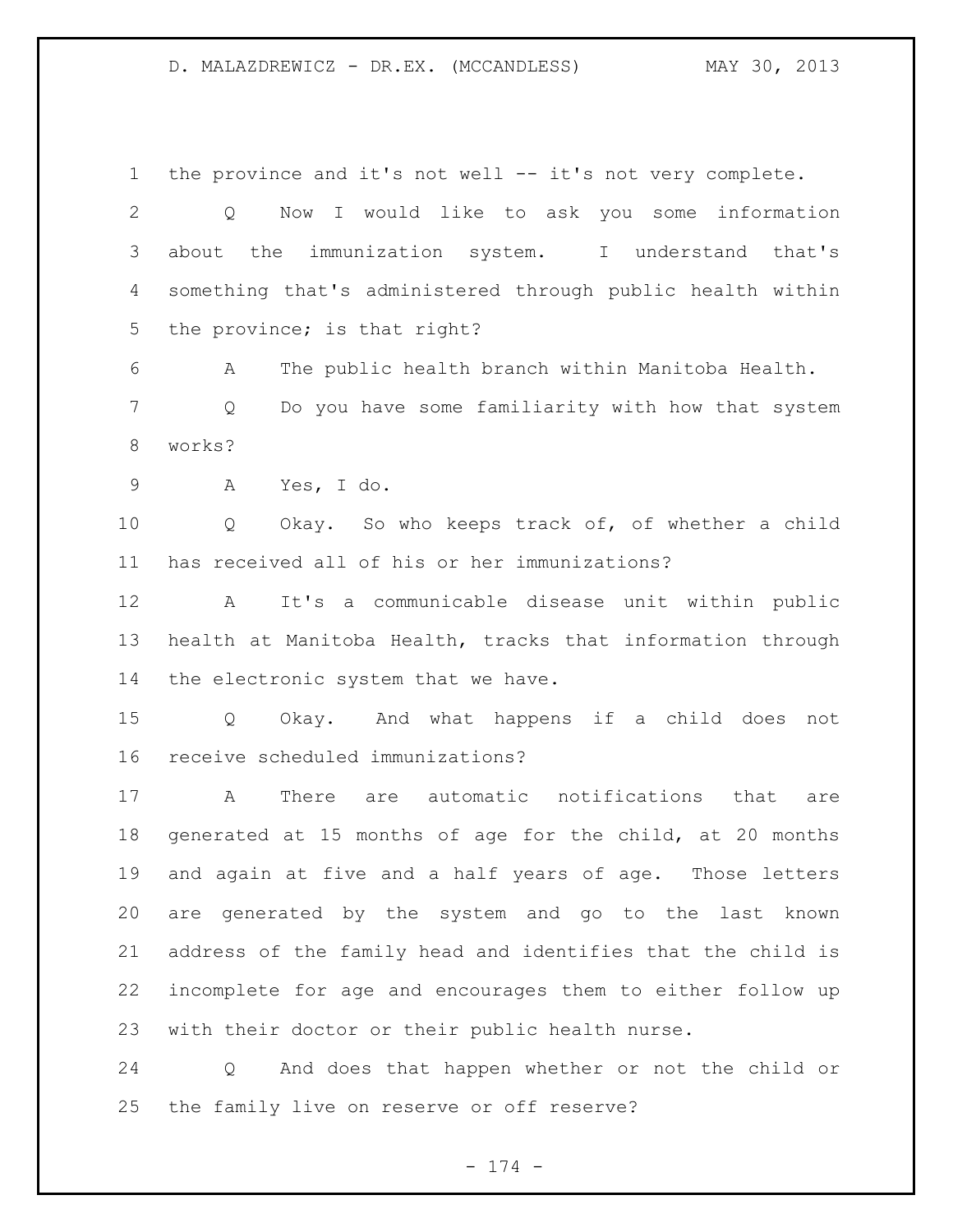A Yes, it happens regardless.

 Q Now if there's no response to those notifications, what further steps can be taken, if any? A There aren't many further steps that are taken at that point. If a letter comes back mail return then the communicable disease unit holds that letter for a couple of months until our database is updated because there is a bit of a lag getting information in and if new information has come in that the child has been subsequently immunized and there's a change of address, then that address information is updated. Q And over how many years did this take place, this immunization program or notification system? A Well the majority of the immunizations occur within the first five years of life. Once a child starts school there aren't many other immunizations, there's a few for girls in grades 4 to 6 and then again for teenagers in

 high school. So the majority of them are between birth to two years of age.

 Q So as I understand, you're not aware of any enforcement mechanisms if a family doesn't comply with an immunization schedule?

A That's correct.

 Q Are there any other health systems or checkups or anything of that nature that you're aware that Manitoba

- 175 -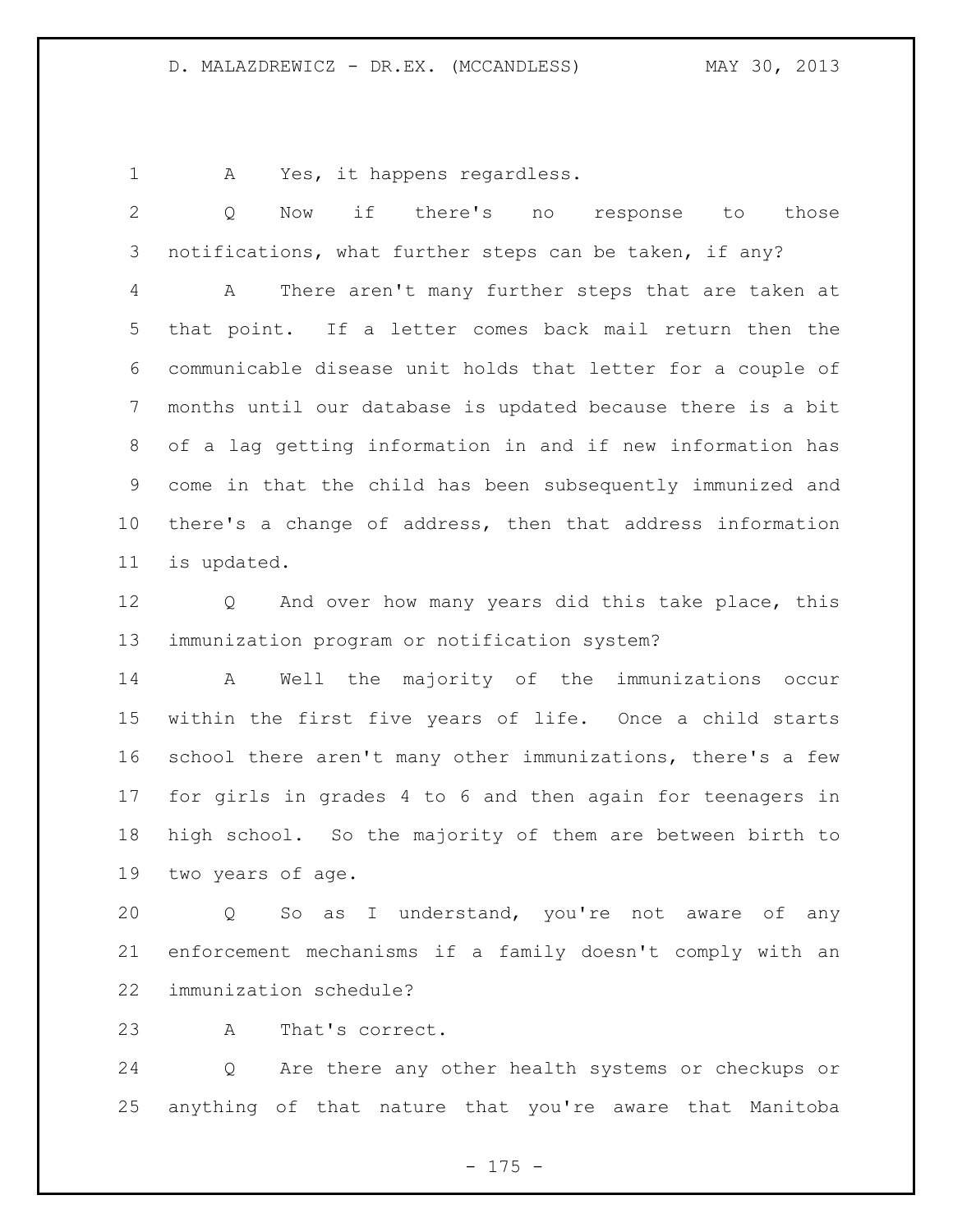D. MALAZDREWICZ - DR.EX. (MCCANDLESS) MAY 30, 2013

Health would track on that sort of systemic basis?

 A No, there's no other kinds of mandated or publically recommended services.

 Q Is your branch's system ever used to locate a person?

 A Occasionally and there's been some recent changes in legislation that will allow the police, with certain warrants or dangerous persons or persons under certain charges, the police can come to Manitoba Health and request us to provide to them the last known address of an individual and we're obligated to provide it.

 Q Have any other departments or agencies of the government ever sought information from the branch to locate a person or is it just law enforcement?

A It's just law enforcement as far as I'm aware.

 Q Does your branch have any policy about providing information to child welfare?

18 A No, not our branch.

Q Pardon?

A No.

 Q Does your branch require access to other government agencies or departments for information purposes?

 A Only for Revenue Canada for income information to process a pharmacare application.

 $- 176 -$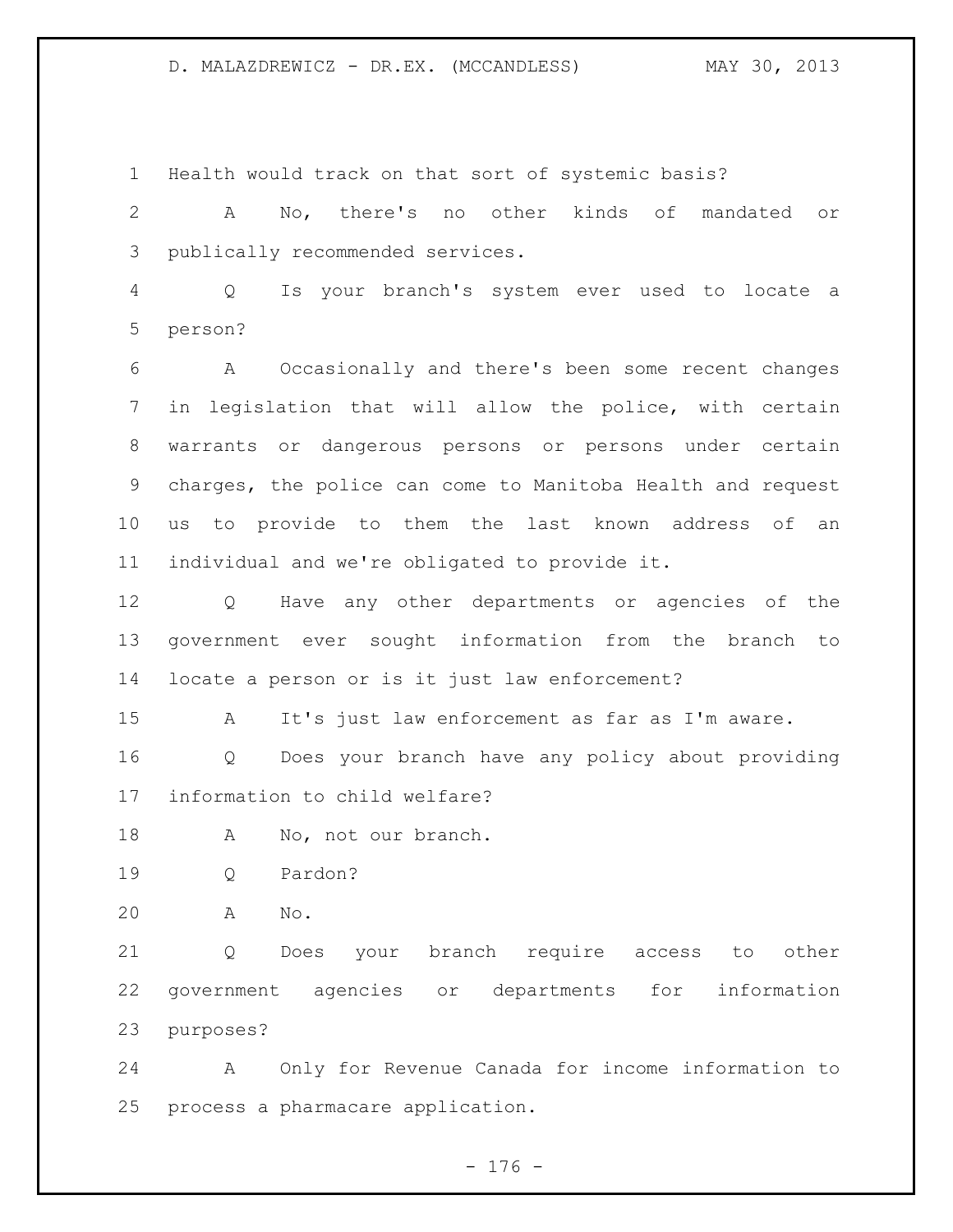| $\overline{2}$<br>3<br>4 | track where a child was within the system, is there a<br>singular repository for information about where a child has |
|--------------------------|----------------------------------------------------------------------------------------------------------------------|
|                          |                                                                                                                      |
|                          |                                                                                                                      |
|                          | touched various government agencies?                                                                                 |
| 5                        | No, there's no one single repository of that.<br>A                                                                   |
| 6                        | Would the branch or insured benefits have<br>Q<br>the                                                                |
| $\overline{7}$           | ability to track whether a child, say from birth to age                                                              |
| 8                        | five, has received an annual checkup by a doctor?                                                                    |
| $\mathsf 9$              | We would have the ability to go back and look at<br>A                                                                |
| 10                       | that retrospectively, yes.                                                                                           |
| 11                       | Would that equally apply on reserve?<br>Q                                                                            |
| 12                       | Not if the services were being provided<br>A<br>by a                                                                 |
| 13                       | salaried physician or a nurse practitioner.                                                                          |
| 14                       | For those children for whom you are able to<br>$Q \qquad \qquad$                                                     |
| 15                       | access that information, if, for example a year had passed                                                           |
| 16                       | a child had not received a checkup could there be some sort                                                          |
| 17                       | of system implemented similar to the immunization system?                                                            |
| 18                       | Yes, we could send out a reminder letter similar<br>A                                                                |
| 19                       | to the immunization system in that regard.                                                                           |
| 20                       | THE COMMISSIONER: You send out a reminder for                                                                        |
| 21                       | what?                                                                                                                |
| 22                       | THE WITNESS: For immunizations.                                                                                      |
| 23                       | THE COMMISSIONER: Yes.                                                                                               |
| 24                       | THE WITNESS: Childhood immunizations.                                                                                |
|                          | THE COMMISSIONER: I understand that, but do you                                                                      |

- 177 -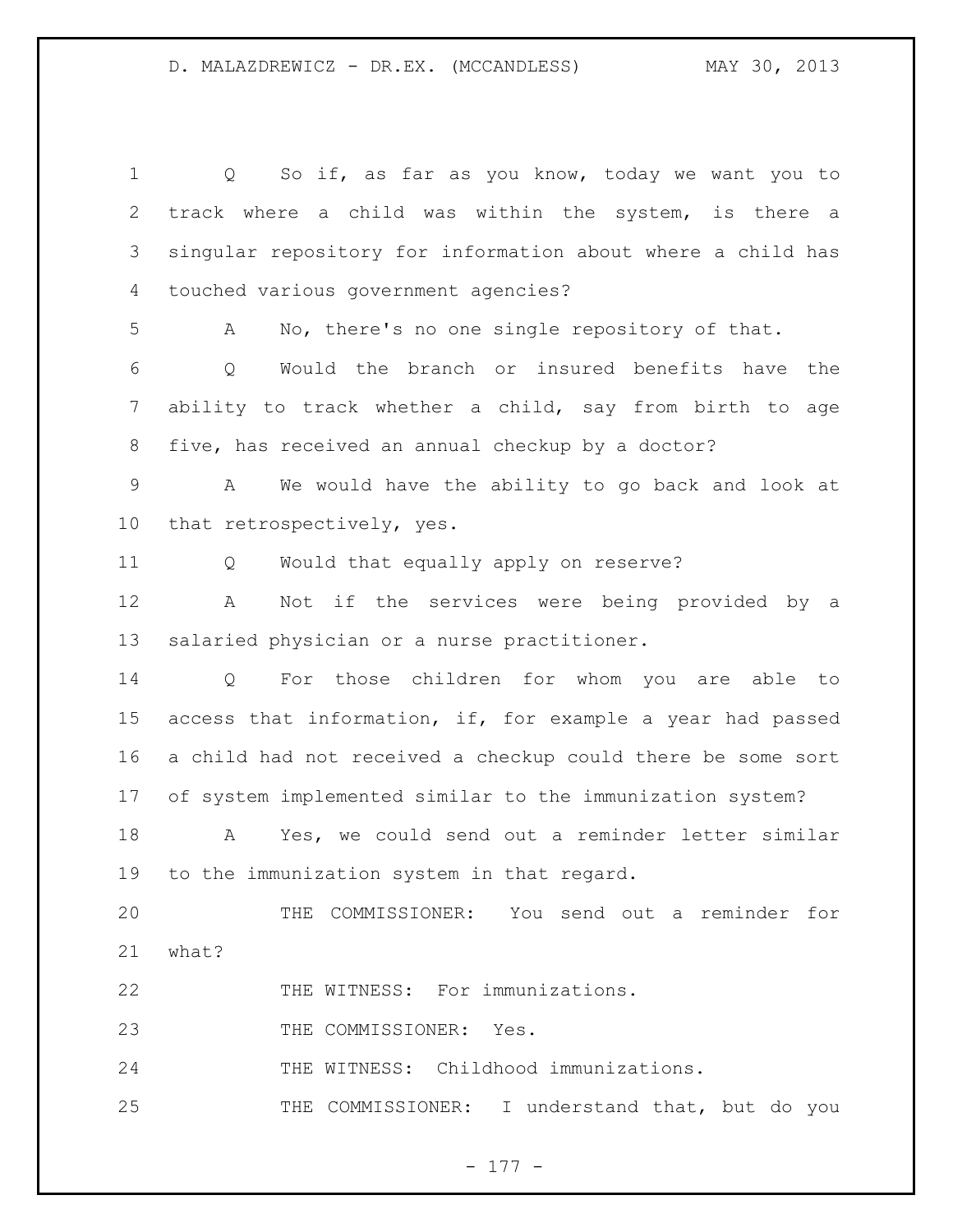## D. MALAZDREWICZ - DR.EX. (MCCANDLESS) MAY 30, 2013

have something beyond immunization?

 MS. MCCANDLESS: Say annual checkup for example. THE COMMISSIONER: Oh. Well do you send you send out? THE WITNESS: We don't but we have the ability to do that. BY MS. MCCANDLESS: Q Beyond that, do you have the ability to enforce that? A It would be difficult to enforce. It would be more a notification that something was outstanding. Q Now if a family moved from the city on to a reserve, would the family have any obligation to notify the registry about that move? A The obligation does sit with the Manitoba resident to provide us with more up to date information if they do change their address. However, if they do access services at another point in time after they've moved such as being admitted into hospital and they have provided the more recent information, that will eventually make its way into our registry and we will update the information. Q So if we wanted to determine at a given time where a child was, is the branch's registry able to provide that information?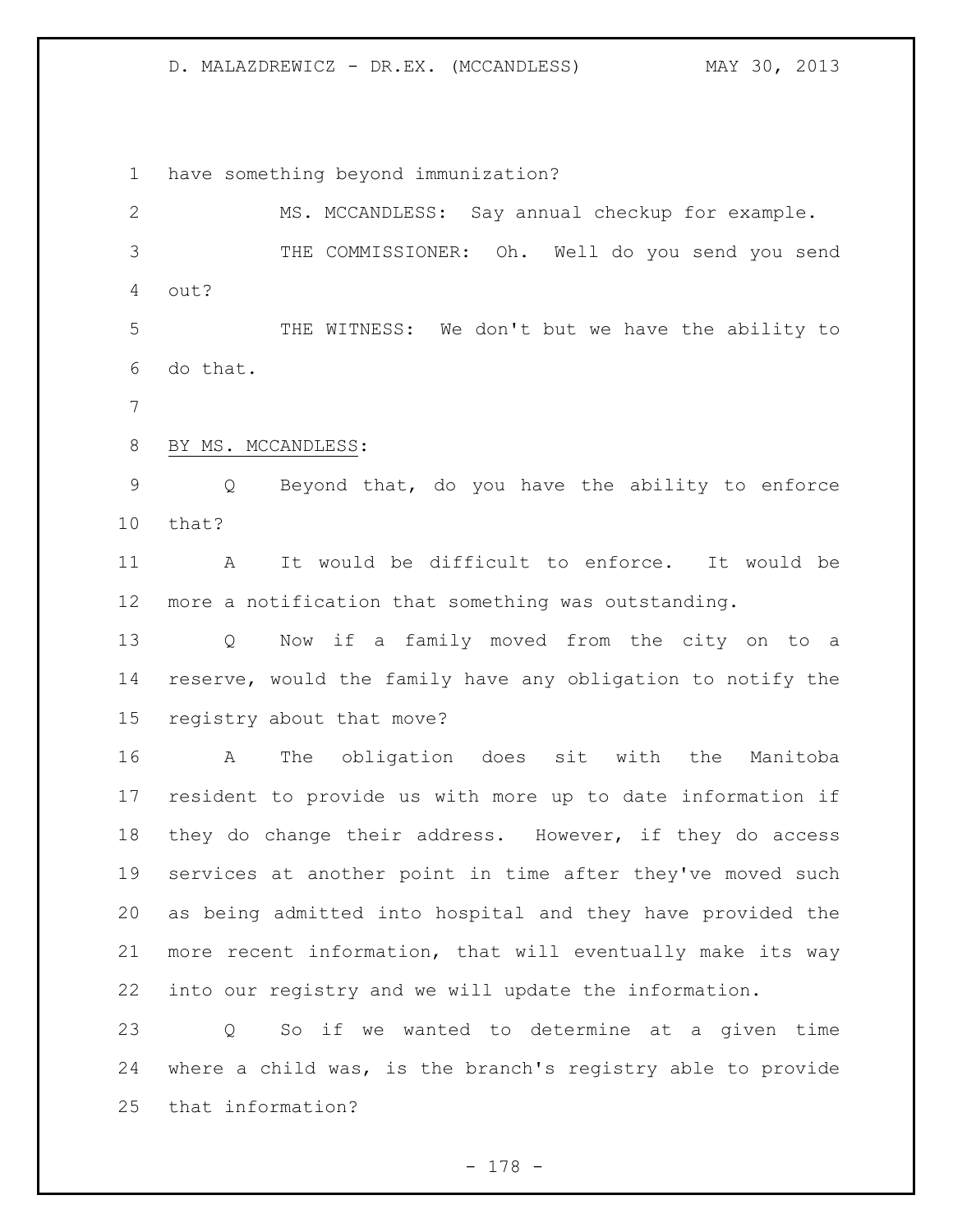A We would be able to know the last known address of the child.

 Q Now you have mentioned some sort of disparate record keeping, depending on whether the child is on reserve or off reserve. Do you have any recommendation for how that could be improved so that the information about a child is more consistent across the board?

 A Well I think if there was more sharing of information between the Federal Department of Health through FNIHB and through Manitoba Health around the delivery of care that's being provided on reserve that we actually captured in a common record or something, that that would be a better way of tracking activity.

 Q And just in the course of your answer you used an acronym, I think FNIHB, perhaps --

A First Nations and Inuit Health Branch.

 MS. MCCANDLESS: I have no further questions for this witness, Mr. Commissioner. Thank you.

 THE COMMISSIONER: All right. Any questions from counsel?

21 It would appear not. So, Witness, thank you very much for coming, giving us that information. You're completed.

24 THE WITNESS: Thank you very much.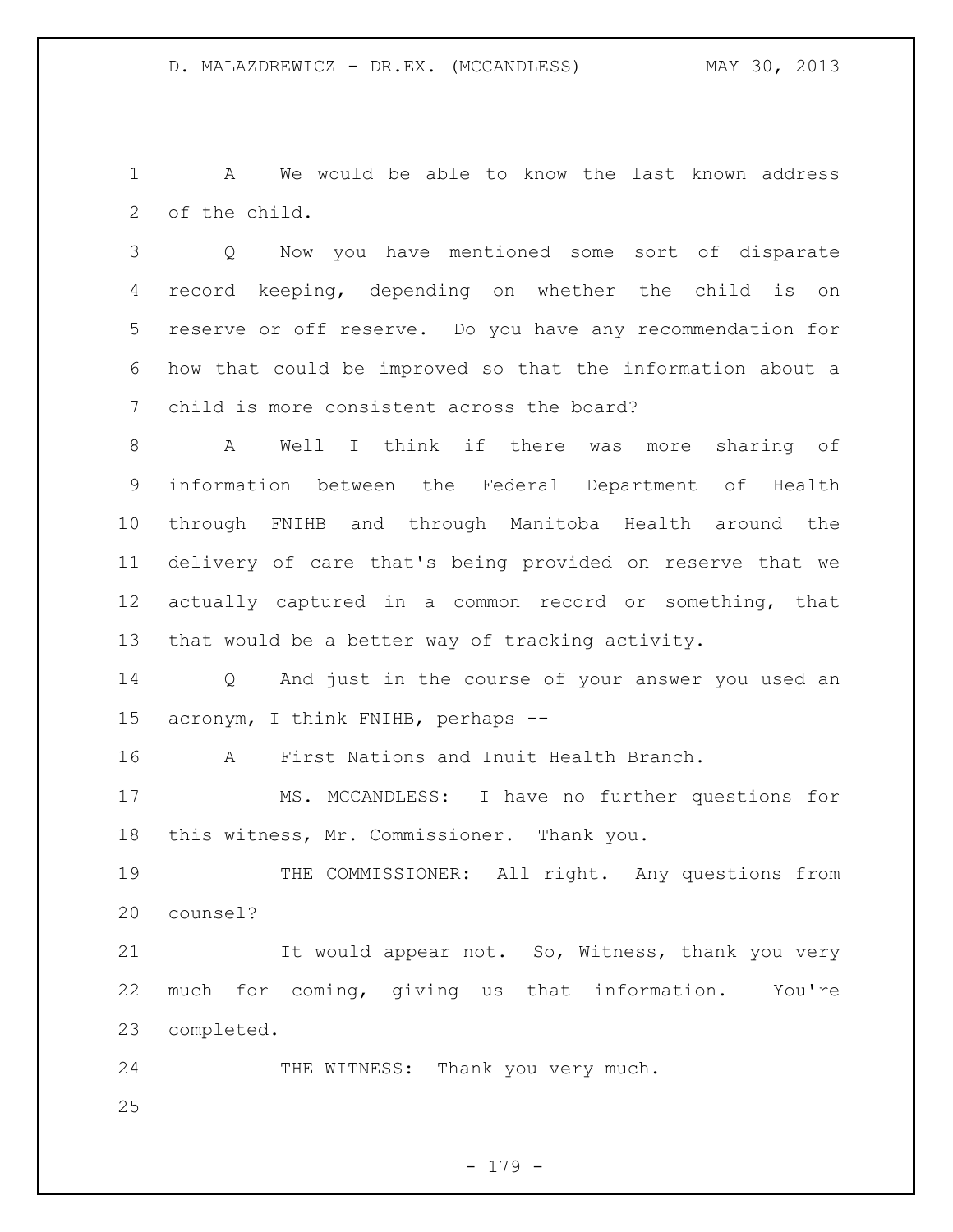| 1             | (WITNESS EXCUSED)                                           |
|---------------|-------------------------------------------------------------|
| $\mathbf{2}$  |                                                             |
| 3             | THE COMMISSIONER: Mr. Globerman?                            |
| 4             | MR. GLOBERMAN: Good afternoon, Mr. Commissioner.            |
| 5             | I believe we have one more witness this afternoon --        |
| 6             | THE COMMISSIONER: Yes.                                      |
| 7             | MR. GLOBERMAN: -- Dr. David Yeo.                            |
| 8             | THE COMMISSIONER: All right.                                |
| $\mathcal{G}$ | THE CLERK: Is it your choice to swear on the                |
| 10            | Bible or affirm without the Bible?                          |
| 11            | THE WITNESS: I'll affirm.                                   |
| 12            | THE CLERK: All right. State your full name for              |
| 13            | the court, please.                                          |
| 14            | THE WITNESS: David Patrick Yeo, Y-E-O.                      |
| 15            | THE CLERK: Can you spell me your first name or              |
| 16            | is it the usual spelling?                                   |
| 17            | THE WITNESS: Usual spelling.                                |
| 18            | THE CLERK: Thank you.                                       |
| 19            |                                                             |
| 20            | YEO, SWOrn,<br><b>DAVID</b><br><b>PATRICK</b>               |
| 21            | testified as follows:                                       |
| 22            |                                                             |
| 23            | DIRECT EXAMINATION BY MR. GLOBERMAN:                        |
| 24            | Good afternoon, Dr. Yeo. You are currently the<br>Q         |
| 25            | director of the Education Administration Services Branch of |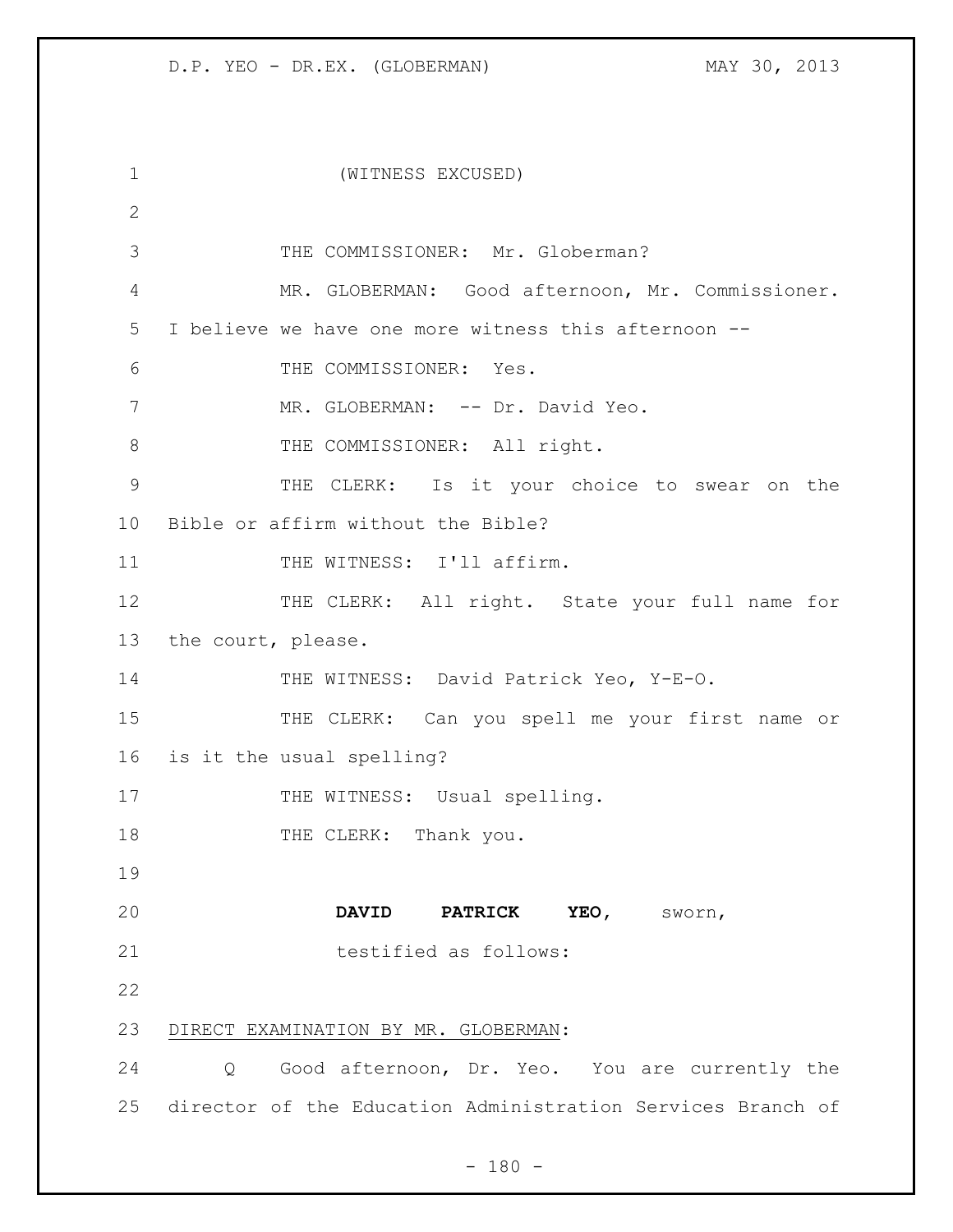Manitoba Education for the Province of Manitoba? A That's correct. 3 THE COMMISSIONER: What branch? THE WITNESS: It's called the Education Administration Services Branch. THE COMMISSIONER: Thank you. BY MR. GLOBERMAN: Q And I understand that this is a branch of the Department of Education? A Correct. There are multiple branches within the department and I'm the director of this particular branch. Q And you have held this position since 2003? 14 A That's correct. Q And I believe from 1993 to 2003 you were the assistant director of this branch? A Correct. Q You received your Bachelor of Arts Honours Degree in political science from the University of Manitoba in 1983? A Right. Q And you received your Master's Degree in political science from the University of Calgary in 1986? A That's right. Q And you received your PhD in education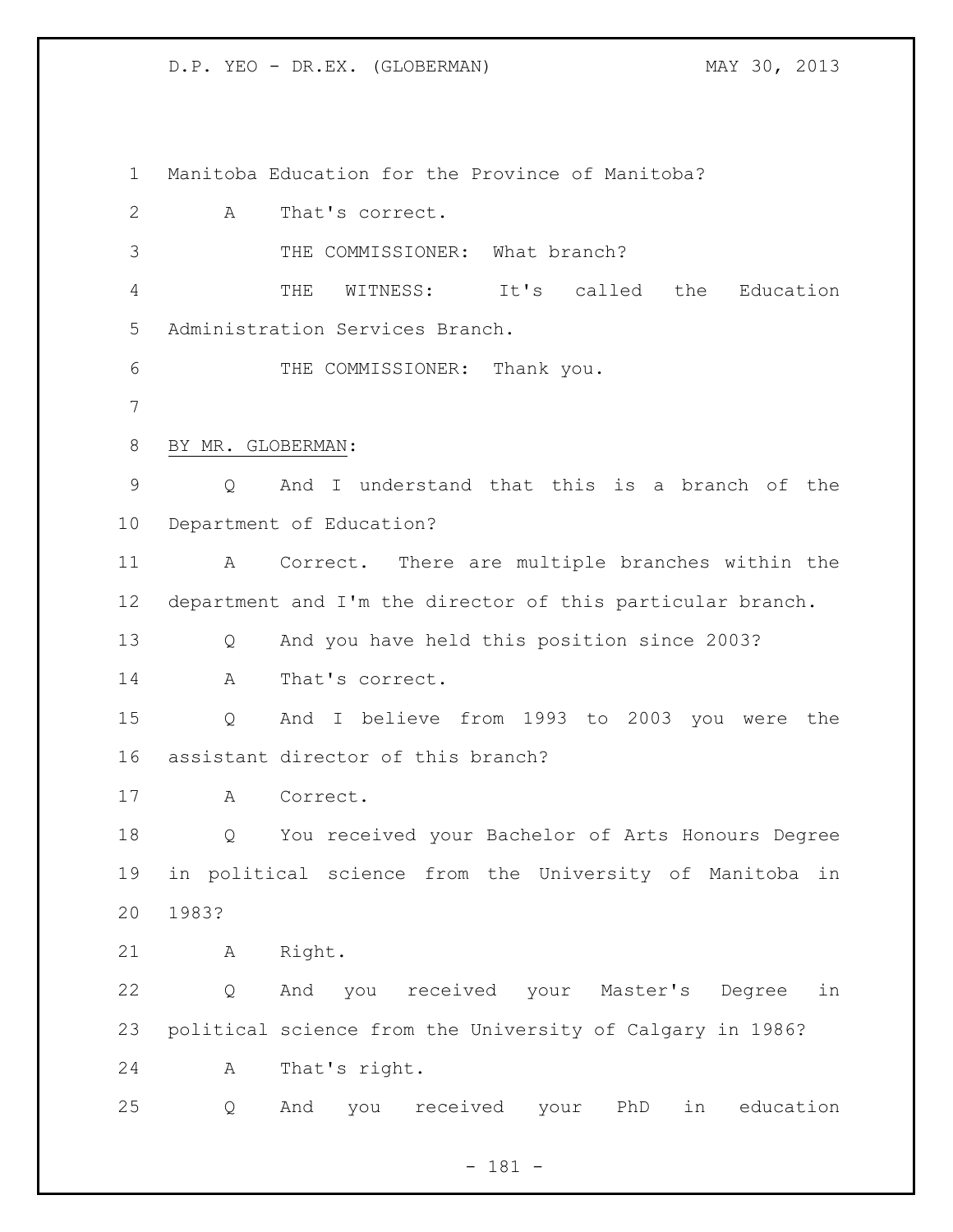administration from the University of Manitoba in 2008?

A That's right.

 Q And I understand that your doctoral dissertation was entitled "School Division District Amalgamation in Manitoba: A Case Study of a Public Policy Decision"?

A That's right.

 Q I would just like to briefly ask you a few questions about the branch and your role as the director of that branch. What exactly does the Education Administration Services Branch do?

 A My branch reports directory to the deputy minister of education and therefore kind of discrete or distinct portfolios that fall within our responsibility. First is the teacher certification and student records function which is housed in Russell, Manitoba and we collect, we certify teachers and clinicians for the province and we collect grade 9 to 12 senior years marks and credits.

 The second area that we have responsibility for is the people transportation unit and that's housed in Winnipeg with a staff person also in Brandon and that office is, and that unit is responsible for regulatory compliance with respect to school bus transportation across the province for school divisions. We also order new school buses. We set the specifications for school buses.

- 182 -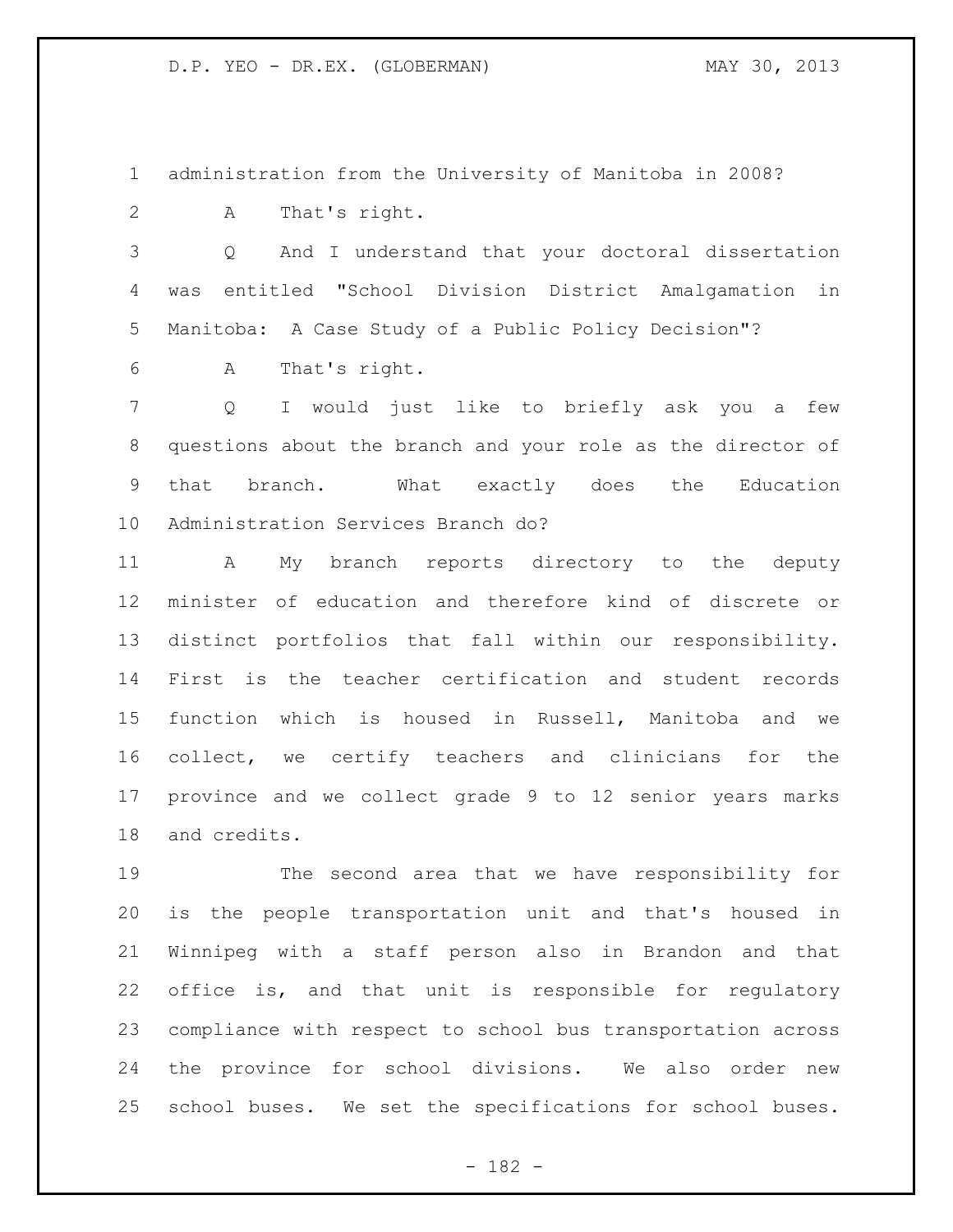We are part of the Canadian Standards Association Technical Committee on school bussing and we do some onsite audits of the number of school divisions every year, just to ensure the transportation services are being provided, in a same way in compliance with regulation.

 The third area is French language services and translation. We provide translation, in house translation services to advance education and education.

 And lastly, the area that I'm mostly linked into is the legislation and regulation development. We support the minister and the deputy minister with respect to legislation that comes forward, amendments to legislation, regulation, development and also administrative policy, which supports that legislation, that regulation.

 Q And as director of the Education Administration branch, do you oversee each of these program areas?

A Yes, I do.

 Q Does the Department of Education or your branch have a data management system that contains information?

 A The Department of Education has what's called the Education Information System database, EIS for short. It's a database that is accessible by a number of divisions and branches within Manitoba education. A particular reference for us in my branch is that we collect data with respect to teachers, clinicians and also senior years marks and

- 183 -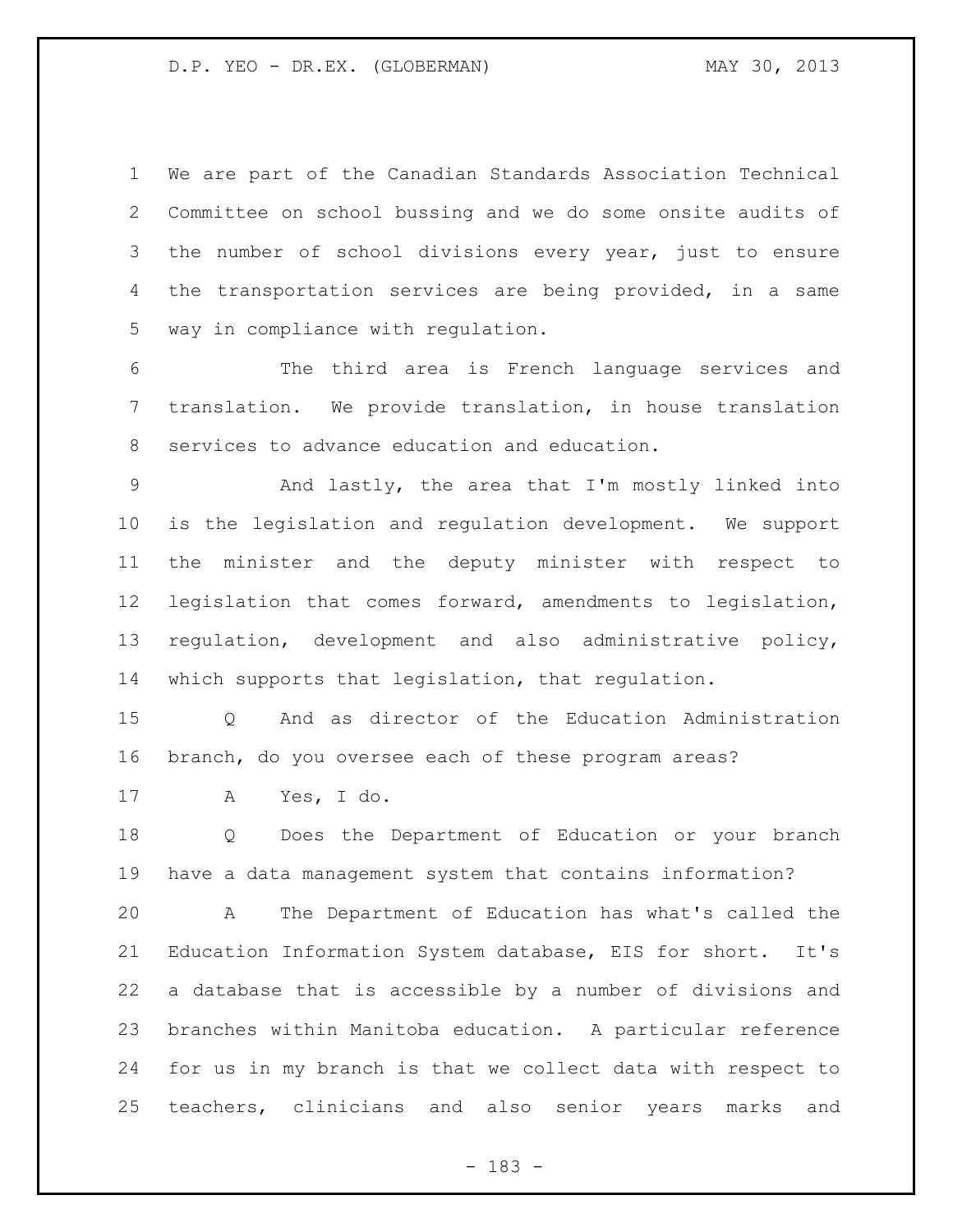credits, grade 9 to 12 marks and credits, but other areas within Manitoba will access data if it's collected from school divisions and funded independent schools and First Nation schools with respect to assessment information as an example.

Q Assessment information of students?

 A Correct. That may be grade 12 final mark, or sorry, grade 12 provincial examinations in mathematics and English and French language arts. It may also be other assessment instruments that the department administers for children in schools.

 Q Is this database linked with or connected to any other government databases or information systems?

14 A Not that I'm aware of. It's internal to Manitoba education.

 Q Are students in Manitoba assigned any kind of identifier or number which tracks their progression through school?

 A Yes, they are. Students who enter the system at kindergarten or through school divisions, which offer nursery school programming, will every year, as part of the enrollment exercise for school divisions, submit an enrollment file which has the names of all students that are enrolled in the school division and other information which includes gender, date of birth, postal code, school

- 184 -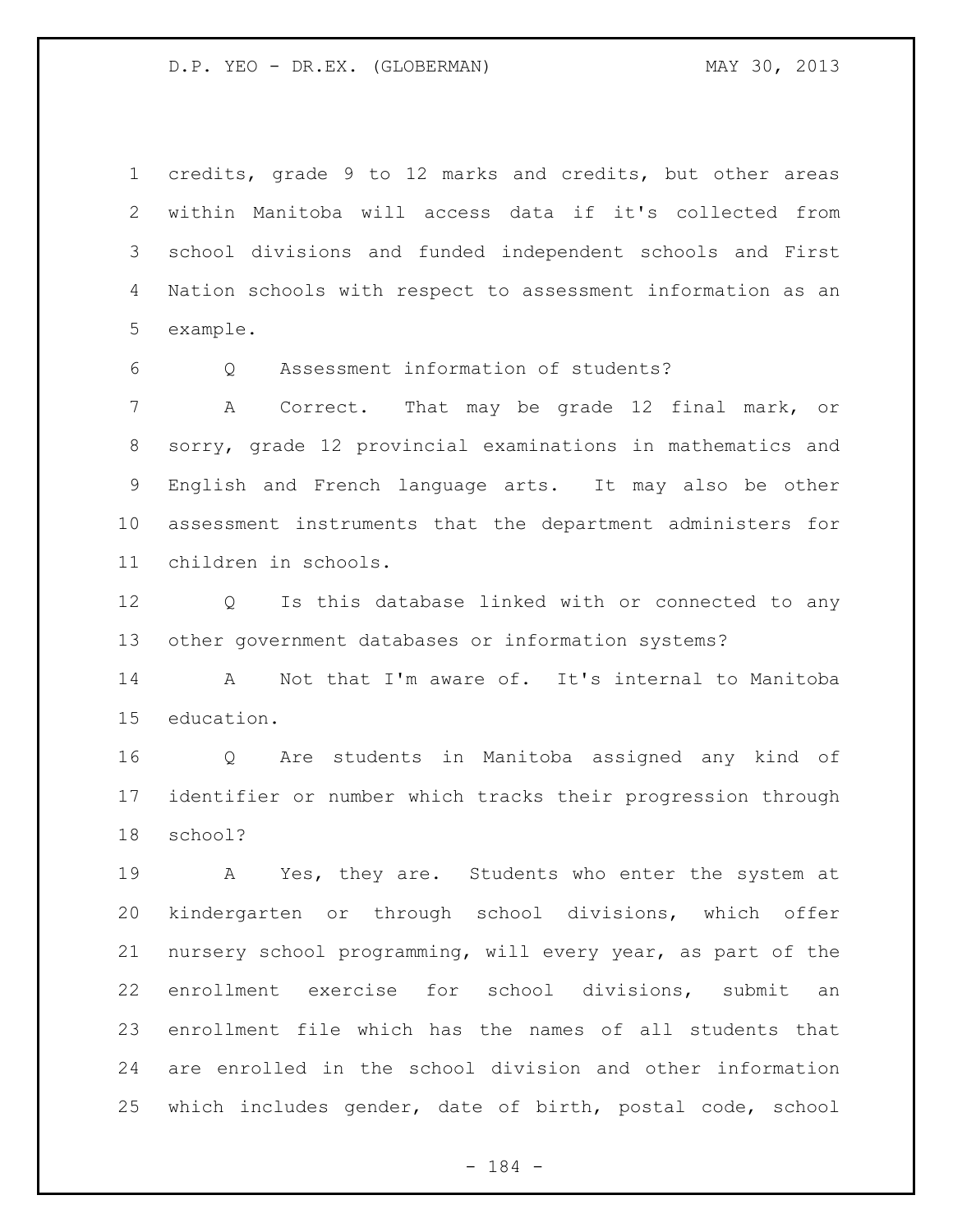attended and that information is submitted to the department. For those students who at first point of admission do not have an MET number, Manitoba Education and Training number, it's a nine digit identifier, that enrollment file is submitted to the department, it's validated, any duplicates are eliminated and it's submitted back to school divisions and all students who are on that enrollment file will now have an MET number and that number stays with the student throughout the course of their academic career.

 Q And correct me if I'm wrong, but did you say that the school divisions themselves assign the MET number to the students?

14 A No, they don't. That's submitted in -- the names of the children are submitted on an enrollment file. It's given to the department and the department generates the MET number and that information is provided back to the school division.

(DIGITAL EQUIPMENT MALFUNCTIONED)

 THE COMMISSIONER: There it goes. It's going. 23 THE CLERK: I just, I can't hear it yet though, so I don't believe it ...

THE COMMISSIONER: Well the clock's moving.

 $- 185 -$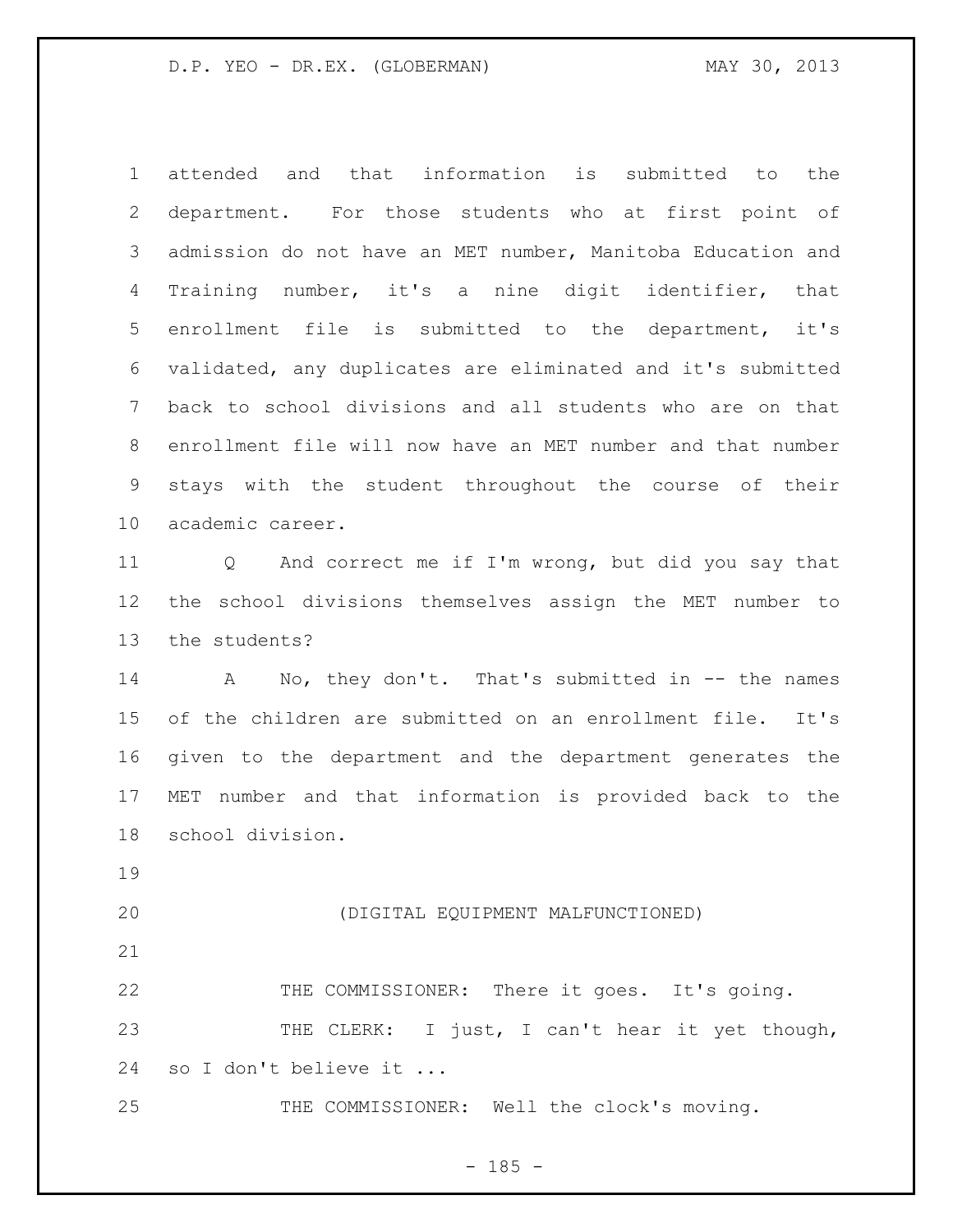1 THE CLERK: Yes. Until I can hear it, I don't, I 2 don't want to believe it. 3 MS. WALSH: We need to hear that. 4 THE CLERK: We need to hear it. 5 MS. WALSH: Is this because of the helpful work 6 that was done on the computer while we were off? 7 THE CLERK: I'm starting to wonder. It tells me 8 that the application has stopped working and collecting 9 information about the problem which might take several 10 minutes. 11 THE COMMISSIONER: Well should we -- so people 12 can move around, maybe we can should adjourn for -- 13 THE CLERK: Okay. 14 MS. WALSH: That's fine. 15 THE COMMISSIONER: -- 10 minutes and call us 16 back. 17 THE CLERK: It's back on. 18 THE COMMISSIONER: Wait, it's back on. 19 THE CLERK: It's back on. 20 THE COMMISSIONER: Sorry. 21 THE CLERK: I think you fixed it. 22 THE COMMISSIONER: Not likely. It's working, is 23 it? 24 THE CLERK: It's working. 25 THE COMMISSIONER: All right, Mr. Globerman, you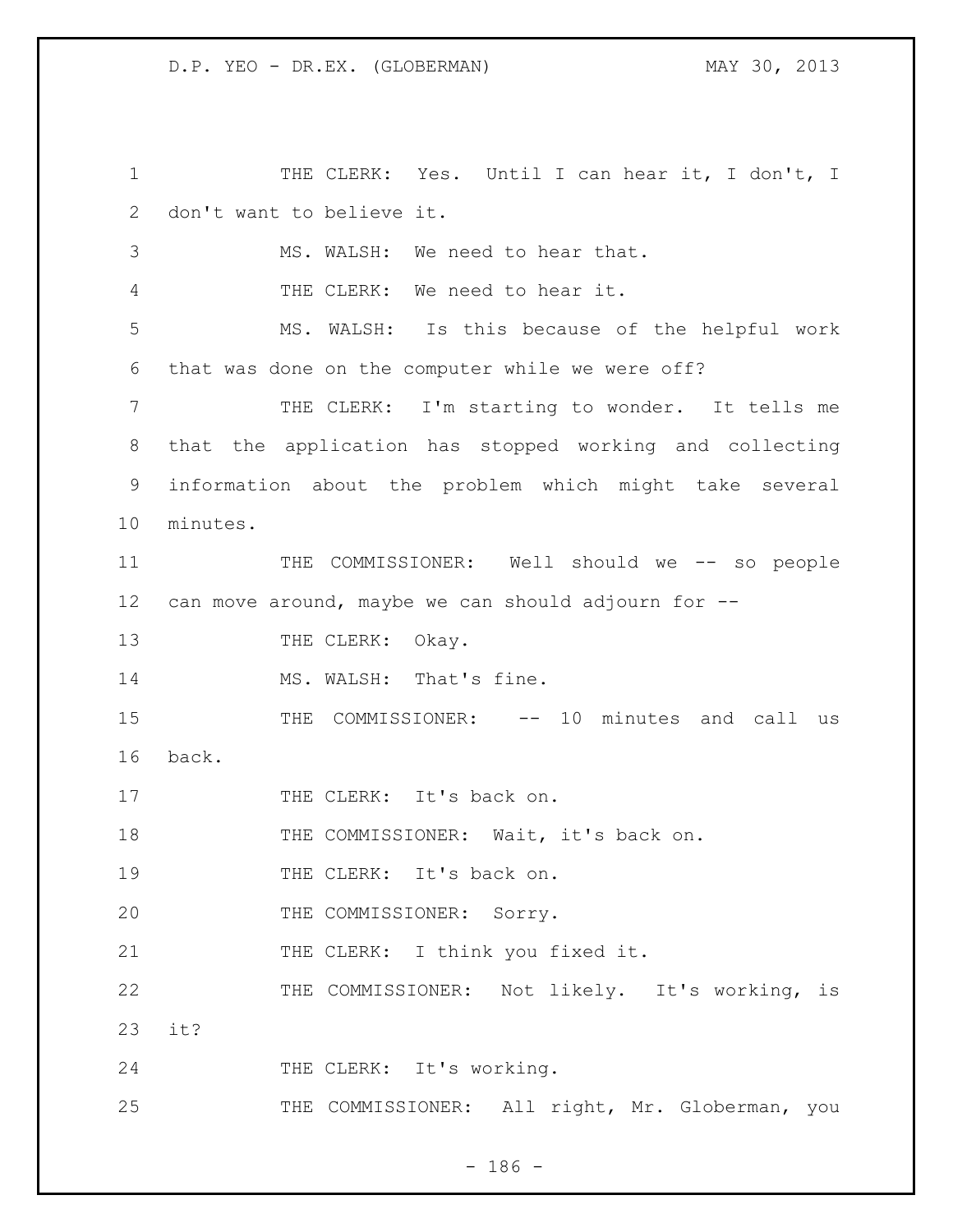can carry on.

| 2               | MR. GLOBERMAN: Thank you, Mr. Commissioner.                 |
|-----------------|-------------------------------------------------------------|
| 3               | THE CLERK: You were just talking about who                  |
| 4               | generates the MET.                                          |
| 5               | MR. GLOBERMAN:<br>Okay.                                     |
| 6               | THE COMMISSIONER: And you can tell us who it's              |
| 7               | used by.                                                    |
| 8               | WITNESS: Sorry, could you repeat the<br>THE                 |
| $\mathsf 9$     | question?                                                   |
| 10              |                                                             |
| 11              | BY MR. GLOBERMAN:                                           |
| 12              | I believe we were talking about the database<br>Q           |
| 13              | system used by the Department of Education and the MET      |
| 14              | number and how it's assigned to students and I believe you  |
| 15 <sub>1</sub> | said it was assigned to students when they first enter the  |
| 16              | school system.                                              |
| 17              | At first point of admission into the school<br>$\mathbf{A}$ |
| 18              | system, that's correct.                                     |
| 19              | Okay. What other information with respect to<br>Q           |
| 20              | students does the education information system contain?     |
| 21              | Well as I've already said, it has date of birth,<br>A       |
| 22              | gender, I believe postal code so that we can locate where,  |
| 23              | generally speaking, they reside because that's important    |
| 24              | for home school division purposes. There will -- there's    |
| 25              | also information, I believe, in terms of whether they are   |
|                 |                                                             |

- 187 -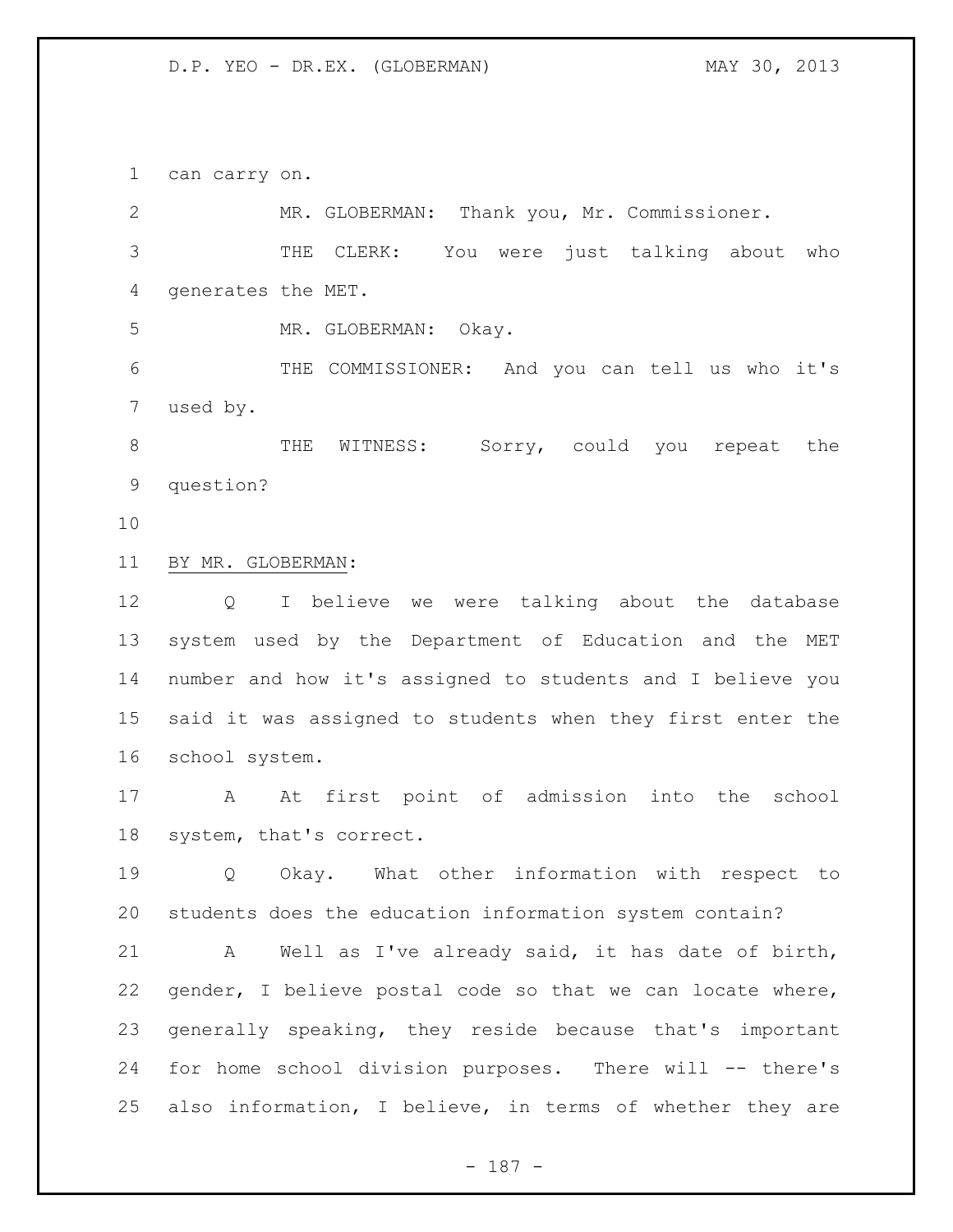students who will be taking French language services programming and this is subsequently as the student enters the system and enters into particular programming because their federal funding elements with respect to French languages services programming, official languages programming so that kind of information is on the database to determine who is eligible, fundable. That would be the type of information that's on EIS.

 Q And we've heard evidence at this inquiry about the interaction between various government departments and the sharing of information between them, for example, between Child and Family Services and Employment and Income Assistance. Is there a relationship between Child and Family Services and the Department of Education?

 A Well we will provide, and our student records unit frequently is asked for information from various agencies. When they are conducting an investigation with respect to a child, they will ask for information on last, last school attended, any other information we can provide them that's on the EIS database and once we have a request like that and we're satisfied it's an investigation for the purposes of the Child and Family Services Act, we will provide that information to the agency.

 Q And is there a policy or protocol in place with respect to your branch or the department's ability to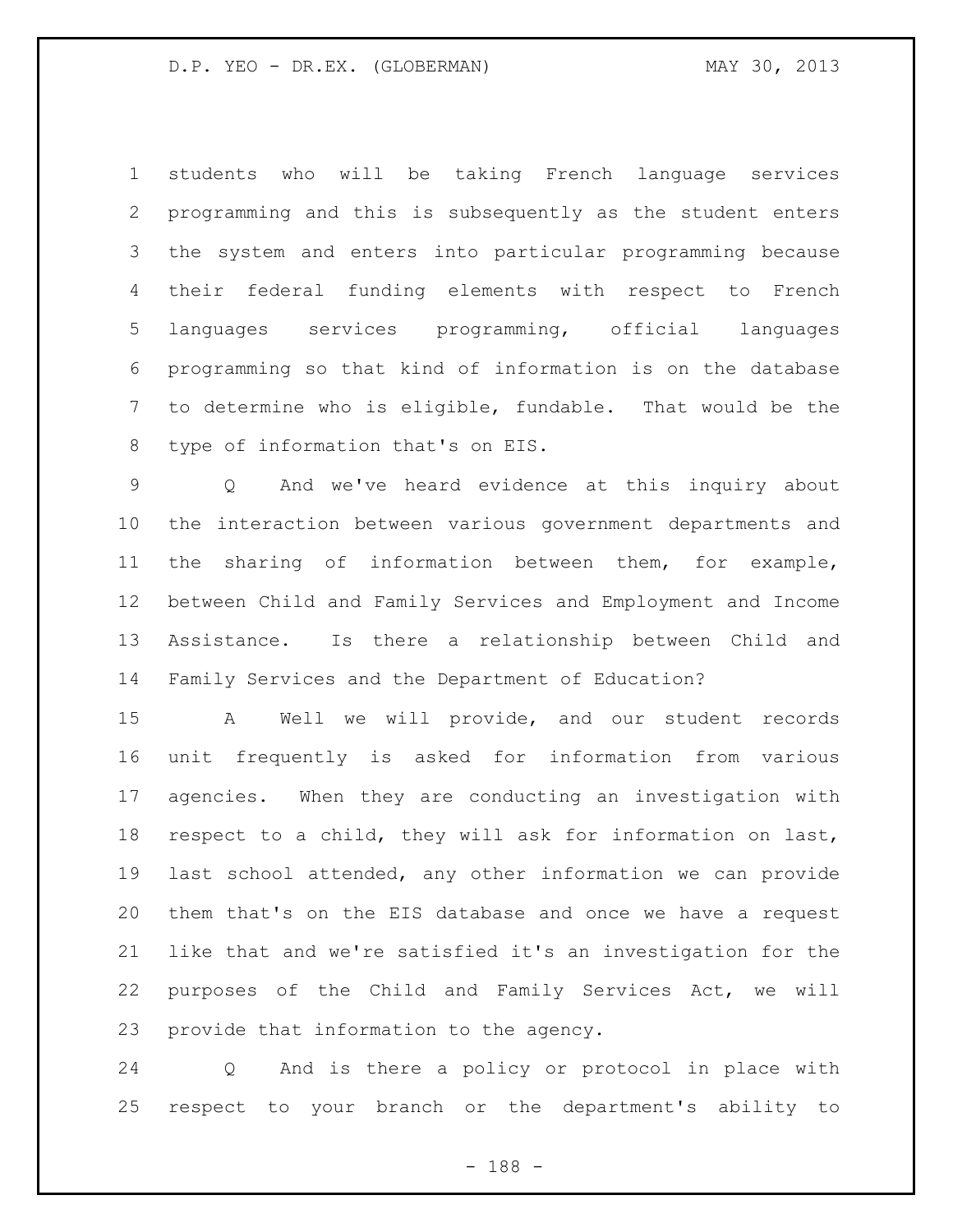provide information to Child and Family Services?

 A Well the two -- our database isn't linked to another database if that's, if that's the question. So and that may be a direction that becomes necessary and that we should be looking into, but at this point it's a confined database and so we would be cooperating with an agency or with our colleagues in Child and Family Services on particular issues as they might come up. I mean I can't speculate, I don't know off the top of my head what those issues might be, but we would certainly be cooperative in that respect.

 Q For example, does Child and Family Services ever contact the branch or the department to ask about a child's whereabouts?

 A The department doesn't, agencies will. We will provide information to the agencies if it's for the purposes of an investigation. Our interaction with our colleagues in Child and Family Services is more along the lines of a child who may be having some difficulties integrating or being admitted into a school because their parent or guardian doesn't reside in Manitoba and so we have requirements under the Public Schools Act with respect to resident people status and so we will sometimes be asked to become involved in trying to facilitate school enrollment for students in that type of situation.

- 189 -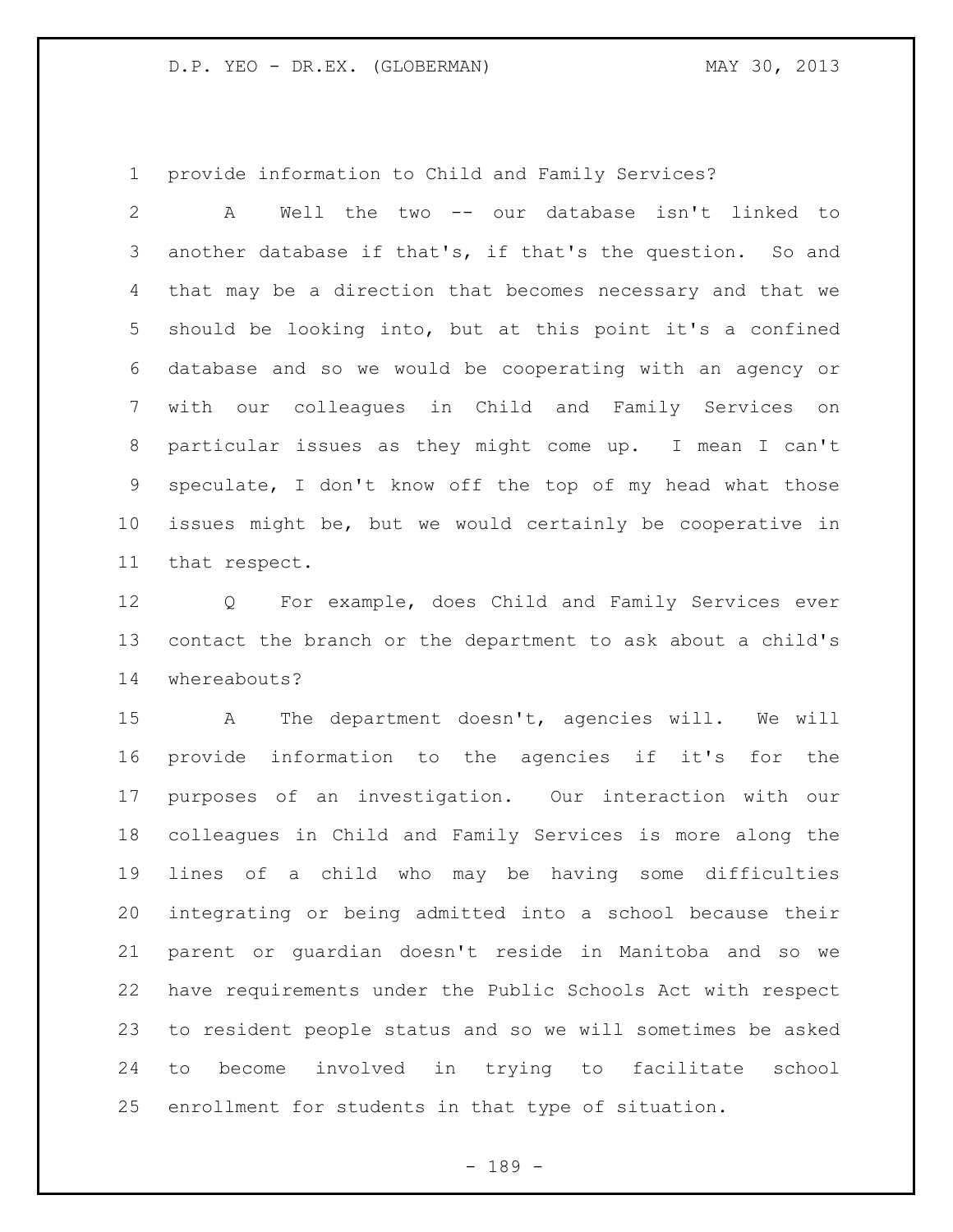Q Does the Education Administration Services Branch or the Department of Education ever contact Child and Family Services to provide it with information about a child?

 A It hasn't in my experience. I can't speak for the entire department, but not in my experience has that been the case. Typically if there was something, if something was brought to our attention by somebody anonymously or otherwise, our point of contact might be, might very well be a school division to find out whether or not they can substantiate any kind of concern with respect to a child who might be, who may be in need of protection and whether any actions have been taken by the school in that respect.

 Q I'd just like to ask you a few questions about student attendance and how the department keeps track of children in Manitoba.

18 A Right.

 Q At what age is a child required to attend school in Manitoba?

 A Compulsory school age in Manitoba is seven. They have a right to attend school at age six. So typically age six is grade one, age five for kindergarten.

 Q Do you know how these numbers compare to other provinces in Canada?

 $- 190 -$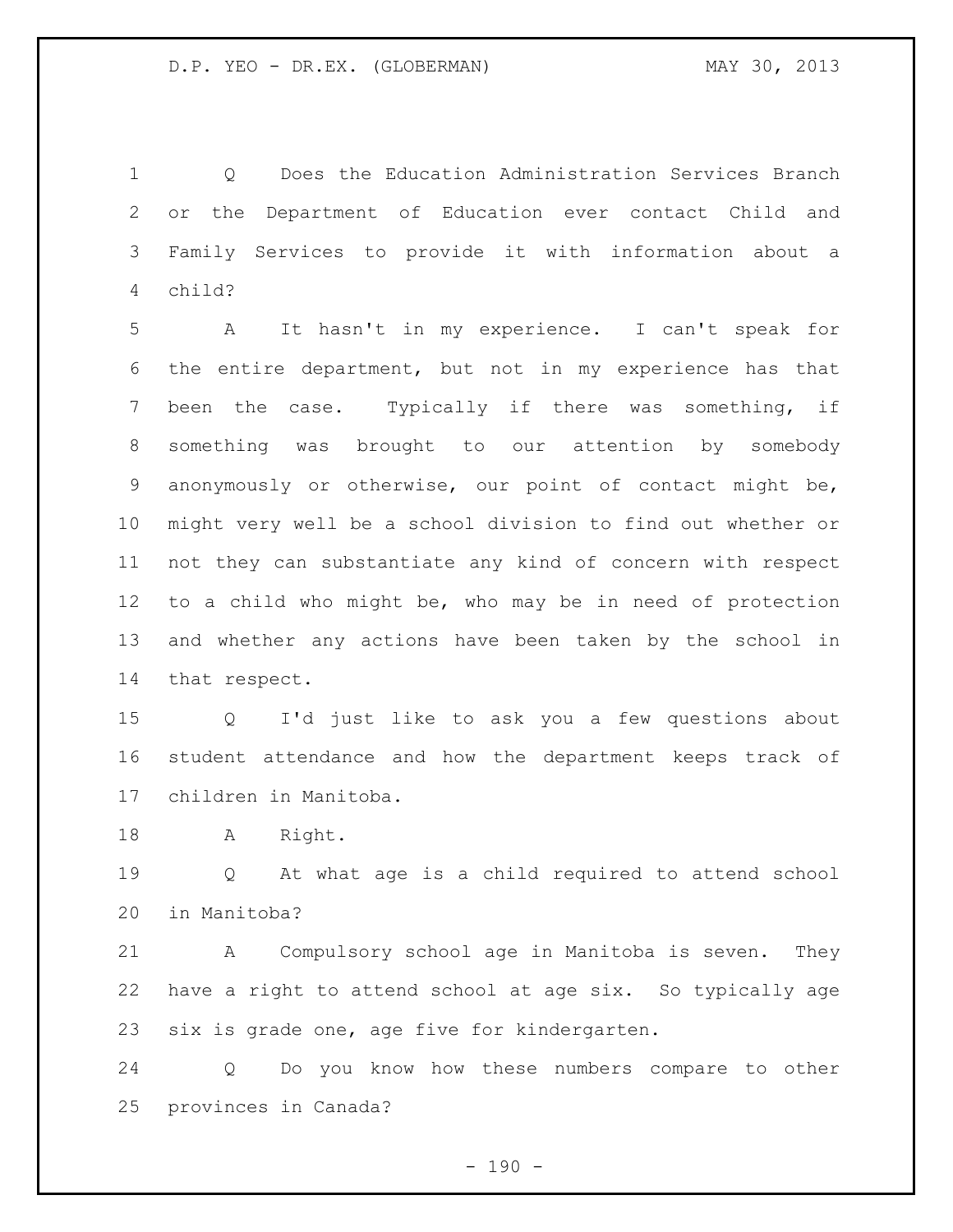1 A It's, it's consistent.

 Q Who is ultimately responsible for ensuring that a child attends school in Manitoba?

 A Well ultimately it's parents are the first folks who are responsible because under the Public Schools Act they can be held liable for the non-attendance of compulsory age school children. But thereafter, school divisions have a responsibility to ensure that those students who are of school age, compulsory school age, resident within that area, are attending school. School divisions are required to designate somebody within their particular jurisdiction as an attendance officer, the old truant officer designation as it used to be called, and so school divisions will be working with families. When it becomes, when they have knowledge or information that a child who is of compulsory school age is not attending or is not attending on a regular basis, they will work with the family to try to get the child to attend. There are different strategies the school divisions will employ to try to get some success in that regard, but ultimately where they fail to get the family to have the child attend at school, the provisions of the act allow for the Crown to be able to take the case forward with respect to non-attendance.

Q Aside from the use of truancy officers, how are

- 191 -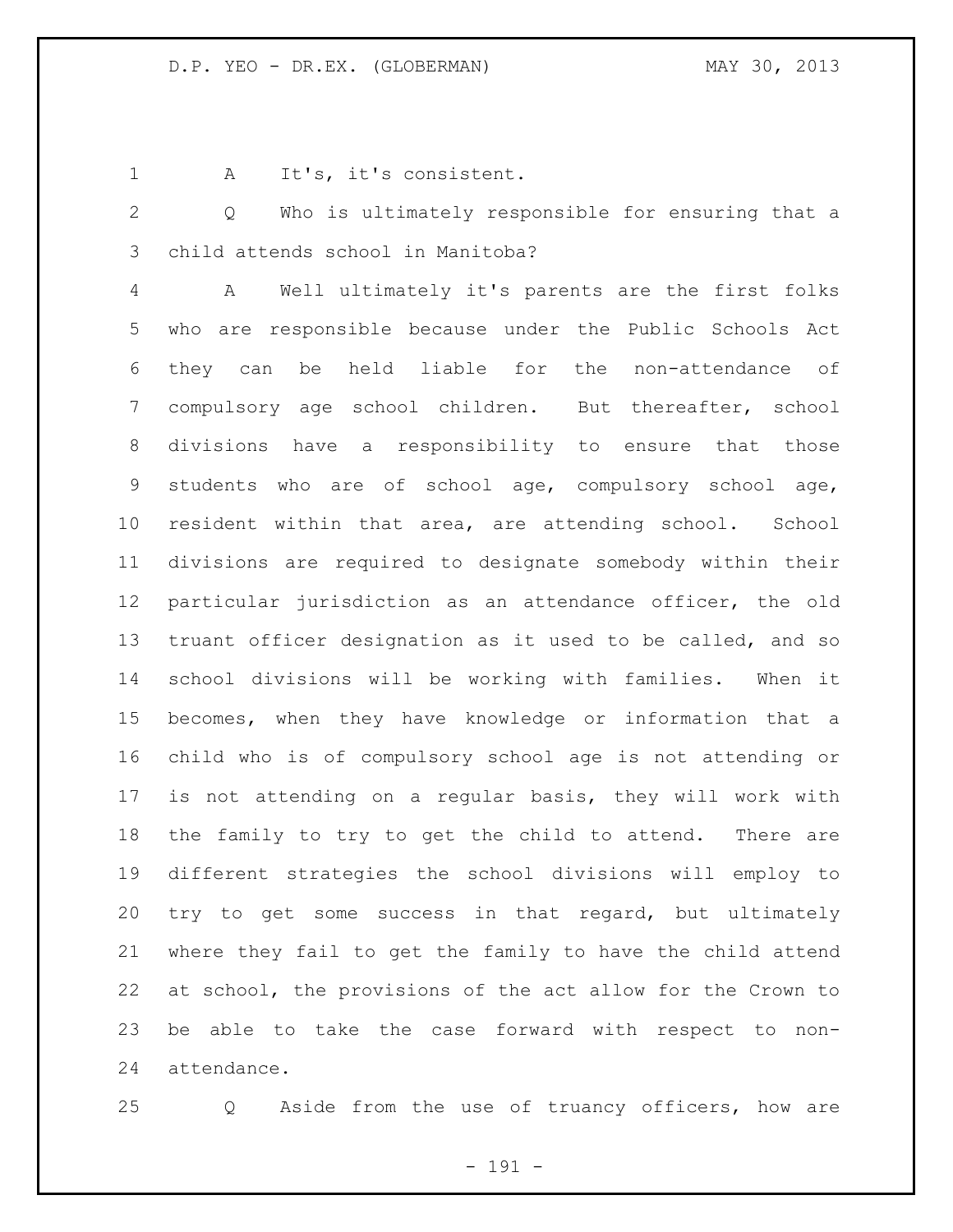school divisions in Manitoba able to track where children are at any given point in time?

 A Well every day attendance is required to be taken at a school and teachers are required to take attendance and that's reported to the school principal. Sometimes it's on a negative reporting basis, in other words the only information that a principal will receive is on children who aren't in school on that particular day. School divisions have a number of ways of trying to find out where students are on a day. Most have automated callback systems. So if, as a parent, I haven't phoned my daughter's school in the morning to let them know why my daughter will not be in school that day, I can expect a phone call at some point later in the day from the school saying where is your child today. And so then if the school is satisfied that my child is away for a legitimate purpose or reason, you know, she's ill, it's a family holiday, some other valid reason, then everything is fine. Now if the principal is unsuccessful in being able to make contact with the family to find out where the child is, and usually that's, you know, there's no panic button that's being pushed after two or three days, but if it's something more prolonged or extensive than that, then they are referring that to the school division and the school division is then making reference or making referral to the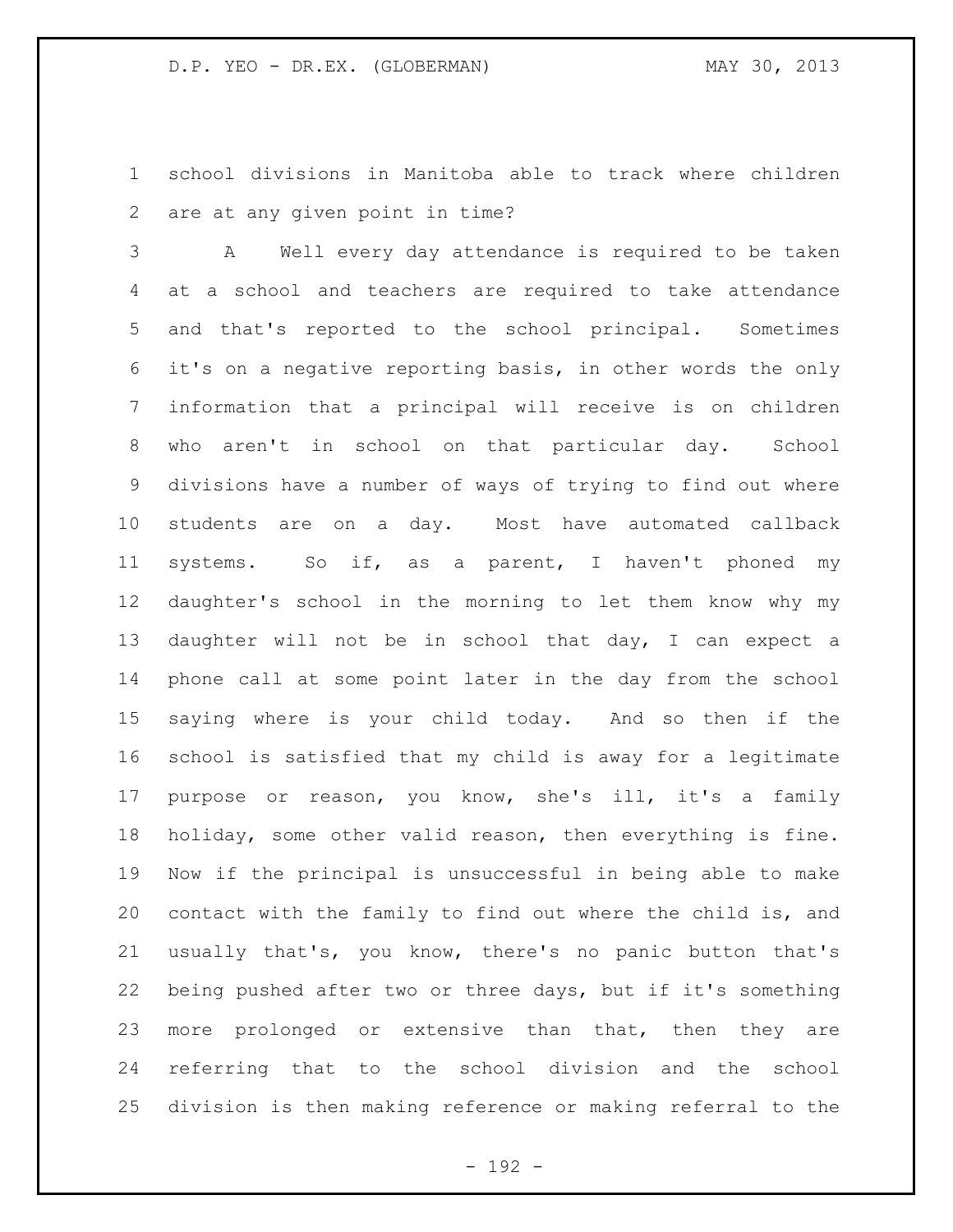attendance officer for the division.

 Q How do school divisions learn in the first place that a child is of school age?

 A Well every year, I mean the normal practice is that every year school divisions will advertise rather heavily that kindergarten registrations are beginning and they will place that in all sorts of locations in the community, school newsletters will be going out advertising, it's in local newspapers, that type of thing. So by that kind of written notice or word of mouth most parents who have kindergarten age children, for example, will know that it's time to attend at a school where they wish to have their child attend. But failing that, I'm not exactly sure. It may well be that they're getting some information from local public health, for example, that telling them that they have X number of children or children of this name and age that are residing within the catchment areas of that school division and so they would be able to have an idea in terms of how many kids would be school age ready or eligible to attend.

 Q And does your branch or the Department of Education work with public health to determine when children in that catchment area are school age?

A No, we don't.

Q Do school divisions monitor the daily attendance

- 193 -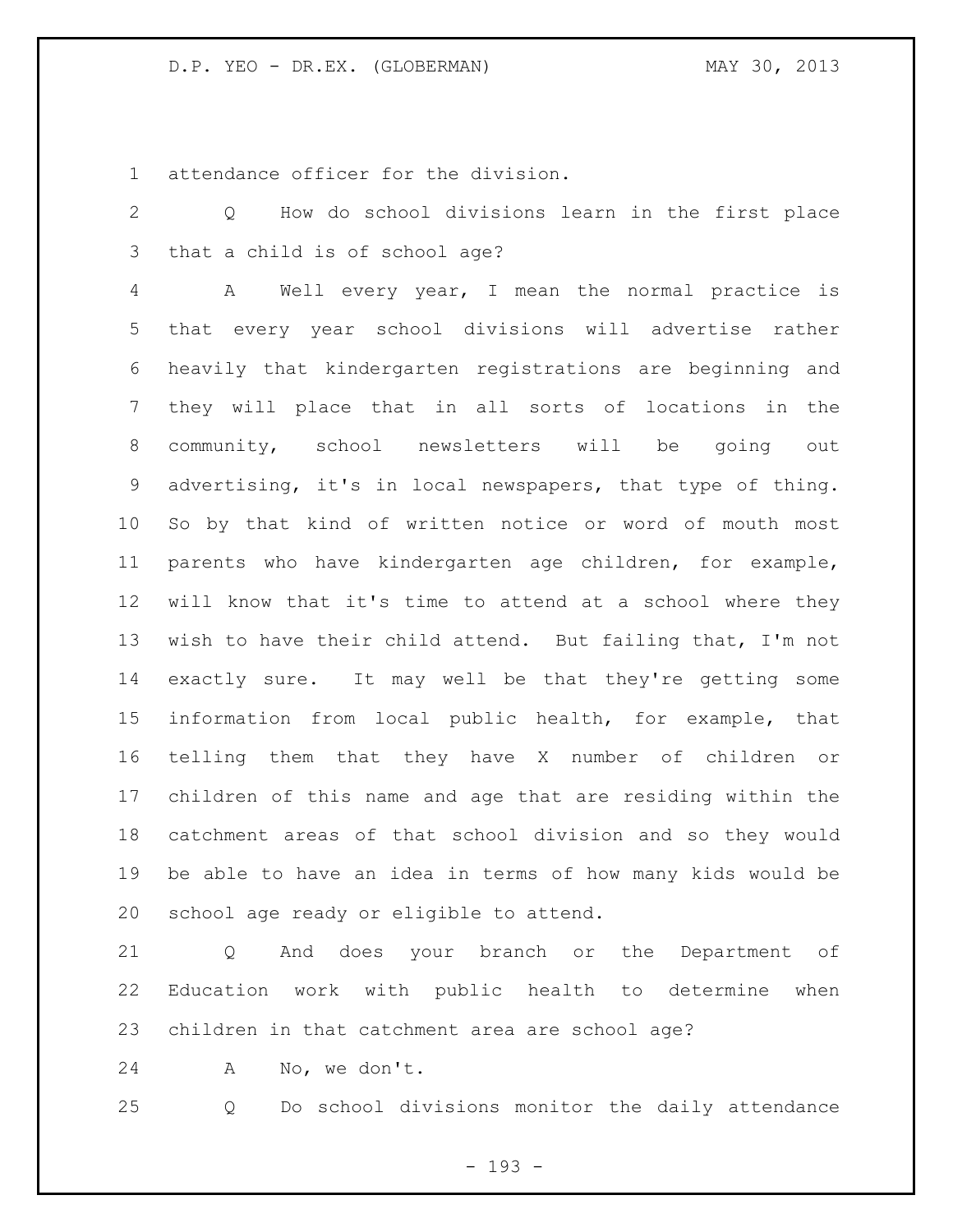of students?

A Yes, they're required to.

 Q And do they report to the Department of Education with respect to that information?

 A We don't get individual student attendance. The EIS system is an enrollment monitoring system. It's not a daily attendance monitoring system.

8 Q Can you explain the difference?

 A Yeah. And attendance monitoring system would be something, I suppose, that at the press of a button on the computer you'd be able to bring up on a screen information on the students who are to be in attendance at a school in any given school on any given day and see who's there and who isn't there. EIS is not that type of instrument. EIS is an enrollment monitoring system. In other words, it was designed to able to count and calculate the number of students who are enrolled in a school division for funding purposes. But if I can just go a little further than that, as early as 2009 and certainly more formerly in 2011, the department has developed an attendance initiative project where we are not monitoring individual student attendance but school divisions are required to report to the department on a school by school basis average attendance in any given school for each month. The purpose of that is that we can -- the school division will be able to see and

- 194 -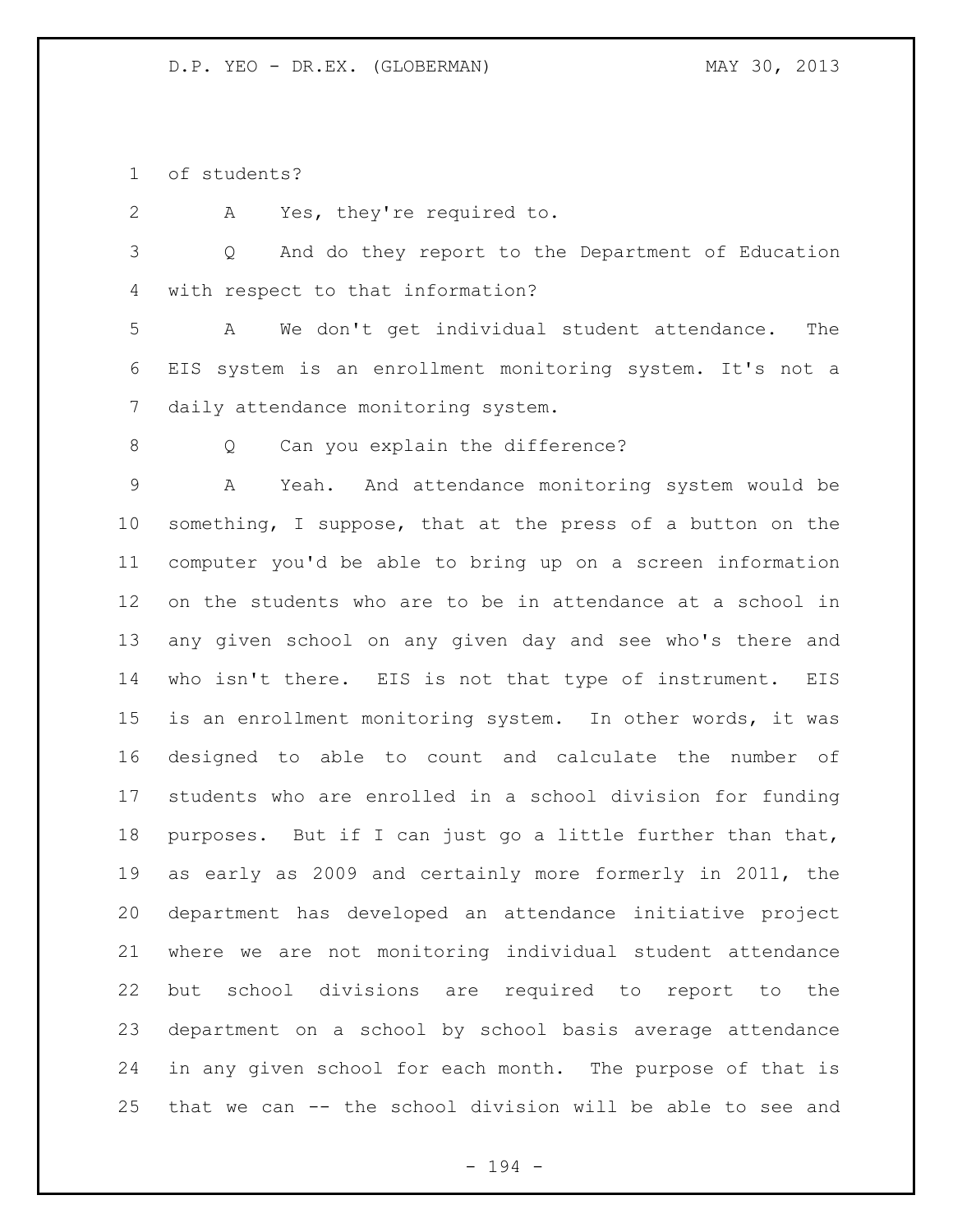we will consequently be able to see what the patterns of attendance are in a school. So if the average attendance is something like 75 or 80 percent across a month, that would indicate that there is some issues with respect to regularized attendance for either certain numbers of students or across the board. And in follow up to that, the department has assigned some consultants to support school divisions in developing strategies that might be able to regularize attendance, to increase attendance on a regular basis. Some money has been provided to, I believe, 15 school divisions on a two year basis and it may be renewable, I'm not, I'm not certainly but we're in the second year of that project, for school divisions to be able to come up with some projects. It might be one school specific or it may cover more than one school in terms of what some best practices or some localized strategies might be to help bump up attendance across the board in a school.

 Q Just if I can take you back for a moment. You mentioned monthly attendance reports.

A Correct.

 Q Does the Department of Education or your branch track individual student attendance?

A No, we don't.

 Q Is the system, either EIS or elsewhere in the Department of Education capable of tracking individual

 $- 195 -$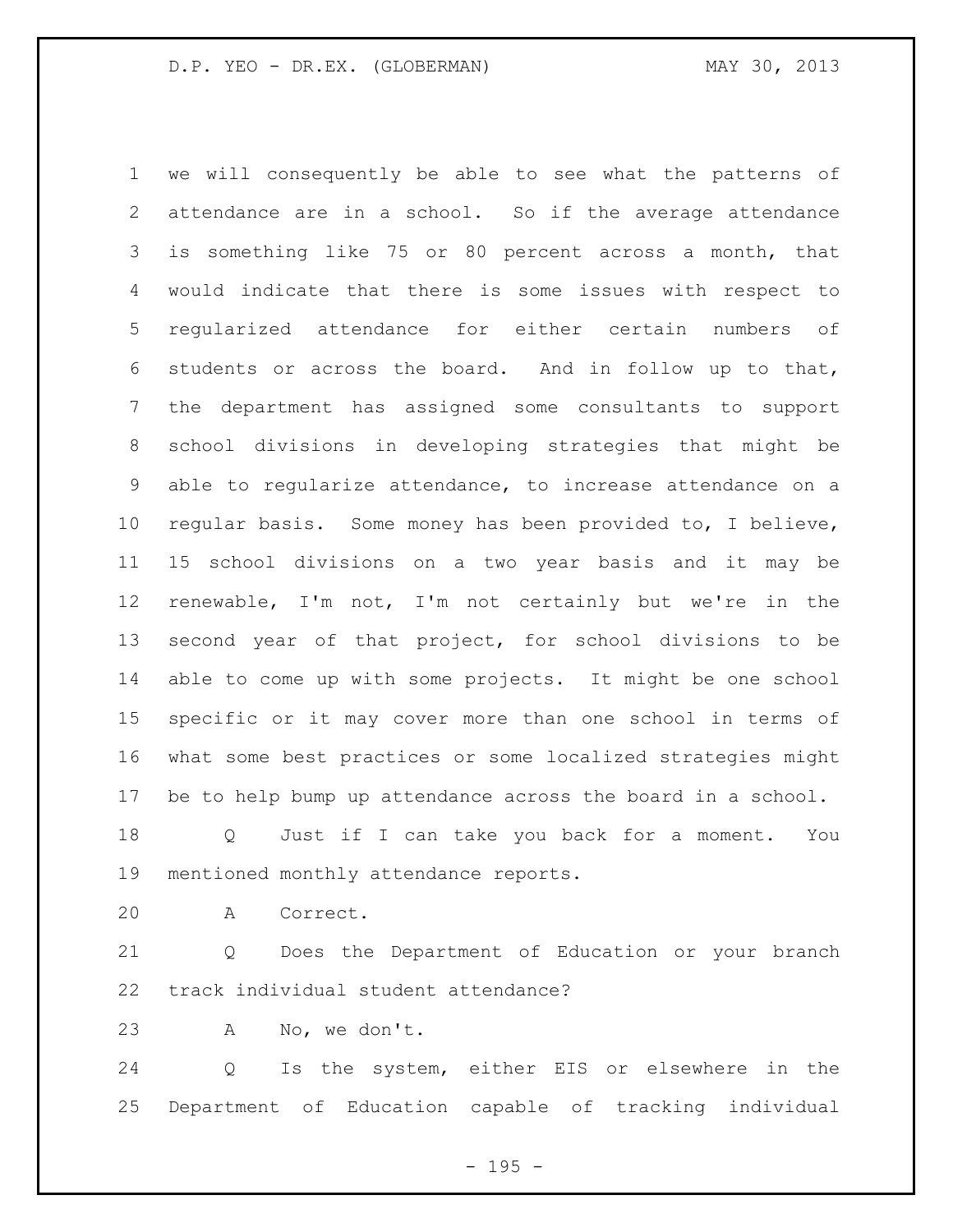student's attendance or daily attendance? A It is not. Right now the snapshot in time in EIS is September 30th. Q And why is that the day? A September 30th is the cutoff point in terms of funding for school divisions and funded independent schools. And so September 30th or they have about a two week window beyond that if they know a student is going to be entering their school after September 30th. That's the point in which enrollment for funding purposes is frozen. THE COMMISSIONER: So enrollment is to be reported to the department by that day, is that what you're saying? 14 THE WITNESS: That's, that's correct. BY MR. GLOBERMAN: Q And just briefly, what information is actually reported to the department at that time? A Well, it's the enrollment file that school divisions will submit to us by September 30th and so it's every fundable pupil, every eligible pupil that school divisions will submit. Nursery school pupils in programs that are run by school divisions are not fundable by the department. We do not, the department does not fund nursery school programs. The department funds kindergarten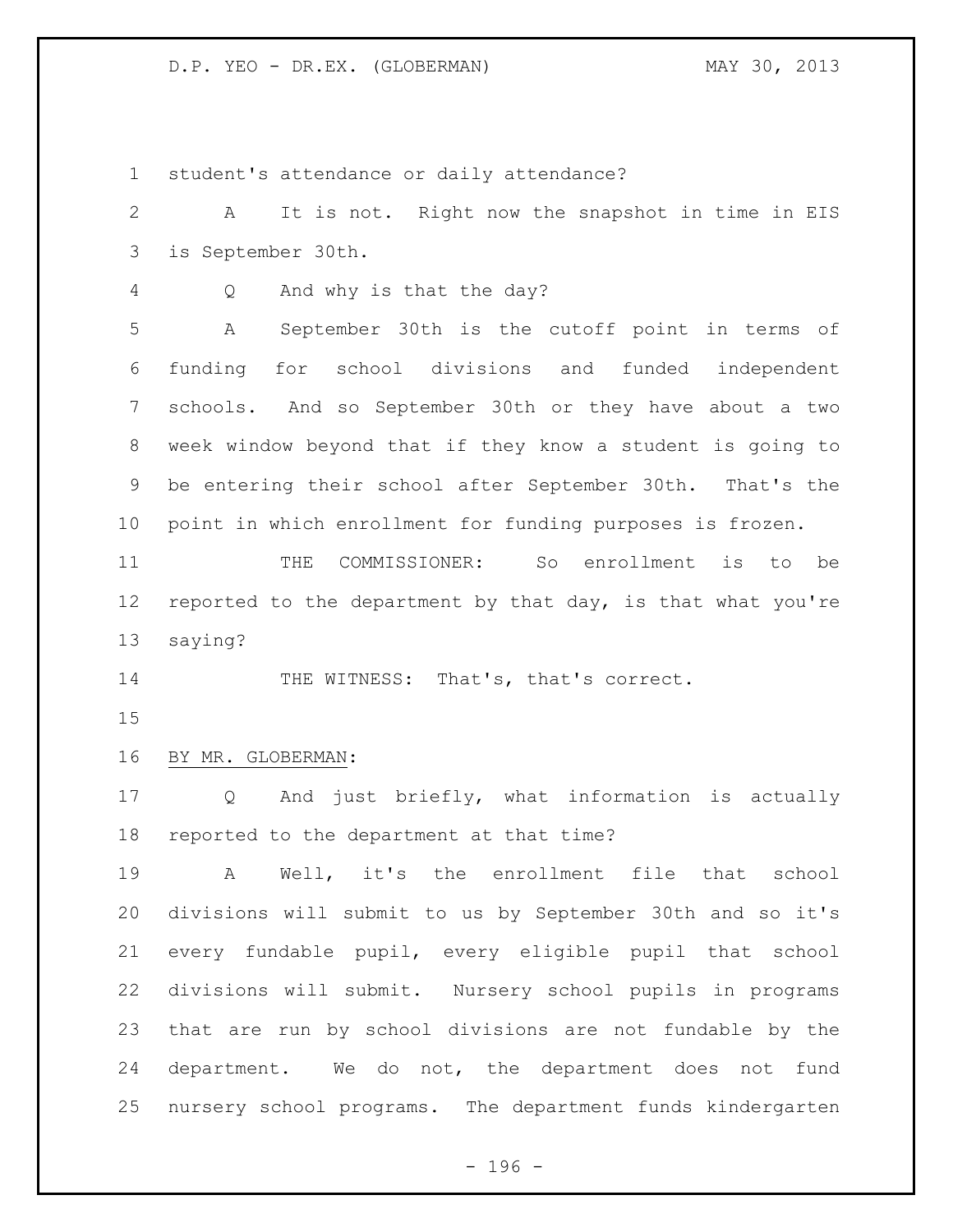at half time and grade one and up at full time. So that information, all that information is submitted to the department, to the school's finance branch, for enrollment and funding -- support the school's calculation purposes.

 Q Could there be more than, more reporting periods over the course of the year than just at September 30th of each year?

 A Well, I think it's certainly conceivable. My understanding from the, from the staff who are responsible for the enrollment collection is that it's a fairly labour intensive process to be able to do this and it may also be an issue of to what degree school division administration systems, their automated administration systems can refresh enrollment because they have to do it at a school level rolled up to the division level and then submitted to the department. To what degree that would pose a staffing or financial burden upon school divisions to be able to do that at multiple points in the year, but conceivably sure. It's a question of resources I think and whether or not the department would be prepared to, to go in that direction.

 Q Would there be any benefit to having more reporting periods inasmuch as knowing where a child is at any given time?

 A Well I think if you had more reporting points of time, obviously as long as a student, if they move from

- 197 -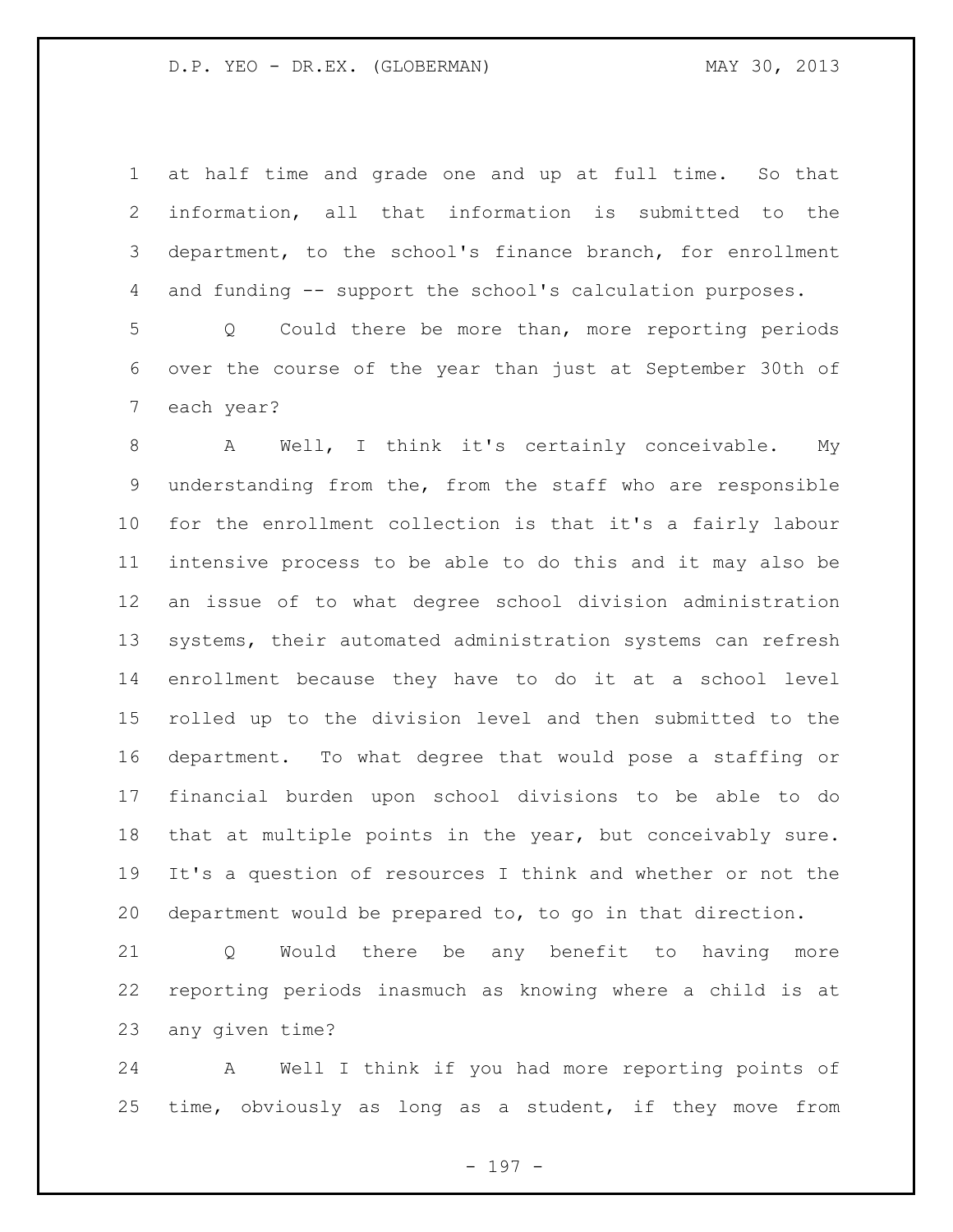school and are registered in another school, you would be able to capture that information in a more regular type of 3 way, but again, it would still be a bit of -- you still have gaps because if it's not a daily attendance reporting system but a periodic reporting system, incrementally of two or three or four points during a school year, you may always get, for example, a student who moves as of December 15th and then another reporting period isn't until end of March, for example, you still have that gap in time where you won't know where that student is. So perhaps the benefit of more regularized reporting is that you shrink that gap, but it won't be a perfect fit in all circumstances.

 Q I just have a few questions to ask you with respect to student mobility and what the department does when they discover that students have switched schools. If a student leaves a particular school division without notifying it, what information will the department have with respect to that student?

 A Well the information it will have will be on EIS as at September 30th every year. So if the student has left in November and does not re-enroll in another school we won't know where they are. Conversely if -- one way though the system does sort of connect with itself is if a student does leave the school and readmit into another

- 198 -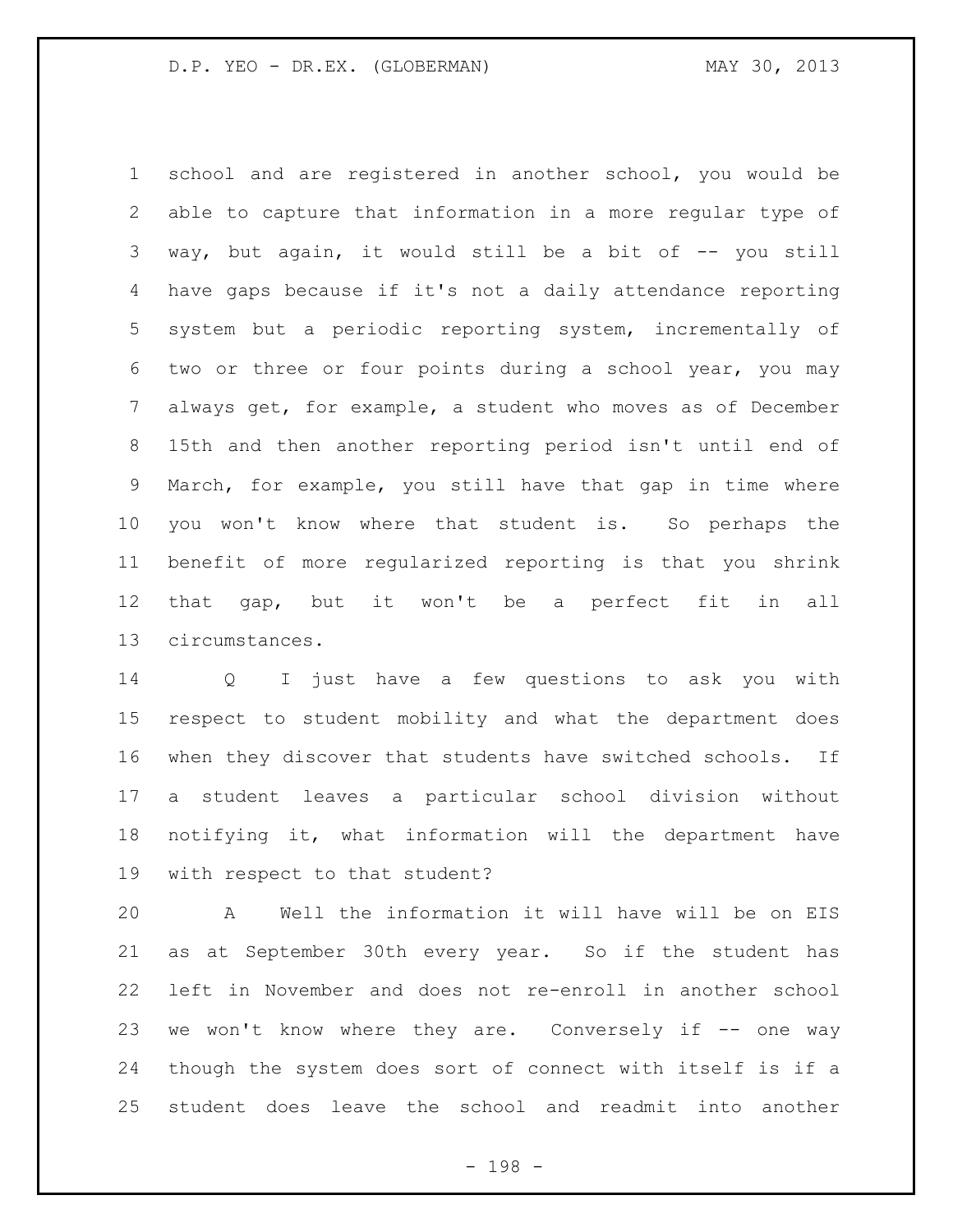| $\mathbf 1$    | school at some point during the school year, there is a               |
|----------------|-----------------------------------------------------------------------|
| $\overline{2}$ | requirement that the old school send the pupil file or the            |
| 3              | cumulative file to the new school and that's a way of                 |
| 4              | tracking where a student has come from and gone to.                   |
| 5              | Can you just explain for the Commission what you<br>$Q \qquad \qquad$ |
| 6              | mean by a pupil or cumulative file?                                   |
| $7\phantom{.}$ | Yeah, the $--$<br>Α                                                   |
| $\,8\,$        | THE COMMISSIONER: Means by what?                                      |
| $\mathcal{G}$  | MR. GLOBERMAN: By a pupil or cumulative file.                         |
| 10             | THE WITNESS: The cumulative file, that's sort of                      |
| 11             | the generic term for any record that's created with respect           |
| 12             | to the student's existence at the school. So it will house            |
| 13             | report cards, any kind of student marks that has been                 |
| 14             | created, any records with respect to special needs,                   |
| 15             | clinical assessments, clinical services that have been                |
| 16             | It will have information with respect to<br>accessed.                 |
| 17             | attendance, it will have information with respect to                  |
| 18             | behaviour or any discipline issues. It's basically a                  |
| 19             | compilation of records or documentation on the student in             |
| 20             | terms of their life at that particular school. And what               |
| 21             | happens is that when a student moves from one school and              |
| 22             | re-enrolls in another school, when a request is made from             |
| 23             | the receiving school to the old school, they have a week to           |
| 24             | put the file in the mail or otherwise get it to the new               |
| 25             | school. Because that cumulative record or that pupil file             |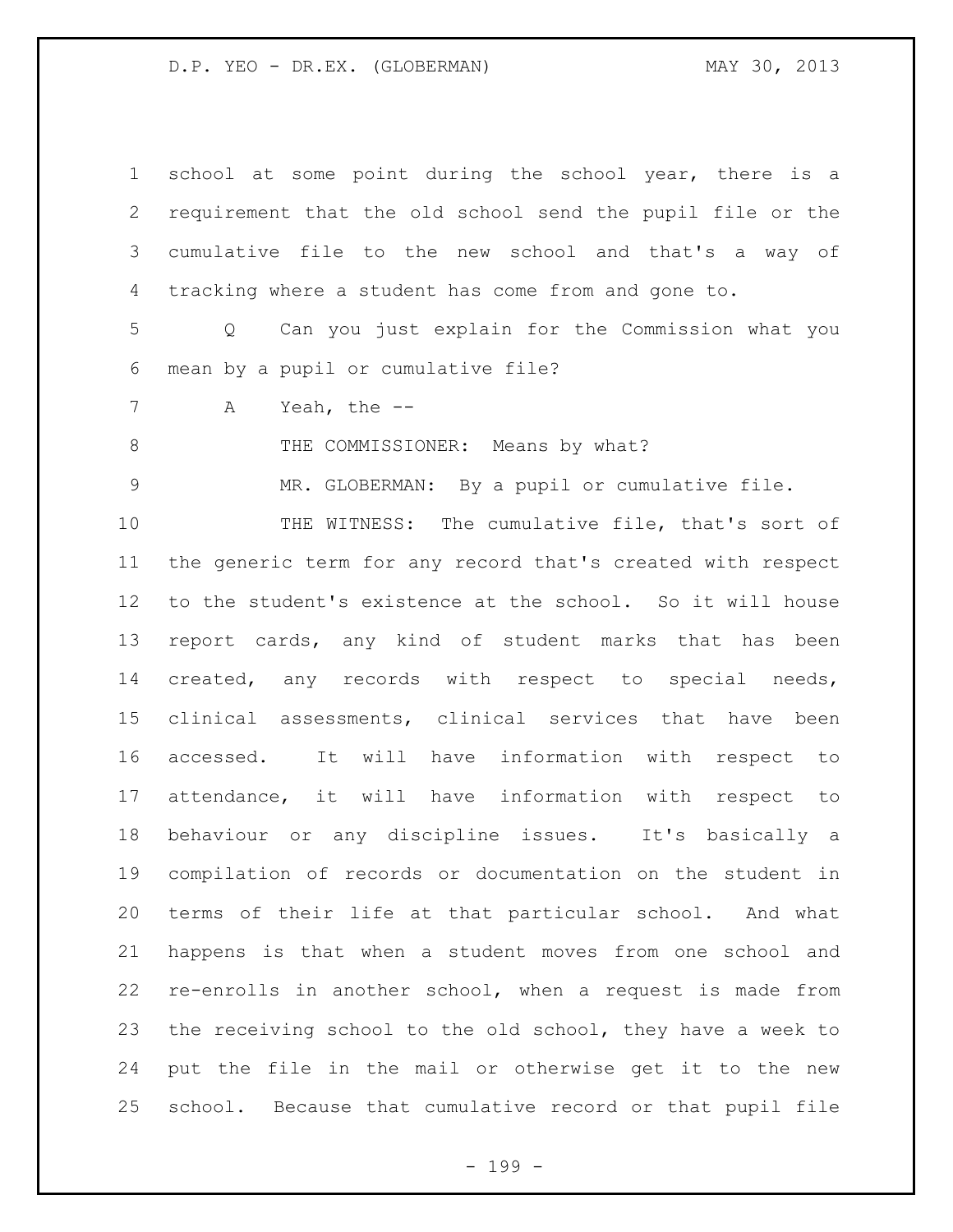is important, particularly if there are any issues with respect to programming that may be of assistance to the new school in supporting that student in their new school. 

## BY MR. GLOBERMAN:

 Q Do pupil or cumulative files ever sit unclaimed? A Yes, they do. And what we have done since 2011 is set up a process whereby every November school divisions and funded independent schools and First Nation schools are sent a form and they are asked to fill out the form which contains the student's MET number, date of birth and if the school happens to know where that student may have left to. They sent that information to the department and what the department will do is then look on the EIS database to see whether or not that student has re-emerged elsewhere. If that is the case, if we can find that student having re- emerged elsewhere, both schools, the old school and the new school are contacted by the department so that they can make arrangements for the file to be transferred to the new school.

 Q Can you just explain for the Commission when a file is deemed to be unclaimed?

 A Well what can happen is if a student has moved out of province or has gone, maybe simply not reregistered in a school, we will have no way of knowing where that

 $-200 -$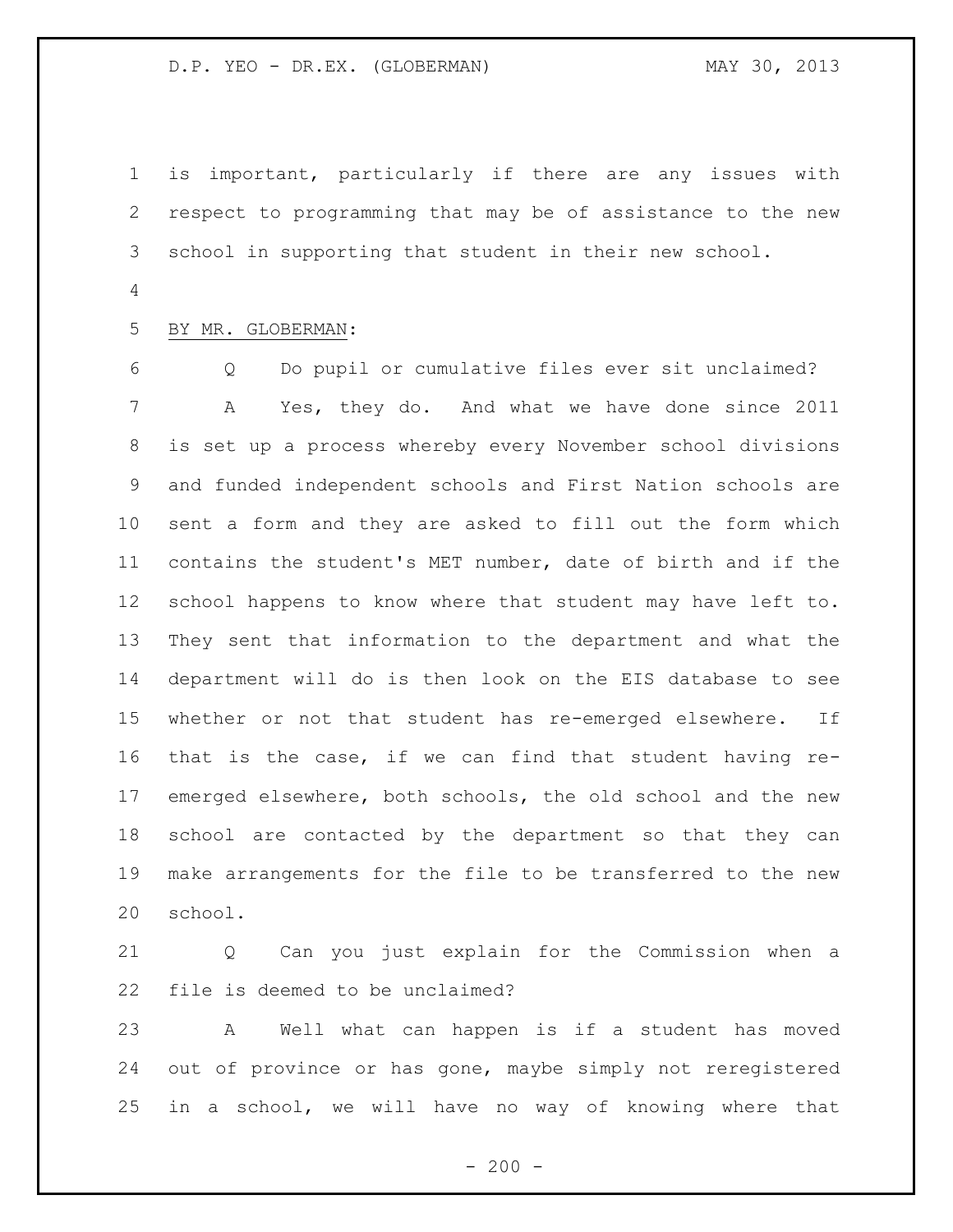student is and so that basically becomes a file that remains unclaimed because we have no place to send that file.

 Q When there is an unclaimed pupil or cumulative file, will the department or your branch contact Child and Family Services or Employment and Income Assistance to help determine where that child might be?

A It's -- to my knowledge that doesn't happen.

Q Could that happen?

A Presumably.

 Q Now I believe you mentioned the schools on First Nations earlier. What is the process for what happens when a student leaves a public school in Manitoba or a funded independent school and goes to a school on a First Nation?

 A Well we hope that when the student goes to the First Nation community and registers in a First Nations school that the principal of that school will be making contact with the child's former school to request the cumulative file or the pupil file. That would be the normal process and, and schools, school divisions and schools, and funded independent schools would transfer that file over to the new school.

 Q Will your branch or the Department of Education ever contact Aboriginal Affairs and Northern Development Canada?

 $- 201 -$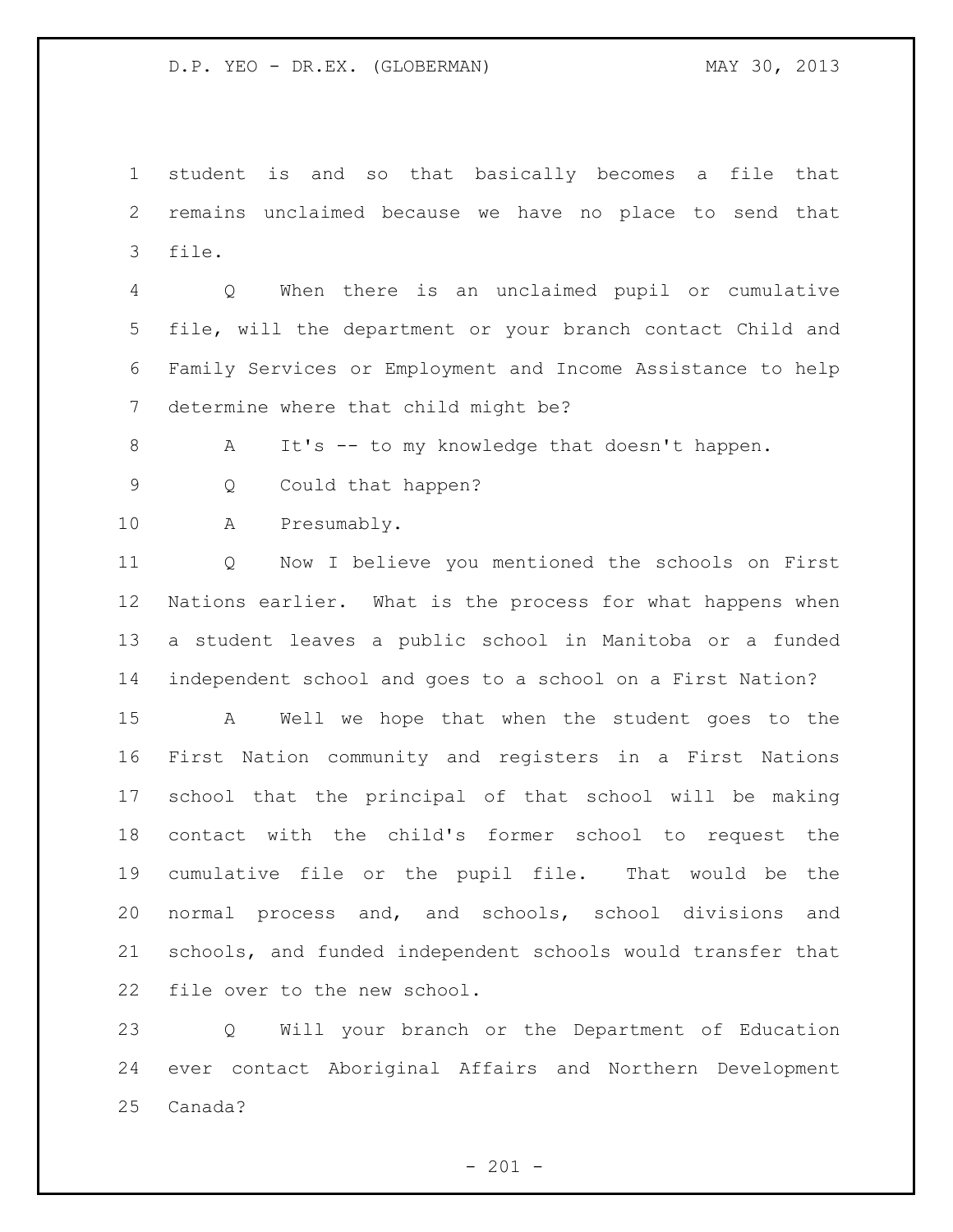A I'm told that there are, the contact is made with AANDC when we do have a number of files that we believe reside or belong with First Nation students who may have returned to the First Nation community and requests will be made of AANDC if they can confirm for us that that child happens to be a nominal roll that AANDC prepares. And when I say the nominal roll --

8 THE COMMISSIONER: Who's, who's the acronym you're using?

10 THE WITNESS: Sorry, Aboriginal Affairs and Northern Development Canada, the former INAC. AANDC is, as I understand it, has a similar process as we do in the Department of Education inasmuch as they create a nominal role with the listing of all eligible pupils for funding in First Nation schools as of September 30th of a year and so they may have information with respect to where a student who was formerly in the public school system or in the independent school system is now attending school in a First Nation's school.

## BY MR. GLOBERMAN:

 Q And the Department of Education and your branch does not have any jurisdiction over those schools, correct? A That's correct. We work in a cooperative fashion with First Nation schools. We invite them to submit their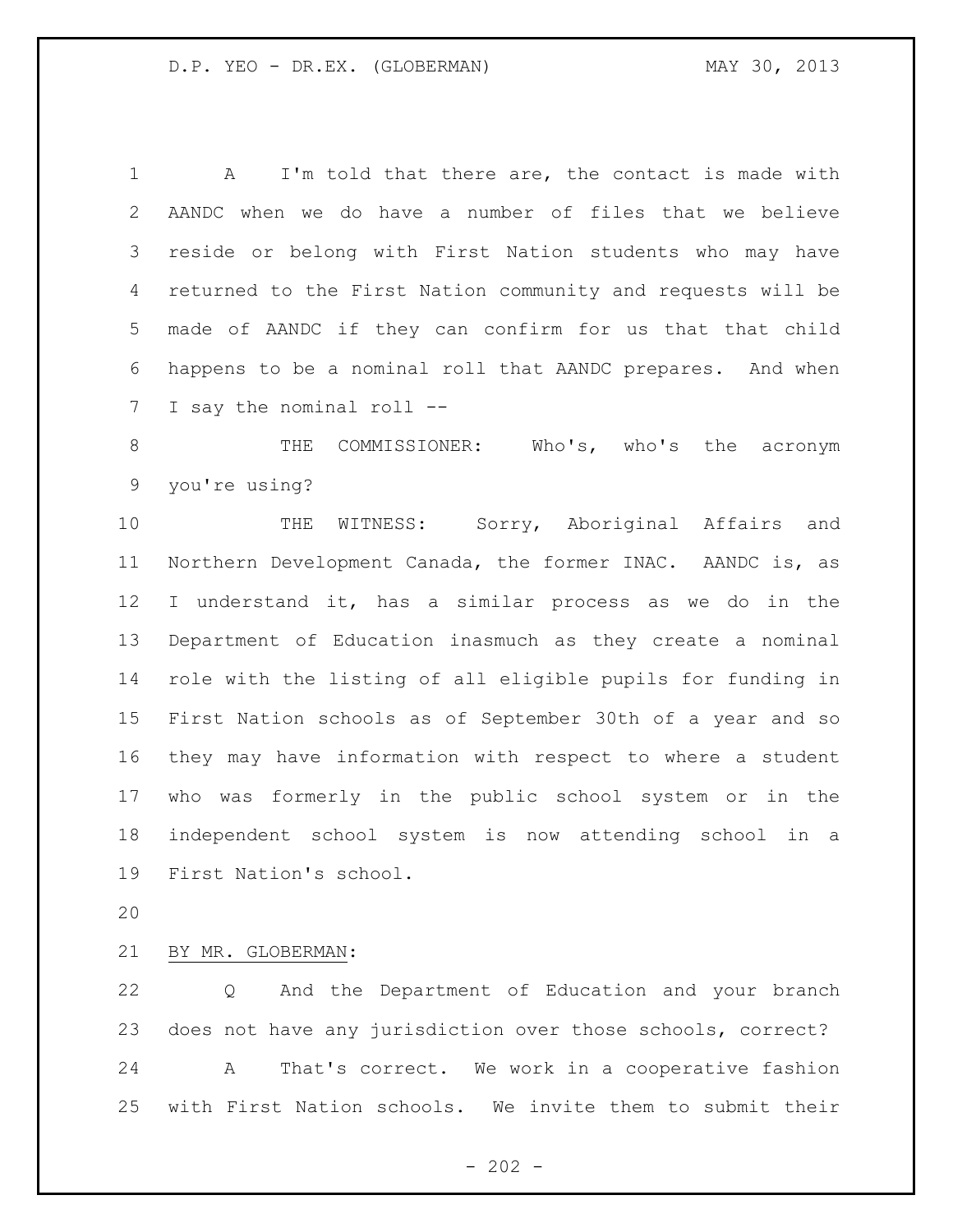students to allow, to submit a demographic to us so that we can create MET numbers for those students because we know some of those students will migrate into a public school system at some point and so it's to their advantage to have a MET number already established. We also are -- we also recognize marks and credits at the senior years level for First Nation students so that when they complete grade 12 on a First Nation's school, they can also be awarded the provincial high school diploma. By giving them a MET 10 number, they can also then have generated for them, if they need it at some point down the road, a provincial statement of marks. A provincial statement of marks has on it the provincial seal which is what some educational institutions require for admission purposes.

 Q I just have a few more questions to ask you about school for very young children.

A Sure.

 Q We know that Phoenix Sinclair attended nursery school in Winnipeg. Do all school divisions in Manitoba offer nursery school?

 A No, they do not. It's my understanding that there are three school divisions right now that, that will submit nursery school enrollment to the department and that's Winnipeg School Division, Frontier School Division and Swan Valley School Division.

 $- 203 -$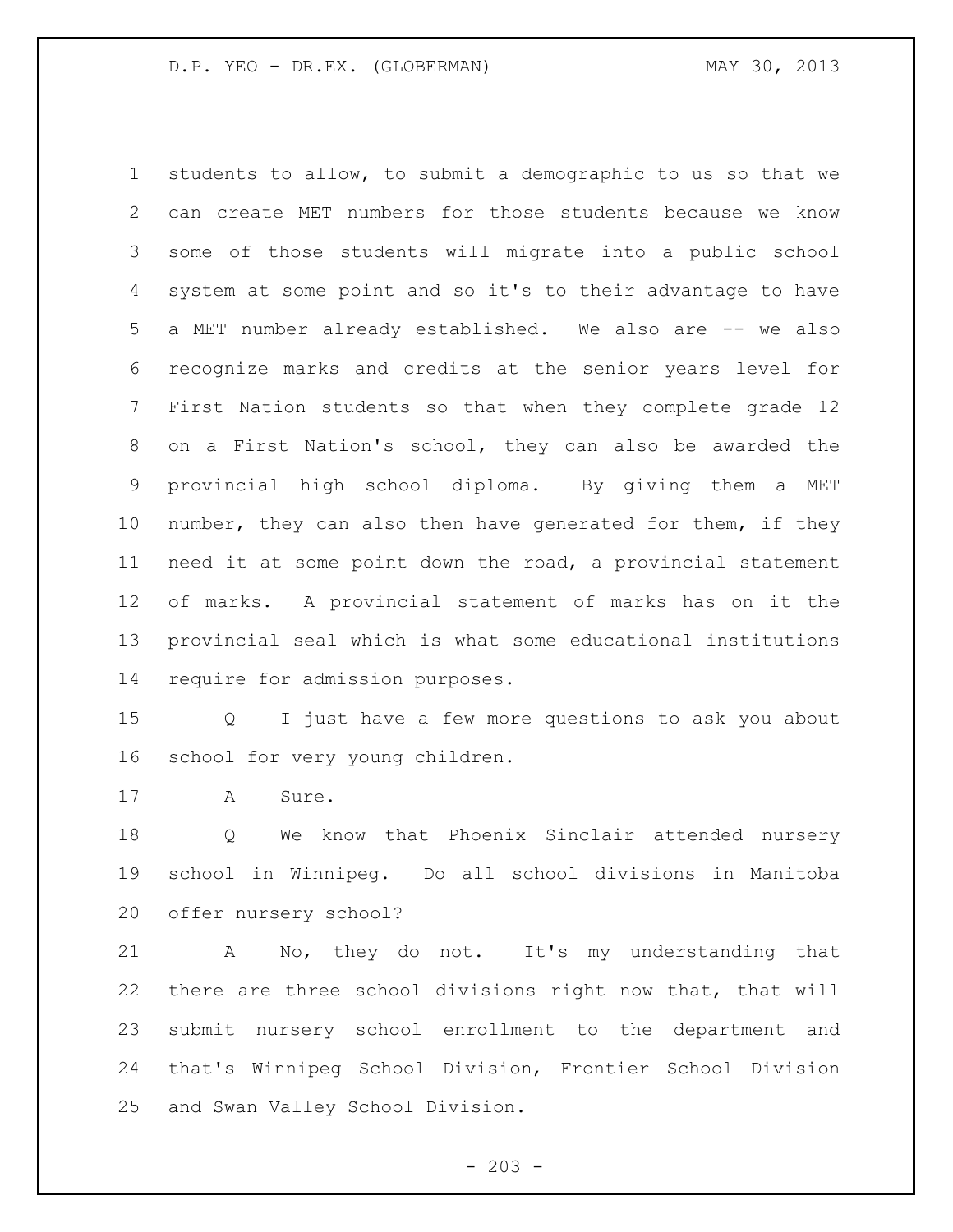THE COMMISSIONER: You say they submit information?

 THE WITNESS: They submit the names of the students in their nursery school programs to the department.

 THE COMMISSIONER: Does that mean they don't, others don't have them?

 THE WITNESS: Well it may mean that others have nursery school programs in their schools but they may not be run by the school division or by the school. In Winnipeg School Division, for example, the nursery school program is funded by Winnipeg School Division.

## BY MR. GLOBERMAN:

 Q Would children attending nursery school programs under school divisions in Manitoba, be assigned the identifier number you referred to earlier, the MET number?

 A Yes, they would be, although my staff have told me that Phoenix did not have an MET number.

 Q I believe you mentioned nursery school programs that may be run by schools that are not part of the school division. Did you mention ...

 A Well, some schools -- the department of course is encouraging the use of schools as day care and nursery school settings. We provide capital support to expand

 $-204 -$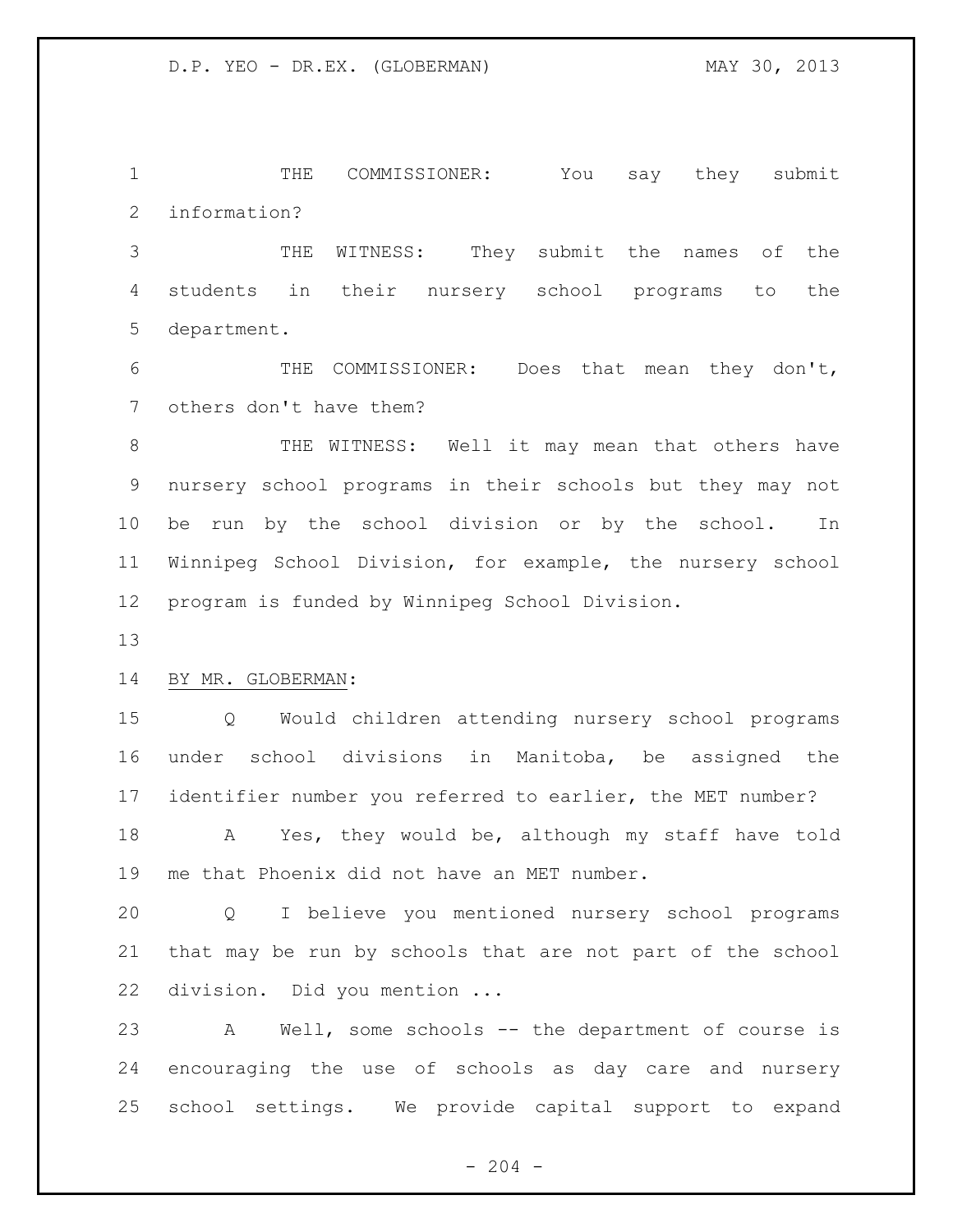schools to allow for that because we think there's some logic in terms of having a safe location for students or young children within a school because in many cases that will become their school once they successfully finish the nursery school program and are of an age to come to school. But there are some -- but some of these, many of these day cares are, they're funded by Child and Family Services but they're not run under the auspices of a school division.

 Q Okay. And, and would children attending those nursery school programs be assigned an MET number?

11 A Not to my knowledge.

 Q What happens if a student enrolled at a nursery school run by a school division suddenly stops attending?

 A Well there's no requirement that they continue to attend because it's not part of the K to 12 system. They are not of compulsory school age. I believe it's typically 17 the case that the school or the school or the nursery school program within the school will make inquiries of the family to find out why it is that attendance has stopped. Is there something that's occurred at the nursery school that's of concern, is there a problem with transporting or getting the child there on a regular basis? It may well be that the parents have decided that this isn't a good arrangement for their child, that they want the child at home for a while longer. So it's my understanding that

 $- 205 -$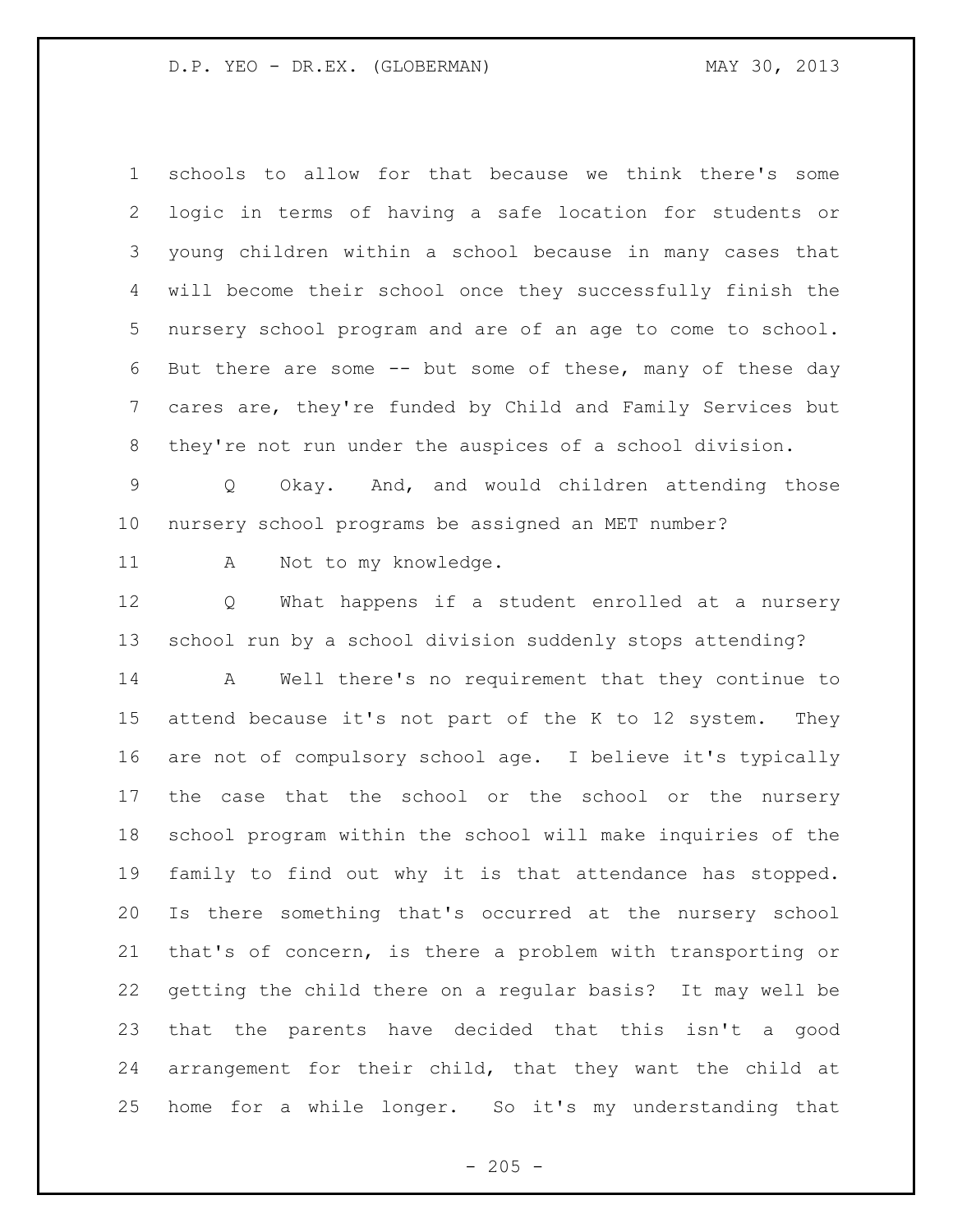child to be in regular attendance or to continue to attend a nursery program or even a kindergarten program. Q Do all school divisions in Manitoba offer a kindergarten program? A Yes, they do. Some offer full day kindergarten. All will offer at least half day. Q And again, children enrolled in that program, would they be assigned an MET number? A Yes, they would. Q And will anything happen if a child enrolled in kindergarten suddenly stops attending? A Well, I think as I said earlier there would be follow up from a school to find out why the child has quit attending. There wouldn't be any liability for non- attendance that would come into play because they're not of compulsory school age, but the school will make efforts to find out why the child isn't coming and it may well be that it's a parental decision that they don't want the child to continue for a variety of reasons. But it would be conceivable if there were some issues that were of concern to the school that may raise issues with respect to potentially that the child is in need of protection, that they would be making a referral to the appropriate agency. Q I believe I just have one more question for you.

there is some follow up but there is no compulsion for the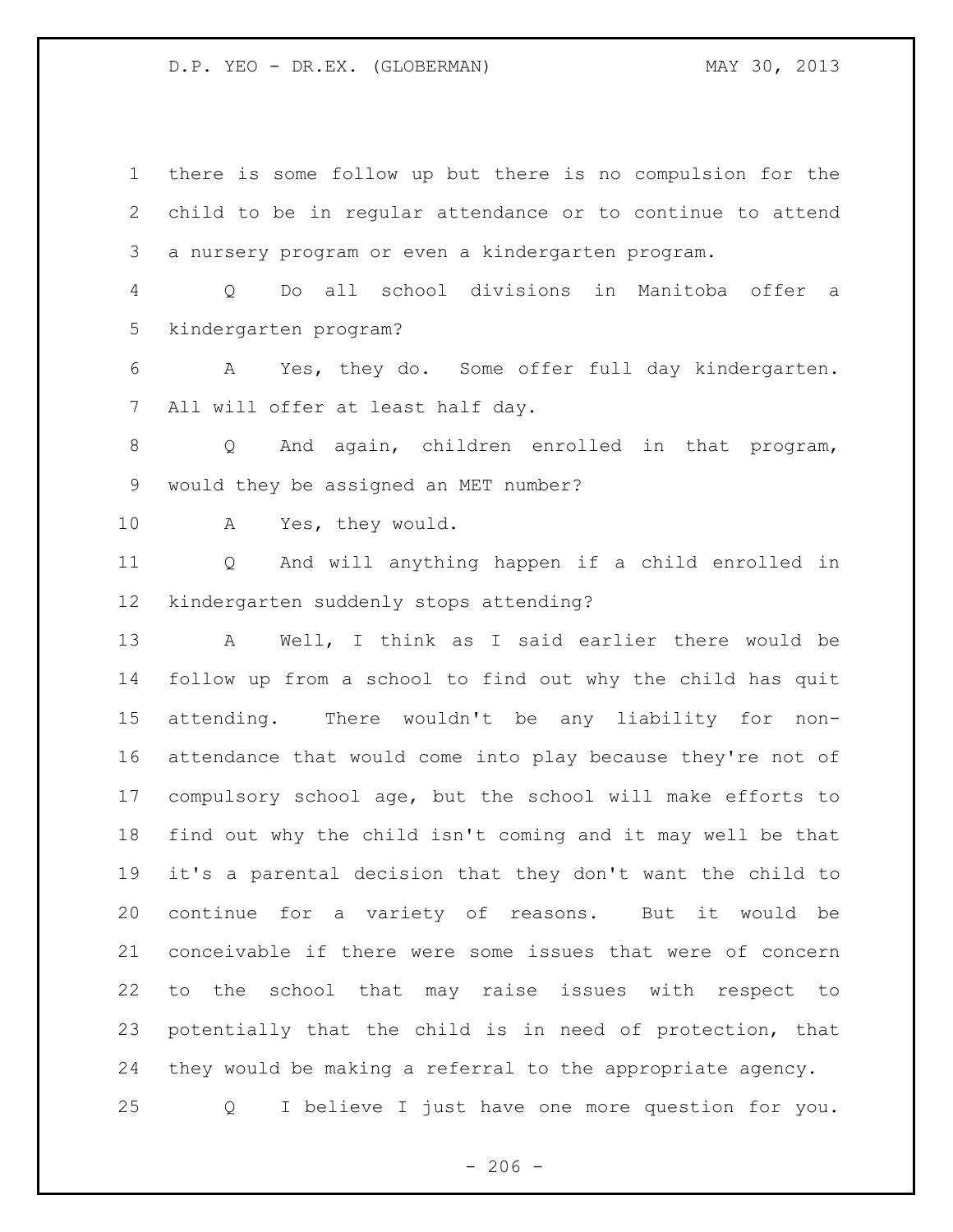Now we've heard evidence at this inquiry about the difficulties tracking very young children. As you know, Phoenix was a young child. Do you have any comments on how to improve the government's ability to track children of a very young age?

 A Well, I mean I think whether by deliberate design or because parents are requiring it or requesting it, and, and educators believe that there is a value to having more early childhood education and opportunities available for very young children and having those opportunities within the framework or rubric of the organization called a school division, if those types of things become more expansive, then we will be capturing more of these students within the EIS system. They will get more MET numbers, these students will get MET numbers and taking that piece and perhaps potentially expanding the number of reporting points in a year with respect to where children are in the system, it 18 may be that we are, to some degree, capturing more of these young people within a database and if we were able to update information in terms of where they are, that may be of help to, in terms of being able to track children who are three and four years of age. Short of that, I'm not sure what, what more, at least from the Department of Education angle we would be able to pursue because at age three and age four they're not required to be in school.

 $- 207 -$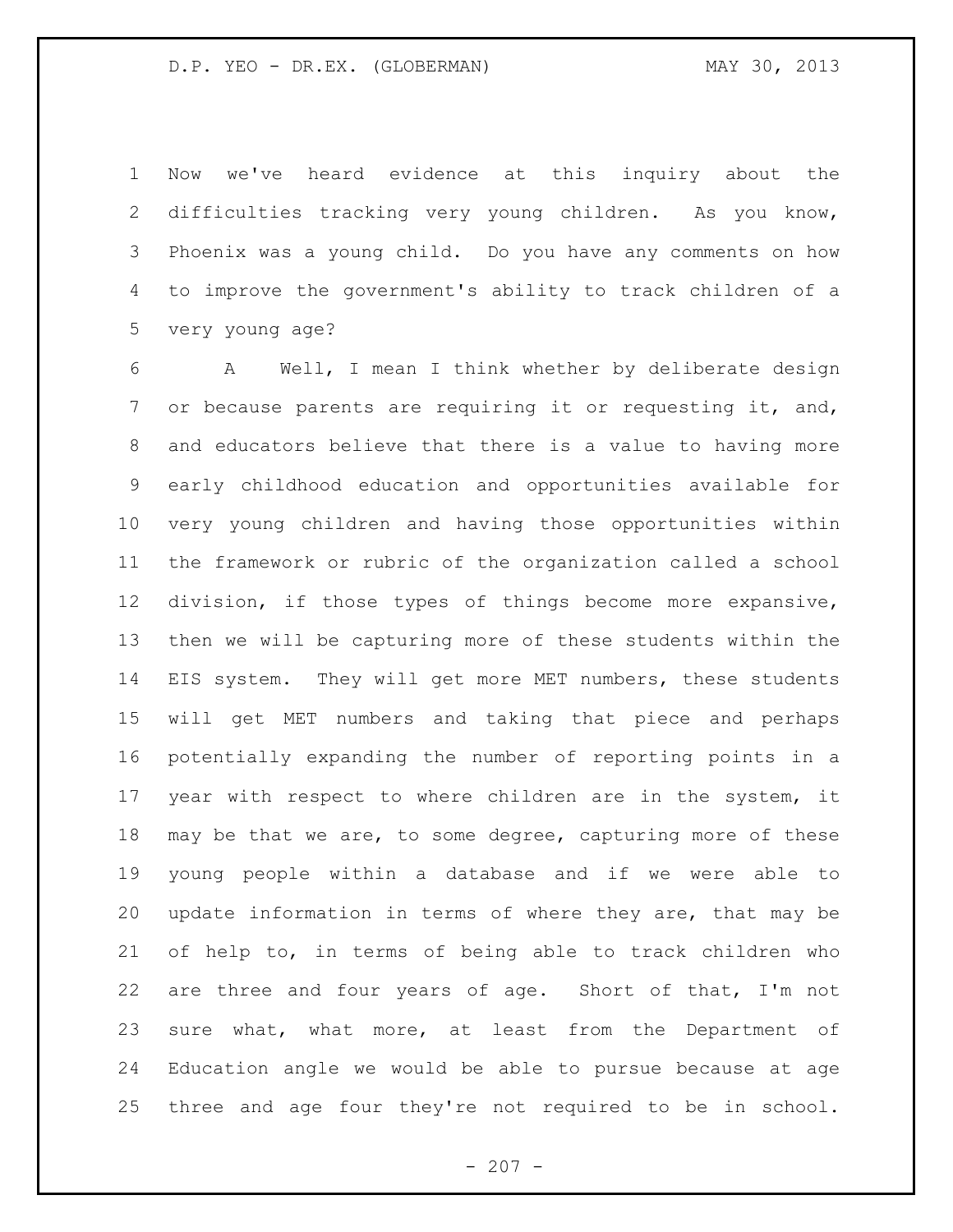D.P. YEO - CR.EX. (PHILLIPS) MAY 30, 2013

 So it may be that there needs to be some kind of a greater coordinated approach across government but I'm not sure if the Department of Education can take the lead in that respect since these aren't school-aged children. MR. GLOBERMAN: I have no further questions for this witness, Mr. Commissioner. THE COMMISSIONER: All right. Thank you, counsel. Anybody have questions from counsel? Yes. Mr. Phillips? MR. PHILLIPS: I wonder, Mr. Commissioner -- 12 THE COMMISSIONER: Yes. 13 MR. PHILLIPS: -- if I might ask just a couple of questions. 15 THE COMMISSIONER: Yes. CROSS-EXAMINATION BY MR. PHILLIPS: Q I was looking at the notes that we had been provided with and the indication in here is that the province does not have jurisdiction over First Nations schools; is that correct? A That's correct. Q And First Nation communities do not fall within the Public Schools Act. A That's correct.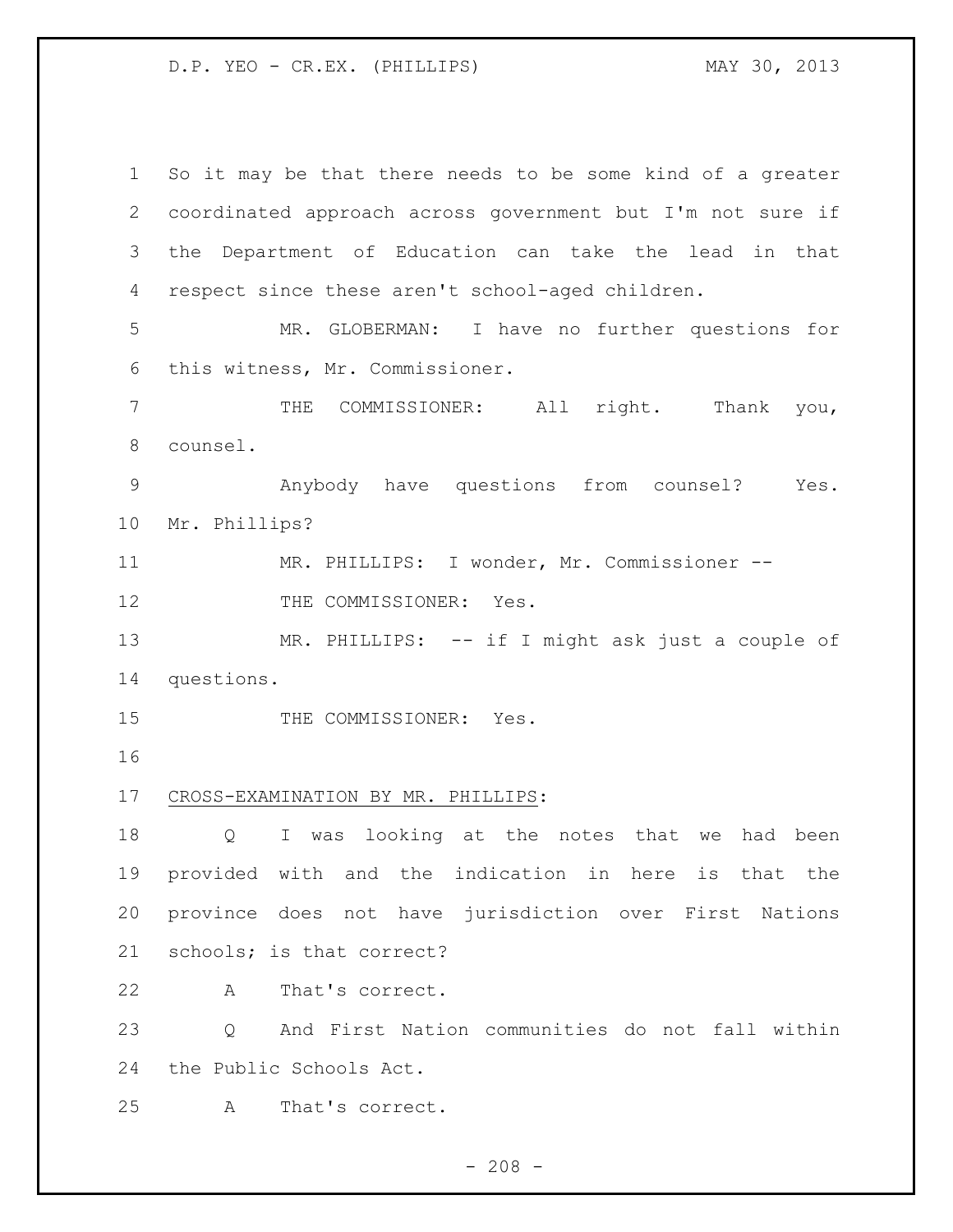Q The obligation of children to attend school or for parents to have their children attend school is under the Public Schools Act; am I correct?

 A For students who reside within, within the school division jurisdiction, that's correct.

 Q Okay. So the requirement for the Public Schools Act that children attend school or parents have their children attend school, does not apply on First Nations?

 A The Public Schools Act doesn't apply. It's my understanding that AADNC's requirements are that schools in the First Nations communities have to approximate the system that's in place within the provincial jurisdiction where they are, where they're located. So it's my -- it would seem reasonable to believe that they would require and have judiciary responsibility to provide education for students who are of the same age in First Nation communities.

 Q That -- my question, I guess, is a little more specific. They're required to provide school. Are the children required to attend as far as you are aware or are the parents required to have their children attend?

 A I'm not aware -- yeah, I'm not aware of what the requirements are on First Nations communities. If a First Nation student comes off reserve and lives within a school division then the Public Schools Act requirements apply.

 $-209 -$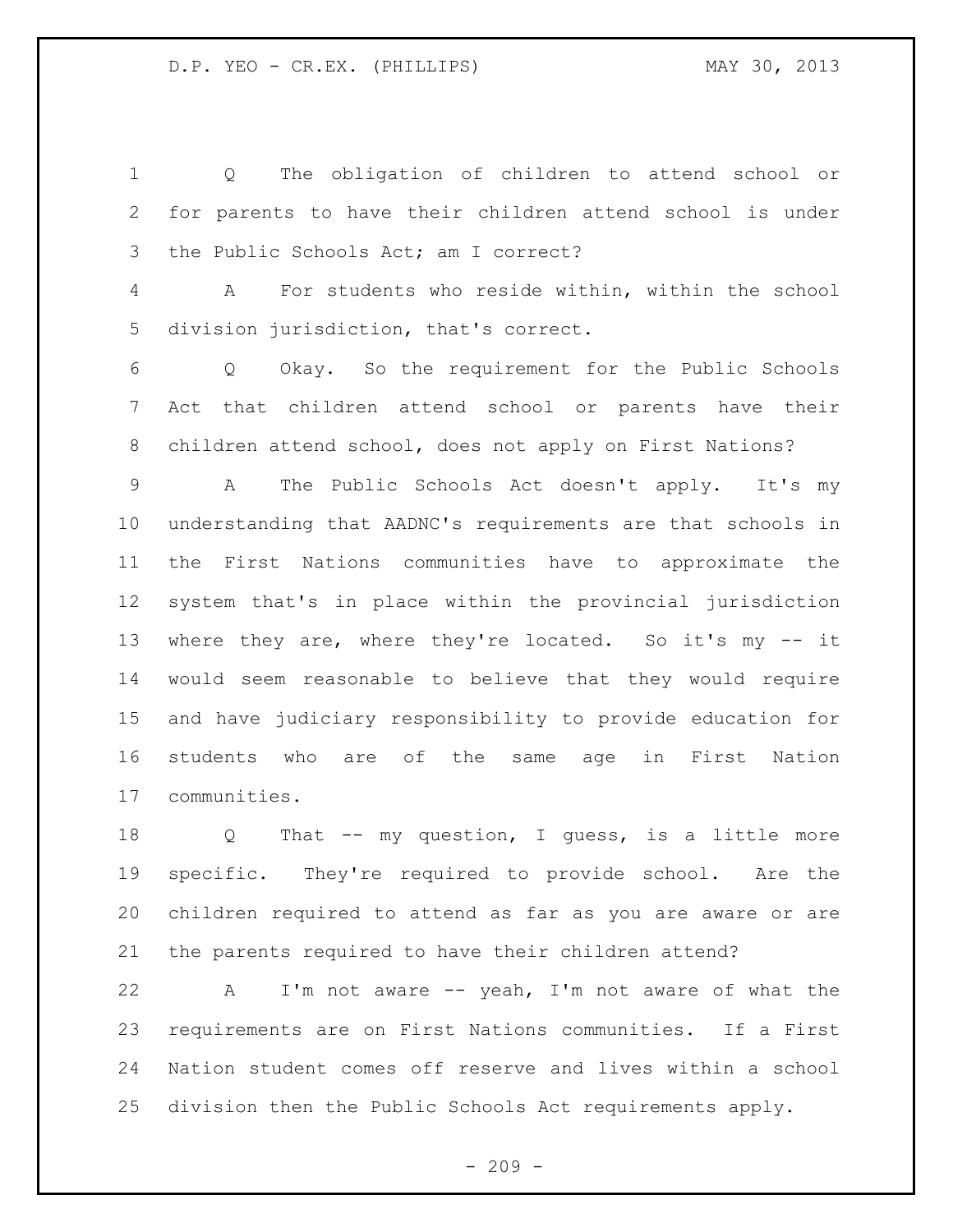D.P. YEO - CR.EX. (SCARCELLO) MAY 30, 2013

 Q But you're not aware if there's a legal requirement -- A Correct. Q -- that they attend on reserve? A Correct. Q Thank you. MR. SCARCELLO: Mr. Commissioner. 8 THE COMMISSIONER: Yes, Mr. Scarcello? CROSS-EXAMINATION BY MR. SCARCELLO: Q Good afternoon. My name is Shawn Scarcello. I act for ANCR and Southern Authority and the Northern Authority. Just on that, just to help jog your memory, it's my understanding that the Indian Act requires children to go to school. Does that help you? A You may be correct. Q Okay. A I'm not familiar with federal legislation. Q Okay, thank you. THE COMMISSIONER: Thank you. Anybody else? All right. Anything else from you, Mr. Globerman? MR. GLOBERMAN: No, I have nothing further to add, Mr. Commissioner. 25 THE COMMISSIONER: Witness, so you're completed.